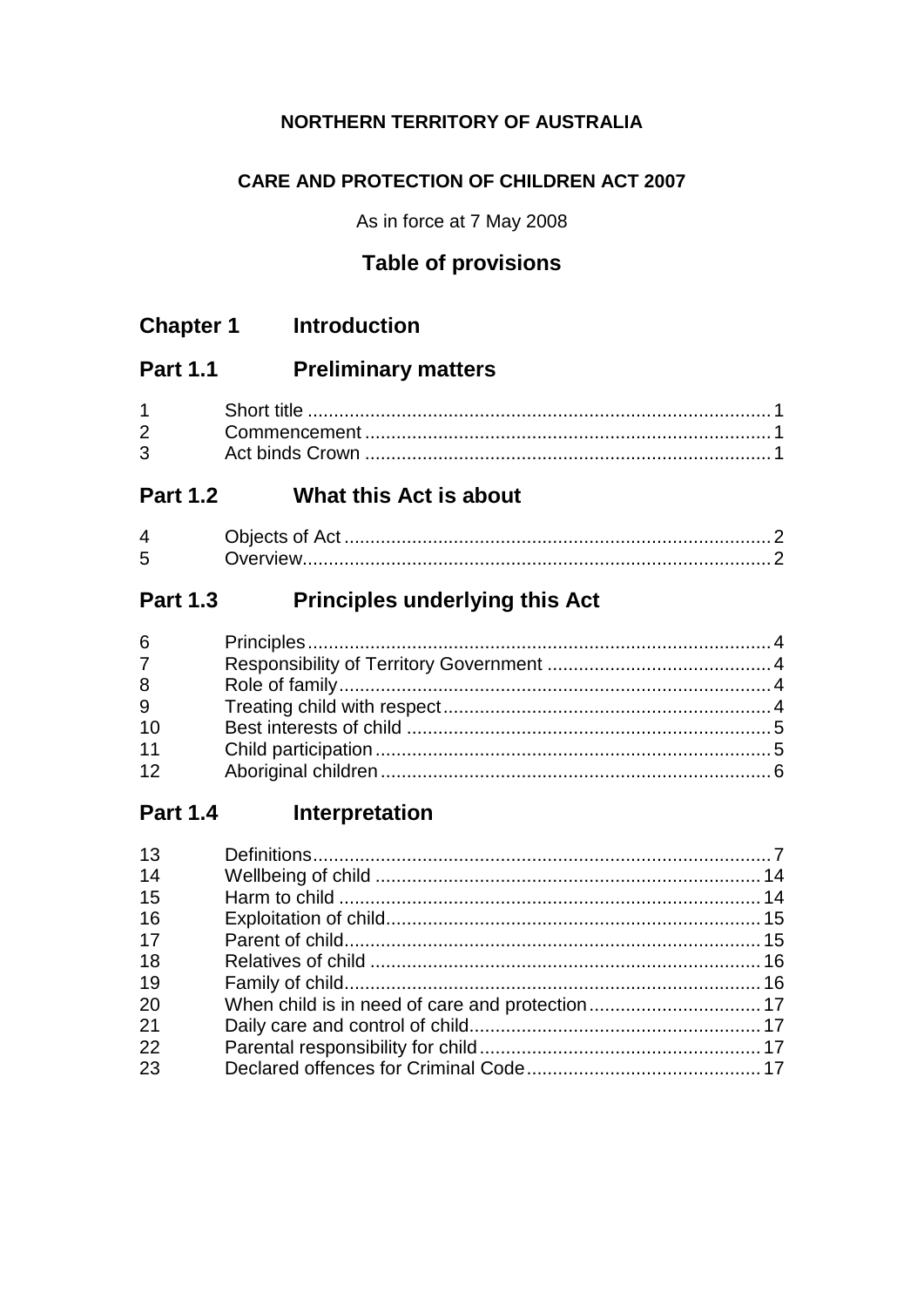| <b>Chapter 2</b>  | Safeguarding wellbeing of children                        |  |
|-------------------|-----------------------------------------------------------|--|
| <b>Part 2.1</b>   | <b>General obligations and powers</b>                     |  |
| <b>Division 1</b> | <b>Preliminary matters</b>                                |  |
| 24                |                                                           |  |
| <b>Division 2</b> | <b>Minister's powers</b>                                  |  |
| 25                |                                                           |  |
| <b>Division 3</b> | <b>General obligations about reporting</b>                |  |
| 26                |                                                           |  |
| 27                |                                                           |  |
| 28                |                                                           |  |
| 29                | What happens when CEO receives report or notification  20 |  |
| 30                |                                                           |  |
| <b>Division 4</b> | Powers to inquire or investigate                          |  |
| 31                |                                                           |  |
| 32                |                                                           |  |
| 33                |                                                           |  |
| 34                |                                                           |  |
| 35                |                                                           |  |
| 36                |                                                           |  |
| 37                |                                                           |  |
| 38                |                                                           |  |
| 39                | Protection of persons providing access or information  25 |  |
| 40                | CEO may take action during inquiries or investigation  25 |  |
| <b>Division 5</b> | <b>General powers of CEO</b>                              |  |
| 41                |                                                           |  |
| 42                |                                                           |  |
| 43                |                                                           |  |
| 44                |                                                           |  |
| 45                |                                                           |  |
| 46                |                                                           |  |
| 47                |                                                           |  |
| <b>Division 6</b> | <b>Mediation conference</b>                               |  |
| 48                |                                                           |  |
| 49                |                                                           |  |
|                   |                                                           |  |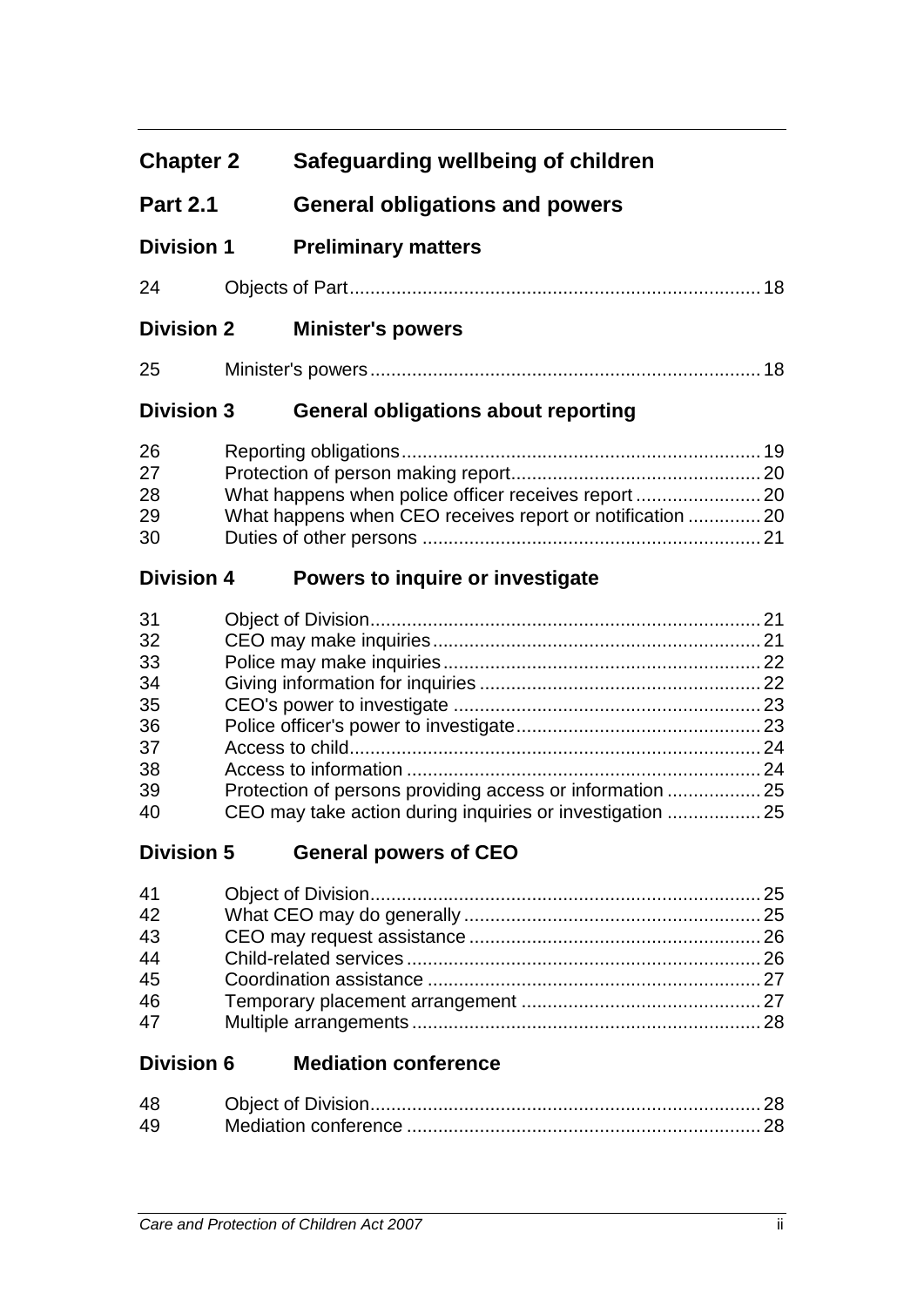# **Division 7 Provisional protection of child**

| 50 |                                                       |  |
|----|-------------------------------------------------------|--|
| 51 | When CEO may take child into provisional protection30 |  |
| 52 |                                                       |  |
| 53 |                                                       |  |
| 54 |                                                       |  |

### **Division 8 Powers of authorised officers**

# **Subdivision 1 Moving child to safe place**

| 55 |  |
|----|--|
| 56 |  |
| 57 |  |

# **Subdivision 2 Powers of restraint, search and seizure**

| 58 |  |
|----|--|
| 59 |  |
| 60 |  |
| 61 |  |
| 62 |  |

# **Subdivision 3 Warrants**

| 63   |  |
|------|--|
| 64 - |  |
| 65   |  |

# **Part 2.2 Children in CEO's care**

# **Division 1 Preliminary matters**

| 66 |  |
|----|--|
| 67 |  |
| 68 |  |

# **Division 2 Care plans**

| 69 |  |
|----|--|
| 70 |  |
| 71 |  |
| 72 |  |
| 73 |  |
| 74 |  |
|    |  |

# **Division 3 Interim care plans**

| $\rightarrow$ |  |
|---------------|--|
|               |  |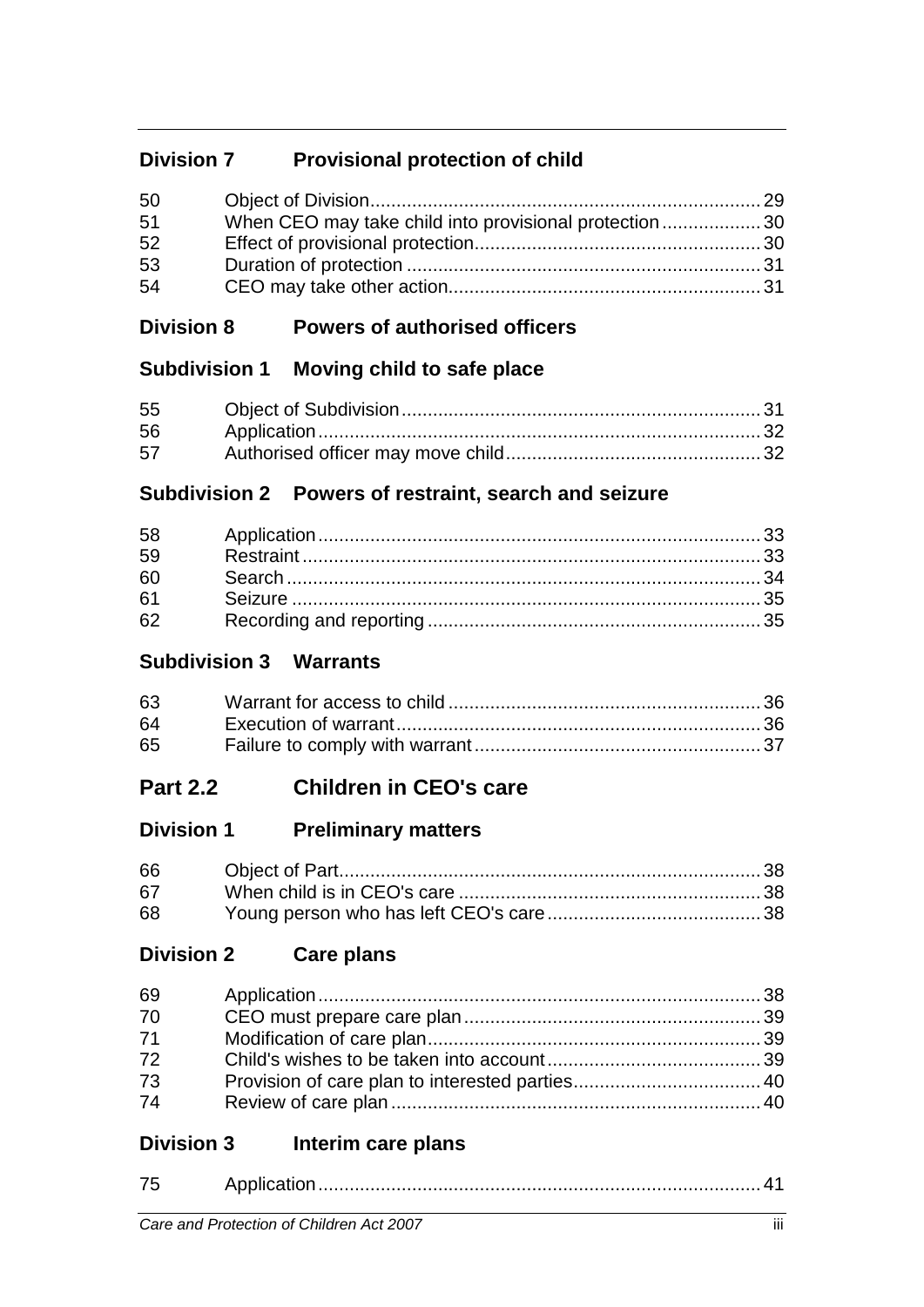| 76                                                 |                                                                                                   |  |
|----------------------------------------------------|---------------------------------------------------------------------------------------------------|--|
| <b>Division 4</b>                                  | <b>Placement arrangement</b>                                                                      |  |
| 77<br>78<br>79<br>80<br>81<br>82<br>83<br>84<br>85 | CEO must enter into placement arrangement  42<br>Authorised officer's power to apprehend child 45 |  |
| <b>Division 5</b>                                  | Young persons who have left CEO's care                                                            |  |
| 86                                                 | Assistance for young person who has left CEO's care  45                                           |  |
| <b>Part 2.3</b>                                    | <b>Court's powers for children</b>                                                                |  |
| <b>Division 1</b>                                  | <b>Preliminary matters</b>                                                                        |  |
| 87                                                 |                                                                                                   |  |
| <b>Division 2</b>                                  | <b>Family matters jurisdiction</b>                                                                |  |
| 88<br>89<br>90<br>91                               |                                                                                                   |  |
| 92                                                 | Jurisdiction not affected by other proceedings 48                                                 |  |
| <b>Division 3</b>                                  | <b>Court proceedings</b>                                                                          |  |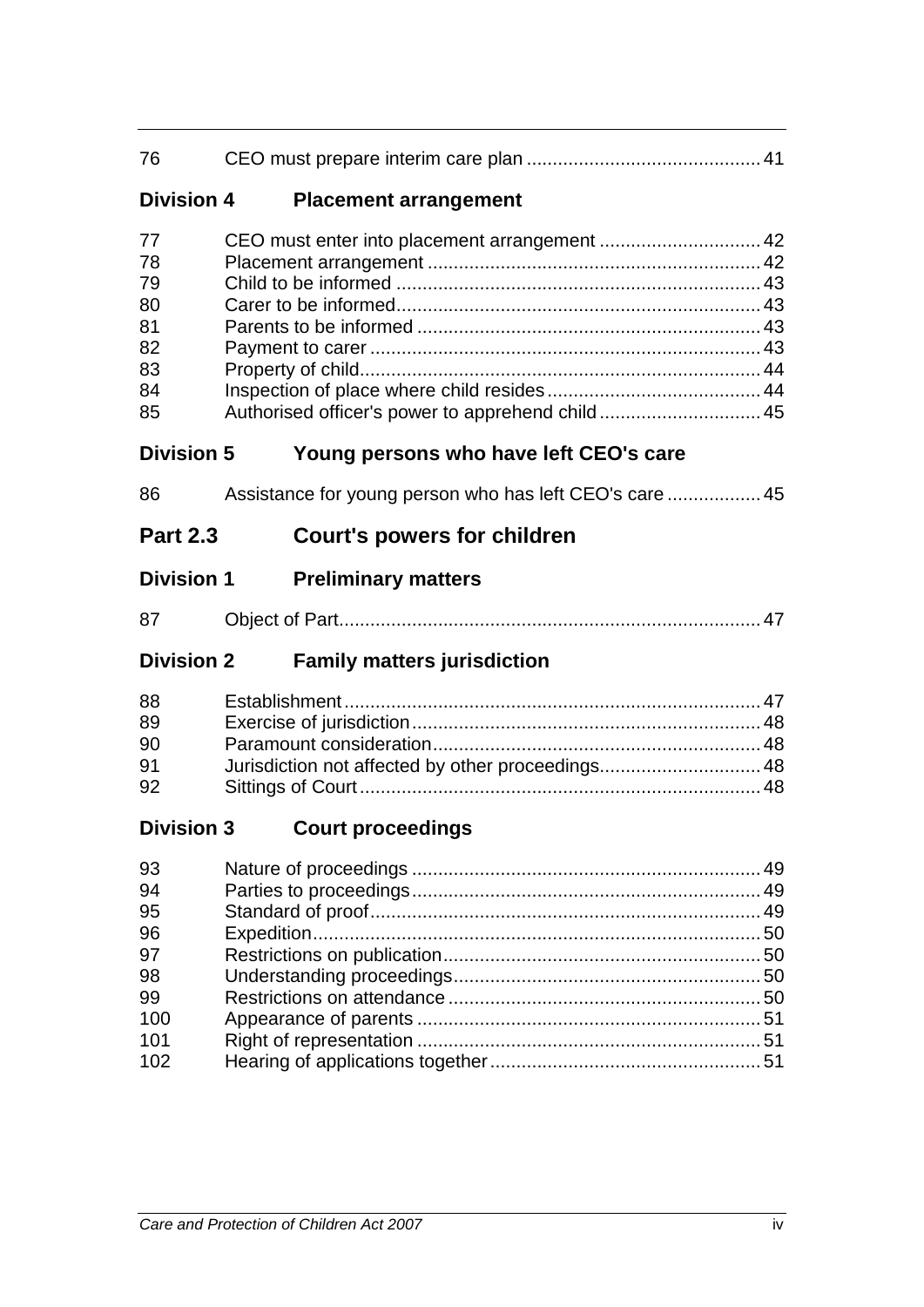# **Division 4 Orders for children**

# **Subdivision 1 Temporary protection order**

| 103 |                                                 |  |
|-----|-------------------------------------------------|--|
| 104 |                                                 |  |
| 105 |                                                 |  |
| 106 |                                                 |  |
| 107 |                                                 |  |
| 108 |                                                 |  |
| 109 | What happens when order ceases to be in force54 |  |
| 110 |                                                 |  |

# **Subdivision 2 Assessment order**

| 111 |  |
|-----|--|
| 112 |  |
| 113 |  |
| 114 |  |
| 115 |  |
| 116 |  |
| 117 |  |
| 118 |  |
| 119 |  |
| 120 |  |

# **Subdivision 3 Protection order**

| 121 |  |
|-----|--|
| 122 |  |
| 123 |  |
| 124 |  |
| 125 |  |
| 126 |  |
| 127 |  |
| 128 |  |
| 129 |  |
| 130 |  |
| 131 |  |
| 132 |  |
| 133 |  |
| 134 |  |
| 135 |  |
| 136 |  |
| 137 |  |
|     |  |

# **Division 5 Adjournment**

| 138 |  |
|-----|--|
|     |  |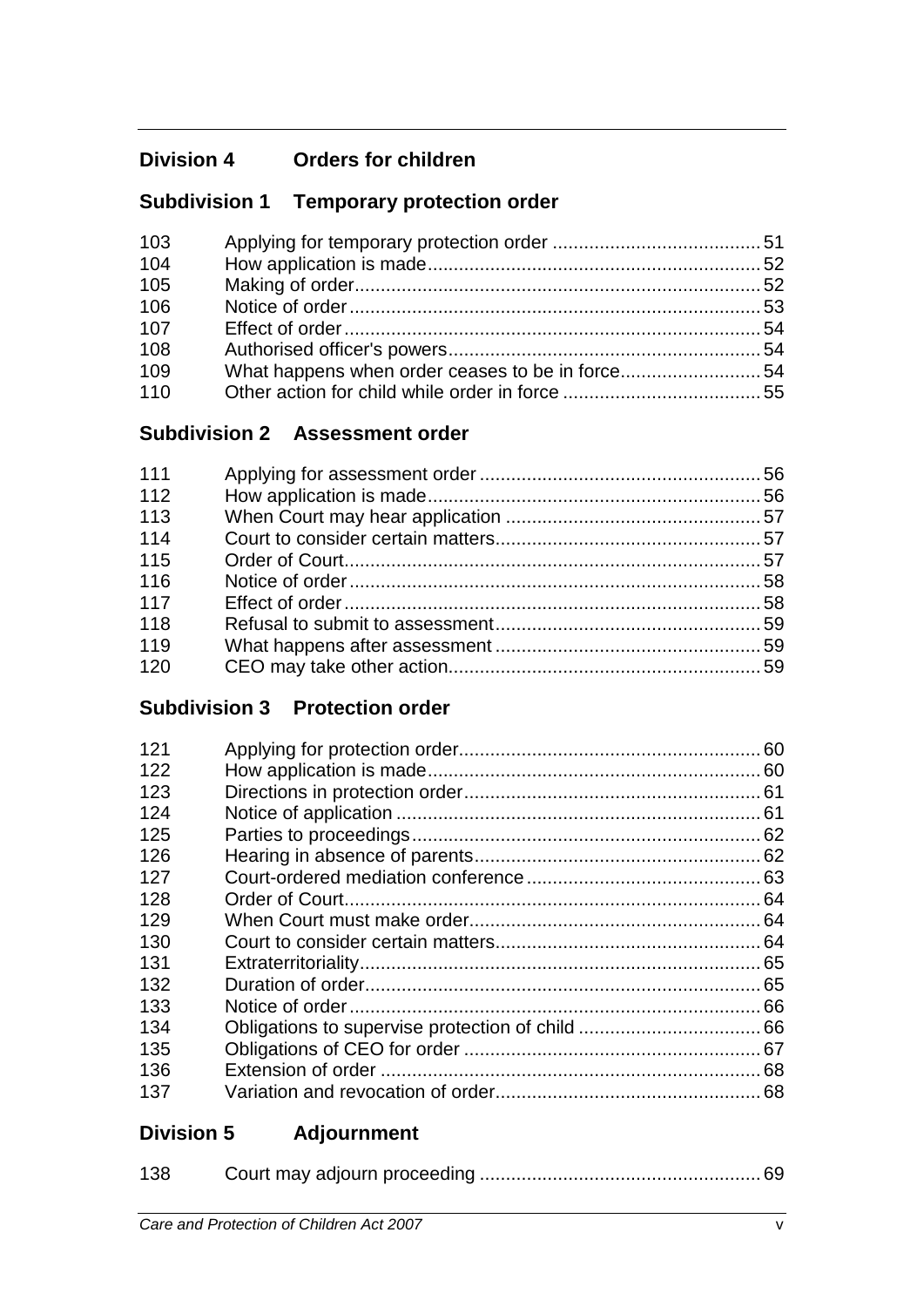| 139 |
|-----|
|-----|

# **Division 6 Appeal**

| 140 |  |
|-----|--|
| 141 |  |
| 142 |  |
| 143 |  |

# **Division 7 Other procedural matters**

| 144 |  |
|-----|--|
| 145 |  |
| 146 |  |
| 147 |  |
| 148 |  |
| 149 |  |
| 150 |  |
| 151 |  |

# **Part 2.4 Transfer of orders and proceedings**

### **Division 1 Preliminary matters**

| 153 |  |
|-----|--|
| 154 |  |

# **Division 2 Transfer of child protection orders**

# **Subdivision 1 Transfer by CEO**

| 155 |  |
|-----|--|
| 156 |  |
| 157 |  |
| 158 |  |
| 159 |  |

# **Subdivision 2 Transfer by Court**

| 160 |  |
|-----|--|
| 161 |  |
| 162 |  |
| 163 |  |
| 164 |  |

# **Division 3 Transfer of child protection proceedings**

| 165 |  |
|-----|--|
|     |  |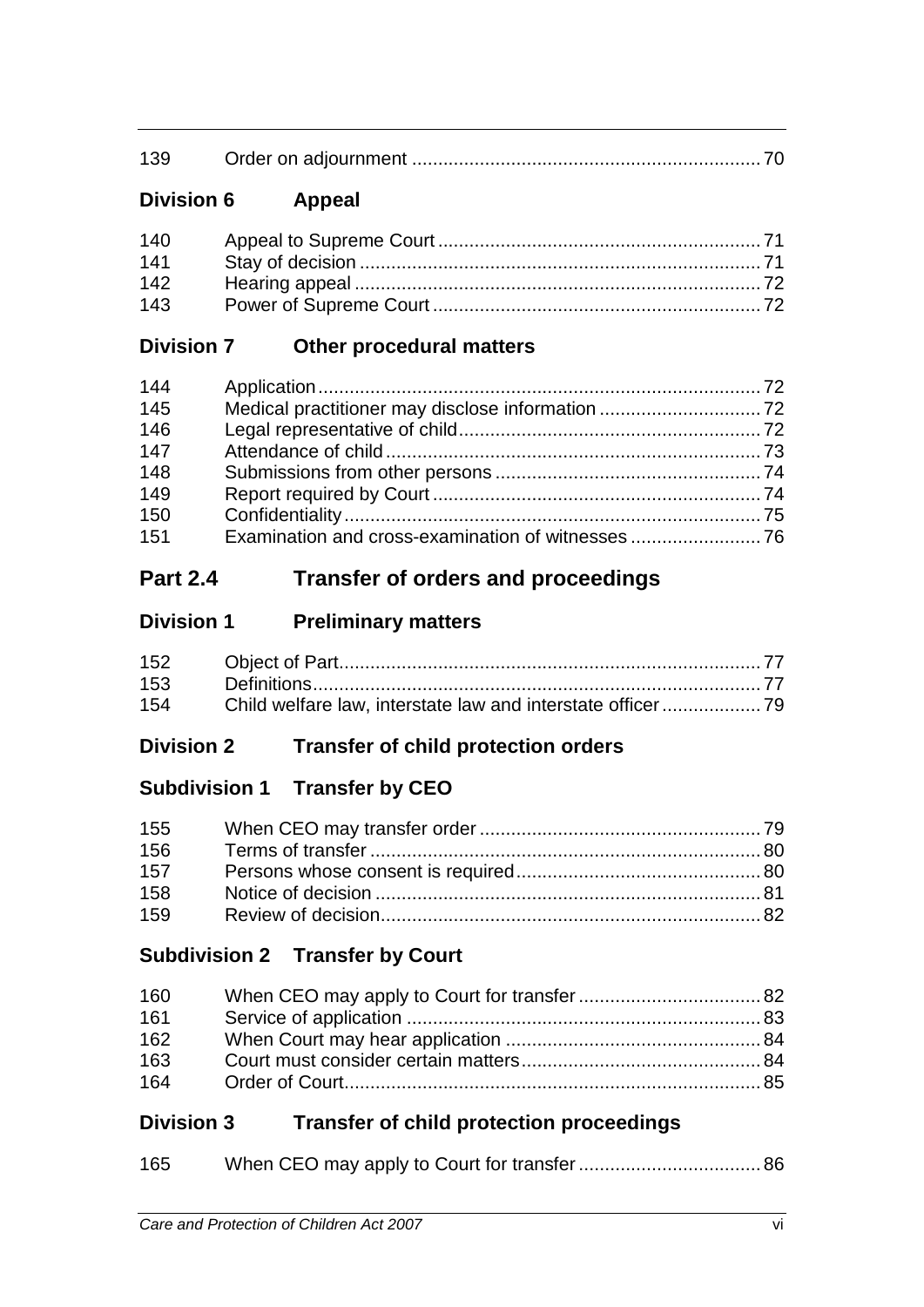| 166 |  |
|-----|--|
| 167 |  |
| 168 |  |
| 169 |  |
| 170 |  |

# **Division 4 Registration**

# **Subdivision 1 Transfer of orders and proceedings to Territory**

| 171 | Filing of documents for transfer of child protection order 88      |  |
|-----|--------------------------------------------------------------------|--|
| 172 | Filing of documents for transfer of child protection proceeding 89 |  |
| 173 |                                                                    |  |
| 174 |                                                                    |  |
| 175 |                                                                    |  |
| 176 |                                                                    |  |

### **Subdivision 2 Transfer of orders and proceedings from Territory**

| 177 | Effect of registration and revocation of home order in receiving |  |
|-----|------------------------------------------------------------------|--|
| 178 | Effect of registration and revocation of home proceeding in      |  |
| 179 |                                                                  |  |

# **Division 5 Other matters**

| 180 | Hearing and determination of transferred proceeding 92 |  |
|-----|--------------------------------------------------------|--|
| 181 |                                                        |  |
| 182 |                                                        |  |
| 183 |                                                        |  |

# **Chapter 3 Prevention of harm and exploitation**

# **Part 3.1 Screening for child-related employment**

| 184 |                                                                 |  |
|-----|-----------------------------------------------------------------|--|
| 185 |                                                                 |  |
| 186 |                                                                 |  |
| 187 |                                                                 |  |
| 188 |                                                                 |  |
| 189 |                                                                 |  |
| 190 |                                                                 |  |
| 191 |                                                                 |  |
| 192 |                                                                 |  |
| 193 | Change of circumstances requiring imposition of conditions  101 |  |
| 194 |                                                                 |  |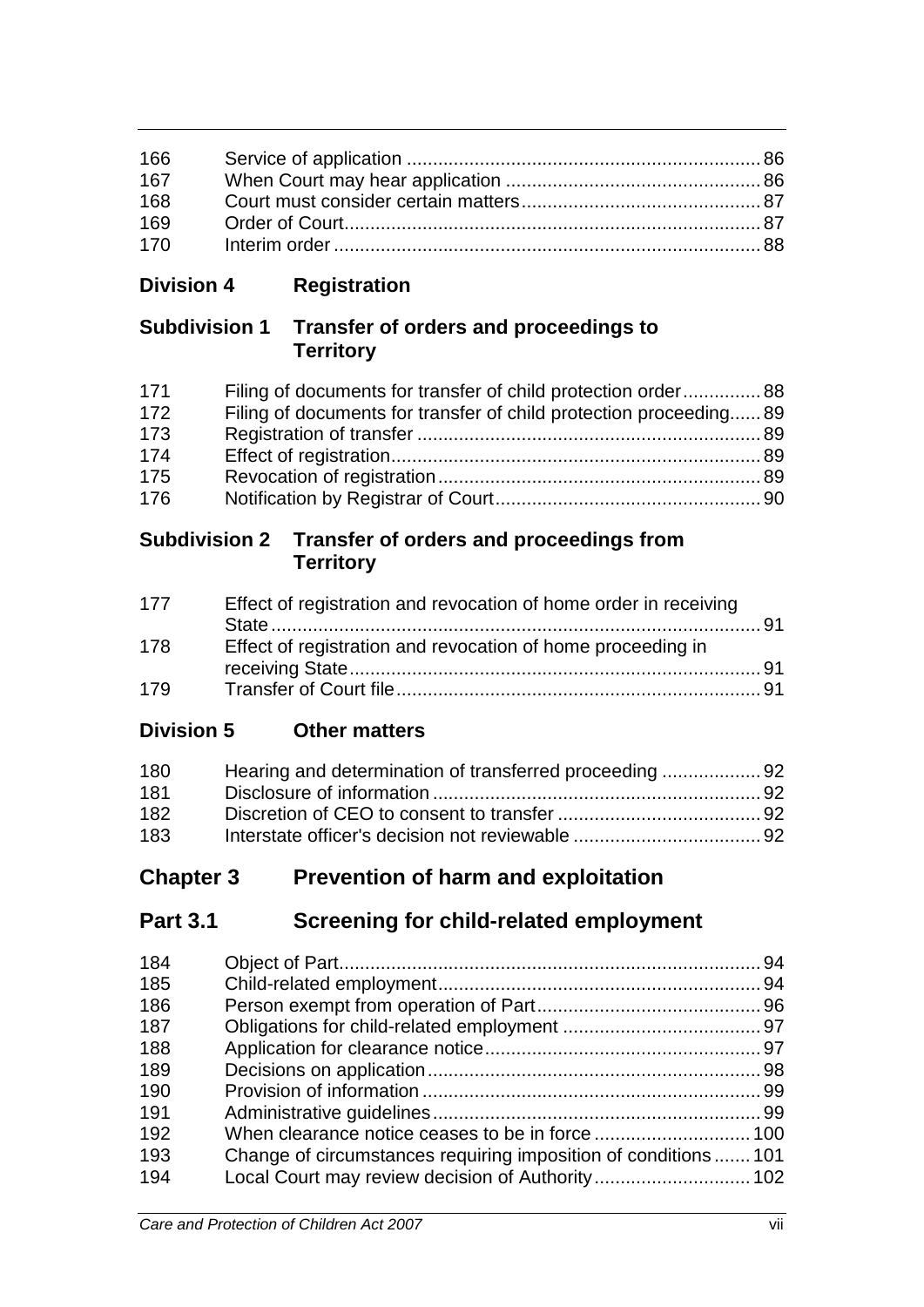| 197 |  |
|-----|--|

# **Part 3.2 Employment of children**

| 198 |                                                             |  |
|-----|-------------------------------------------------------------|--|
| 199 |                                                             |  |
| 200 |                                                             |  |
| 201 |                                                             |  |
| 202 |                                                             |  |
| 203 |                                                             |  |
| 204 |                                                             |  |
| 205 | Authorised officer may require provision of information 108 |  |
| 206 |                                                             |  |

# **Part 3.3 Prevention of child deaths**

| 207 |  |
|-----|--|
| 208 |  |
| 209 |  |
| 210 |  |
| 211 |  |
| 212 |  |
| 213 |  |
| 214 |  |
| 215 |  |
| 216 |  |
| 217 |  |
| 218 |  |
| 219 |  |
| 220 |  |
| 221 |  |
| 222 |  |

# **Chapter 4 Regulation of children's services**

# **Part 4.1 Preliminary matters**

| 223 |  |
|-----|--|
| 224 |  |
| 225 |  |
| 226 |  |
| 227 |  |

# **Part 4.2 Key obligations**

| 228 |  |
|-----|--|
| 229 |  |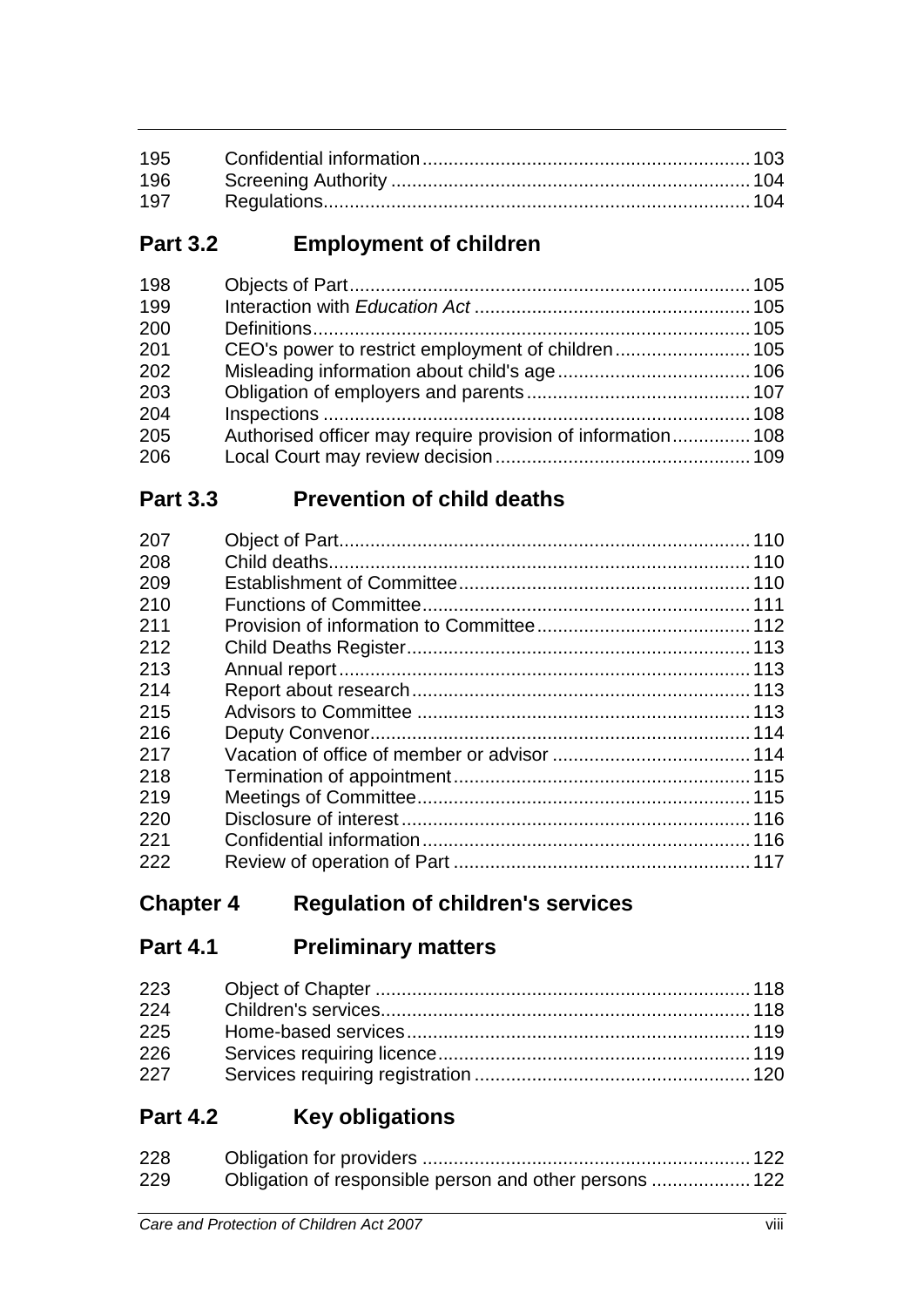# **Part 4.3 Services provided under licence**

| 230 |  |
|-----|--|
| 231 |  |
| 232 |  |
| 233 |  |
| 234 |  |
| 235 |  |
| 236 |  |
| 237 |  |
| 238 |  |
| 239 |  |
| 240 |  |

# **Part 4.4 Services provided under action plan agreement**

| 241 |  |
|-----|--|
| 242 |  |
| 243 |  |
| 244 |  |
| 245 |  |
| 246 |  |

# **Part 4.5 Services provided under registration**

| 247 |  |
|-----|--|
| 248 |  |
| 249 |  |
| 250 |  |

# **Part 4.6 Compliance**

| 251 |                                                             |  |
|-----|-------------------------------------------------------------|--|
| 252 | Authorised officer may require provision of information 133 |  |
| 253 |                                                             |  |

# **Part 4.7 Review**

| 256 |  |
|-----|--|

# **Part 4.8 Administrative matters**

| $\Omega$ |  |
|----------|--|
|          |  |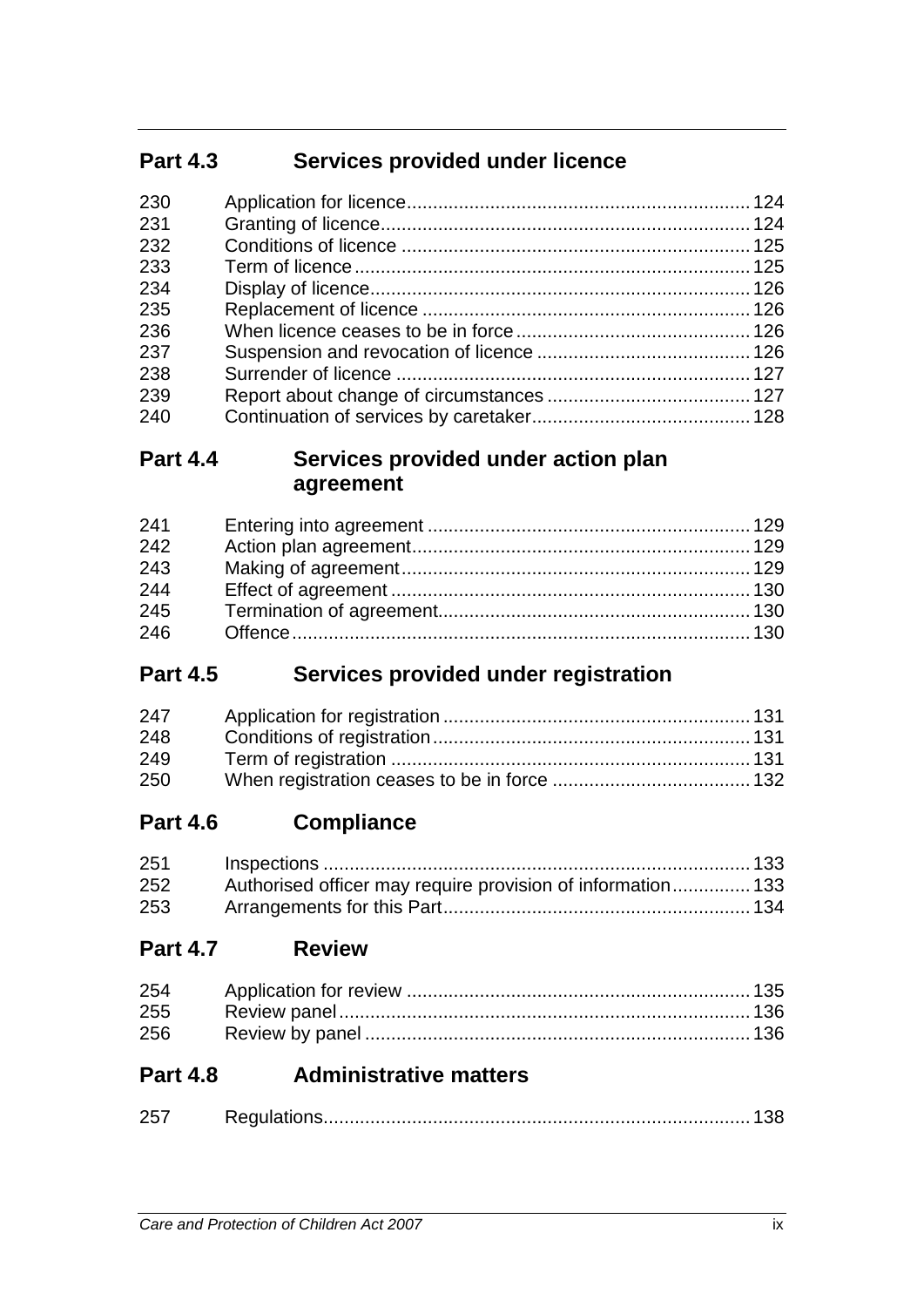# **Chapter 5 Administration**

# **Part 5.1 Children's Commissioner**

# **Division 1 Preliminary matters**

| 258 |  |
|-----|--|
| 259 |  |
| 260 |  |
| 261 |  |
| 262 |  |

# **Division 2 Complaints**

### **Subdivision 1 Procedures for making complaints**

| 263 |  |
|-----|--|
| 264 |  |
| 265 |  |

### **Subdivision 2 Dealing with complaints**

| 266 |                                                                |  |
|-----|----------------------------------------------------------------|--|
| 267 |                                                                |  |
| 268 |                                                                |  |
| 269 | Notice to responsible service provider before investigation144 |  |
| 270 |                                                                |  |
| 271 |                                                                |  |
| 272 |                                                                |  |

### **Subdivision 3 Offences about complaints**

| 273 |  |
|-----|--|
| 274 |  |
| 275 |  |
| 276 |  |
| 277 |  |

### **Division 3 Commissioner's reports**

| 278 |  |
|-----|--|
| 279 |  |

### **Division 4 Disclosure of confidential information**

| 280 | Disclosure of information to Commissioner generally 150    |  |
|-----|------------------------------------------------------------|--|
| 281 | Direction by Commissioner not to disclose information  150 |  |
| 282 |                                                            |  |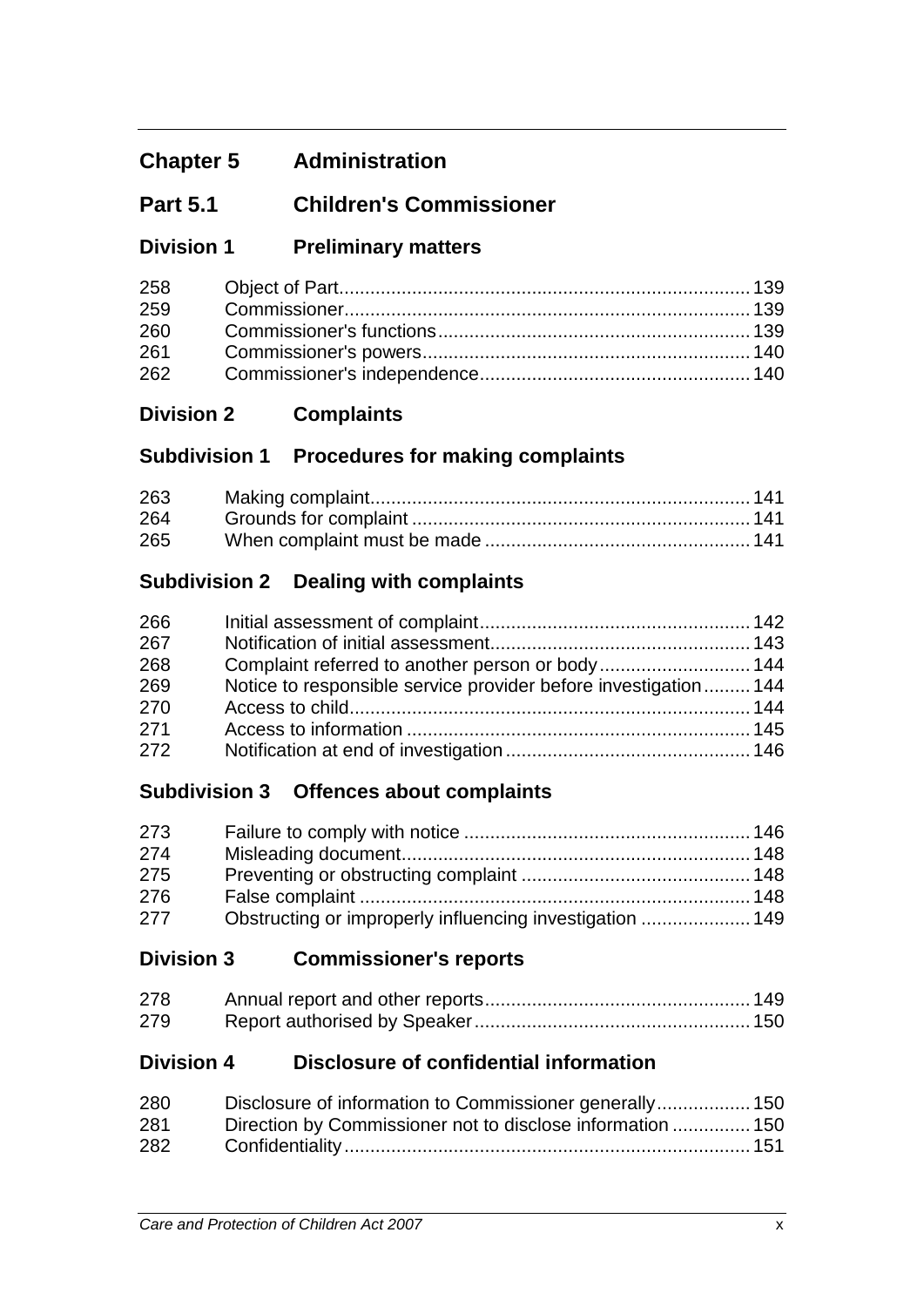# **Division 5 Immunity**

| 283 |  |
|-----|--|
| 284 |  |

### **Division 6 Administrative matters**

| 285 |  |
|-----|--|
| 286 |  |
| 287 |  |
| 288 |  |
| 289 |  |
| 290 |  |
| 291 |  |
| 292 |  |
| 293 |  |

# **Part 5.2 Review teams**

| 294 |  |
|-----|--|
| 295 |  |
| 296 |  |
| 297 |  |
| 298 |  |

# **Part 5.3 General offences**

| 300 |  |
|-----|--|
| 301 |  |

# **Part 5.4 Other administrative matters**

| 302<br>303<br>304 |  |
|-------------------|--|
| 305               |  |
| 306               |  |
| 307               |  |
| 308               |  |
| 309               |  |
| 310               |  |

# **Part 5.5 Repeals and transitional matters for Care and Protection of Children Act 2007**

| <b>Division 1</b> | <b>Repeals</b> |
|-------------------|----------------|
|                   |                |

| $\mathbf{A}$ |  |
|--------------|--|
|              |  |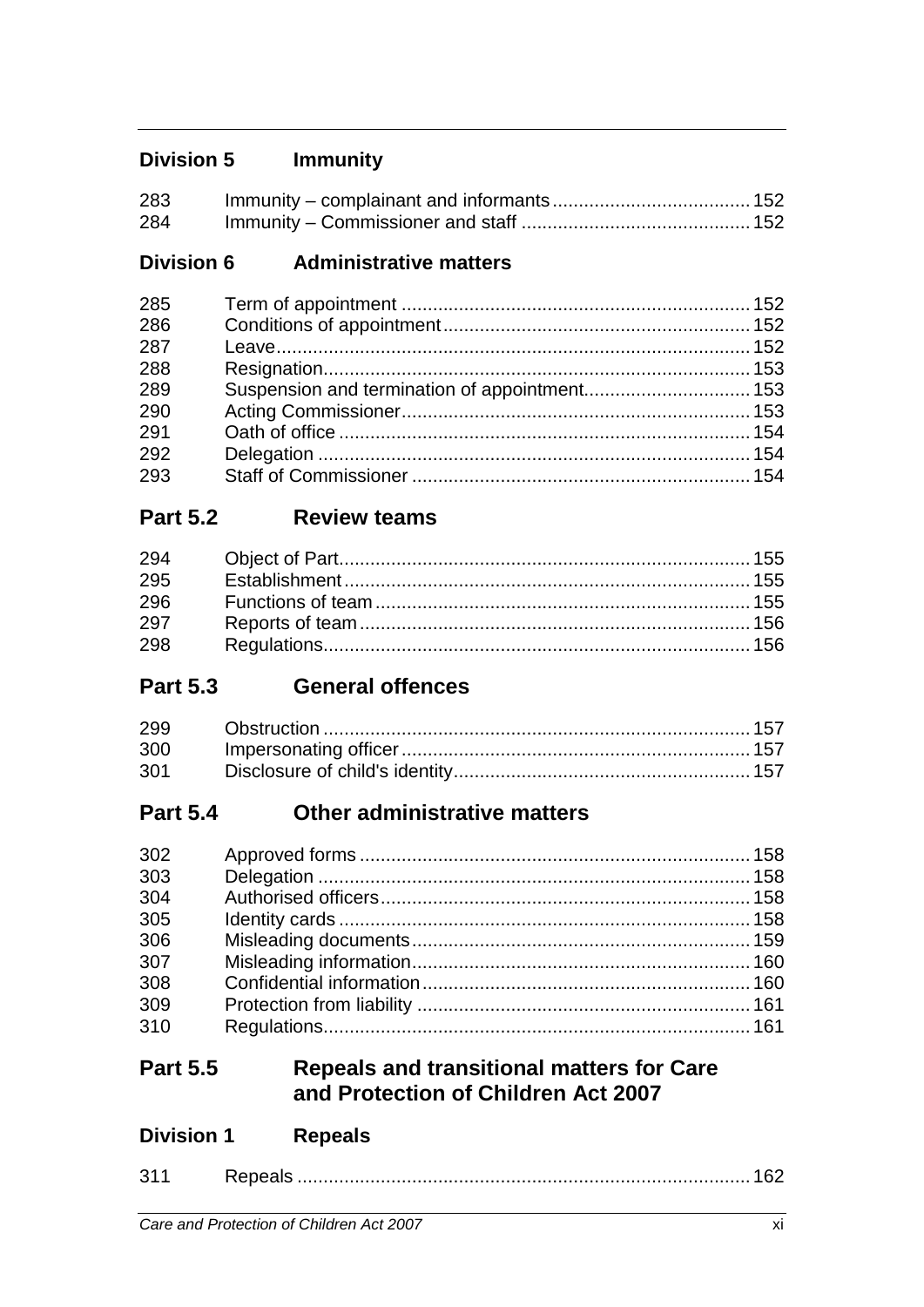# **Division 2 Transitional matters for Chapter 2**

| 312 |  |
|-----|--|
| 313 |  |
| 314 |  |
| 315 |  |
| 316 |  |
| 317 |  |
| 318 |  |
| 319 |  |
| 320 |  |
| 321 |  |
| 322 |  |
|     |  |

# **Division 3 Transitional matters for Part 3.2**

| 323 |  |
|-----|--|
|     |  |

# **Division 4 Transitional matters for Chapter 4**

| 324 |  |
|-----|--|
| 325 |  |
| 326 |  |
| 327 |  |
| 328 |  |

# **Division 5 Other transitional matters**

| 329 |  |
|-----|--|
| 330 |  |
| 331 |  |
| 332 |  |
| 333 |  |

# **Part 5.6 Consequential amendments**

**Division 1 Amendment of Youth Justice Act**

| 334<br>335 |                                   |  |
|------------|-----------------------------------|--|
|            | Youth in need of protection<br>51 |  |
|            |                                   |  |

**Division 2 Amendment of other Acts**

| 338 |  |
|-----|--|
| 339 |  |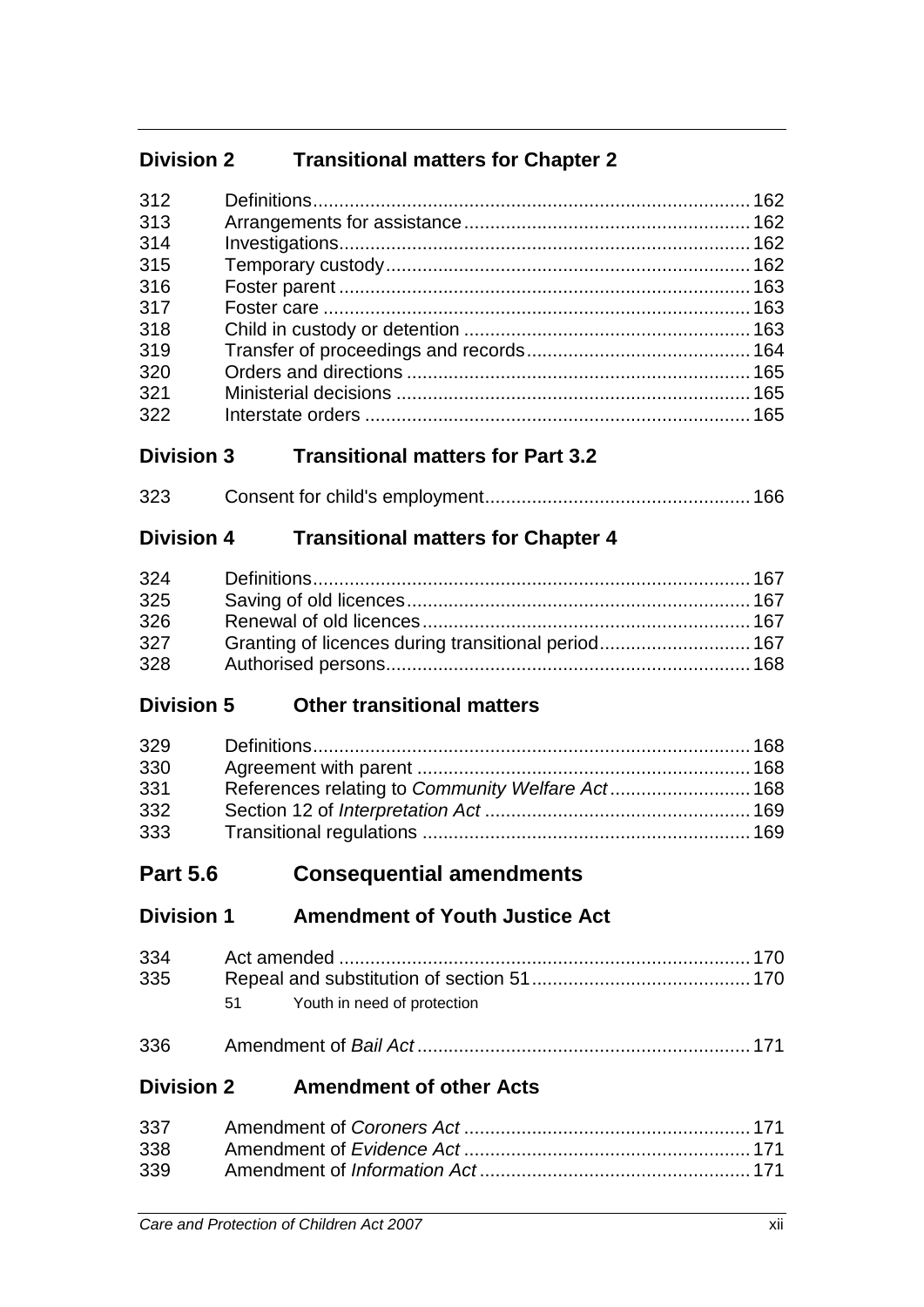| 340 | Amendment of Mental Health and Related Services Act 172 |  |
|-----|---------------------------------------------------------|--|
| 341 |                                                         |  |
| 342 |                                                         |  |
| 343 |                                                         |  |
| 344 |                                                         |  |
|     |                                                         |  |

**Division 3 Expiry of Part**

| $\sim$ $\sim$ |  |  |  |  |
|---------------|--|--|--|--|
|---------------|--|--|--|--|

# **Schedule Repealed Acts**

**ENDNOTES**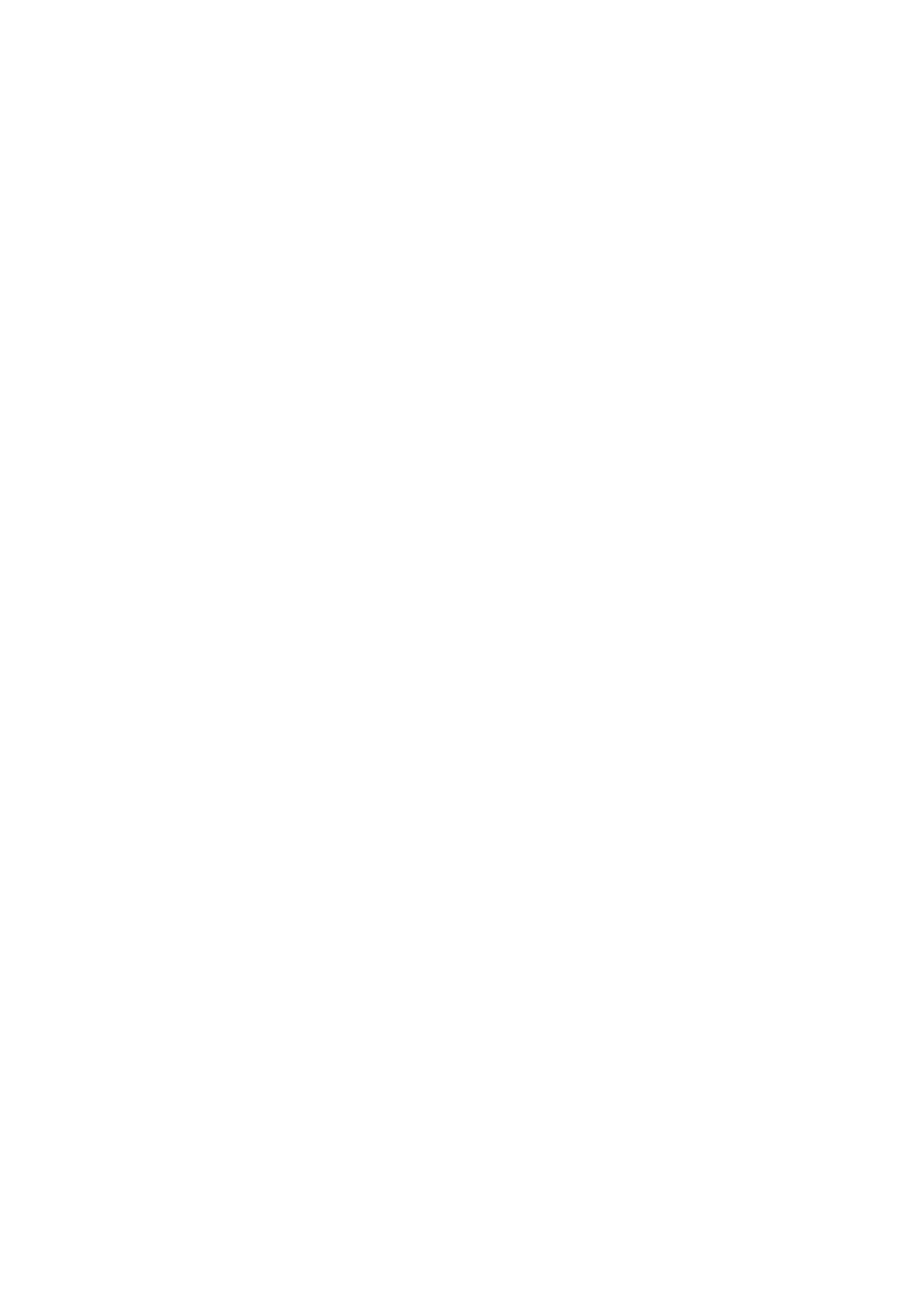# **NORTHERN TERRITORY OF AUSTRALIA**

As in force at 7 May 2008 \_\_\_\_\_\_\_\_\_\_\_\_\_\_\_\_\_\_\_\_

\_\_\_\_\_\_\_\_\_\_\_\_\_\_\_\_\_\_\_\_

### **CARE AND PROTECTION OF CHILDREN ACT 2007**

### **An Act about the care and protection of children, and for related purposes**

### **Chapter 1 Introduction**

### **Part 1.1 Preliminary matters**

### **1 Short title**

This Act may be cited as the *Care and Protection of Children Act 2007*.

#### **2 Commencement**

This Act commences on the date fixed by the Administrator by *Gazette* notice.

#### **3 Act binds Crown**

This Act binds the Crown in right of the Territory and, to the extent the legislative power of the Legislative Assembly permits, the Crown in all its other capacities.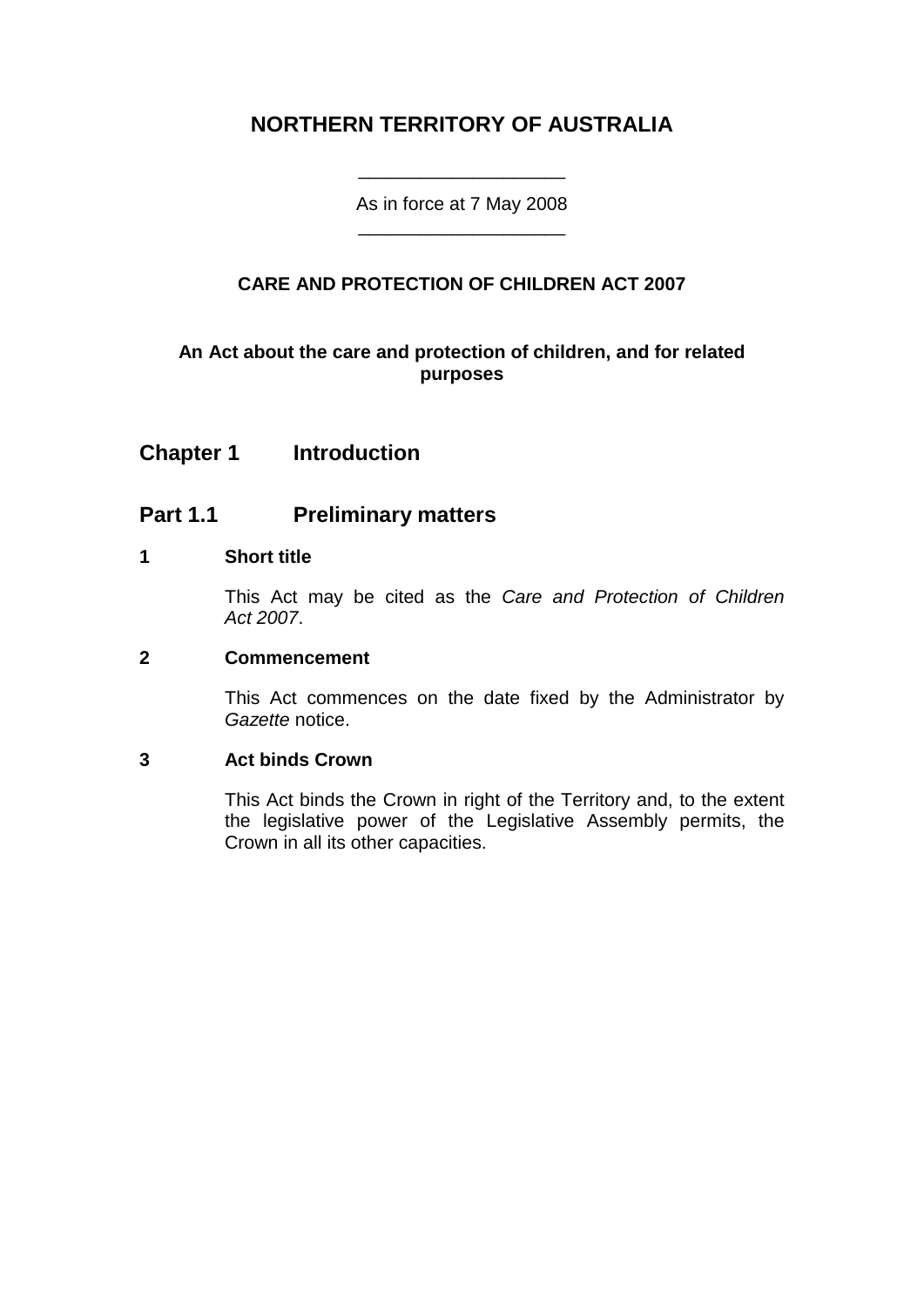### **Part 1.2 What this Act is about**

### **4 Objects of Act**

The objects of this Act are:

- (a) to promote the wellbeing of children, including:
	- (i) to protect children from harm and exploitation; and
	- (ii) to maximise the opportunities for children to realise their full potential; and
- (b) to assist families to achieve the object in paragraph (a); and
- (c) to ensure anyone having responsibilities for children have regard to the objects in paragraphs (a) and (b) in fulfilling those responsibilities.

#### **5 Overview**

To achieve those objects, this Act provides for the following:

- (a) measures for safeguarding the wellbeing of children (see Chapter 2), in particular:
	- (i) mandatory reporting requirements for children at risk of harm or exploitation (see Part 2.1, Division 3); and
	- (ii) the powers of the Minister, the CEO and other officers to take actions for the wellbeing of children (see Parts 2.1 and 2.2); and
	- (iii) the powers of the Court to make orders for the wellbeing of children (see Parts 2.3 and 2.4);
- (b) measures for the prevention of harm and exploitation of children (see Chapter 3), in particular:
	- (i) screening for child-related employment (see Part 3.1); and
	- (ii) restriction of child employment (see Part 3.2); and
	- (iii) prevention of child deaths (see Part 3.3);
- (c) the regulation of children's services (see Chapter 4);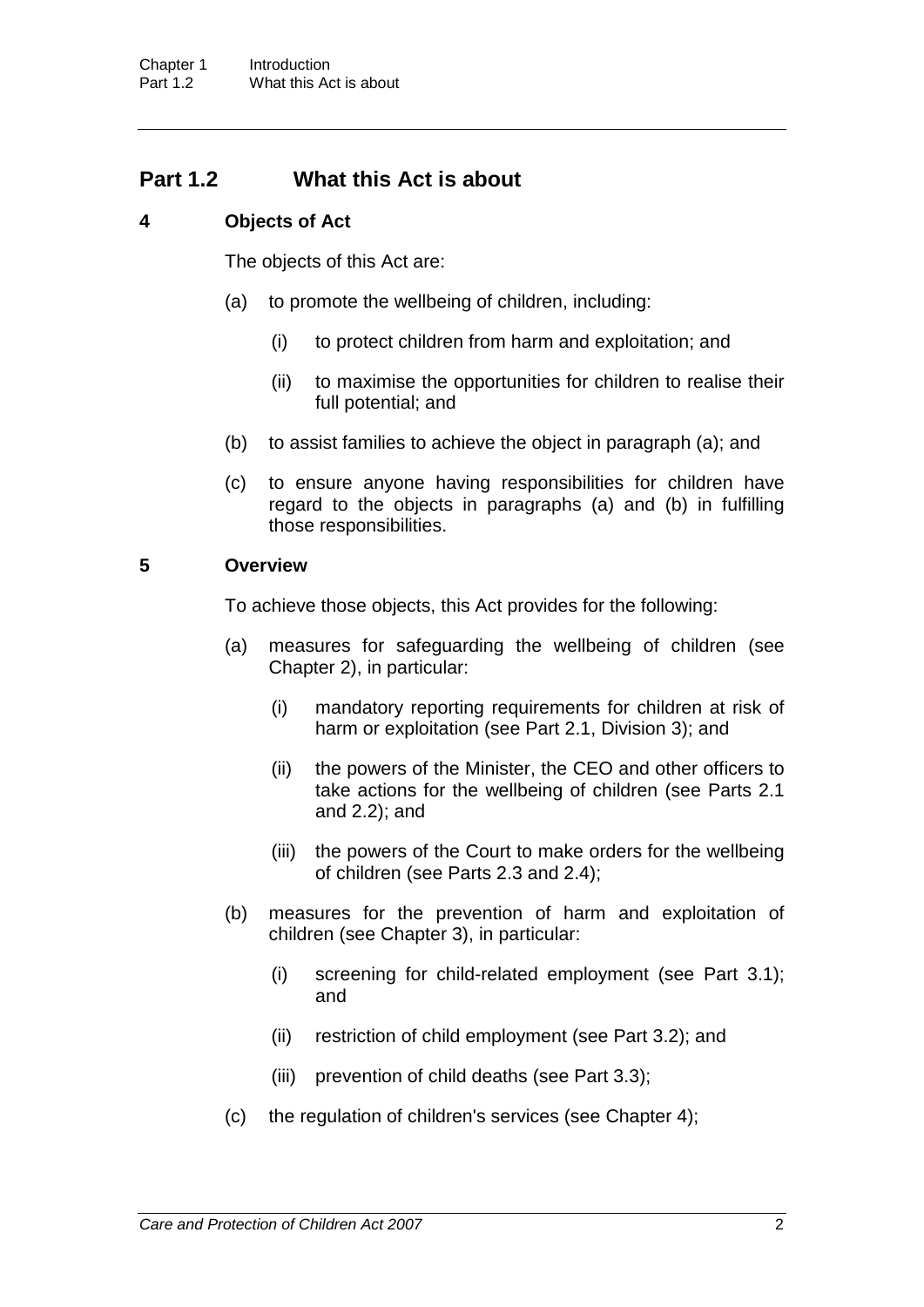(d) the establishment of the office of Children's Commissioner, the review teams and other administrative measures (see Chapter 5).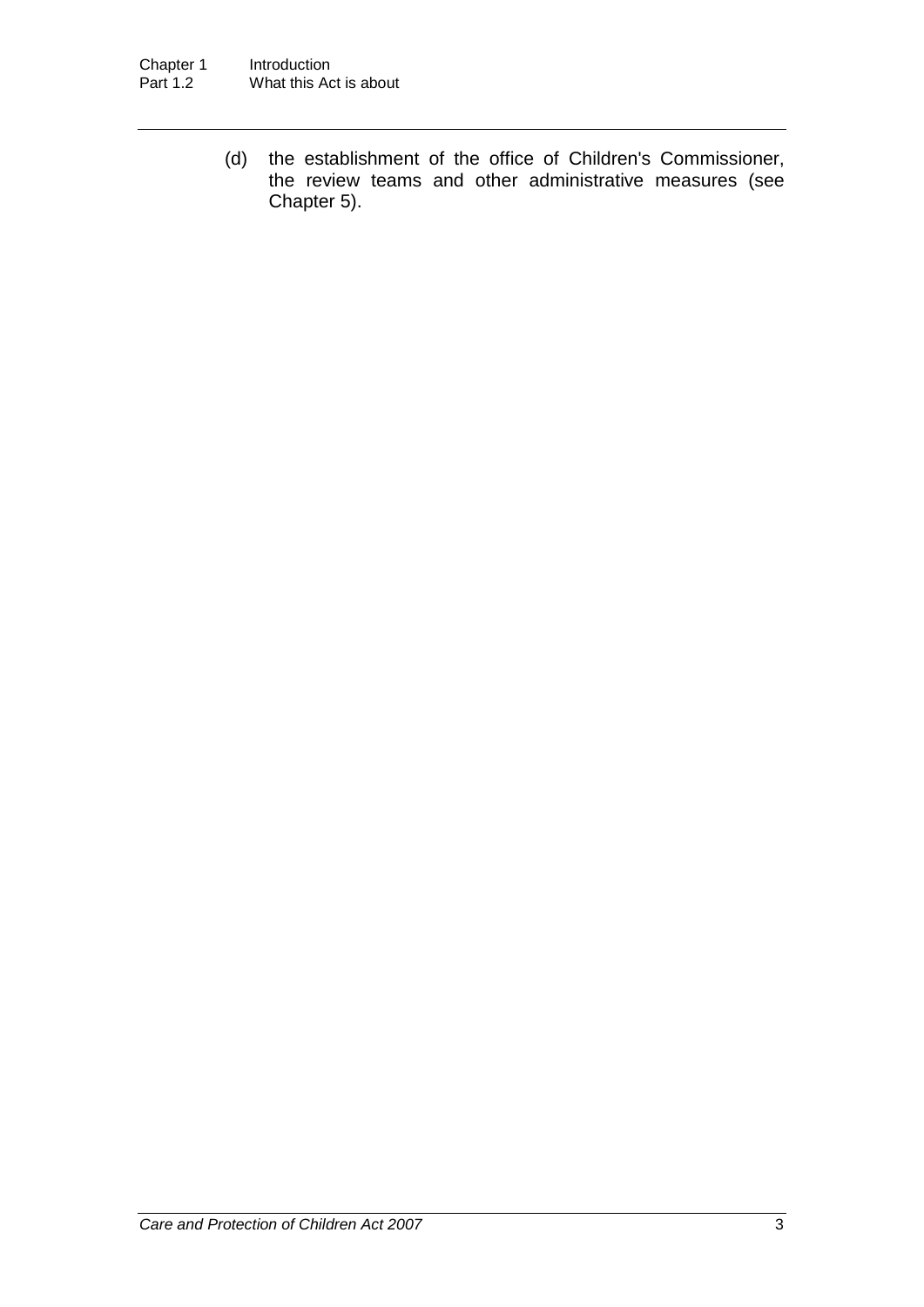# **Part 1.3 Principles underlying this Act**

### **6 Principles**

- (1) The underlying principles of this Act are set out in sections 7 to 12.
- (2) Anyone exercising a power or performing a function under this Act must, as far as practicable, uphold those principles.
- (3) However, those principles do not affect the operation of any law in force in the Territory.

### **7 Responsibility of Territory Government**

The Northern Territory Government has responsibility for promoting and safeguarding the wellbeing of children and supporting families in fulfilling their role in relation to children.

### **8 Role of family**

- (1) The family of a child has the primary responsibility for the care, upbringing and development of the child.
- (2) In fulfilling that responsibility, the family should be able to bring up the child in any language or tradition and foster in the child any cultural, ethnic or religious values.
- (3) A child may be removed from the child's family only if there is no other reasonable way to safeguard the wellbeing of the child.
- (4) As far as practicable, and consistent with section 10, if a child is removed from the child's family:
	- (a) contact between the child and the family should be encouraged and supported; and
	- (b) the child should eventually be returned to the family.

#### **9 Treating child with respect**

- (1) Each child is a valued member of society and is entitled to be treated in a way that respects the child's dignity and privacy.
- (2) Decisions involving a child should be made:
	- (a) promptly having regard to the child's circumstances; and
	- (b) in a way that is consistent with the cultural, ethnic and religious values and traditions relevant to the child; and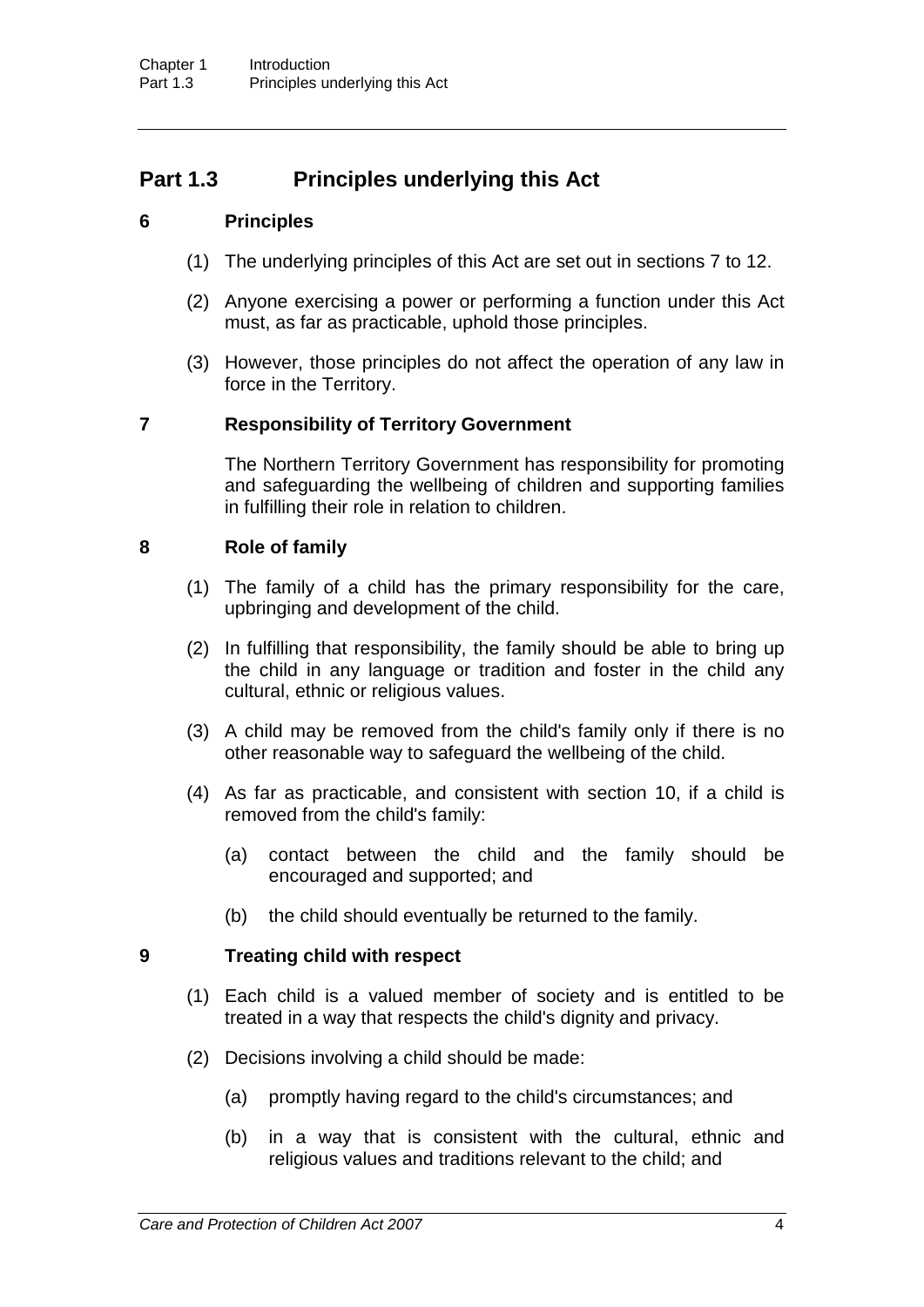(c) with the informed participation of the child, the child's family and other people who are significant in the child's life.

#### **10 Best interests of child**

- (1) When a decision involving a child is made, the best interests of the child are the paramount concern.
- (2) Without limiting subsection (1), consideration should be given to the following matters in determining the best interests of a child:
	- (a) the need to protect the child from harm and exploitation;
	- (b) the capacity and willingness of the child's parents or other family members to care for the child;
	- (c) the nature of the child's relationship with the child's family and other persons who are significant in the child's life;
	- (d) the wishes and views of the child, having regard to the maturity and understanding of the child;
	- (e) the child's need for permanency in the child's living arrangements;
	- (f) the child's need for stable and nurturing relationships;
	- (g) the child's physical, emotional, intellectual, spiritual, developmental and educational needs;
	- (h) the child's age, maturity, gender, sexuality and cultural, ethnic and religious backgrounds;
	- (i) other special characteristics of the child;
	- (j) the likely effect on the child of any changes in the child's circumstances.

#### **11 Child participation**

When a decision involving a child is made:

- (a) the child:
	- (i) should be given adequate information and explanation in a way that the child can understand; and
	- (ii) should be given the opportunity to respond to the proposed decision; and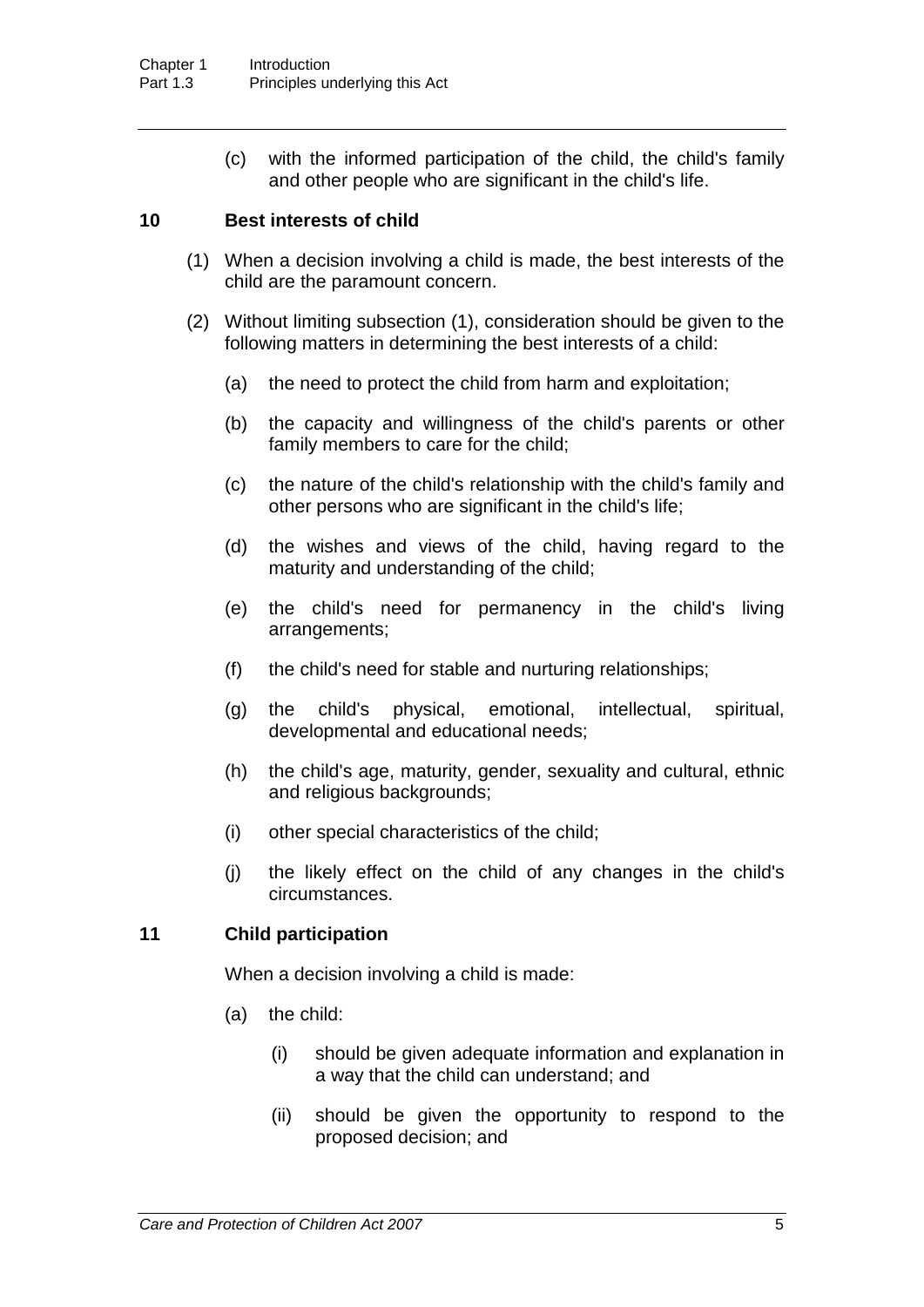- (iii) should be given the opportunity to express the child's wishes and views freely; and
- (iv) should be given assistance in expressing those wishes and views; and
- (b) those wishes and views should be taken into account, having regard to the child's maturity and understanding.

#### **12 Aboriginal children**

- (1) Kinship groups, representative organisations and communities of Aboriginal people have a major role, through self-determination, in promoting the wellbeing of Aboriginal children.
- (2) In particular, a kinship group, representative organisation or community of Aboriginal people nominated by an Aboriginal child's family should be able to participate in the making of a decision involving the child.
- (3) An Aboriginal child should, as far as practicable, be placed with a person in the following order of priority:
	- (a) a member of the child's family;
	- (b) an Aboriginal person in the child's community in accordance with local community practice;
	- (c) any other Aboriginal person;
	- (d) a person who:
		- (i) is not an Aboriginal person; but
		- (ii) in the CEO's opinion, is sensitive to the child's needs and capable of promoting the child's ongoing affiliation with the culture of the child's community (and, if possible, ongoing contact with the child's family).
- (4) In addition, an Aboriginal child should, as far as practicable, be placed in close proximity to the child's family and community.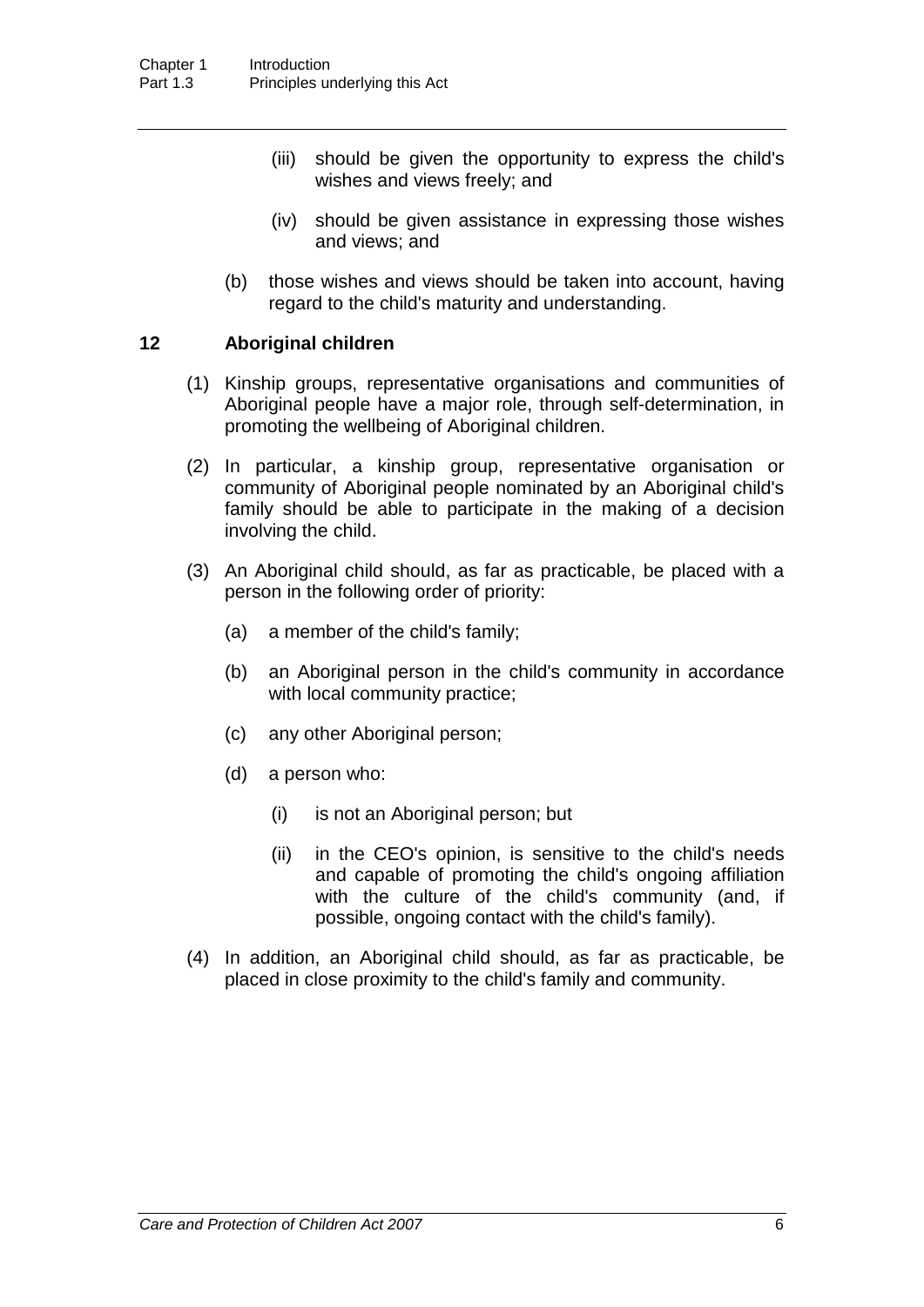### **Part 1.4 Interpretation**

#### **13 Definitions**

In this Act:

#### *Aboriginal* means:

- (a) a descendant of the Aboriginal people of Australia; or
- (b) a descendant of the indigenous inhabitants of the Torres Strait Islands.

#### *Aboriginal customary law* means:

- (a) customary law of the Aboriginal people of Australia; or
- (b) customary law of the indigenous inhabitants of the Torres Strait Islands.

#### *Aboriginal tradition* means:

- (a) tradition of the Aboriginal people of Australia; or
- (b) tradition of the indigenous inhabitants of the Torres Strait Islands.

*action plan agreement*, see section 242(1).

*administrative guidelines*, means administrative guidelines made under section 191(1).

#### *adult* means:

- (a) a person at least 18 years of age; or
- (b) a person apparently at least 18 years of age if the person's age cannot be proved.

**advisor** means an advisor to the Committee mentioned in section 215.

*approved form* means a form approved by the CEO under section 302.

*assessment order* means an assessment order made under section 115(a) or (b).

*authorised officer*, see section 304(1).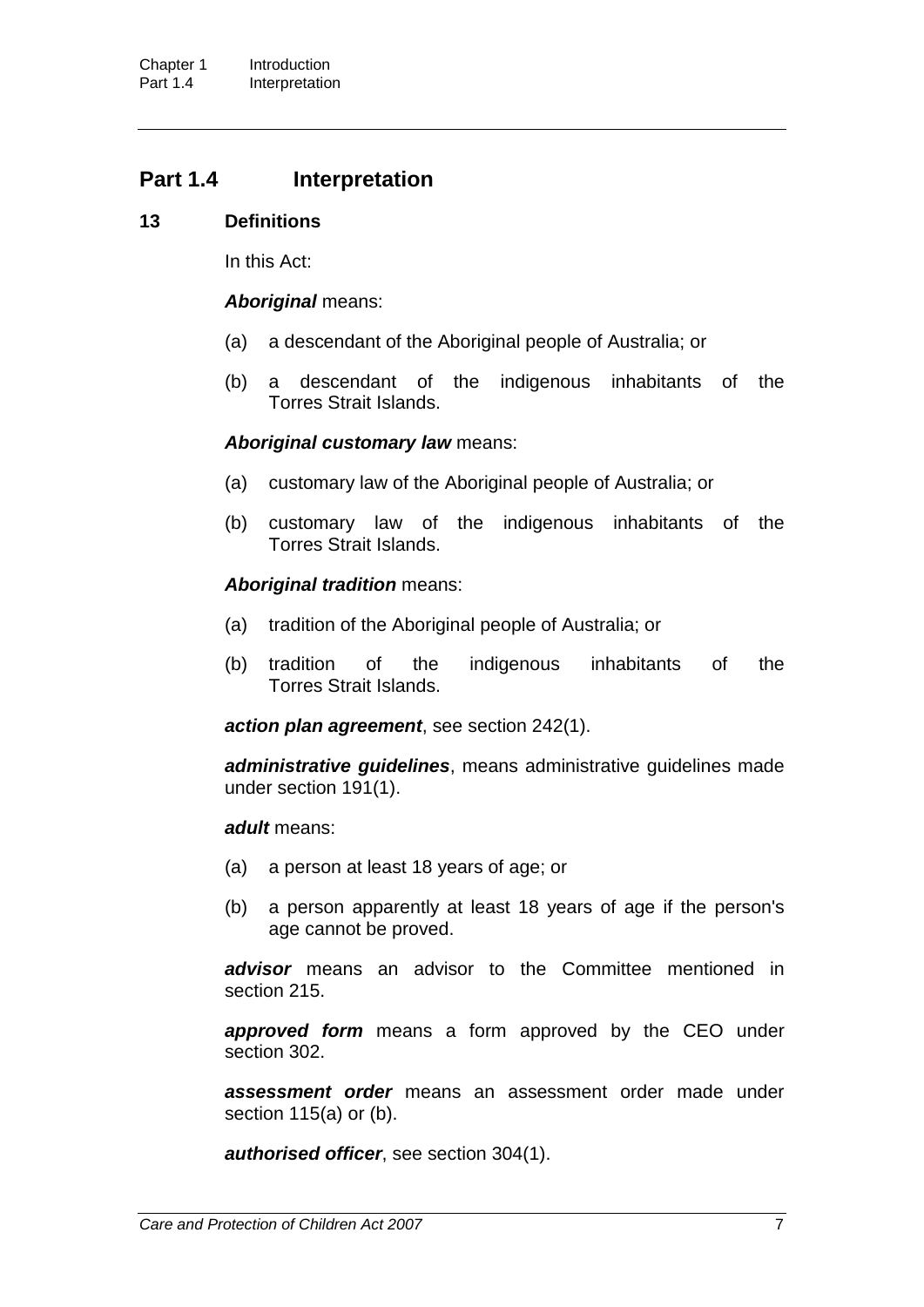*Authority* means the Screening Authority established by section 196(1).

*candidate*, see section 188(1).

*care plan*, see section 70(2).

*carer*, see section 78(1).

*caretaker* means a caretaker mentioned in section 240.

*CEO* means the Chief Executive Officer of the Department.

*child* means:

- (a) a person less than 18 years of age; or
- (b) a person apparently less than 18 years of age if the person's age cannot be proved.

*child*, for a Court order, see section 88(2)(e).

*child*, for Court proceedings, see section 88(2)(d).

*Child Deaths Register* means the Child Deaths Register established by section 212(1).

*child deaths*, see section 208.

*child is in the CEO's care*, see section 67(1).

*child is in need of protection*, see section 20.

*child leaves the CEO's care*, see section 67(2).

*child protection order*, for Part 2.4, see section 153.

*child protection proceeding*, for Part 2.4, see section 153.

*child-related authority*, see section 37(1).

*child-related employment*, see section 185.

*child-related services* means services that:

- (a) are provided to one or more of the following:
	- (i) a child (whether or not in need of protection) or young person who has left the CEO's care;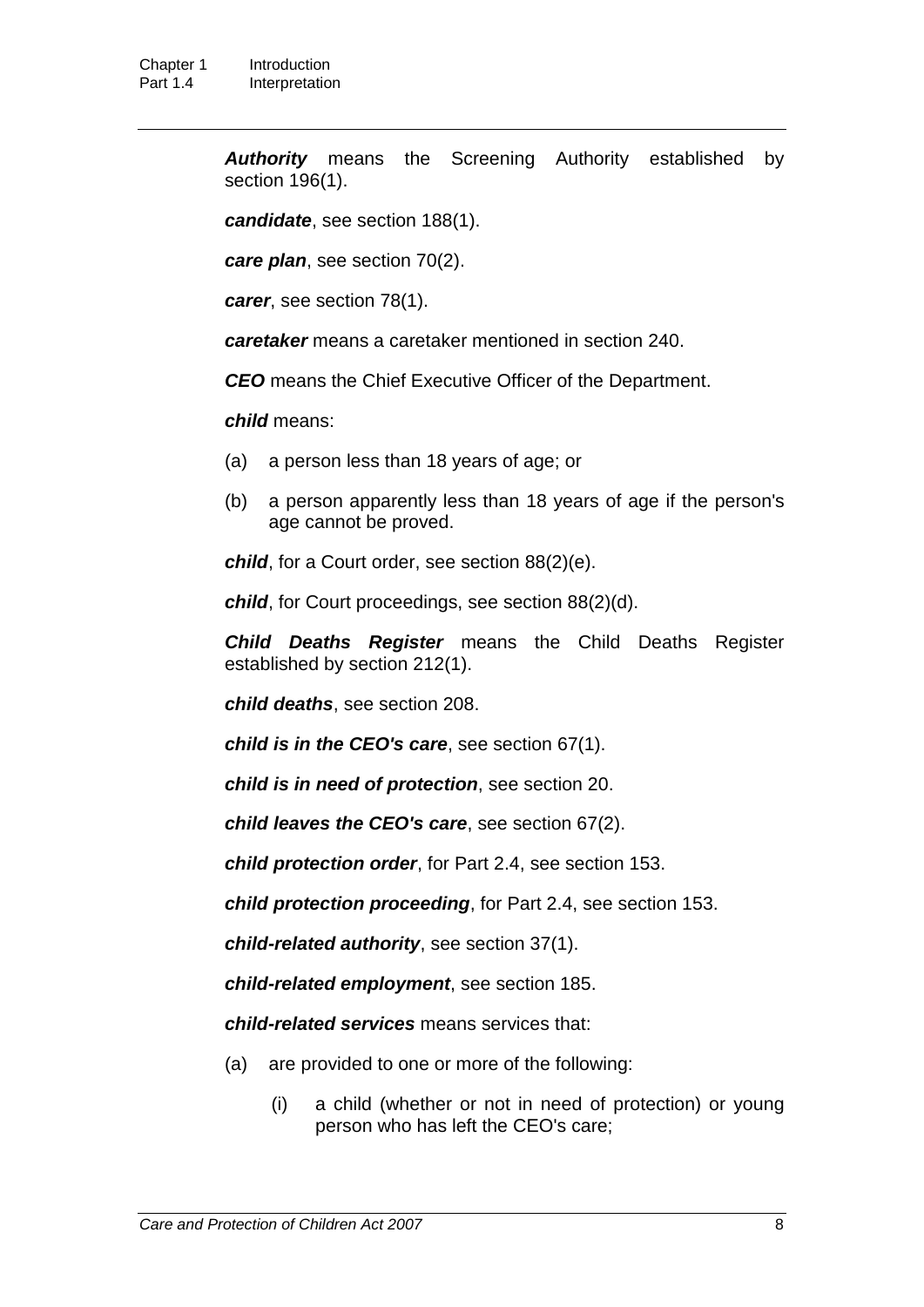- (ii) someone who is related to or is a family member of the child or person;
- (iii) an organisation representing the interests of the child or person;
- (iv) an organisation representing a community of which the child or person is a member; and
- (b) are in the nature of social services that relate to one or more of the following:
	- (i) the prevention of harm to, or exploitation of, a child;
	- (ii) the protection of a child;
	- (iii) services for the care or support of a child and the child's family (including children's services and other domestic support services);
	- (iv) a placement arrangement;
	- (v) medical or other health-related services;
	- (vi) information and advisory services;
	- (vii) counselling services;
	- (viii) advocacy services;
	- (ix) mediation services.

*child-related work*, see section 185(2).

*child welfare law*, for Part 2.4, see section 153.

*Children's Court*, for Part 2.4, see section 153.

*children's services*, see section 224.

*clearance notice* means a clearance notice issued under section 189(3)(a).

*Commissioner* means the person holding or occupying the office of Children's Commissioner established by section 259.

*Commissioner's staff* means the staff of the Commissioner as defined in section 293.

*Committee* means the Child Deaths Review and Prevention Committee established by section 209(1).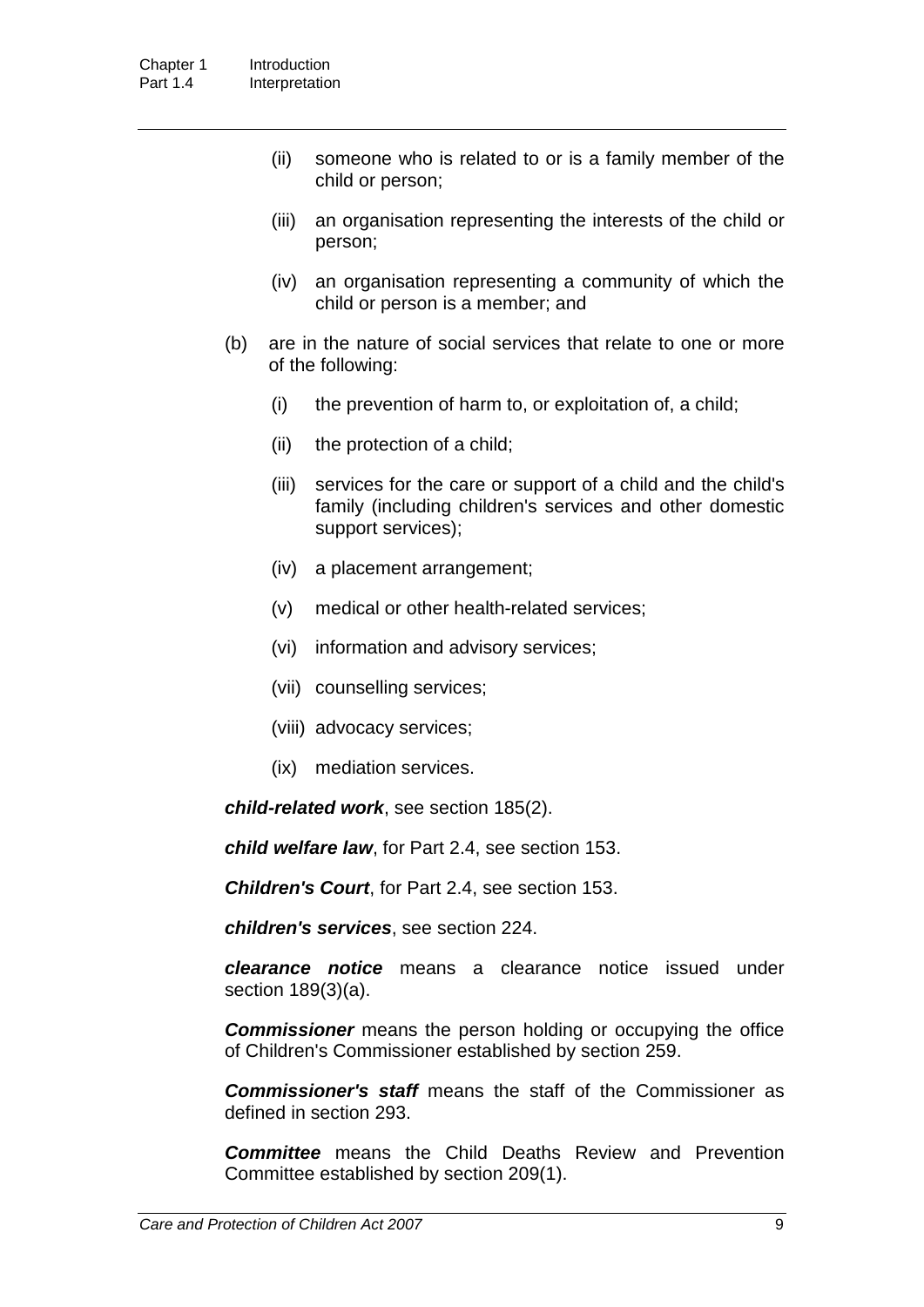*complainant* means a person who makes a complaint.

*complaint* means a complaint, or a Part of a complaint, made under section 263.

*contact* includes:

- (a) any form of physical contact; and
- (b) any form of oral communication, whether face-to-face or by other means; and
- (c) any form of written communication.

**Convenor** means the person holding or occupying the office of Convenor of the Committee mentioned in section 209(4).

*coordinator*, of home-based services, see section 225(2)(b).

*Court*, see section 88(2)(a).

*Court order, see section 88(2)(c).* 

*Court proceedings*, see section 88(2)(b).

*criminal history* means a criminal record as defined in section 3(1) of the *Criminal Records (Spent Convictions) Act*.

*customary law or tradition* includes:

- (a) Aboriginal customary law; and
- (b) Aboriginal tradition.

*daily care and control*, of a child, see section 21.

*daily care and control direction*, see section 123(1)(b).

*decision maker*, see section 254(5).

*Department* means the Agency administering this Act.

*educational institution*, see section 61 of the *Education Act*.

*engage*, for child-related employment, see sections 185 and 186.

*exploitation*, see section 16.

*family*, see section 19.

*family matters jurisdiction*, see section 88.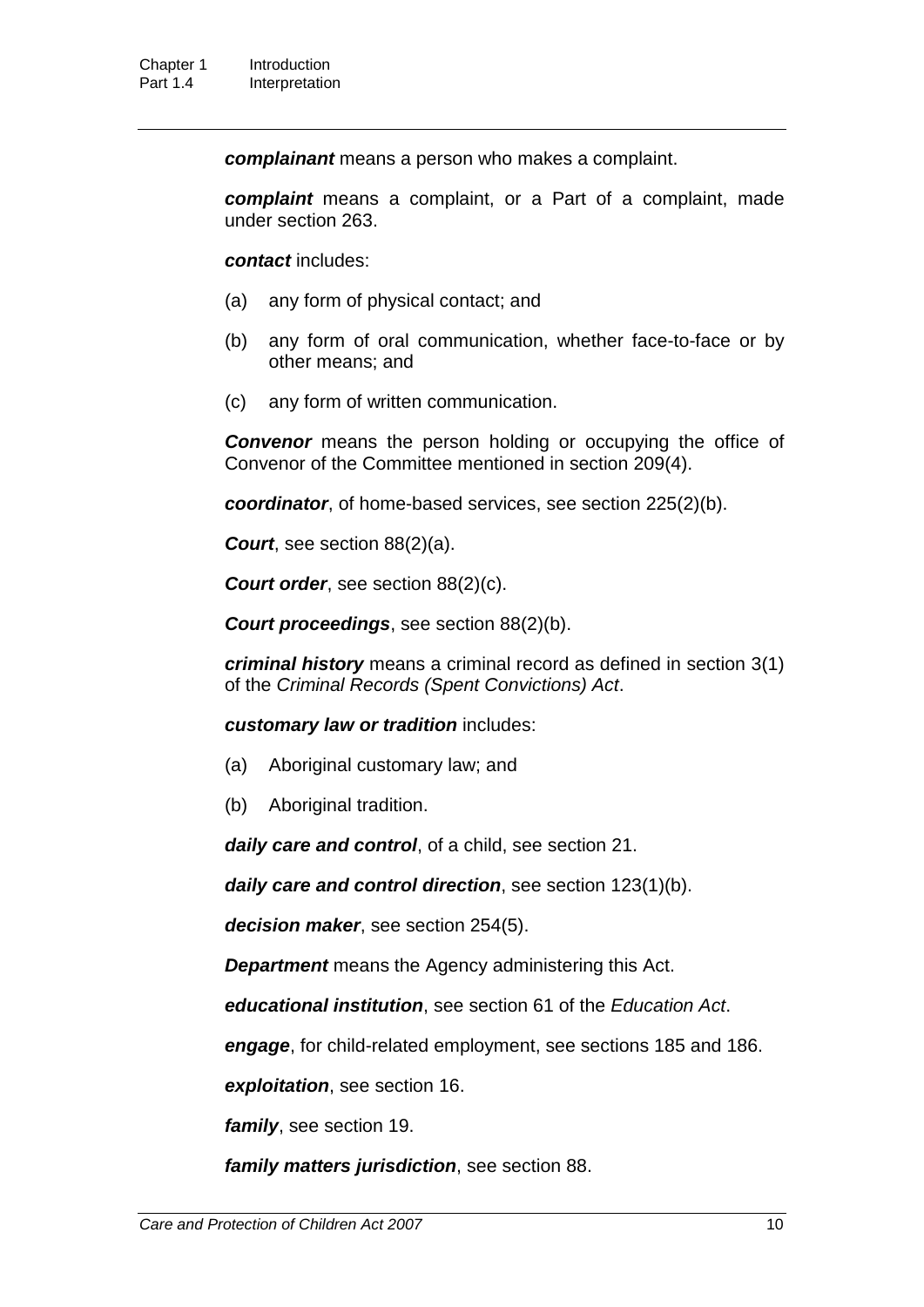*harm*, see section 15.

*health practitioner*, see section 4 of the *Health Practitioners Act*.

*health services*, see section 4(1) of the *Health and Community Services Complaints Act*.

*holder* means:

- (a) for a clearance certificate  $-$  the person to whom the certificate is issued; or
- (b) for a licence the person to whom the licence is granted.

*home-based services*, see section 225(1).

*home-based services provided for a home-based services scheme*, see section 225(2).

*home-based services not provided for a home-based services scheme*, see section 225(3).

*home order*, for Part 2.4, see section 153.

*home proceeding*, for Part 2.4, see section 153.

*hospital* includes:

- (a) a hospital as defined in section 5 of the *Medical Services Act*; and
- (b) a private hospital as defined in section 4 of the *Private Hospitals and Nursing Homes Act*.

*identity card* means an identity card issued under section 305.

*interim care plan*, see section 76(2).

*interim order*, for Part 2.4, see section 153.

*interstate law*, for Part 2.4, see section 153.

*interstate officer*, for Part 2.4, see section 153.

*investigation* means an investigation of a complaint by the Commissioner under Part 5.1.

*licence* means a licence granted under section 231.

*licence conditions*, see section 232(1).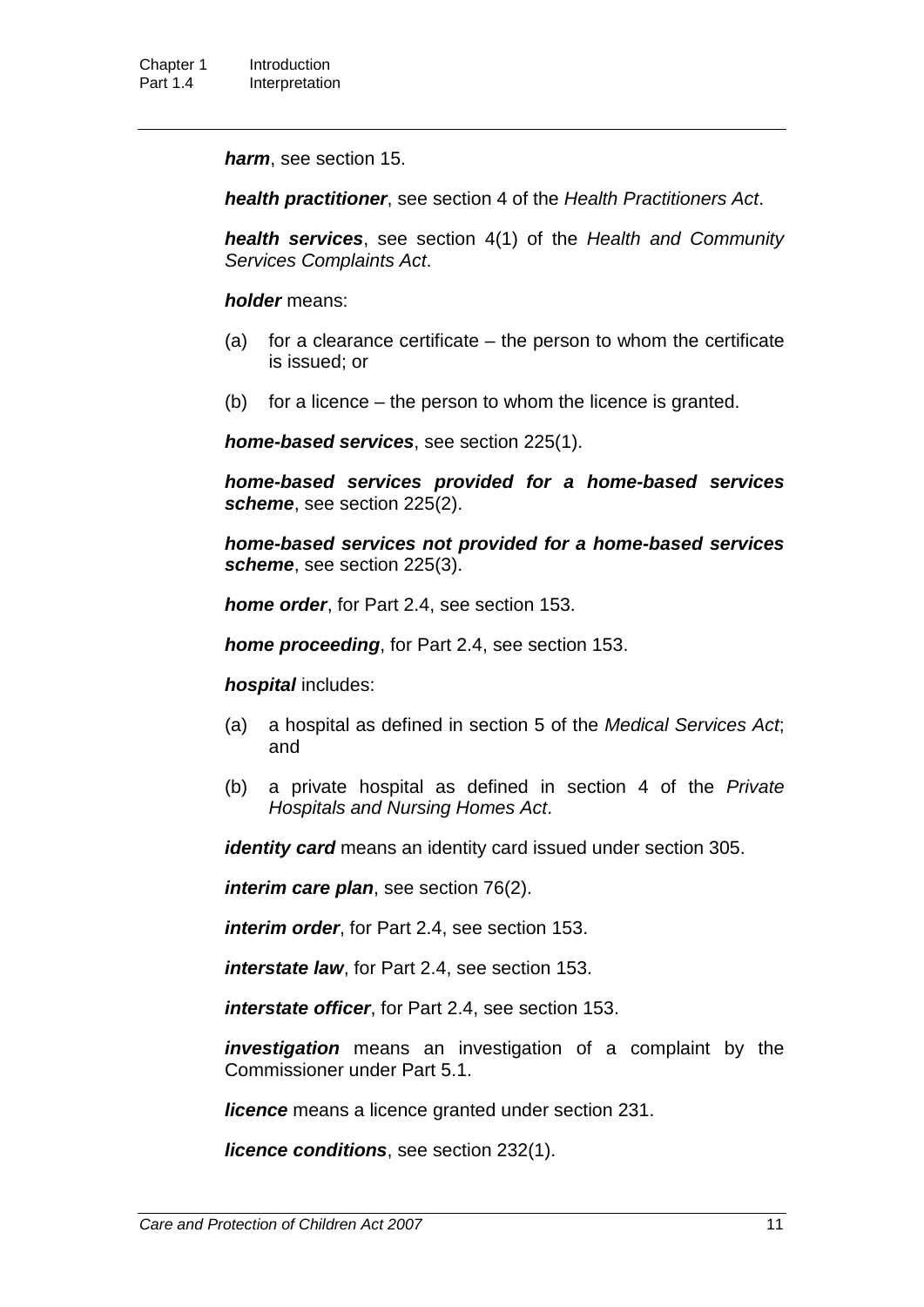*local government council* means a municipal council or community government council constituted under the *Local Government Act*.

*long-term parental responsibility direction*, see section 123(1)(d).

*matter to which a complaint relates*, see section 264(3).

*mediation conference* means:

- (a) for a conference arranged by the CEO see section 49;
- (b) for a conference ordered by the Court see section 127 or 139(1)(e).

*member* means a member of the Committee mentioned in section 209.

*misleading information* includes information that is misleading because the information:

- (a) does not contain relevant information; or
- (b) contains misinformation.

*obstruct* includes resist and hinder.

*operator of child-related services* means a person who controls an operation for the provision of child-related services.

#### *operator of children's services* means:

- (a) a person providing services requiring a licence; or
- (b) a person providing services requiring registration; or
- (c) anyone else who controls an operation for the provision of children's services.

#### *operator providing home-based services* means:

- (a) if the services are provided for a home-based services scheme – the operator mentioned in section 225(2); or
- (b) otherwise the operator mentioned in section 225(3).

*panel* means a review panel established under section 255.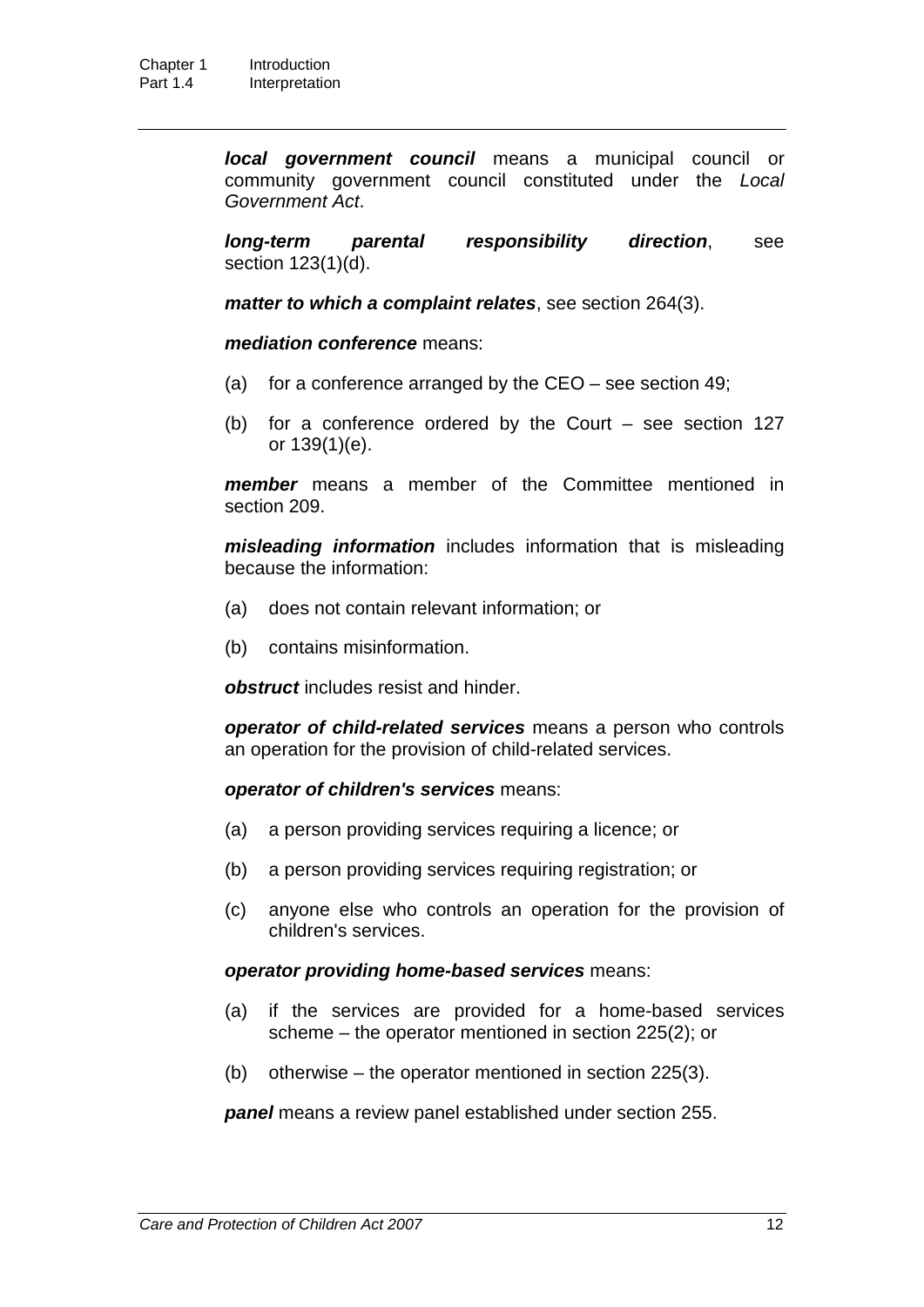#### *parent*:

- (a) for Part 2.4, see section 153; or
- (b) otherwise see section 17.

*parental responsibility*, see section 22.

*participating State*, for Part 2.4, see section 153.

*placement arrangement*, see section 78.

*protected child*, see section 260(2)(a).

*protection order* means an order made under section 128(1).

*provisional protection*, see section 51.

*public authority* means any of the following:

- (a) an Agency;
- (b) the Police Force;
- (c) a local government council;
- (d) an office or body (whether incorporated or not) established for a public purpose by or under a law of the Territory;
- (e) any other entity established for a public purpose (including a non-government organisation) that is prescribed by regulation.

*registration* means the registration of a person under section 247.

*regulation* means a regulation made under this Act.

*relative*, see section 18.

*required services*, for a complaint, see section 264(1).

*responsible Agency*, for a complaint, see section 267(3).

*responsible Minister*, for a complaint, see section 267(3).

*responsible service provider*, for a complaint, see section 264(1).

*reviewable decision*, see section 254.

*school*, see section 4(1) of the *Education Act*.

*sending State*, for Part 2.4, see section 153.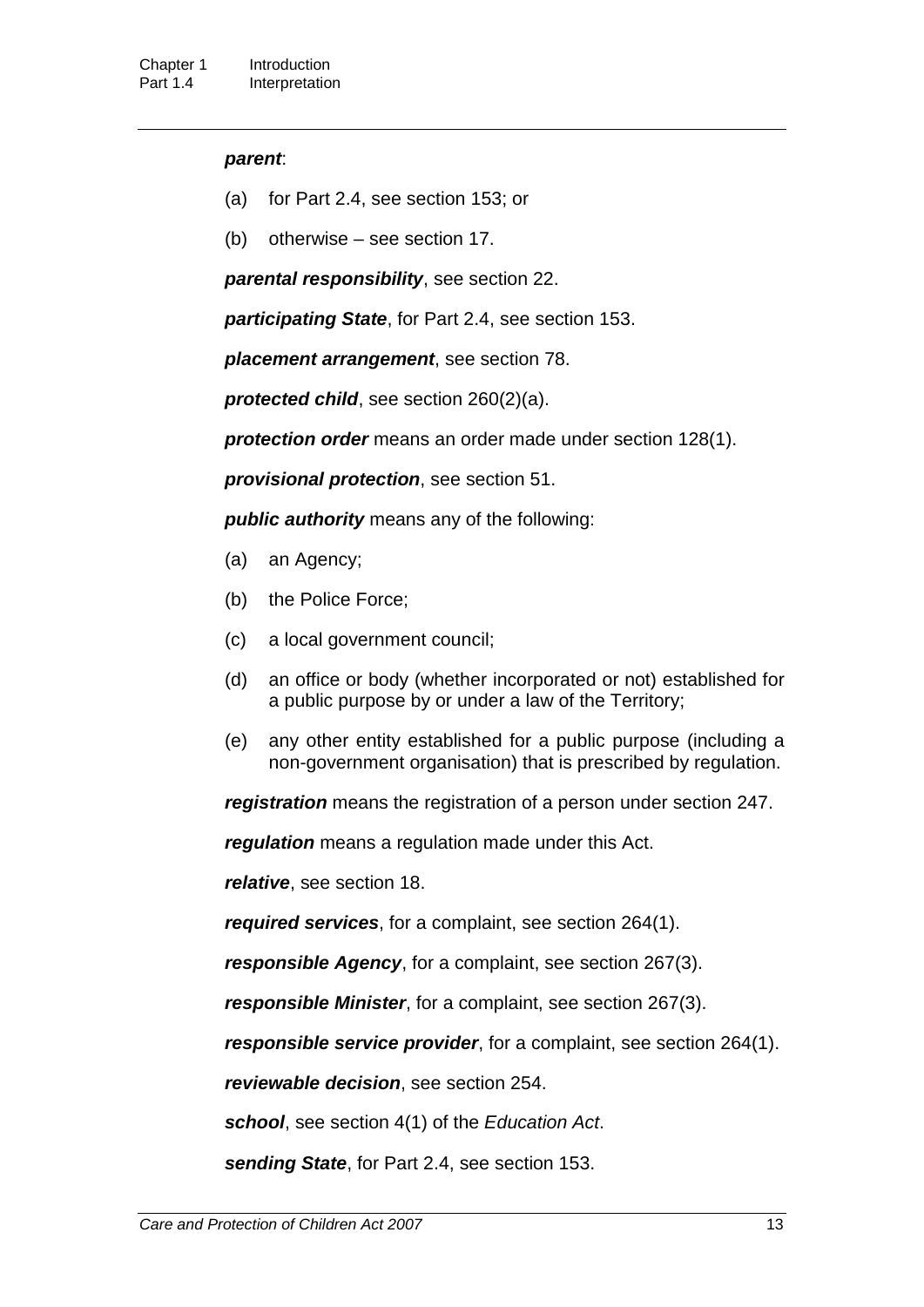*service provider*, see section 260(2)(b) and (3).

*services requiring a licence*, see section 226.

*services requiring registration*, see section 227.

*sexual offence*, see section 3 of the *Sexual Offences (Evidence and Procedure) Act*.

*short-term parental responsibility direction*, see section 123(1)(c).

*State*, for Part 2.4, see section 153.

*supervision direction*, see section 123(1)(a).

*team* means a review team established under section 295.

*temporary placement arrangement* means an arrangement mentioned in section 46.

*temporary protection order* means a temporary protection order made under section 105.

*underlying principles of this Act*, see section 6.

*wellbeing of a child*, see section 14.

#### *working day*:

- (a) for Part 2.4, see section 153; or
- (b) otherwise means a day that is not a Saturday, Sunday or public holiday as defined in the *Public Holidays Act*.

*young person who has left the CEO's care*, see section 68.

#### **14 Wellbeing of child**

The wellbeing of a child includes the child's physical, psychological and emotional wellbeing.

#### **15 Harm to child**

- (1) Harm to a child is any significant detrimental effect caused by any act, omission or circumstance on:
	- (a) the physical, psychological or emotional wellbeing of the child; or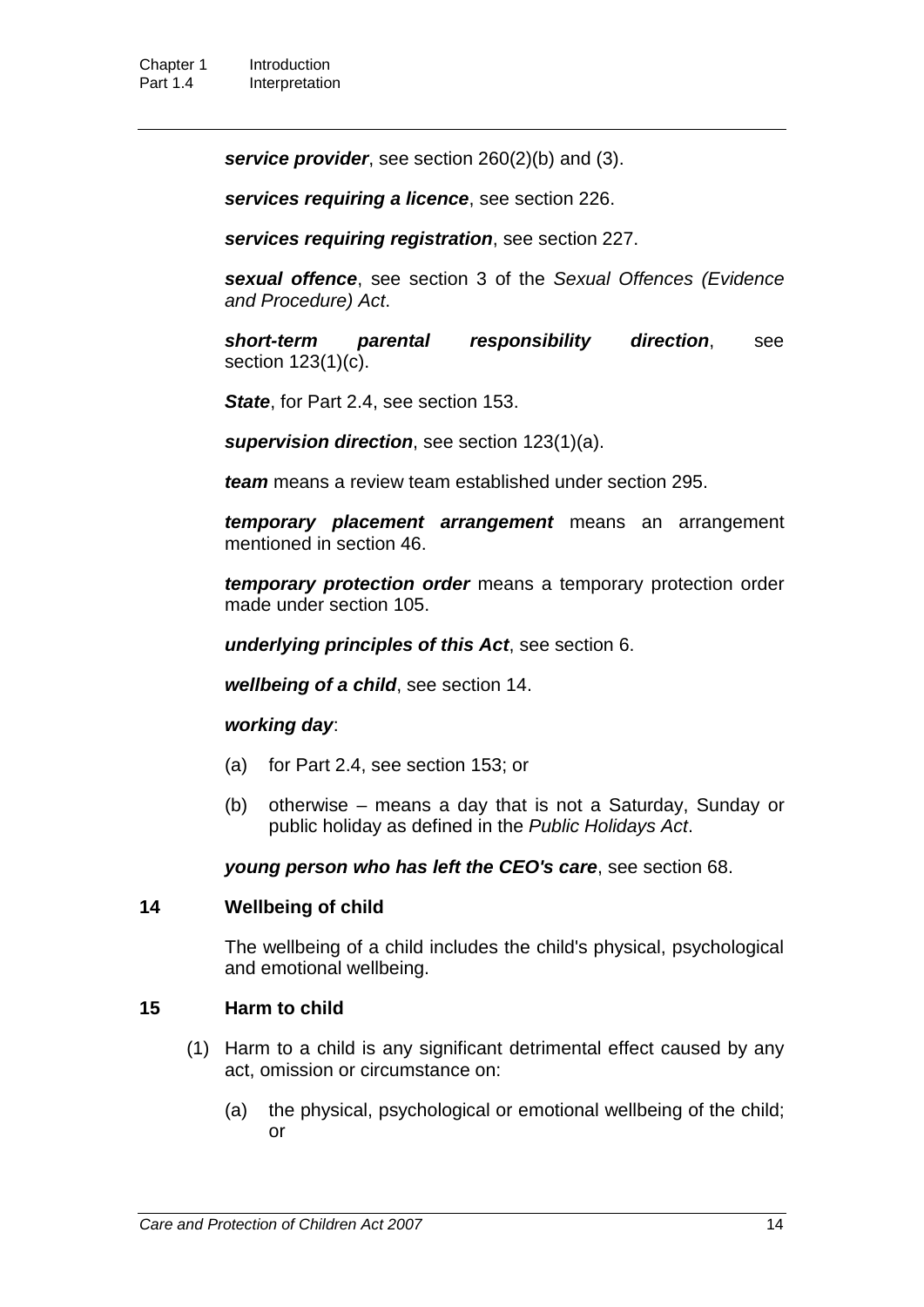- (b) the physical, psychological or emotional development of the child.
- (2) Without limiting subsection (1), harm can be caused by the following:
	- (a) physical, psychological or emotional abuse or neglect of the child;
	- (b) sexual abuse or other exploitation of the child;
	- (c) exposure of the child to physical violence.

#### *Example*

*A child witnessing violence between the child's parents at home.*

#### **16 Exploitation of child**

- (1) Exploitation of a child includes sexual and any other forms of exploitation of the child.
- (2) Without limiting subsection (1), sexual exploitation of a child includes:
	- (a) sexual abuse of the child; and
	- (b) involving the child as a participant or spectator in any of the following:
		- (i) an act of a sexual nature;
		- (ii) prostitution;
		- (iii) a pornographic performance.

#### **17 Parent of child**

- (1) A parent of a child is the child's father, mother or any other person who has parental responsibility for the child.
- (2) A parent of an Aboriginal child includes a person who is regarded as a parent of the child under Aboriginal customary law or Aboriginal tradition.
- (3) However, any of the following must not be regarded as a parent of a child:
	- (a) the CEO;
	- (b) a person who has responsibility for the care of the child only on a temporary basis;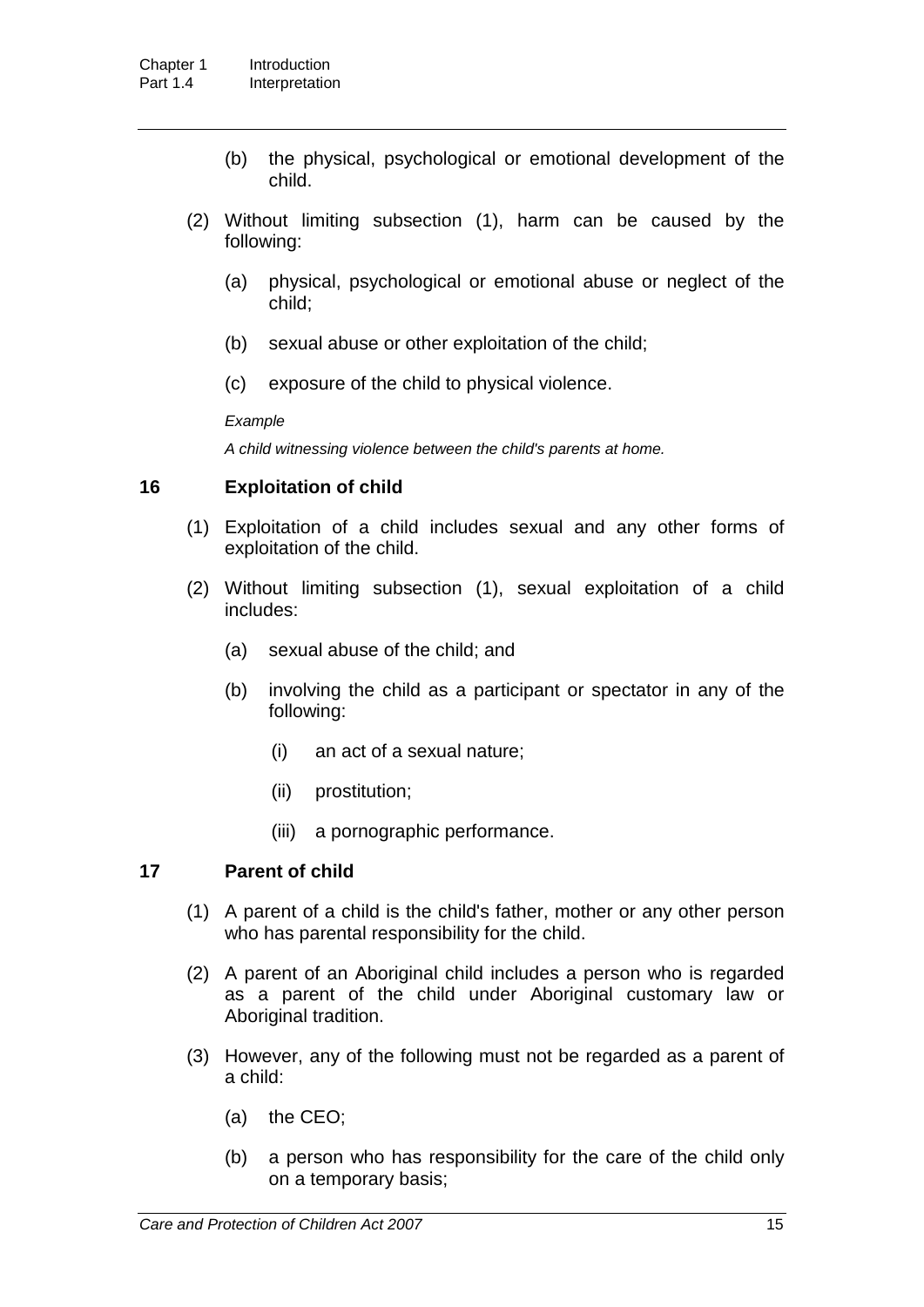- (c) a person, such as a teacher or childcare worker, who has responsibility in relation to the child because of a professional relationship.
- (4) To avoid doubt, a reference in this Act to the parents of a child includes a reference to the parent of a child who has only one parent.

#### **18 Relatives of child**

- (1) A relative of a child is any of the following:
	- (a) a parent, grandparent or any other ancestor of the child;
	- (b) a step-parent of the child;
	- (c) a sibling of the child;
	- (d) an uncle or aunt of the child;
	- (e) a cousin of the child;
	- (f) a person who is related to the child in accordance with:
		- (i) any customary law or tradition applicable to the child; or
		- (ii) any contemporary custom or practice.
- (2) To avoid doubt, a relationship covered by subsection (1) may include a relationship that arises through common ancestry, adoption, marriage, de facto relationship or any customary law or tradition.

#### **19 Family of child**

The family of a child includes:

- (a) the relatives of the child; and
- (b) the members of the extended family of the child in accordance with:
	- (i) any customary law or tradition applicable to the child; or
	- (ii) any contemporary custom or practice; and
- (c) anyone who is closely associated with the child or another family member of the child.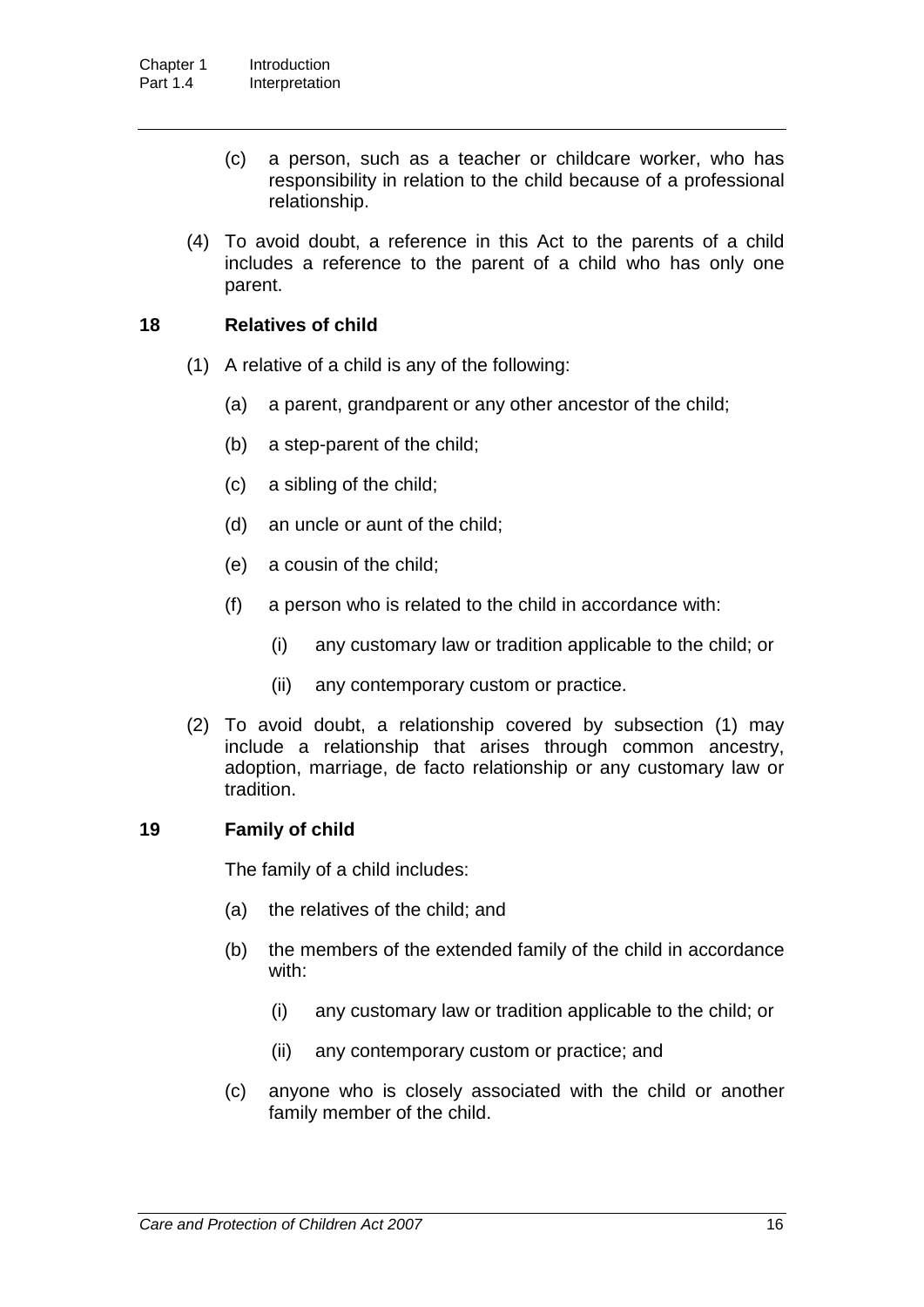#### **20 When child is in need of care and protection**

A child is in need of care and protection (*child is in need of protection*) if:

- (a) the child has suffered or is likely to suffer harm or exploitation because of an act or omission of a parent of the child; or
- (b) the child is abandoned and no family member of the child is willing and able to care for the child; or
- (c) the parents of the child are dead or unable or unwilling to care for the child and no other family member of the child is able and willing to do so; or
- (d) the child is not under the control of any person and is engaged in conduct that causes or is likely to cause harm to the child or other persons.

#### **21 Daily care and control of child**

A person has daily care and control of a child if the person is entitled to exercise all the powers and rights, and has all the responsibilities, for the day-to-day care and control of the child.

#### **22 Parental responsibility for child**

- (1) A person has parental responsibility for a child if the person is entitled to exercise all the powers and rights, and has all the responsibilities, for the child that would ordinarily be vested in the parents of the child.
- (2) Without limiting subsection (1), a person who has parental responsibility for a child:
	- (a) has daily care and control of the child; and
	- (b) is entitled to exercise all the powers and rights, and has all the responsibilities, in relation to the long-term care and development of the child.

### **23 Declared offences for Criminal Code**

An offence against this Act is an offence to which Part IIAA of the Criminal Code applies.

*Note*

Part IIAA of the Criminal Code states the general principles of criminal *responsibility (including burdens of proof and general defences) and defined terms used for offences.*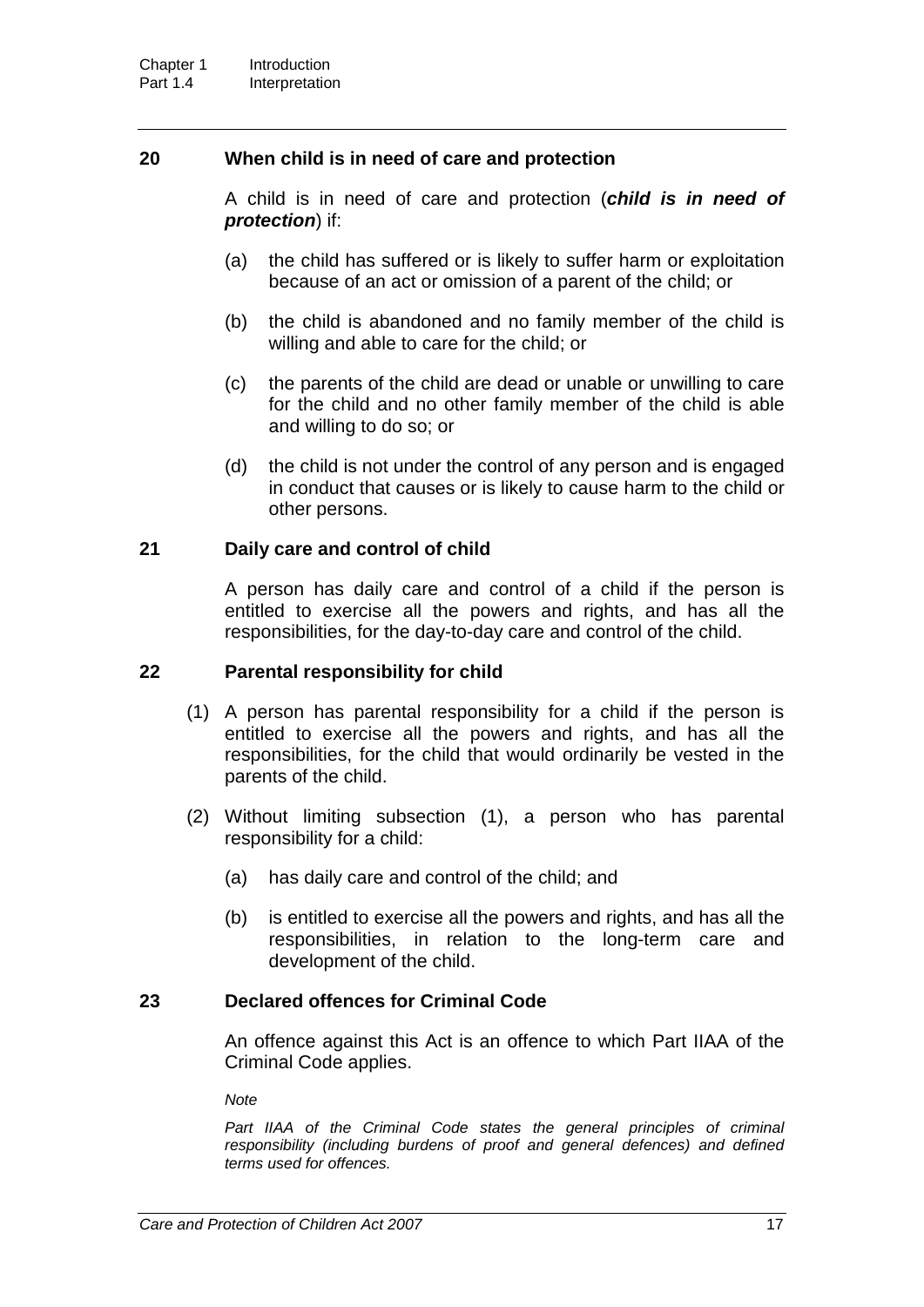# **Chapter 2 Safeguarding wellbeing of children**

### **Part 2.1 General obligations and powers**

### **Division 1 Preliminary matters**

#### **24 Objects of Part**

The objects of this Part are:

- (a) to oblige members of the public to report cases of children at risk of harm or exploitation; and
- (b) to ensure the Minister, the CEO and authorised officers have the power to take appropriate actions to:
	- (i) protect children who are in need of protection; and
	- (ii) promote the wellbeing of children generally; and
	- (iii) promote the wellbeing of young persons who have left the CEO's care.

*Note*

*A child who is the subject of the exercise of a power under this Chapter may make a complaint to the Children's Commissioner about certain matters, see section 260.*

### **Division 2 Minister's powers**

#### **25 Minister's powers**

- (1) The Minister may do anything for the adoption of a cooperative approach between the following in relation to the care and protection of children:
	- (a) families;
	- (b) Agencies and any other public authorities;
	- (c) any other individuals or organisations (including, for example, community groups, business entities and any other bodies).
- (2) The Minister may make policy guidelines for the exercise of a power or performance of a function by the CEO under this Act.
- (3) The Minister must, by *Gazette* notice, give notice about the making of the guidelines as soon as practicable after they are made.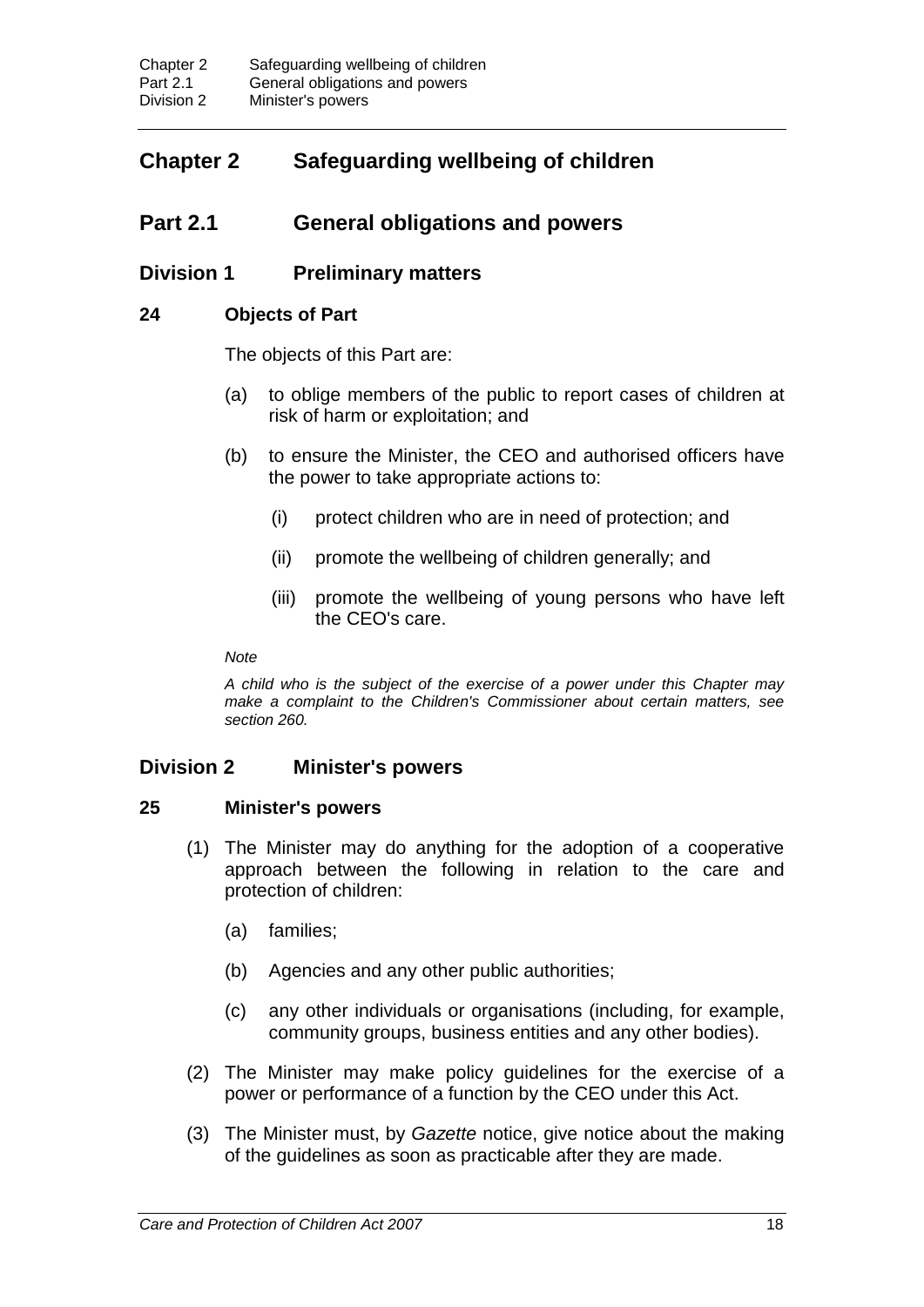- (4) The CEO must have regard to the guidelines in the exercise of the power or performance of the function.
- (5) The Minister may give direction to the CEO in relation to the exercise of a power or performance of a function by the CEO under this Act.
- (6) The CEO must comply with the direction.
- (7) An exercise of the Minister's power under this section must be consistent with this Act.

### **Division 3 General obligations about reporting**

#### **26 Reporting obligations**

- (1) A person is guilty of an offence if the person:
	- (a) believes, on reasonable grounds, that a child:
		- (i) has been or is likely to be a victim of a sexual offence; or
		- (ii) otherwise has suffered or is likely to suffer harm or exploitation; and
	- (b) does not, as soon as possible after forming that belief, report (orally or in writing) to the CEO or a police officer:
		- (i) that belief; and
		- (ii) any knowledge of the person forming the grounds for that belief; and
		- (iii) any factual circumstances on which that knowledge is based.

Maximum penalty: 200 penalty units.

- (2) It is a defence to a prosecution for an offence against subsection (1) if the defendant has a reasonable excuse.
- (3) This section has effect despite any other provision in this Act or another law of the Territory.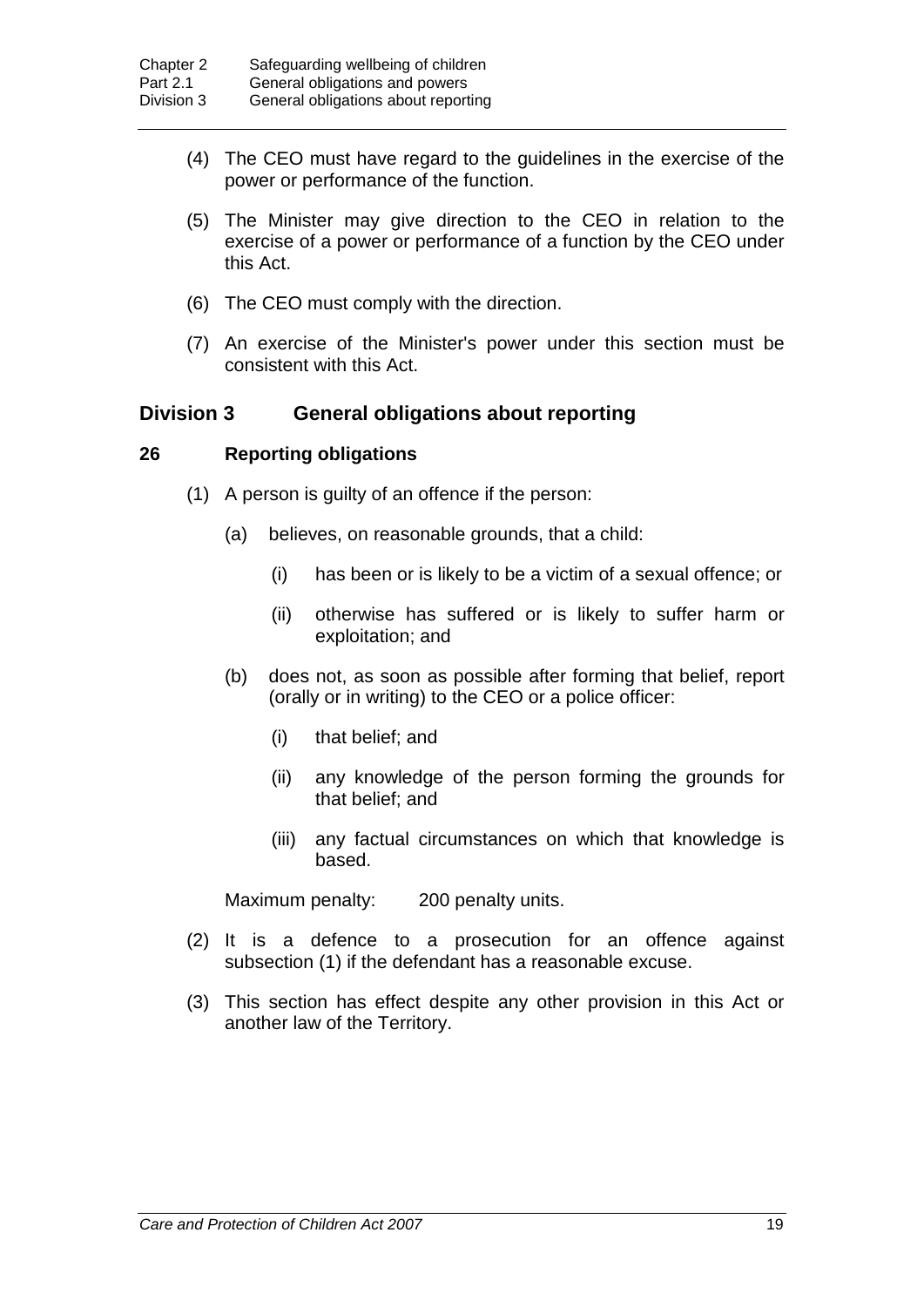### **27 Protection of person making report**

- (1) A person acting in good faith in making a report under section 26(1) is not civilly or criminally liable, or in breach of any professional code of conduct:
	- (a) for making the report; or
	- (b) for disclosing any information in the report.
- (2) In any proceedings before a court, except with the court's leave:
	- (a) the report or evidence of its contents is not admissible; and
	- (b) a person cannot be compelled to give evidence, or to produce a record, about the report or the identity of the maker of the report.
- (3) The leave may be granted only if:
	- (a) the report, evidence or record is of critical importance to the proceedings; and
	- (b) failure to grant the leave would prejudice the proper administration of justice.

#### **28 What happens when police officer receives report**

- (1) A police officer must, as soon as practicable after receiving a report under section 26(1), notify the CEO about the receipt of the report.
- (2) The notification must include details in the report.

#### **29 What happens when CEO receives report or notification**

- (1) The CEO must record the receipt of a report under section 26(1) or a notification about a report under section 28(1) in relation to a child.
- (2) The CEO may inform the following persons about actions that the CEO has taken or proposes to take for the child:
	- (a) the person who made the report;
	- (b) the police officer who gave the notification.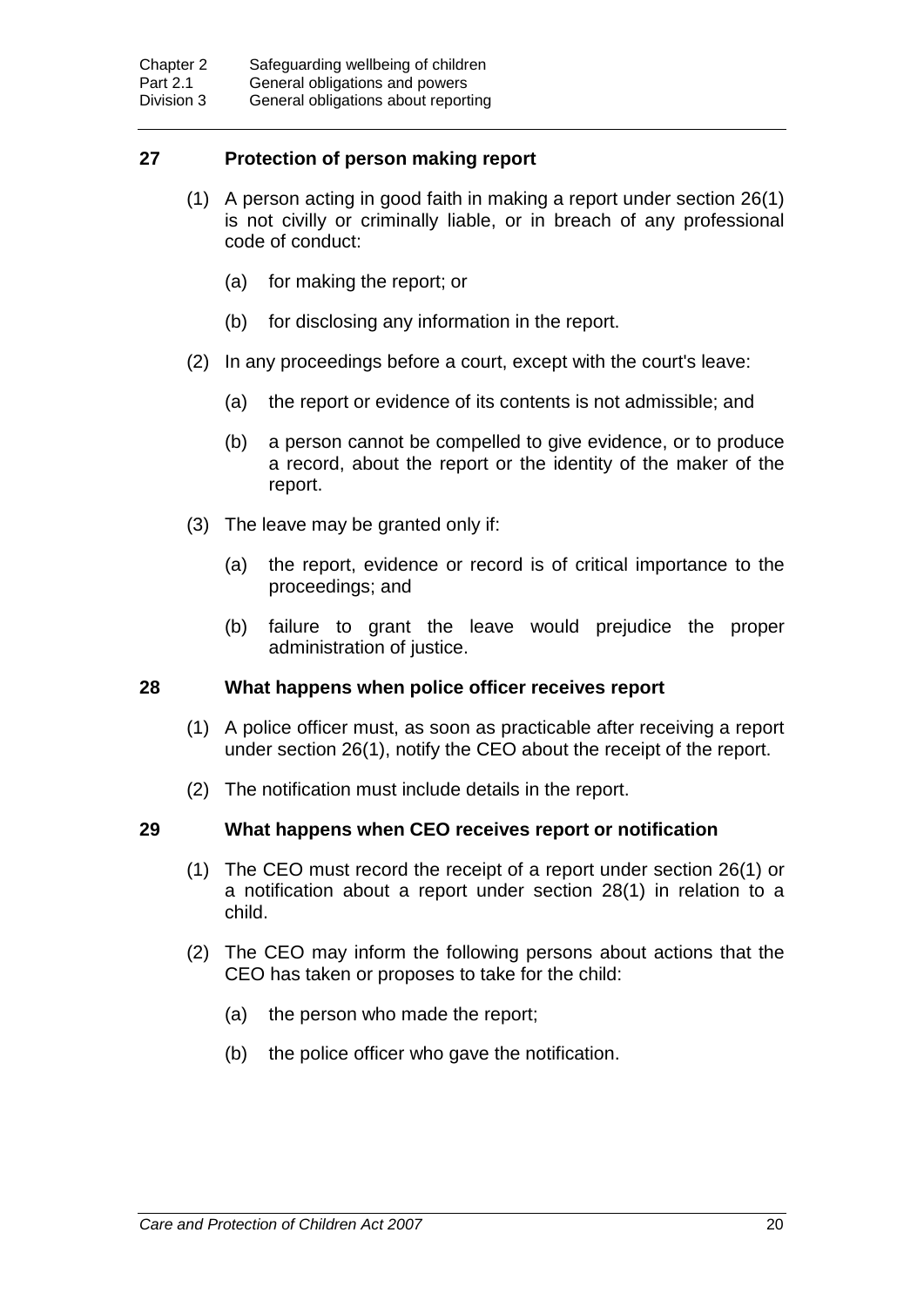#### **30 Duties of other persons**

- (1) Each of the following persons must ensure everyone providing services for a child under the person's control or direction is aware of the obligations under section 26(1):
	- (a) an operator of child-related services;
	- (b) an operator of children's services;
	- (c) the person in charge of a hospital or any other facility for health services;
	- (d) the person in charge of a school or any other educational institution.

Maximum penalty: 200 penalty units or imprisonment for 2 years.

(2) Each person who engages another person in child-related employment must ensure the other person is aware of the obligations under section 26(1).

Maximum penalty: 200 penalty units or imprisonment for 2 years.

(3) It is a defence to a prosecution for an offence against subsection (1) or (2) if the defendant has a reasonable excuse.

#### **Division 4 Powers to inquire or investigate**

#### **31 Object of Division**

The Object of this Division is to ensure the CEO and police officers have the power to take steps to determine whether the wellbeing of a child is at risk.

#### **32 CEO may make inquiries**

(1) The CEO may make inquiries about a child if the CEO receives information that raises concerns about the child's wellbeing.

*Note*

*The CEO may therefore exercise this power whether or not as a result of a report under section 26(1) or a notification under section 28(1).*

(2) On completing the inquiries, the CEO must decide whether any further action should be taken for the child under this Part or Part 2.3.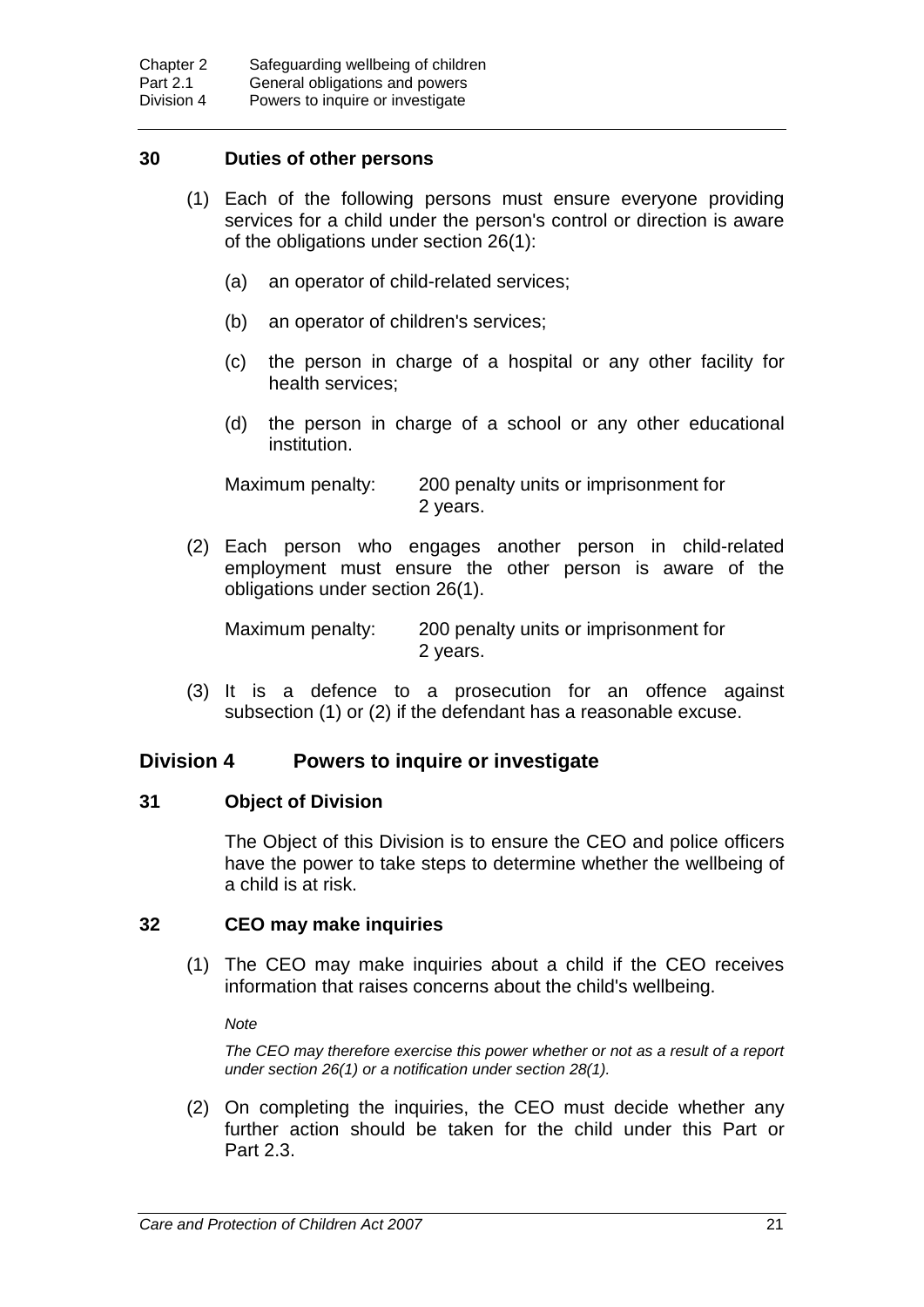#### **33 Police may make inquiries**

- (1) A police officer may make inquiries about a child if the officer receives information that raises concerns about the child's wellbeing.
- (2) Within 24 hours after completing the inquiries, the officer must give a report of the inquiries to the CEO.

#### **34 Giving information for inquiries**

- (1) This section applies if inquiries about a child are being made under section 32 or 33 by the CEO or a police officer (the *inquiring officer*).
- (2) The inquiring officer may, for the inquiries, request any of the following persons to give the officer specified information about the child:
	- (a) a parent or another family member of the child;
	- (b) a police officer;
	- (c) a person employed or engaged by an Agency;
	- (d) an operator of child-related services;
	- (e) an operator of children's services;
	- (f) a health practitioner;
	- (g) the person in charge of a hospital or any other facility for health services;
	- (h) the person in charge of a school or any other educational institution;
	- (i) a service provider for a protected child;
	- (j) any other person prescribed by regulation.
- (3) The person must comply with the request.

Maximum penalty: 200 penalty units.

- (4) It is a defence to a prosecution for an offence against subsection (3) if:
	- (a) the defendant has a reasonable excuse; or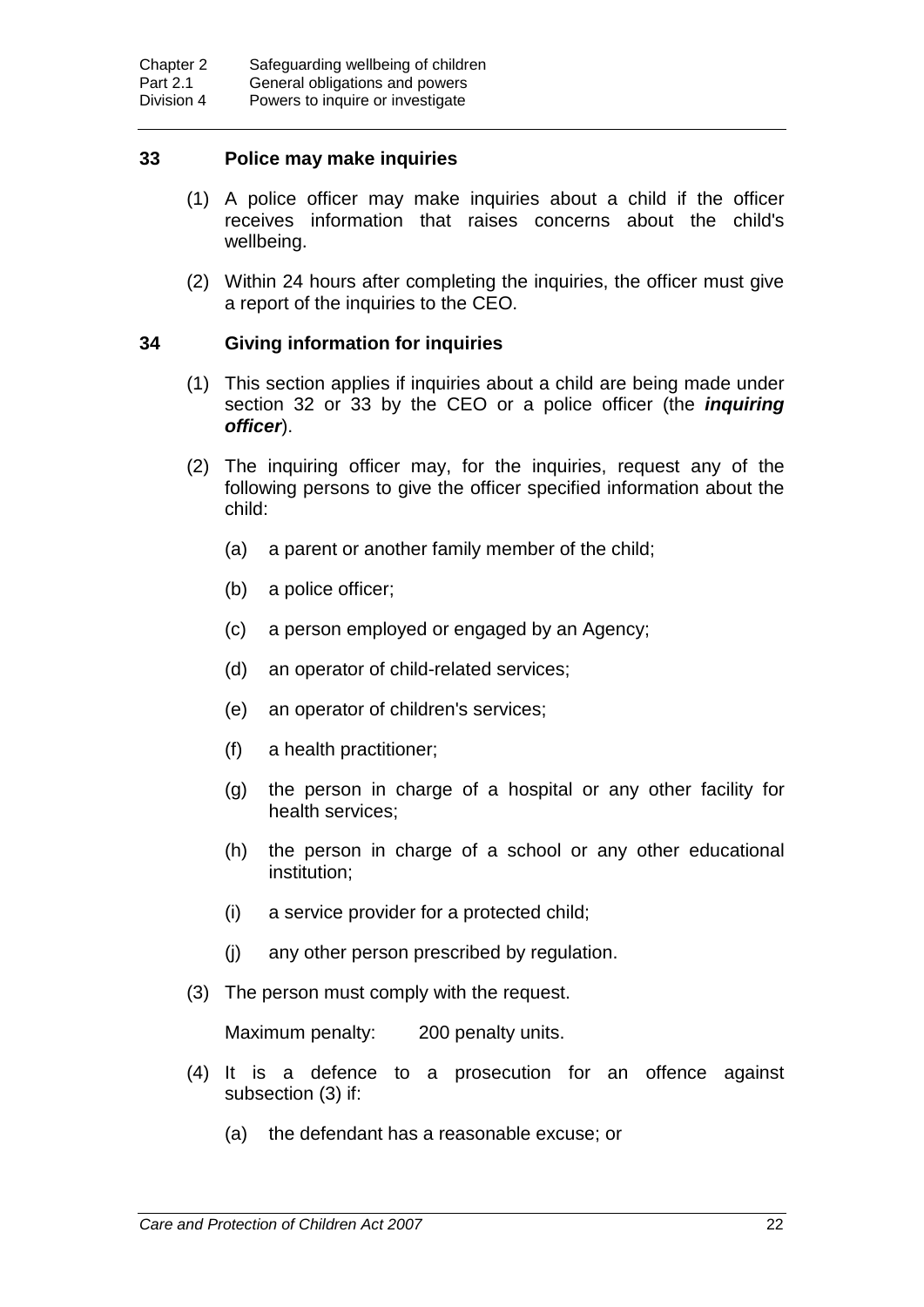- (b) the Commissioner of Police certifies in writing that compliance with the request would:
	- (i) prejudice the investigation of any unlawful conduct; or
	- (ii) disclose a confidential source of information in relation to the administration of law; or
	- (iii) prejudice the effectiveness of a method or procedure in relation to the administration of law; or
	- (iv) facilitate a person's escape from lawful custody; or
	- (v) endanger the safety of a person.

#### **35 CEO's power to investigate**

- (1) The CEO may initiate an investigation to determine whether a child is in need of protection.
- (2) The CEO may do so only if the CEO believes on reasonable grounds the child might be in need of protection (whether or not inquiries about the child have been made under section 32 or 33).
- (3) The investigation must be conducted by an authorised officer.
- (4) On completing the investigation, the CEO must decide whether any further action should be taken for the child under this Part or Part 2.3.

#### **36 Police officer's power to investigate**

- (1) A police officer may initiate an investigation to determine whether a child is in need of protection.
- (2) The police officer may do so only if the officer believes on reasonable grounds the child might be in need of protection (whether or not inquiries about the child have been made under section 32 or 33).
- (3) The investigation must be conducted by that or another police officer.
- (4) Within 24 hours after completing the investigation, the officer who conducted the investigation must give a report of the investigation to the CEO.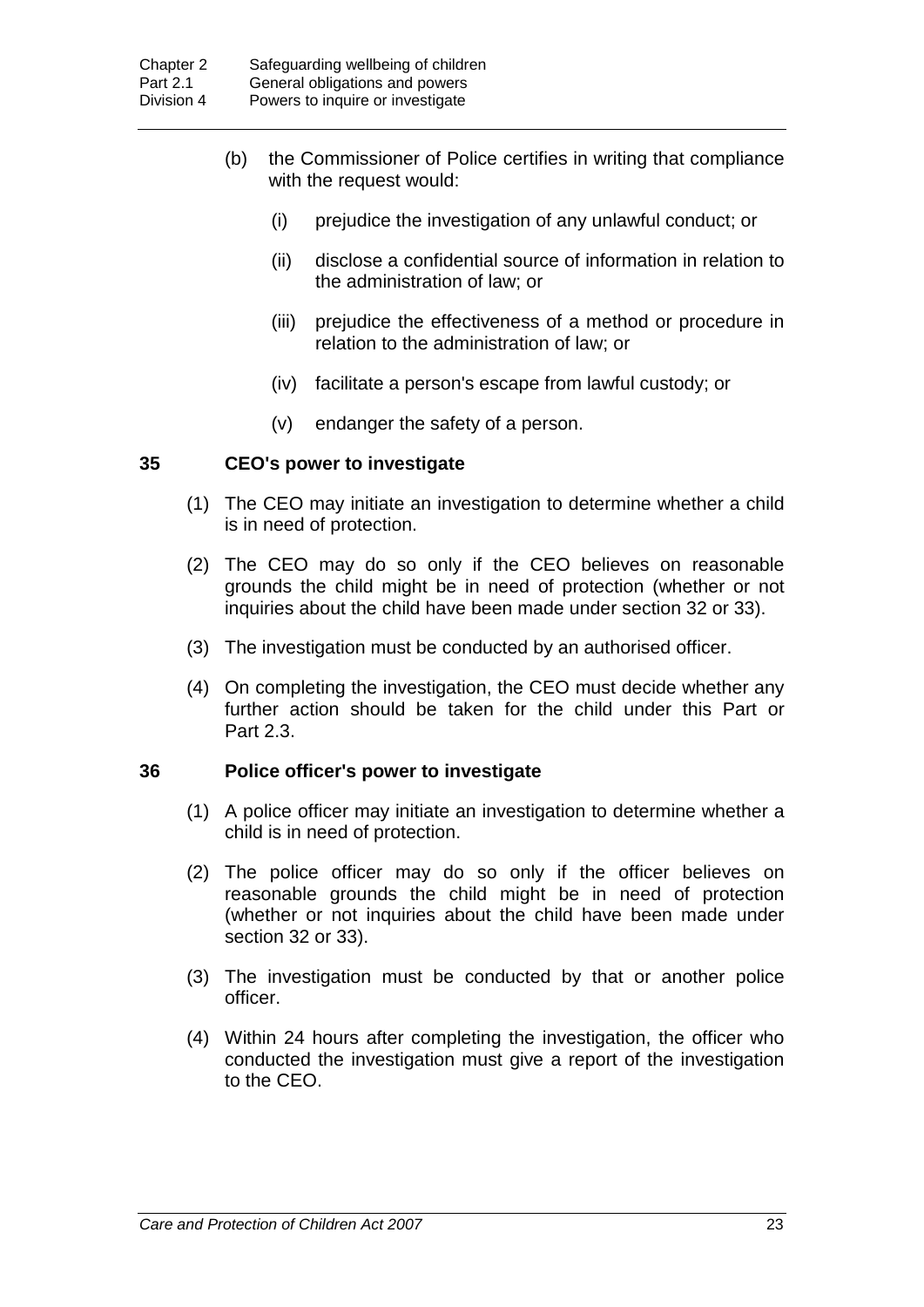# **37 Access to child**

- (1) For an investigation about a child under section 35 or 36, the officer conducting the investigation may request a person mentioned in section 34(2)(b) to (j) (*child-related authority*) to allow the officer:
	- (a) to have contact with the child; and
	- (b) to do so without informing the parents of the child.
- (2) The officer may do so only if the officer reasonably believes:
	- (a) not to inform the parents is in the best interests of the child; or
	- (b) to inform the parents might compromise the investigation.
- (3) The person must comply with the request.

Maximum penalty: 200 penalty units or imprisonment for 2 years.

- (4) It is a defence to a prosecution for an offence against subsection (3) if the defendant has a reasonable excuse.
- (5) The officer must inform at least one of the parents of the contact and the reasons for it as soon as practicable after it has occurred.
- (6) However, subsection (5) does not apply if:
	- (a) the officer reasonably believes:
		- (i) a person may be charged with an offence in relation to the child; and
		- (ii) complying with the subsection might compromise the investigation of the offence; or
	- (b) the officer reasonably believes complying with the subsection may expose the child to harm or exploitation; or
	- (c) the child has requested that the parents not be informed about the contact and the officer reasonably believes it is in the child's best interests to comply with the request.

## **38 Access to information**

- (1) For an investigation about a child under section 35 or 36, the officer conducting the investigation may request a child-related authority to allow the officer:
	- (a) to have access to specified information about the child; and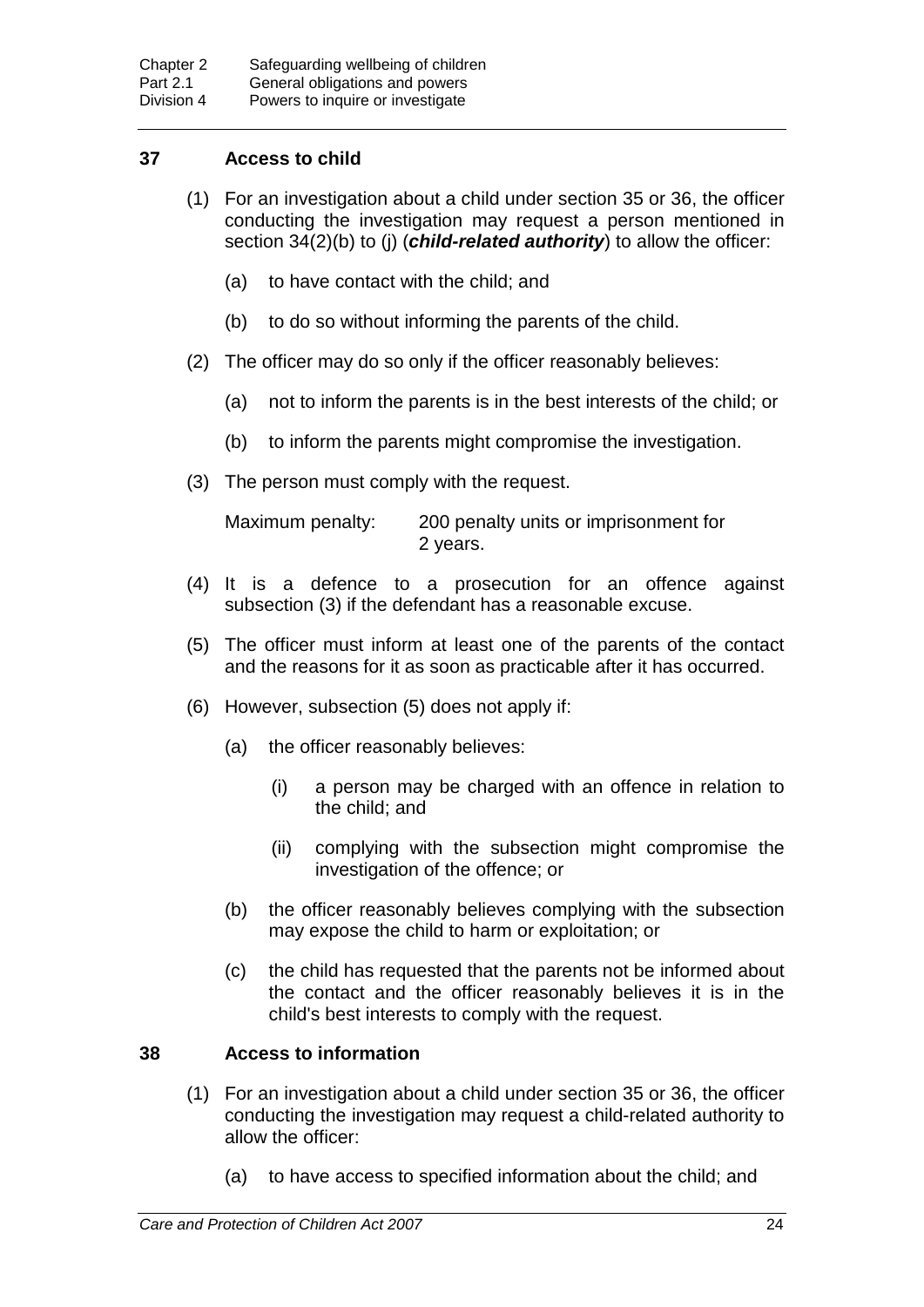- (b) to do so without informing the parents of the child.
- (2) The officer may do so only if the officer reasonably believes:
	- (a) not to inform the parents is in the best interests of the child; or
	- (b) to inform the parents might compromise the investigation.
- (3) The person must comply with the request.

Maximum penalty: 200 penalty units.

(4) It is a defence to a prosecution for an offence against subsection (3) if the defendant has a reasonable excuse.

### **39 Protection of persons providing access or information**

A person acting in good faith in complying with a request under section 34(2), 37(1) or 38(1) is not civilly or criminally liable, or in breach of any professional code of conduct, for complying with the request.

### **40 CEO may take action during inquiries or investigation**

This Division does not prevent the CEO from taking another action for a child under this Part, Part 2.2 or Part 2.3 while an action is being taken for the child under this Division.

# **Division 5 General powers of CEO**

### **41 Object of Division**

The object of this Division is to ensure the CEO has sufficient power:

- (a) to perform the CEO's functions under this Act; and
- (b) to take actions for the wellbeing of children generally (including actions with the voluntary participation of parents and for children who are not necessarily in need of protection).

### **42 What CEO may do generally**

- (1) The CEO may take any action that is consistent with this Act:
	- (a) to promote the wellbeing of children generally; or
	- (b) to promote the wellbeing of young persons who have left the CEO's care; or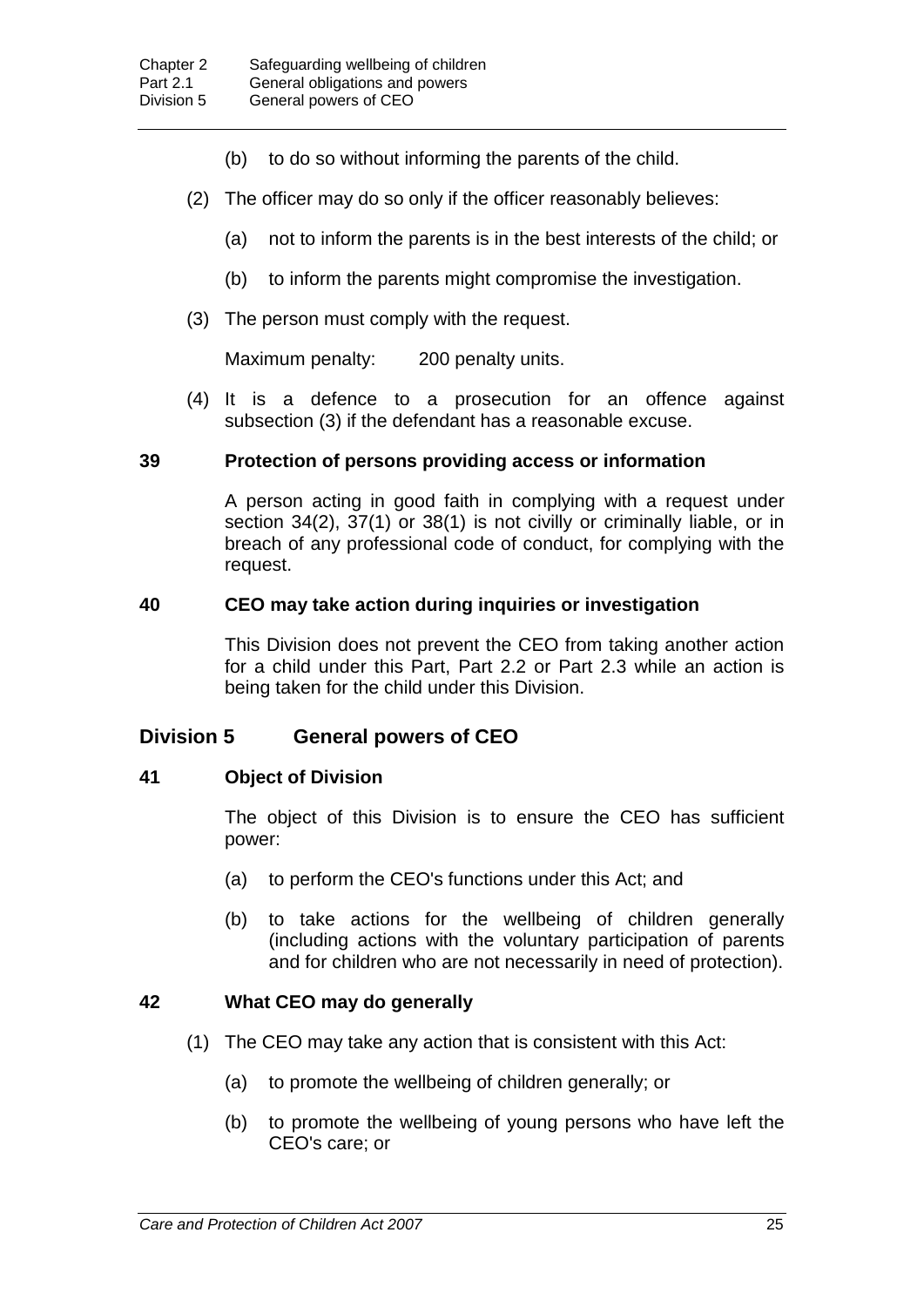- (c) to provide proper facilities for this Act (including the acquisition and management of land and other property for this Act); or
- (d) to undertake research, publication and collection of information for the objects of this Act; or
- (e) to cooperate with other Agencies, non-government organisations or other persons or bodies for an action mentioned in paragraph (a), (b), (c) or (d); or
- (f) to facilitate that cooperation (including the creation of procedures for that cooperation and the review of those procedures).
- (2) The CEO must have regard to the objects and underlying principles of this Act when acting under subsection (1).

### **43 CEO may request assistance**

- (1) The CEO may request a public authority to provide the CEO with specified assistance for the exercise of a power or the performance of a function under this Act.
- (2) The public authority must comply with the request if doing so:
	- (a) is consistent with its functions; and
	- (b) does not unduly prejudice the performance of its functions.

### **44 Child-related services**

- (1) The CEO may enter into an arrangement for:
	- (a) the provision of child-related services; and
	- (b) research and development to be carried out for child-related services; and
	- (c) the funding (in whole or part) of the services or the research and development.
- (2) However, the CEO must not do so unless the CEO is satisfied:
	- (a) if the arrangement relates to the provision of children's services – the services are provided in accordance with Chapter 4; and
	- (b) the arrangement:
		- (i) is consistent with the underlying principles of this Act; and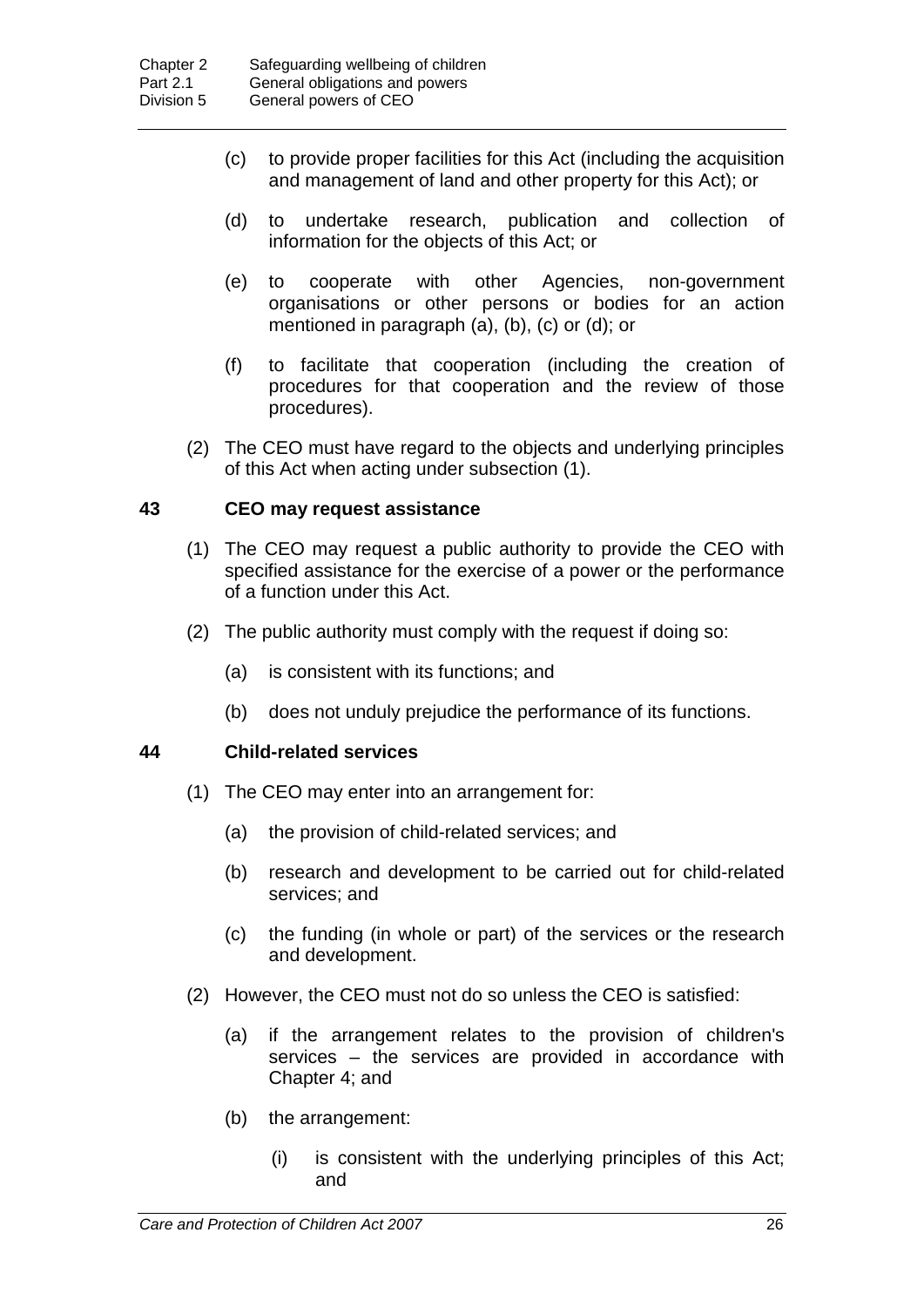- (ii) furthers the objects of this Act.
- (3) This section does not limit section 42.

#### **45 Coordination assistance**

- (1) The CEO may provide assistance to persons or bodies in coordinating their effort to provide services (including child-related services) for a child or young person who has left the CEO's care, including assistance in:
	- (a) convening a meeting of the persons or bodies; and
	- (b) drawing up a plan for the provision of the services.
- (2) This section does not limit section 42.

#### **46 Temporary placement arrangement**

- (1) The CEO may arrange for the temporary placement of a child who is residing with the parents of the child.
- (2) The arrangement is for the child:
	- (a) to be taken into the CEO's care for a period not exceeding 2 months specified by the CEO; and
	- (b) to be placed under a placement arrangement subject to the conditions specified by the CEO.
- (3) The CEO may enter into the arrangement only if:
	- (a) having regard to the wishes of the child, the CEO reasonably believes the arrangement will safeguard the wellbeing of the child; and
	- (b) the parents agree to enter into the arrangement; and
	- (c) if the child is at least 15 years of age the child has consented to the arrangement.
- (4) The CEO has daily care and control of the child while the arrangement is in force.
- (5) The arrangement may be extended for further periods.
- (6) However:
	- (a) each extended period must not exceed 2 months; and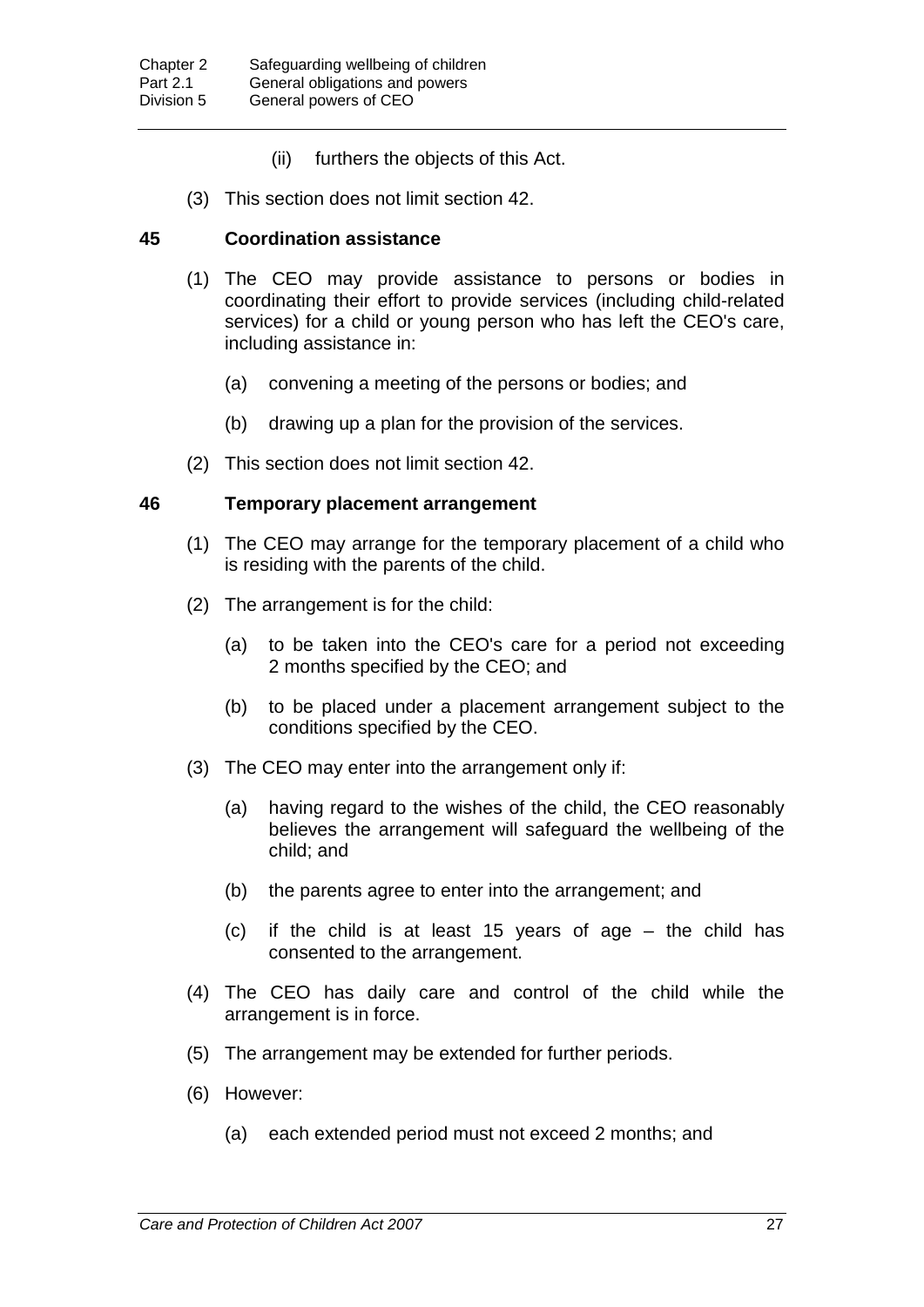- (b) in any case the arrangement must cease to be in force 6 months after it was made.
- (7) The CEO may require the parents to make contributions towards the maintenance of the child while the arrangement is in force.
- (8) One or both of the parents may, at any time:
	- (a) terminate the arrangement; and
	- (b) request the CEO to return the child to them.
- (9) Subject to the operation of any other provisions in this Act and any other law of the Territory, the CEO must comply with the request within 48 hours after receiving the request.
- (10) This section does not limit section 42.

*Note*

*Unlike a placement arrangement resulting from other circumstances, the arrangement under this section is basically voluntary in nature.*

#### **47 Multiple arrangements**

This Division does not prevent the CEO from:

- (a) applying any provisions in this Division more than once for a person; or
- (b) applying more than one provision in this Division for a person (whether at the same time or at different times).

### **Division 6 Mediation conference**

#### **48 Object of Division**

The object of this Division is to ensure that, as far as possible, the wellbeing of a child is safeguarded through agreements between the parents of the child and other interested parties.

#### **49 Mediation conference**

- (1) The CEO may arrange for a mediation conference to be convened for a child if:
	- (a) concerns have been raised about the wellbeing of the child; and
	- (b) the CEO reasonably believes the conference may address those concerns; and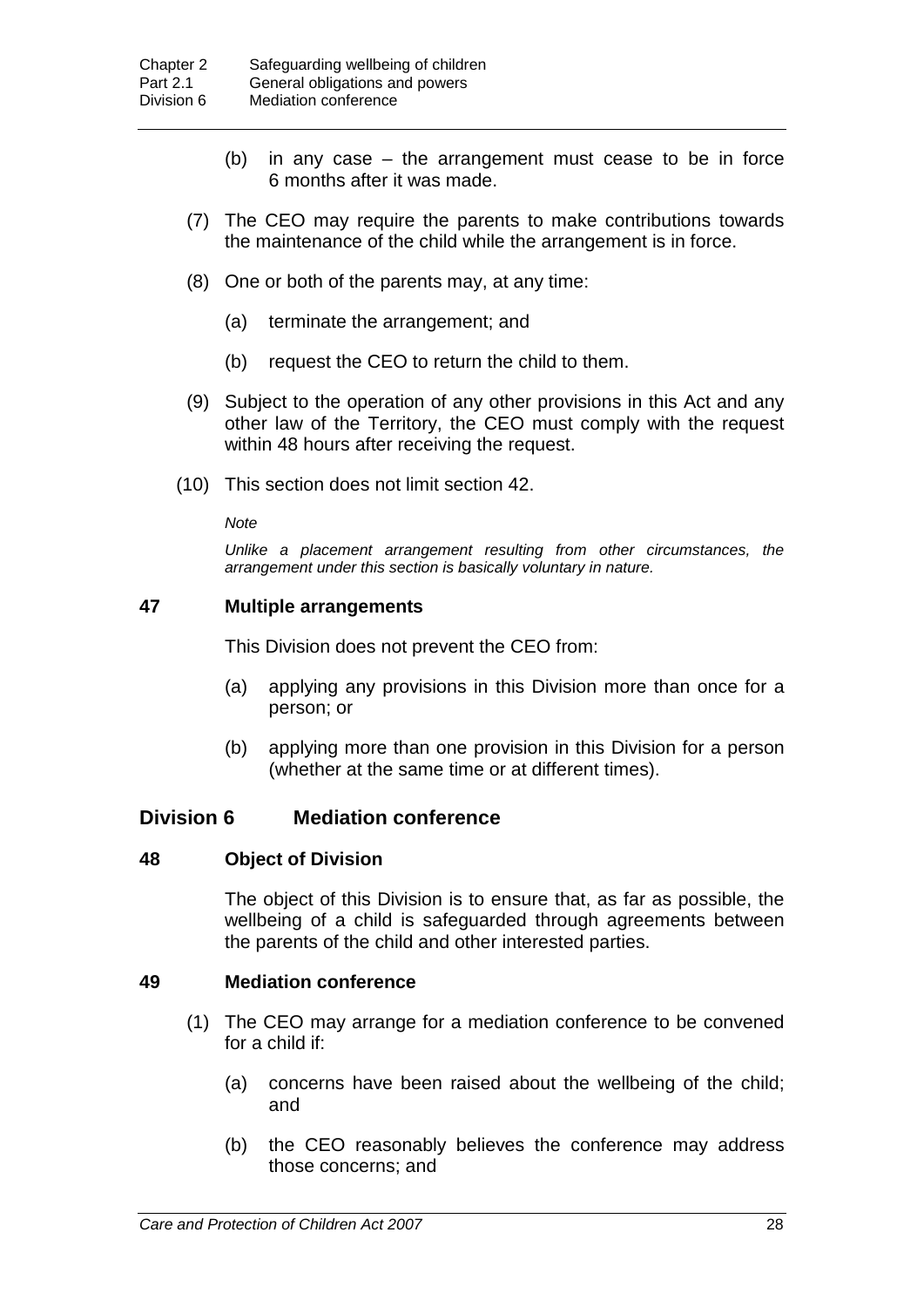- (c) the parents of the child are willing to participate in the conference.
- (2) The CEO may do so whether or not the CEO has already taken any other action for the child under this Part, Part 2.2 or Part 2.3.
- (3) The conference may be convened for any purposes relating to those concerns as specified by the CEO.
- (4) Without limiting subsection (3), the conference may be convened for one or more of the following purposes:
	- (a) establishing the circumstances giving rise to those concerns;
	- (b) reviewing an arrangement that has been made for the care of the child;
	- (c) making recommendations about the care of the child;
	- (d) arriving at an agreement on the best means of safeguarding the wellbeing of the child.
- (5) The CEO must appoint a person (the *convenor*) who is approved by the parents of the child and has the qualifications or experience prescribed by regulation to convene the conference.
- (6) The convenor may invite the parents and other persons to attend the conference as the convenor considers appropriate.
- (7) The regulations may make any provision for the conference, including the following:
	- (a) any procedural and reporting requirements for the conference;
	- (b) the appointment of a person to represent the interests of the child in the conference;
	- (c) the making of any agreement arising from the conference;
	- (d) the powers and functions of the convenor.

### **Division 7 Provisional protection of child**

### **50 Object of Division**

The object of this Division is to ensure the CEO has the power to take urgent action for children who might be in need of protection.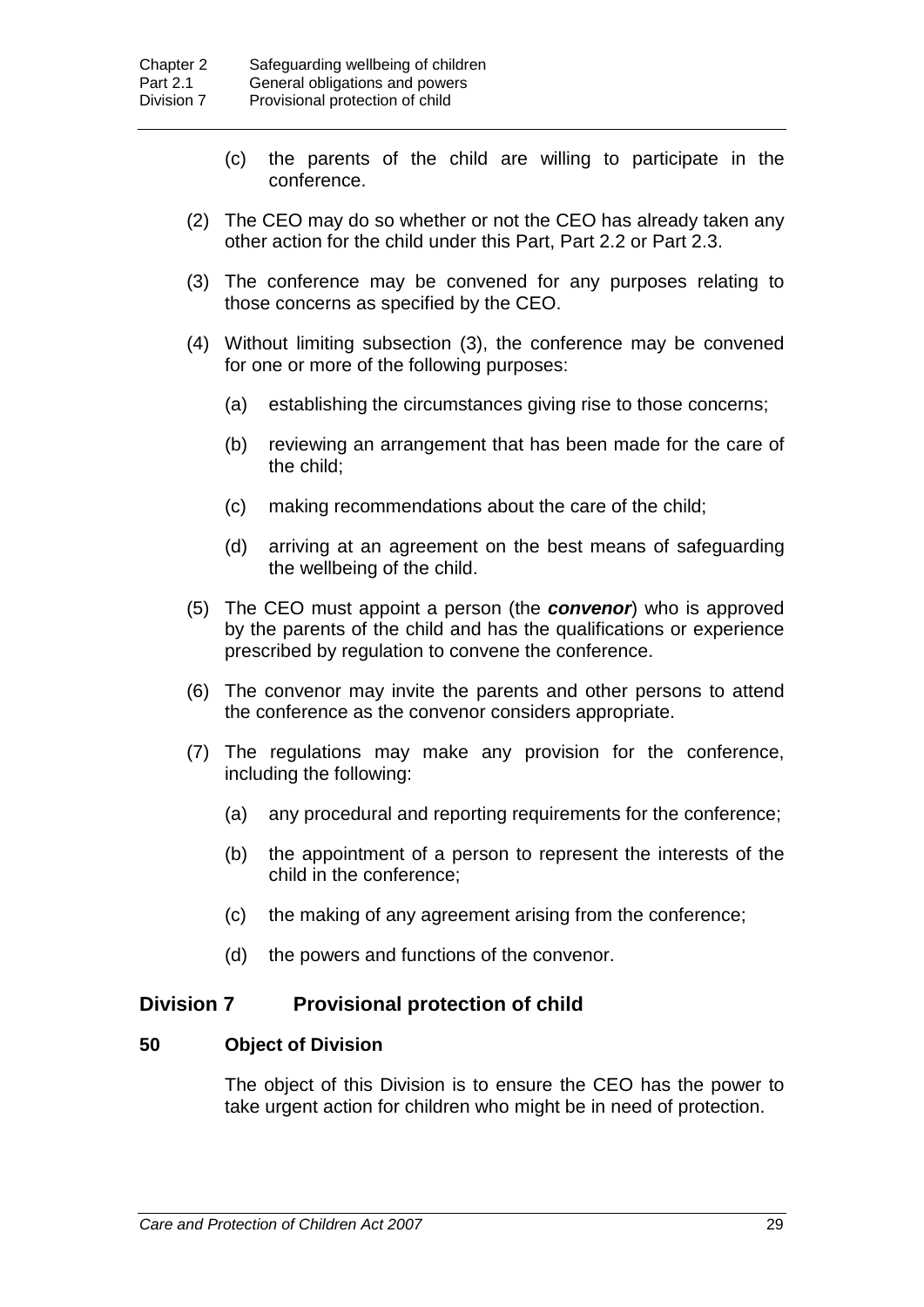## **51 When CEO may take child into provisional protection**

- (1) The CEO may take a child into provisional protection if:
	- (a) the CEO reasonably believes:
		- (i) the child is in need of protection; and
		- (ii) the provisional protection is urgently needed to safeguard the wellbeing of the child; and
	- (b) no protection order or temporary protection order is in force for the child.

*Examples of urgency for subsection (1)(a)(ii)*

- *1 The child is likely to suffer from harm or exploitation if the child is left at the place where the child is found.*
- *2 A parent of the child is likely to remove the child from the child's usual place of residence to prevent access to the child by authorised officers after becoming aware of a proposed application for a protection order for the child.*
- (2) The CEO may take the child into provisional protection whether or not an assessment order for the child is in force.

#### **52 Effect of provisional protection**

- (1) For the purposes of taking the child into provisional protection, an authorised officer may:
	- (a) at any time, enter a place where the officer reasonably believes the child may be found; and
	- (b) search the place in order to find the child; and
	- (c) stay at the place for as long as the officer considers reasonably necessary to find the child; and
	- (d) remove the child from the place; and
	- (e) arrange for a medical examination of the child; and
	- (f) arrange for the provision of other medical services for the child; and
	- (g) make other arrangements for the care and protection of the child; and
	- (h) if the officer is a staff member of a hospital in which the child is found – keep the child in the hospital for any of the purposes mentioned in paragraphs (e) to (g).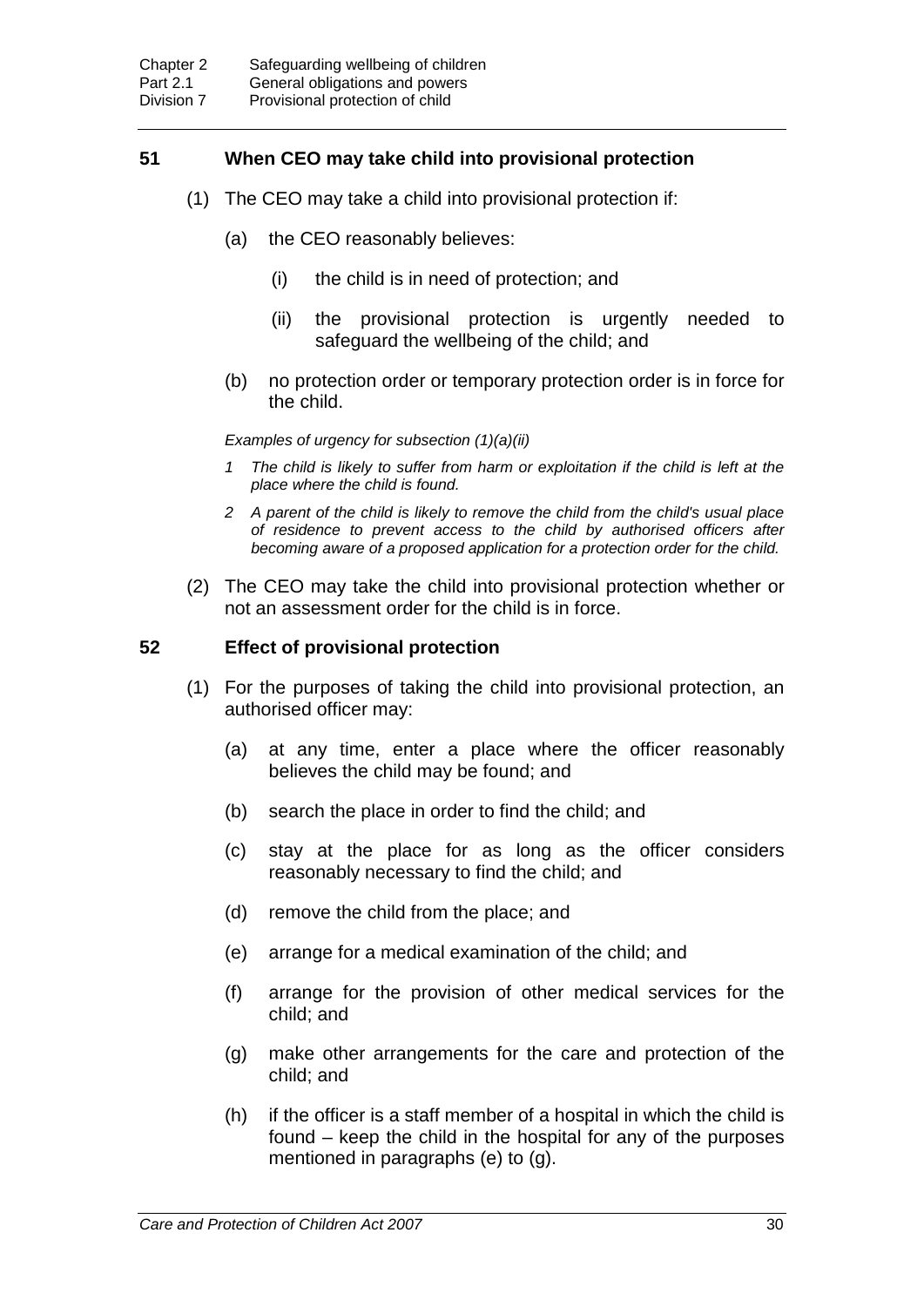- (2) However, the child may refuse to submit to any of the examination mentioned in subsection (1)(e) if the child is of sufficient maturity and understanding to make the decision.
- (3) The officer may use any reasonable force or assistance in acting under subsection (1).
- (4) The officer must give a report to the CEO about any action taken by the officer under subsection (1) as soon as practicable after taking the action.
- (5) The CEO has daily care and control of the child while the child is in provisional protection.

### **53 Duration of protection**

- (1) The child must be in the CEO's care for a period determined by the CEO that does not exceed 72 hours from the time the CEO takes the child into provisional protection.
- (2) Subject to the operation of any other provisions in this Act and any other law of the Territory, the CEO must return the child to a parent of the child by the end of the period.

### **54 CEO may take other action**

This Division does not prevent the CEO from taking any other action under this Part or Part 2.3 for the child while the child is in provisional protection.

*Note*

*Part 2.2 applies to the child while the child is in provisional protection, see section 67.*

# **Division 8 Powers of authorised officers**

### **Subdivision 1 Moving child to safe place**

#### **55 Object of Subdivision**

The object of this Subdivision is to empower an authorised officer to take action, on a temporary basis and only in limited circumstances, to remove a child from a place where the wellbeing of the child is at risk.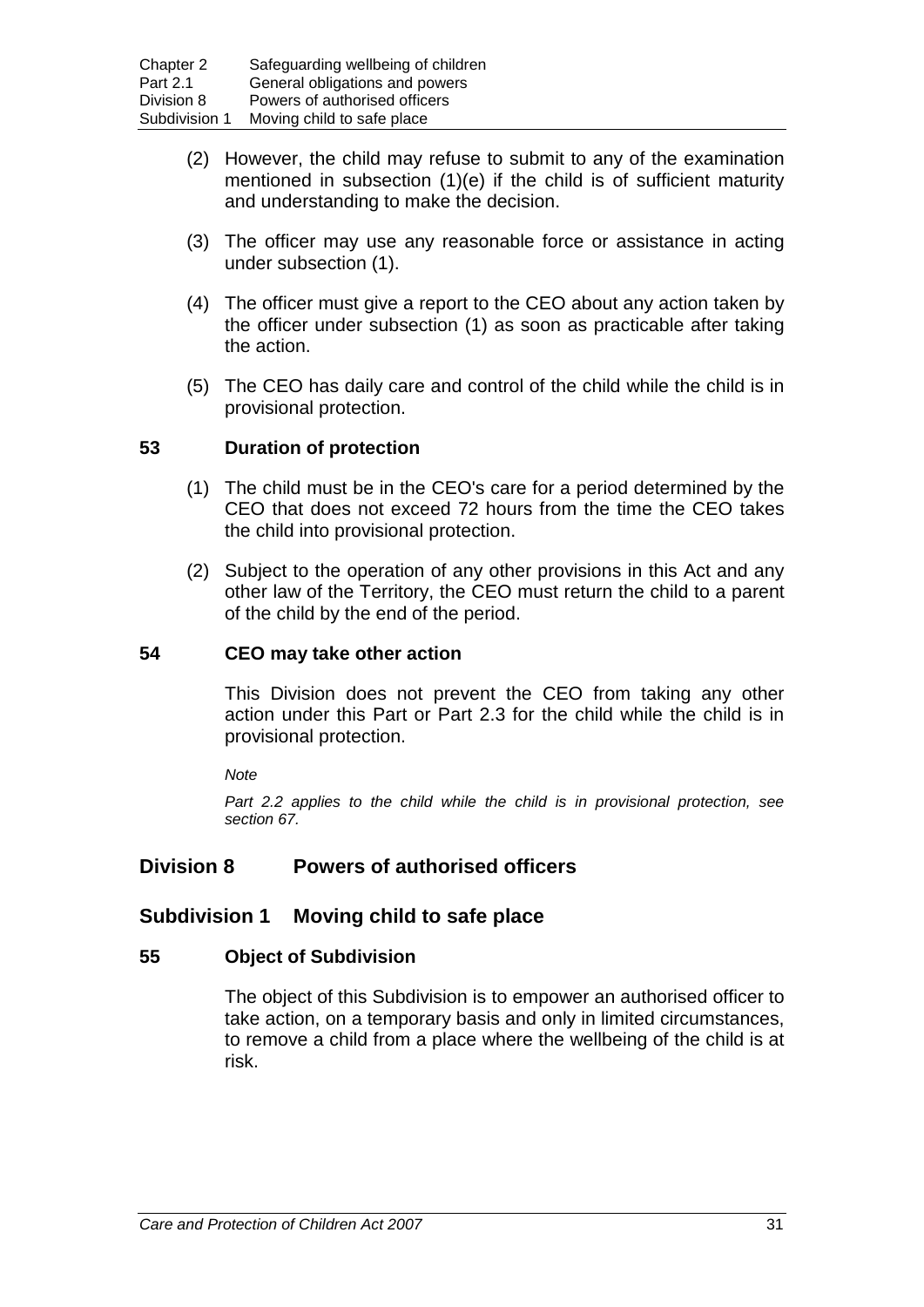# **56 Application**

This Subdivision applies to a child if:

- (a) the child is found at a place other than the child's usual place of residence; and
- (b) the child is not under the direct supervision of:
	- (i) a parent of the child; or
	- (ii) a family member of the child; or
	- (iii) an adult capable of adequately supervising the child; and
- (c) an authorised officer:
	- (i) does not believe the child is in need of protection; but
	- (ii) having regard to the circumstances in which the child is found – reasonably believes there is a risk to the wellbeing of the child if the child is not removed from the place.

### **57 Authorised officer may move child**

- (1) The officer may:
	- (a) enter the place to apprehend the child; and
	- (b) either return the child to the child's usual place of residence or, if it is not practicable or appropriate to do so:
		- (i) move the child to a safe place; and
		- (ii) keep the child at the safe place; and
		- (iii) make any arrangement for the care and protection of the child at the safe place.
- (2) The officer may use any reasonable force or assistance in acting under subsection (1).
- (3) The child may be cared for at the safe place until the resumption of the care of the child by a person (a *responsible person*) who has daily care and control of the child.
- (4) The officer must, as soon as practicable after moving the child:
	- (a) take all necessary steps to inform a responsible person about moving the child; and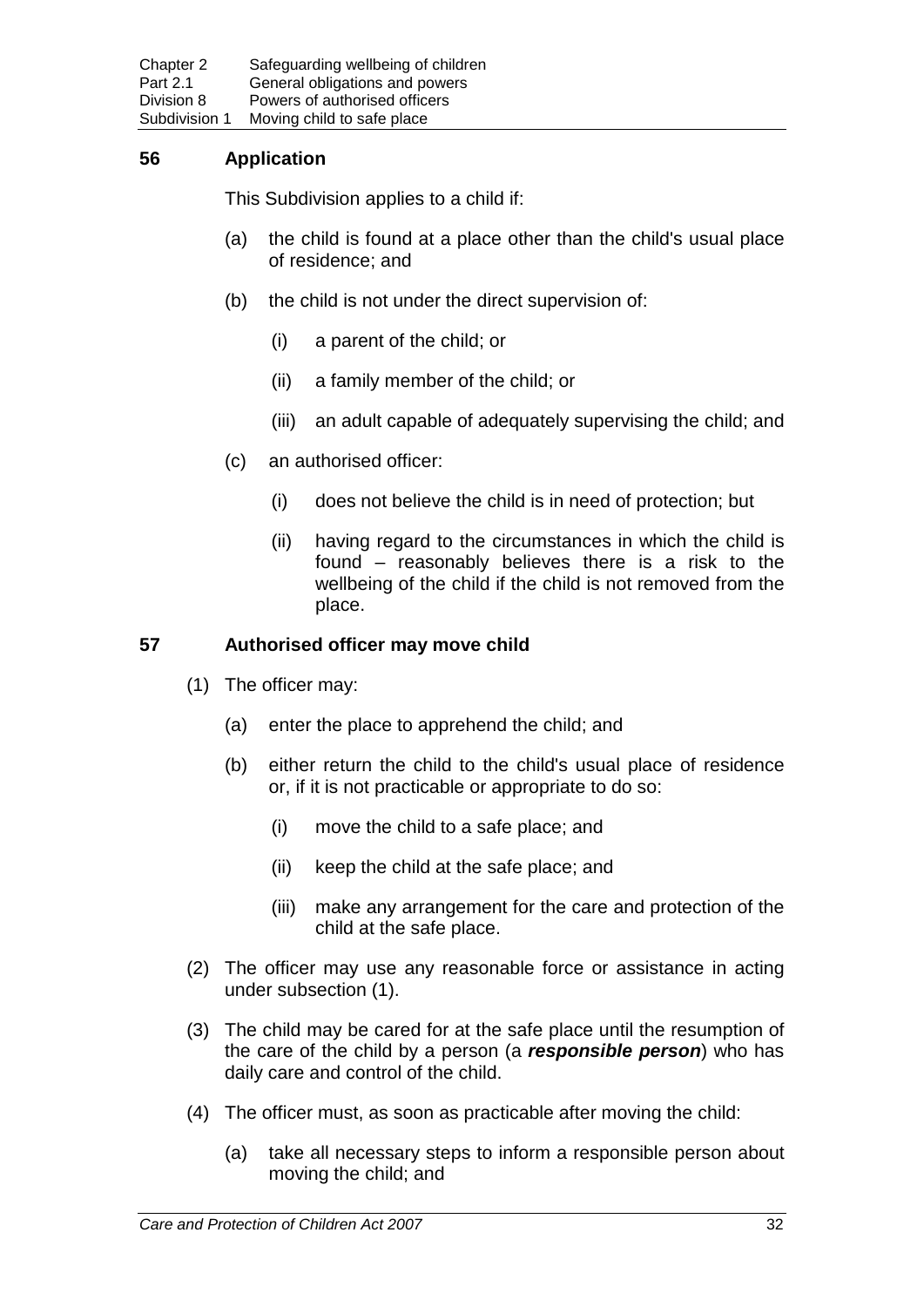- (b) if the officer is a police officer inform the CEO about moving the child.
- (5) The exercise of the officer's powers under subsection (1) does not:
	- (a) affect any power, right or responsibility of a responsible person in relation to the child; or
	- (b) prevent the officer or any other person from holding, at a later time, the belief that the child is in need of protection.
- (6) In this section:

### *safe place*:

- (a) includes:
	- (i) a place where the child may be temporarily kept for the child's safety (including a Part of a police station not normally used to detain a person); and
	- (ii) a place specified by regulation; but
- (b) does not include a prison, lockup or any other place that a person may be remanded in custody.

# **Subdivision 2 Powers of restraint, search and seizure**

### **58 Application**

This Subdivision applies to a child if:

- (a) an authorised officer or police officer is exercising the officer's powers under section 35, 36 or 57 in relation to the child; or
- (b) the child is in the CEO's care.

### **59 Restraint**

- (1) An authorised officer may restrain the child if the officer reasonably believes it is necessary to do so to prevent the child from:
	- (a) being harmed; or
	- (b) harming others.
- (2) The officer may do so by using any reasonable force or assistance.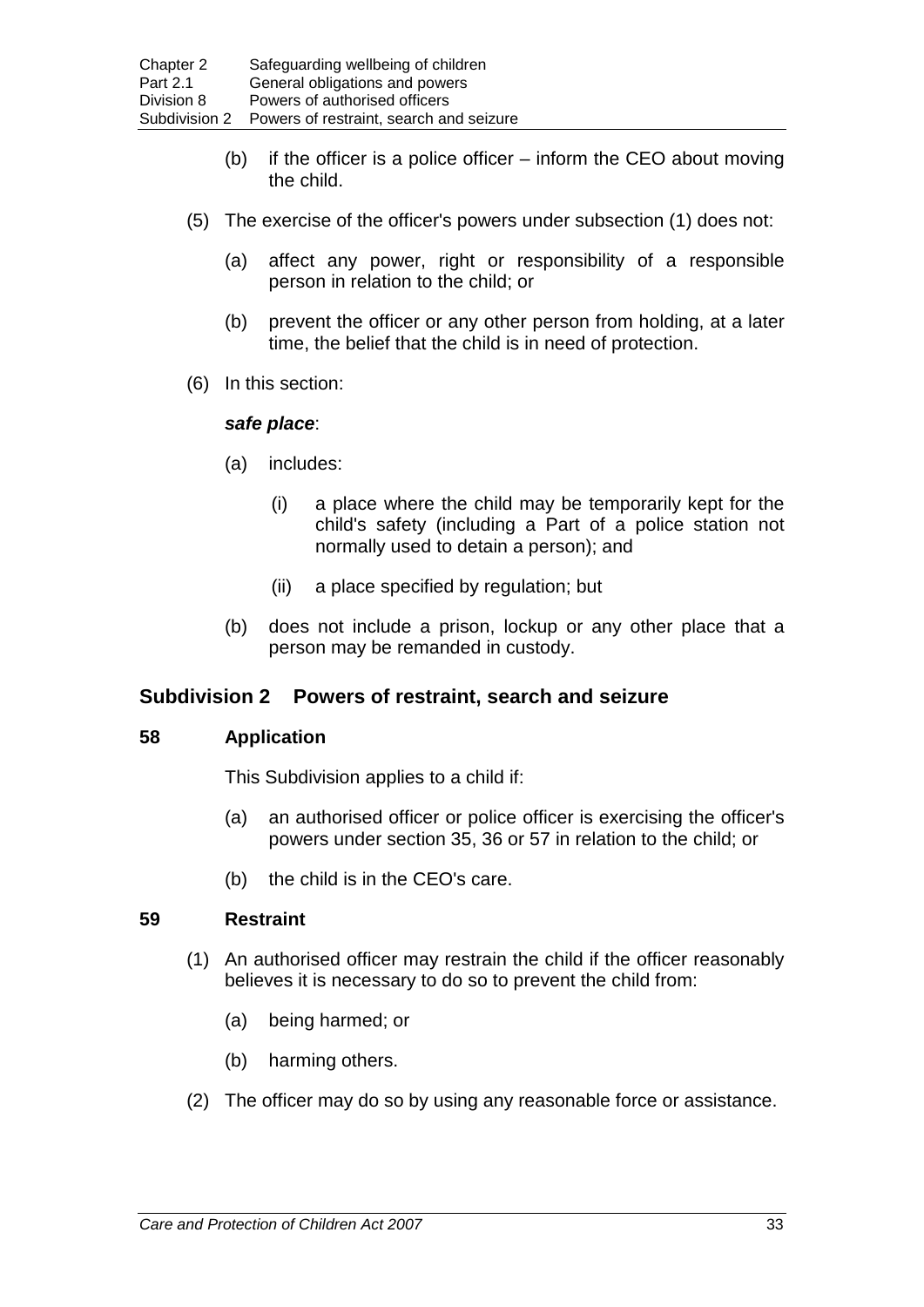#### **60 Search**

- (1) An authorised officer may search the child (including anything found on or with the child) if the officer reasonably believes it is necessary to do so to prevent the child from:
	- (a) being harmed; or
	- (b) harming others.
- (2) Without limiting subsection (1), the officer may search for any of the following:
	- (a) a firearm as defined in section 3 of the *Firearms Act*;
	- (b) a controlled weapon, offensive weapon or prohibited weapon as defined in section 3 of the *Weapons Control Act*;
	- (c) a dangerous drug as defined in section 3 of the *Misuse of Drugs Act*;
	- (d) alcohol;
	- (e) any other drug or substance capable of intoxicating a person.
- (3) If the officer reasonably believes it is necessary to do so in the circumstances, the officer may designate another person:
	- (a) to conduct the search; or
	- (b) to assist the officer in conducting the search.
- (4) The designated person must conduct the search or provide the assistance in accordance with any reasonable directions of the officer.
- (5) The officer or designated person conducting the search:
	- (a) must be someone who is of the same gender as the child; and
	- (b) must conduct the search in the presence of an adult who:
		- (i) is of the same gender as the child; and
		- (ii) is nominated by the child or, if the child fails to do so, by the officer.
- (6) The adult nominated by the officer:
	- (a) must hold a clearance certificate that is in force; and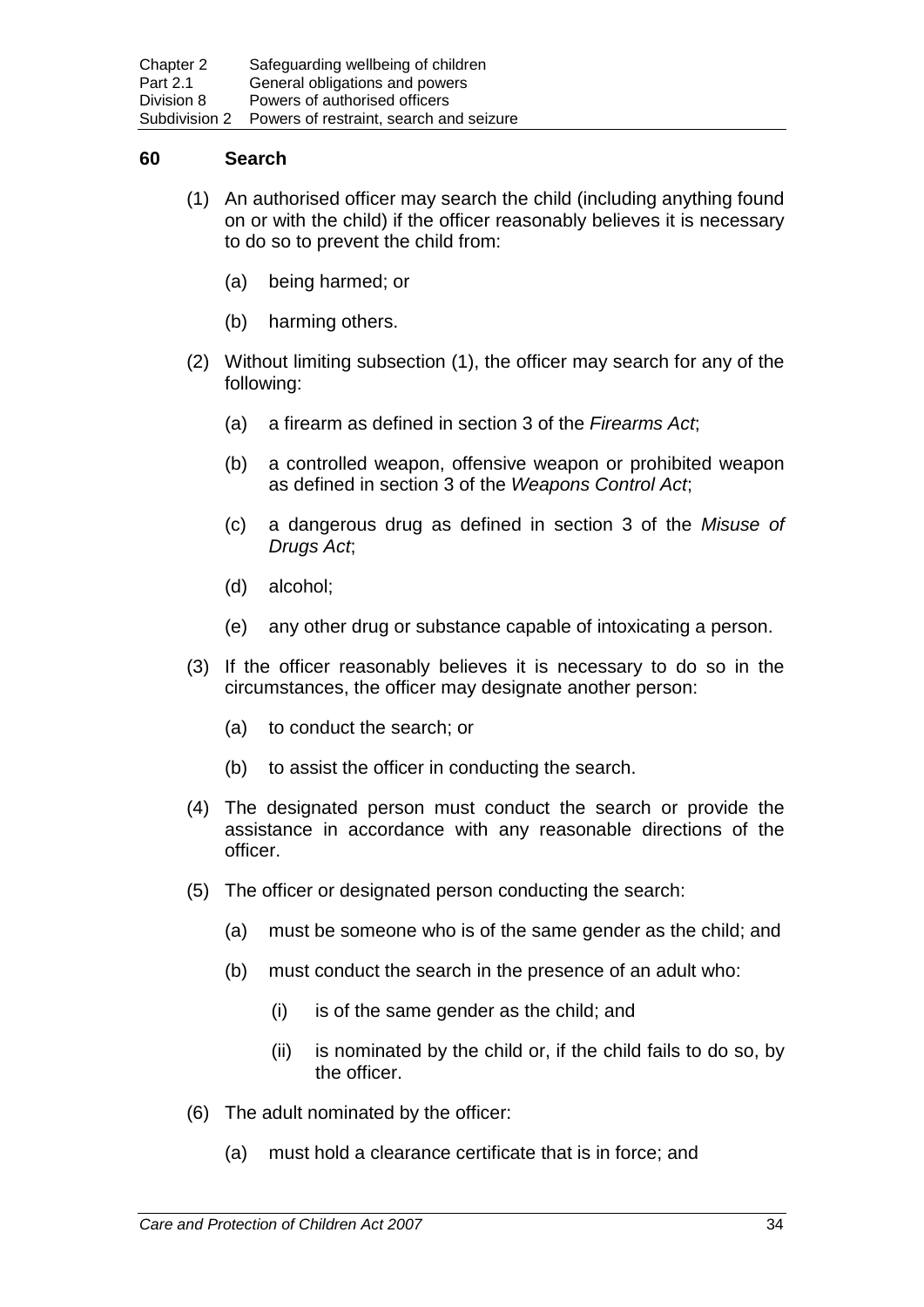- (b) must not be an authorised officer or police officer.
- (7) The officer or designated person may use any reasonable force or assistance in acting under this section.
- (8) However, this section does not authorise a search that involves the removal of the child's clothing or an examination of the child's body cavities.

## **61 Seizure**

- (1) An authorised officer may seize anything found on or with the child if the officer reasonably believes it is necessary to do so to prevent the child from:
	- (a) being harmed; or
	- (b) harming others.
- (2) The officer may do so by using any reasonable force or assistance.
- (3) An authorised officer (other than a police officer) who seizes a thing mentioned in section 60(2)(a), (b) or (c) must, as soon as practicable after seizing the thing, deliver it to a police officer.
- (4) An authorised officer may, in accordance with the regulations, destroy or otherwise dispose of anything seized under this section to prevent the child from:
	- (a) being harmed; or
	- (b) harming others.

### **62 Recording and reporting**

An authorised officer must, as soon as practicable after exercising a power under this Subdivision :

- (a) record the exercise of the power; and
- (b) if the officer is a police officer give the CEO a report about the exercise of the power.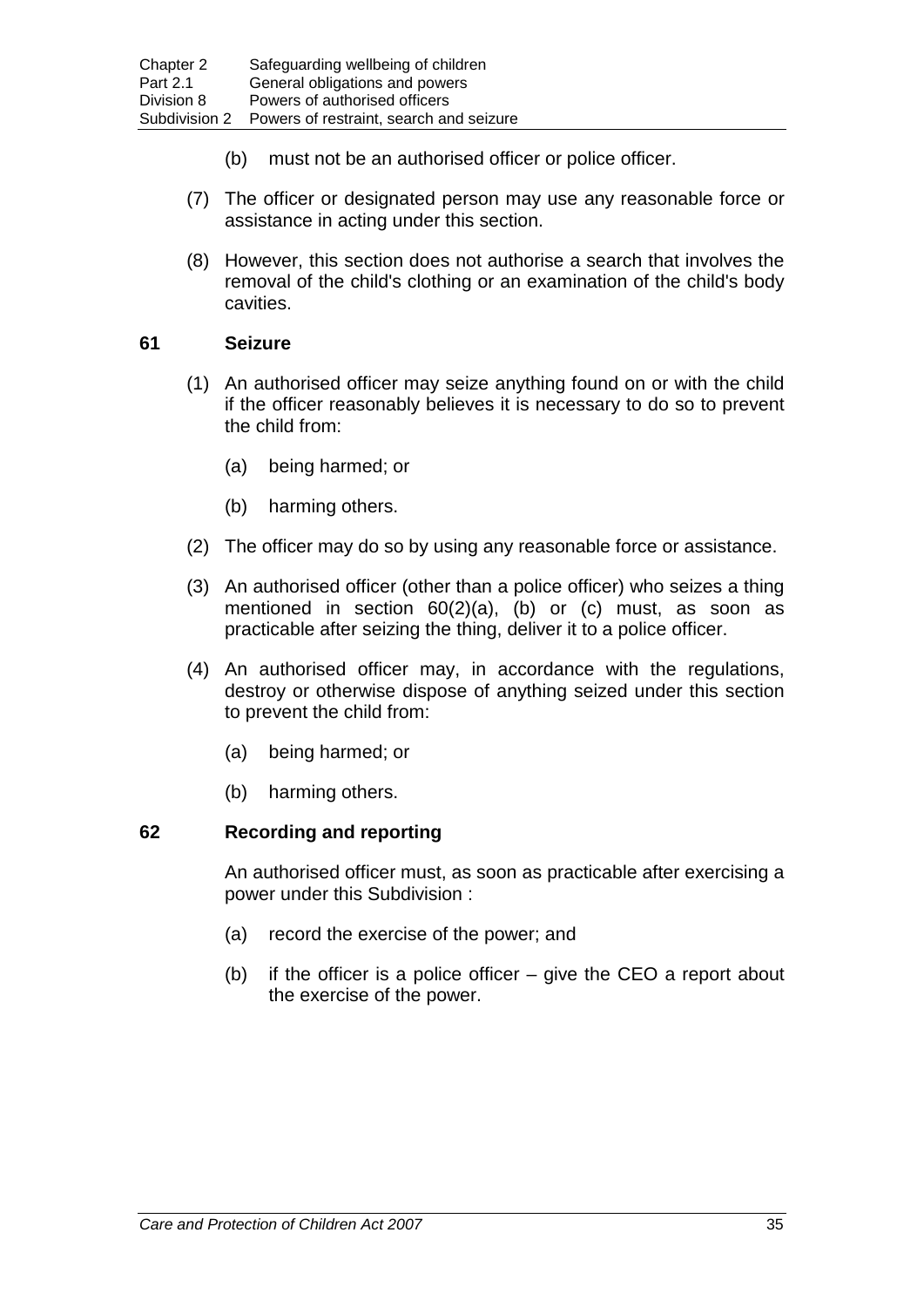# **Subdivision 3 Warrants**

#### **63 Warrant for access to child**

- (1) A magistrate may, on the application of an authorised officer, grant a warrant under this section if the magistrate is satisfied it is reasonably necessary:
	- (a) for exercising a power under section 35 or 36 in relation to a child; or
	- (b) for monitoring the wellbeing of a child for whom a placement arrangement is in force.
- (2) The warrant authorises an authorised officer:
	- (a) to enter, at any time, a place where the officer reasonably believes the child may be found; and
	- (b) to search the place in order to find the child; and
	- (c) to stay at the place for as long as the officer considers reasonably necessary to find the child; and
	- (d) if the child is found to stay at the place and have contact with the child for as long as the officer considers reasonably necessary for specified purposes (whether or not in the presence of someone else).

### **64 Execution of warrant**

- (1) In executing the warrant, an authorised officer:
	- (a) may use any reasonable force or assistance; and
	- (b) must produce the warrant (or a copy of it) if asked to do so by a person at the place where the warrant is executed.
- (2) Without limiting subsection (1)(a), the officer may be assisted by another authorised officer in executing the warrant.
- (3) The other authorised officer may use any reasonable force in providing the assistance.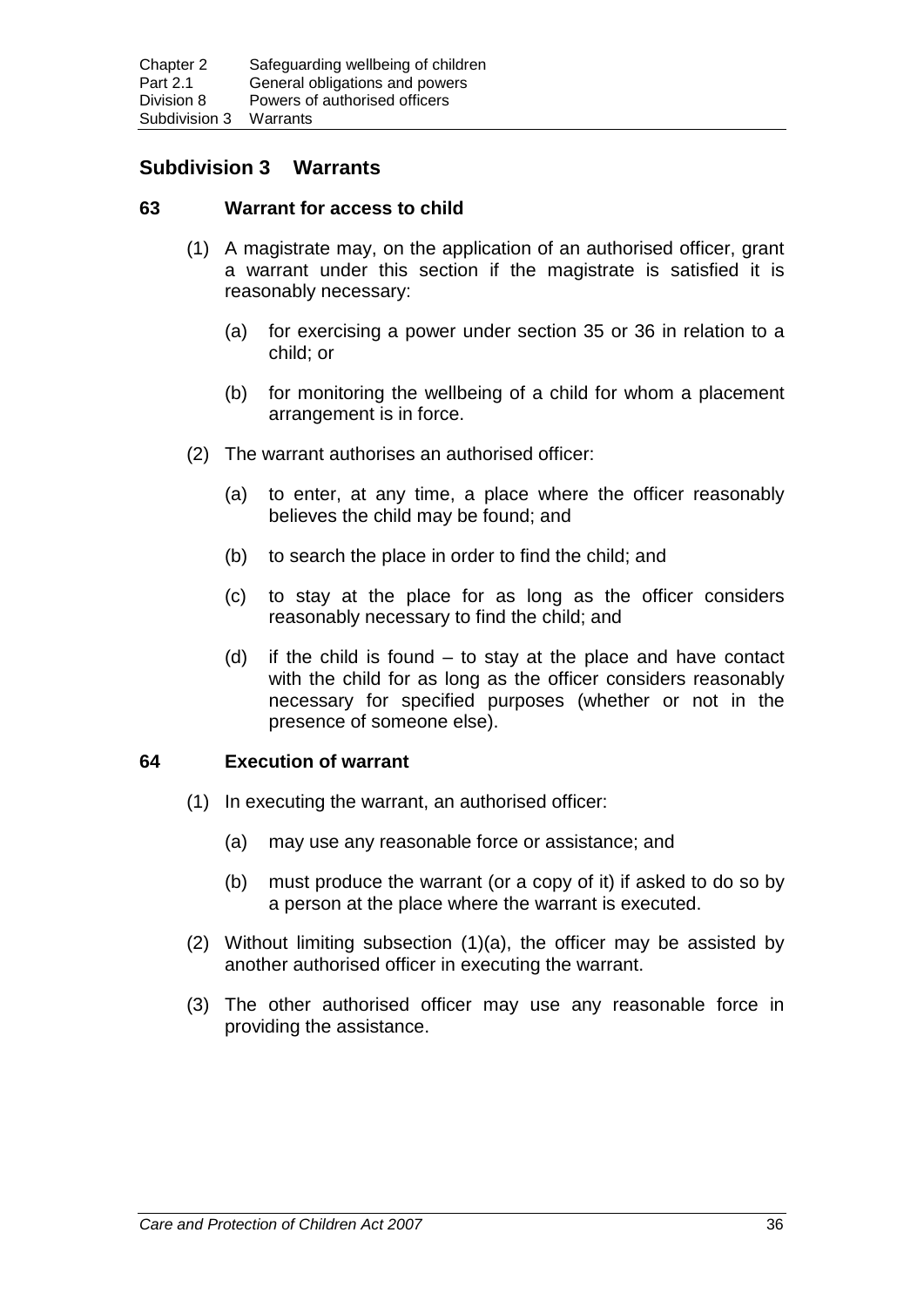#### **65 Failure to comply with warrant**

(1) A person having the control of the place must comply with the warrant.

Maximum penalty: 200 penalty units or imprisonment for 2 years.

(2) It is a defence to a prosecution for an offence against subsection (1) if the defendant has a reasonable excuse.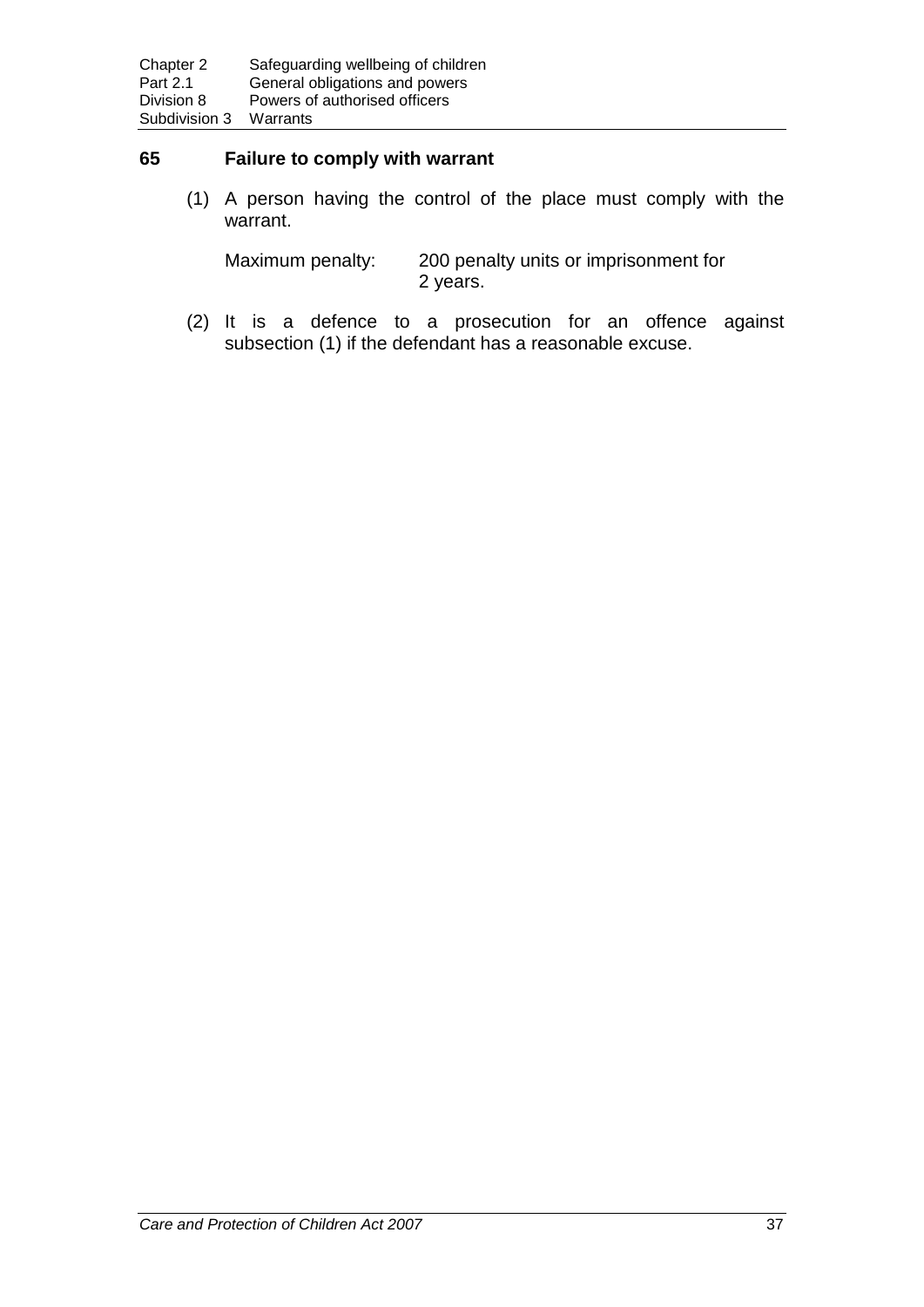# **Part 2.2 Children in CEO's care**

# **Division 1 Preliminary matters**

## **66 Object of Part**

The object of this Part is to safeguard the wellbeing of:

- (a) each child who is in the CEO's care; and
- (b) each young person who has left the CEO's care.

### **67 When child is in CEO's care**

- (1) A child is in the CEO's care if:
	- (a) the child is under a temporary placement arrangement or in provisional protection; or
	- (b) the CEO otherwise has daily care and control of the child under an order of the Court (for example, a protection order) or a law of the Territory.
- (2) The child leaves the CEO's care when the child ceases to be in the CEO's care.

### **68 Young person who has left CEO's care**

A young person who has left the CEO's care is someone who:

- (a) has left the CEO's care; and
- (b) is between 15 and 25 years of age; and
- (c) was last in the CEO's care for a continuous period of at least 6 months; and
- (d) in the CEO's opinion, is unlikely to be in the CEO's care again in the future.

# **Division 2 Care plans**

### **69 Application**

This Division applies to a child who is in the CEO's care if:

(a) a protection order for the child is in force; or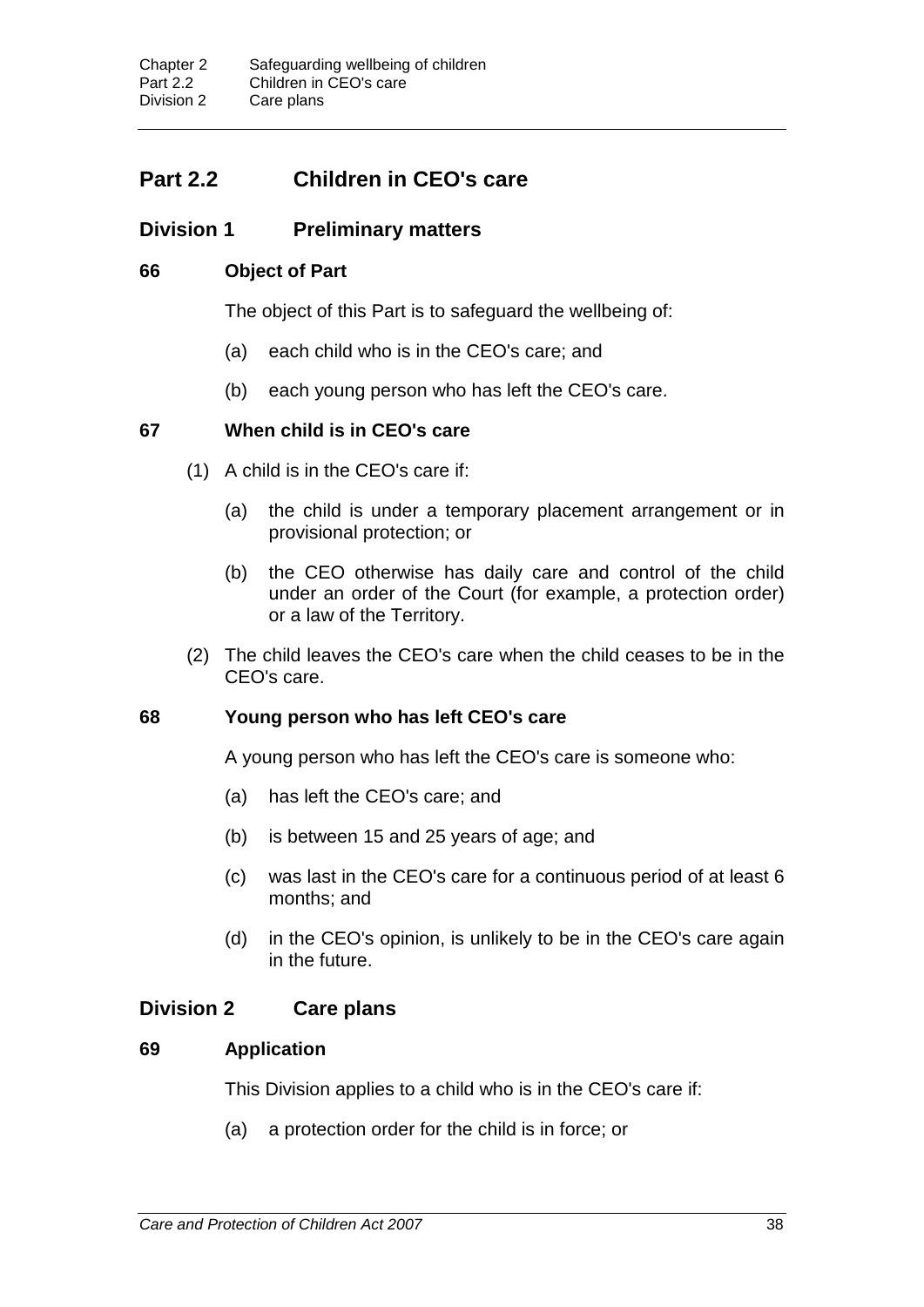(b) the CEO has daily care and control of the child under a court order prescribed by regulation.

### **70 CEO must prepare care plan**

- (1) As soon as practicable after the child is taken into the CEO's care, the CEO must prepare and implement a care plan for the child.
- (2) The care plan is a written plan that:
	- (a) identifies the needs of the child; and
	- (b) outlines measures that must be taken to address those needs; and
	- (c) sets out decisions about daily care and control of the child, including, for example:
		- (i) decisions about the placement arrangement for the child; and
		- (ii) decisions about contact between the child and other persons.

### **71 Modification of care plan**

- (1) The CEO may modify the care plan at any time if the CEO considers it appropriate to do so.
- (2) Without limiting subsection (1), the CEO must modify the plan if the child is about to leave the CEO's care.
- (3) The modified plan must:
	- (a) identify the needs of the child in:
		- (i) preparing to leave the CEO's care; and
		- (ii) the child's transition to other living arrangements after leaving the CEO's care; and
	- (b) outline measures that must be taken to assist the child in meeting those needs.

### **72 Child's wishes to be taken into account**

In preparing or modifying the plan, the CEO must have regard to the wishes of the child as the CEO considers reasonable and appropriate in the circumstances.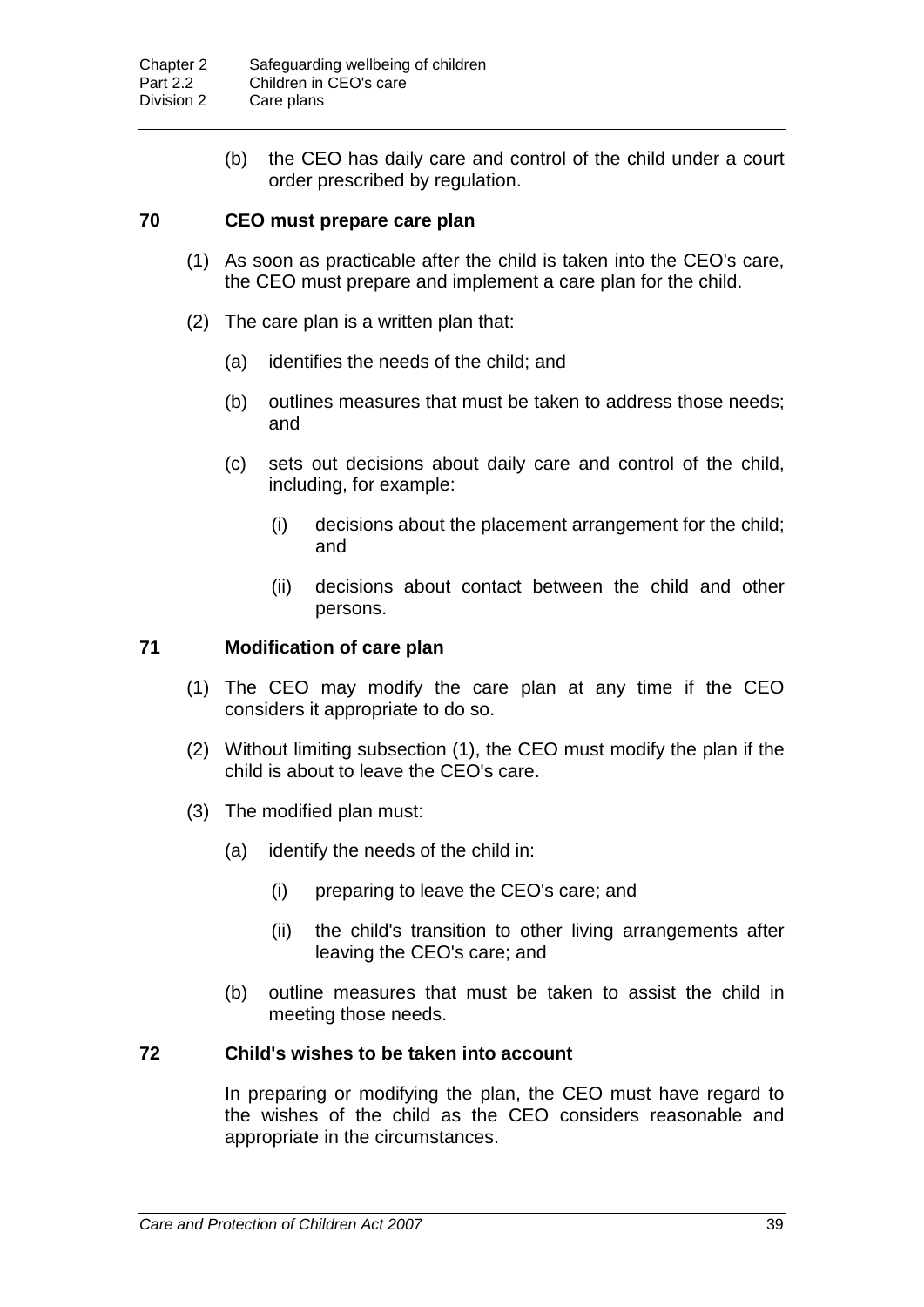### **73 Provision of care plan to interested parties**

- (1) As soon as practicable after the CEO has prepared or modified the plan, the CEO must ensure a copy of it is given to the following persons:
	- (a) the child;
	- (b) each parent of the child;
	- (c) the carer of the child;
	- (d) any other person considered by the CEO to have a direct and significant interest in the wellbeing of the child.
- (2) However, the CEO is not required to do so for a person if the CEO considers it inappropriate or impracticable in the circumstances, having regard to:
	- (a) the wishes of the child; and
	- (b) any risk of harm to the child; and
	- (c) any other matters the CEO considers relevant.

### **74 Review of care plan**

- (1) The CEO must conduct regular reviews of the plan as follows:
	- (a) the first review must be conducted within 2 months after the child is first taken into the CEO's care;
	- (b) a review must be conducted again every 6 months afterwards.
- (2) In addition, the CEO must conduct a review of the plan immediately after any of the following:
	- (a) the death of a parent of the child;
	- (b) the death of the carer of the child;
	- (c) a change of the placement arrangement for the child;
	- (d) an extension or variation of a court order mentioned in section 69(b) that relates to the child.
- (3) This section does not prevent a review of the plan at other times.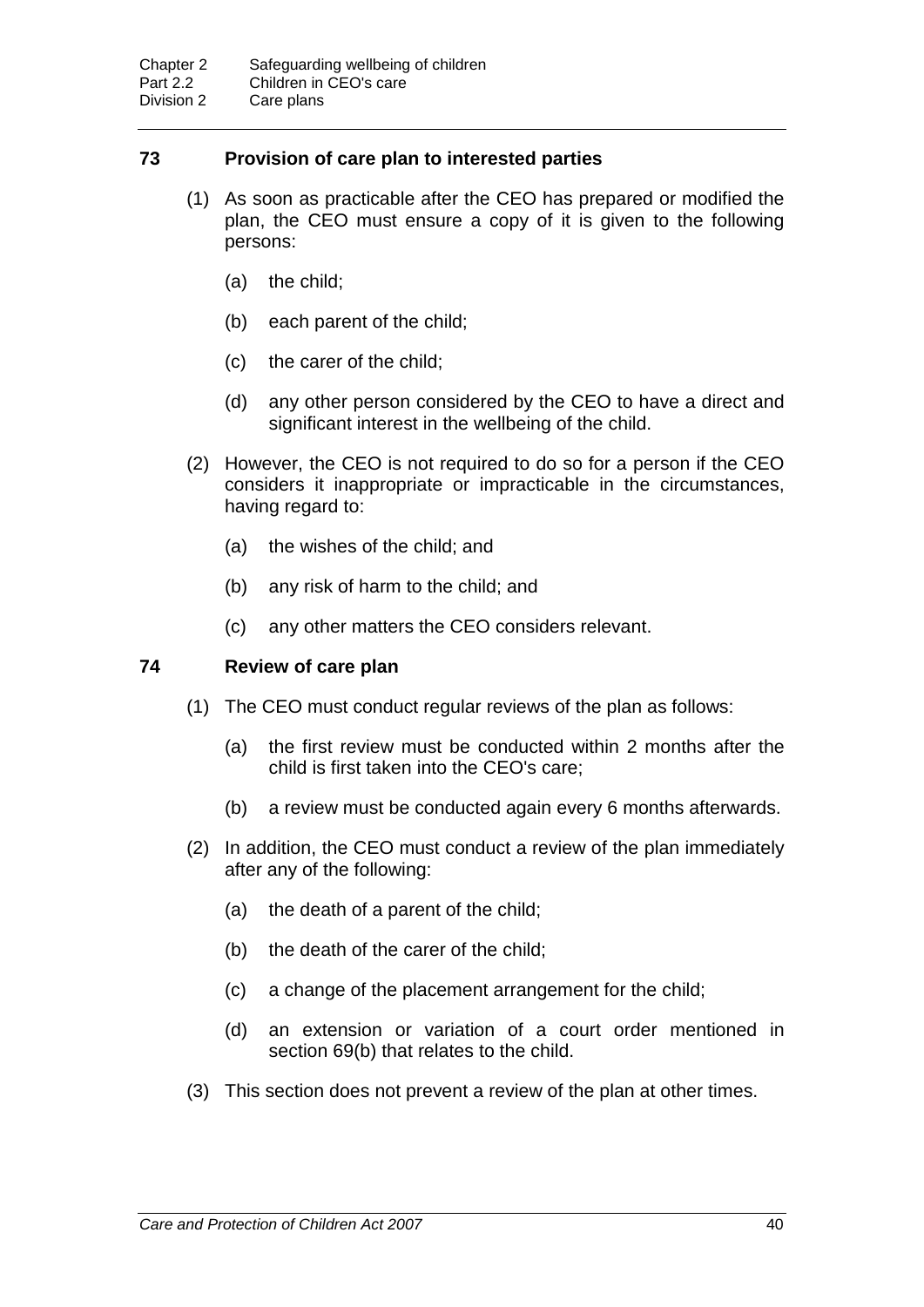- (4) In conducting a review, the CEO must have regard to the views expressed by any of the following persons:
	- (a) the child;
	- (b) a parent of the child;
	- (c) the carer of the child;
	- (d) any other person considered by the CEO to have a direct and significant interest in the wellbeing of the child.
- (5) The CEO must:
	- (a) prepare a report of the review, and if the CEO considers it appropriate to do so  $-$  give a copy of the report to any of those persons; and
	- (b) keep a record of the review and a copy of the report.
- (6) For this section, a review of a care plan includes a review of the operation and effectiveness of the plan.

### **Division 3 Interim care plans**

### **75 Application**

This Division applies to a child if:

- (a) the child is in the CEO's care; but
- (b) Division 2 does not apply to the child.

### **76 CEO must prepare interim care plan**

- (1) As soon as practicable after the child is taken into the CEO's care, the CEO must prepare and implement an interim care plan for the child.
- (2) The interim care plan is a written plan that:
	- (a) identifies the immediate needs of the child; and
	- (b) outlines measures that must be taken to address those needs; and
	- (c) sets out decisions about daily care and control of the child, including, for example:
		- (i) decisions about the placement arrangement for the child; and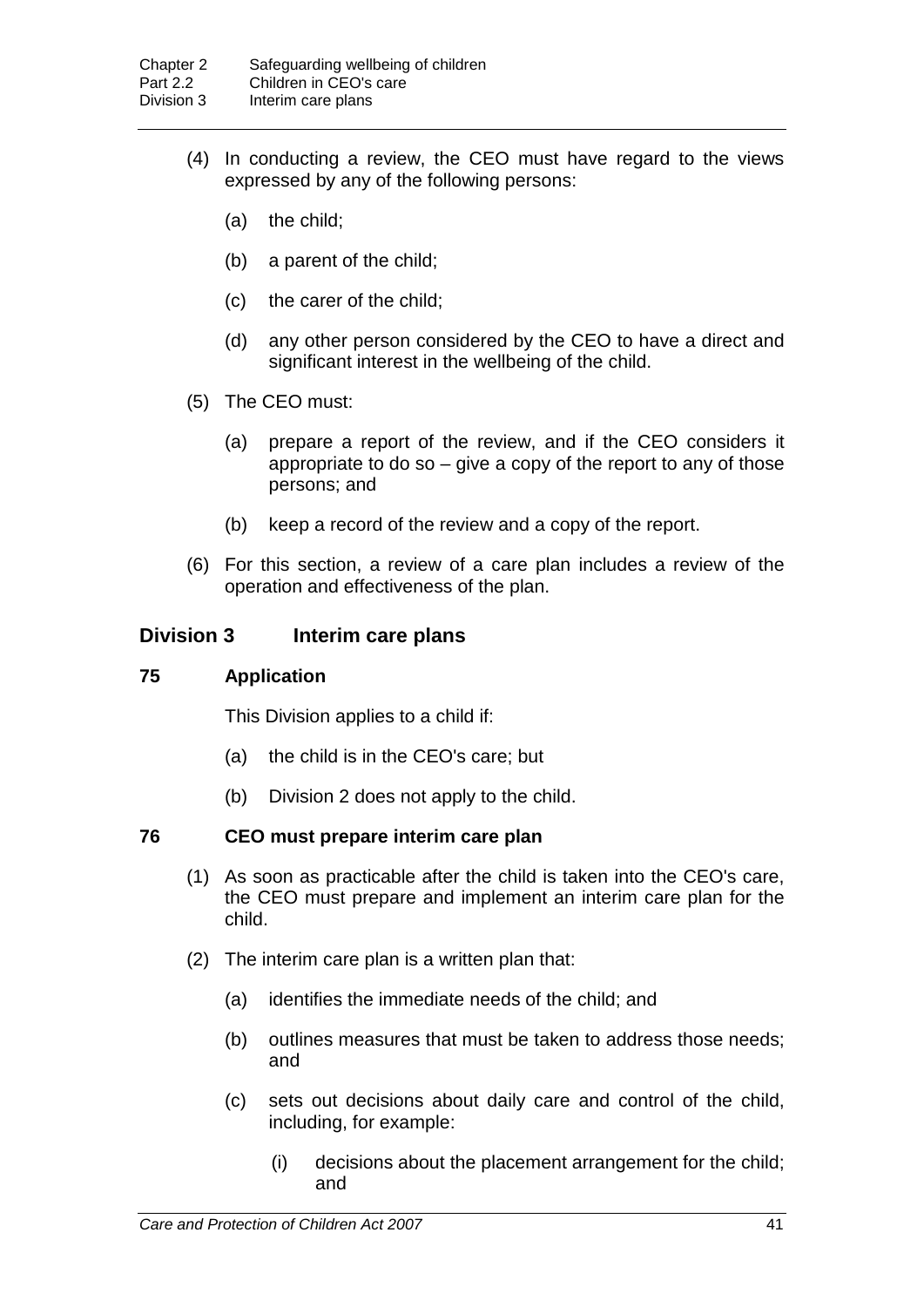(ii) decisions about contact between the child and other persons.

# **Division 4 Placement arrangement**

### **77 CEO must enter into placement arrangement**

(1) The CEO must enter into a placement arrangement with other persons or bodies for a child who is in the CEO's care.

*Note*

*Section 12 sets out the principles that should be upheld in the placement of Aboriginal children.*

(2) The CEO may cancel the arrangement and replace it by another placement arrangement at any time.

#### **78 Placement arrangement**

- (1) A placement arrangement is:
	- (a) an arrangement for placing a child who is in the CEO's care with any of the following persons (the *carer*):
		- (i) a parent of the child;
		- (ii) a family member of the child;
		- (iii) an individual approved by the CEO; or
	- (b) any other arrangement for placing the child that the CEO considers appropriate in the circumstances.
- (2) Without limiting subsection (1)(b), the arrangement can be one under which the child is not directly supervised by an adult.
- (3) The regulations may:
	- (a) provide for the nomination and approval of an individual as a carer; and
	- (b) provide for the responsibilities of a carer; and
	- (c) specify the conditions for a placement arrangement, including, for example, the standards required of a facility for the arrangement.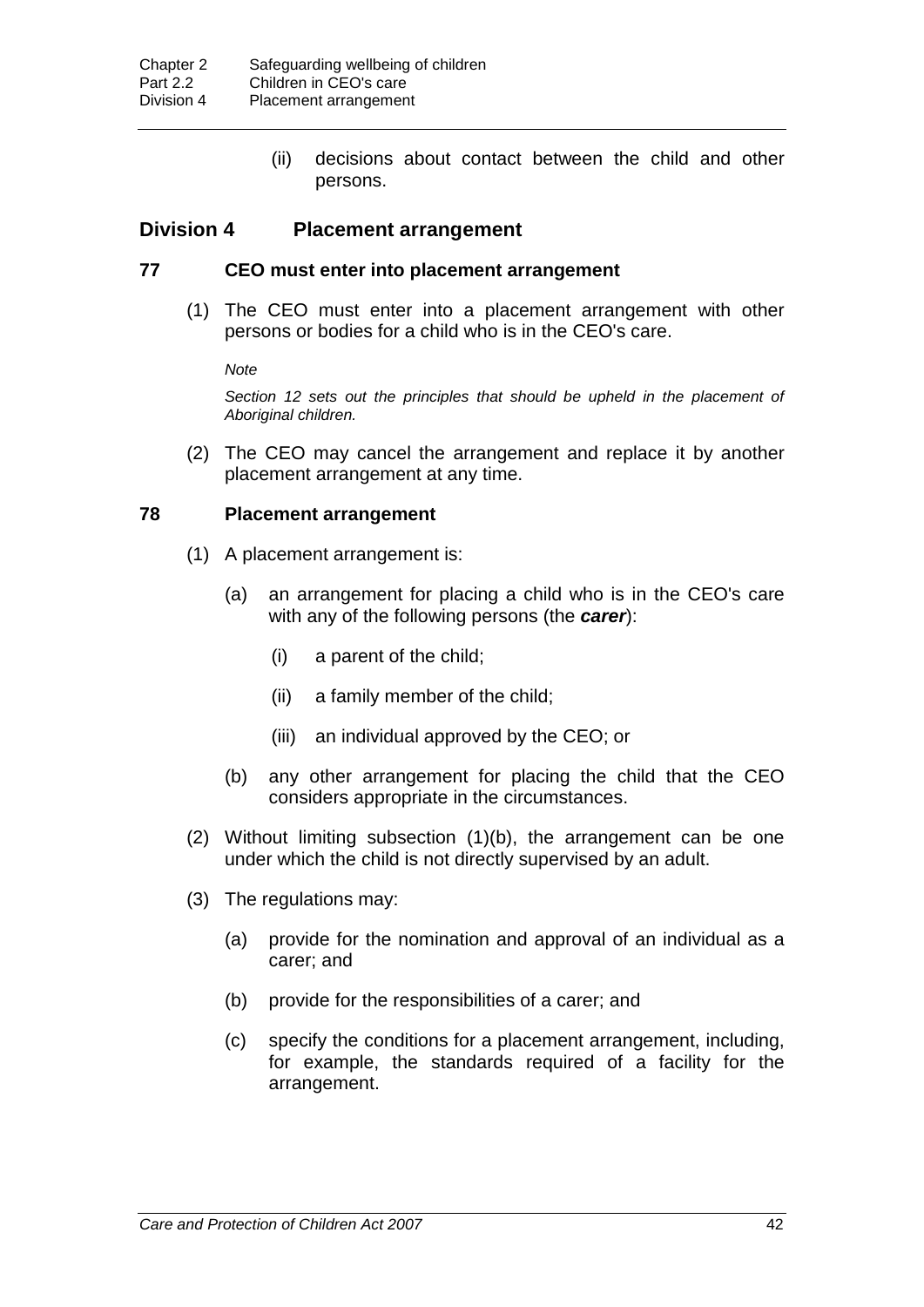### **79 Child to be informed**

Before placing a child under a placement arrangement, the CEO must give the child any information and explanation about the arrangement as the CEO considers appropriate in the circumstances.

### **80 Carer to be informed**

- (1) The CEO must give the carer of the child any information about the child as the CEO considers appropriate for:
	- (a) the care of the child; and
	- (b) the safety of the child and other persons.
- (2) However, the CEO must have regard to the child's wishes before giving the information.
- (3) The carer must not disclose the information otherwise than:
	- (a) to a health practitioner for the care of the child; or
	- (b) in other circumstances approved by the CEO.

Maximum penalty: 200 penalty units or imprisonment for 2 years.

### **81 Parents to be informed**

- (1) The CEO must give the parents of the child any information about the arrangement as the CEO considers appropriate in the circumstances.
- (2) The CEO must have regard to the following in giving the information:
	- (a) the wishes of the child;
	- (b) the safety of the child and other persons.
- (3) This section has effect subject to section 135 (which is about the CEO's obligation to give information to the parents under a protection order).

#### **82 Payment to carer**

The CEO may make payments to the carer in accordance with the arrangement.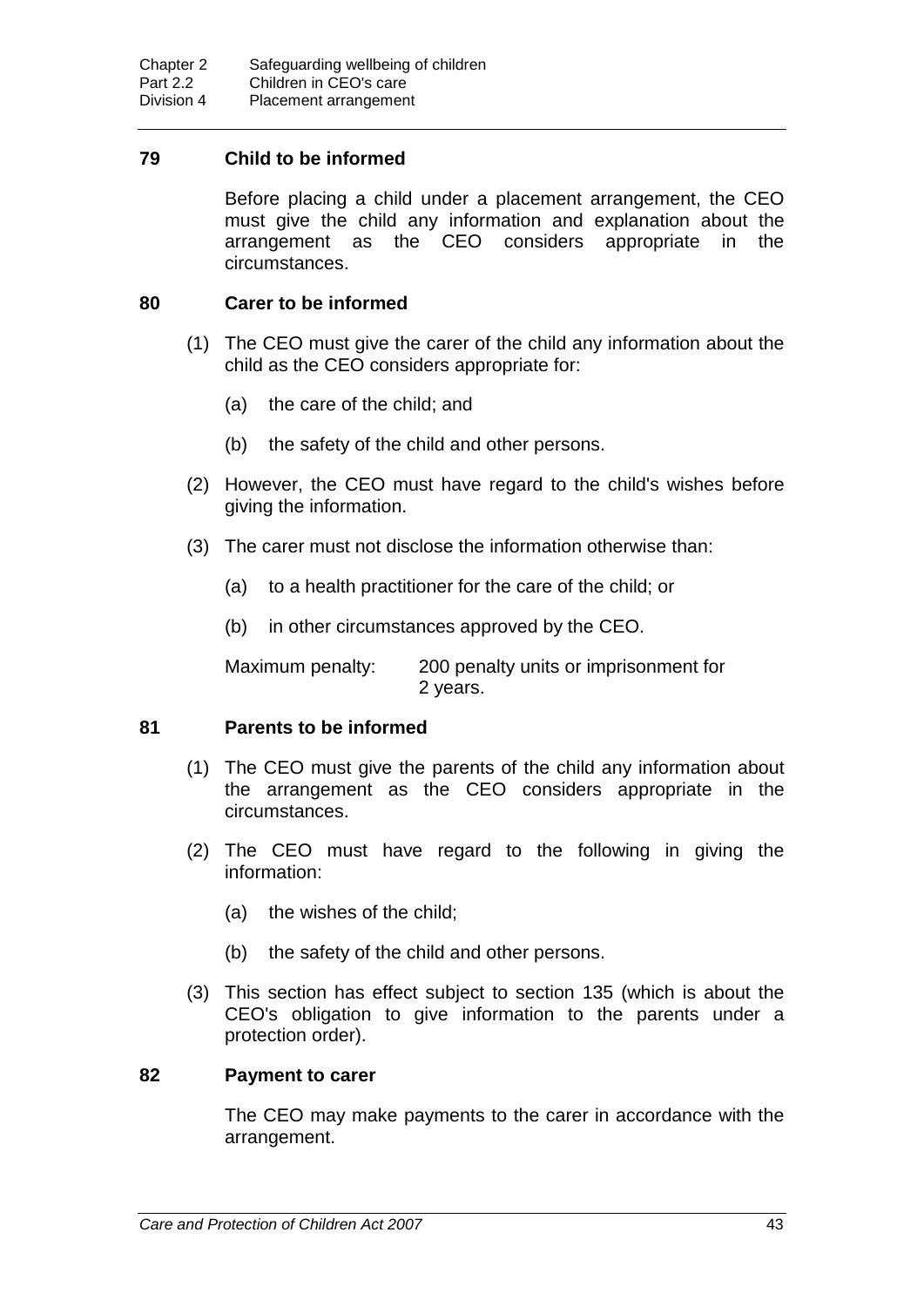## **83 Property of child**

- (1) The Court may, on the CEO's application:
	- (a) order the Public Trustee to take control of the property of the child; and
	- (b) make any other orders to give effect to the order.
- (2) The CEO must:
	- (a) give the child, the parents of the child and other persons specified by the Court:
		- (i) a copy of each of the orders; and
		- (ii) a written notice explaining the terms and effect of the orders; and
	- (b) give the child any additional explanation of the effect of the orders if the CEO considers it appropriate to do so having regard to the child's maturity and understanding.

#### **84 Inspection of place where child resides**

- (1) An authorised officer may, at any reasonable time, enter the place where the child ordinarily resides under the arrangement to monitor the wellbeing of the child.
- (2) The officer may make any reasonable request to a person having the control of the place for the purposes of:
	- (a) inspecting the place; or
	- (b) having contact with the child.
- (3) The person must comply with the request.

| Maximum penalty: | 200 penalty units or imprisonment for |
|------------------|---------------------------------------|
|                  | 2 years.                              |

(4) It is a defence to a prosecution for an offence against subsection (3) if the defendant has a reasonable excuse.

*Note*

*A warrant may be granted for monitoring the wellbeing of the child, see section 63.*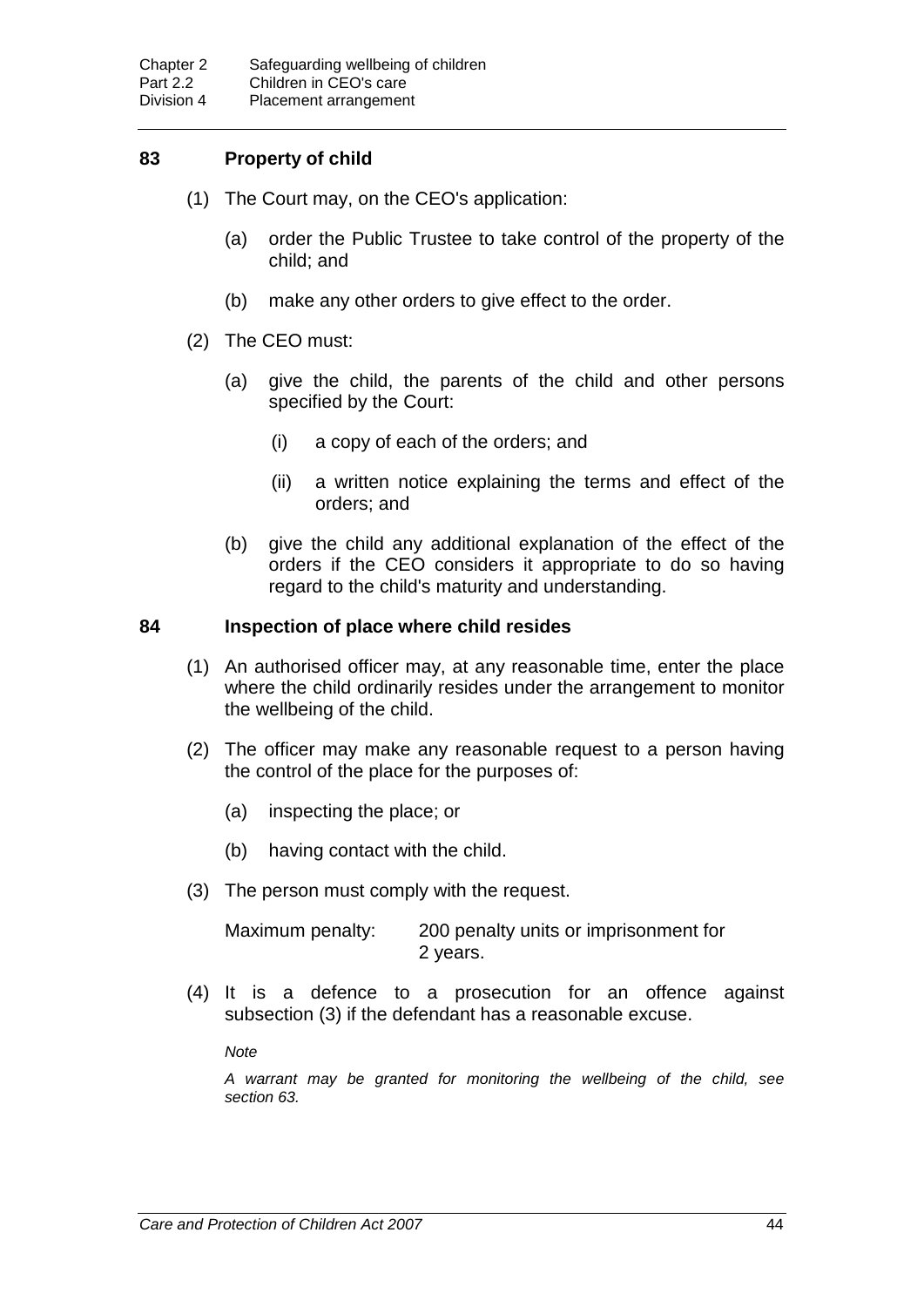### **85 Authorised officer's power to apprehend child**

- (1) If the child is absent from the place, an authorised officer may apprehend the child in order to return the child to the place.
- (2) The officer may, without a warrant:
	- (a) at any time, enter a place where the officer reasonably believes the child may be found; and
	- (b) search the place in order to find the child; and
	- (c) stay at the place for as long as the officer considers reasonably necessary to find and apprehend the child; and
	- (d) apprehend the child; and
	- (e) arrange for the return of the child.
- (3) The officer may use any reasonable force or assistance in acting under this section.

*Note*

*An authorised officer may exercise various powers in relation to the child (see sections 58 to 62).*

### **Division 5 Young persons who have left CEO's care**

#### **86 Assistance for young person who has left CEO's care**

- (1) A young person who has left the CEO's care is entitled, free of any charges, to the possession of any of the person's personal items held by:
	- (a) the Department; or
	- (b) anyone who was a carer of the person; or
	- (c) a party to a placement arrangement for the person.
- (2) The CEO must ensure the person is provided with child-related services and other services the CEO considers appropriate.
- (3) Without limiting subsection (2), the CEO may assist the person in obtaining any of the following:
	- (a) accommodation;
	- (b) education or training;
	- (c) employment;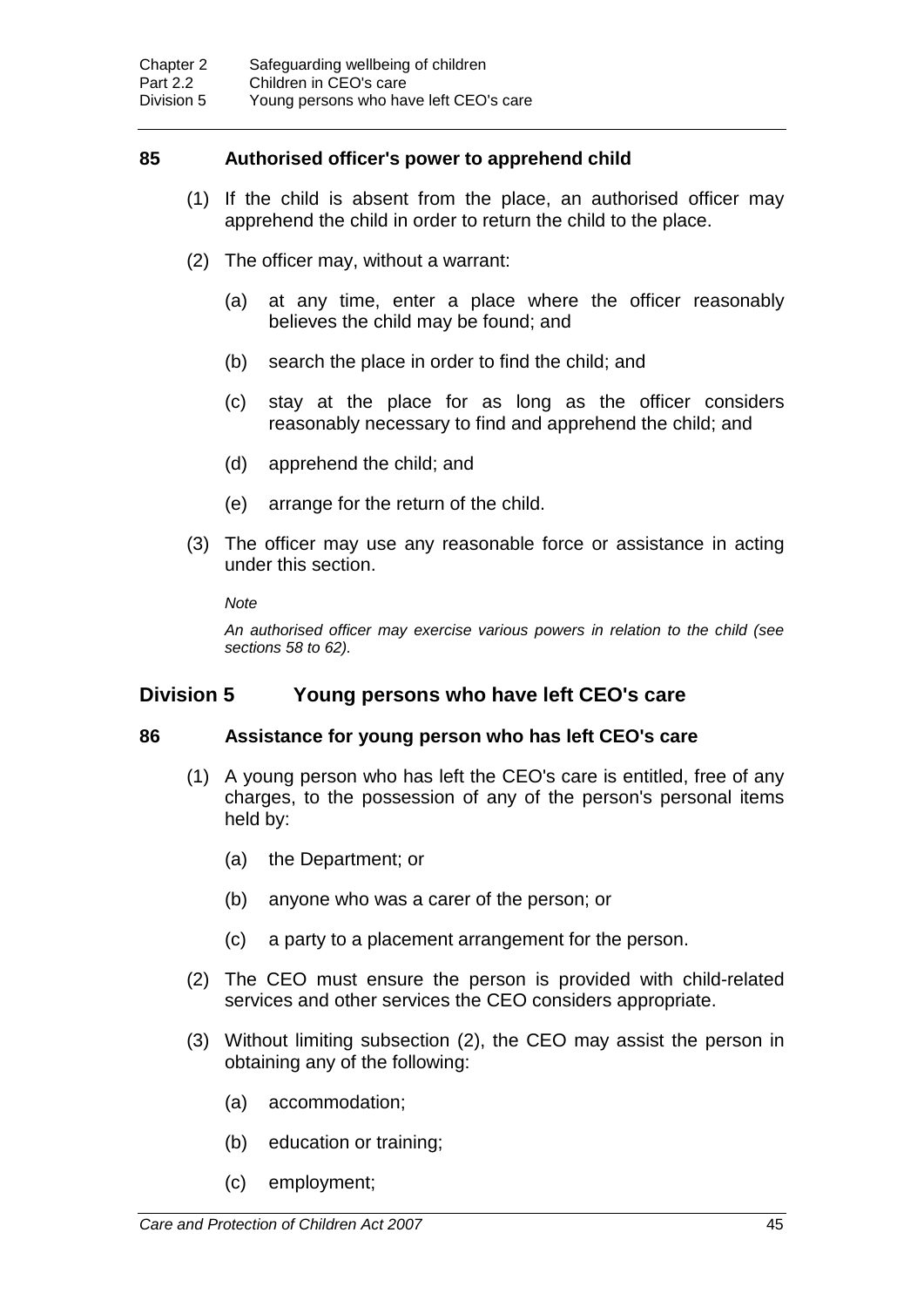- (d) legal services;
- (e) health services;
- (f) counselling services.
- (4) In addition, the CEO may give financial assistance to the person for any of the following purposes:
	- (a) the person's education or training;
	- (b) obtaining and furnishing the person's accommodation;
	- (c) living in close proximity to the place where the person is or will be:
		- (i) undertaking education or training; or
		- (ii) employed or seeking employment.
- (5) The financial assistance must be given on terms and conditions the CEO considers appropriate in the circumstances.
- (6) In this section:

*personal items*, of a person, includes the following:

- (a) the person's birth certificate;
- (b) school reports or other reports relating to the person's education or training;
- (c) photographs belonging to the person;
- (d) anything else prescribed by regulation.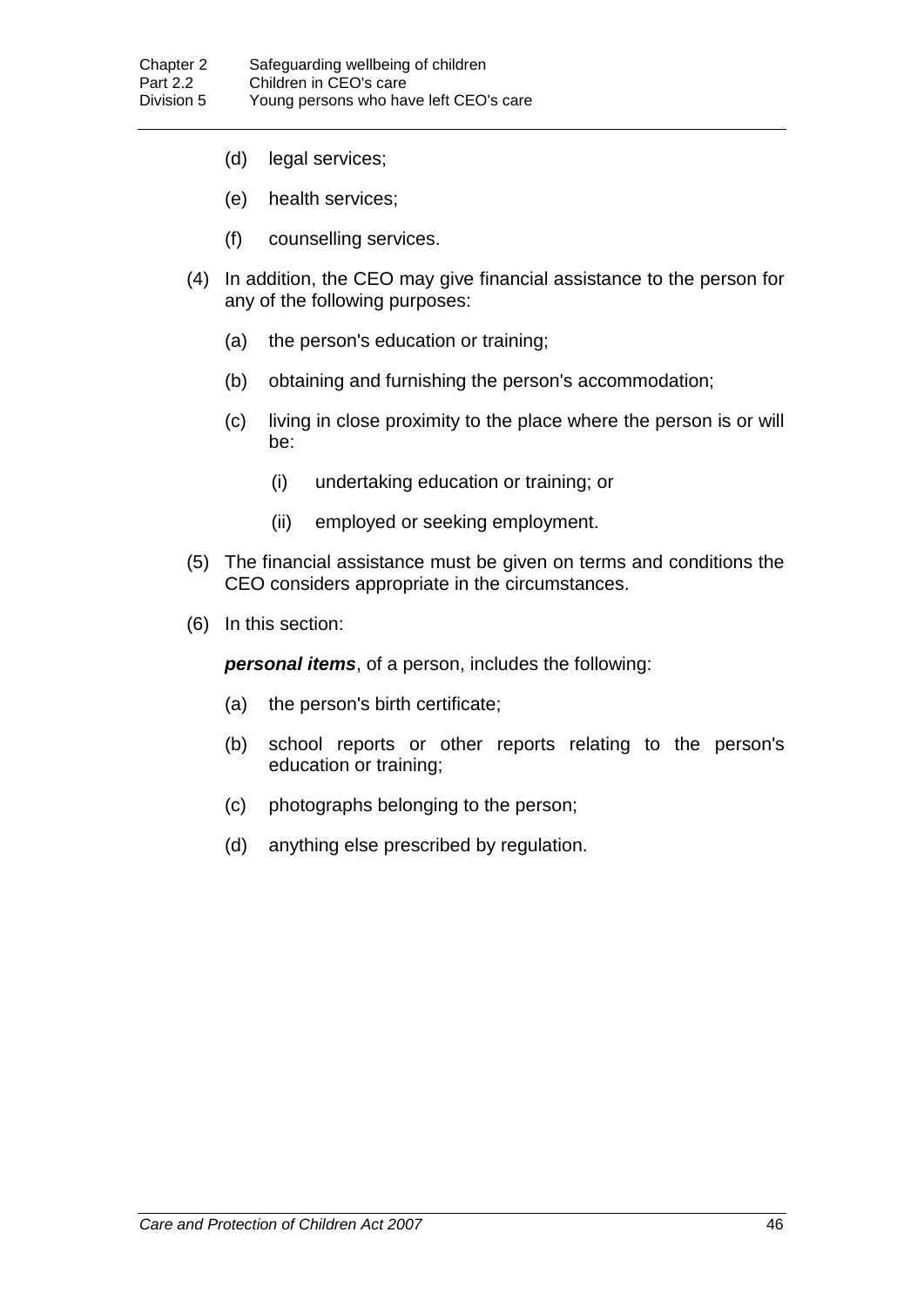# **Part 2.3 Court's powers for children**

# **Division 1 Preliminary matters**

# **87 Object of Part**

- (1) The object of this Part is to create an appropriate judicial process for safeguarding the wellbeing of children, particularly children who are or might be in need of protection.
- (2) The object is to be achieved by:
	- (a) establishing the family matters jurisdiction of the Local Court (see Division 2); and
	- (b) making provision for the jurisdiction, including:
		- (i) the power of the Court to make various orders for children (see Division 4); and
		- (ii) other procedural matters (see Divisions 3 and 5 to 7).

# **Division 2 Family matters jurisdiction**

### **88 Establishment**

- (1) The Local Court is invested with a jurisdiction (the *family matters jurisdiction*) to hear and determine an application for any of the following:
	- (a) a temporary protection order;
	- (b) an assessment order;
	- (c) a protection order;
	- (d) an order or decision under Part 2.4;
	- (e) any other order or decision the Court may make for a child under this Act (other than sections 194 and 206);
	- (f) any order or decision relating to an order or decision mentioned in paragraph (a), (b), (c), (d) or (e).
- (2) In this Act:
	- (a) the Court is the Local Court exercising its family matters jurisdiction; and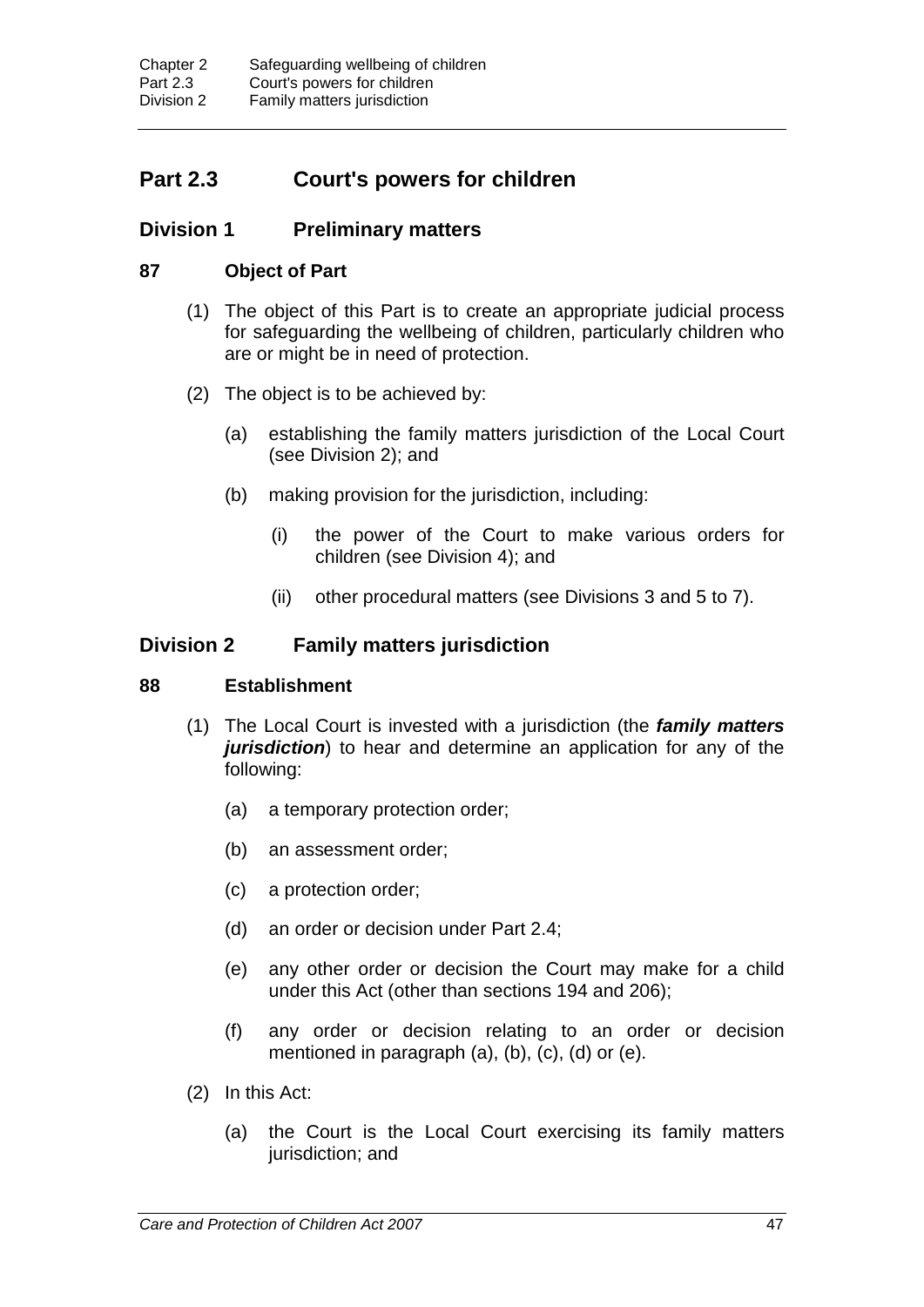- (b) Court proceedings are proceedings in the Court; and
- (c) a Court order is an order of the Court; and
- (d) the child to whom Court proceedings relate is the child for whom the proceedings are instituted; and
- (e) the child to whom a Court order relates is the child for whom the order is made.

### **89 Exercise of jurisdiction**

- (1) The family matters jurisdiction may be exercised only by magistrates directed by the Chief Magistrate to do so.
- (2) In making the direction, the Chief Magistrate must take into account the expertise of particular magistrates relating to matters arising under this Act.
- (3) The jurisdiction must be exercised by a magistrate sitting alone.

#### **90 Paramount consideration**

- (1) The Court must regard the best interests of a child as paramount in exercising the family matters jurisdiction for the child.
- (2) Without limiting subsection (1), the Court must give priority to the child if the rights of the child conflict with the rights of an adult.

#### **91 Jurisdiction not affected by other proceedings**

- (1) The exercise of the family matters jurisdiction in any Court proceedings is not affected by any criminal proceedings against:
	- (a) the child to whom the Court proceedings relate; or
	- (b) any other party to the Court proceedings.
- (2) Subsection (1) has effect whether or not the criminal proceedings arose out of the same facts as the Court proceedings.

#### **92 Sittings of Court**

- (1) The Court may hold several sittings at the same time.
- (2) The Court must:
	- (a) ensure Court proceedings are separate from other proceedings of the Local Court or proceedings of another court; and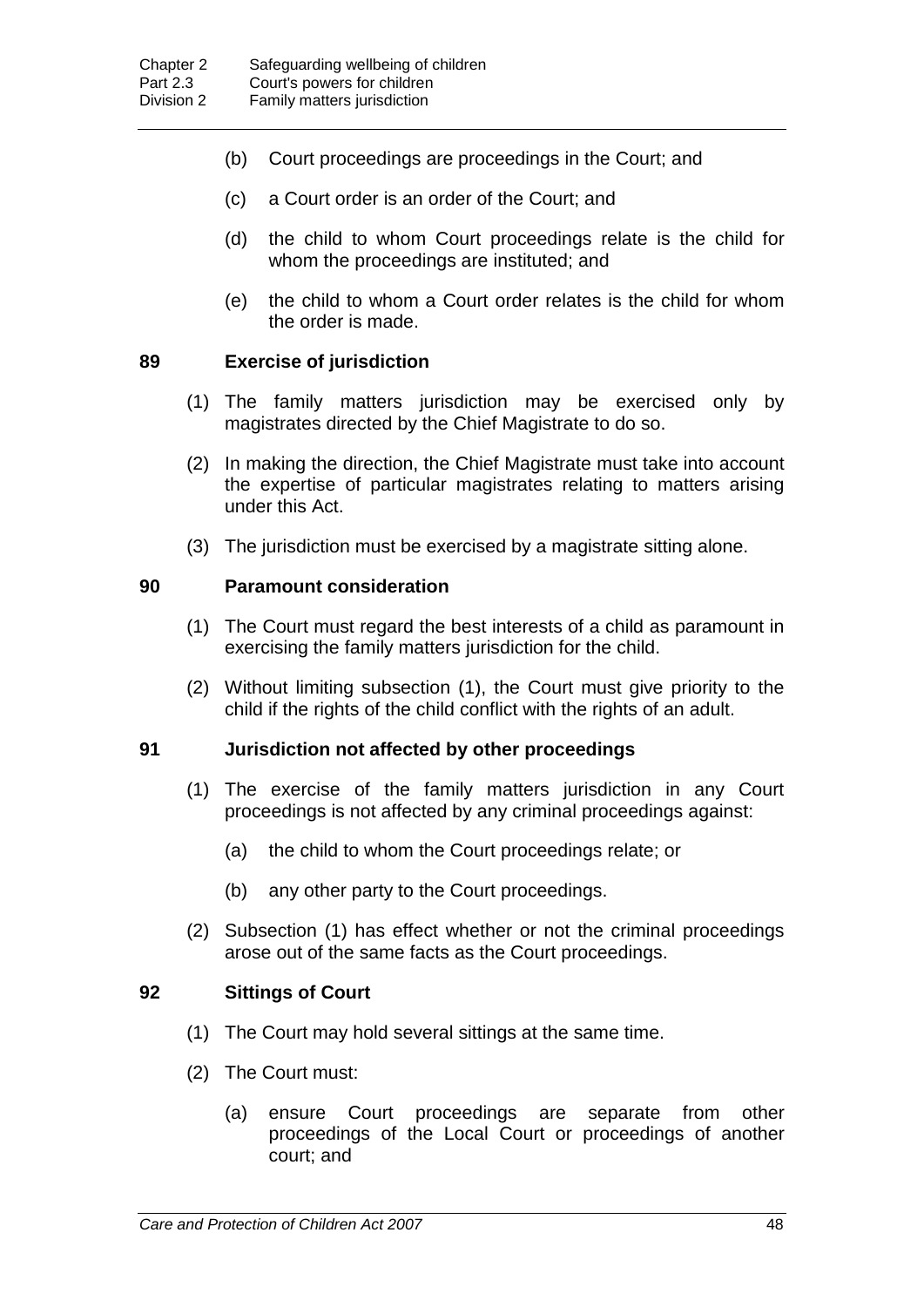- (b) conduct Court proceedings at a place approved by the Minister administering the *Local Court Act* (the *relevant Minister*).
- (3) The relevant Minister must ensure the approved place:
	- (a) provides adequate and appropriate facilities for Court proceedings; and
	- (b) is separated from places in which other proceedings of the Local Court or proceedings of another court are being conducted.

### **Division 3 Court proceedings**

#### **93 Nature of proceedings**

- (1) Court proceedings must be conducted with as little formality and legal technicality as the circumstances permit.
- (2) Subject to any directions of the Court, the Court is not bound by the rules of evidence.

#### **94 Parties to proceedings**

- (1) The following are parties to the proceedings:
	- (a) the child to whom the proceedings relate;
	- (b) each parent of the child;
	- (c) the CEO;
	- (d) each person proposed to be given daily care and control of, or parental responsibility for, the child under a Court order;
	- (e) any other person considered by the Court to have a direct and significant interest in the wellbeing of the child.
- (2) This section has effect subject to section 125 (which is about the parties to proceedings for a protection order).

#### **95 Standard of proof**

If the Court is required to be satisfied of a matter in the proceedings, the matter must be established on the balance of probabilities.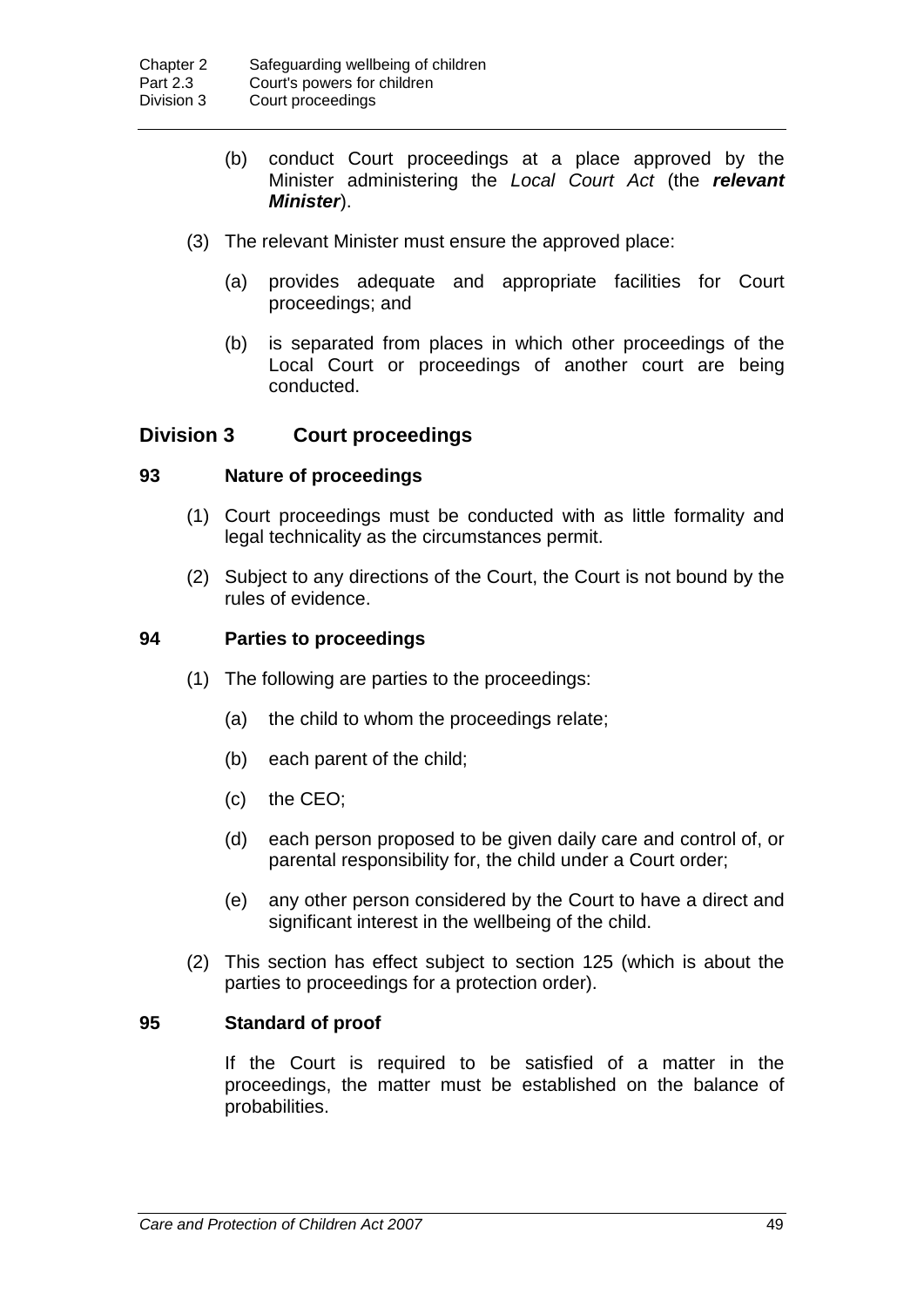## **96 Expedition**

- (1) The proceedings must be conducted as expeditiously as possible to minimise their effect on the child.
- (2) For subsection (1), the Court:
	- (a) may set a timetable for each matter to which the proceedings relate, having regard to the age and developmental needs of the child; and
	- (b) may give such directions the Court considers appropriate to ensure the timetable is kept.

#### **97 Restrictions on publication**

A person is guilty of an offence if the person:

- (a) publishes a report of:
	- (i) any of the proceedings; or
	- (ii) the results of any of the proceedings; and
- (b) is not authorised to do so by the Court or a law in force in the Territory.

Maximum penalty: 400 penalty units or imprisonment for 2 years.

### **98 Understanding proceedings**

- (1) The Court must, as far as practicable, ensure each party to the proceedings understands the nature and purposes of the proceedings.
- (2) For subsection (1), the Court may direct that the services of a person (such as an interpreter) be provided to a party to the proceedings.

### **99 Restrictions on attendance**

Except as otherwise directed by the Court, a person must not attend any of the proceedings if:

(a) the person is not a party to the proceedings; or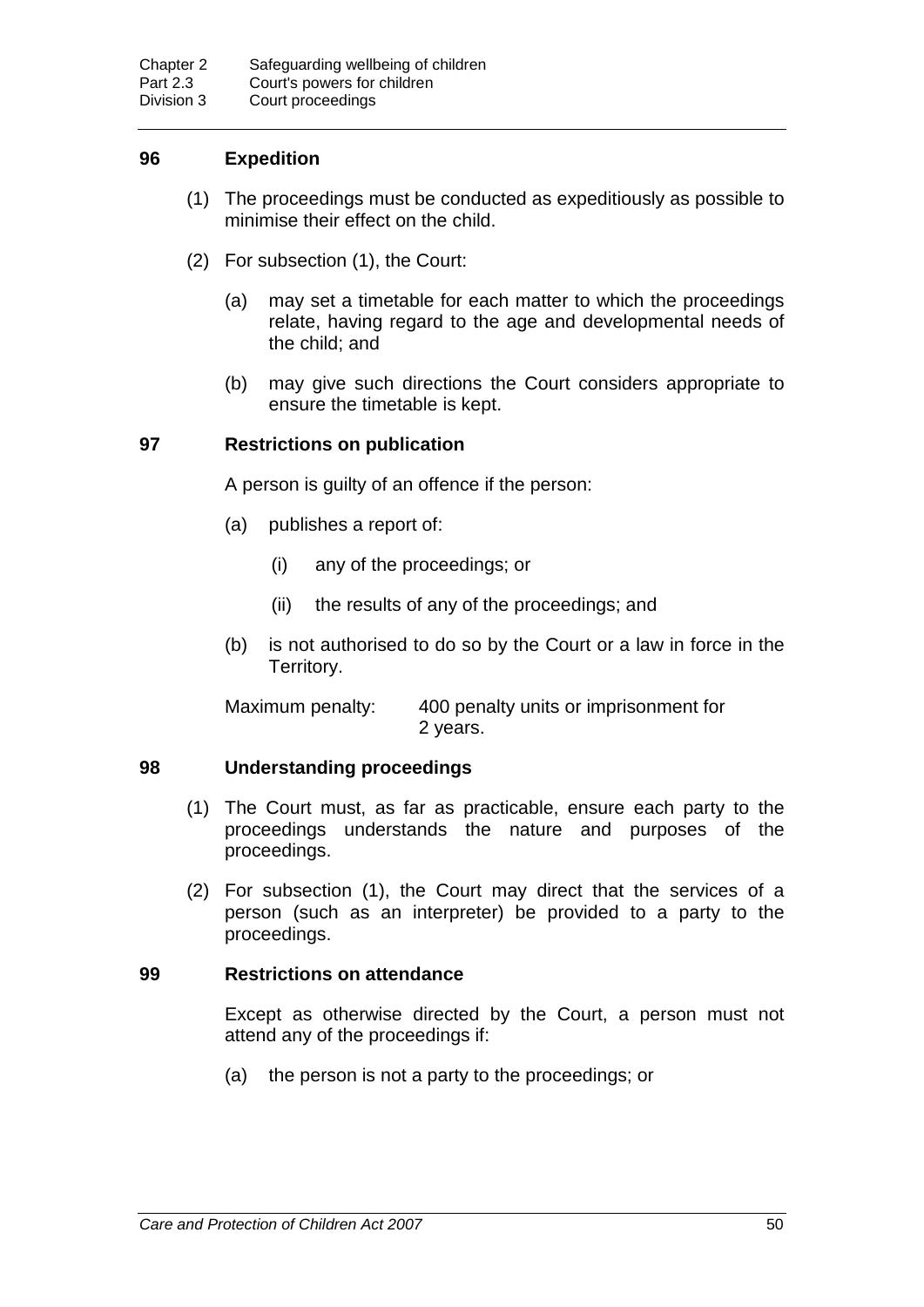(b) the Court has ordered the person not to attend the proceedings.

Maximum penalty: 100 penalty units or imprisonment for 6 months.

## **100 Appearance of parents**

- (1) Except as otherwise directed by the Court, the parents of the child must attend the proceedings.
- (2) The Court may order the parents to attend the proceedings.
- (3) This section has effect subject to sections 105 and 126 (which relate to the making of a temporary protection order or protection order in the absence of the parents).

## **101 Right of representation**

- (1) A party to the proceedings may be represented by a legal practitioner or any other person.
- (2) The Court may adjourn the proceedings until a party has a reasonable opportunity to obtain the representation.

### **102 Hearing of applications together**

- (1) The Court may hear 2 or more applications together if:
	- (a) a party to any of the applications asks the Court to do so; and
	- (b) the Court considers it in the interests of justice to do so.
- (2) The Court may do so even if the applications have different parties.

# **Division 4 Orders for children**

### **Subdivision 1 Temporary protection order**

### **103 Applying for temporary protection order**

- (1) The CEO may apply to the Court for a temporary protection order for a child if:
	- (a) the CEO reasonably believes:
		- (i) the child is in need of protection; and
		- (ii) the proposed order is urgently needed to safeguard the wellbeing of the child; and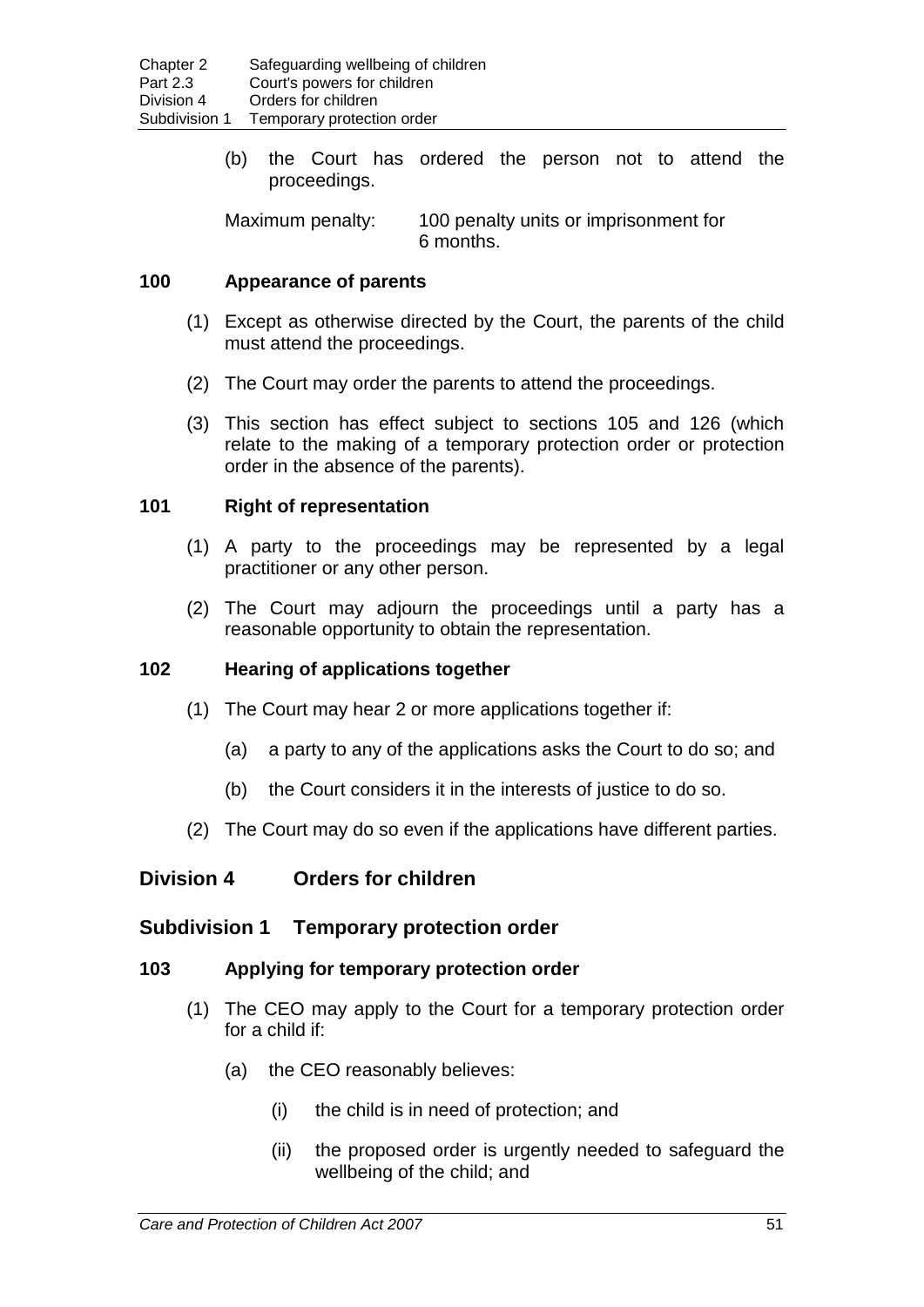- (b) no protection order is in force for the child.
- (2) The CEO may make the application:
	- (a) whether or not an assessment order is in force for the child; and
	- (b) whether or not the child is in provisional protection.

#### **104 How application is made**

- (1) The application may be made to the Court in any way the Court considers reasonable in the circumstances (including, for example, telephone, fax or other electronic means).
- (2) The CEO must specify in the application:
	- (a) why the CEO considers the proposed order is necessary; and
	- (b) the proposed arrangement for the care and protection of the child under the order.
- (3) Any information in support of the application must be in the form of a sworn statement.
- (4) However, if the application is made by telephone, fax or other electronic means:
	- (a) the Court may allow the application to be made before the statement is sworn; but
	- (b) the CEO must send the sworn statement to the Court not later than the day after the day of the application.
- (5) For subsection (4), the Court may give any directions about the application as the Court considers appropriate in the circumstances.

### **105 Making of order**

- (1) The Court must, immediately after the application is made:
	- (a) make the temporary protection order if the Court is satisfied there are reasonable grounds for believing:
		- (i) the child is in need of protection; and
		- (ii) the proposed order is urgently needed to safeguard the wellbeing of the child; or
	- (b) dismiss the application if the Court is not so satisfied.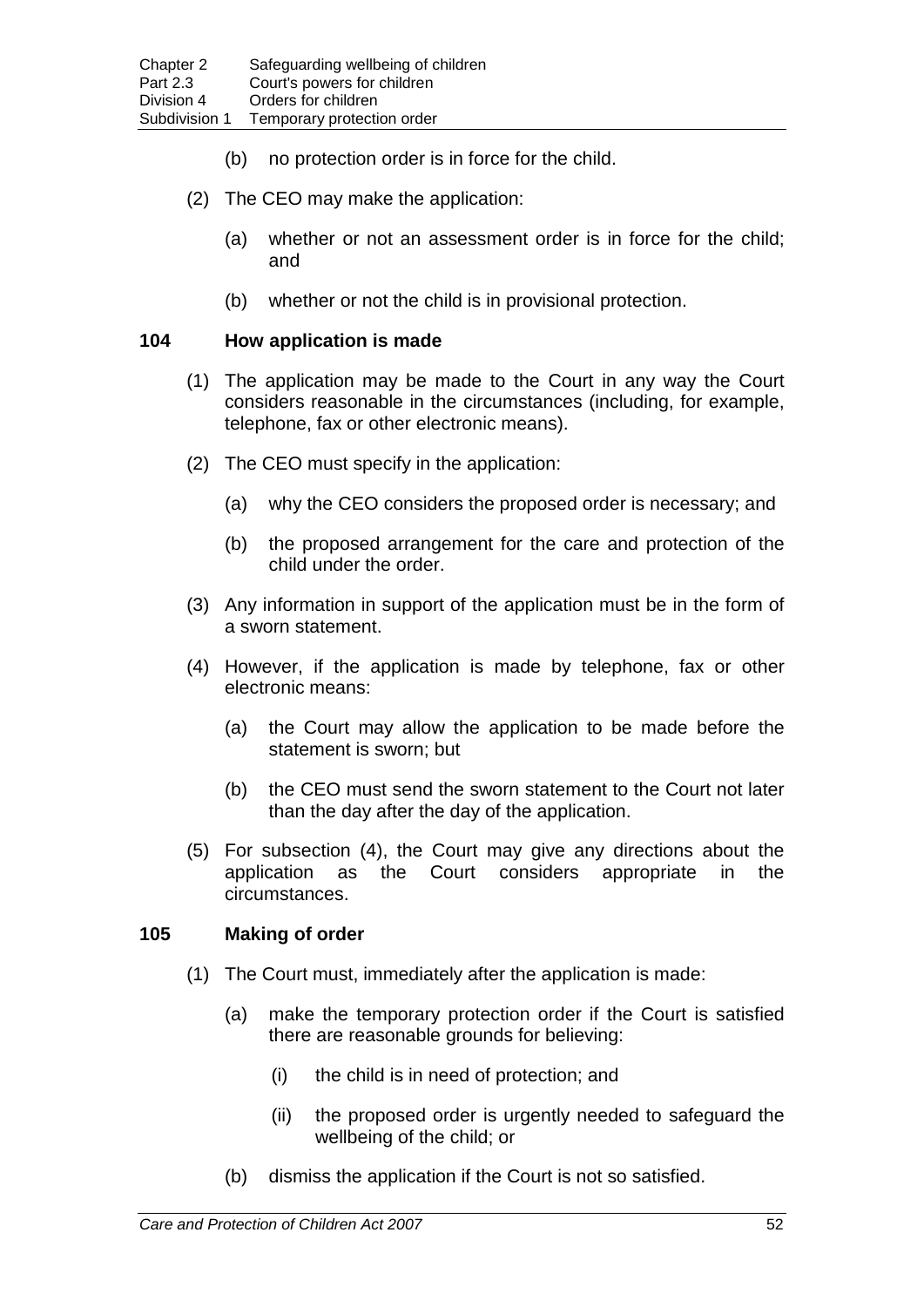- (2) As soon as practicable after making the decision, the Court must give the CEO a copy of:
	- (a) the order if the Court decides to make the order; or
	- (b) otherwise a statement of the reasons for not making the order.
- (3) Without limiting subsection (2), the Court may give the copy by sending it to the CEO by fax or other electronic means.
- (4) The Court must keep a record of:
	- (a) the application (whether or not a written application is given to the Court); and
	- (b) any information given to the Court for the application; and
	- (c) the decision on the application; and
	- (d) the reasons for the decision.
- (5) To avoid doubt, the Court may decide the application in the absence of the parents of the child.

#### **106 Notice of order**

- (1) As soon as practicable after the order is made, the CEO must:
	- (a) give a copy of the order to each parent of the child; and
	- (b) inform the child about the order; and
	- (c) explain the effect of the order to the child.
- (2) The CEO may give the copy to a parent of the child:
	- (a) by personally serving the copy on the parent; or
	- (b) if the CEO considers it impracticable to do so, by:
		- (i) leaving it at the parent's last known address; or
		- (ii) sending it by post to that address.
- (3) In addition, the CEO may give a copy of the order to the child if the CEO considers it appropriate to do so having regard to the child's maturity and understanding.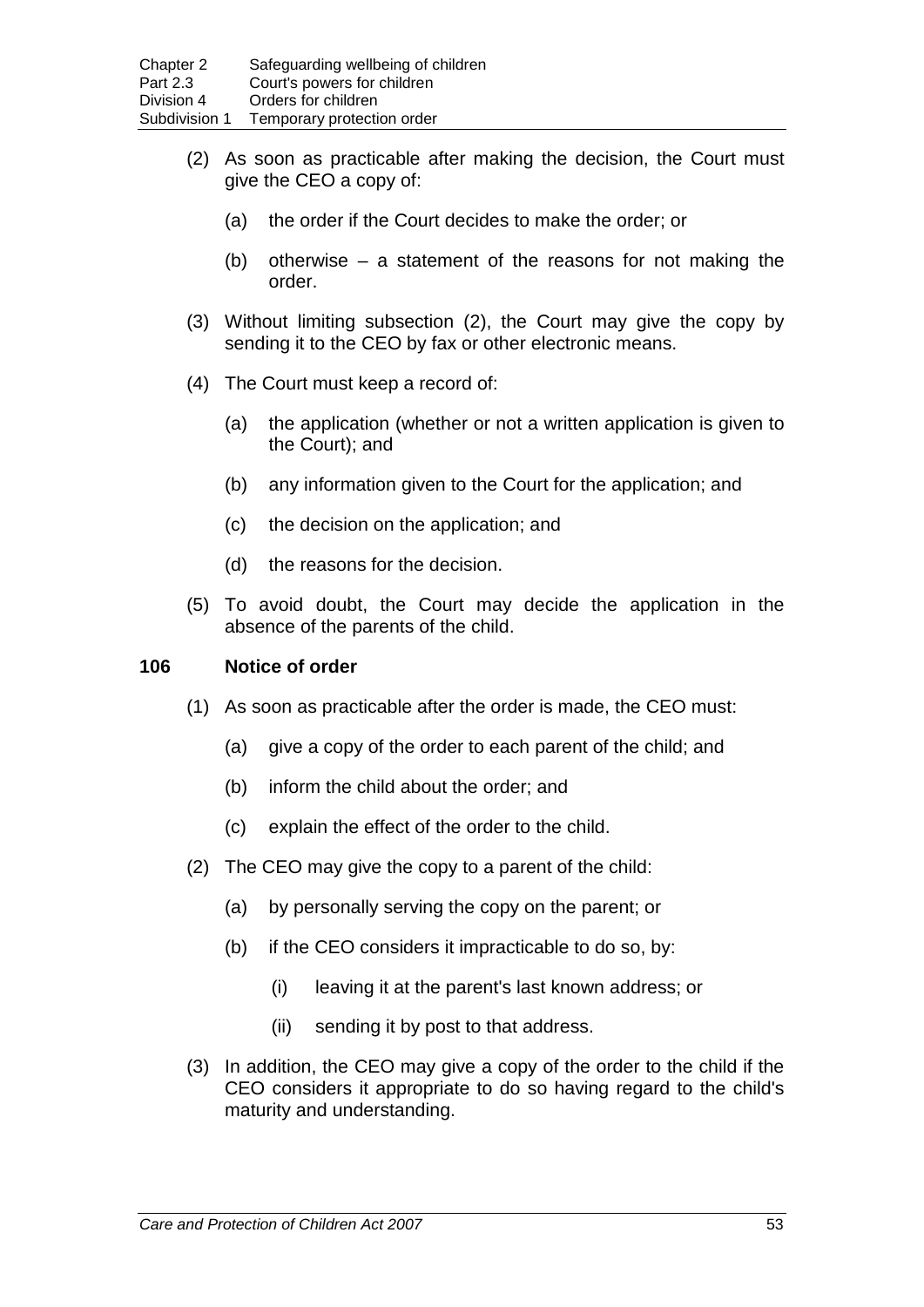### **107 Effect of order**

The order:

- (a) gives daily care and control of the child to the CEO while the order is in force; and
- (b) except as provided by section  $109(2)$  and  $(3)$  is in force for 14 days from the time it is made.

### **108 Authorised officer's powers**

- (1) To give effect to the order, an authorised officer may:
	- (a) at any time, enter a place where the officer reasonably believes the child may be found; and
	- (b) search the place in order to find the child; and
	- (c) stay at the place for as long as the officer considers reasonably necessary to find and apprehend the child; and
	- (d) apprehend the child; and
	- (e) remove the child from the place; and
	- (f) arrange for a medical examination of the child; and
	- (g) arrange for the provision of other medical services for the child; and
	- (h) make other arrangements for the care and protection of the child.
- (2) However, the child may refuse to submit to any of the examination mentioned in subsection (1)(f) if the child is of sufficient maturity and understanding to make the decision.
- (3) The officer may use any reasonable force or assistance in acting under subsection (1).
- (4) The officer must give a report to the CEO about any action taken by the officer under subsection (1) as soon as practicable after taking the action.

### **109 What happens when order ceases to be in force**

(1) Subject to the operation of any other provisions in this Act, the CEO must return the child to a parent of the child when the order ceases to be in force.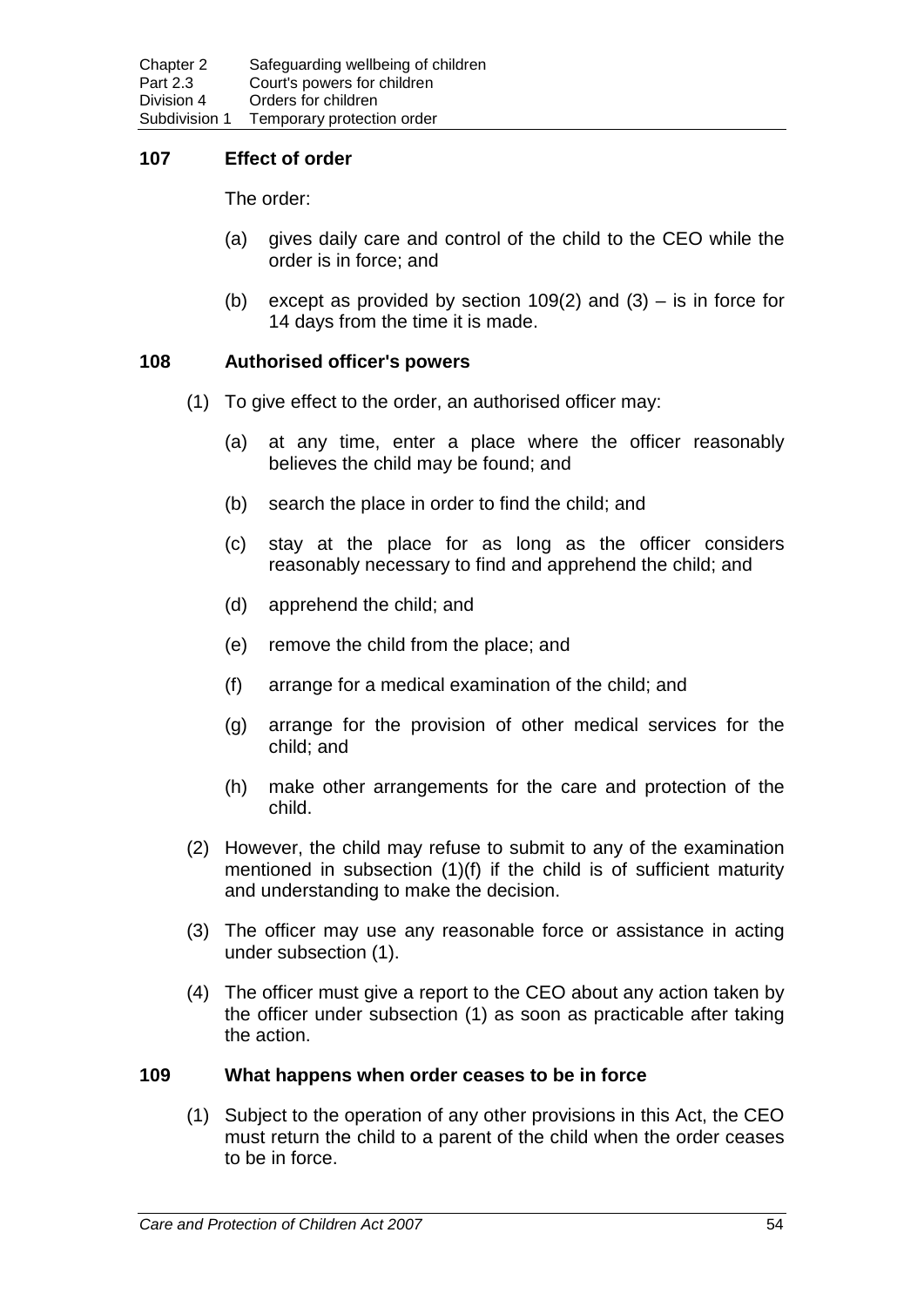- (2) The CEO may return the child to a parent of the child before the order ceases to be in force:
	- (a) under an agreement arising from a mediation conference under section 49; or
	- (b) if the CEO considers it appropriate to do so in the circumstances.
- (3) If the CEO returns the child under subsection (2):
	- (a) the CEO must notify the Court about returning the child; and
	- (b) the order ceases to be in force when the Court is so notified.

#### **110 Other action for child while order in force**

- (1) This Subdivision does not prevent any of the following from happening while the temporary protection order is in force:
	- (a) an inquiry or investigation under Part 2.1 in relation to the child;
	- (b) an application for an assessment order for the child;
	- (c) an assessment order being in force for the child;
	- (d) an application for another temporary protection order for the child;
	- (e) an application for a protection order for the child.
- (2) However, the CEO must not apply for another temporary protection order for the child while an existing temporary protection order (the *existing order*) for the child is in force if:
	- (a) the existing order was made when a previous temporary protection order (the *previous order*) was in force; and
	- (b) the existing order took effect immediately after the previous order ceased to be in force; and
	- (c) the CEO did not return the child to a parent of the child before or when the existing order took effect.
- (3) Subsection (2) does not prevent an application for a temporary protection order for the child after:
	- (a) a temporary protection order for the child has ceased to be in force; and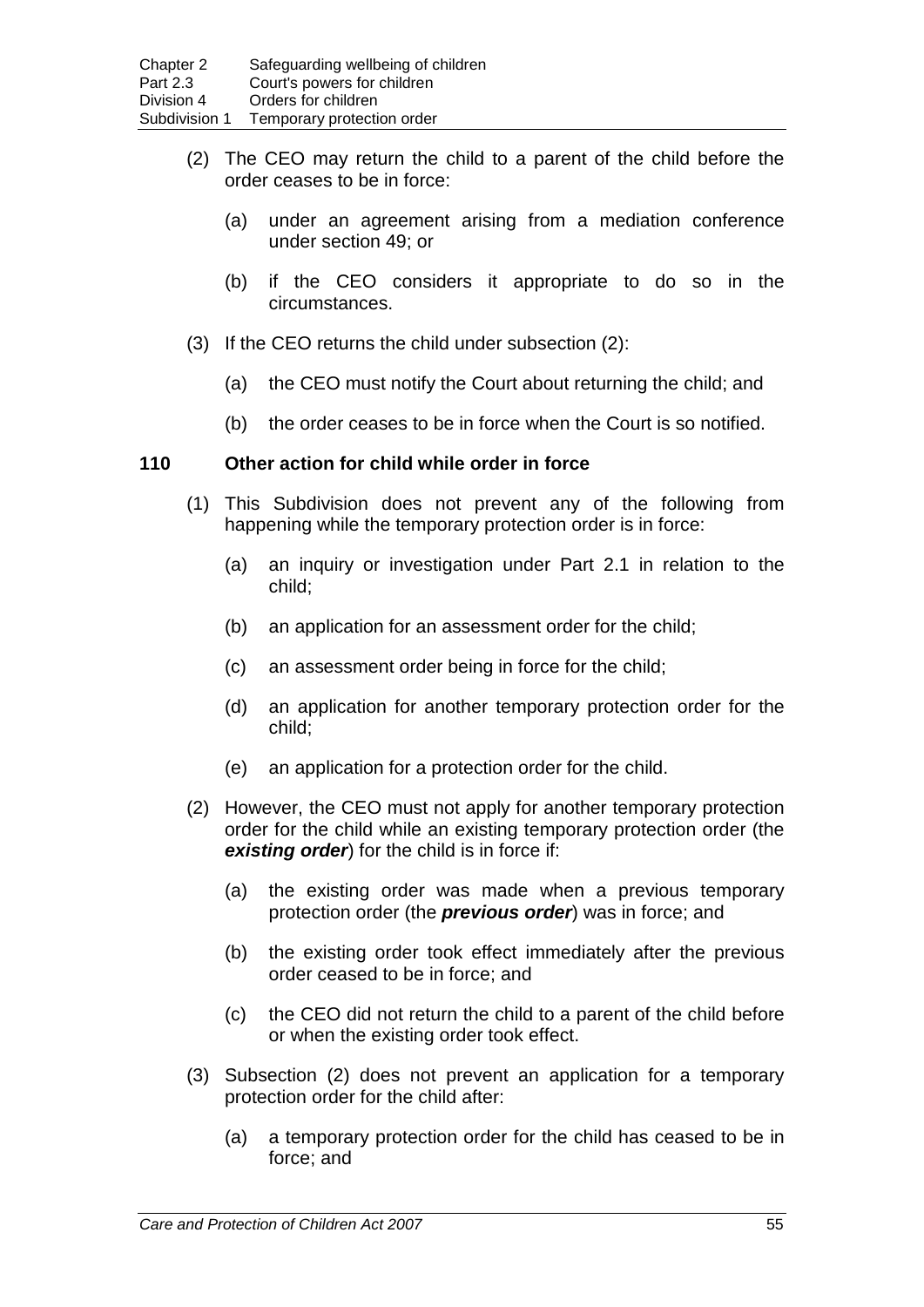(b) the CEO has returned the child to a parent of the child.

### **Subdivision 2 Assessment order**

#### **111 Applying for assessment order**

- (1) The CEO may apply to the Court for an assessment order for a child to authorise the carrying out of an assessment if:
	- (a) a protection order is not in force for the child; and
	- (b) the CEO reasonably believes the proposed assessment is necessary for determining whether the child is in need of protection; and
	- (c) the proposed assessment cannot be carried out without the order.
- (2) For subsection (1), an assessment includes:
	- (a) any assessment of the child for determining whether the child is in need of protection; and
	- (b) any assessment of a parent of the child for determining whether the parent is capable of exercising parental responsibility for the child.
- (3) Without limiting subsection (2), an assessment may involve:
	- (a) a medical or psychological examination of the child or a parent of the child; and
	- (b) the taking and examination of samples from the child or a parent of the child.
- (4) The CEO may make the application:
	- (a) whether or not the child is in the CEO's care; and
	- (b) whether or not the CEO has applied for a temporary protection order or protection order for the child.

### **112 How application is made**

The CEO must specify in the application:

- (a) why the CEO considers the proposed assessment is necessary; and
- (b) details of the proposed assessment; and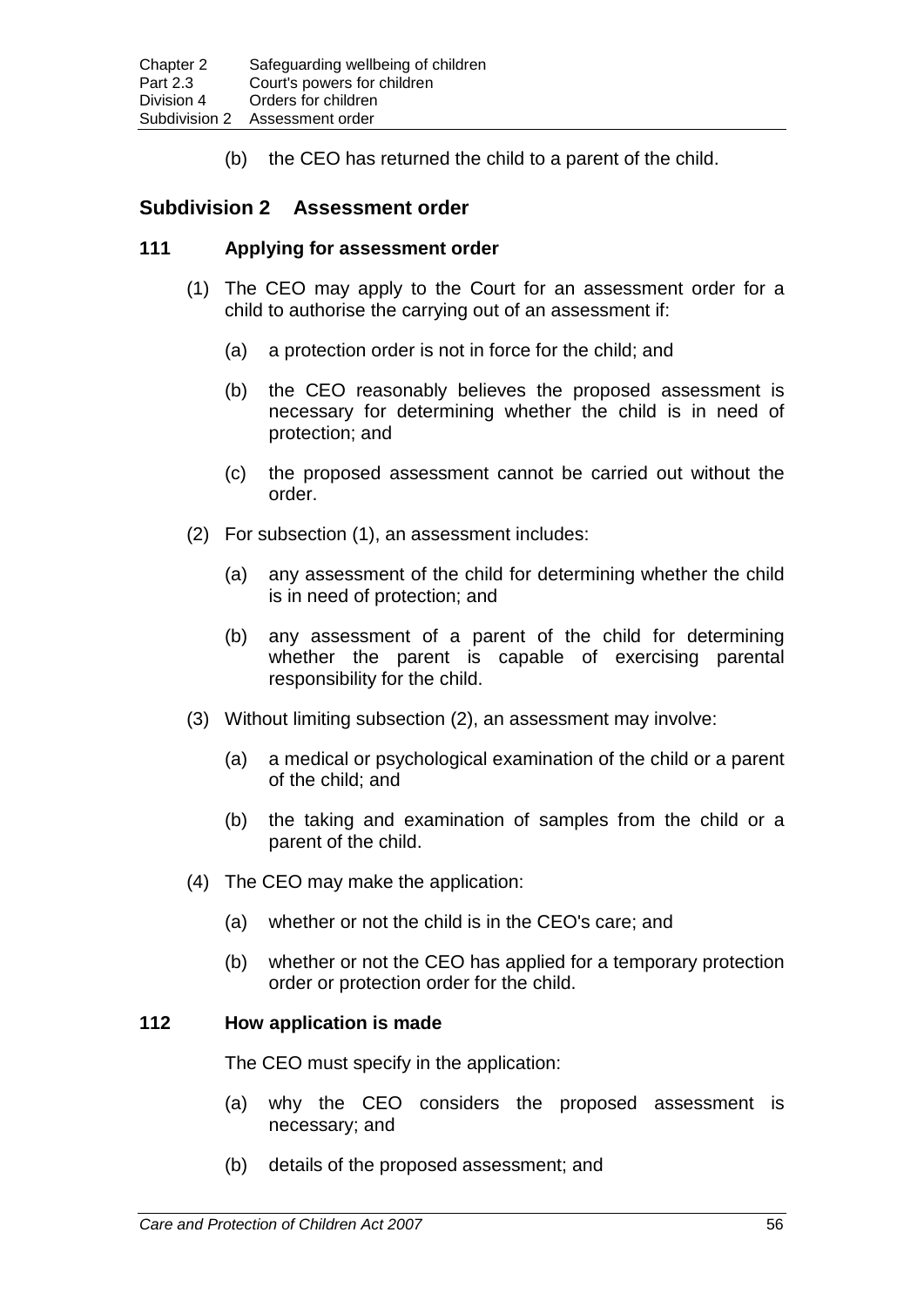- (c) any of the following directions that the CEO seeks from the Court:
	- (i) a direction restricting a specified person's contact with the child while the assessment order is in force;
	- (ii) a direction requiring a child-related authority to give the CEO specified information about the child.

## **113 When Court may hear application**

The Court must not hear the application unless the Court is satisfied:

- (a) the CEO is entitled to make the application under section 111; and
- (b) either:
	- (i) the CEO has taken reasonable steps to obtain the consent of at least one of the parents of the child for the proposed assessment; or
	- (ii) it is not practicable for the CEO to do so.

### **114 Court to consider certain matters**

In deciding the application, the Court must consider:

- (a) whether the proposed assessment is necessary; and
- (b) whether the assessment is likely to provide information needed to determine whether the child is in need of protection; and
- (c) whether any distress caused by the assessment to the child will be outweighed by the value of the information to be obtained from the assessment; and
- (d) any distress caused to the child by a previous assessment of the same or a similar nature; and
- (e) any other matters the Court considers relevant.

### **115 Order of Court**

The Court may:

(a) make an assessment order authorising the carrying out of the proposed assessment or any other specified assessment for determining whether the child is in need of protection; or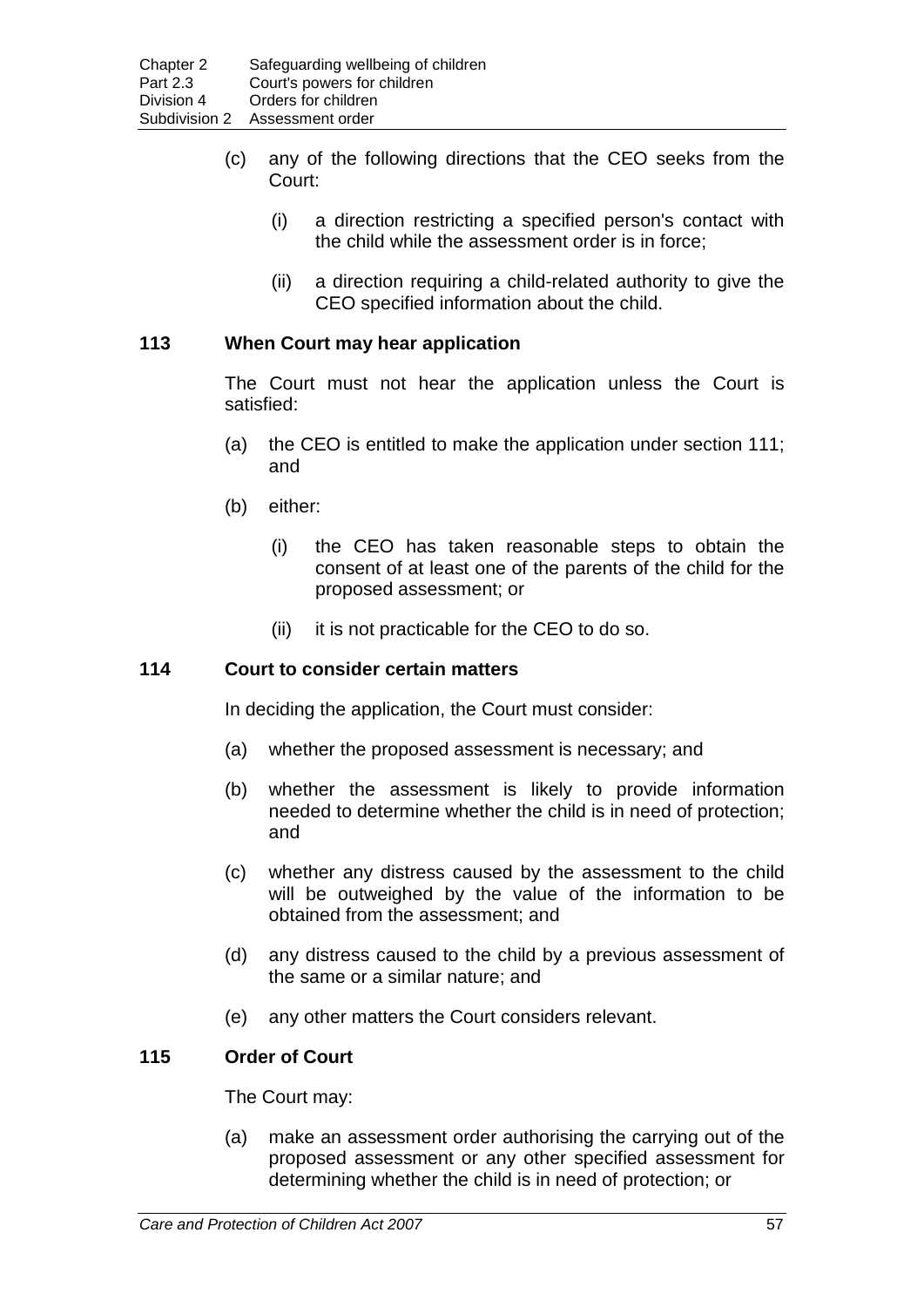- (b) make an assessment order covered by paragraph (a) that includes one or more of the following directions (whether or not they were sought by the CEO):
	- (i) a direction restricting a specified person's contact with the child while the order is in force;
	- (ii) a direction requiring a child-related authority to give the CEO specified information about the child; or
- (c) dismiss the application.

### **116 Notice of order**

- (1) As soon as practicable after the order is made, the CEO must give each party to the proceedings (except the child):
	- (a) a copy of the order; and
	- (b) a written notice:
		- (i) explaining the effect of the order; and
		- (ii) stating the party may appeal against the order under Division 6 within 28 days after it is made; and
		- (iii) stating how the appeal may be instituted.
- (2) The CEO may give the copy and notice:
	- (a) by personally serving them on the party; or
	- (b) if the CEO considers it impracticable to do so:
		- (i) by leaving them at the party's last known address; or
		- (ii) by sending them by post to that address.
- (3) The CEO:
	- (a) must explain the effect of the order and notice to the child; and
	- (b) may give a copy of the order and notice to the child if the CEO considers it appropriate to do so having regard to the child's maturity and understanding.

#### **117 Effect of order**

(1) The order has effect for 28 days.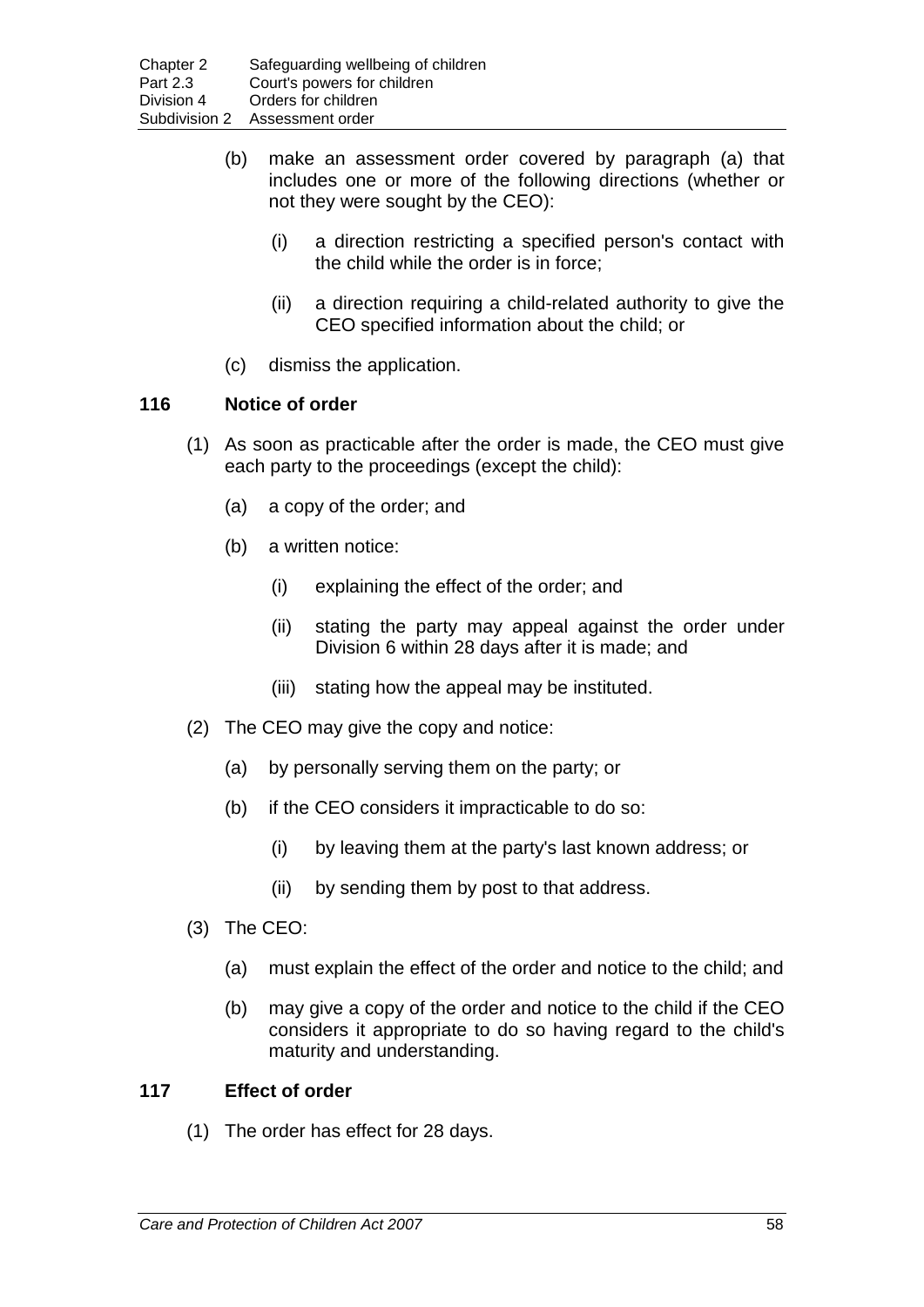- (2) On the CEO's application, the Court may extend the order for a further period that does not exceed 28 days.
- (3) However, the order cannot be extended again.
- (4) The order authorises:
	- (a) the making of an assessment specified in the order; and
	- (b) if the order includes a direction mentioned in section  $115(b)$  the actions specified in the direction; and
	- (c) the giving of information obtained from the assessment to the CEO and other specified persons.
- (5) Despite any law of the Territory, a person acting in good faith in giving information under the order is not civilly or criminally liable, or in breach of any professional code of conduct, for giving the information.

#### **118 Refusal to submit to assessment**

- (1) The child may refuse to submit to any assessment that relates to the child if the child is of sufficient maturity and understanding to make the decision.
- (2) A parent of the child may refuse to submit to any assessment that relates to the parent.

#### **119 What happens after assessment**

- (1) The CEO must give the Court the result of the assessment in a report in the approved form.
- (2) Without limiting subsection (1), the report must state whether or not the CEO believes the child is in need of protection on the basis of the result.

#### **120 CEO may take other action**

This Subdivision does not prevent the CEO from doing any of the following while the assessment order is in force:

- (a) taking another action under this Part for the child;
- (b) taking an action under Part 2.1 for the child.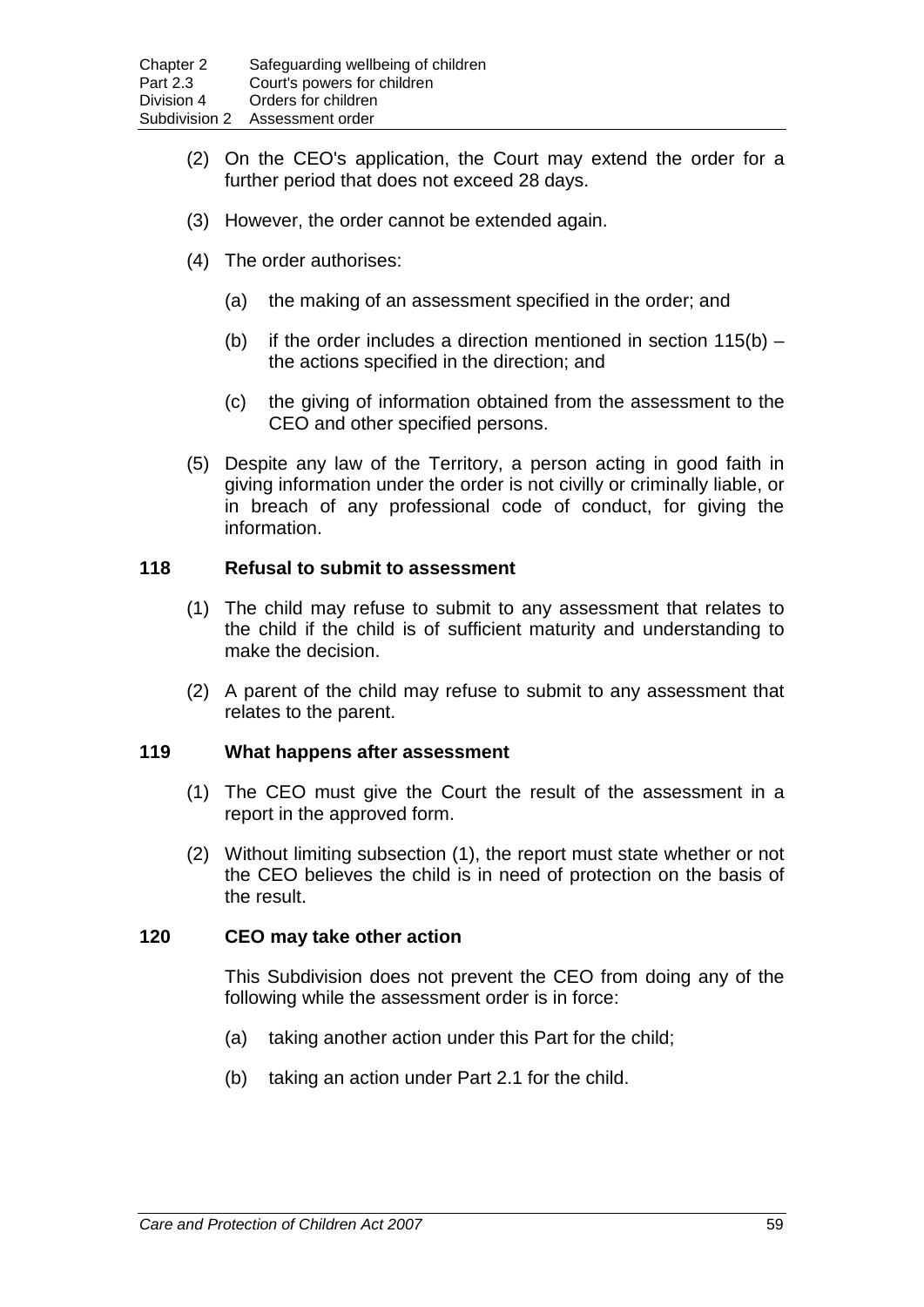# **Subdivision 3 Protection order**

## **121 Applying for protection order**

- (1) The CEO may apply to the Court for a protection order for a child if the CEO reasonably believes:
	- (a) the child
		- (i) is in need of protection; or
		- (ii) would be in need of protection but for the fact that the child is currently in the CEO's care; and
	- (b) the proposed order is the best means to safeguard the wellbeing of the child.
- (2) The CEO may make the application:
	- (a) whether or not the child is in the CEO's care; and
	- (b) whether or not an application for a temporary protection order or assessment order for the child has been made; and
	- (c) whether or not a temporary protection order or assessment order for the child is in force.

*Note*

*The provisions about a protection order in this Part are Part of a system for the transfer of such orders and related proceedings between jurisdictions, see Part 2.4.*

## **122 How application is made**

The CEO must specify in the application:

- (a) the proposed order; and
- (b) when the order is proposed to have effect; and
- (c) why the CEO considers the order is necessary; and
- (d) the proposed arrangement for the care and protection of the child under the order.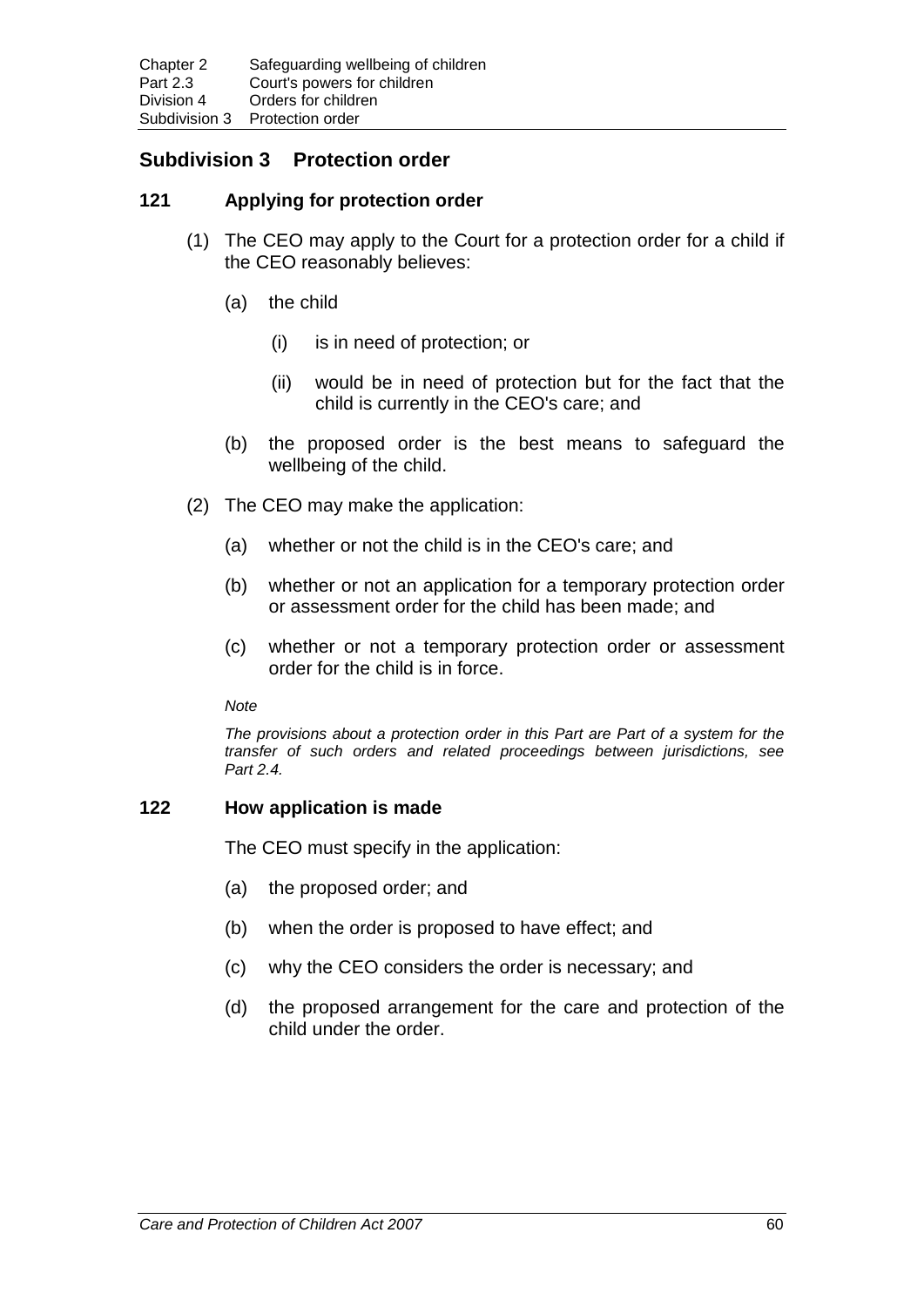## **123 Directions in protection order**

- (1) The proposed order must specify one or more of the following directions:
	- (a) a direction (a *supervision direction*) requiring one or more of the following:
		- (i) that a person must do, or refrain from doing, a specified thing directly related to the protection of the child;
		- (ii) that the CEO must supervise the protection of the child in relation to specified matters;
	- (b) a direction (a *daily care and control direction*) giving daily care and control of the child to a specified person;
	- (c) a direction (a *short-term parental responsibility direction*) giving parental responsibility for the child to a specified person for a specified period not exceeding 2 years;
	- (d) a direction (a *long-term parental responsibility direction*) giving parental responsibility for the child to a specified person for a specified period that:
		- (i) exceeds 2 years; and
		- (ii) ends before the child turns 18 years of age.
- (2) Without limiting subsection (1)(a)(i), a supervision direction may:
	- (a) require a person not to have any direct or indirect contact with the child; or
	- (b) require a person not to have any direct or indirect contact with the child except when a specified person or a person belonging to a specified group is present.

#### **124 Notice of application**

- (1) As soon as practicable after applying for the order, the CEO must:
	- (a) give a copy of the application to each parent of the child; and
	- (b) a written notice stating:
		- (i) when and where the application is to be heard; and
		- (ii) that the application may be heard and decided in the absence of the parent.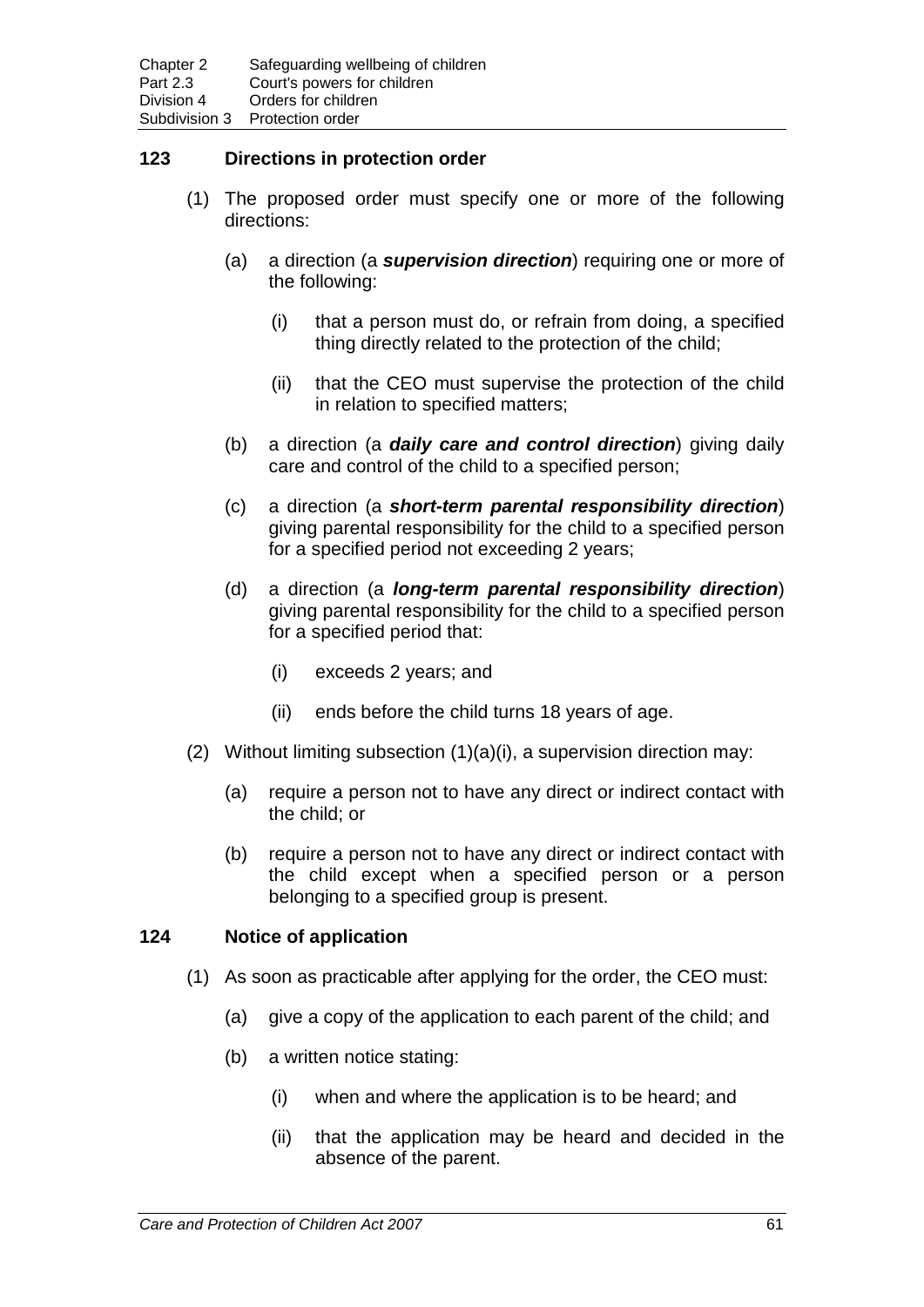- (2) The CEO may give the copy and notice:
	- (a) by personally serving them on the parent; or
	- (b) if the CEO considers it impracticable to do so:
		- (i) by leaving them at the parent's last known address; or
		- (ii) by sending them by post to that address.
- (3) The CEO:
	- (a) must explain the effect of the application and notice to the child; and
	- (b) may give a copy of the application and notice to the child if the CEO considers it appropriate to do so having regard to the child's maturity and understanding.

#### **125 Parties to proceedings**

- (1) The parents of the child are the respondents in the proceedings for the application.
- (2) The other parties to the proceedings are:
	- (a) the child; and
	- (b) the CEO; and
	- (c) a person proposed to be given daily care and control of, or parental responsibility for, the child under the order; and
	- (d) any other person who:
		- (i) has applied to the Court to be a party to the proceedings; and
		- (ii) is considered by the Court to have a direct and significant interest in the wellbeing of the child.

#### **126 Hearing in absence of parents**

- (1) The Court may hear the application in the absence of a parent of the child if the Court is satisfied the CEO has given the parent a notice that complies with section 124(1).
- (2) However, this section does not limit the Court's power to exclude the parent or anyone else from Court proceedings.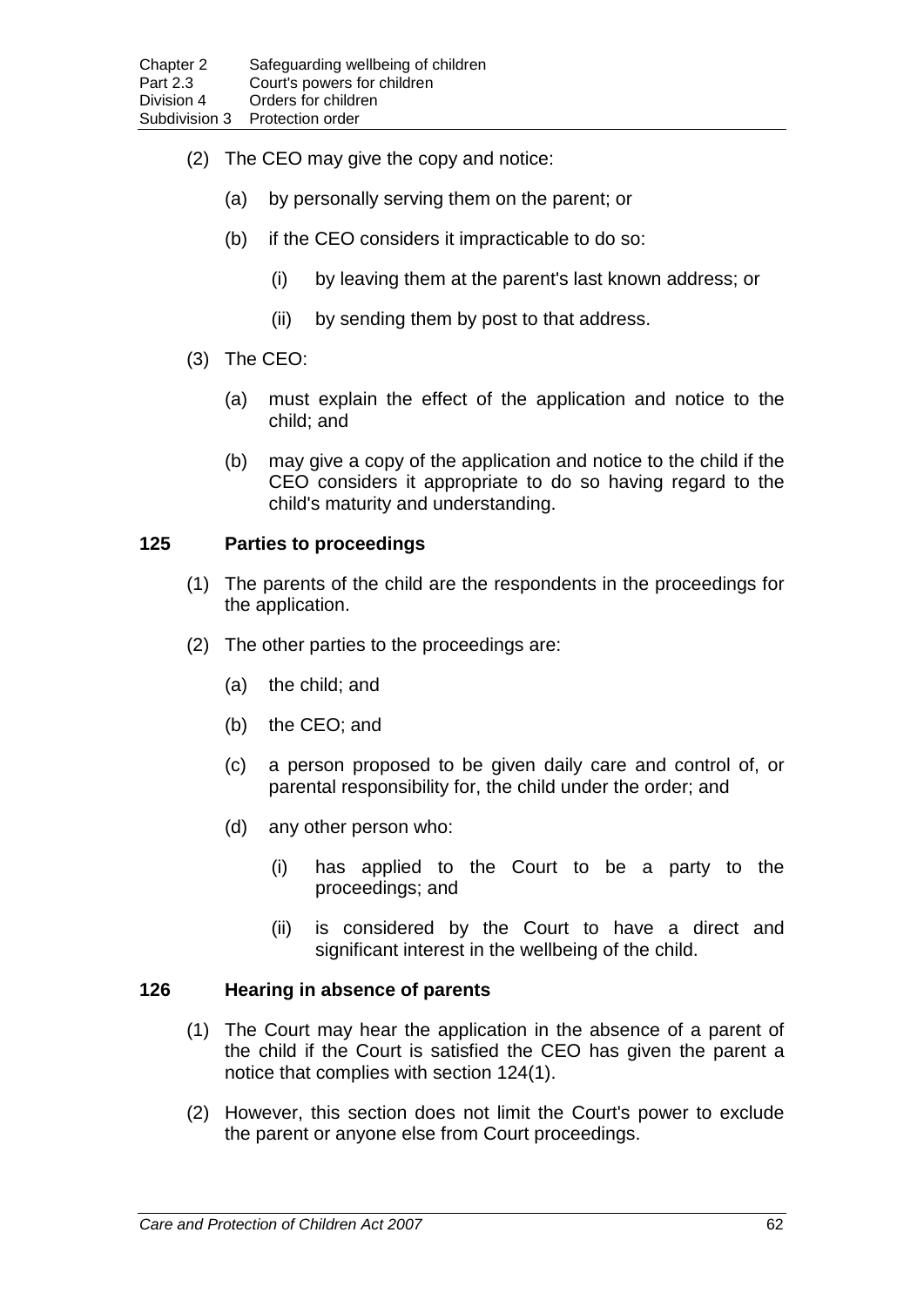## **127 Court-ordered mediation conference**

- (1) Before deciding the application, the Court may order a mediation conference to be convened for the purposes specified by the Court.
- (2) Without limiting subsection (1), the conference may be convened for one or more of the following purposes:
	- (a) establishing the circumstances giving rise to the application;
	- (b) reviewing an arrangement that has been made for the care of the child;
	- (c) making recommendations about the arrangement for the care of the child;
	- (d) arriving at an agreement on the best means of safeguarding the wellbeing of the child.
- (3) The Court:
	- (a) must appoint someone (the *convenor*) who has the qualifications or experience prescribed by regulation to convene the conference; and
	- (b) may direct that:
		- (i) the conference be convened at a specified time and place; and
		- (ii) specified persons (including parties to the proceedings and any other persons) are to attend the conference.
- (4) A person required to attend the conference may be represented by someone appointed by the person.
- (5) The regulations may make any provision for the conference, including the following:
	- (a) any procedural and reporting requirements for the conference;
	- (b) the appointment of a person to represent the interests of the child in the conference;
	- (c) the making of any agreement arising from the conference;
	- (d) the powers and functions of the convenor.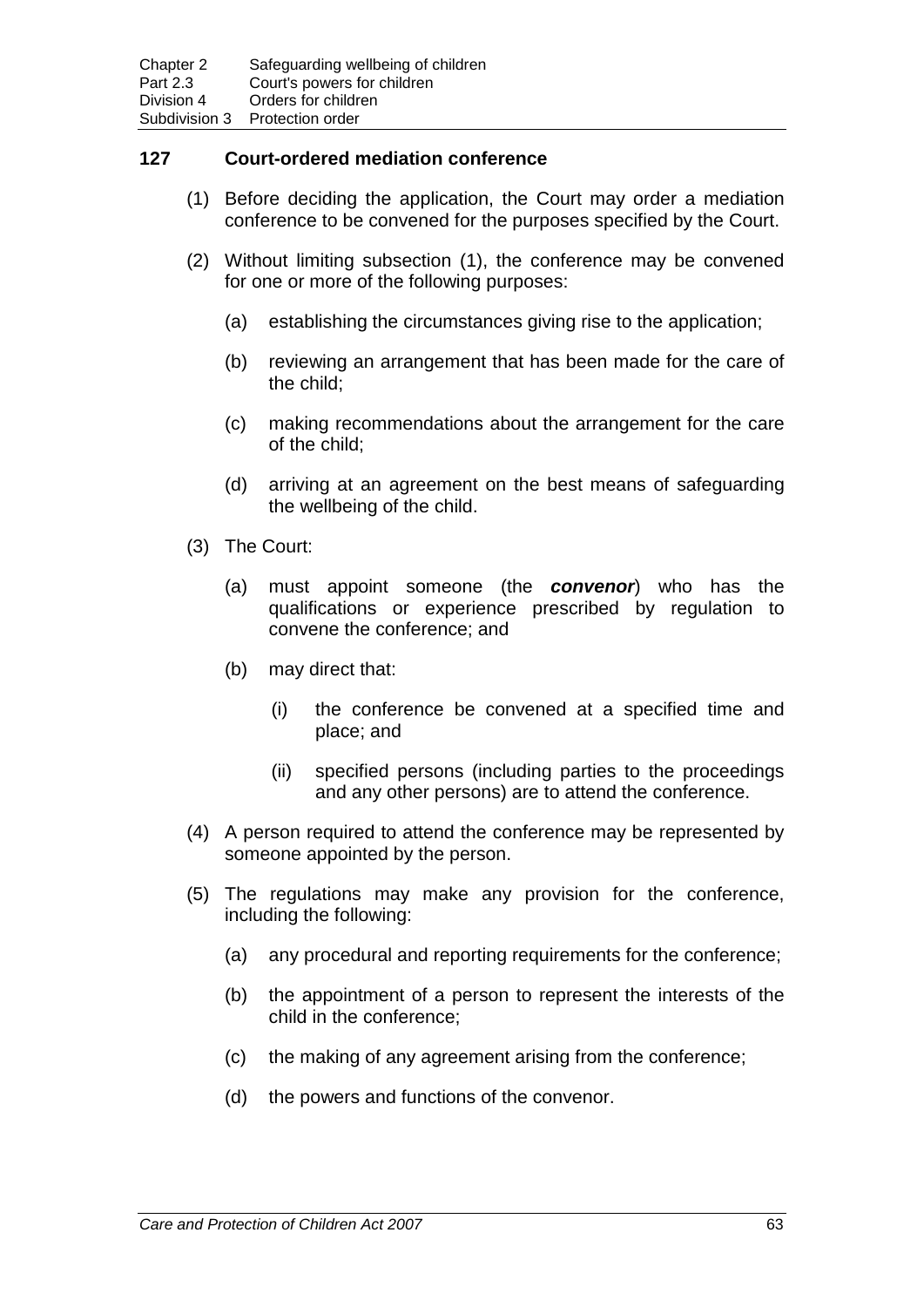## **128 Order of Court**

- (1) The Court may:
	- (a) make a protection order for the child:
		- (i) as proposed by the CEO; or
		- (ii) specifying other directions mentioned in section 123 as the Court considers appropriate; or
	- (b) dismiss the application.
- (2) The Court may make any order for an agreement arising from a mediation conference for the child.

#### **129 When Court must make order**

The Court must make the protection order if the Court is satisfied:

- (a) the child:
	- (i) is in need of protection; or
	- (ii) would be in need of protection but for the fact that the child is currently in the CEO's care, and
- (b) the order is the best means of safeguarding the wellbeing of the child.

#### **130 Court to consider certain matters**

- (1) In making the decision, the Court must consider:
	- (a) any matters arising from a mediation conference for the child; and
	- (b) the wishes of the following:
		- (i) the child;
		- (ii) a parent of the child;
		- (iii) a person proposed to be given daily care and control of, or parental responsibility for, the child under the order;
		- (iv) any other person considered by the Court to have a direct and significant interest in the wellbeing of the child; and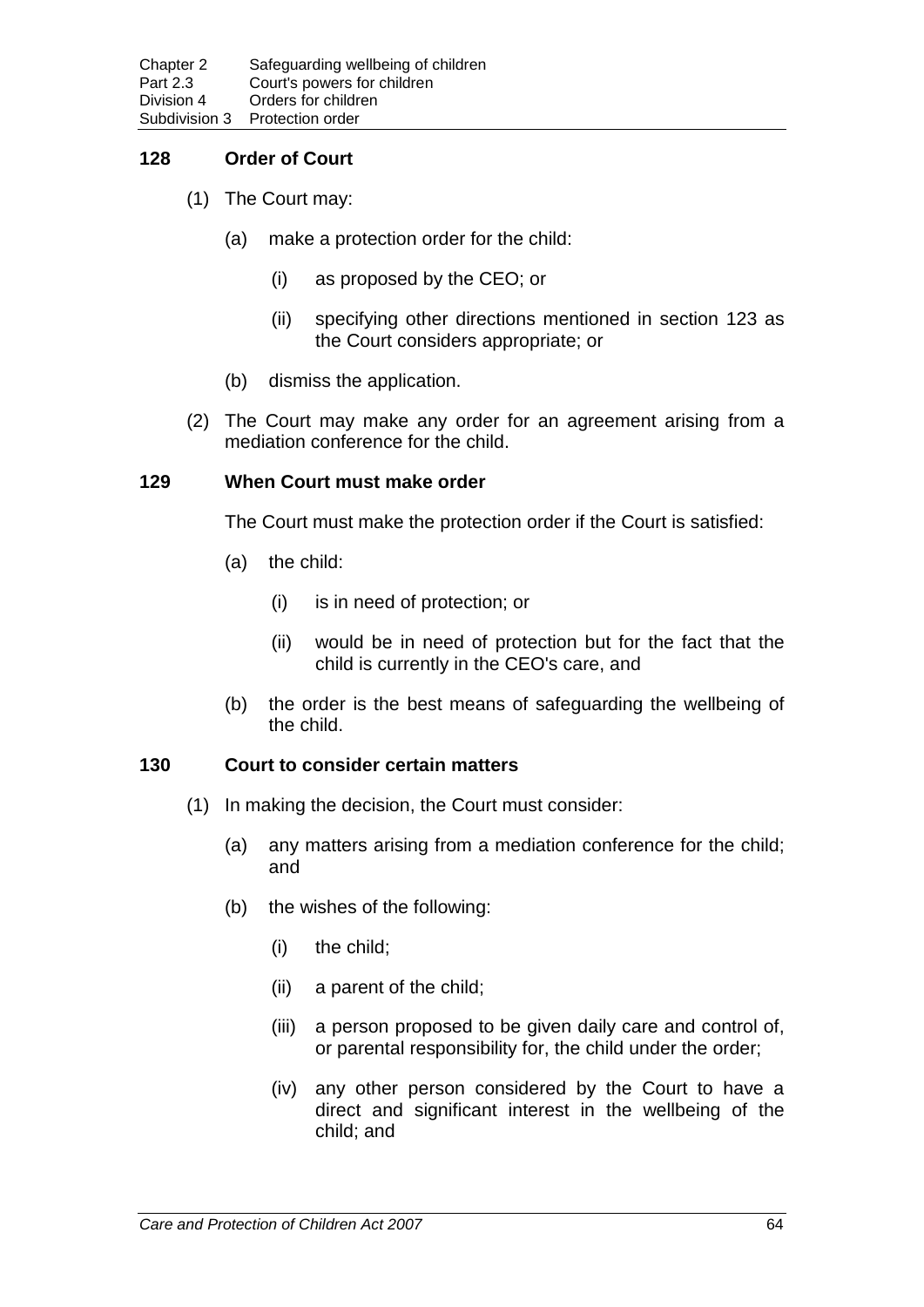- (c) if the CEO proposes that daily care and control of, or parental responsibility for, the child be given to a person (including, for example, the CEO):
	- (i) any report or recommendation given to the Court by the CEO about the proposal; and
	- (ii) whether there is another person who is better suited to be given daily care and control of, or parental responsibility for, the child; and
	- (iii) the needs of the child for long-term stability and security; and
- (d) any other matters the Court considers relevant.
- (2) Without limiting subsection (1)(c), the Court must not give a person who is not a parent of the child parental responsibility for the child under a long-term parental responsibility direction unless the Court is satisfied:
	- (a) giving the responsibility to the person is the best means of safeguarding the child's wellbeing; and
	- (b) there is no one else who is better suited to be given the responsibility.

#### **131 Extraterritoriality**

To avoid doubt, the Court may make a protection order for the child even if the circumstances causing the child to be in need of protection occurred:

- (a) outside the Territory or Australia; or
- (b) partly in the Territory and partly outside the Territory or Australia.

#### **132 Duration of order**

- (1) The order has effect as specified by the Court unless the Court extends, varies or revokes the order under section 136 or 137.
- (2) In any case, the order must cease to have effect when the child turns 18 years of age.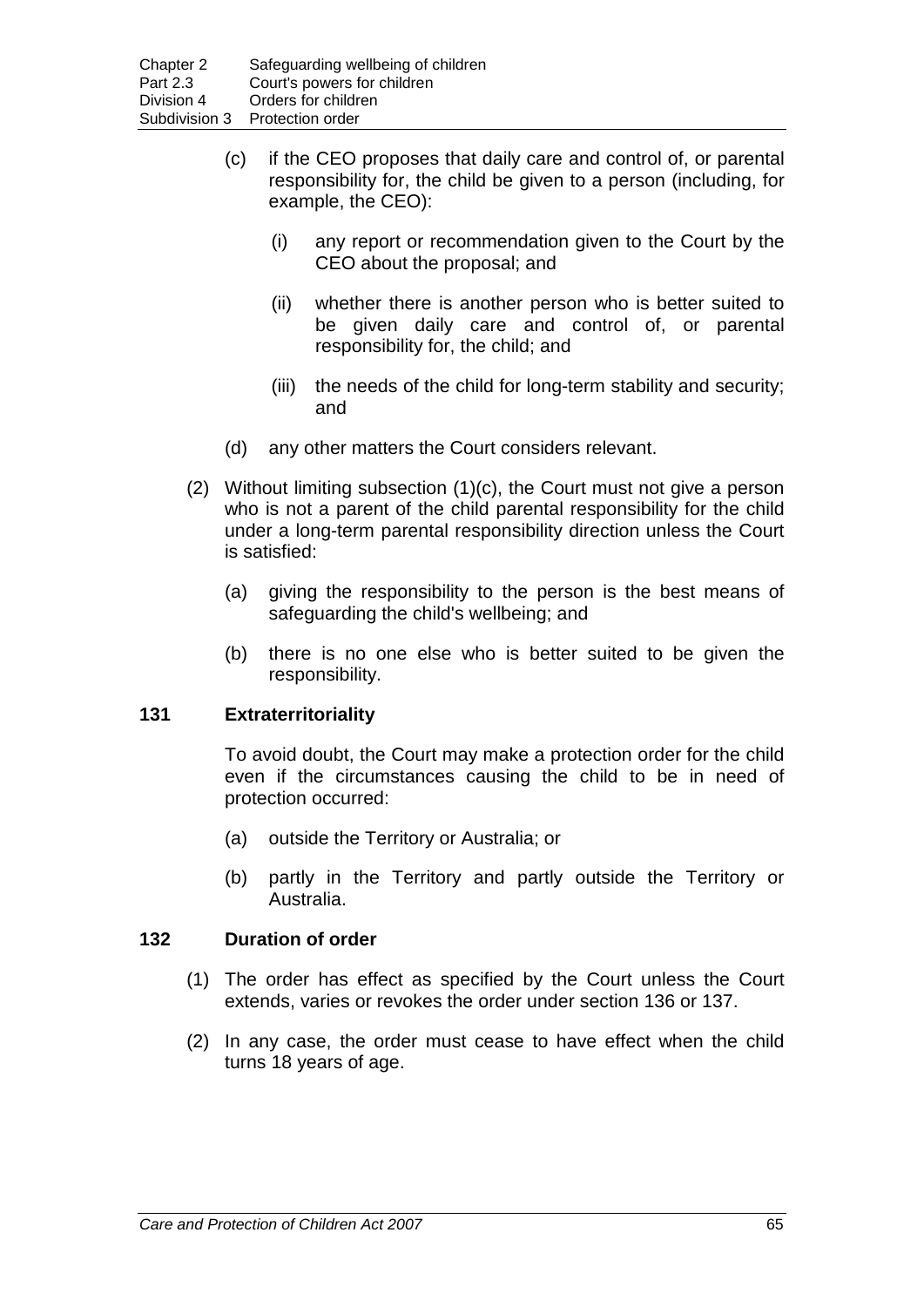## **133 Notice of order**

- (1) As soon as practicable after the order is made, the CEO must give each party to the proceedings (except the child):
	- (a) a copy of the order; and
	- (b) a written notice:
		- (i) explaining the effect of the order; and
		- (ii) stating the party may appeal against the order under Division 6 within 28 days after it is made; and
		- (iii) stating how the appeal may be instituted.
- (2) The CEO may give the copy and notice:
	- (a) by personally serving them on the party; or
	- (b) if the CEO considers it impracticable to do so:
		- (i) by leaving them at the party's last known address; or
		- (ii) by sending them by post to that address.
- (3) The CEO:
	- (a) must explain the effect of the order and notice to the child; and
	- (b) may give a copy of the order and notice to the child if the CEO considers it appropriate to do so having regard to the child's maturity and understanding.

#### **134 Obligations to supervise protection of child**

- (1) If the order includes a supervision direction requiring the CEO to supervise the protection of the child in relation to specified matters, the CEO must, while the order is in force, maintain reasonable contact with:
	- (a) the child; and
	- (b) the parents of the child; and
	- (c) any other person who is residing with the child.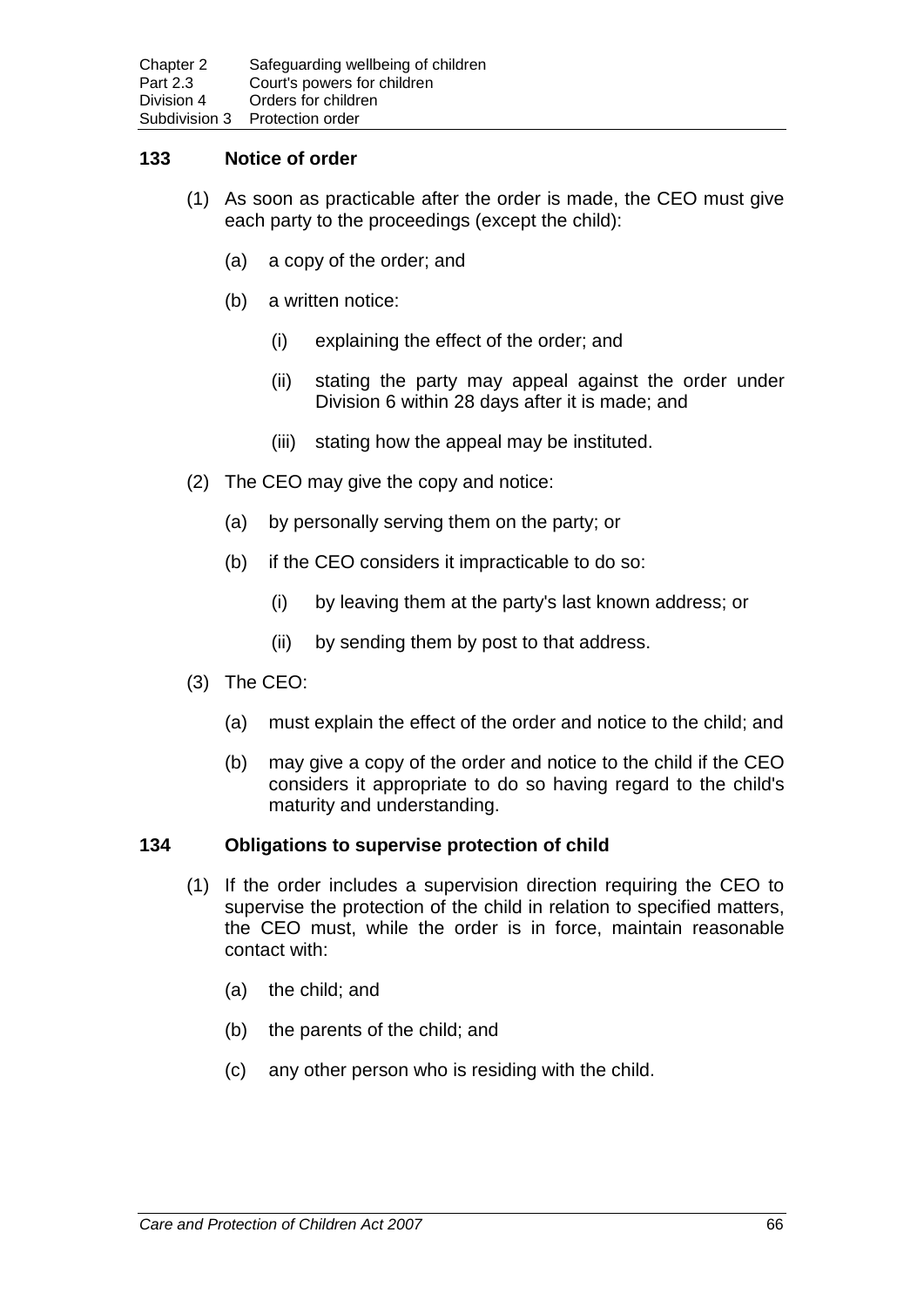- (2) For subsection (1):
	- (a) the parents of the child or any other person who has daily care and control of the child must:
		- (i) keep the CEO informed about where the child is residing; and
		- (ii) allow an authorised officer to have reasonable contact with the child; and
	- (b) an authorised officer may, at any reasonable time, enter a place where the child is located to have contact with the child; and
	- (c) an authorised officer may, at any reasonable time, enter the place where the child ordinarily resides to inquire about the specified matters; and
	- (d) the CEO may, by written notice, require a parent of the child or a person residing with the child to do or refrain from doing a specified thing for the supervision direction.
- (3) The notice must state the reasons for the requirement.
- (4) An authorised officer may use any reasonable force or assistance in acting under this section.

## **135 Obligations of CEO for order**

- (1) If the protection order gives daily care and control of, or parental responsibility for, the child to a person who was not a parent of the child, the CEO:
	- (a) must give the parents of the child information about:
		- (i) where the child is residing; and
		- (ii) any arrangement that has been made for the care of the child; and
	- (b) must provide opportunity for the child to have contact with the parents and other family members of the child as often as is reasonable and appropriate in the circumstances.
- (2) Subsection (1) has effect subject to any contrary direction of the Court.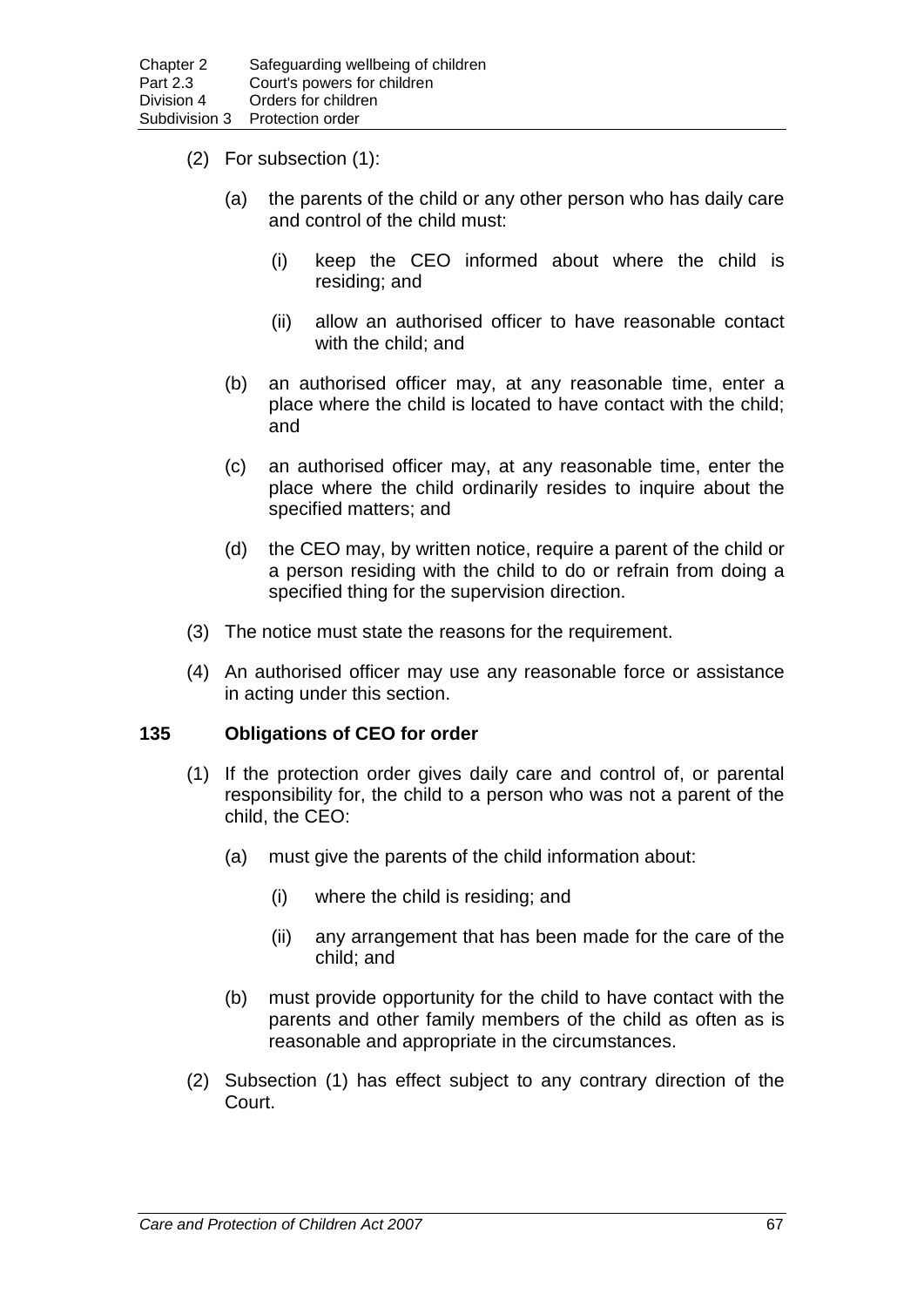#### **136 Extension of order**

- (1) The CEO may, before the order ceases to be in force, apply to the Court for the order to be extended for a further specified period.
- (2) The order may be extended more than once.
- (3) This Subdivision applies to an application for an extension of the order in the same way as it applies to the application for the order.
- (4) However, in considering the application, the Court may take into account:
	- (a) any contravention of the order by a person; and
	- (b) any contravention of this Act in relation to the child by a person.

#### **137 Variation and revocation of order**

- (1) Before the order ceases to be in force, a party to the proceedings for the making of the order may apply to the Court for the order to be:
	- (a) varied; or
	- (b) revoked; or
	- (c) revoked and replaced by a new protection order.
- (2) However, a parent of the child must not:
	- (a) apply for the order to be replaced if the proposed new order will give parental responsibility for the child to a different person; or
	- (b) without the leave of the Court apply for the order to be varied or revoked if a similar application has been decided by the Court.
- (3) The Court may only grant the leave if the Court is satisfied the parent has new evidence to present to the Court.
- (4) An application under subsection (1) must be made as if it were an application for a protection order.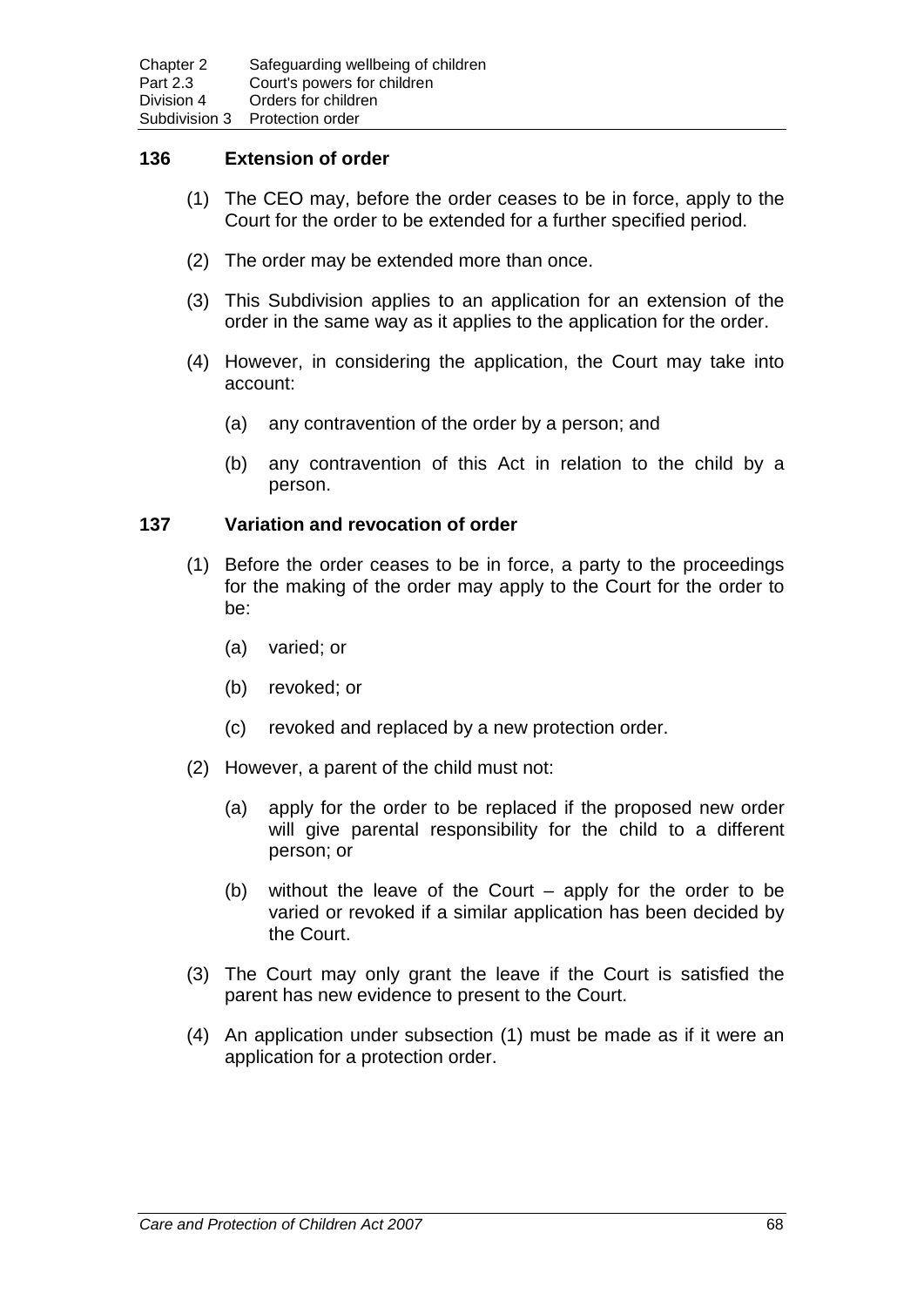- (5) This Subdivision applies to the application with the following changes:
	- (a) as soon as practicable after making the application, the applicant must give a copy of the application to the CEO and each parent of the child (except a parent who is the applicant);
	- (b) section 124(1) and (2) does not apply to the CEO, but the CEO must comply with 124(3) as soon as practicable after receiving the copy of the application;
	- (c) in considering the application, the Court may take into account:
		- (i) any contravention of the order by a person; or
		- (ii) any contravention of this Act in relation to the child by a person.
- (6) The Court may revoke the order only if the Court is satisfied the order is no longer necessary.

## **Division 5 Adjournment**

#### **138 Court may adjourn proceeding**

- (1) The Court may only adjourn proceedings for an application of an assessment order or protection order (including an application under section 136 or 137).
- (2) The Court must:
	- (a) to the greatest extent possible, avoid granting adjournments; and
	- (b) may grant adjournments only if the Court considers:
		- (i) doing so is in the best interests of the child to whom the proceedings relate; or
		- (ii) there are other strong reasons for doing so.
- (3) In deciding the period of adjournment, the Court must have regard to the principle that it is in the best interests of the child for the application to be decided as soon as possible.
- (4) The Court:
	- (a) must state its reasons for the adjournment; and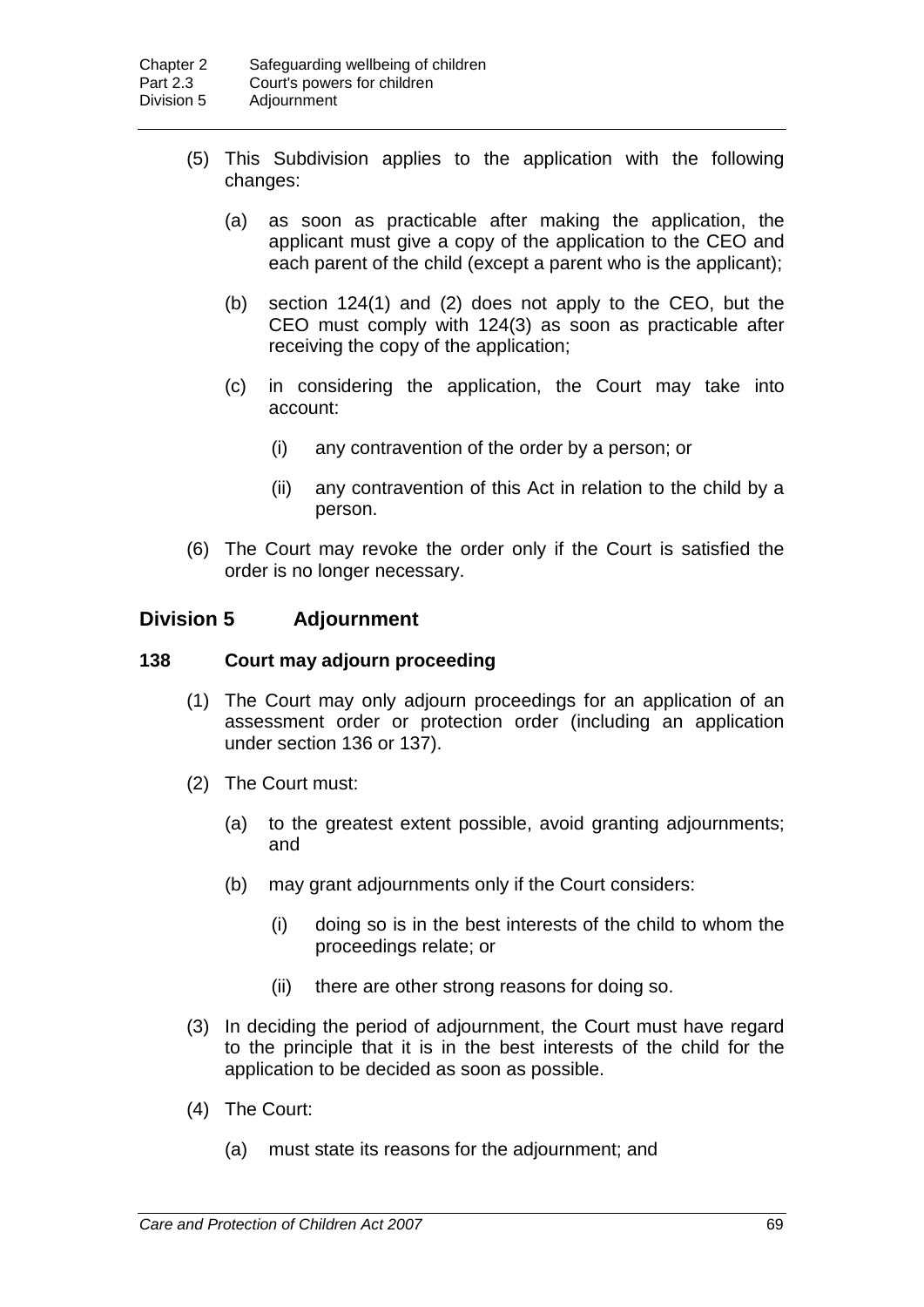(b) may give directions to the parties to the proceedings about what they must do or refrain from doing during the adjournment.

## **139 Order on adjournment**

- (1) On granting the adjournment, the Court may make one or more of the following orders:
	- (a) an order giving daily care and control of the child:
		- (i) to the CEO if the proceedings relate to an assessment order; or
		- (ii) to the CEO or a family member of the child if the proceedings relate to a protection order;
	- (b) an order that a report about the child and the child's family be prepared and filed in the Court;
	- (c) an order authorising a medical examination of the child and the filing of a report of the examination in the Court;
	- (d) an order restricting the contact between the child and specified persons;
	- (e) an order that a mediation conference be convened for the child.
- (2) Each of the orders has effect during the adjournment.
- (3) The Court may, without limiting what may be addressed by a report prepared for subsection (1), specify matters that must be addressed by the report.
- (4) The child may refuse to submit to any of the examination mentioned in subsection (1)(c) if the child is of sufficient maturity and understanding to make the decision.
- (5) Without limiting subsection (1)(d), an order mentioned in that subsection may:
	- (a) direct a person not to have any direct or indirect contact with the child; or
	- (b) direct a person not to have any direct or indirect contact with the child except when a specified person or a person belonging to a specified group is present; or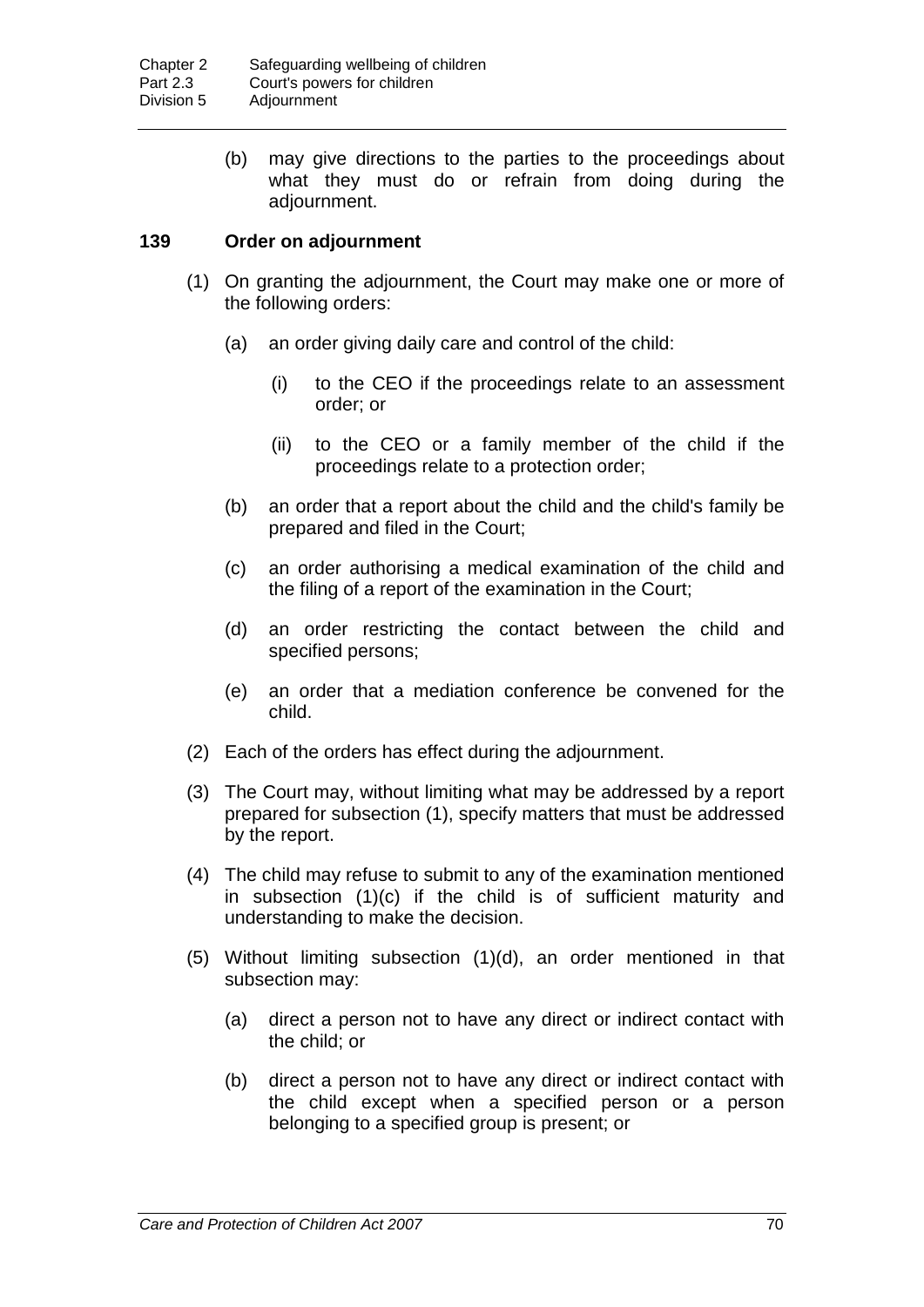- (c) require the CEO to supervise any contact between the child and a specified person.
- (6) The Court must not require the CEO to supervise any contact between the child and a specified person unless the CEO agrees to do so.
- (7) Section 127 (which is about mediation conference) applies for subsection (1)(e) in relation to proceedings for an assessment order with any necessary changes.

# **Division 6 Appeal**

## **140 Appeal to Supreme Court**

- (1) A party to any Court proceedings may appeal to the Supreme Court against any order or decision of the Court (the *original decision*), other than a temporary protection order.
- (2) The appellant must do so by filing a notice of appeal with the Registrar of the Supreme Court within 28 days after the original decision is made.
- (3) The notice must specify:
	- (a) the grounds for the appeal; and
	- (b) the facts on which the appeal is based.
- (4) The appellant must serve a copy of the notice on each of the other parties to the proceedings.

## **141 Stay of decision**

- (1) The Supreme Court may stay the original decision to secure the effectiveness of the appeal.
- (2) A stay:
	- (a) may be given on any conditions specified by the Supreme Court; and
	- (b) operates for the period specified by the Supreme Court; and
	- (c) may be revoked or amended by the Supreme Court.
- (3) However, the period of the stay must not extend beyond the time when the Supreme Court decides the appeal.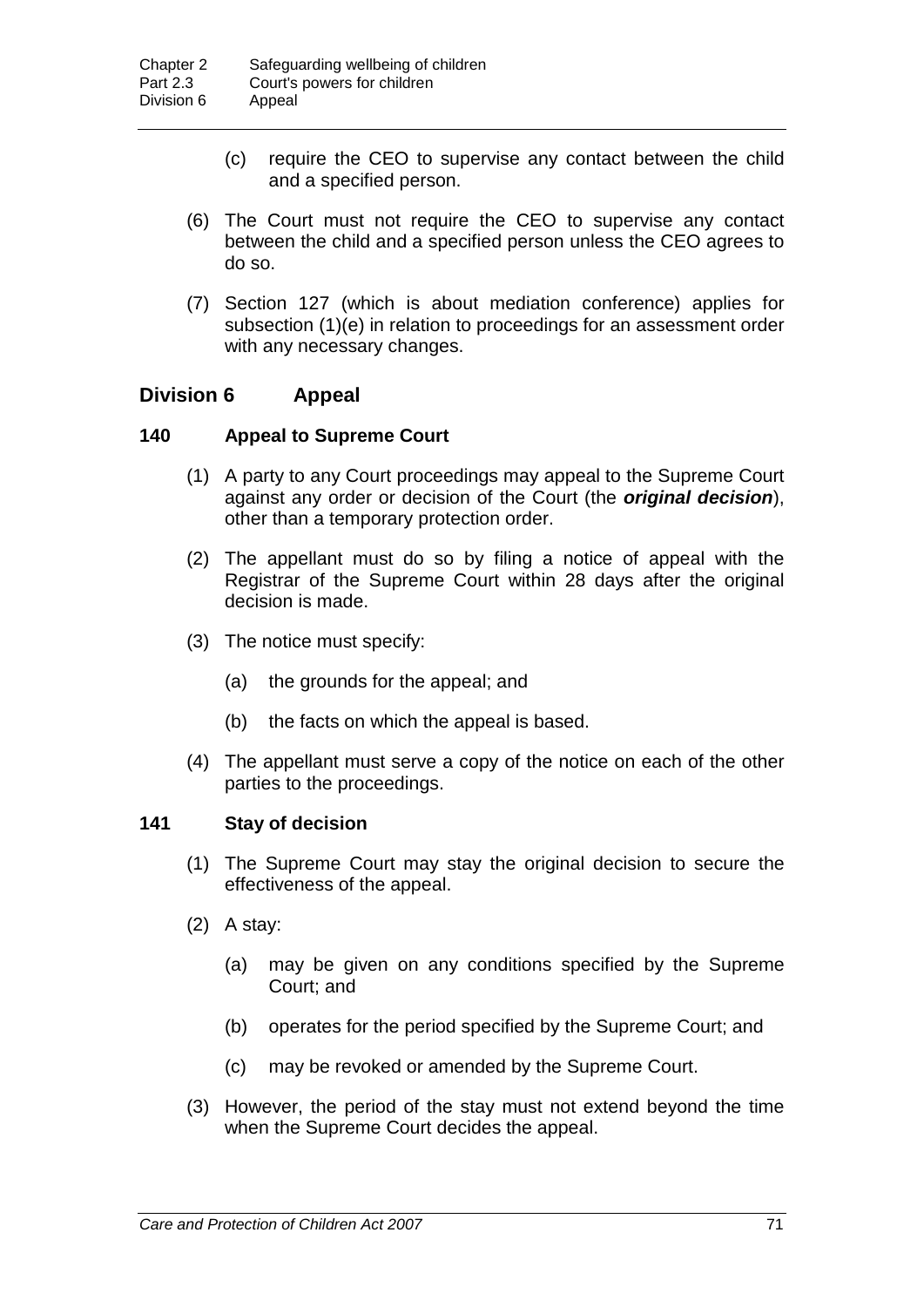# **142 Hearing appeal**

- (1) An appeal against an assessment order:
	- (a) must be conducted as a new hearing; and
	- (b) is not limited by the evidence before the Court when the order was made.
- (2) Except as the Supreme Court otherwise directs, an appeal against any other order or decision must be decided on the evidence before the Court when the order or decision was made.

## **143 Power of Supreme Court**

The Supreme Court may:

- (a) confirm the original decision; or
- (b) vary the original decision; or
- (c) set aside the original decision; or
- (d) set aside the original decision and replace it with a new order or decision.

# **Division 7 Other procedural matters**

#### **144 Application**

This Division applies to any Court proceedings other than proceedings for a temporary protection order.

## **145 Medical practitioner may disclose information**

Section 12(2) of the *Evidence Act* does not apply to the proceedings.

*Note*

*Section 12(2) of the Evidence Act prohibits the disclosure by a medical practitioner of certain information.*

## **146 Legal representative of child**

(1) The Court may order the child to whom the proceedings relate be separately represented by a legal practitioner if the Court considers doing so is in the best interests of the child.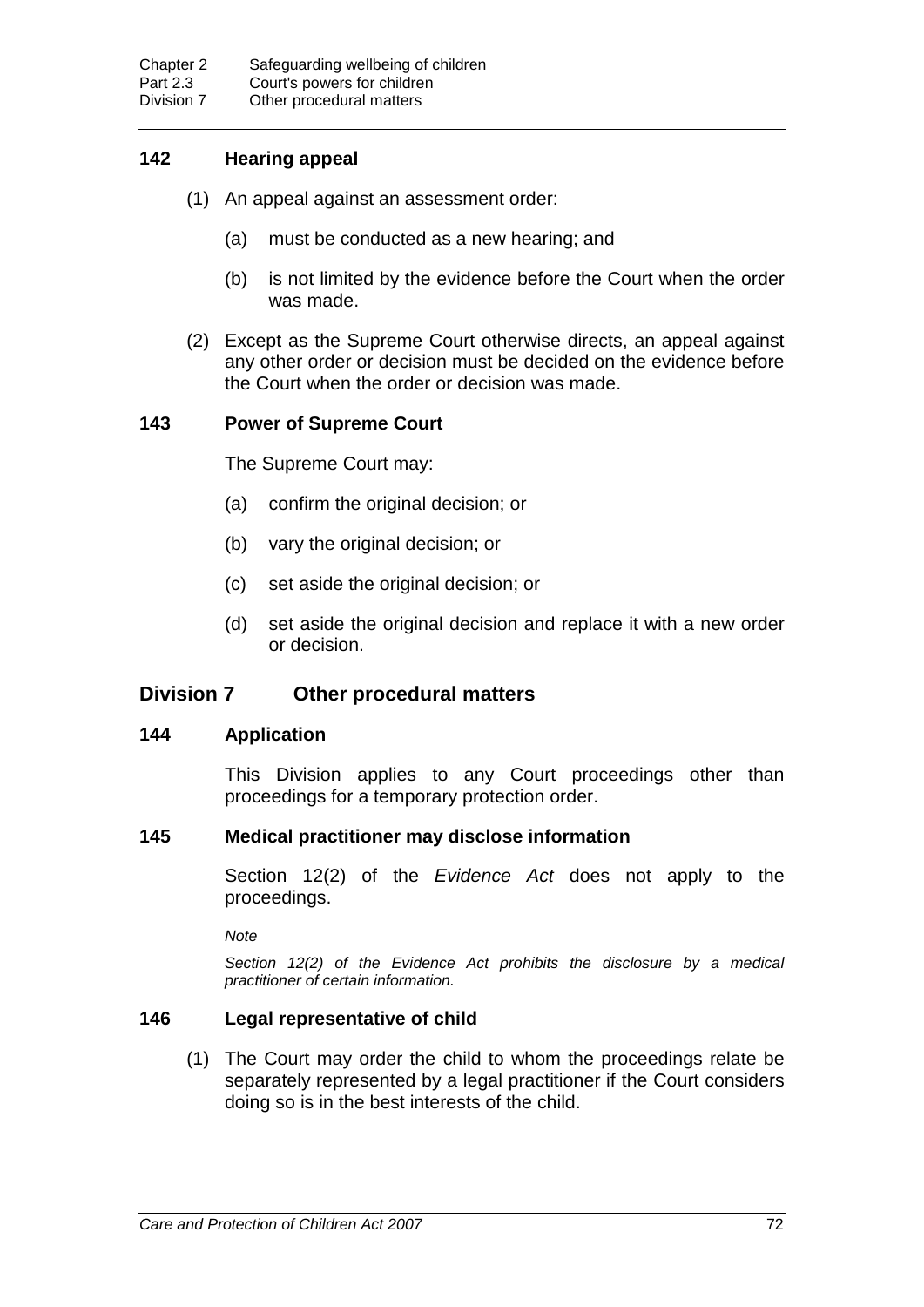- (2) Without limiting subsection (1), the Court may do so if:
	- (a) the application relating to the proceedings is opposed by a parent of the child; or
	- (b) the child opposes the application.
- (3) The Court may make any orders it considers necessary for subsection (1).
- (4) A legal practitioner may represent more than one child in the same proceedings.
- (5) However, if the Court considers the legal practitioner should not do so because of any actual or potential conflict of interests, the Court may order a child be separately represented.
- (6) The legal representative of a child must:
	- (a) act in the best interests of the child regardless of any instructions from the child; and
	- (b) present the views and wishes of the child to the Court.
- (7) For subsection (6), the legal representative may:
	- (a) interview the child; and
	- (b) explain to the child the role of the legal representative; and
	- (c) present evidence to the Court about the best interests, and the views and wishes, of the child; and
	- (d) cross-examine other parties to the proceedings and their witnesses; and
	- (e) make applications and submissions to the Court for the child; and
	- (f) lodge an appeal against a decision of the Court for the child.
- (8) The Court may make any orders it considers necessary to ensure the legal representative is appropriately qualified for the representation.

#### **147 Attendance of child**

- (1) The Court may:
	- (a) order a child to attend the proceedings (whether or not the proceedings relate to the child); or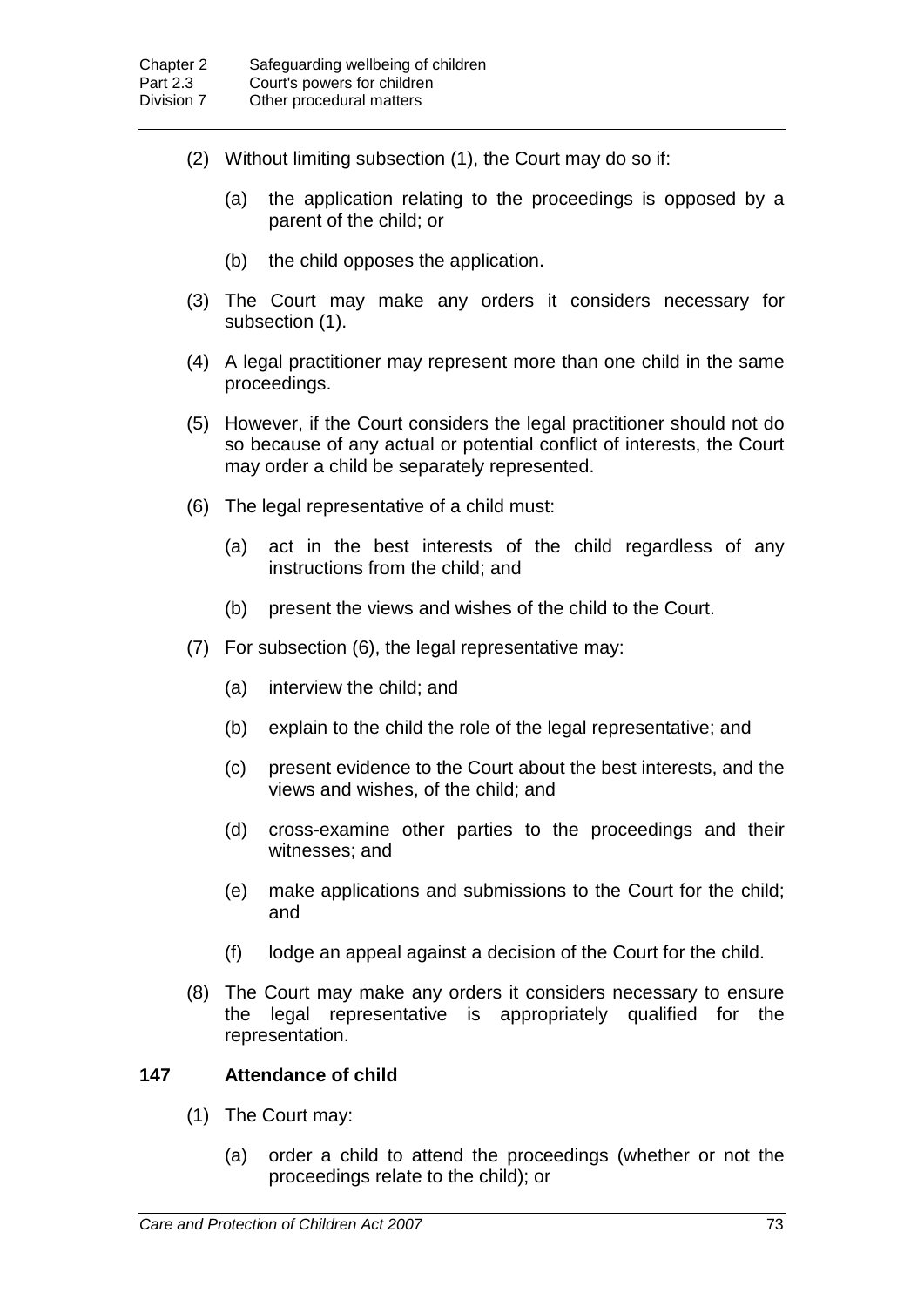- (b) make any other order in relation to the attendance of the child in the proceedings.
- (2) In addition, the Court may make orders in relation to the following:
	- (a) taking a written statement from the child;
	- (b) presenting to the Court the statement and a report prepared under section 149 for the child.
- (3) The Court may:
	- (a) receive the statement and report as evidence; and
	- (b) give them the weight the Court considers appropriate.
- (4) However, the Court must have regard to the following when acting under subsection (3):
	- (a) the age of the child;
	- (b) the intellectual capacity of the child;
	- (c) the capacity of the child to understand the duty to speak the truth;
	- (d) the extent to which the child may have been influenced by another person in making the statement or giving information for the report.
- (5) The Court must take into account the wishes of the child when making an order under this section.
- (6) Apart from this section, the child is not required to give evidence in any Court proceedings.

## **148 Submissions from other persons**

- (1) The Court may hear submissions from a person:
	- (a) who is a family member of the child; or
	- (b) whom the Court considers is able to inform the Court on matters relevant to the proceedings.
- (2) A legal practitioner may make the submissions for the person.

## **149 Report required by Court**

(1) The Court may order a report to be prepared about the wellbeing of the child.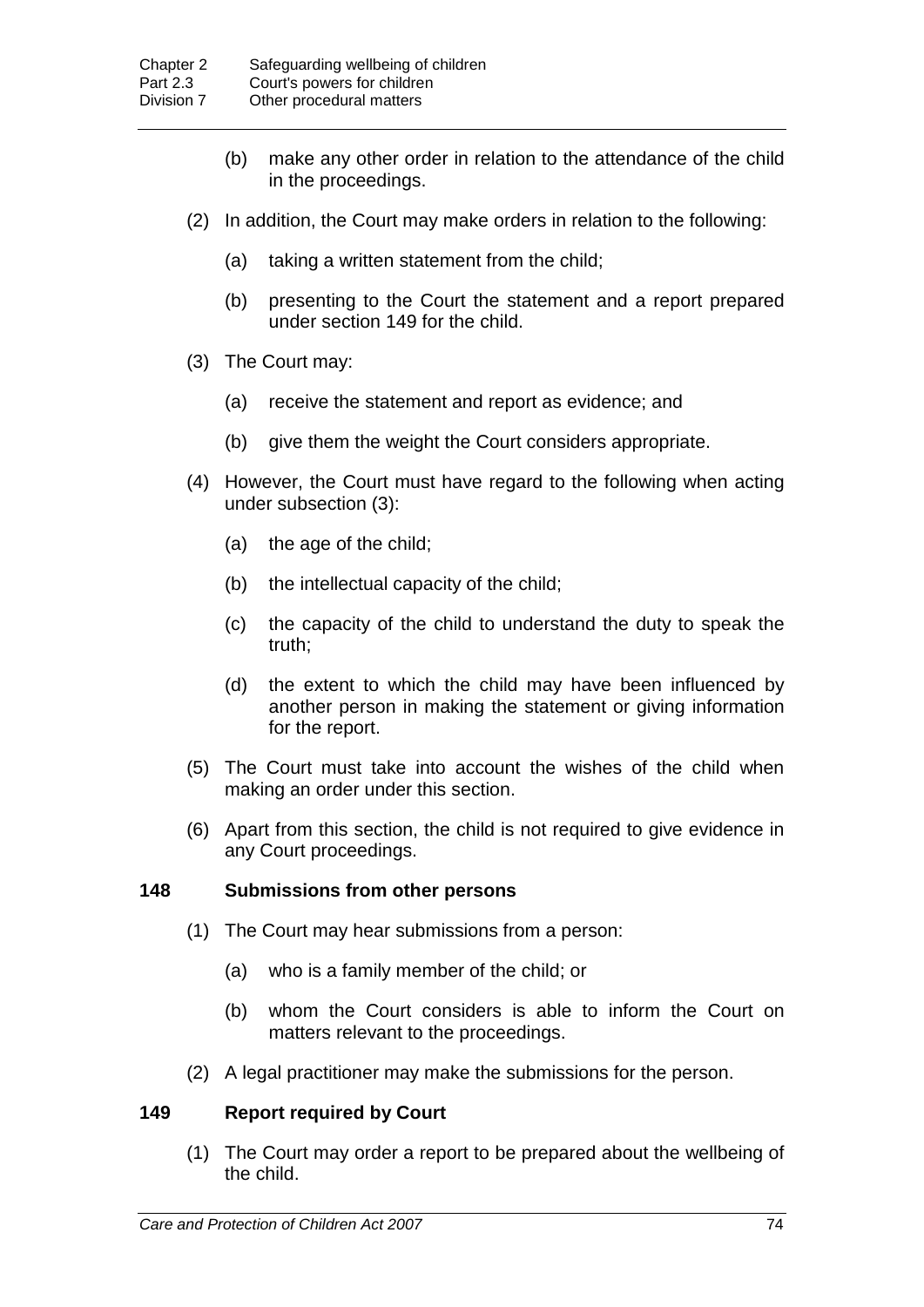- (2) Without limiting subsection (1), the Court may specify in the order one or more of the following:
	- (a) the person who must prepare the report;
	- (b) the matters that must be addressed in the report;
	- (c) the persons who must give information for the report;
	- (d) that the child, a parent of the child or another person be interviewed for the report.
- (3) A person must not contravene the order.

Maximum penalty: 50 penalty units or imprisonment for 6 months.

- (4) It is a defence to a prosecution for an offence against subsection (3) if the defendant has a reasonable excuse.
- (5) A person is not civilly or criminally liable, or in breach of any professional code of conduct, for:
	- (a) giving information for the report; or
	- (b) preparing the report; or
	- (c) giving the report to the Court.
- (6) The Court must, as soon as possible after receiving the report:
	- (a) take all reasonable steps to ensure each party to the proceedings is given a copy of the report; and
	- (b) give such other directions about the report as the Court considers appropriate.
- (7) However, the Court may decide not to give a copy of the report to a party to the proceedings if the Court considers it inappropriate to do so in the circumstances.

## **150 Confidentiality**

(1) A person who has a copy of the report must not disclose any information in it to another person.

Maximum penalty: 200 penalty units or imprisonment for 2 years.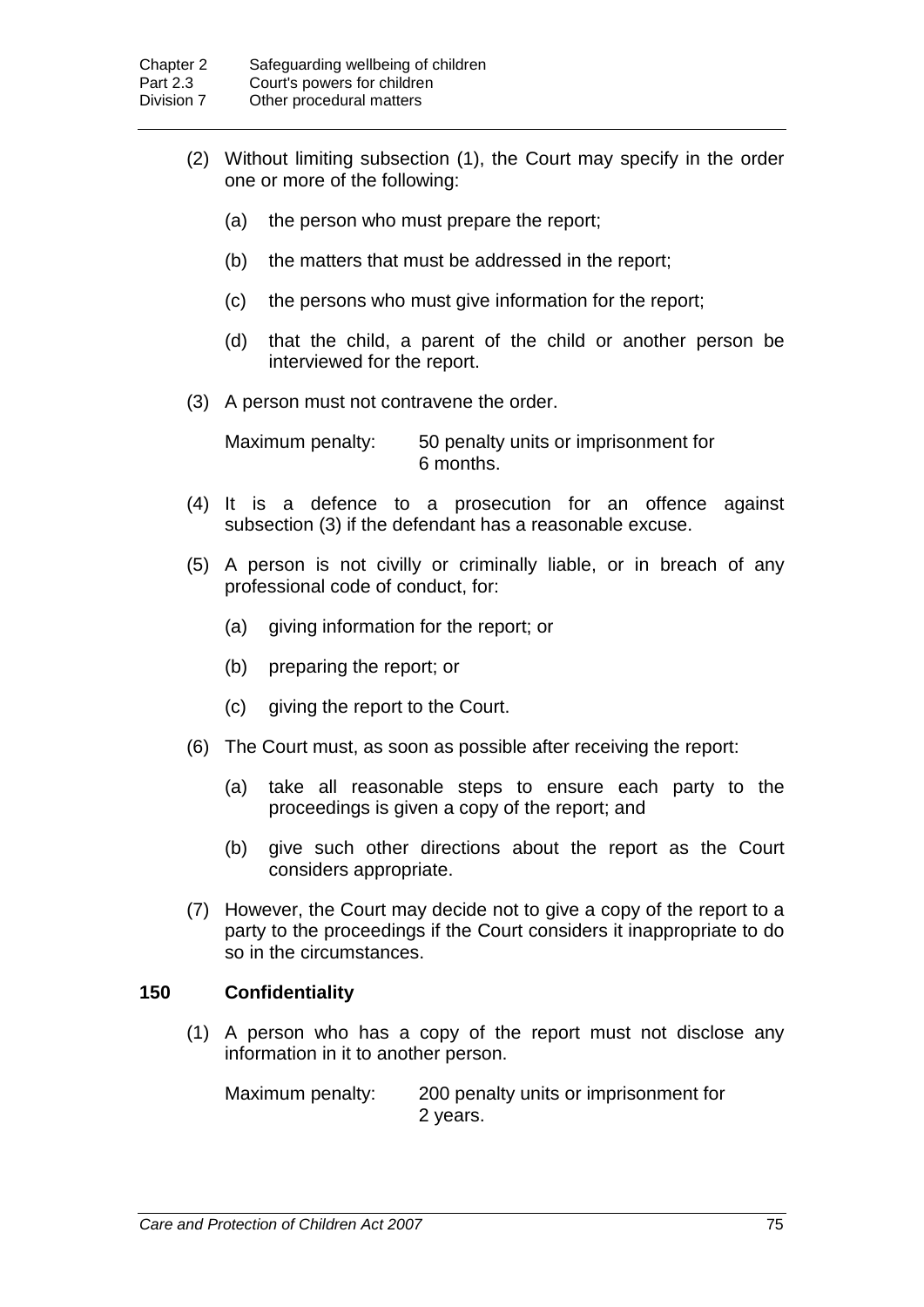- (2) Subsection (1) does not apply if the information is disclosed:
	- (a) with the leave of the Court; or
	- (b) to the person's legal representative; or
	- (c) otherwise for the purposes of this Act.

## **151 Examination and cross-examination of witnesses**

- (1) A witness may be examined and cross-examined in any Court proceedings as the Court considers appropriate.
- (2) If the Court regards a question directed at a witness as offensive, the Court may:
	- (a) disallow the question; or
	- (b) excuse the witness from answering the question.
- (3) If the Court regards an examination or cross-examination of a witness as oppressive or repetitive, the Court may:
	- (a) disallow the examination or cross-examination; or
	- (b) excuse the witness from the examination or cross-examination.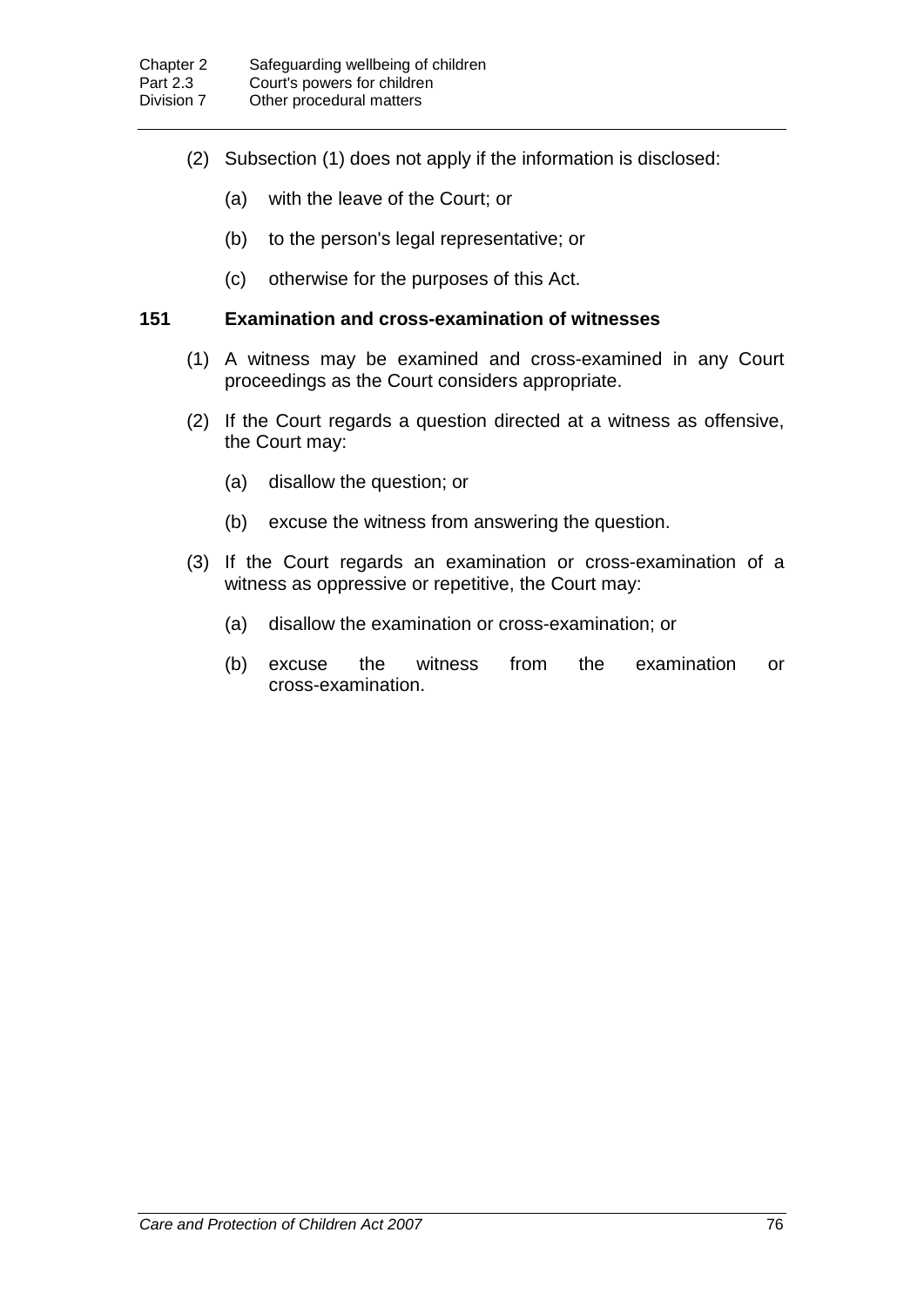# **Part 2.4 Transfer of orders and proceedings**

# **Division 1 Preliminary matters**

## **152 Object of Part**

The object of this Part is to enable orders in the nature of protection orders and related proceedings to be transferred between different jurisdictions, so that:

- (a) children may be protected under the orders when moving from one jurisdiction to another; and
- (b) the proceedings may be determined expeditiously.

## **153 Definitions**

In this Part:

*child protection order*, for a child, means a final court order made under a child welfare law, or in force under an interstate law, that:

- (a) is of the same or a similar nature as a protection order; and
- (b) gives responsibility (however described) in relation to the child to:
	- (i) a Minister of the Crown in right of the Territory or a State; or
	- (ii) a government department or statutory authority, or the chief executive officer (however described) of, or someone employed or engaged in, the department or authority; or
	- (iii) an organisation or the chief executive officer (however described) of the organisation.

*child protection proceeding* means a proceeding in a court under a child welfare law for:

- (a) a finding (however described, and includes a finding that a child is in need of protection) that is a prerequisite to the making of a child protection order; or
- (b) the making of a child protection order or interim order; or
- (c) the extension, variation or revocation of a child protection order.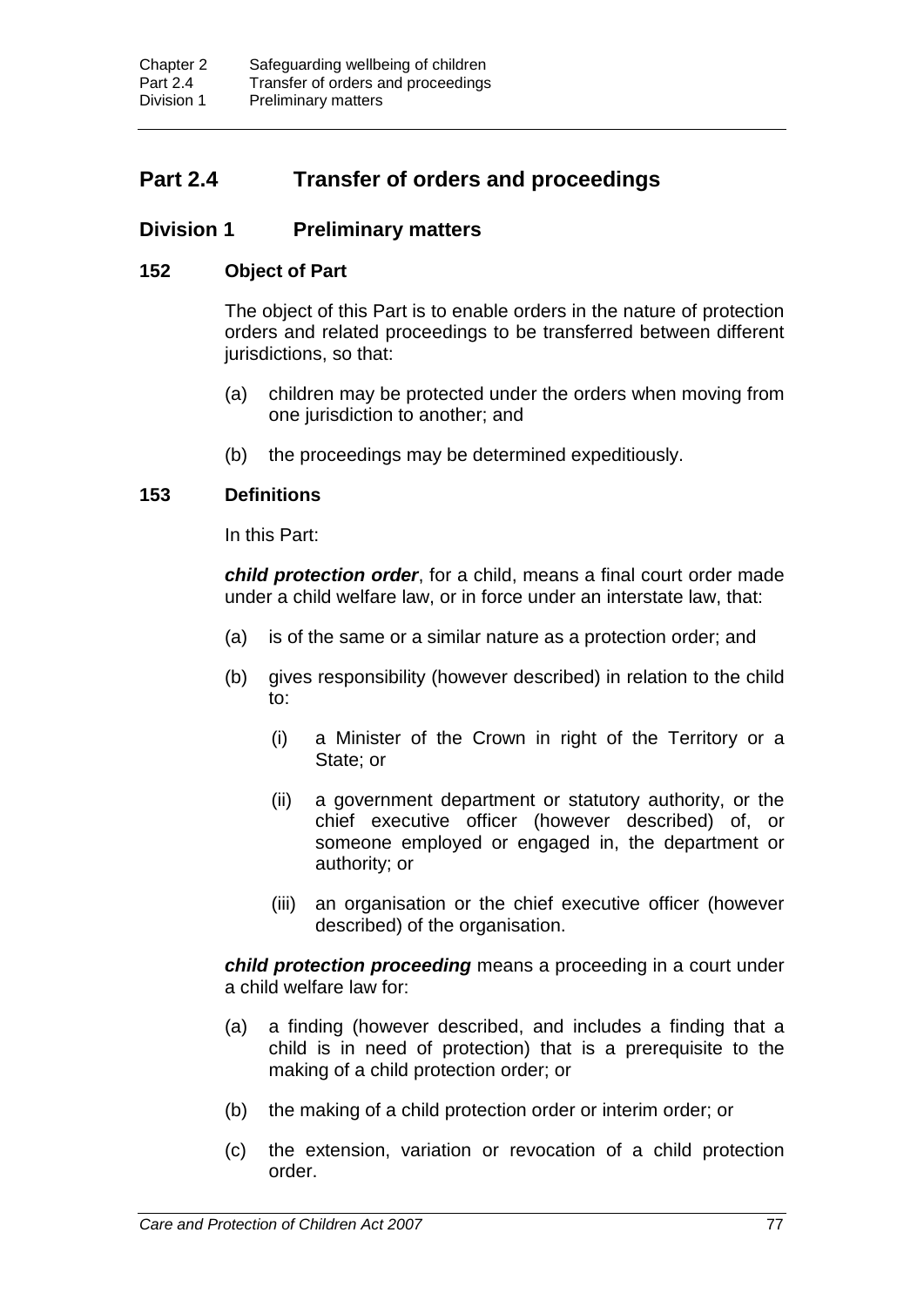#### *child welfare law* means:

- (a) a law of a State that substantially corresponds to the provisions in Part 2.3 that relate to a protection order; or
- (b) a child welfare law specified by regulation under section 154(1).

*Children's Court*, for a State, means a court that has the jurisdiction to hear and determine a child protection proceeding at first instance in the State.

*home order* means a protection order.

*home proceeding* means any proceeding in the Court for the making of, or relating to, a protection order.

*interim order* means:

- (a) an order made under section 170; or
- (b) an equivalent order made under an interstate law.

#### *interstate law* means:

- (a) a law of a State that substantially corresponds to the provisions in this Part; or
- (b) an interstate law specified by regulation under section 154(2).

*interstate officer*, for a State, means:

- (a) the person holding or occupying the office or position that has the principal responsibility for the protection of children in the State under the child welfare law of the State; or
- (b) the person holding or occupying the office or position specified in the regulations under section 154(3) for the State.

*parent*, for a child to whom a home order or child protection order relates, includes anyone who would have parental responsibility for the child if the order had not been made.

*participating State* means a State in which an interstate law is in force.

*sending State* means the State from which a child protection order or child protection proceeding is transferred under an interstate law.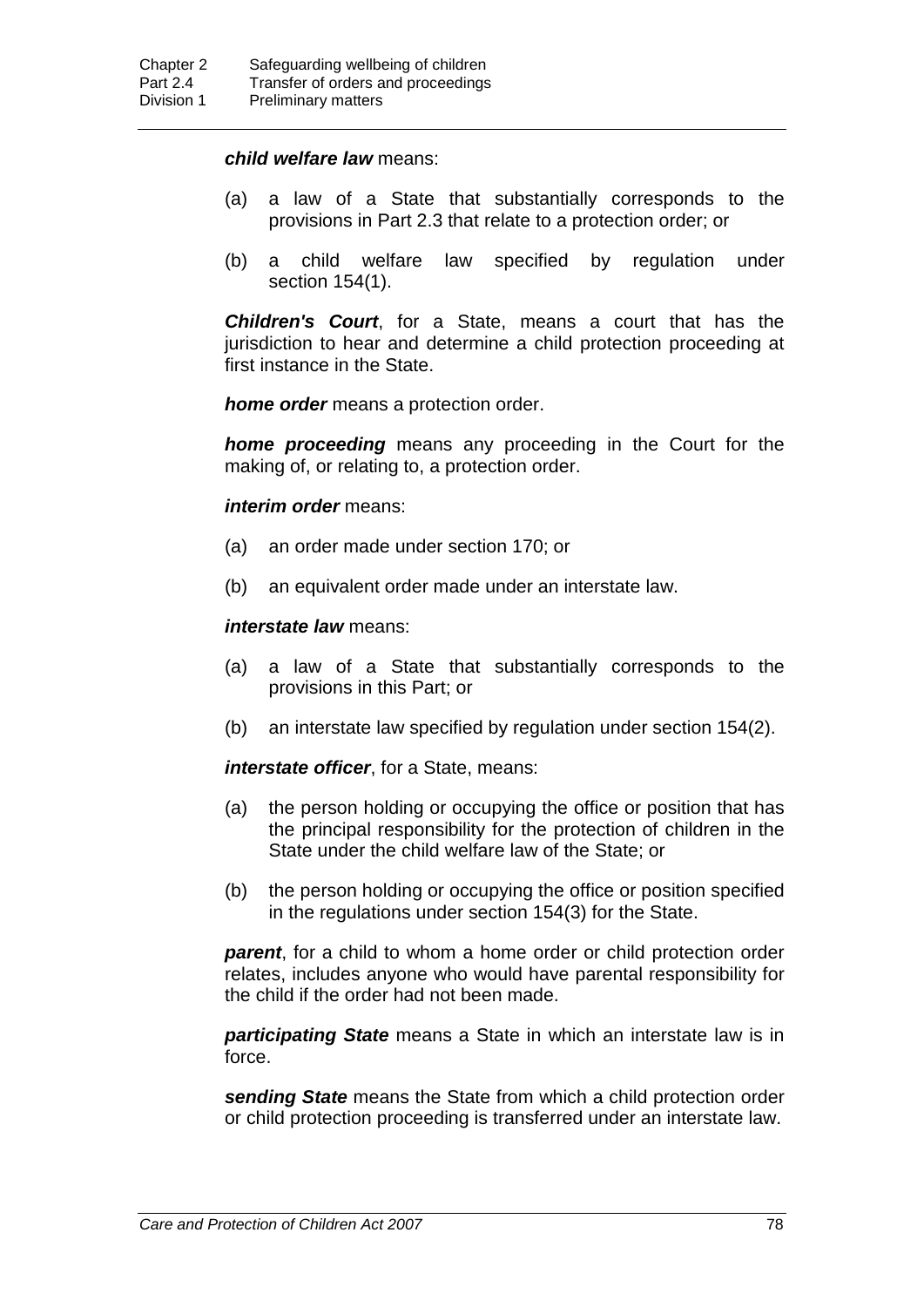#### *State* means:

- (a) a State or another Territory of the Commonwealth; or
- (b) New Zealand.

#### *working day* means:

- (a) for a court a day on which the court's offices are open; or
- (b) for the  $CEO a$  day on which the Department's principal office is open.

#### **154 Child welfare law, interstate law and interstate officer**

- (1) A regulation may specify a law of a State that substantially corresponds to the provisions in Part 2.3 that relate to a protection order to be a child welfare law.
- (2) A regulation may specify a law of a State that substantially corresponds to the provisions in this Part to be an interstate law.
- (3) A regulation may specify an office or position in a State to be an office or position the holder or occupier of which is the interstate officer of the State.

# **Division 2 Transfer of child protection orders**

## **Subdivision 1 Transfer by CEO**

#### **155 When CEO may transfer order**

The CEO may transfer a home order to a participating State if:

- (a) the child to whom the order relates is residing, or is about to reside, in the State; and
- (b) no application has been made for the transfer under Subdivision 2; and
- (c) the order is not subject to an appeal and the time for instituting an appeal has expired; and
- (d) the CEO considers the wellbeing of the child will not be adversely affected by the transfer, having regard to the wishes of:
	- (i) the child; and
	- (ii) each parent of the child; and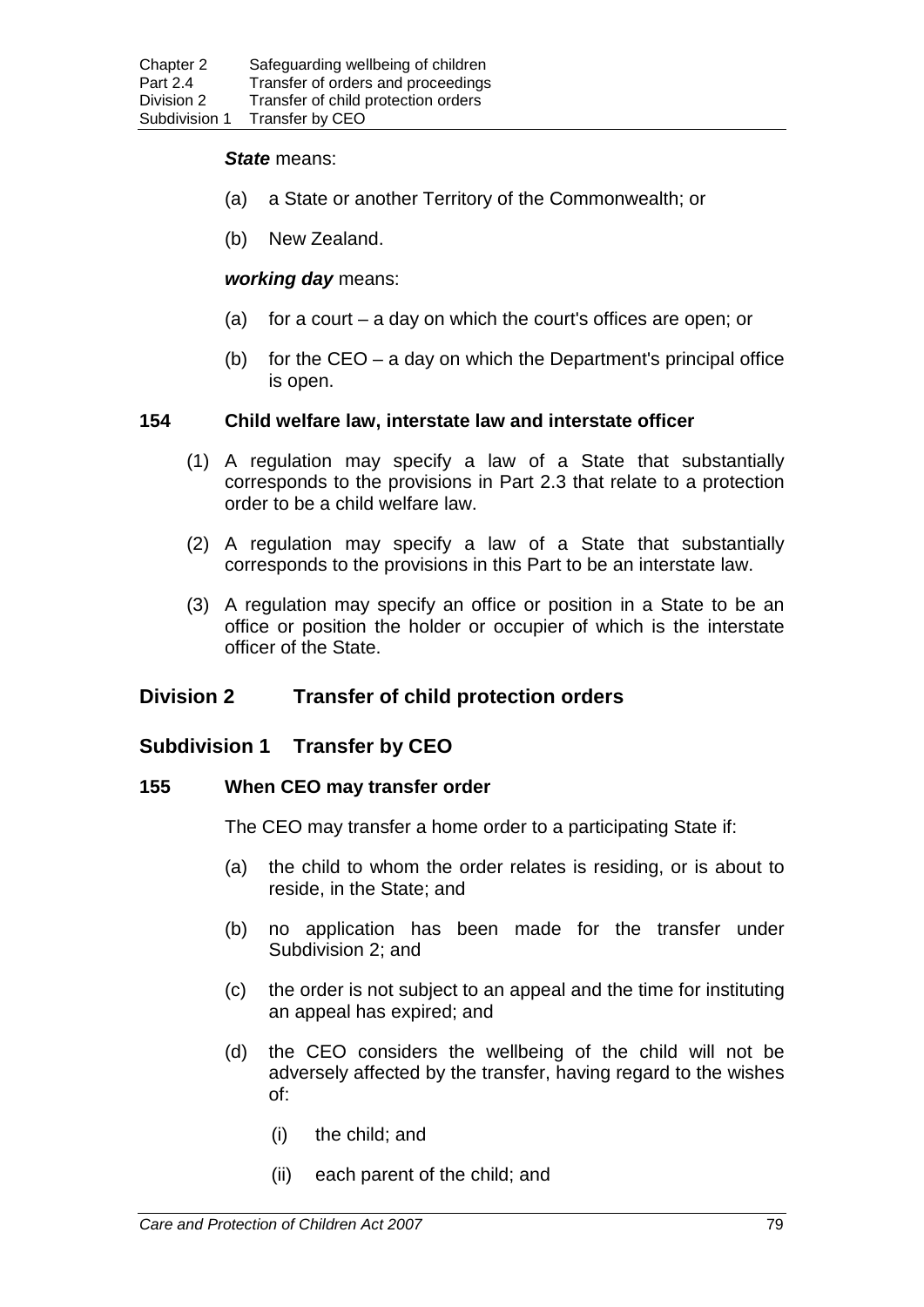- (iii) each person who has access to the child under the order; and
- (iv) any other person considered by the CEO to have a direct and significant interest in the wellbeing of the child; and
- (e) the CEO considers a child protection order having the same or a similar effect as the home order can be made under the child welfare law of the State; and
- (f) the CEO considers it appropriate for the interstate officer of the State to exercise powers and responsibilities under a child protection order for the child; and
- (g) the interstate officer has consented in writing to the transfer and the matters specified by the CEO under section 156 for the transfer; and
- (h) each person whose consent to the transfer is required under section 157 has consented to the transfer.

## **156 Terms of transfer**

- (1) The CEO must specify in the decision the period for which the transferred order is to be in force.
- (2) The period must be the lesser of:
	- (a) the period for which the home order would remain in force if it is not transferred; and
	- (b) the maximum period for which a child protection order of the participating State that has the same or a similar effect as the home order can be in force in the State.
- (3) The CEO may also specify in the decision provisions to be included in the transferred order to the extent to which they can be included in a child protection order mentioned in subsection (2)(b).

## **157 Persons whose consent is required**

- (1) Consent of each of the following persons to the transfer is required:
	- (a) if the CEO considers the child has sufficient maturity and understanding to give the consent – the child;
	- (b) each parent of the child;
	- (c) each person who has access to the child under the order.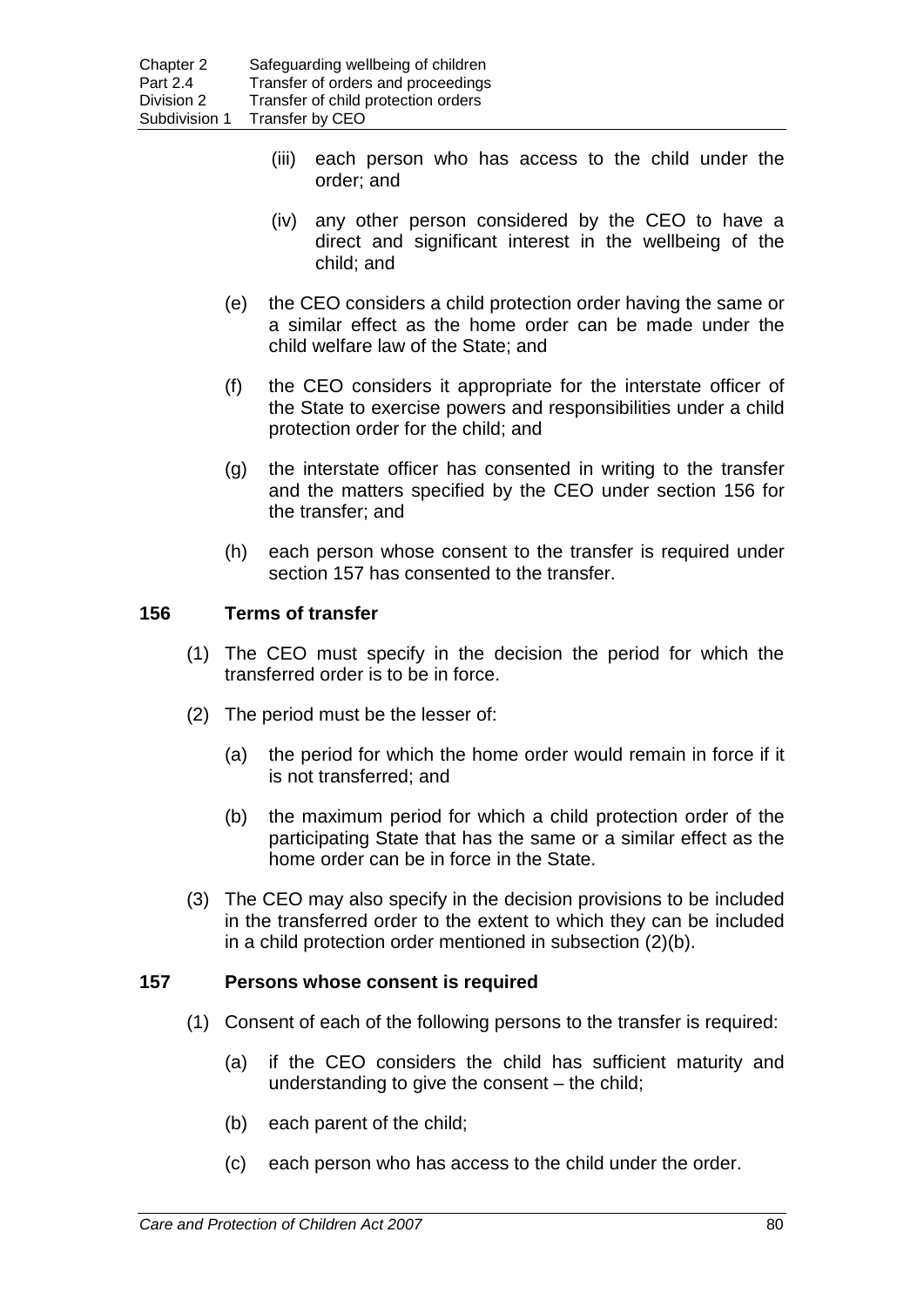- (2) However, consent from a person mentioned in subsection (1)(b) or (c) is not required if:
	- (a) the person cannot be found after a reasonable attempt has been made to find the person; or
	- (b) the person is residing, or is about to reside, in the participating State.
- (3) In obtaining the consent of a person, the CEO must ensure the person is informed of:
	- (a) the person's right to apply under section 159 for a review of the CEO's decision and the time within which the application may be made; and
	- (b) the CEO's right to apply to the Court for an order for the transfer of the home order under section 160.

## **158 Notice of decision**

- (1) The CEO must give a notice of the decision to transfer the home order to each of the following persons:
	- (a) if the child is at least 10 years of age and the CEO considers the child has sufficient maturity and understanding to comprehend the transfer and its consequences – the child;
	- (b) each parent of the child;
	- (c) each person who has access to the child under the order;
	- (d) any other person considered by the CEO to have a direct and significant interest in the wellbeing of the child.
- (2) The CEO must give the notice:
	- (a) as soon as practicable; and
	- (b) in any case not later than 3 working days after the decision is made.
- (3) The notice must state:
	- (a) the date of the decision; and
	- (b) details of the order that will apply to the child in the participating State; and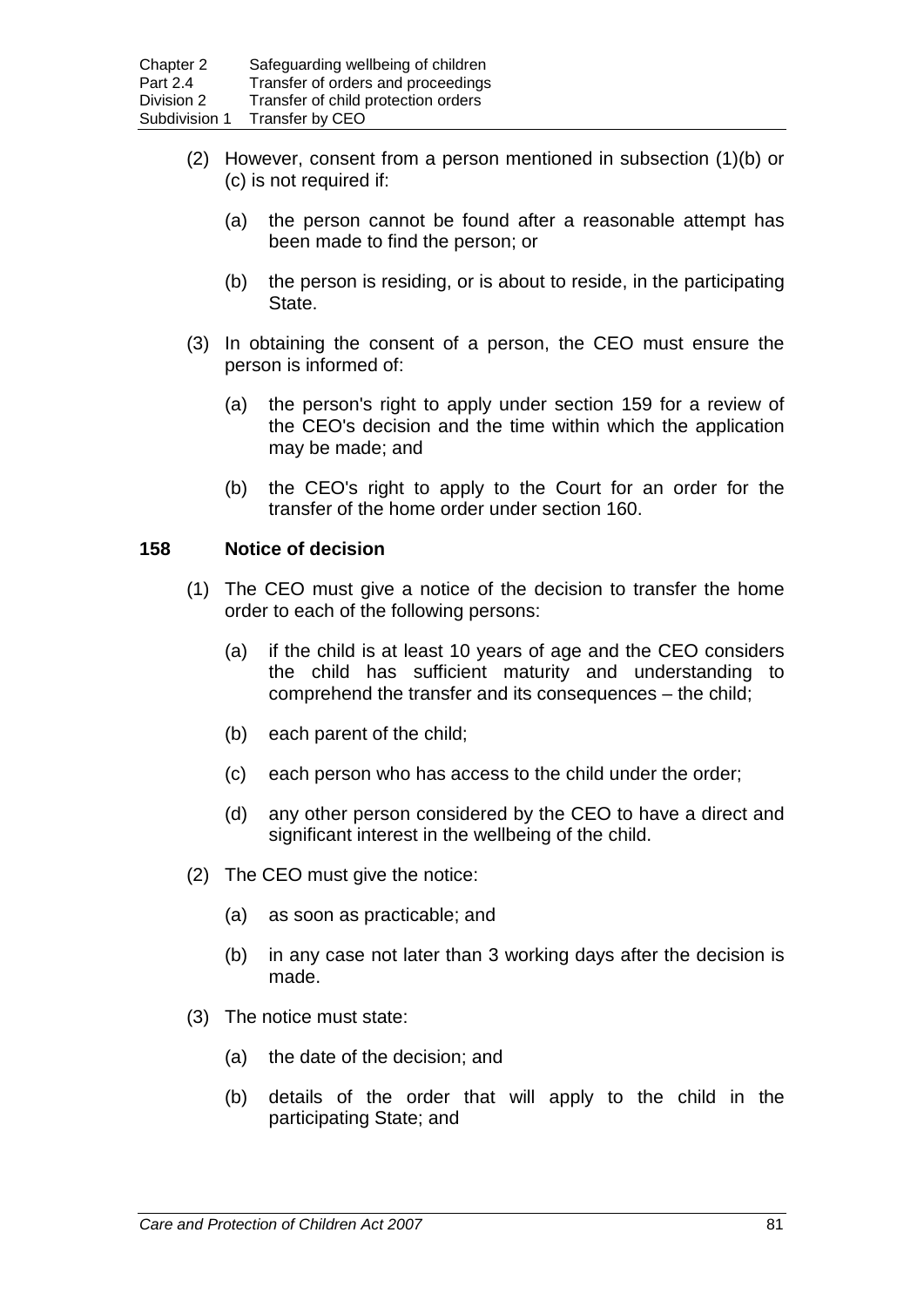(c) that the person is entitled to apply for a review of the decision under section 159 and the time within which the application may be made.

## **159 Review of decision**

- (1) A person to whom the CEO has given a notice of the decision may apply to the Court for a review of the decision.
- (2) The application must be made within 20 working days after the person receives the notice.
- (3) The review is a review:
	- (a) of the merits of the decision; and
	- (b) on the grounds specified in the application.
- (4) The application stays the decision until the application is decided.
- (5) The Court may:
	- (a) affirm the decision; or
	- (b) vary the decision; or
	- (c) set aside the decision; or
	- (d) set aside the decision and replace it by the Court's decision.

# **Subdivision 2 Transfer by Court**

## **160 When CEO may apply to Court for transfer**

The CEO may apply to the Court for an order transferring a home order to a participating State if:

- (a) the child to whom the order relates is residing, or is about to reside, in the State; and
- (b) the order is not subject to an appeal and the time for instituting an appeal has expired; and
- (c) the CEO considers the wellbeing of the child will not be adversely affected by the transfer, having regard to the wishes of:
	- (i) the child; and
	- (ii) each parent of the child; and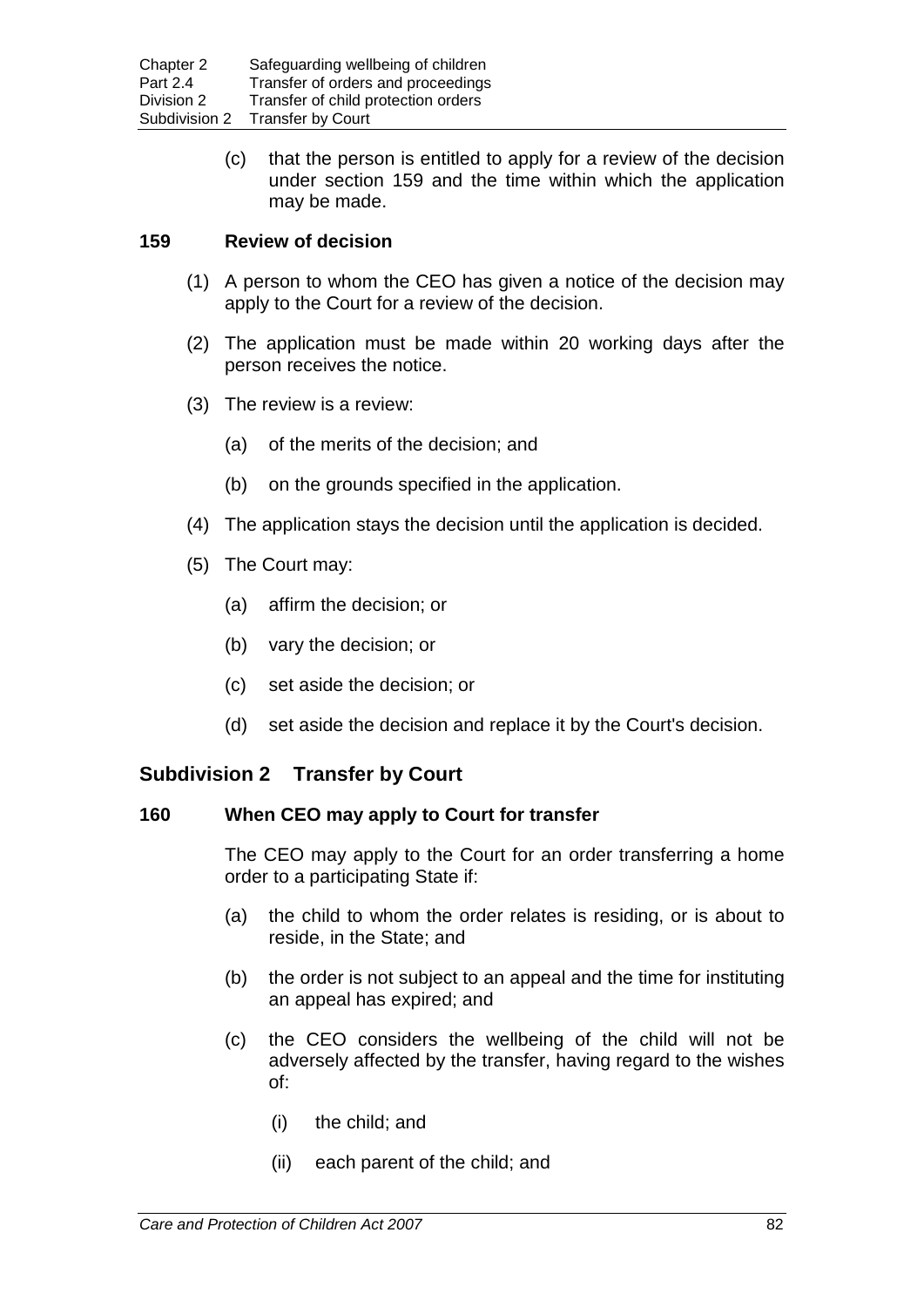- (iii) any other person who has access to the child under the order; and
- (iv) any other person considered by the CEO to have a direct and significant interest in the wellbeing of the child; and
- (d) the CEO considers a child protection order having the same or a similar effect as the home order can be made under the child welfare law of the State; and
- (e) the CEO considers it appropriate for the interstate officer of the State to exercise powers and responsibilities under a child protection order for the child; and
- (f) the interstate officer has consented in writing to the transfer and any of the following matters proposed by the CEO for the transfer:
	- (i) the period for which the transferred order is to be in force;
	- (ii) provisions to be included in the transferred order; and
- (g) one or more of the following apply:
	- (i) a person whose consent to the transfer is required under section 157 has refused or failed to do so;
	- (ii) the CEO considers the transferred order should include provisions different from those that are included in the home order;
	- (iii) the CEO considers that, if the CEO were to make a decision to transfer the order, a person is likely to apply for a review of the decision under section 159;
	- (iv) the CEO otherwise considers it appropriate for the Court to decide whether or not to transfer the order.

## **161 Service of application**

The CEO must, as soon as practicable after making the application, give a copy of the application to:

(a) if the child is at least 10 years of age and the CEO considers the child has sufficient maturity and understanding to comprehend the transfer and its consequences – the child; and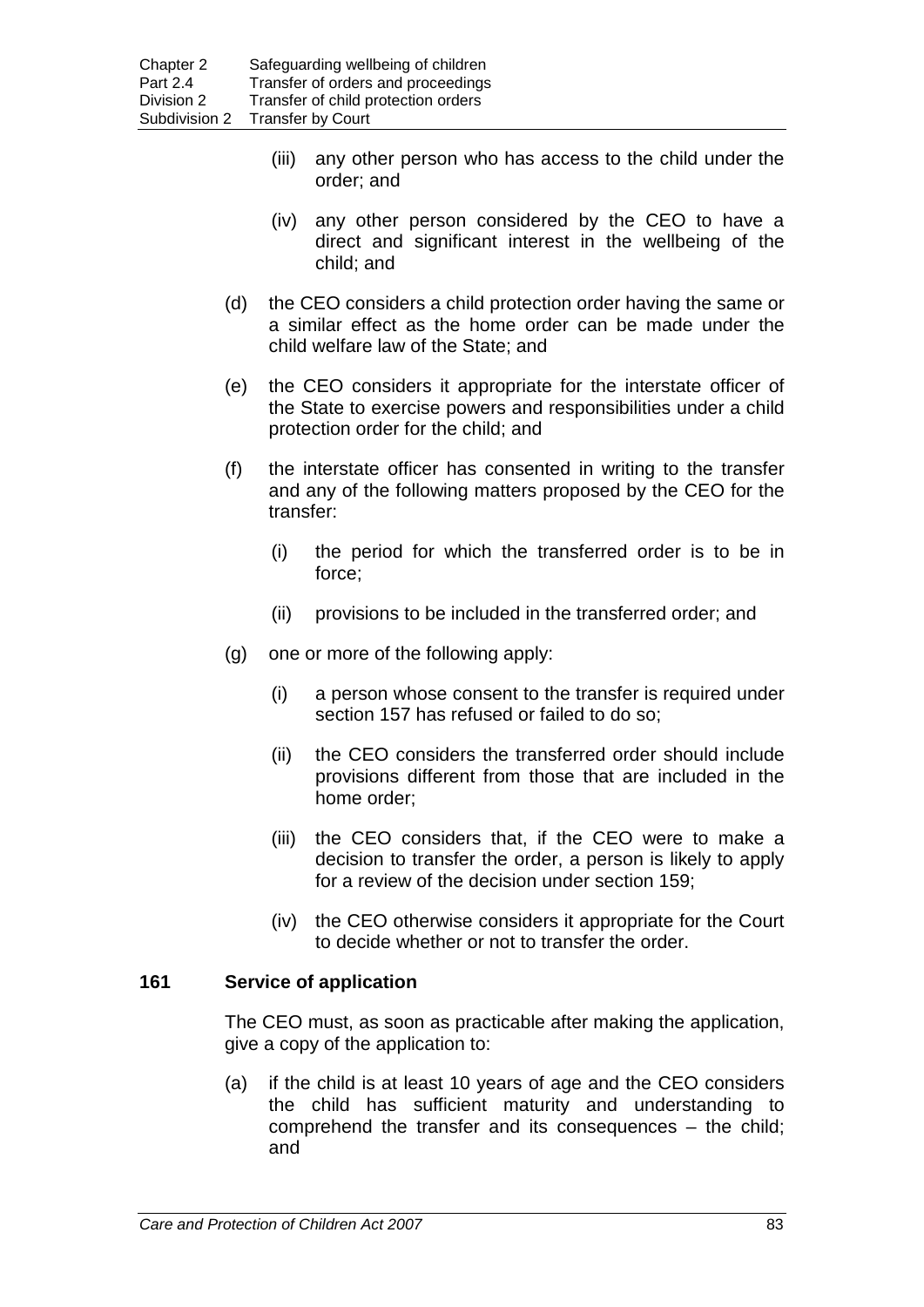- (b) each parent of the child; and
- (c) anyone else who was a party to the proceedings relating to the home order (other than the CEO); and
- (d) each person who has access to the child under the order; and
- (e) any other person considered by the CEO to have a direct and significant interest in the wellbeing of the child.

## **162 When Court may hear application**

The Court must not hear the application unless:

- (a) the Court is satisfied the CEO is entitled to make the application; and
- (b) the CEO has given the Court a report that includes:
	- (i) a history of the care of the child by the CEO; and
	- (ii) any criminal history of the child; and
	- (iii) details of any sentencing order imposed on the child that is in force; and
	- (iv) any recommendations by the CEO concerning the proposed transfer; and
	- (v) any other information prescribed by regulation.

## **163 Court must consider certain matters**

The Court must not decide the application unless it has considered:

- (a) the report mentioned in section 162(b); and
- (b) all of the following matters:
	- (i) the place or likely place of residence for the child and other persons mentioned in section 161;
	- (ii) how the wellbeing and interests of the child might be affected by the transfer;
	- (iii) the matters mentioned in section  $160(f)(i)$  and (ii) that are proposed by the CEO;
	- (iv) whether a child protection order having the same or a similar effect as the home order can be made under the child welfare law of the participating State;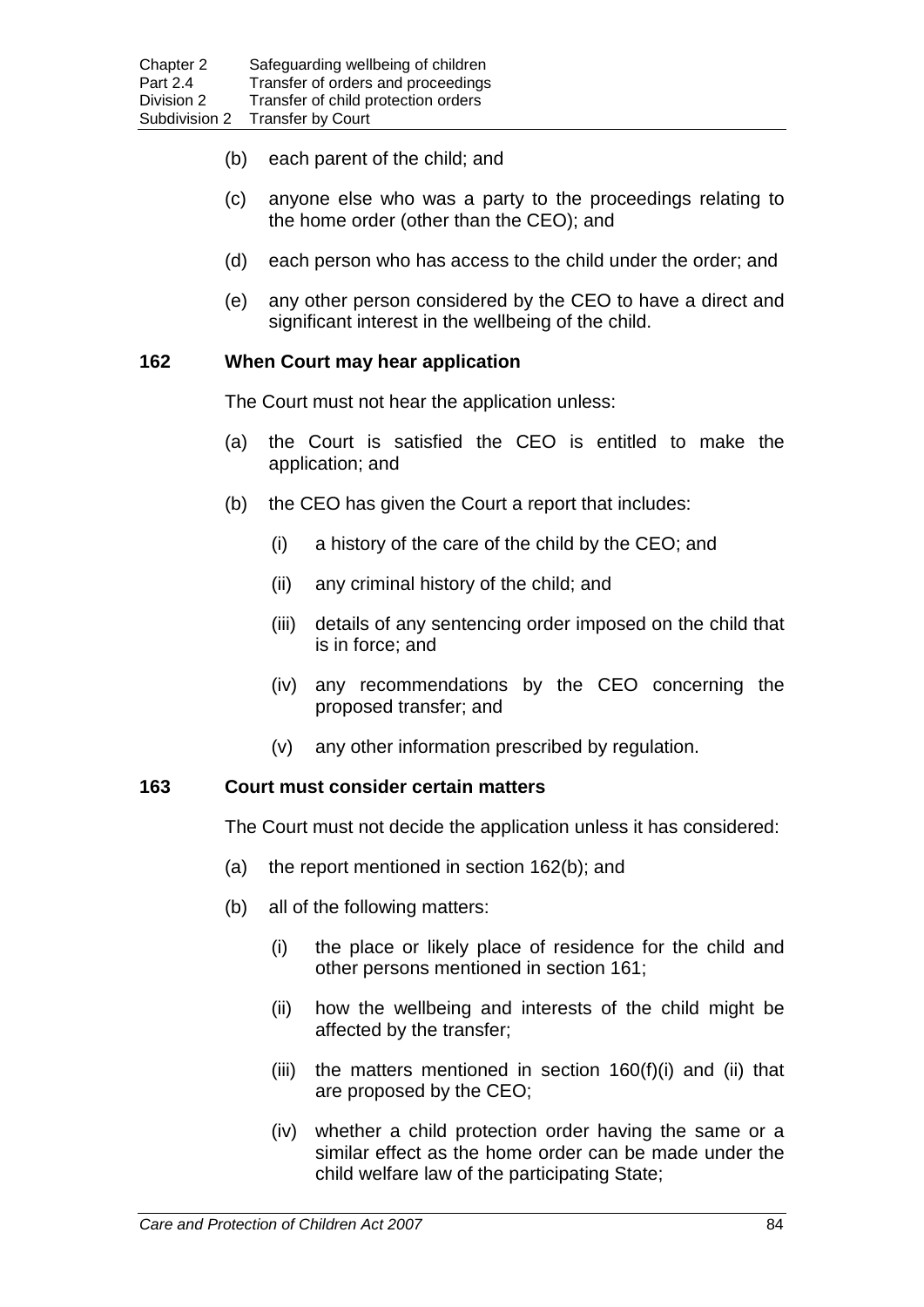- (v) whether it is appropriate for a child protection order for the child to be in force under the child welfare law of the State;
- (vi) whether it is appropriate for the interstate officer of the State to exercise powers and responsibilities under the child protection order;
- (vii) wishes expressed by the child;
- (viii) wishes expressed by other persons mentioned in section 161.

## **164 Order of Court**

- (1) The Court may, by order:
	- (a) transfer the home order to the participating State; or
	- (b) dismiss the application.
- (2) If the Court transfers the order to the State, the Court must specify in the transferred order the period for which it is to be in force.
- (3) The period must not be longer than the maximum period for which a child protection order of the State that has the same or a similar effect as the transferred order can be in force in the State.
- (4) The Court may also specify provisions to be included in the transferred order to the extent to which they can be included in a child protection order mentioned in subsection (3).
- (5) However, in specifying the matters mentioned in subsections (2) to (4), the Court must be satisfied:
	- (a) the transferred order will have the same or a similar effect as the home order; and
	- (b) the interstate officer of the State has consented in writing to the matters; and
	- (c) the transferred order is in the best interests of the child.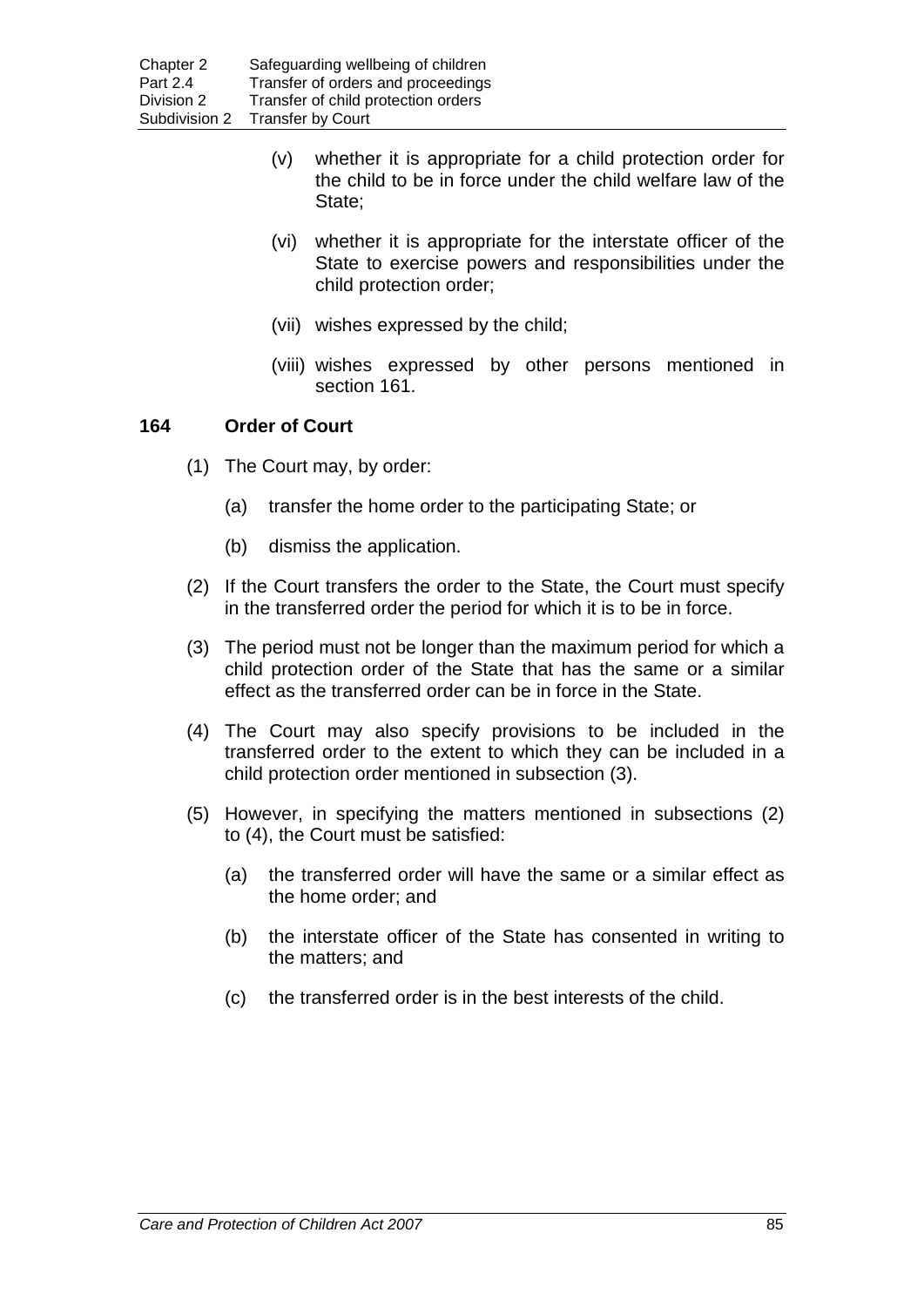# **Division 3 Transfer of child protection proceedings**

## **165 When CEO may apply to Court for transfer**

The CEO may apply to the Court for an order transferring a home proceeding to a participating State if:

- (a) the child to whom the proceeding relates is residing, or is about to reside, in the State; and
- (b) the interstate officer of the State has consented in writing to the transfer.

## **166 Service of application**

The CEO must, as soon as practicable after making the application, give a copy of the application to:

- (a) if the child is at least 10 years of age and the CEO considers the child has sufficient maturity and understanding to comprehend the transfer and its consequences – the child; and
- (b) each parent of the child; and
- (c) anyone else who was a party to the home proceeding (other than the CEO); and
- (d) each person who has access to the child under an order of the Court; and
- (e) any other person considered by the CEO to have a direct and significant interest in the wellbeing of the child.

## **167 When Court may hear application**

The Court must not hear the application unless:

- (a) the Court is satisfied the CEO is entitled to make the application; and
- (b) the CEO has given the Court a report that includes:
	- (i) a history of the care of the child by the CEO; and
	- (ii) any criminal history of the child; and
	- (iii) details of any sentencing order imposed on the child that is in force; and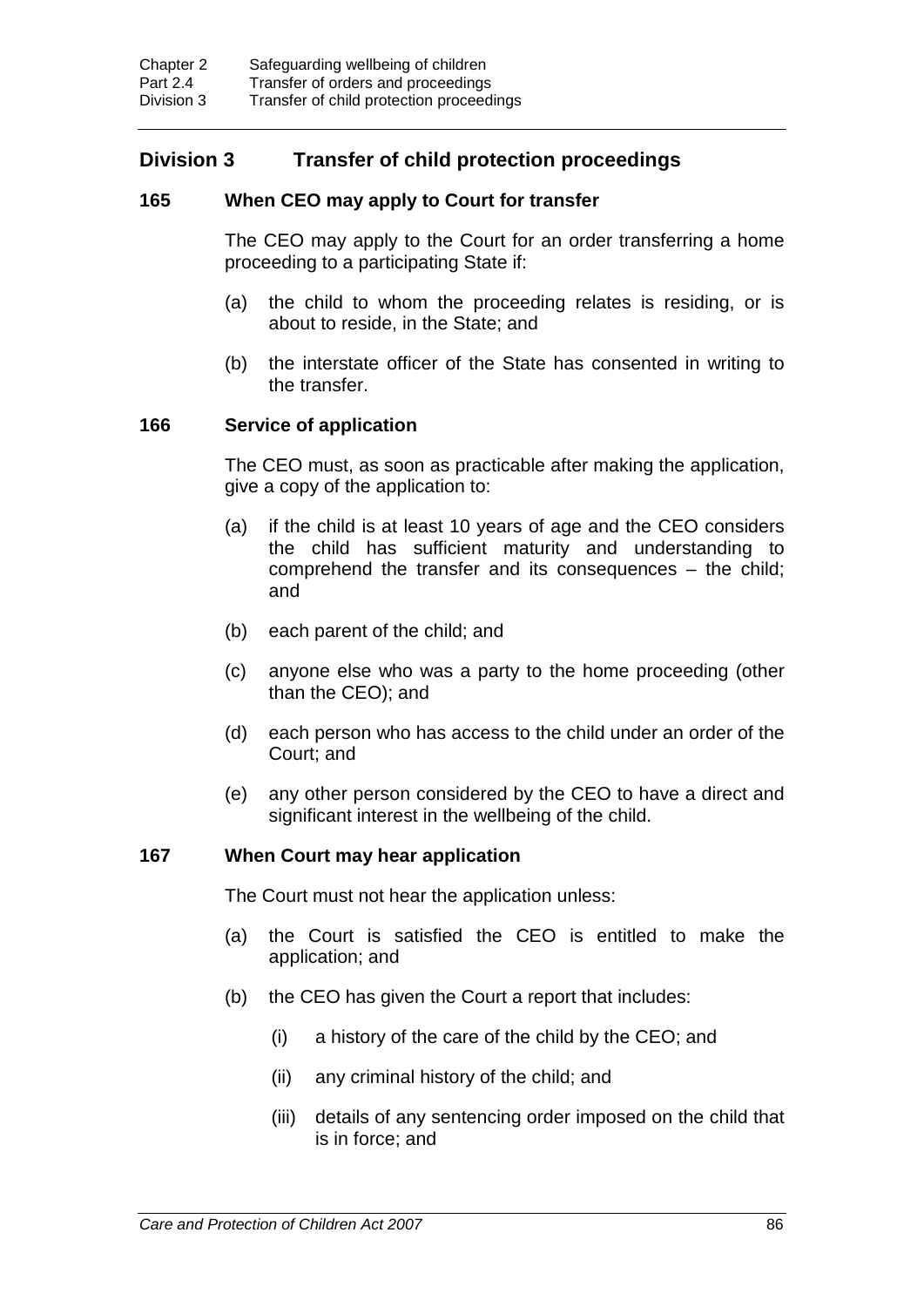- (iv) any recommendations by the CEO concerning the proposed transfer; and
- (v) any other information prescribed by regulation.

#### **168 Court must consider certain matters**

The Court must not decide the application unless the Court has considered:

- (a) the report mentioned in section 167(b); and
- (b) all of the following matters:
	- (i) the place of residence or likely place of residence for the child and other persons mentioned in section 166;
	- (ii) the place where any of the matters giving rise to the proceeding arose;
	- (iii) how the wellbeing and interests of the child might be affected by the transfer;
	- (iv) whether any other proceedings relating to the child are pending, or have previously been heard and determined, under the child welfare law of the participating State;
	- (v) whether it is appropriate for a child protection order for the child to be in force under the child welfare law of the State;
	- (vi) whether it is appropriate for the interstate officer of the State to exercise powers and responsibilities under the child protection order;
	- (vii) wishes expressed by the child;
	- (viii) wishes expressed by other persons mentioned in section 166.

## **169 Order of Court**

- (1) The Court may, by order:
	- (a) transfer the home proceeding to the participating State; or
	- (b) dismiss the application.
- (2) If the Court transfers the proceeding to the State, the proceeding is discontinued in the Court on the registration of the transfer in the Children's Court of the State under the interstate law.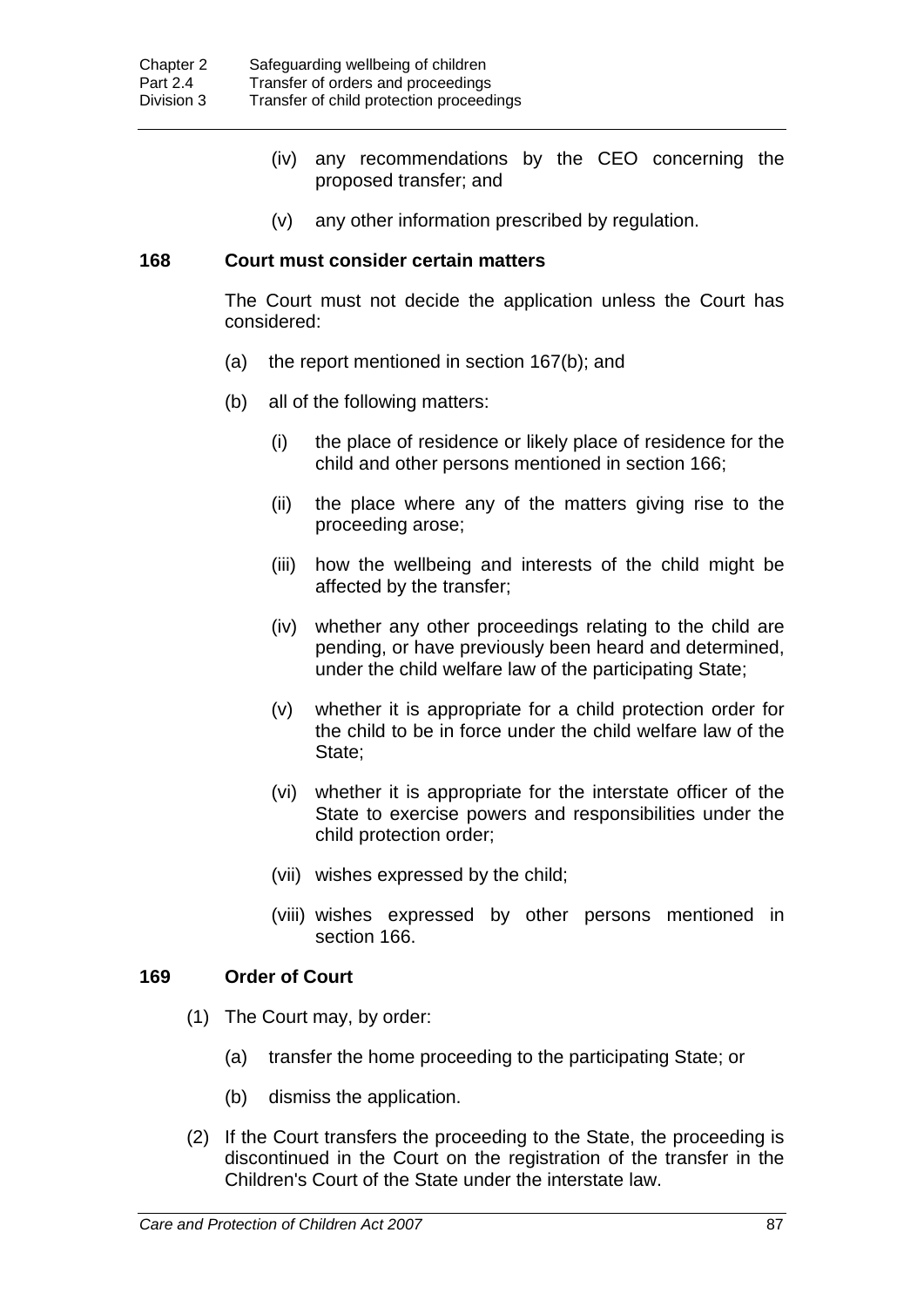#### **170 Interim order**

- (1) If the Court transfers the proceeding to the participating State, the Court may also make an interim order providing for one or more of the following:
	- (a) giving daily care and control of, or parental responsibility for, the child to a specified person under specified conditions;
	- (b) giving the responsibility for the supervision of the wellbeing of the child to:
		- (i) the interstate officer of the State; or
		- (ii) any other specified person in the State to whom the responsibility could be given under the child welfare law of the State.
- (2) The interim order remains in force for a specified period not exceeding 30 days.
- (3) The Children's Court of the State may extend, vary or revoke the interim order under the interstate law of the State.

## **Division 4 Registration**

## **Subdivision 1 Transfer of orders and proceedings to Territory**

#### **171 Filing of documents for transfer of child protection order**

- (1) The CEO must file in the Court:
	- (a) a copy of each child protection order transferred to the Territory under an interstate law; and
	- (b) the decision or order to transfer the order.
- (2) The CEO must do so as soon as practicable after the decision or order is made.
- (3) However, the CEO must not do so if, under the interstate law:
	- (a) the decision or order is subject to a review, appeal or stay; or
	- (b) the time for seeking a review, or instituting an appeal, of the decision or order has not expired.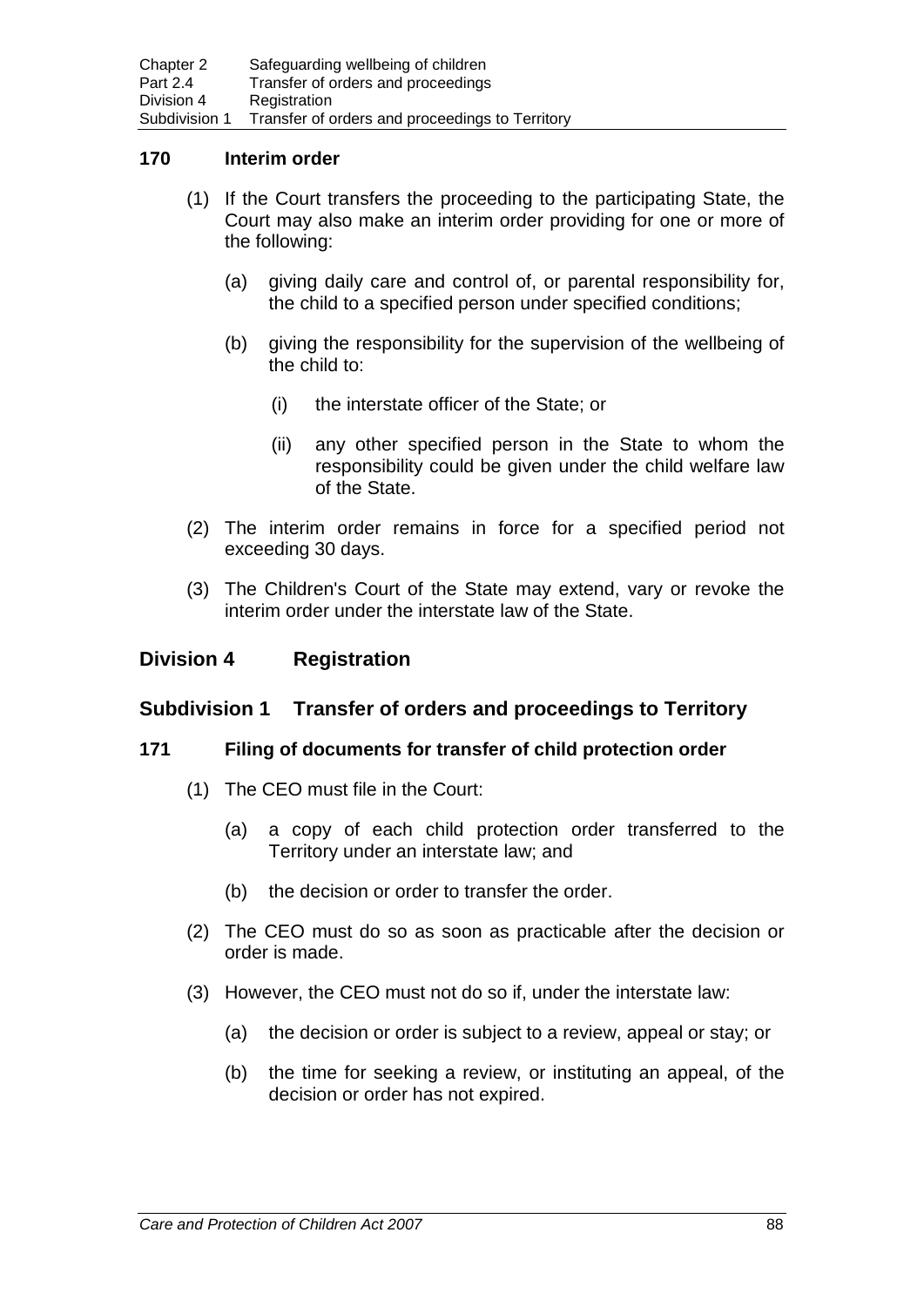## **172 Filing of documents for transfer of child protection proceeding**

- (1) The CEO must file in the Court:
	- (a) a copy of each order made under an interstate law to transfer a child protection proceeding to the Territory; and
	- (b) any interim order relating to the proceeding.
- (2) The CEO must do so as soon as practicable after the order to transfer the proceeding is made.
- (3) However, the CEO must not do so if, under the interstate law:
	- (a) the order is subject to a review, appeal or stay; or
	- (b) the time for seeking a review, or instituting an appeal, of the order has not expired.

## **173 Registration of transfer**

- (1) A Registrar of the Court must register the transfer of a child protection order or child protection proceeding if the CEO files documents for the transfer under section 171 or 172.
- (2) The Registrar must do so in a way decided by the Court.

## **174 Effect of registration**

- (1) If the transfer of a child protection order is registered, the transferred order is taken for all purposes to be a home order from the day of the registration.
- (2) If the transfer of a child protection proceeding is registered:
	- (a) the proceeding is taken to have commenced in the Court under Part 2.3 on the day of the registration; and
	- (b) any interim order filed under section 172(1)(b) relating to the proceeding is taken for all purposes to be an order made by the Court from the day of the registration.

## **175 Revocation of registration**

- (1) Any of the following may apply to the Court for the revocation of the registration of the transfer of an order or proceeding under section 173:
	- (a) the CEO;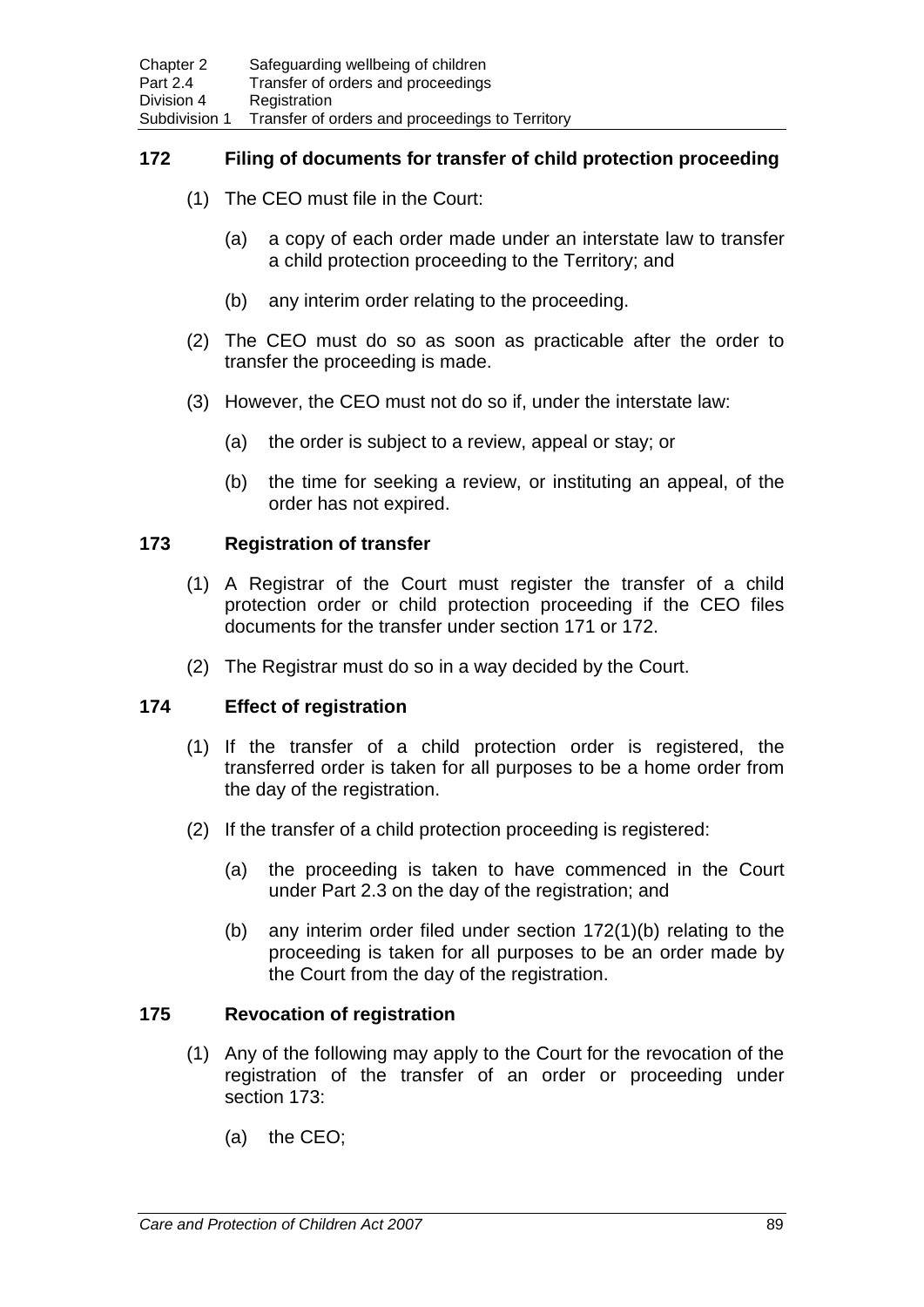- (b) if the child to whom the order or proceeding relates is at least 10 years of age – the child;
- (c) a parent of the child;
- (d) a party to proceedings in the Children's Court of the sending State in relation to the order or proceeding.
- (2) A Registrar of the Court must, as soon as practicable after the Court has received the application, give a copy of the application to:
	- (a) the interstate officer of the sending State; and
	- (b) each person mentioned in subsection (1)(a) to (d), other than the person making the application.
- (3) The Court may revoke the registration only if the Court is satisfied, at the time of the registration:
	- (a) the decision or order to transfer the order or proceeding was subject to a review, appeal or stay under the interstate law of the State; or
	- (b) the time for seeking such a review, or instituting an appeal, had not expired.
- (4) If the Court revokes the registration, a Registrar of the Court must arrange for the following to be sent to the Children's Court of the State:
	- (a) a copy of the revocation;
	- (b) a copy of each document filed under section 171 or 172 for the transfer.
- (5) The revocation does not prevent the re-registration of the transfer at a later time.

## **176 Notification by Registrar of Court**

A Registrar of the Court must notify an appropriate officer of the Children's Court of a State and the interstate officer of the State of:

- (a) the registration under section 173 of the transfer from the State of an order or proceeding; and
- (b) any revocation of the registration under section 175.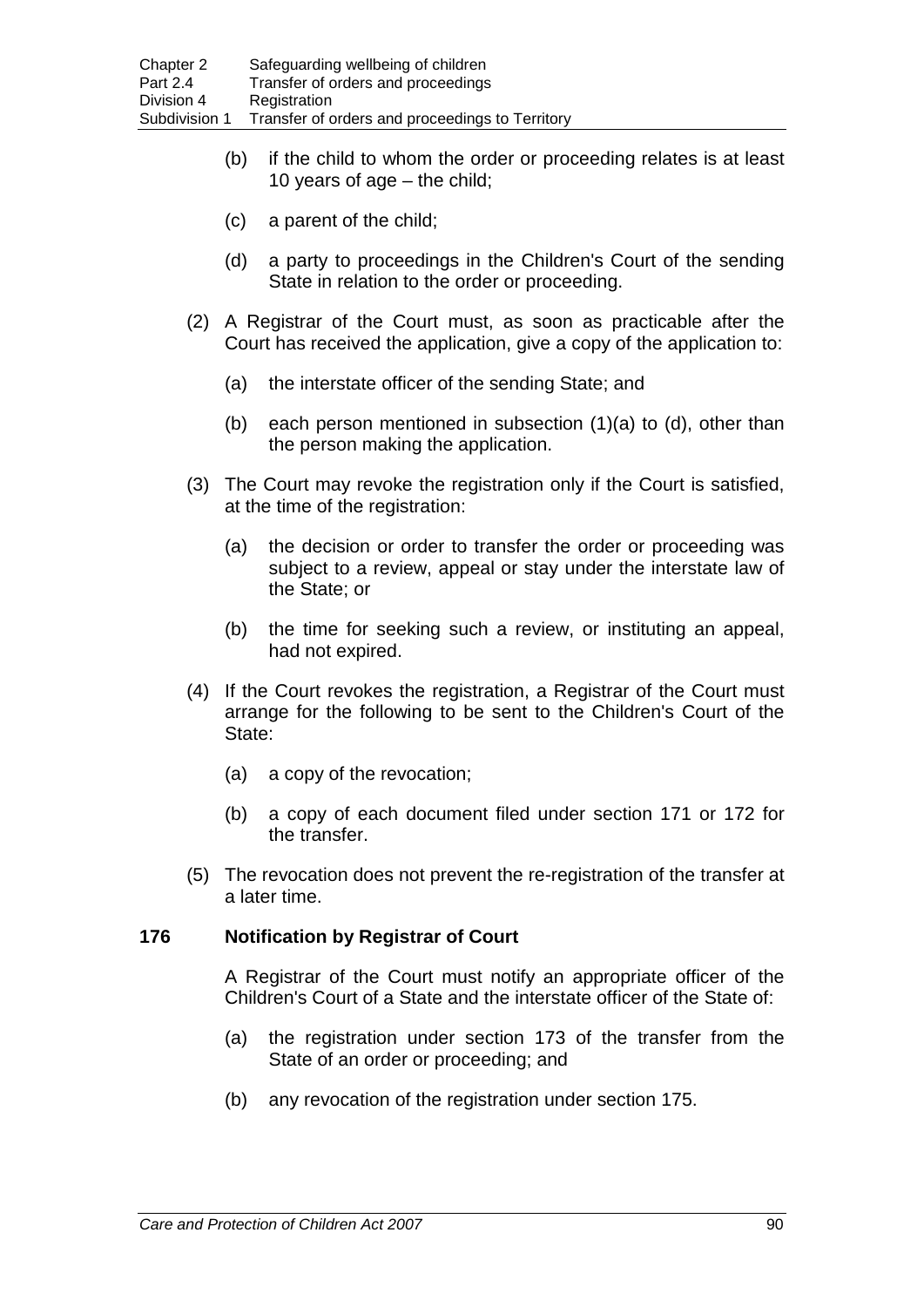# **Subdivision 2 Transfer of orders and proceedings from Territory**

## **177 Effect of registration and revocation of home order in receiving State**

- (1) A home order transferred to a participating State ceases to have effect on the registration of the transfer in the Children's Court of the State.
- (2) However, the home order revives on the revocation of the registration under the interstate law of the State.
- (3) The revived order continues to be in force until it would, apart form this Part, have expired.

#### **178 Effect of registration and revocation of home proceeding in receiving State**

- (1) A home proceeding transferred to a participating State is discontinued on the registration of the transfer in the Children's Court of the State.
- (2) However, on the revocation of the registration under the interstate law of the State:
	- (a) the proceeding continues before the Court; and
	- (b) the Court may hear the proceeding as if it had not been transferred.

# **179 Transfer of Court file**

- (1) On the transfer of a home order or home proceeding to a participating State, a Registrar of the Court must send all documents held by the Court for the order or proceeding to the Children's Court of the State.
- (2) However, the Registrar must not do so if:
	- (a) the decision or order to transfer the order or proceeding is subject to a review, appeal or stay; or
	- (b) the time for seeking a review, or instituting an appeal, of the decision or order has not expired.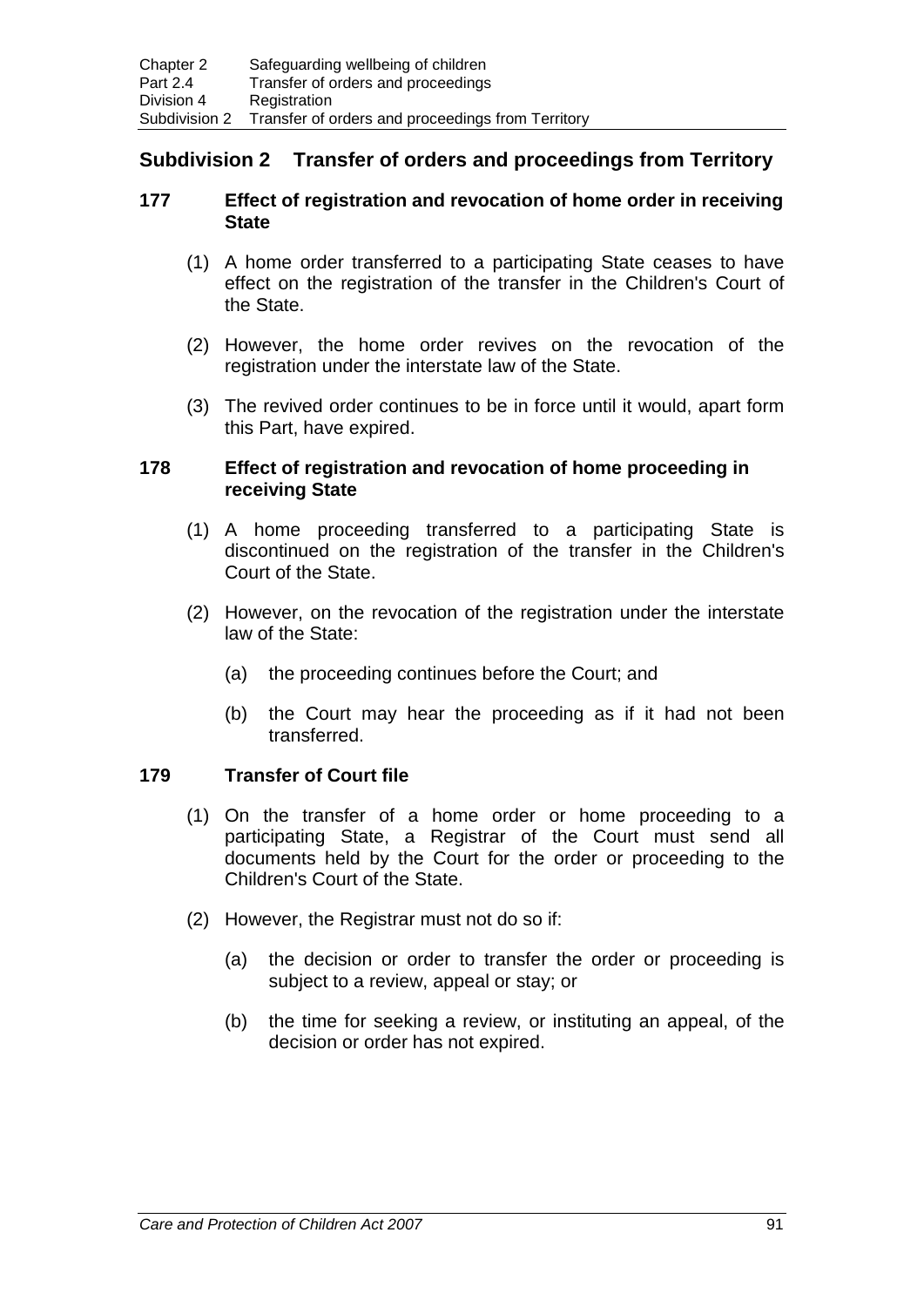# **Division 5 Other matters**

#### **180 Hearing and determination of transferred proceeding**

In hearing and determining a child protection proceeding transferred to the Court, the Court:

- (a) may have regard to the transcript of, or any evidence adduced in, the proceeding in the Children's Court of the sending State that occurred before the transfer (the *previous proceeding*); but
- (b) is not bound by any finding of fact made in the previous proceeding.

## **181 Disclosure of information**

- (1) This section applies to any information acquired by the CEO in exercising powers or performing functions under this Act.
- (2) The CEO may disclose the information to an interstate officer if the CEO considers the disclosure is necessary for the officer to exercise a power or to perform a function under a child welfare law or interstate law.

#### **182 Discretion of CEO to consent to transfer**

- (1) If there is a proposal to transfer a child protection order to the Territory under an interstate law, the CEO may:
	- (a) consent or refuse to consent to the transfer; or
	- (b) consent or refuse to consent to:
		- (i) the period for which the order is to be in force; and
		- (ii) the provisions to be included in the order.
- (2) If there is a proposal to transfer a child protection proceeding to the Territory under an interstate law, the CEO may consent or refuse to consent to the transfer.

## **183 Interstate officer's decision not reviewable**

An interstate officer's consent or refusal to consent to the transfer of a home order from the Territory does not give rise to any of the following proceedings against the officer:

(a) proceedings for the grant of any relief or remedy in the nature of certiorari, prohibition, mandamus or quo warranto;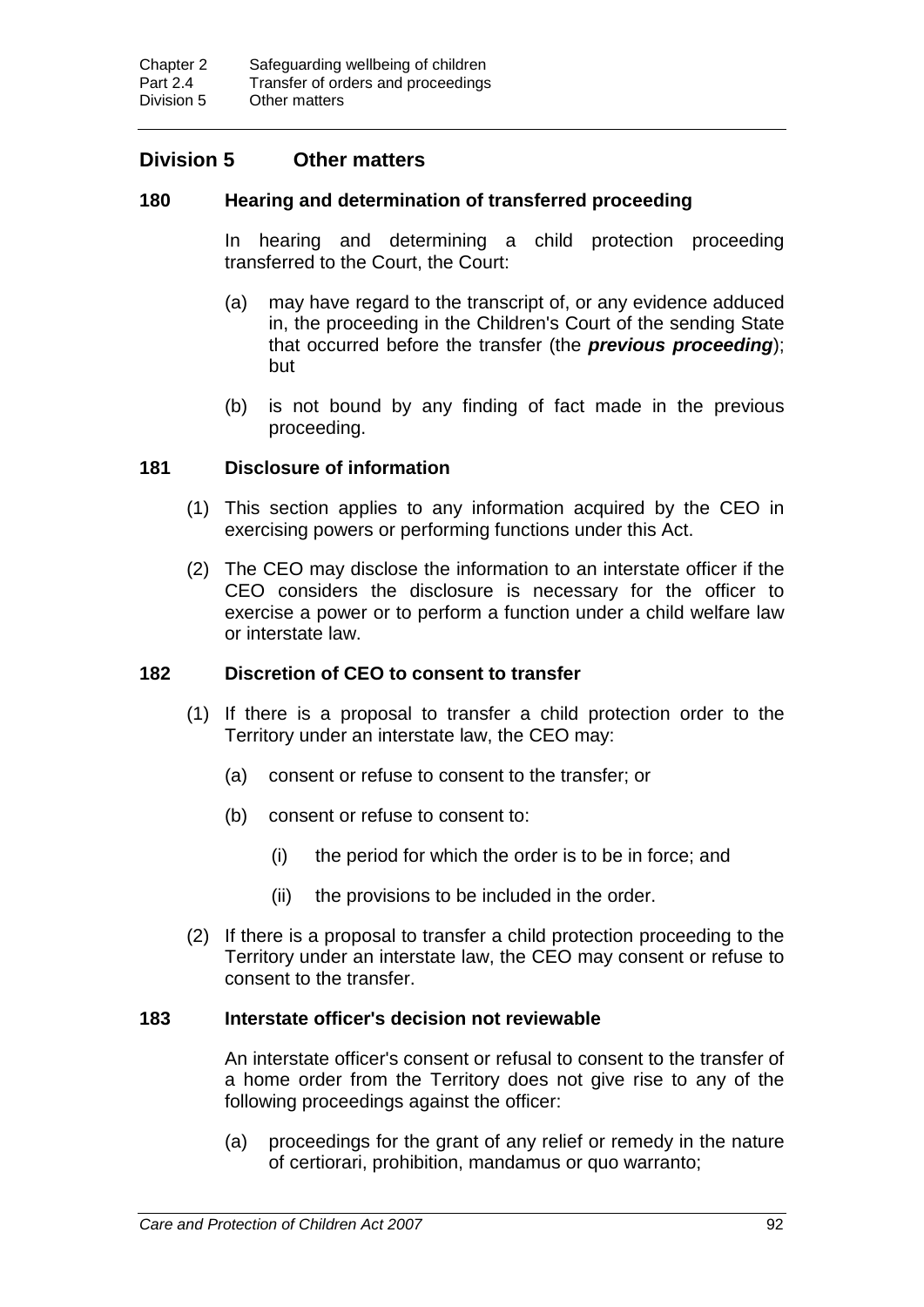(b) proceedings for the grant of a declaration or an injunction (whether on the ground of absence of jurisdiction or any other ground).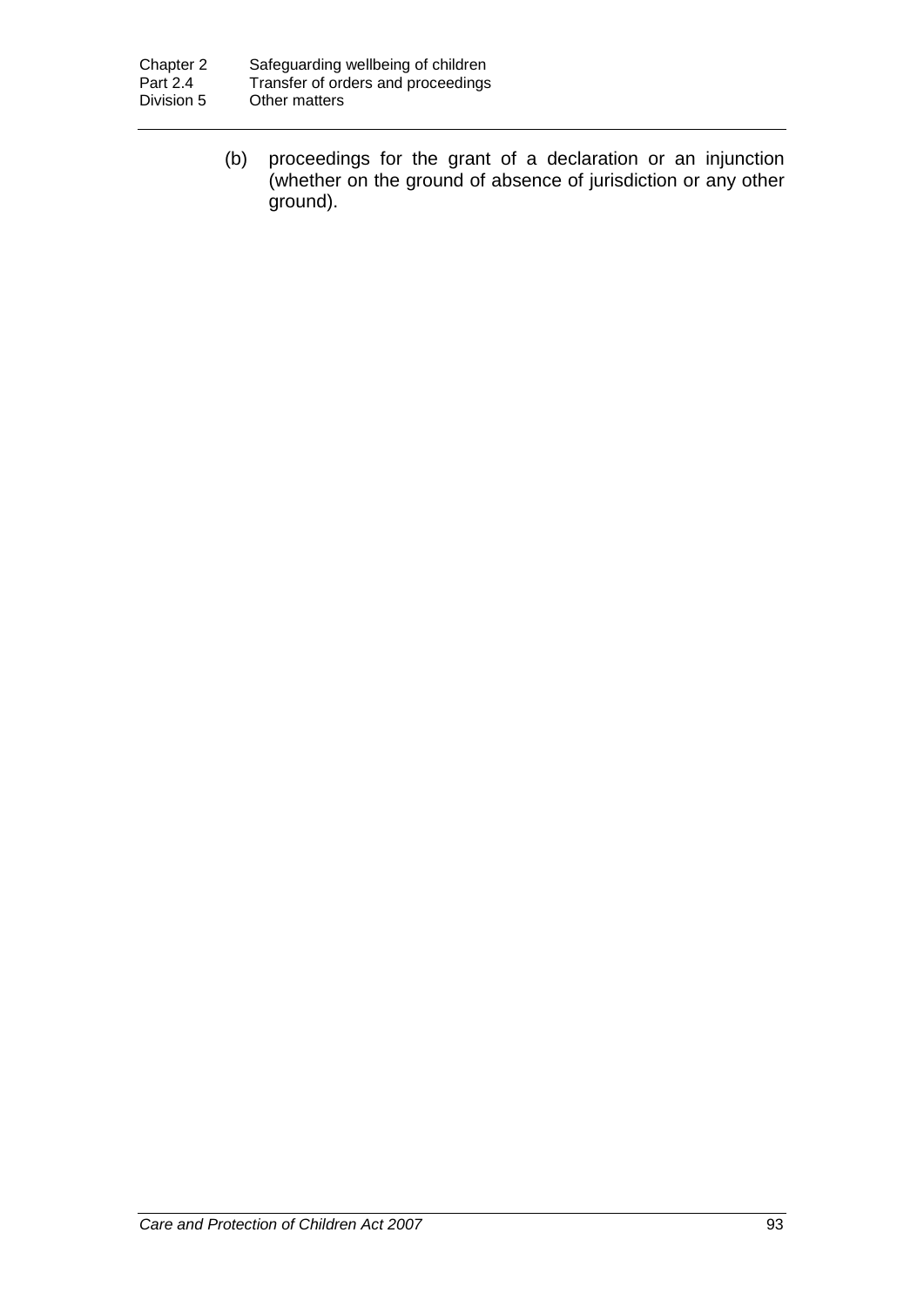# **Chapter 3 Prevention of harm and exploitation**

# **Part 3.1 Screening for child-related employment**

#### **184 Object of Part**

- (1) The object of this Part is to ensure individuals who pose an unacceptable risk of harm or exploitation to children are prevented from contacting children through their employment.
- (2) The object is to be achieved by:
	- (a) prohibiting such individuals from being engaged in childrelated employment; and
	- (b) imposing related obligations on people:
		- (i) who are engaged in child-related employment; or
		- (ii) who engage others in child-related employment.

#### **185 Child-related employment**

- (1) A person is engaged in child-related employment if the person is engaged to perform child-related work.
- (2) Child-related work is any work that involves or may potentially involve contact with children in connection with any of the following:
	- (a) child protection services provided by or for the Department;
	- (b) children's services provided under Chapter 4;
	- (c) an educational facility for children, including a government school established under the *Education Act* and a school registered under Part VII of that Act, other than a facility prescribed by regulation;
	- (d) juvenile detention centres;
	- (e) refuges or other residential facilities used by children;
	- (f) wards of hospitals or any other facilities for health services in which children are ordinarily patients;
	- (g) clubs, associations or movements (including those that are of a cultural, recreational or sporting nature) with significant child membership or involvement;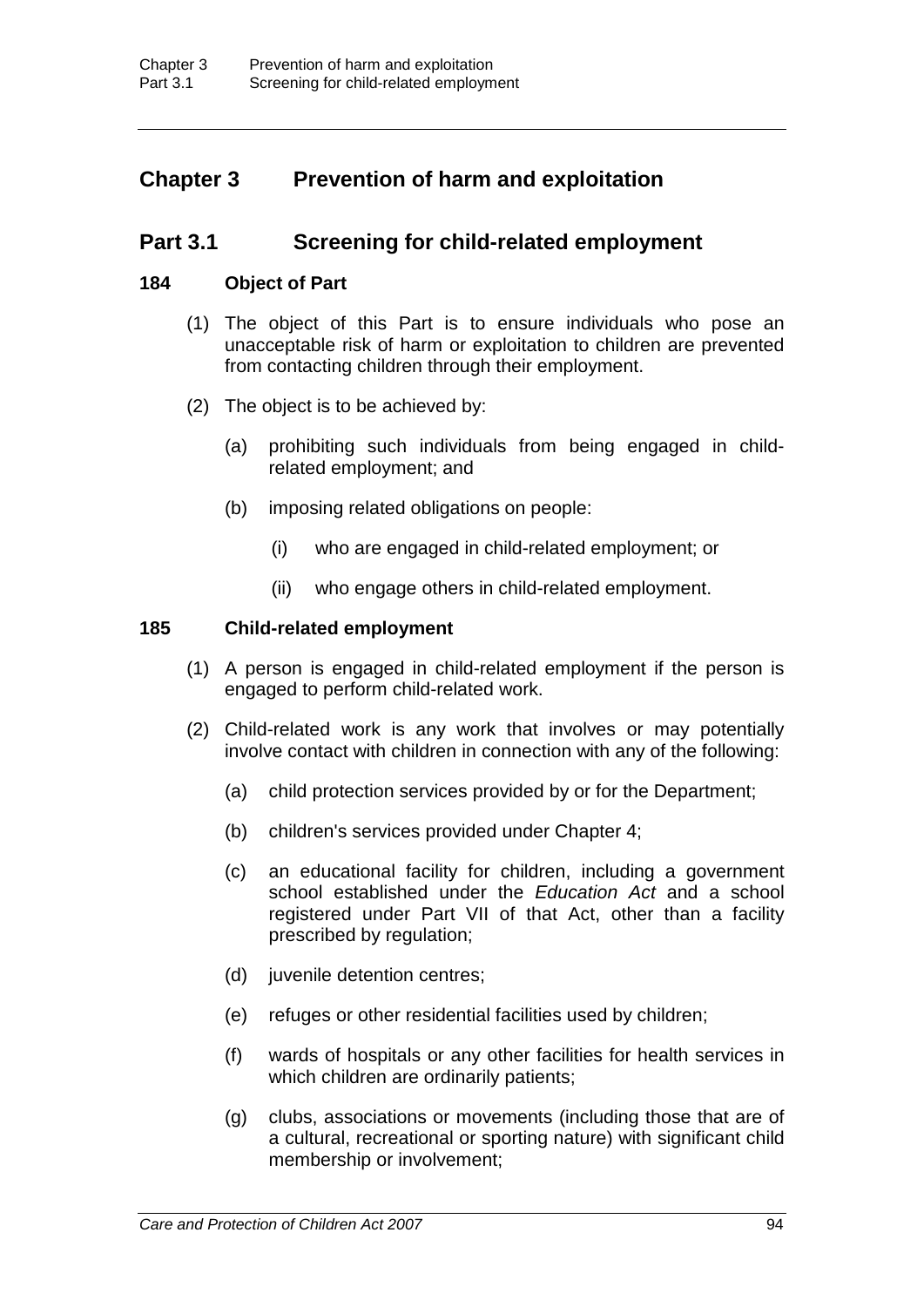- (h) religious organisations;
- (i) babysitting or childminding services;
- (j) fostering of children;
- (k) transportation services for children;
- (l) private tuition services for children;
- (m) counselling or other support services for children;
- (n) overnight camps for children;
- (o) road crossing services for school children;
- (p) any of the following services, activities or facilities that are provided or arranged for children:
	- (i) gym or play facilities;
	- (ii) photographic services;
	- (iii) talent or beauty competitions;
	- (iv) entertainment or party services;
- (q) any other services, activities or facilities prescribed by regulation.
- (3) A person may be engaged in child-related employment under a contract of employment or any other contract or arrangement (whether written or unwritten and whether for a reward or not).
- (4) Anyone who enters into such a contract or arrangement for a person or body to perform child-related work must be regarded as someone who engages the person or body in child-related employment.
- (5) Without limiting subsections (1) to (4), any of the following is a person engaged in child-related employment:
	- (a) anyone performing child-related work:
		- (i) as a minister of religion or as Part of a religious vocation; or
		- (ii) as a student for the practical training of an educational or vocational course; or
		- (iii) as a voluntary worker;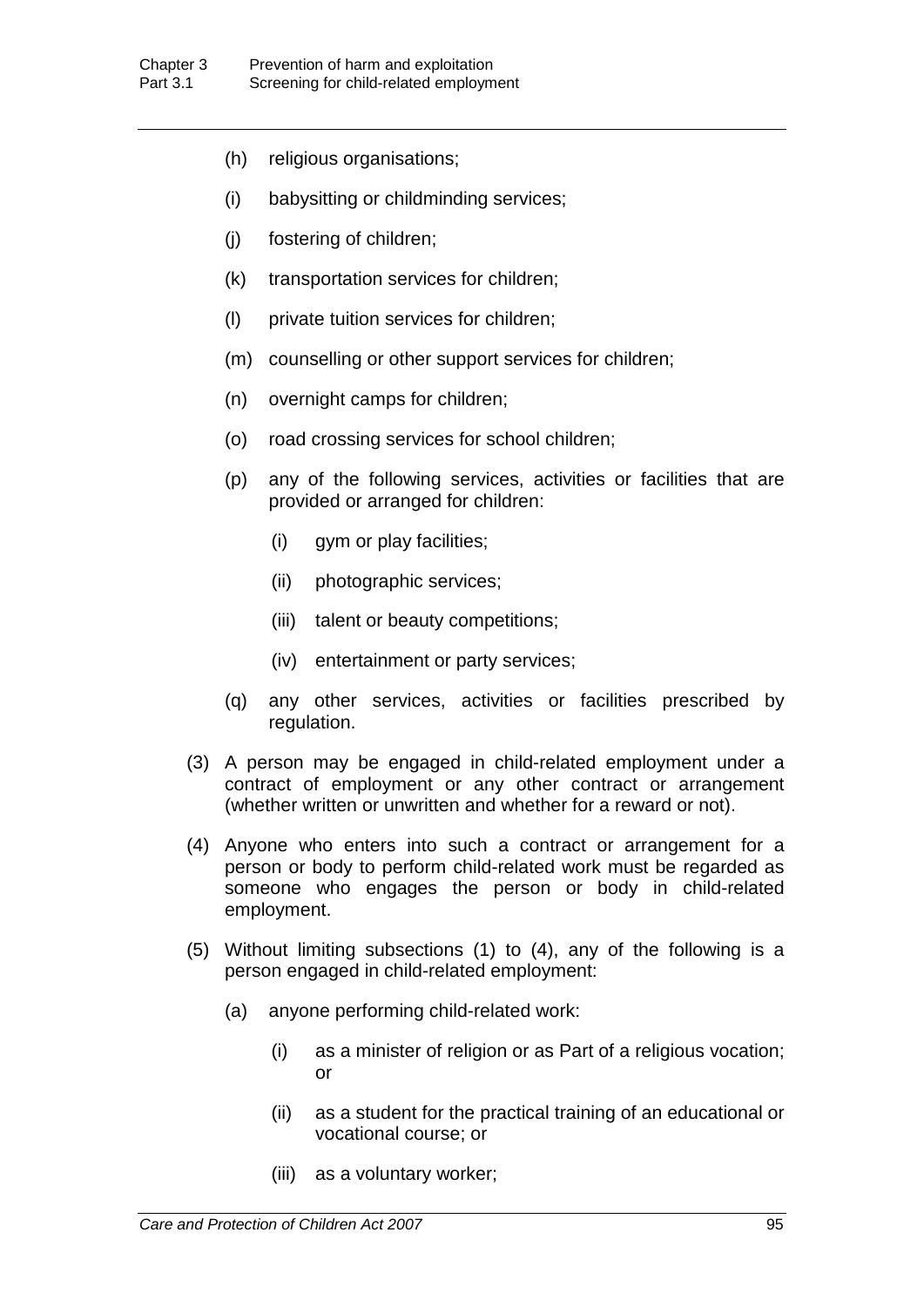- (b) if a body is engaged to perform child-related work, any of the following:
	- (i) for a body corporate as defined in the Corporations Act 2001 – an officer of the body corporate as defined in that Act;
	- (ii) for any other body corporate anyone (however described) who takes Part in the management of the body corporate;
	- (iii) for any unincorporated body or association a member of the committee of management (however described) of the body or association;
- (c) if a partnership is engaged to perform child-related work a partner in the partnership.

## **186 Person exempt from operation of Part**

Despite section 185, an individual is not engaged in child-related employment if:

- (a) the individual:
	- (i) is engaged as a voluntary worker in a capacity covered by section  $185(2)(b)$ , (c) or (g) (other than for work requiring overnight stay); and
	- (ii) is a parent of at least one of the children with whom the individual may have contact as such a worker; and
	- (iii) performs work as such a worker under the direct supervision of someone who holds a clearance notice that is in force; and
	- (iv) is not required by the person who engages the individual as such a worker to hold a clearance notice; or
- (b) the individual is less than 15 years of age; or
- (c) the individual:
	- (i) is not a resident of the Territory; and
	- (ii) is engaged as a voluntary worker to perform childrelated work; and
	- (iii) is so engaged for a total period that does not exceed the limit prescribed by regulation; or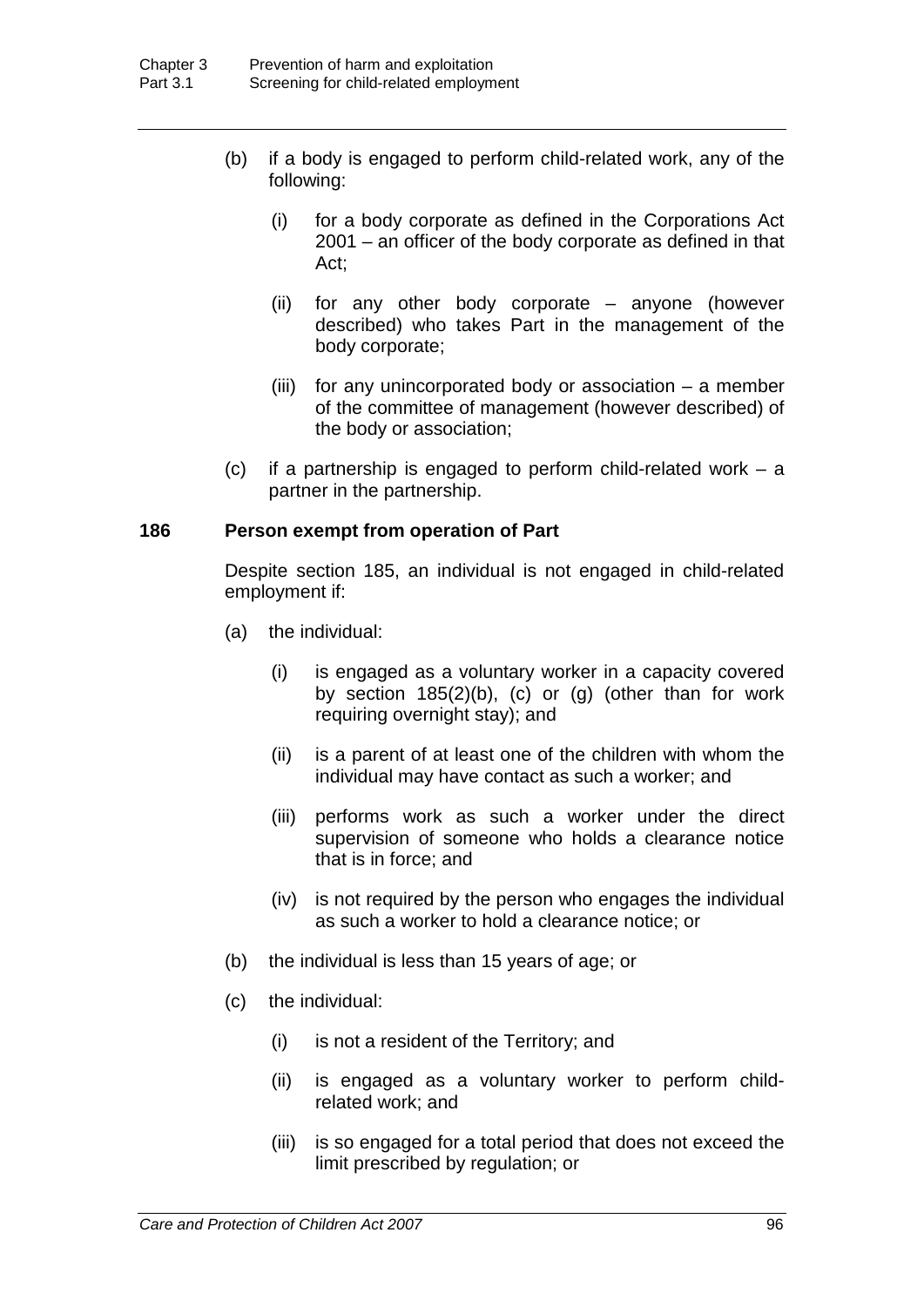(d) the individual is exempt under the regulations.

## **187 Obligations for child-related employment**

- (1) An individual engaged in child-related employment must hold a clearance notice that is in force.
- (2) A person must not engage an individual in child-related employment unless the individual holds a clearance notice that is in force.
- (3) A person must not contravene subsection (1) or (2).

Maximum penalty: 500 penalty units.

- (4) An individual and someone (the *employer*) who engages or proposes to engage the individual in child-related employment are not required to comply with subsections (1) and (2) for the engagement if:
	- (a) an application for a clearance notice for the individual has been made but the Authority has not decided the application; and
	- (b) a period of exemption specified by the CEO for the individual and employer has not expired.
- (5) The CEO may specify the period only if:
	- (a) the employer:
		- (i) has applied to the CEO for the exemption in the approved form; and
		- (ii) has given any additional information for the application requested by the CEO; and
	- (b) the CEO considers it appropriate to grant the exemption having regard to the circumstances of the engagement (including any practice of the employer to safeguard the children concerned).
- (6) The period may be extended by the CEO as the CEO considers appropriate.

## **188 Application for clearance notice**

- (1) Any of the following may apply to the Authority for the issue of a clearance notice to an individual (the *candidate*):
	- (a) the candidate;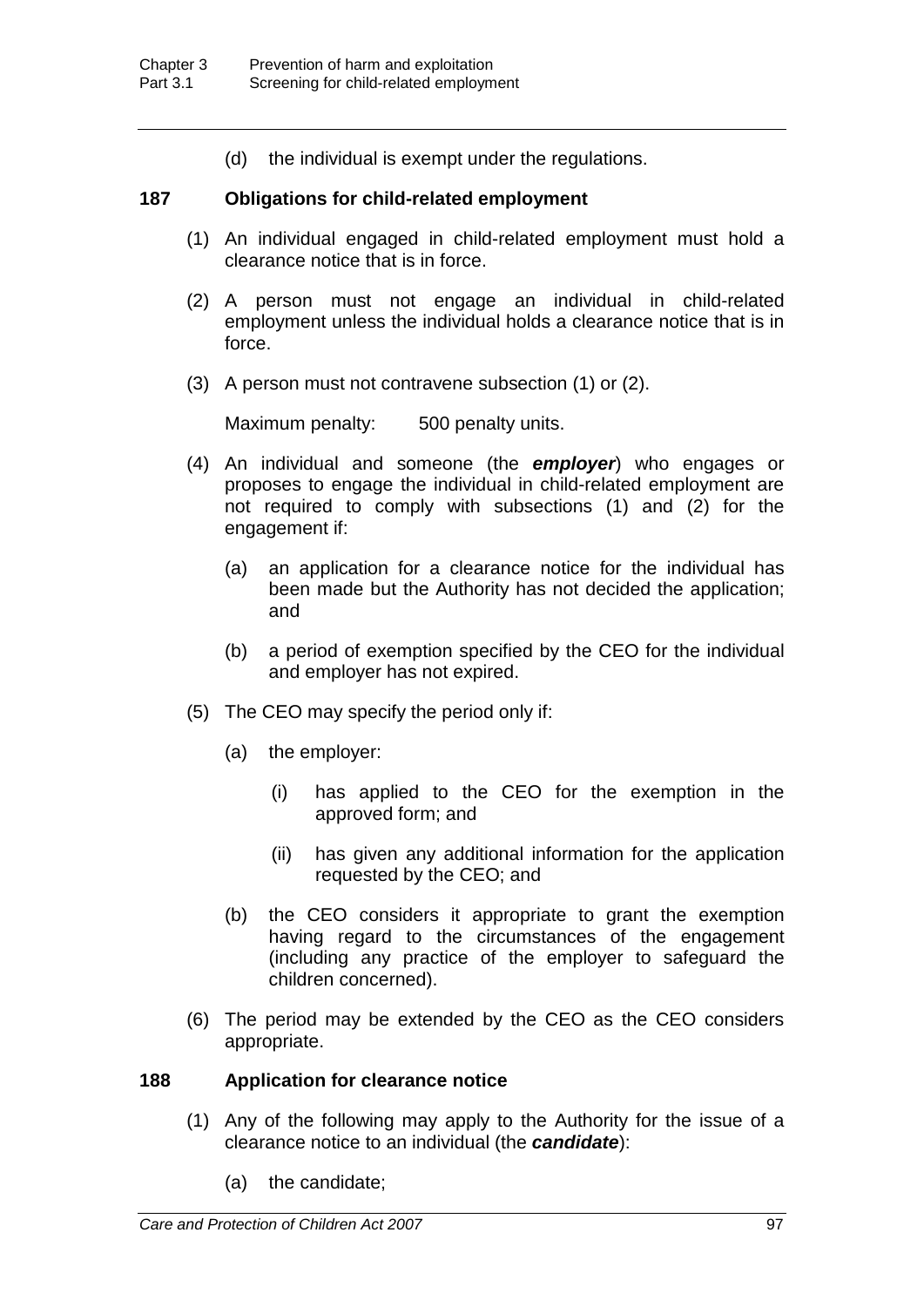- (b) a person who engages, or proposes to engage, the candidate in child-related employment.
- (2) The application must be:
	- (a) in the approved form; and
	- (b) accompanied by any proof of the identity of the candidate required by regulation; and
	- (c) accompanied by a statement of the candidate that:
		- (i) if the applicant is not the candidate authorises the making of the application; and
		- (ii) authorises the Commissioner of Police and anyone prescribed by regulation to give information about the candidate to the Authority.
- (3) The candidate must give the Authority any additional information for the application requested by the Authority.

### **189 Decisions on application**

- (1) If the candidate has been convicted of an offence, or has a criminal history, that is prescribed by regulation, the Authority:
	- (a) must not issue a clearance notice to the candidate; and
	- (b) must, as soon as practicable, give notice of the Authority's decision to the candidate and the applicant for the clearance notice (if the applicant is not the candidate).
- (2) If subsection (1) does not apply, the Authority must, having regard to the administrative guidelines, decide whether the candidate poses an unacceptable risk of harm or exploitation to children.
- (3) If the Authority decides the candidate does not pose such a risk, the Authority:
	- (a) must issue a clearance notice to the candidate; and
	- (b) must, as soon as practicable, give notice of the Authority's decision to the candidate and applicant.
- (4) If the Authority decides the candidate poses such a risk, the Authority:
	- (a) must not issue a clearance notice to the candidate; and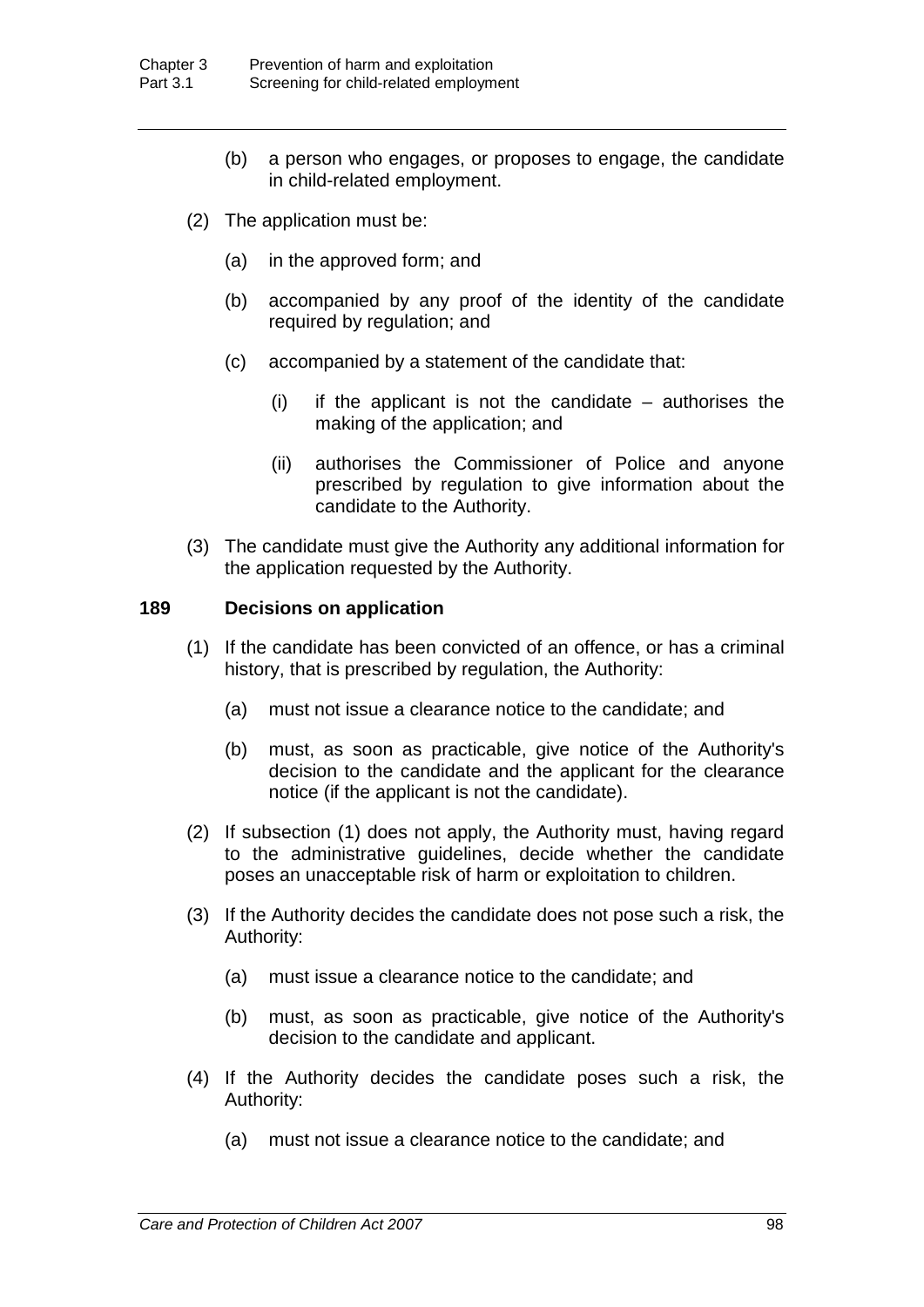- (b) must, as soon as practicable, give notice of the Authority's decision to the candidate and applicant.
- (5) A notice of the Authority's decision must:
	- (a) be in the approved form; and
	- (b) be accompanied by the reasons for the decision; and
	- (c) for a decision under subsection (1) or (4), state:
		- (i) that the candidate and applicant are entitled to apply for a review of the decision under section 194; and
		- (ii) the time within which the application may be made.
- (6) Without limiting subsection (1), the regulations may prescribe for the subsection an offence that is a sexual offence.

# **190 Provision of information**

- (1) Despite any law of the Territory:
	- (a) the Commissioner of Police and anyone else may give the Authority any information about the criminal history of the candidate; and
	- (b) the Authority may collect and maintain the information.
- (2) A person acting in good faith in giving the information is not civilly or criminally liable, or in breach of any professional code of conduct, for giving the information.

### **191 Administrative guidelines**

- (1) The CEO may make administrative guidelines for the making of a decision by the Authority.
- (2) Without limiting subsection (1), the guidelines may provide for:
	- (a) matters the Authority must take into account in making the decision; and
	- (b) how those matters may be taken into account.
- (3) Without limiting subsection (2), the guidelines may provide for one or more of the following to be taken into account in deciding whether or not to issue a clearance notice to a person:
	- (a) the whole of the person's criminal history;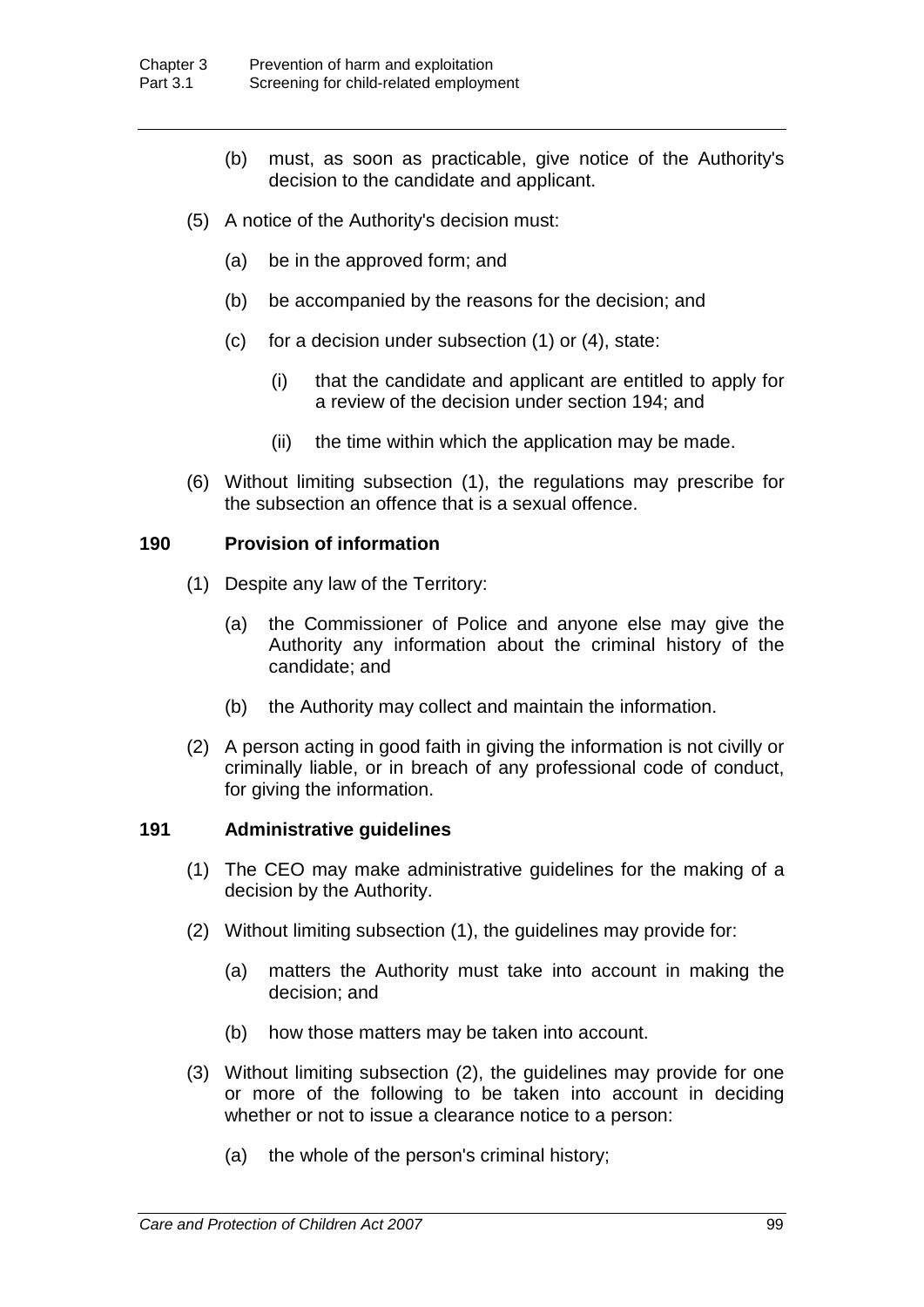- (b) in relation to any offence the person has committed:
	- (i) the nature and gravity of the offence; and
	- (ii) the relevance of the offence to any child-related employment; and
	- (iii) the age of the victim when the offence was committed; and
	- (iv) the time that has elapsed since the commission of the offence;
- (c) in relation to any alleged commission of an offence by the person – the risk of harm or exploitation to children posed by the person in view of the allegation and other related circumstances (including any patterns of the person's behaviour);
- (d) any other matters the Authority may reasonably take into account in the circumstances.
- (4) The CEO must, by *Gazette* notice, notify the making of the guidelines.

## **192 When clearance notice ceases to be in force**

- (1) A clearance notice ceases to be in force:
	- (a) at the end of 2 years, or a longer period specified by regulation, after the notice is issued; or
	- (b) if it is revoked at an earlier time at that time.
- (2) The Authority may revoke the notice if:
	- (a) the Authority becomes aware of any information that:
		- (i) was not available to the Authority when the notice was issued; and
		- (ii) would have resulted in a decision not to issue the notice if it had been available to the Authority at that time; or
	- (b) the Authority considers the person holding the notice is no longer entitled to be issued the notice because of a change in the person's circumstances.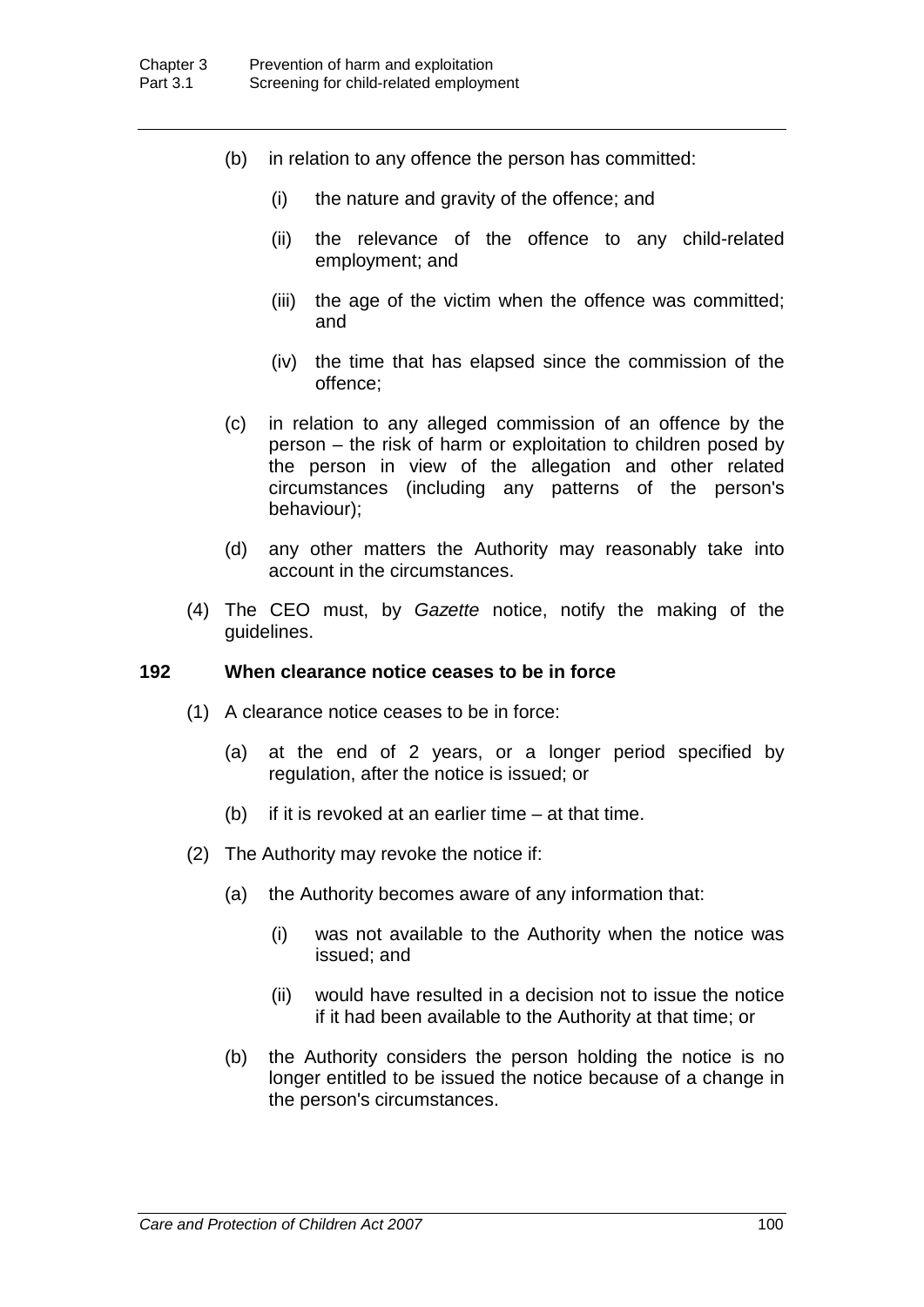- (3) If the Authority revokes the notice, the Authority must give notice of the revocation and the reasons for the revocation to:
	- (a) the person; and
	- (b) the applicant for the clearance notice (if the applicant was not the person).
- (4) The notice of the revocation must state:
	- (a) that the person and applicant are entitled to apply for a review of the decision under section 194; and
	- (b) the time within which the application may be made.
- (5) In addition, the Authority may give written notice of the revocation to anyone who engages or proposes to engage the person in

child-related employment.

## **193 Change of circumstances requiring imposition of conditions**

- (1) A person holding a clearance notice that is in force must, as soon as practicable after a change of circumstances prescribed by regulation has occurred, give written notice of the change to:
	- (a) the Authority; and
	- (b) everyone who engages or proposes to engage the person in child-related employment.

Maximum penalty: 50 penalty units or imprisonment for 6 months.

- (2) After becoming aware of the change (whether because of subsection (1) or not), the Authority may specify conditions for the clearance notice by notice given to the following:
	- (a) the person;
	- (b) the applicant for the clearance notice (if the applicant was not the person);
	- (c) anyone who engages or proposes to engage the person in child-related employment.
- (3) The Authority must have regard to the administrative guidelines when giving the notice.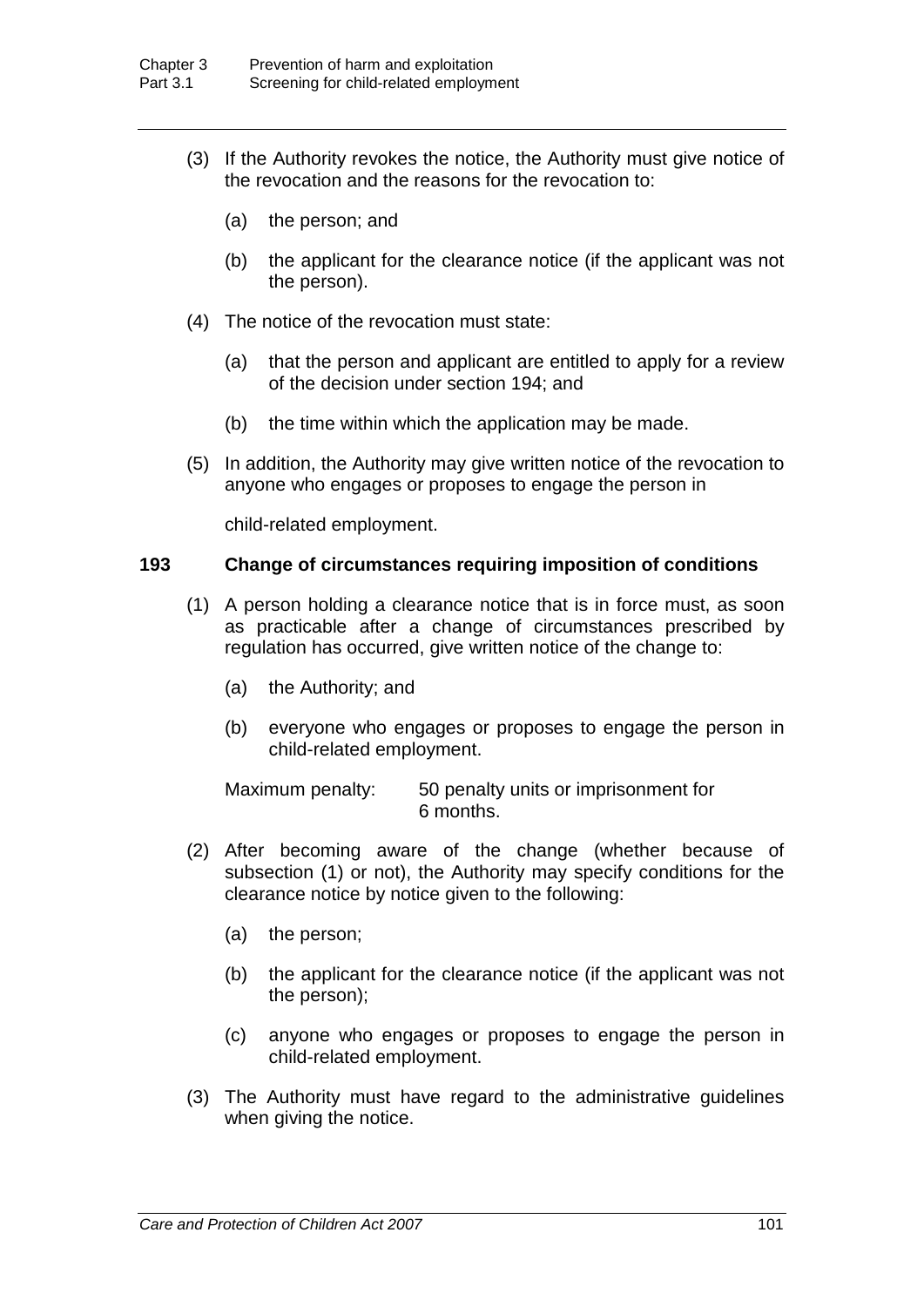- (4) The notice must:
	- (a) be accompanied by the Authority's reasons for specifying the conditions; and
	- (b) state that the person and applicant are entitled to apply for a review of the decision under section 194; and
	- (c) the time within which the application may be made.
- (5) Without limiting subsection (2), the Authority may specify any of the following conditions for the clearance notice under that subsection:
	- (a) that the person must not be engaged in child-related employment for a specified period;
	- (b) that the person must not be engaged in a specified class of child-related employment for a specified period;
	- (c) that the person may be engaged in child-related employment or a specified class of child-related employment only under specified conditions.
- (6) A person must not contravene any of the specified conditions.

Maximum penalty: 50 penalty units or imprisonment for 6 months.

(7) It is a defence to a prosecution for an offence against subsection (6) if the defendant has a reasonable excuse.

## **194 Local Court may review decision of Authority**

- (1) Any of the following decisions about a clearance notice may be reviewed under this section:
	- (a) a decision under section 189(1) or (4) not to issue the notice;
	- (b) a decision under section 192(2) to revoke the notice;
	- (c) a decision under section 193(2) to specify conditions for the notice;
	- (d) any other decision of the Authority about the notice specified by regulation.
- (2) An application for the review may be made by any of the following persons:
	- (a) for a decision mentioned in subsection  $(1)(a)$  the candidate or the applicant for the notice;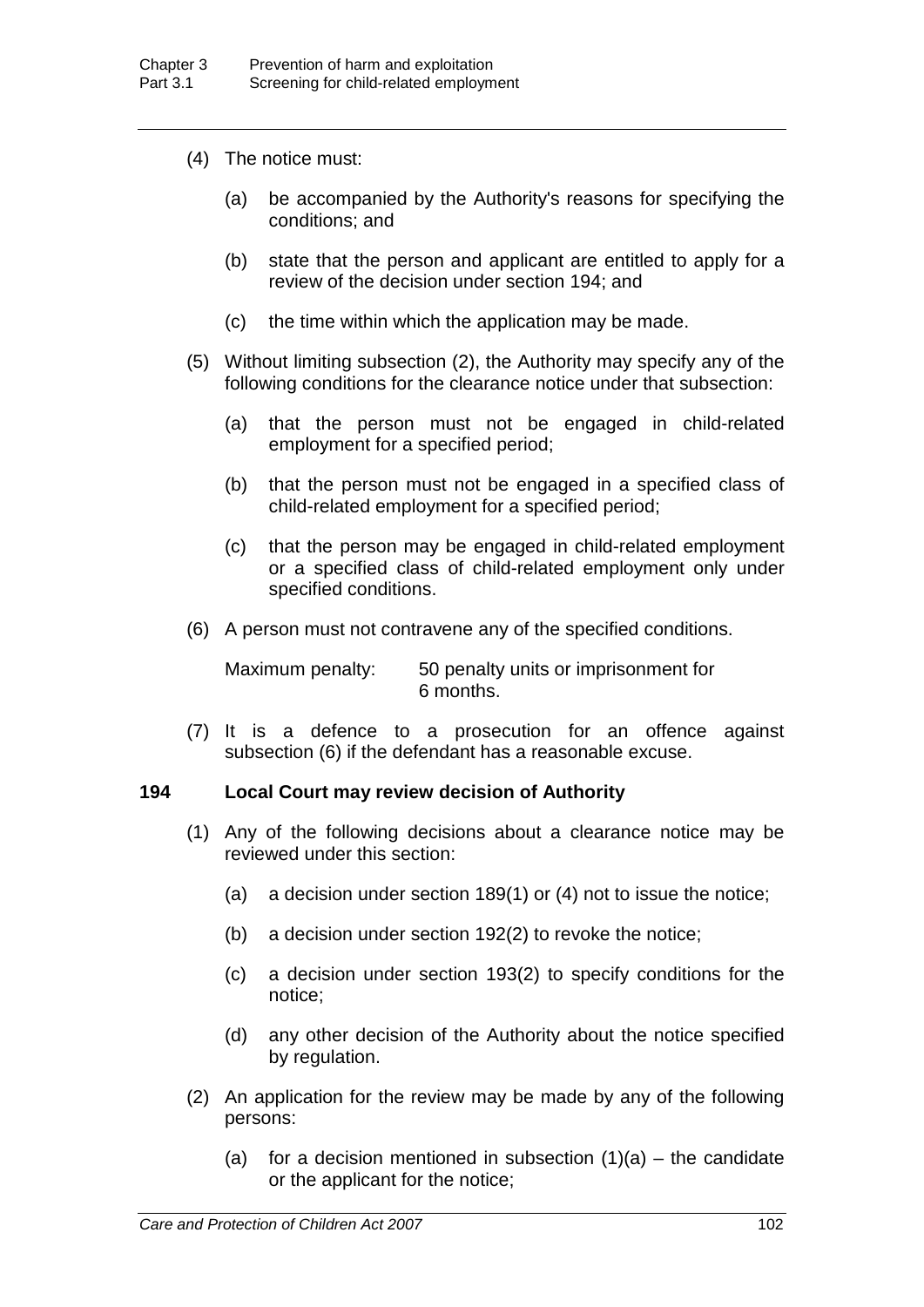- (b) for any other decision the person holding, or the applicant for, the notice.
- (3) The application must be made to the Local Court within 28 working days after the person is notified of the decision.
- (4) The application does not affect the operation or implementation of the decision.
- (5) However, the Local Court may make another decision staying or otherwise affecting the operation or implementation of so much of the decision as it considers appropriate to effectively decide the application.
- (6) A decision made under subsection (5):
	- (a) is subject to the conditions specified by the Local Court; and
	- (b) has effect:
		- (i) for the period specified by the Local Court; and
		- (ii) if no period is specified by the Local Court until the application is decided.
- (7) The review:
	- (a) must be conducted as a new hearing; and
	- (b) is not limited by the material before the Authority.
- (8) The Local Court may:
	- (a) affirm the decision; or
	- (b) vary the decision; or
	- (c) set aside the decision; or
	- (d) set aside the decision and replace it by the Local Court's decision.
- (9) The Local Court may make any order about costs.

# **195 Confidential information**

- (1) A person who has acquired information in exercising a power or performing a function under this Part is guilty of an offence if the person:
	- (a) discloses the information to someone; or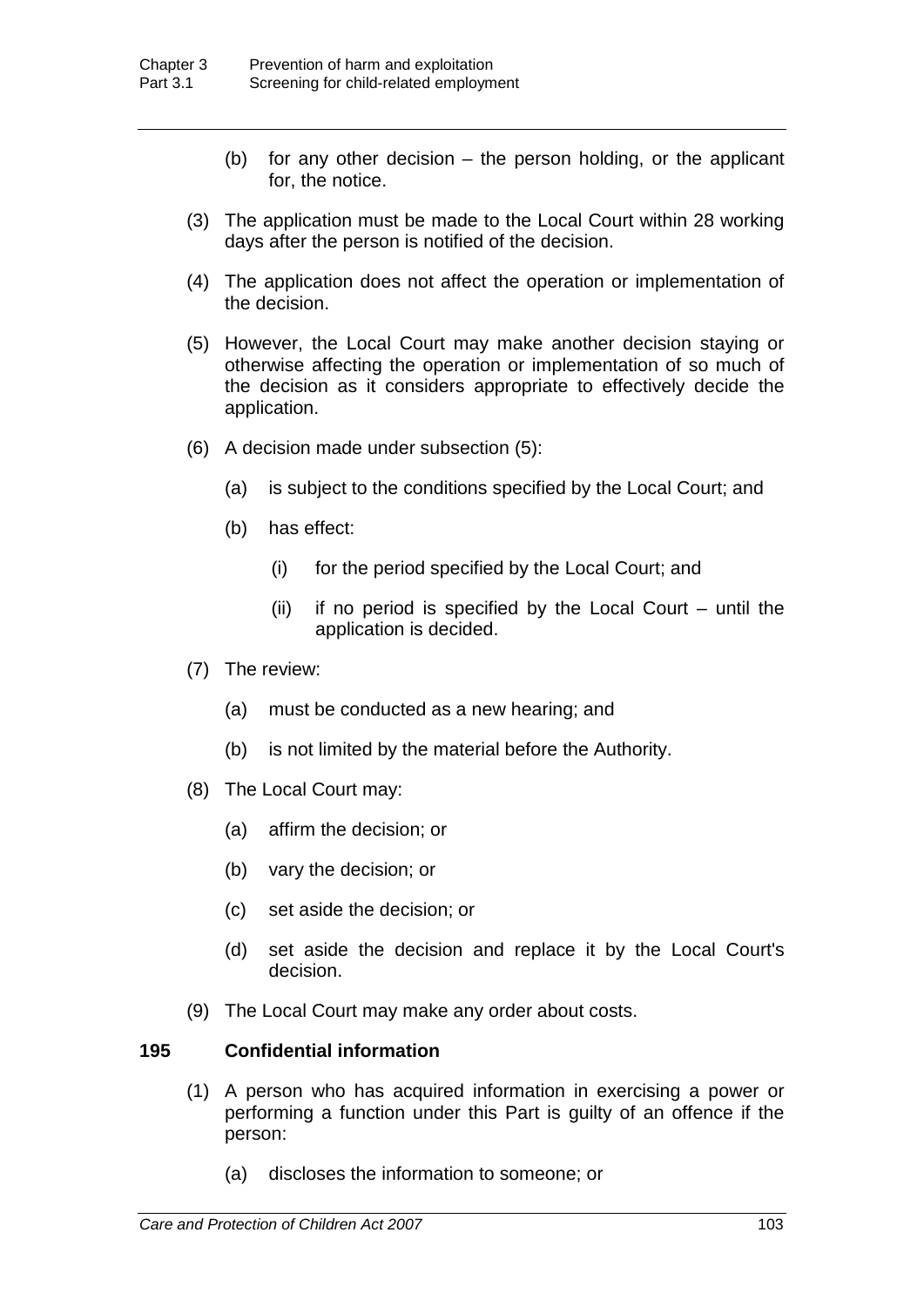- (b) does something that results in disclosing the information to someone and is reckless as to whether doing the thing would result in the disclosure; or
- (c) uses the information.

Maximum penalty: 200 penalty units or imprisonment for 2 years.

- (2) Subsection (2) does not apply to:
	- (a) a disclosure or use of the information by the person in exercising a power or performing a function under this Part; or
	- (b) a disclosure of the information to a court or tribunal; or
	- (c) a disclosure or use of the information that is otherwise required or authorised by law.

### **196 Screening Authority**

- (1) There is to be a Screening Authority.
- (2) The Authority consists of one or more members appointed by the Minister.

# **197 Regulations**

The regulations may make provision, consistent with this Part, about the following:

- (a) any matters relating to a clearance notice;
- (b) the appointment of the members of the Authority;
- (c) the procedure for the making of a decision by the Authority;
- (d) any other matters arising from the operation of this Part.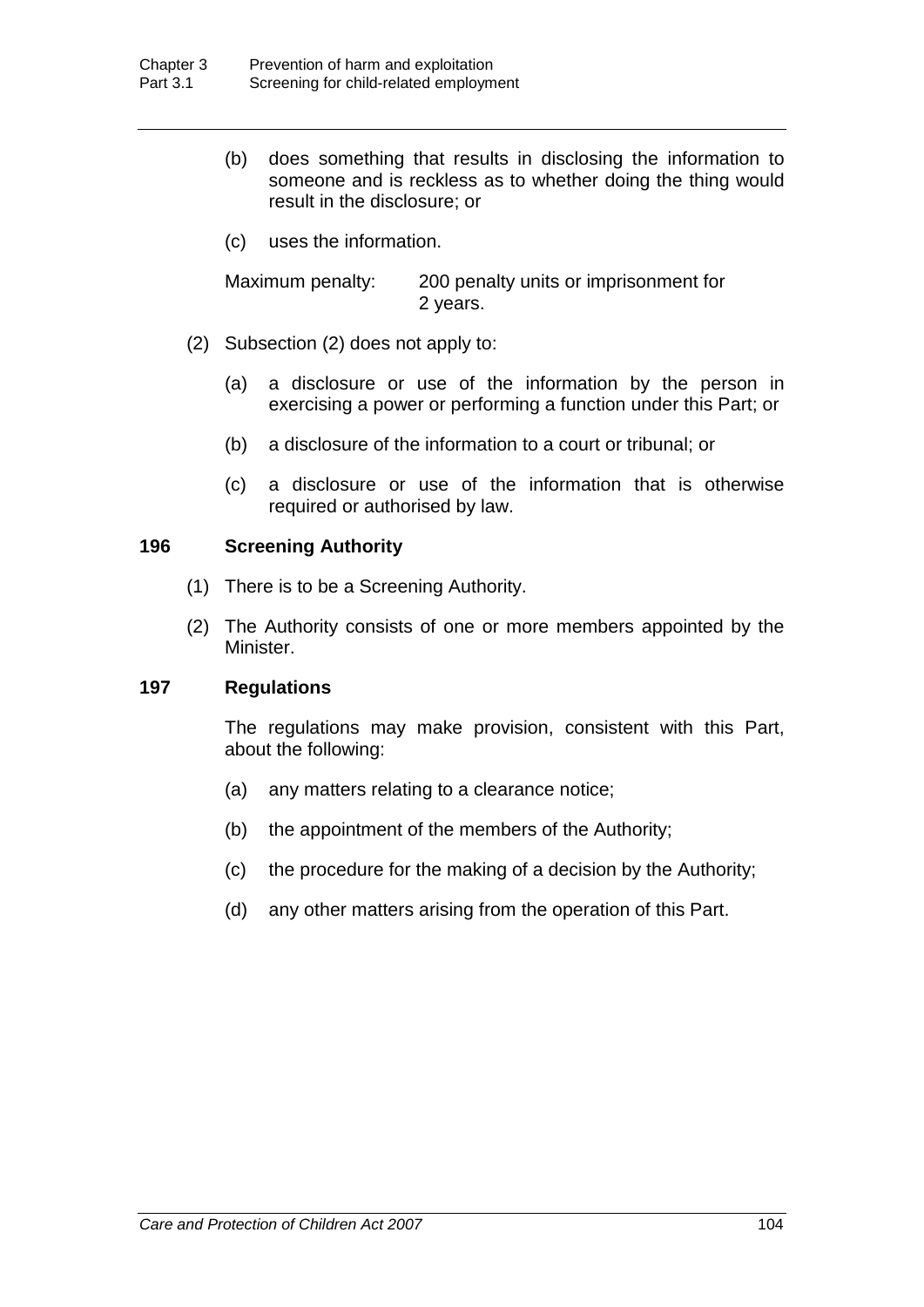# **Part 3.2 Employment of children**

## **198 Objects of Part**

The objects of this Part are:

- (a) to prevent the exploitation of children in their employment; and
- (b) to ensure the wellbeing of children who are in employment.

## **199 Interaction with** *Education Act*

This Part does not affect the operation of section 30 of the *Education Act*.

### **200 Definitions**

In this Part:

*employ*, for a child, means to engage the child to perform work under a contract of employment or any other contract or arrangement (whether written or unwritten and whether for a reward or not).

*employer*, of a child, means a person who employs the child.

### **201 CEO's power to restrict employment of children**

- (1) This section applies if:
	- (a) a child is employed; and
	- (b) the CEO is of the opinion that:
		- (i) the child suffers, or is likely to suffer, exploitation because of the employment; or
		- (ii) the wellbeing of the child is, or is likely to be, jeopardised because of the employment.
- (2) The CEO may, by written notice given to a parent of the child:
	- (a) prohibit the child from being so employed; or
	- (b) prohibit the child from employment generally; or
	- (c) prohibit the child from specified types of employment; or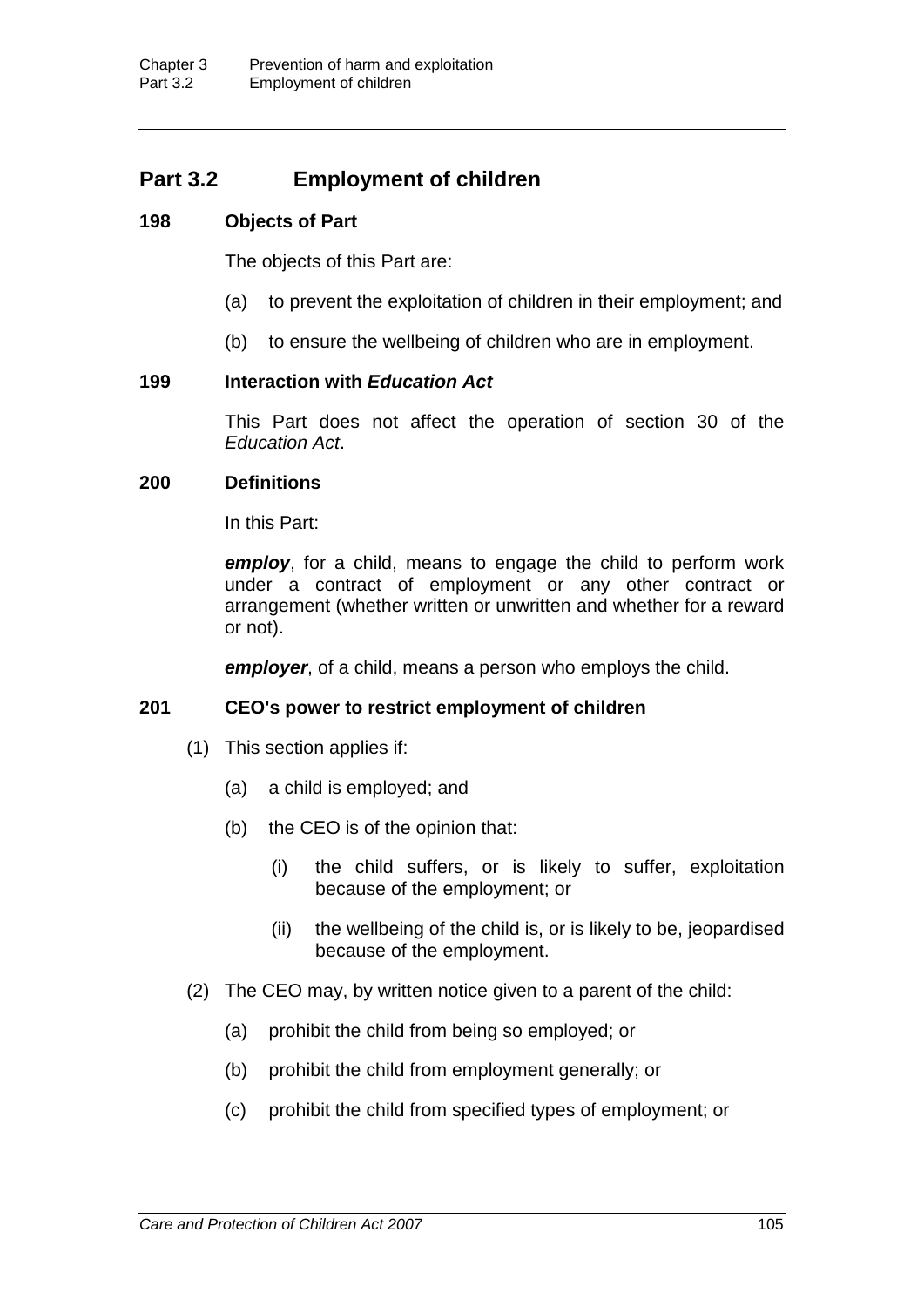- (d) impose specified conditions on the employment of the child (whether generally or in relation to specified types of employment).
- (3) A parent of the child must not permit or require the child to be employed in contravention of the notice.

Maximum penalty: 100 penalty units or imprisonment for 12 months.

- (4) It is a defence to a prosecution for an offence against subsection (3) if the defendant has a reasonable excuse.
- (5) The CEO:
	- (a) must give a copy of the notice to the child; and
	- (b) may give a copy of the notice to an employer of the child.
- (6) An employer of the child who is given a copy of the notice must comply with the notice.

Maximum penalty: 100 penalty units or imprisonment for 12 months.

- (7) It is a defence to a prosecution for an offence against subsection (6) if the defendant has a reasonable excuse.
- (8) The notice must:
	- (a) be accompanied by the reasons of the CEO's decision; and
	- (b) state that a parent of the child is entitled to apply for a review of the decision under section 206 and the time within which the application may be made.

# **202 Misleading information about child's age**

- (1) This section applies if a person employs, or is considering employing, a child.
- (2) A parent of the child:
	- (a) must not give the person any information about the child's age that the parent knows to be misleading in a material particular; or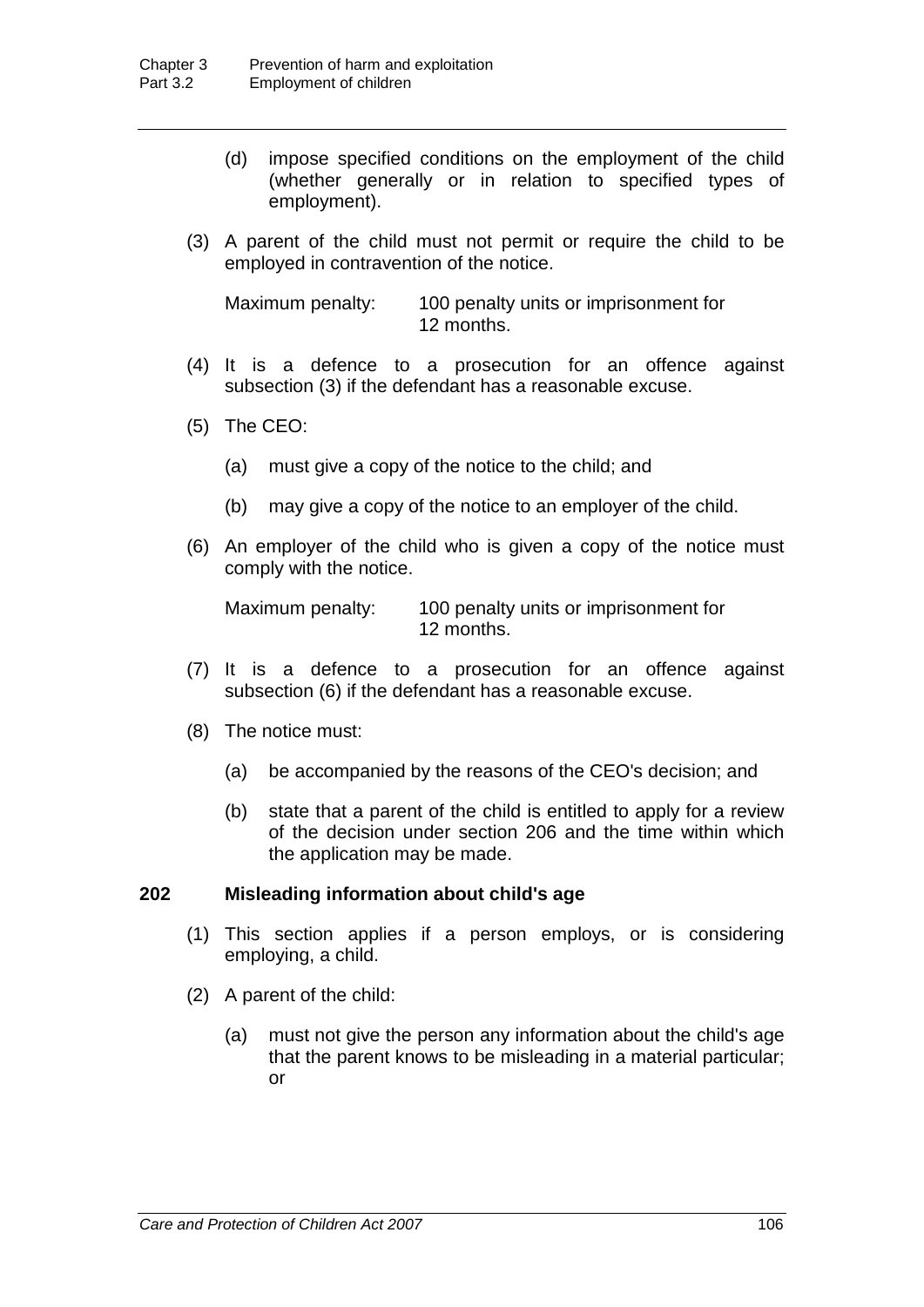(b) must not permit or require the child to give the person any information that the parent knows to be misleading in a material particular.

Maximum penalty: 100 penalty units or imprisonment for 12 months.

## **203 Obligation of employers and parents**

- (1) An employer of a child is guilty of an offence if:
	- (a) the employer requires the child to perform any work at any time after 10 pm at night and before 6 am in the morning; and
	- (b) the child is less than 15 years of age.

Maximum penalty: 400 penalty units.

(2) An employer of a child must not require the child to perform any work that is harmful, or likely to be harmful, to the child's physical, mental or emotional wellbeing.

Maximum penalty: 100 penalty units or imprisonment for 12 months.

(3) An employer of a child must not require the child to perform any work that involves the exploitation of the child.

Maximum penalty: 800 penalty units or imprisonment for 4 years.

- (4) A parent of a child is guilty of an offence if:
	- (a) the parent permits or requires the child to perform any work at any time after 10 pm at night and before 6 am in the morning; and
	- (b) the child is less than 15 years of age.

| Maximum penalty: | 50 penalty units or imprisonment for |
|------------------|--------------------------------------|
|                  | 6 months.                            |

(5) A parent of a child must not permit or require the child to perform any work that is harmful, or likely to be harmful, to the child's physical, mental or emotional wellbeing.

Maximum penalty: 100 penalty units or imprisonment for 12 months.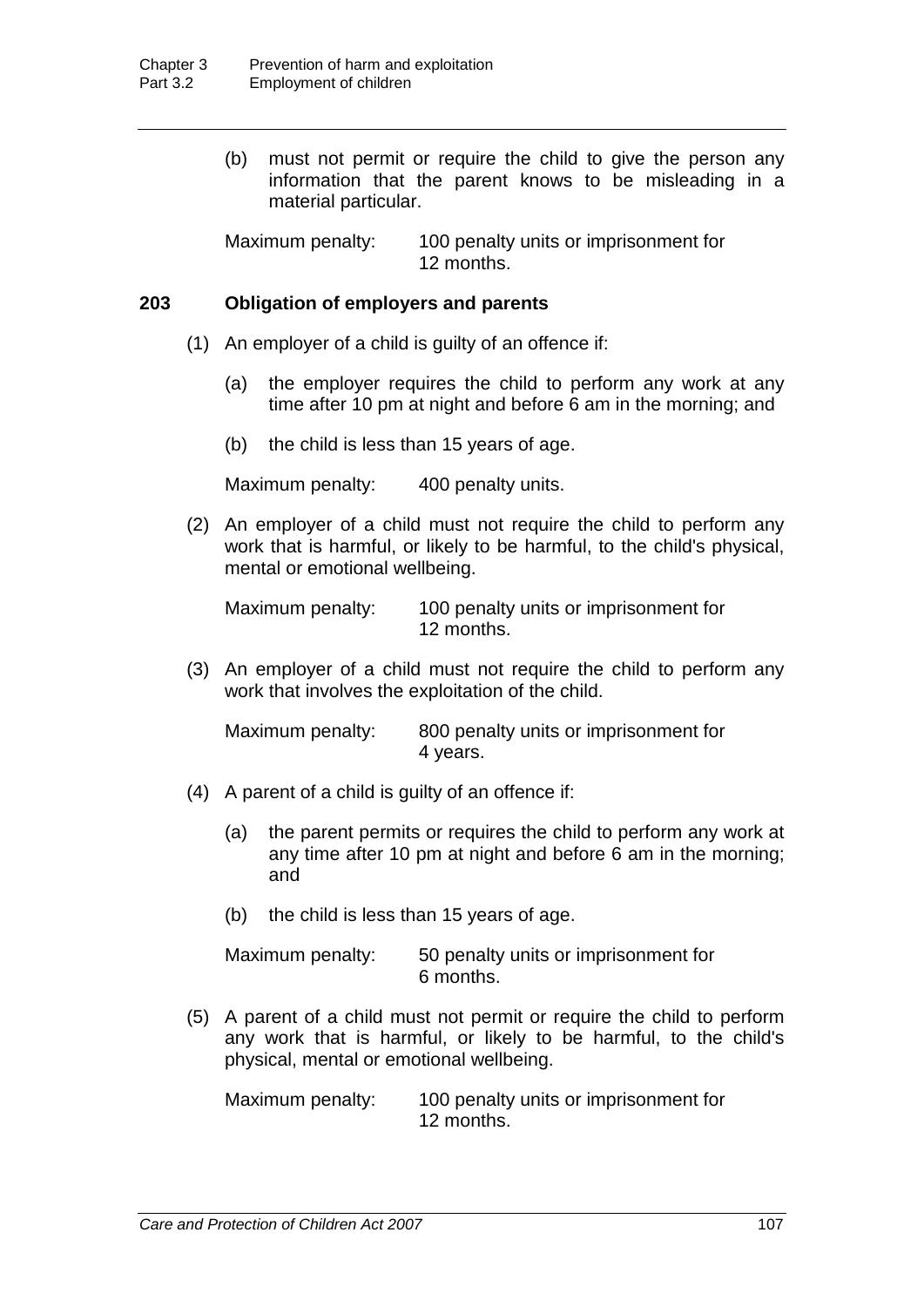(6) A parent of a child must not permit or require the child to perform any work that involves the exploitation of the child.

Maximum penalty: 800 penalty units or imprisonment for 4 years.

### **204 Inspections**

- (1) For the purposes of monitoring compliance with this Part, an authorised officer may, at any reasonable time:
	- (a) enter a place where the officer reasonably believes a child is employed; and
	- (b) inspect the place and any facilities at the place; and
	- (c) require any person at the place to give the officer specified information or produce to the officer specified records; and
	- (d) operate any electronic equipment at the place to retrieve the records; and
	- (e) make extracts or copies of the records.
- (2) A person must comply with a requirement given to the person for subsection (1).

Maximum penalty: 100 penalty units or imprisonment for 12 months.

- (3) It is a defence to a prosecution for an offence against subsection (2) if the defendant has a reasonable excuse.
- (4) If the officer enters the place without producing the officer's identity card when requested to do so:
	- (a) the officer may not stay at the place; and
	- (b) a person is not required to comply with a requirement given to the person for subsection (1).

### **205 Authorised officer may require provision of information**

(1) An authorised officer may, by written notice, require a person who employs a child to give the officer specified information about the employment.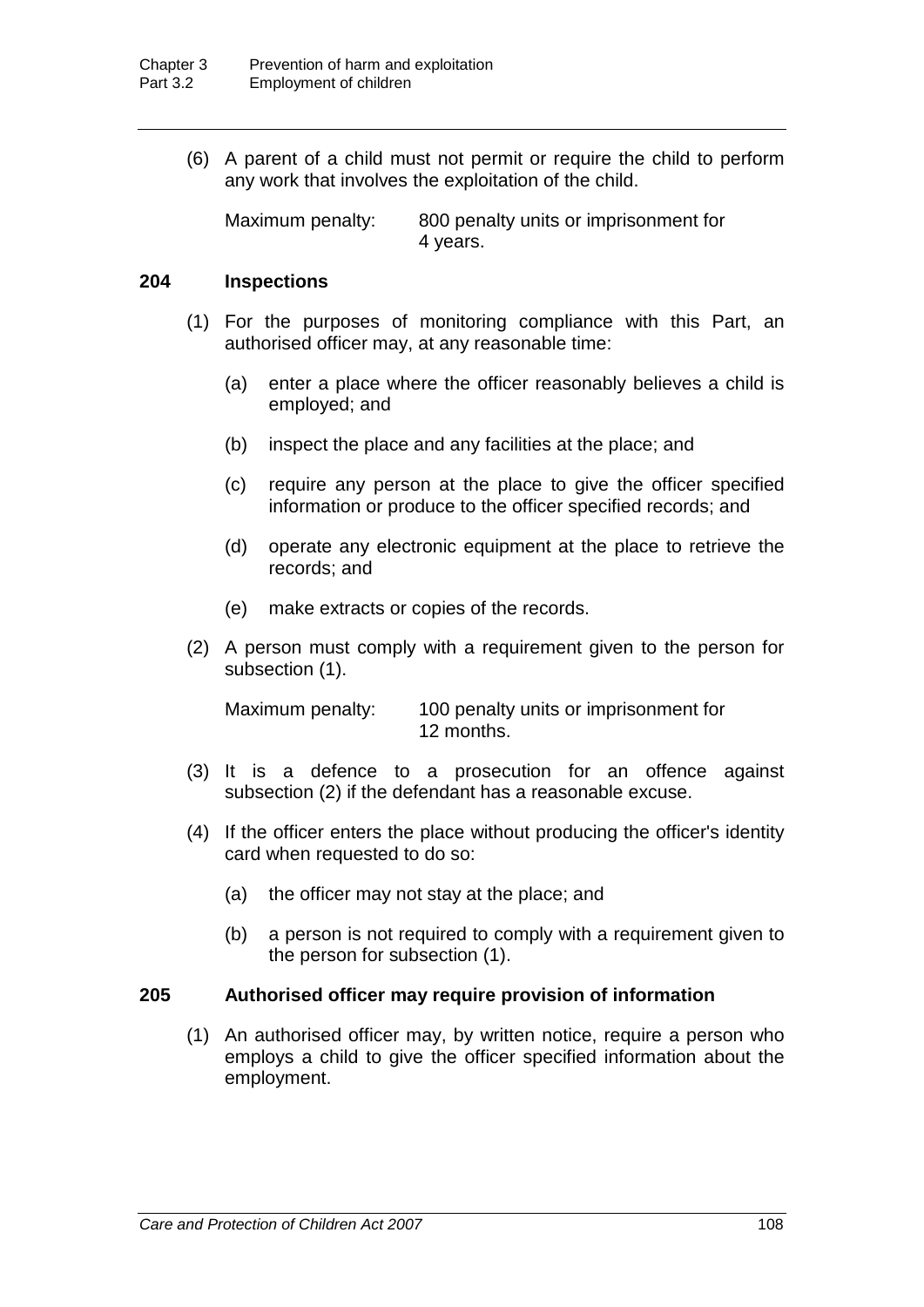(2) The person must comply with the requirement within 14 days after receiving the notice.

Maximum penalty: 100 penalty units or imprisonment for 12 months.

(3) It is a defence to a prosecution for an offence against subsection (2) if the defendant has a reasonable excuse.

## **206 Local Court may review decision**

- (1) A parent of a child in relation to whom a notice is given by the CEO under section 201(2) may apply for a review of the decision in the notice.
- (2) The application must be made to the Local Court within 28 working days after the parent is given the notice.
- (3) The application does not affect the operation or implementation of the decision.
- (4) However, the Local Court may make another decision staying or otherwise affecting the operation or implementation of so much of the decision as it considers appropriate to effectively decide the application.
- (5) A decision under subsection (4):
	- (a) is subject to the conditions specified by the Local Court; and
	- (b) has effect:
		- (i) for the period specified by the Local Court; and
		- (ii) if no period is specified by the Local Court until the application is decided.
- (6) The review:
	- (a) must be conducted as a new hearing; and
	- (b) is not limited by the material before the CEO.
- (7) The Local Court may:
	- (a) affirm the decision; or
	- (b) vary the decision; or
	- (c) set aside the decision; or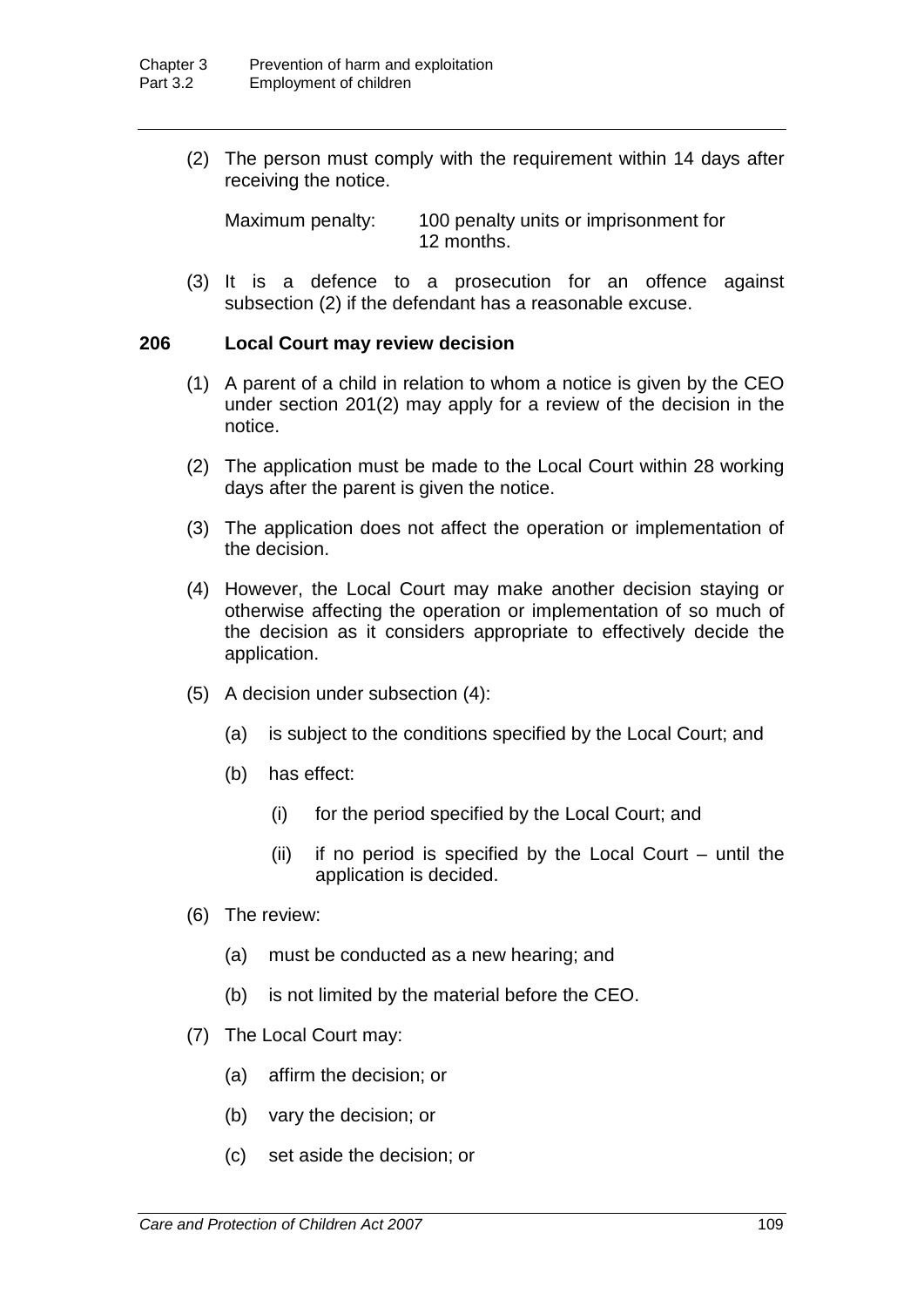- (d) set aside the decision and replace it by the Local Court's decision.
- (8) The Local Court may make any order about costs.

# **Part 3.3 Prevention of child deaths**

## **207 Object of Part**

The object of this Part is to assist in the prevention and reduction of child deaths through:

- (a) maintaining a database on child deaths; and
- (b) conducting research about child deaths, and diseases and accidents involving children; and
- (c) the development of appropriate policy to deal with such deaths, diseases and accidents.

# **208 Child deaths**

A child death is:

- (a) the death of a child who usually resided in the Territory (whether the death occurred in the Territory or not); or
- (b) a still-birth as defined in the *Births, Deaths and Marriages Registration Act* that occurred in the Territory.

### **209 Establishment of Committee**

- (1) There is to be a Child Deaths Review and Prevention Committee.
- (2) The Committee consists of at least 10 but not more than 16 members.
- (3) Each member must be:
	- (a) someone who has qualifications or experience relating to the functions of the Committee; and
	- (b) appointed by the Minister in writing for a term not exceeding 2 years.
- (4) The Minister must:
	- (a) appoint one member to be the Convenor of the Committee; and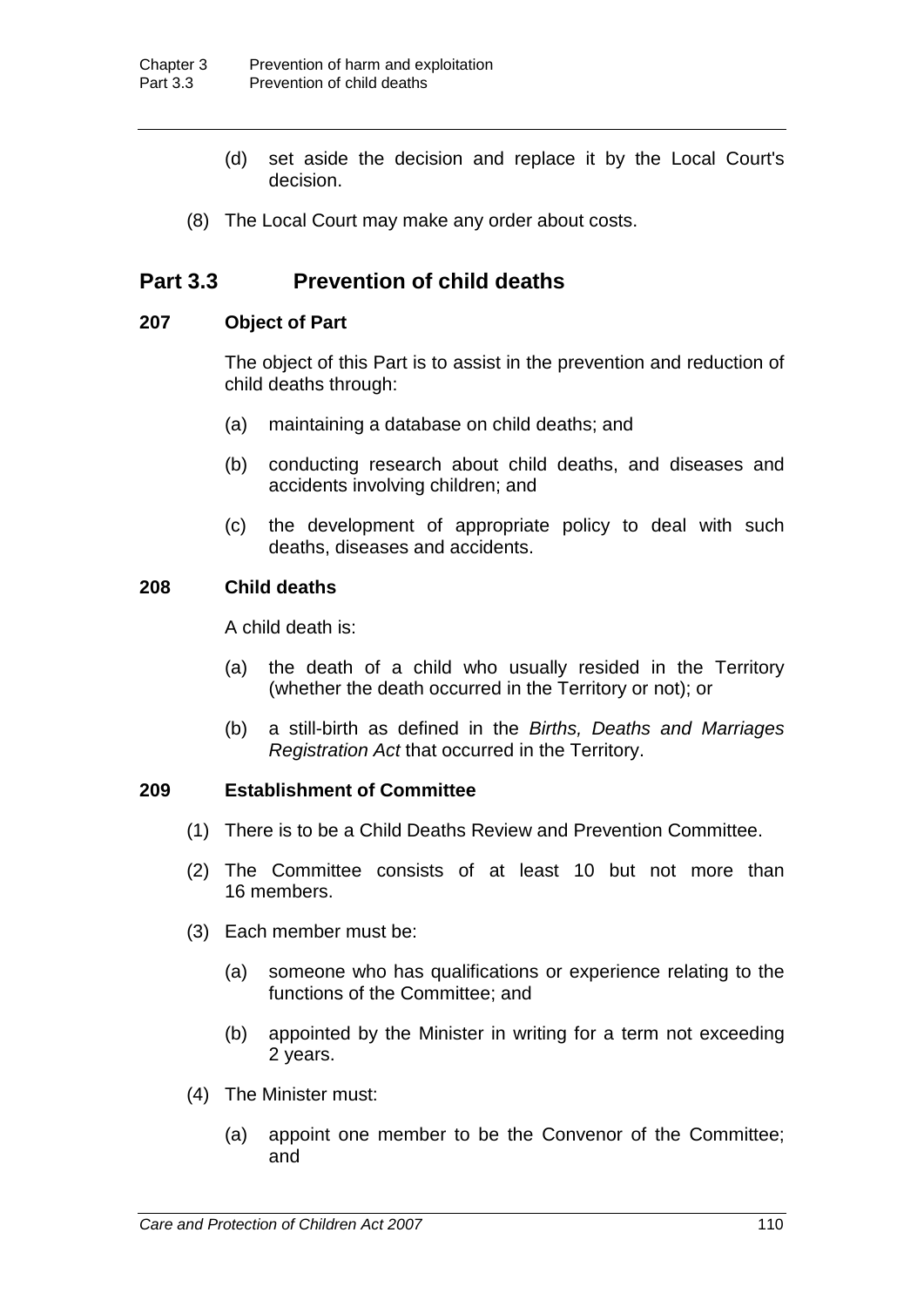- (b) appoint another member to be the Deputy Convenor of the Committee.
- (5) At least 2 members must be Aboriginal persons.
- (6) One member must be a deputy coroner nominated by the Territory Coroner for this section.
- (7) A member is eligible for re-appointment.
- (8) In this section:

*deputy coroner* means a deputy coroner as defined in the Coroners Act.

*Territory Coroner* means the Territory Coroner as defined in the Coroners Act.

# **210 Functions of Committee**

The Committee has the following functions:

- (a) to establish and maintain the Child Deaths Register;
- (b) to conduct or sponsor research into child deaths, diseases and accidents involving children, and other related matters (such as childhood morbidity and mortality), whether alone or with others;
- (c) to raise public awareness about a matter mentioned in paragraph (b), including, for example, any of the following:
	- (i) the death rate of children;
	- (ii) the causes and nature of child deaths and of diseases and accidents involving children;
	- (iii) the prevention or reduction of such deaths, diseases and accidents;
- (d) to make recommendations about a matter mentioned in paragraph (b);
- (e) to monitor the implementation of the recommendations;
- (f) to contribute to any national database on child deaths in Australia;
- (g) to enter into an arrangement for the sharing of information with anyone in Australia that has functions similar to those of the Committee;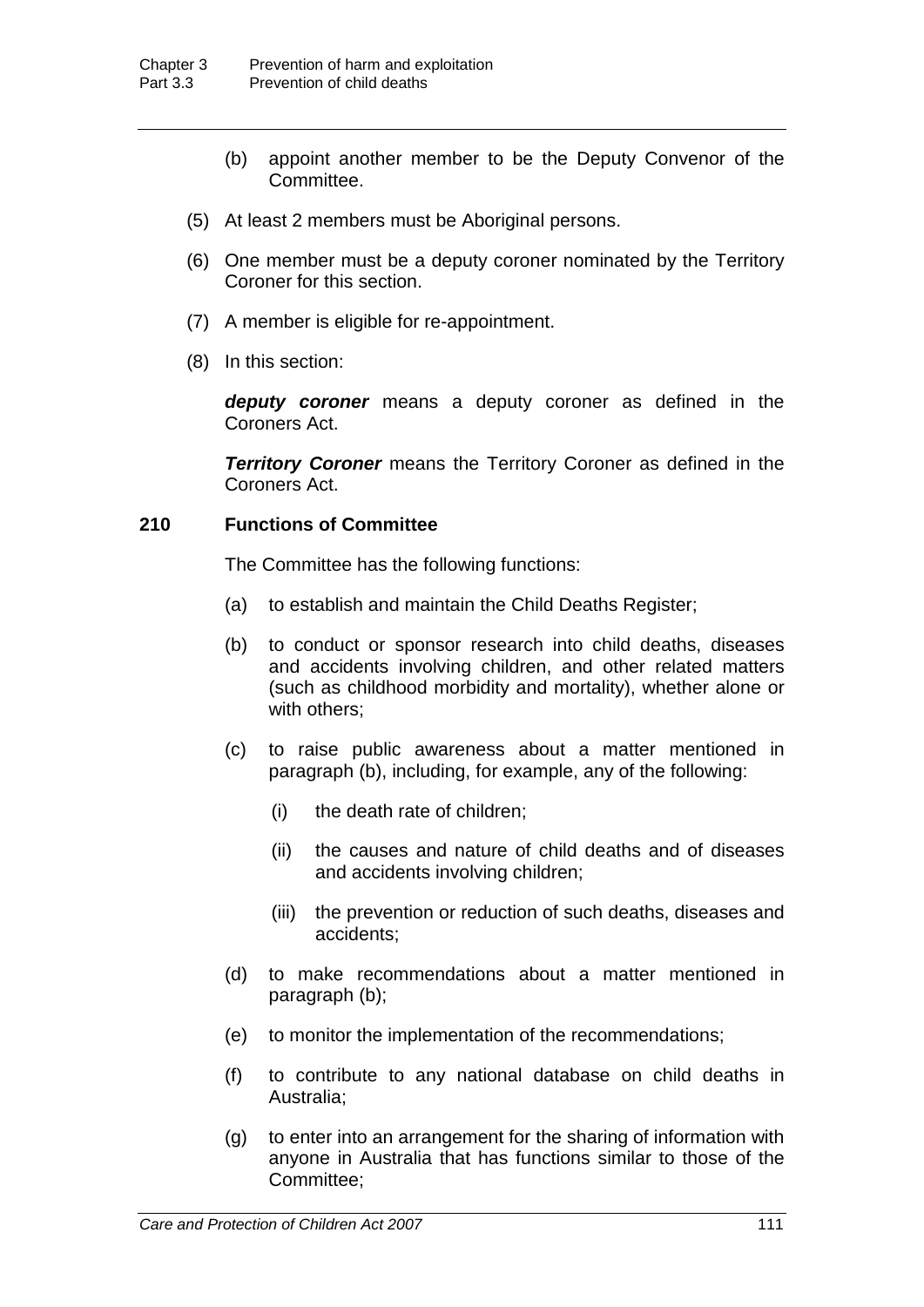(h) to perform any other functions relating to the object of this Part as the Minister directs.

## **211 Provision of information to Committee**

- (1) Any of the following persons must, on the Committee's request, give specified information to the Committee for any of its functions:
	- (a) the Commissioner of Police;
	- (b) the Registrar of Births, Deaths and Marriages;
	- (c) a coroner;
	- (d) a service provider for a protected child;
	- (e) a health practitioner;
	- (f) a person in charge of a facility for health services in which children are ordinarily patients;
	- (g) an operator of child-related services;
	- (h) an operator of children's services.

Maximum penalty: 200 penalty units or imprisonment for 2 years.

- (2) It is a defence to a prosecution for an offence against subsection (1) if:
	- (a) the defendant has a reasonable excuse; or
	- (b) the Commissioner of Police certifies in writing that compliance with the request would:
		- (i) prejudice the investigation of any unlawful conduct; or
		- (ii) disclose a confidential source of information in relation to the administration of law; or
		- (iii) prejudice the effectiveness of a method or procedure in relation to the administration of law; or
		- (iv) facilitate a person's escape from lawful custody; or
		- (v) endanger the safety of a person.
- (3) A person acting in good faith in giving information to the Committee is not civilly or criminally liable, or in breach of any professional code of conduct, for giving the information.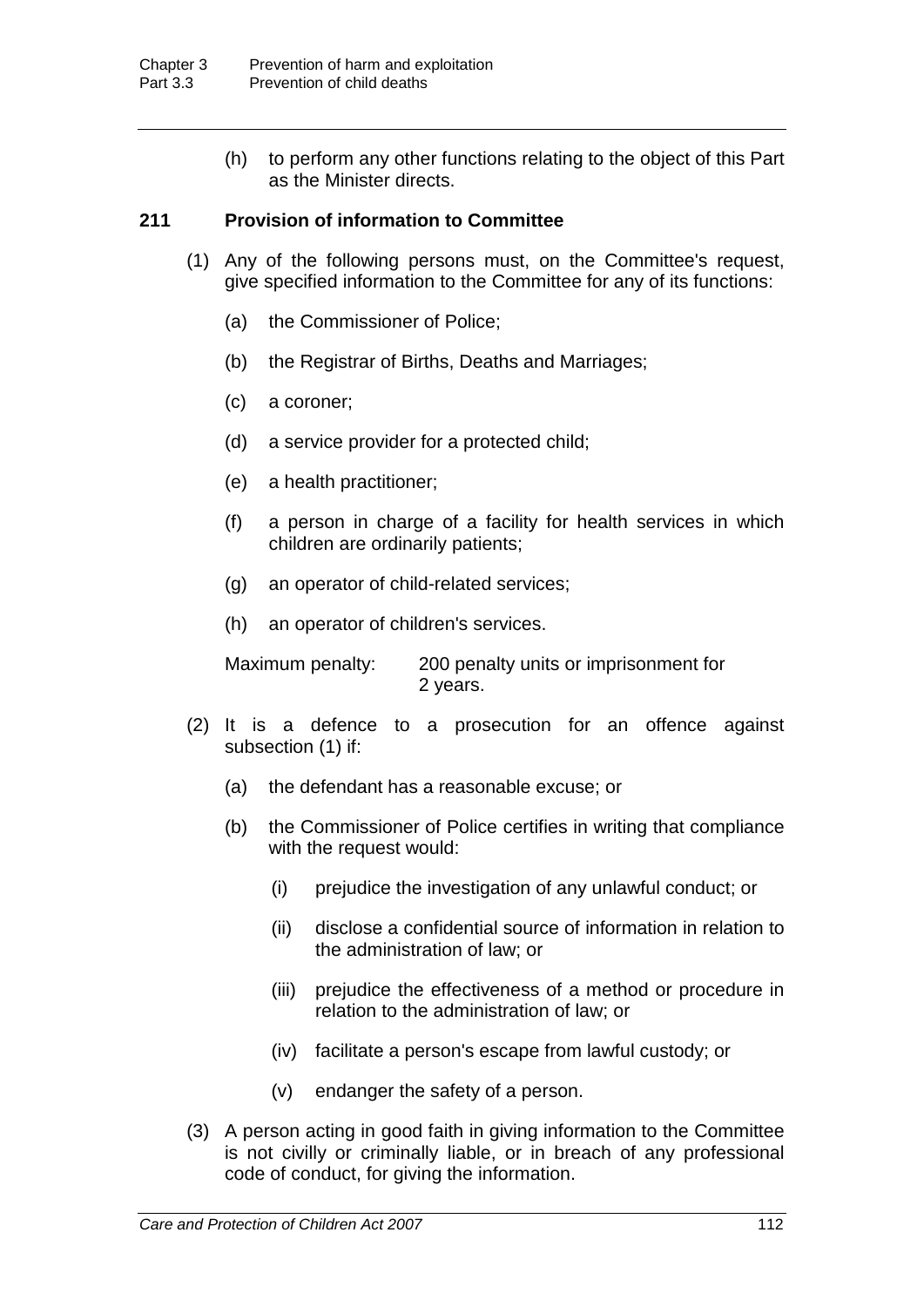# **212 Child Deaths Register**

- (1) There is to be a Child Deaths Register.
- (2) The Register is a database of information concerning child deaths.
- (3) Without limiting subsection (2), the Register may include information on:
	- (a) incidences of child deaths; and
	- (b) the causes, patterns and trends of child deaths.

# **213 Annual report**

- (1) At the end of each financial year, the Committee must prepare a report about the operation of the Committee during that year.
- (2) The report must contain details about:
	- (a) the Committee's activities during that year, including:
		- (i) the development of the Register during that year; and
		- (ii) any recommendations made by the Committee during that year; and
	- (b) the implementation during that year of any recommendations made by the Committee.
- (3) The Committee must, by 31 October following the end of that year, give the report to the Minister.
- (4) The Minister must table a copy of the report in the Legislative Assembly within 6 sitting days after receiving the report.

### **214 Report about research**

- (1) The Committee may prepare reports about research conducted or sponsored by the Committee (whether alone or with others).
- (2) The Committee must give the reports to the Minister.
- (3) The Minister must table a copy of each of the reports in the Legislative Assembly within 6 sitting days after receiving the report.

## **215 Advisors to Committee**

(1) The Minister may, on the Convenor's recommendation, appoint persons to be advisors to the Committee.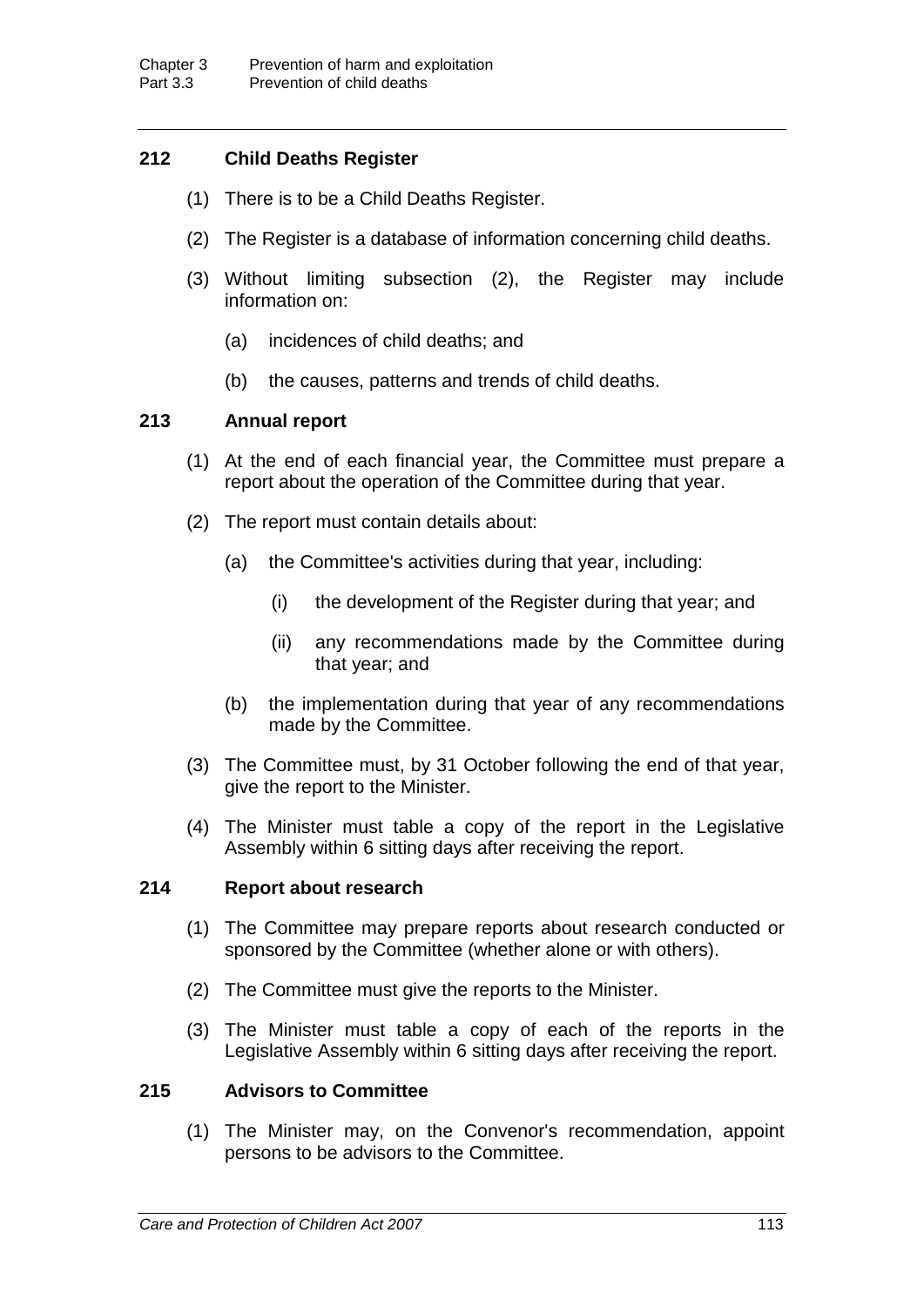- (2) The Convenor may only recommend a person who has qualifications or experience relating to:
	- (a) a function of the Committee; or
	- (b) health care, child development or protection, or research methodology.
- (3) An advisor may be appointed for:
	- (a) the duration of a project specified in the appointment; or
	- (b) a term not exceeding 2 years specified in the appointment.
- (4) An advisor is eligible, on the recommendation of the Convenor, for re-appointment.
- (5) An advisor must assist the Committee in performing the Committee's functions as specified in the appointment.
- (6) Without limiting subsection (5), the appointment may specify that the advisor must conduct specified research.

### **216 Deputy Convenor**

The Deputy Convenor must act in the office of Convenor if:

- (a) the Convenor is unable to exercise the Convenor's powers or perform the Convenor's functions; or
- (b) the office of Convenor is vacant.

## **217 Vacation of office of member or advisor**

A member or advisor vacates his or her office if:

- (a) the term of the appointment of the member or advisor expires; or
- (b) the member or advisor resigns the office in writing given to the Minister; or
- (c) the appointment is terminated under section 218; or
- (d) the member or advisor dies.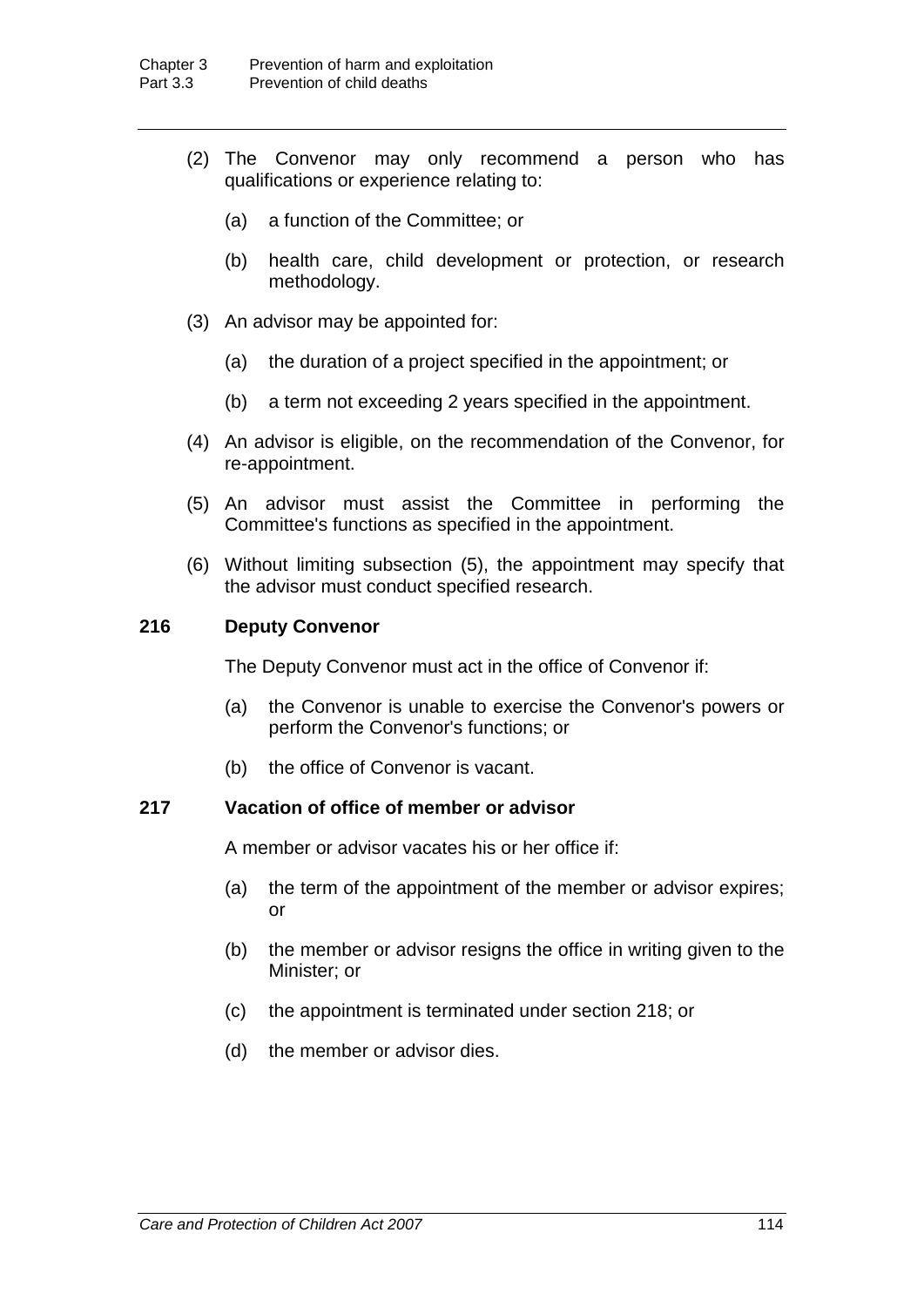# **218 Termination of appointment**

- (1) The Minister must terminate a person's appointment as a member or advisor if:
	- (a) the person contravenes section 221; or
	- (b) for a person appointed as a member:
		- (i) the person has been absent (except on leave granted by the Minister) from 3 consecutive meetings of the Committee; or
		- (ii) the person contravenes section 220.
- (2) In addition, the Minister may terminate the appointment:
	- (a) on the ground of misbehaviour; or
	- (b) on the ground the person becomes physically or mentally incapable of satisfactorily performing the duties of the appointment.
- (3) Furthermore, the appointment is terminated if:
	- (a) the person:
		- (i) becomes bankrupt; or
		- (ii) applies to take the benefit of a law for the relief of bankrupt or insolvent debtors; or
		- (iii) compounds with creditors or makes an assignment of the person's remuneration for their benefit; or
	- (b) is found guilty by a court in the Territory of an offence punishable by imprisonment for 12 months or more; or
	- (c) is found guilty by a court outside the Territory of an offence which, if committed against a law of the Territory, would be an offence punishable by imprisonment for 12 months or more.
- (4) A termination under subsection (1) or (2) must be by writing given to the person.

# **219 Meetings of Committee**

- (1) The Committee must meet at least 3 times in each year.
- (2) In a meeting of the Committee, the number of members that is equal to half of the members plus one constitutes a quorum.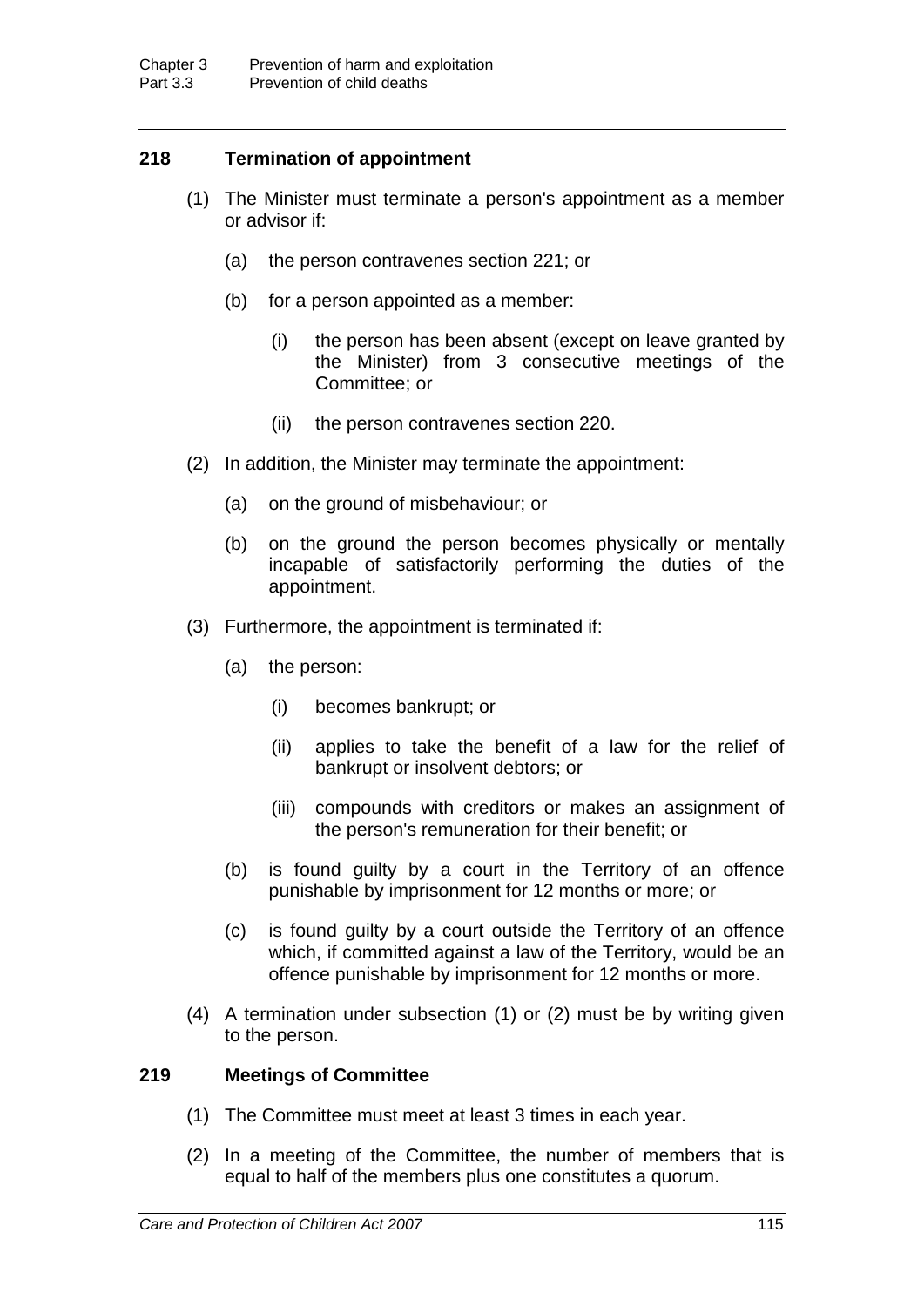- (3) A meeting of the Committee must be presided by:
	- (a) the Convenor; or
	- (b) in the absence of the Convenor the Deputy Convenor; or
	- (c) in the absence of both the Convenor and the Deputy Convenor – a member elected by the members present at the meeting.

## **220 Disclosure of interest**

- (1) A member who has a direct or indirect interest in a matter to be considered by the Committee must disclose the interest to the Committee.
- (2) The disclosure must be recorded in the Committee's minutes.
- (3) The member:
	- (a) must not take Part in any deliberation or decision of the Committee about the matter; and
	- (b) must be disregarded for the purposes of constituting the quorum of the Committee for the deliberation or decision.
- (4) The Committee may decide subsection (3) does not apply to the matter.
- (5) However, the decision must be deliberated and voted on in the absence of the member.

## **221 Confidential information**

- (1) A person who has acquired information in exercising a power or performing a function under this Part is guilty of an offence if the person:
	- (a) discloses the information to someone; or
	- (b) does something that results in disclosing the information to someone and is reckless as to whether doing the thing would result in the disclosure; or
	- (c) uses the information.

Maximum penalty: 200 penalty units or imprisonment for 2 years.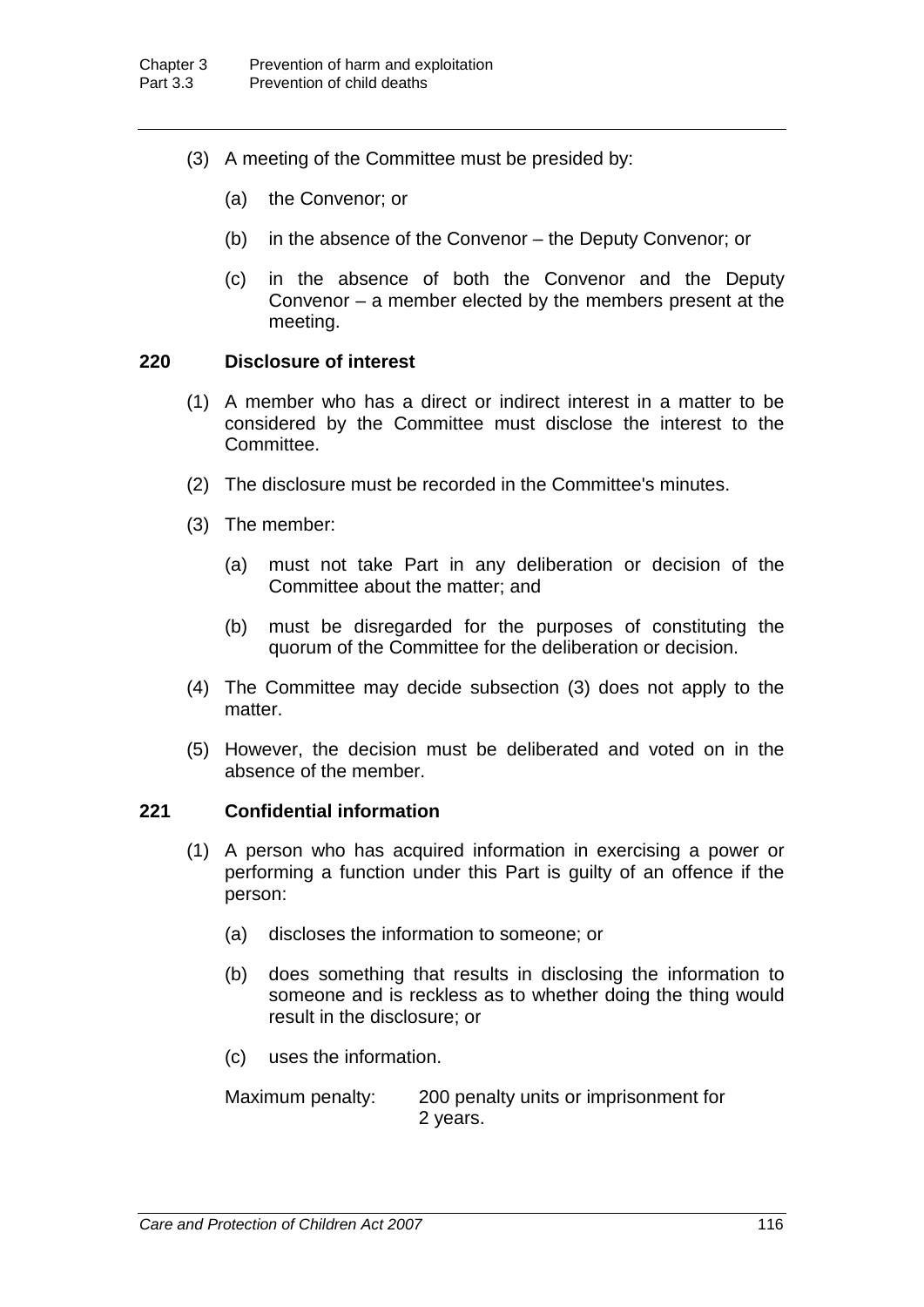- (2) Subsection (1) does not apply to:
	- (a) a disclosure or use of the information by a person in exercising a power or performing a function under this Part; or
	- (b) a disclosure or use of the information for any of the following purposes authorised by the Minister:
		- (i) research relating to the object of this Part;
		- (ii) an inquiry or investigation conducted by a coroner, the Police Force or another law enforcement agency;
		- (iii) a purpose specified by regulation; or
	- (c) a disclosure of the information to a court or tribunal; or
	- (d) a disclosure or use of the information that is otherwise required or authorised by law.

# **222 Review of operation of Part**

- (1) The Minister must conduct a review of the operation of this Part within 3 years after the commencement of this Part.
- (2) The review must determine:
	- (a) the extent to which the operation of this Part has met the object of this Part; and
	- (b) whether or not any amendment to this Part should be made.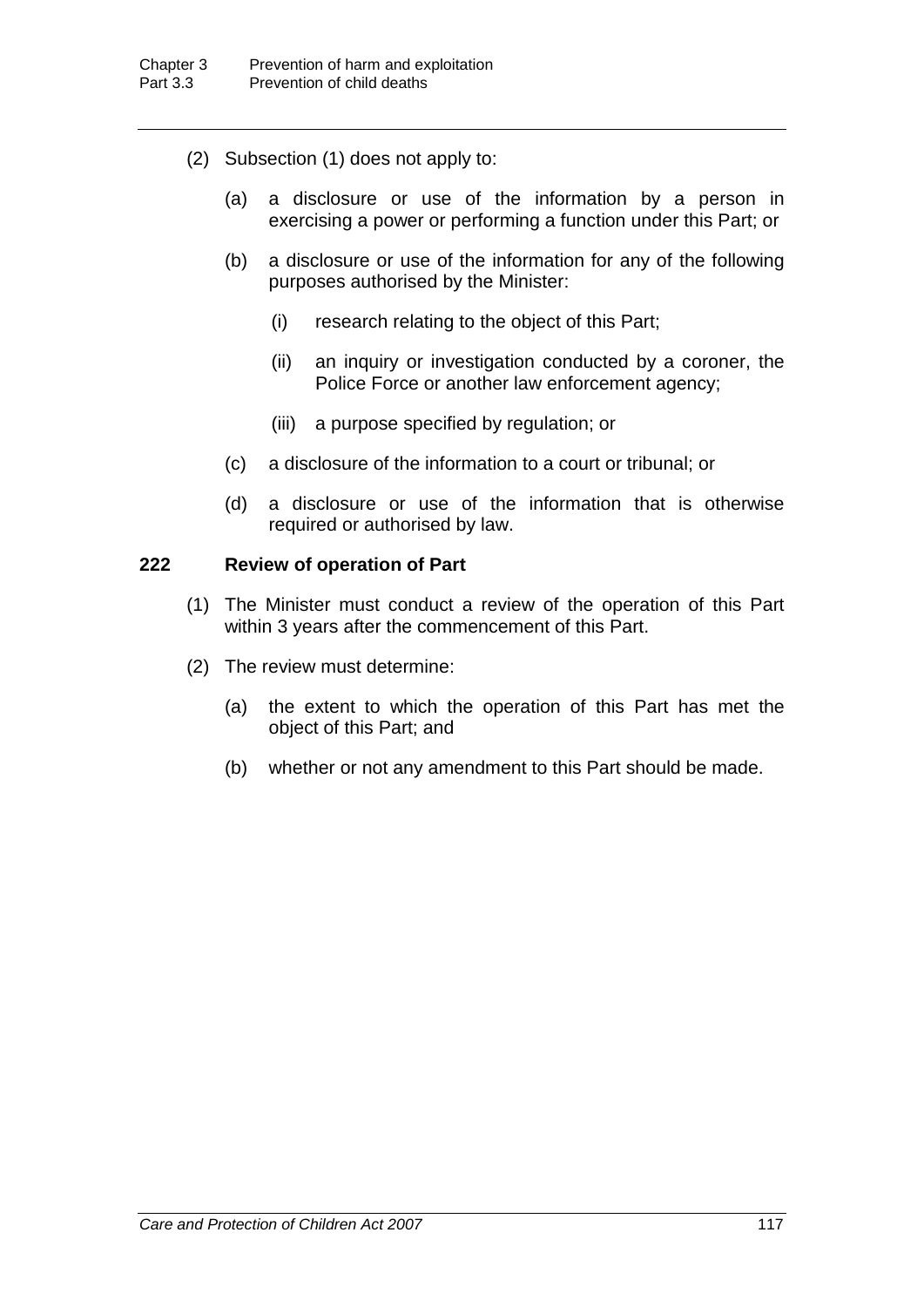# **Chapter 4 Regulation of children's services**

# **Part 4.1 Preliminary matters**

## **223 Object of Chapter**

The object of this Chapter is to safeguard the wellbeing of children who are under the care of an operator of children's services.

## **224 Children's services**

- (1) Children's services are services for the care of a child provided in the following circumstances:
	- (a) the child is less than 13 years of age:
	- (b) the care is provided at a place other than the child's usual place of residence;
	- (c) the services are provided by a person who has been given responsibility for the care of the child by someone having daily care and control of the child.
- (2) To avoid doubt, children's services may be provided:
	- (a) for all or Part of a day; and
	- (b) as an on-going operation or as a single event; and
	- (c) as a community service or as all or a Part of a commercial operation.
- (3) However, the following are not children's services:
	- (a) care of a child by a family member of the child;
	- (b) a private arrangement for the care of children (such as babysitting) under which children from not more than one family are cared for at the same time;
	- (c) private tutoring;
	- (d) services that are Part of an educational program provided by a school;
	- (e) services that are health services;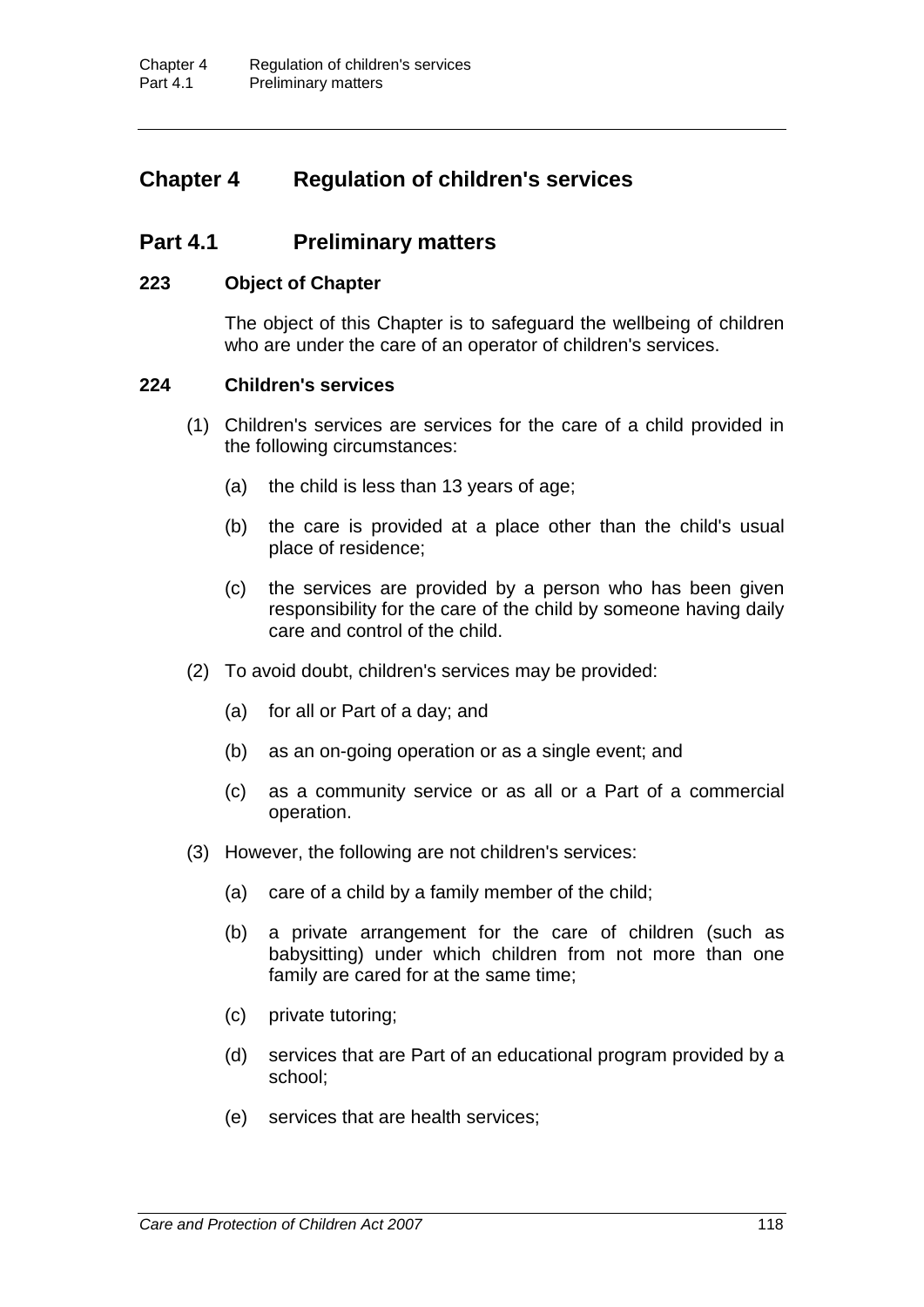- (f) services that are:
	- (i) provided as an on-going operation; and
	- (ii) available for each week for not more than 2 hours;
- (g) services provided under a placement arrangement that are prescribed by regulation;
- (h) services that the CEO, having regard to the object of this Chapter and the circumstances in which the services are provided, exempts from the operation of this Chapter by *Gazette* notice.

# **225 Home-based services**

- (1) Home-based services are children's services provided by a person (the *operator*) for the care of children at residential premises as an on-going operation.
- (2) The services are provided by the operator for a home-based services scheme if the operator:
	- (a) controls the provision of the services at the premises; but
	- (b) is subject to the direction of another person (the *coordinator of the services*) who controls the operation, or the operation together with other similar operations of home-based services.
- (3) The services are provided by the operator otherwise than for a home-based service scheme if the operator:
	- (a) controls the provision of the services at the premises as well as the operation; and
	- (b) subsection (2)(b) does not apply to the operator.

# **226 Services requiring licence**

- (1) The following are services requiring a licence:
	- (a) home-based services provided for a home-based services scheme;
	- (b) children's services that:
		- (i) are provided as an on-going operation at non-residential premises; and
		- (ii) are not services requiring registration or services prescribed by regulation;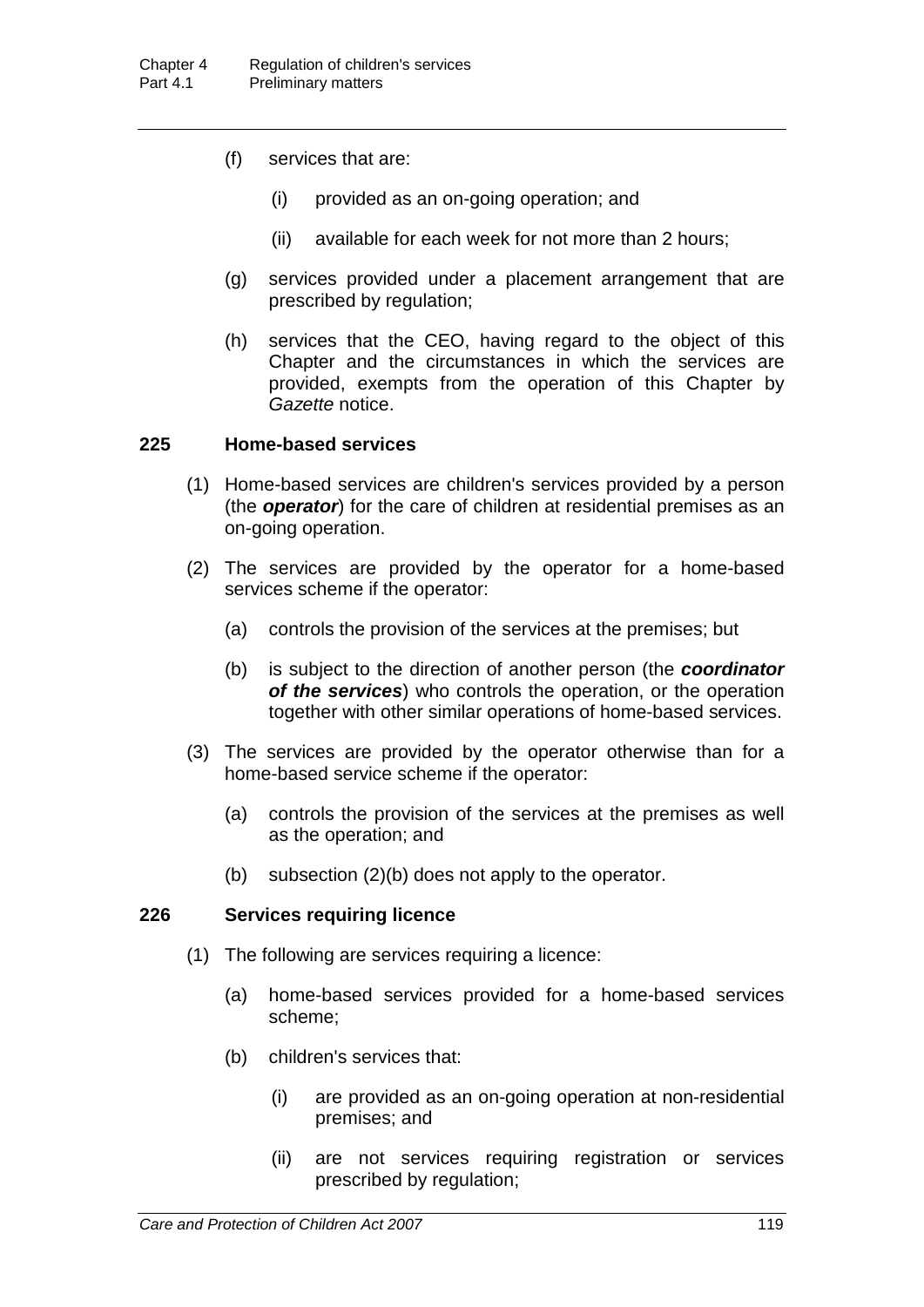- (c) children's services that:
	- (i) are provided as an on-going operation; and
	- (ii) involve the provision of accommodation for children; and
	- (iii) are not home-based services, services requiring registration or services prescribed by regulation.
- (2) A person provides services requiring a licence if the person is:
	- (a) for services mentioned in subsection  $(1)(a)$  the coordinator of the services; or
	- (b) for services mentioned in subsection  $(1)(b)$  or  $(c)$  the person who controls the operation mentioned in the subsection.

#### *Examples*

- *1 Ms Jones operates a childcare service at her home under the direction and control of Care At Home Pty Ltd. Care At Home Pty Ltd provides services requiring a licence because of subsections (1)(a) and (2)(a). On the other hand, Ms Jones provides services requiring registration because of section 227(1)(a) and (2)(a).*
- *2 Children's services provided through a childcare centre may be covered by subsection (1)(b).*
- *3 Children's services provided through a residential facility for students from remote communities may be covered by subsection (1)(c).*

### **227 Services requiring registration**

- (1) The following are services requiring registration:
	- (a) home-based services provided by an operator (whether as an on-going operation or single event);
	- (b) children's services provided as an on-going operation:
		- (i) at a place in close proximity to the parents of the children; and
		- (ii) as Part of, or in conjunction with, an operation for services provided for the parents;
	- (c) children's services, other than services prescribed by regulation, that are provided as a single event.
- (2) A person provides services requiring registration if the person is:
	- (a) for services mentioned in subsection  $(1)(a)$  the operator providing the home-based services; or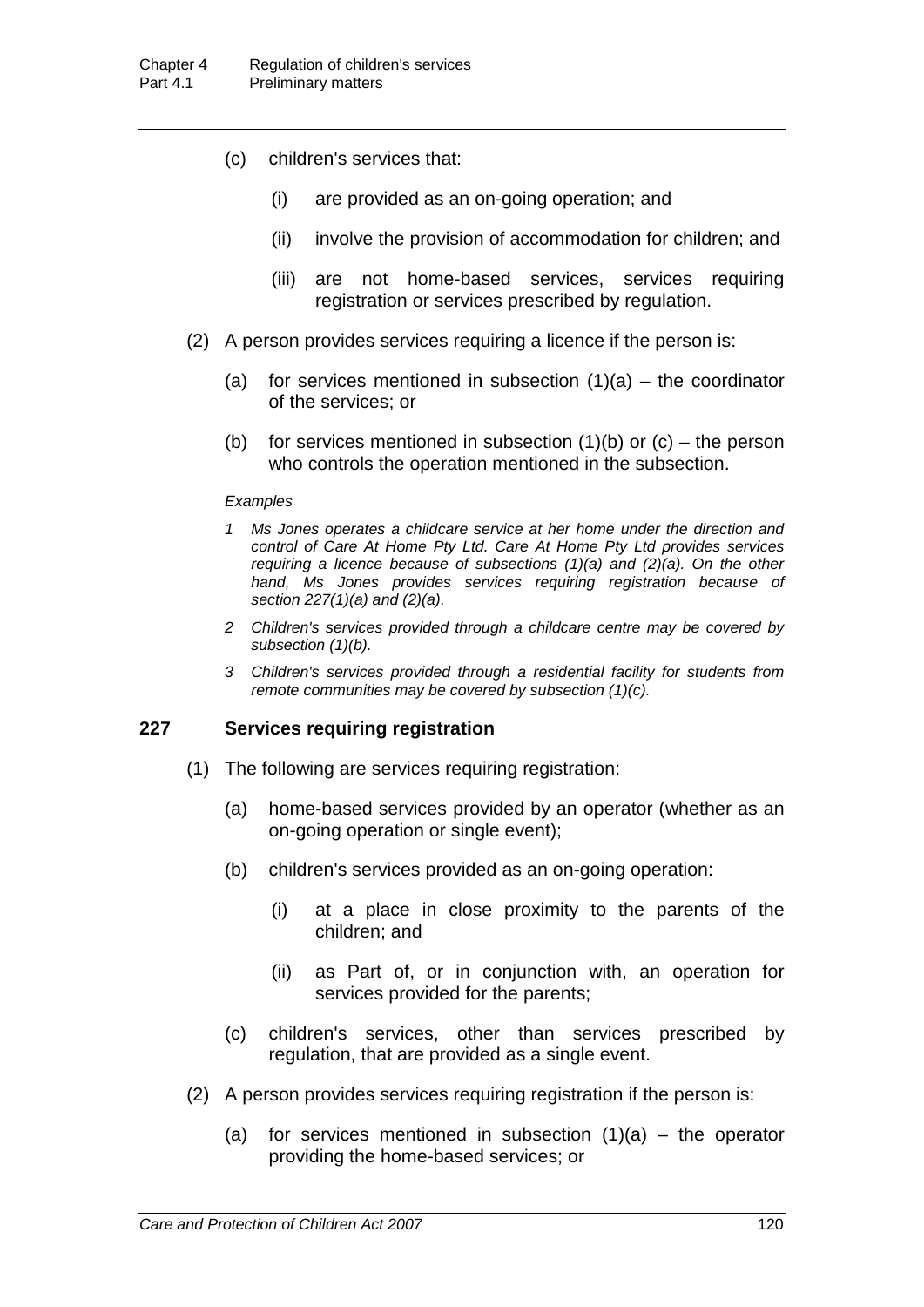(b) for services mentioned in subsection  $(1)(b)$  or  $(c)$  – the person who controls the operation or event.

#### *Examples*

- *1 For subsections (1)(a) and (2)(a), see example 1 in section 226.*
- *2 Children's services provided in a gym for parents using the gym may be covered by subsection (1)(b).*
- *3 Children's services provided during a conference for parents attending the conference may be covered by subsection (1)(c).*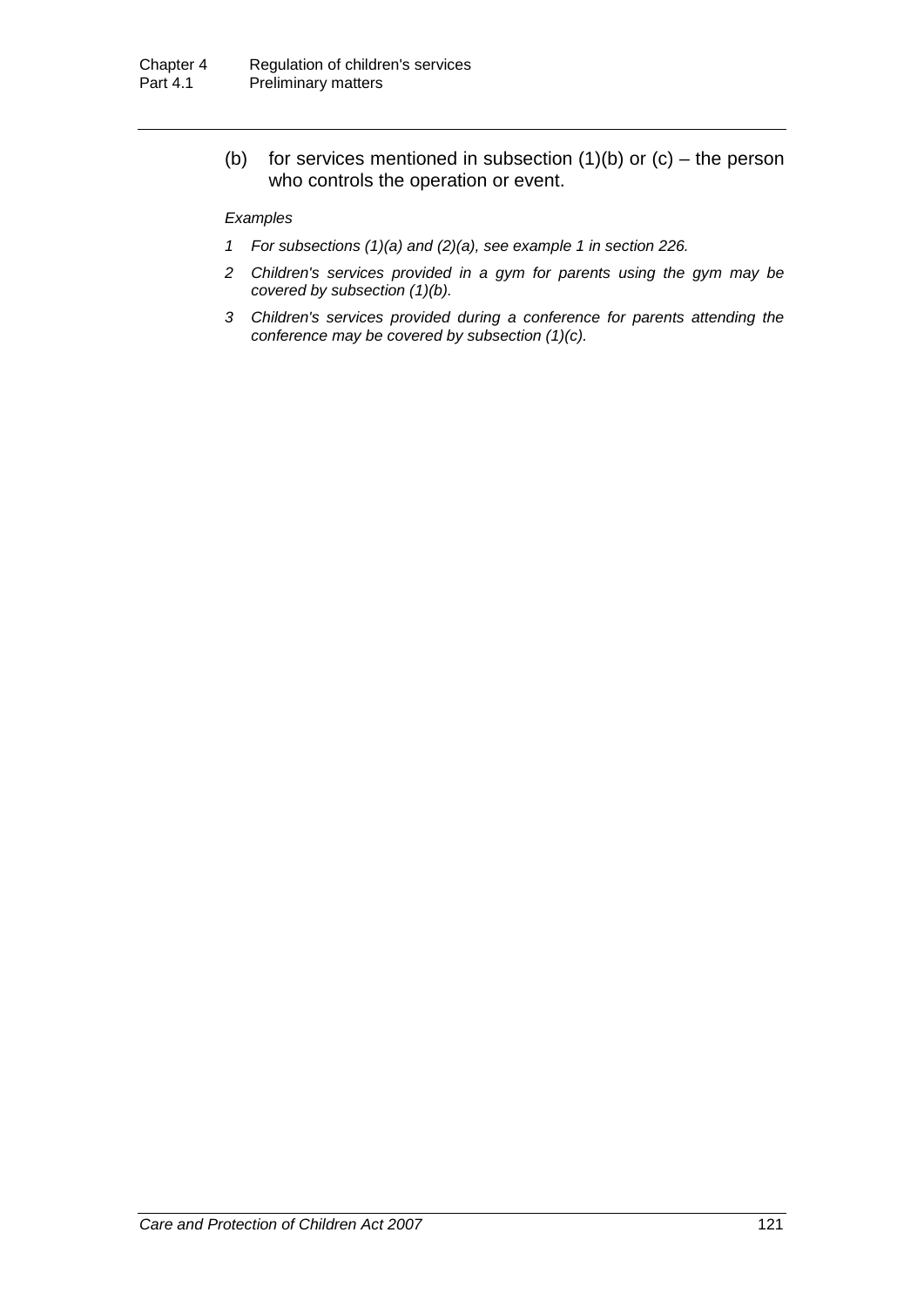# **Part 4.2 Key obligations**

# **228 Obligation for providers**

- (1) A person must not provide services requiring a licence unless:
	- (a) the person holds a licence under Part 4.3; or
	- (b) the person is appointed as a caretaker for the continuation of the services under section 240; or
	- (c) the person may do so under an action plan agreement in force under Part 4.4.
- (2) A person must not provide services requiring registration unless the person is registered under Part 4.5.
- (3) A person is guilty of an offence if the person contravenes subsection (1) or (2).

Maximum penalty: 500 penalty units.

# **229 Obligation of responsible person and other persons**

- (1) This section applies to a person (a *responsible person*) who:
	- (a) holds a licence under Part 4.3; or
	- (b) is appointed as a caretaker for the provision of services under section 240; or
	- (c) may provide services under an action plan agreement in force under Part 4.4; or
	- (d) is registered under Part 4.5.
- (2) A responsible person must, in providing children's services for a child, ensure:
	- (a) the child is appropriately cared for and supervised; and
	- (b) the child is cared for in a safe environment; and
	- (c) reasonable precaution has been taken to protect the child from any accident.

Maximum penalty: 200 penalty units or imprisonment for 2 years.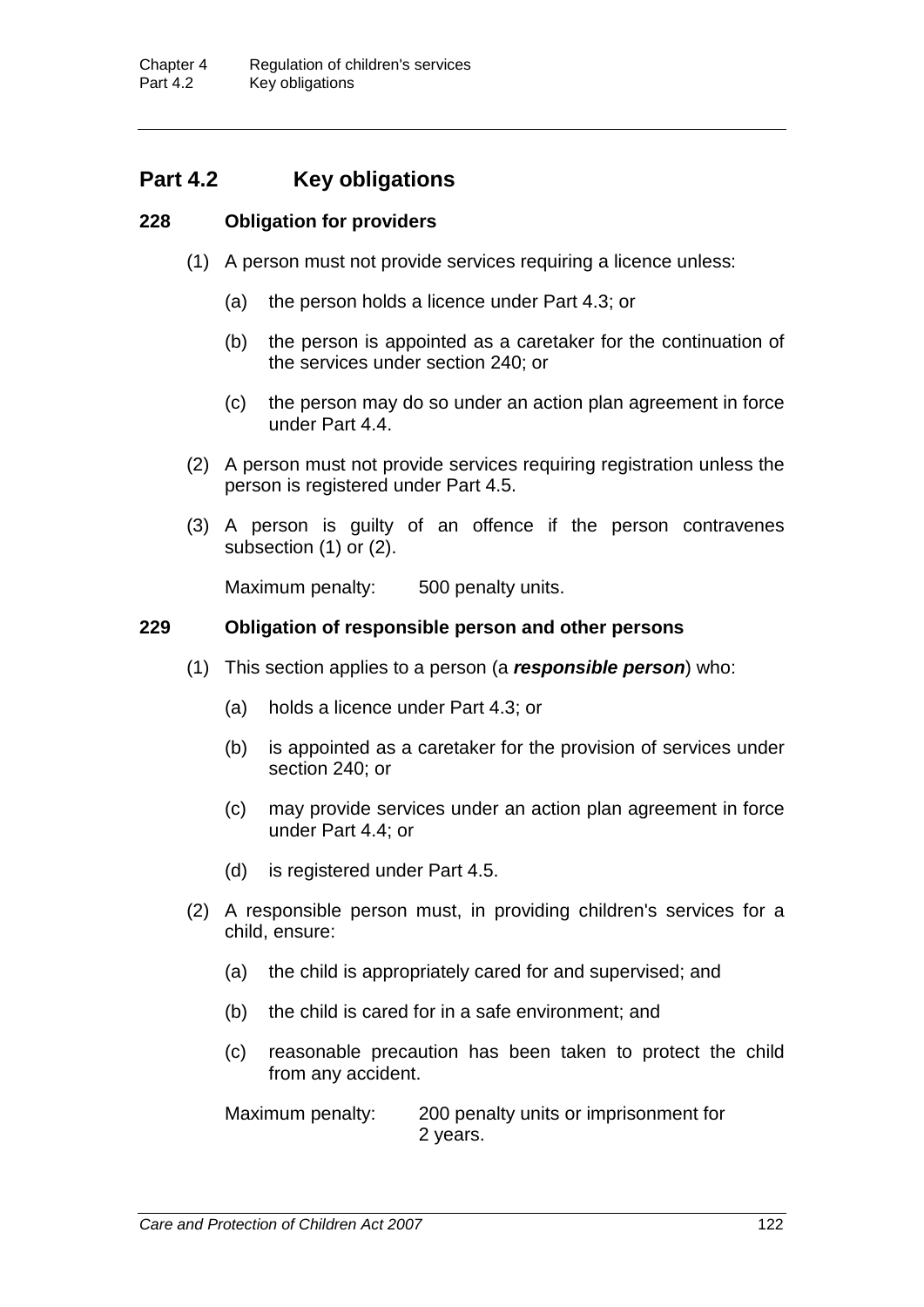- (3) Each person employed or engaged by the responsible person to provide the services must comply with a direction of the responsible person for:
	- (a) the care or supervision of a child; or
	- (b) the maintenance of a safe environment for the child; or
	- (c) the protection of the child from any accident.

Maximum penalty: 200 penalty units or imprisonment for 2 years.

(4) It is a defence to a prosecution for an offence against subsection (3) if the defendant has a reasonable excuse.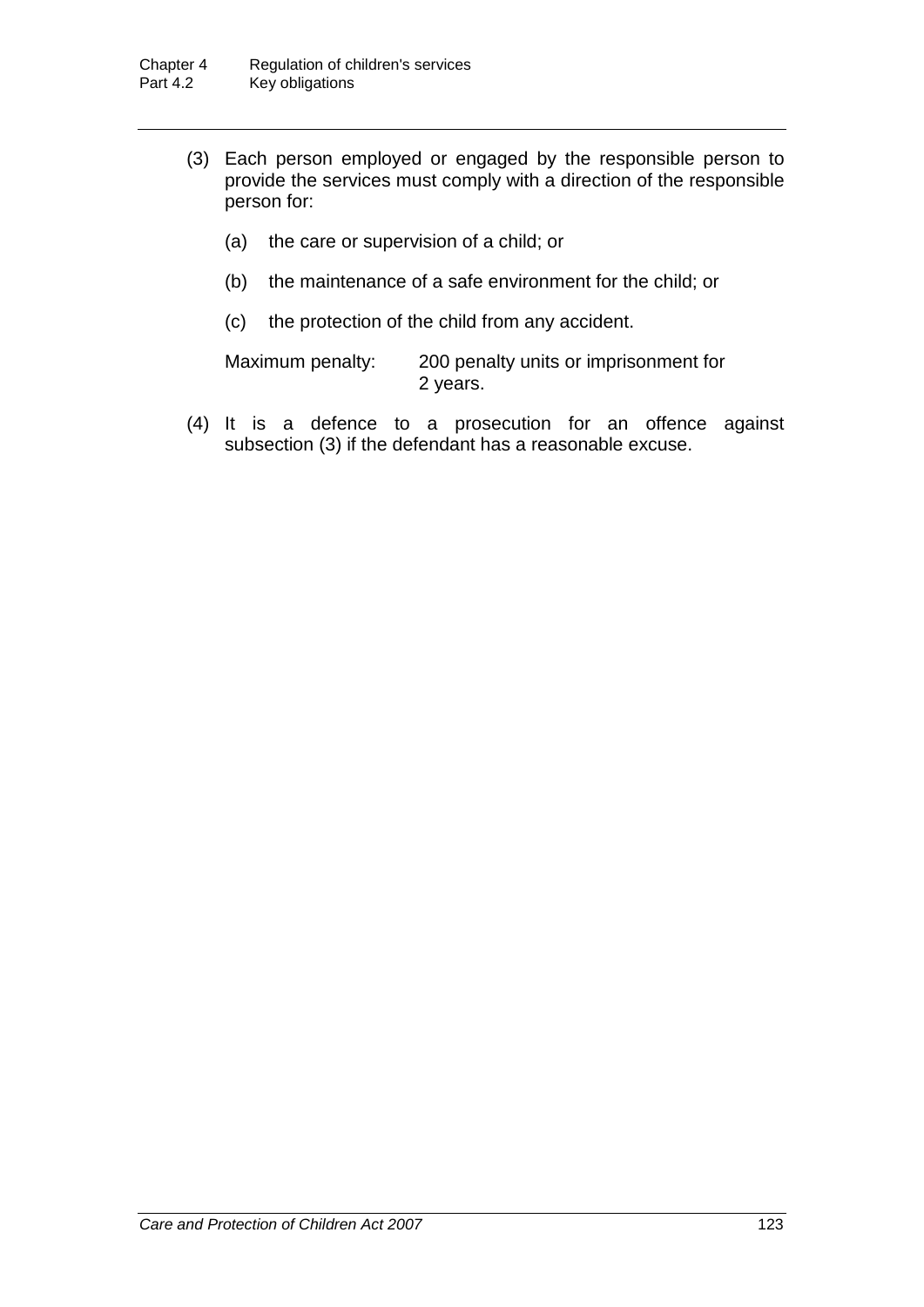# **Part 4.3 Services provided under licence**

# **230 Application for licence**

- (1) A person intending to provide services requiring a licence may apply for the licence if the person has advertised the intention in a newspaper in accordance with the regulations.
- (2) The application must:
	- (a) be made to the CEO in the approved form and in accordance with the regulations; and
	- (b) if the applicant is a body corporate state the name of an individual who will be the contact person for the licence.
- (3) The applicant must give the CEO:
	- (a) any additional information for the application requested by the CEO; and
	- (b) if the circumstances relating to any information given to the CEO for the application have changed before the applicant is notified of the decision on the application – information about the change.
- (4) The applicant must give the CEO information about the change as soon as possible, and in any case, within 7 days after the change occurred.

# **231 Granting of licence**

- (1) The CEO:
	- (a) must grant the licence if the CEO is of the opinion:
		- (i) the applicant is a fit and proper person to provide the services; and
		- (ii) the proposed premises and facilities for the services are adequate and appropriate; and
		- (iii) the applicant will provide the services consistent with the objects of this Act; and
		- (iv) the applicant satisfies any other requirements prescribed by regulation; or
	- (b) otherwise refuse the application.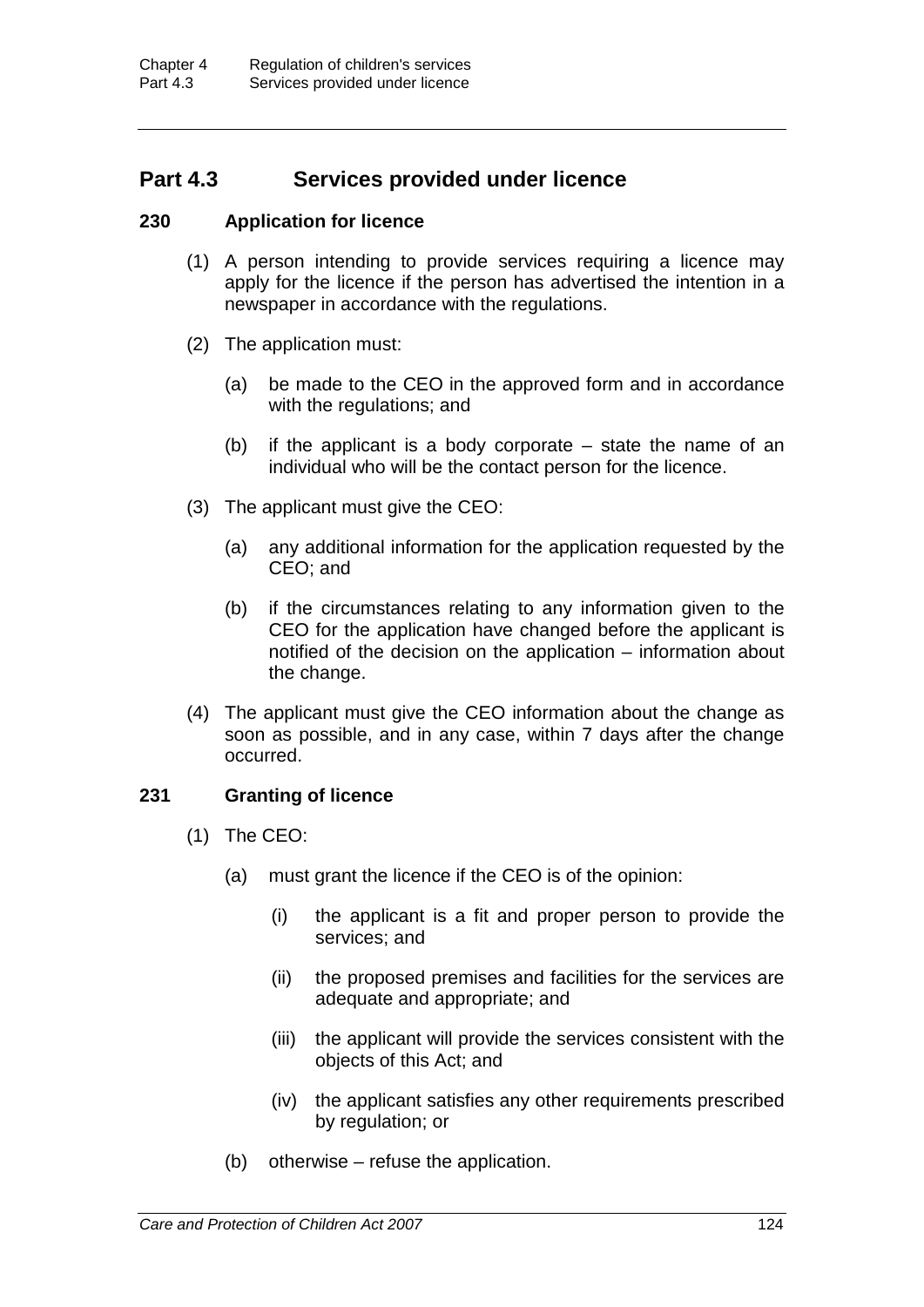- (2) For subsection (1), the CEO must have regard to:
	- (a) any report prepared for the Department about the application; and
	- (b) any views expressed by members of any local communities or organisations that may be affected by the application.
- (3) The CEO must specify in the licence the children's services that may be provided under the licence.
- (4) The licence is not transferable.

## **232 Conditions of licence**

- (1) The licence has effect subject to the following conditions (the *licence conditions*):
	- (a) the conditions prescribed by regulation;
	- (b) any other conditions specified in the licence.
- (2) The licence holder must not contravene a licence condition.

Maximum penalty: 500 penalty units.

- (3) The CEO may, in accordance with the regulations, vary any licence condition that is specified in the licence:
	- (a) on the CEO's initiative; or
	- (b) on the application of the licence holder.
- (4) An application under subsection (3)(b) must be made in the approved form and in accordance with the regulations.

### **233 Term of licence**

- (1) The licence has effect for a specified period not exceeding 3 years from the granting of the licence or a later date specified in the licence.
- (2) The licence may be renewed if the licence holder applies for the renewal within 90 days before the licence expires.
- (3) Sections 229(2) to (4) and 230 apply to the application for the renewal in the same way as they apply to the application for the licence.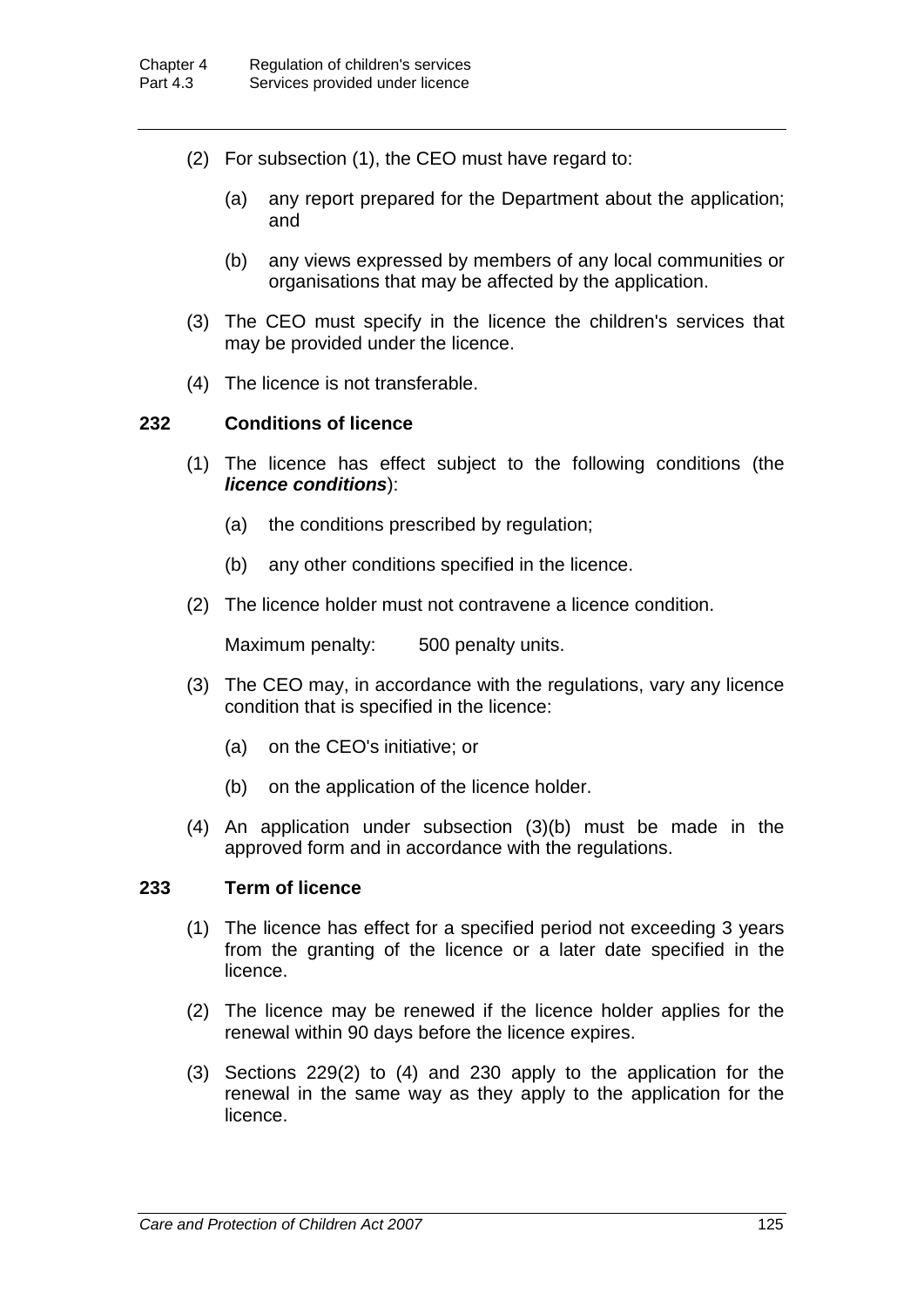- (4) Subsections (1) and (2) apply to the renewed licence as if the reference to the granting of the licence in subsection (1) were a reference to the renewal.
- (5) A licence may be renewed more than once.

# **234 Display of licence**

The licence holder must ensure the licence is displayed conspicuously at a place specified in the licence.

Maximum penalty: 20 penalty units.

#### **235 Replacement of licence**

The CEO may replace the licence if it is lost or damaged on the application of the licence holder.

#### **236 When licence ceases to be in force**

- (1) The licence ceases to be in force:
	- (a) if it expires; or
	- (b) if it is revoked; or
	- (c) if it is surrendered; or
	- (d) as provided in section 240(6); or
	- (e) as provided in section 244.
- (2) The licence is not in force while it is suspended.

### **237 Suspension and revocation of licence**

- (1) This section applies if the CEO is satisfied of one or both of the following in relation to the licence:
	- (a) the licence holder has contravened one or more licence conditions prescribed by regulation;
	- (b) the licence holder no longer meets the requirements for the granting of the licence.
- (2) The CEO may issue a notice to the holder, stating:
	- (a) that the holder must give a statement to the CEO, within a reasonable time specified in the notice, explaining why the licence should not be revoked; and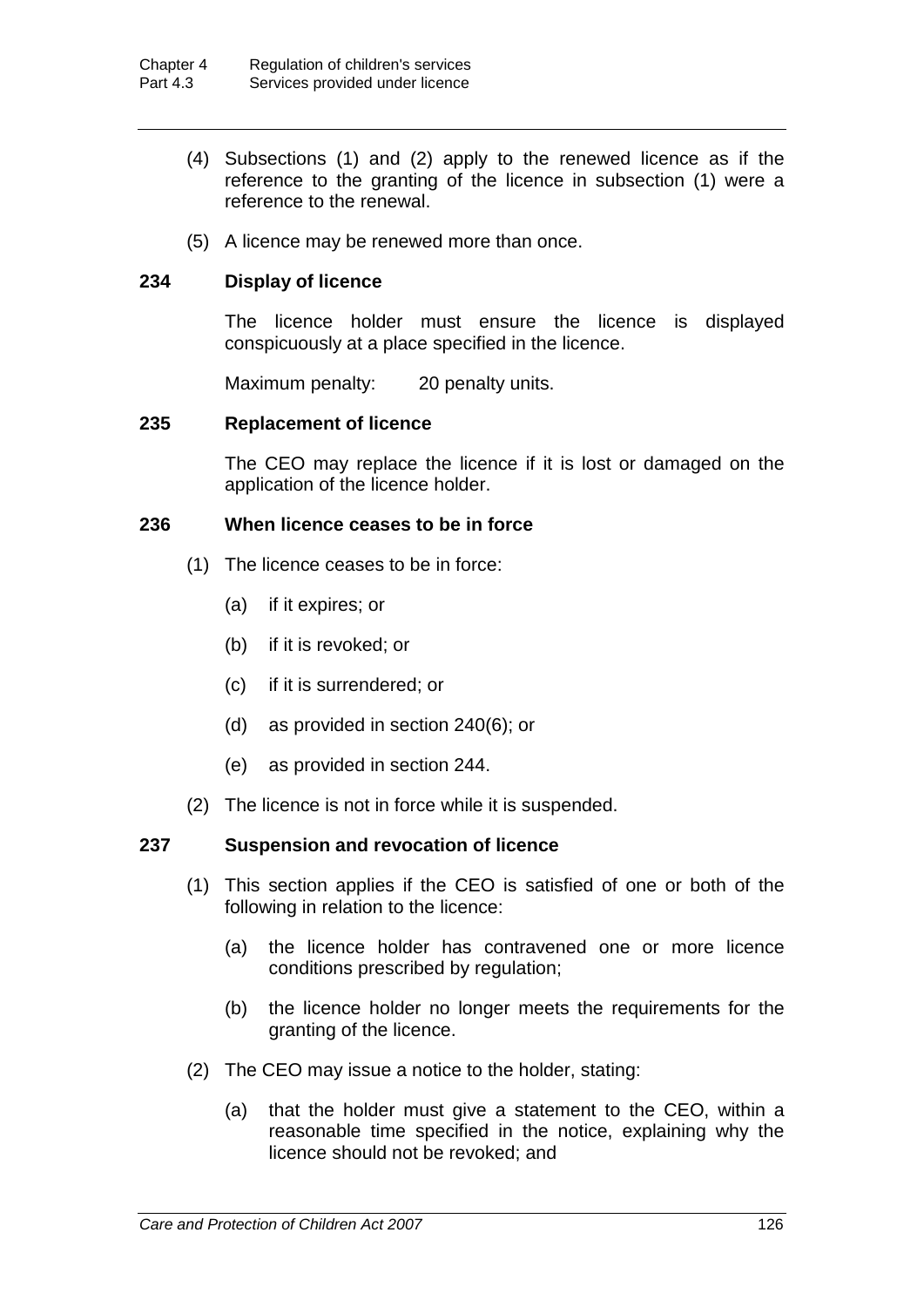- (b) that the notice must be displayed conspicuously at a specified place within a specified time.
- (3) The licence holder must comply with the requirement in subsection (2)(b).

Maximum penalty: 20 penalty units.

- (4) On or after issuing the notice, the CEO may suspend the licence if the CEO considers it necessary to do so to prevent any harm to a child for whom services are provided under the licence.
- (5) The CEO may, having regard to any statement given by the holder under subsection (2)(a):
	- (a) if the licence is suspended reinstate the licence; or
	- (b) revoke the licence.
- (6) The regulations may make provision for a revocation or suspension under this section.

## **238 Surrender of licence**

- (1) The licence holder may surrender the licence at any time before it expires.
- (2) The surrender must be:
	- (a) made in the approved form; and
	- (b) accompanied by the licence.

### **239 Report about change of circumstances**

(1) The licence holder must notify the CEO of any proposed change of circumstances before its occurrence if it is prescribed by regulation for this subsection.

Maximum penalty: 100 penalty units.

(2) The licence holder must notify the CEO of any unforeseen change of circumstances as soon as practicable after its occurrence if it is prescribed by regulation for this subsection.

Maximum penalty: 100 penalty units.

(3) A notification under subsection (1) or (2) must be made in the approved form.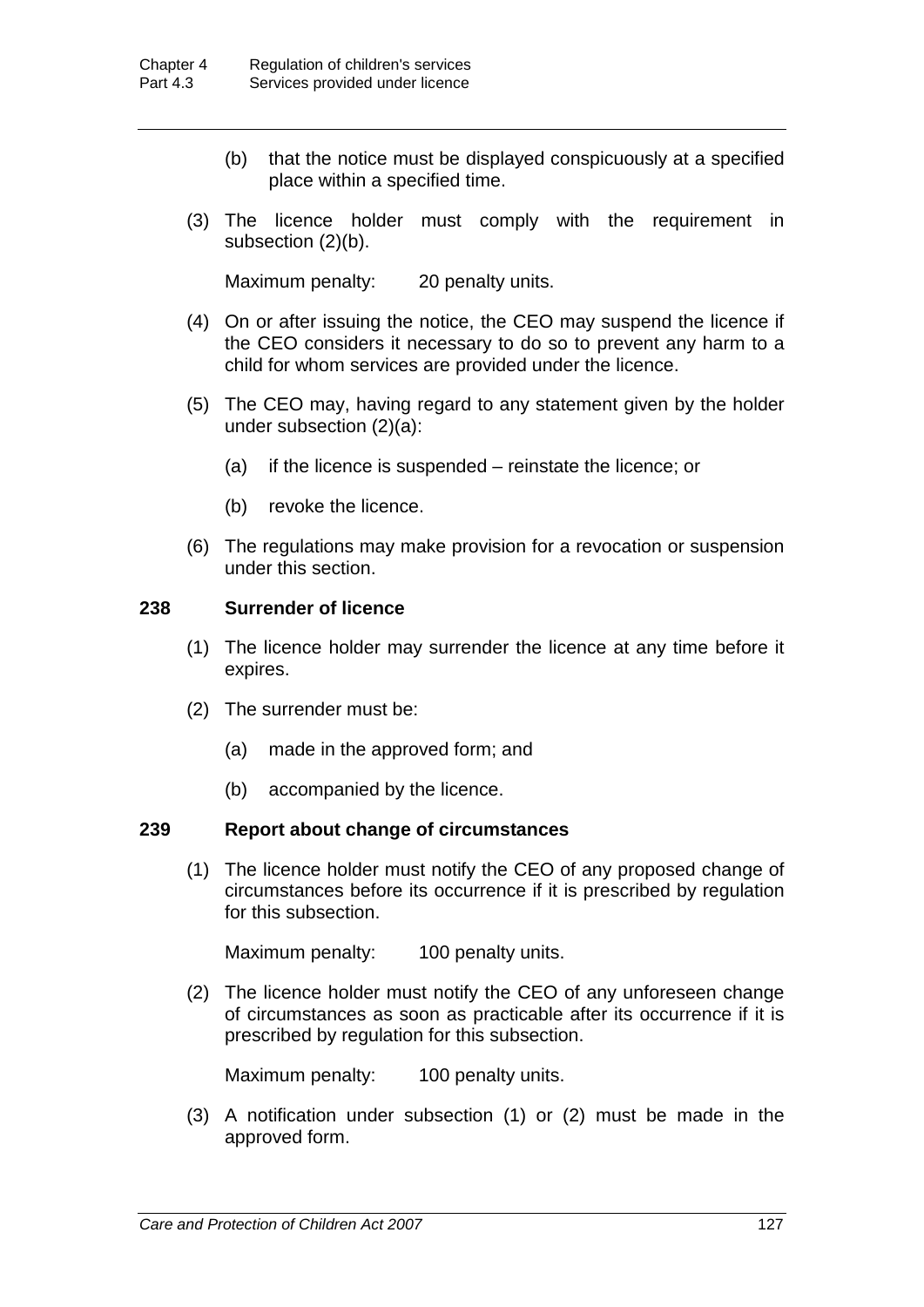# **240 Continuation of services by caretaker**

- (1) The CEO may appoint a person as a caretaker to continue to provide the services that were provided under a licence if:
	- (a) the licence is revoked; or
	- (b) the services cease for any reason (for example, the licence holder has died, absconded or gone into liquidation).
- (2) The CEO:
	- (a) may do so:
		- (i) on the CEO's initiative; or
		- (ii) on the application of the person; and
	- (b) must do so within 3 months after the revocation or cessation.
- (3) An application under subsection  $(2)(a)(ii)$  must be made in the approved form and in accordance with the regulations.
- (4) The CEO must specify in the appointment:
	- (a) the conditions for the provision of the services (including, for example, any conditions about the person's remuneration); and
	- (b) the term of the appointment.
- (5) The person must not contravene:
	- (a) any condition specified in the appointment; or
	- (b) any other condition prescribed by regulation.

Maximum penalty: 500 penalty units.

- (6) If subsection (1)(b) applies to the licence, the licence ceases to be in force at the earliest of the following:
	- (a) the death of the licence holder;
	- (b) if services cease to be provided under the licence for a continuous period of 3 months – the end of that period;
	- (c) the appointment of the person under subsection (1) for the continuation of the services.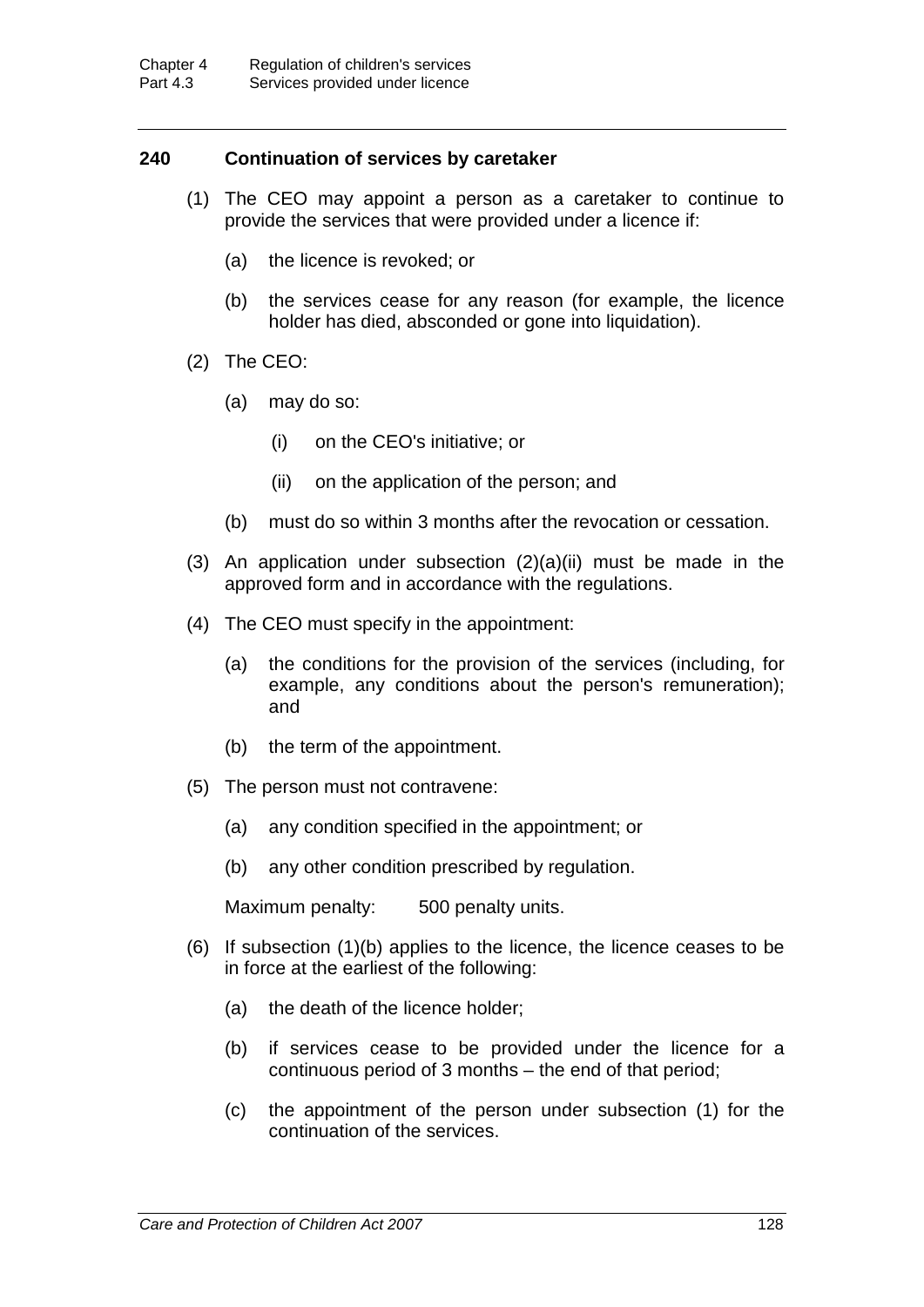# **Part 4.4 Services provided under action plan agreement**

## **241 Entering into agreement**

- (1) The CEO may enter into an agreement with a person intending to provide services requiring a licence if the CEO is satisfied:
	- (a) the services will be provided in an area (a *specified area*) specified by the CEO in a *Gazette* notice; and
	- (b) the agreement would assist the person to gradually meet the requirements that would be imposed on a licence holder providing the services.
- (2) The CEO may enter into an agreement with a person who is a licence holder if:
	- (a) the services to be provided under the licence are provided in a specified area; and
	- (b) the person has been unable to comply with some or all of the requirements imposed on the person as the licence holder; and
	- (c) the CEO is satisfied the agreement would assist the person to gradually meet the requirements.

### **242 Action plan agreement**

- (1) An agreement mentioned in section 241 is an action plan agreement.
- (2) The agreement must:
	- (a) specify the children's services that may be provided under the agreement; and
	- (b) specify the conditions for the provision of the services; and
	- (c) provide for a plan of action to assist a person to gradually meet the requirements mentioned in section 241(1)(b) or  $(2)(c)$ ; and
	- (d) provide for any other matters relating to the provision of the services.

### **243 Making of agreement**

- (1) The CEO may enter into the agreement:
	- (a) on the CEO's initiative; or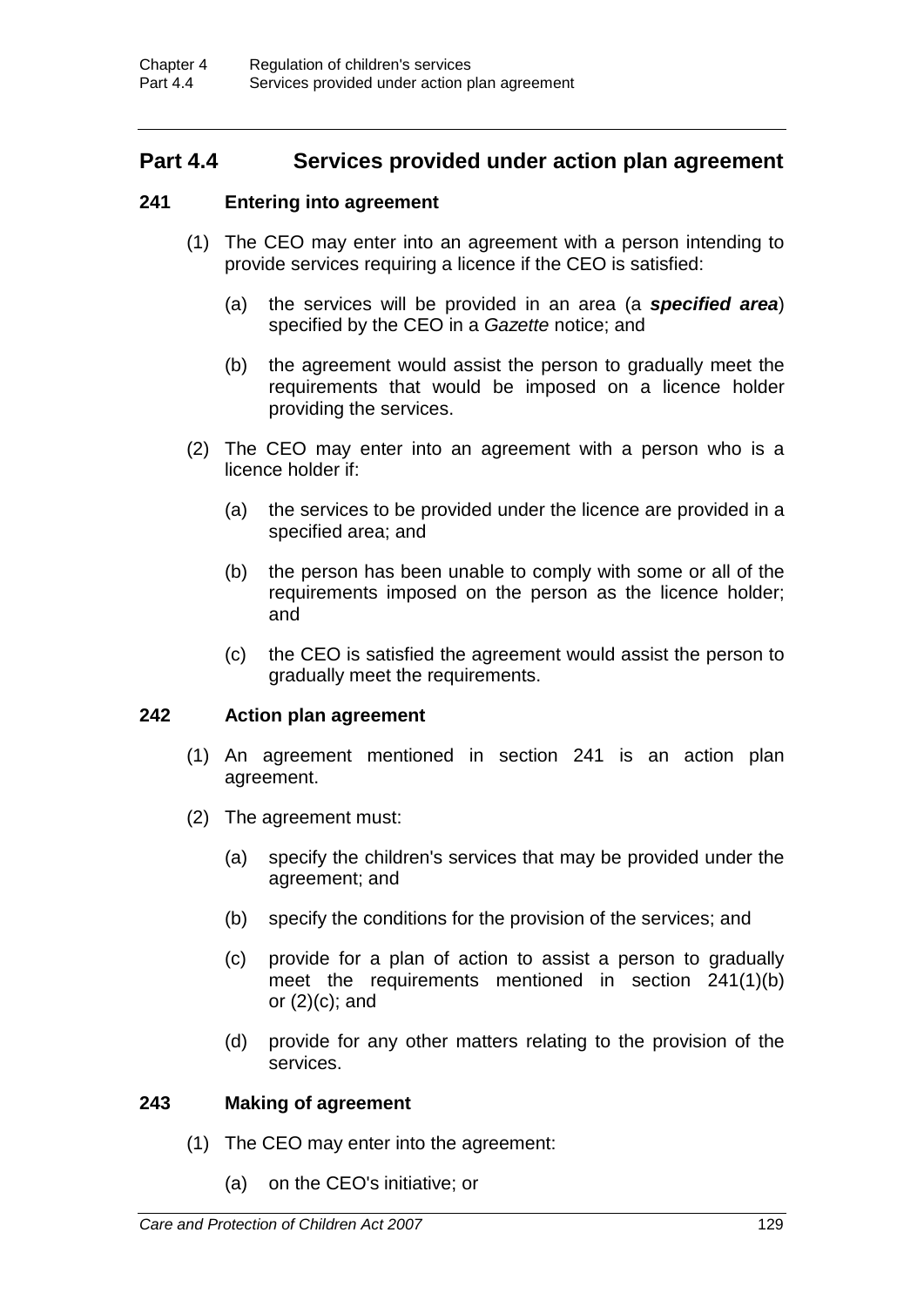- (b) on the application of the person.
- (2) The application must be made to the CEO in the approved form and comply with other requirements prescribed by regulation.
- (3) The applicant must give the CEO:
	- (a) any additional information for the application requested by the CEO; and
	- (b) if the circumstances relating to any information given to the CEO for the application have changed before the applicant is notified of the decision on the application – information about the change.
- (4) The applicant must give the CEO the information about the change as soon as possible, and in any case, within 7 days after the change occurred.

### **244 Effect of agreement**

The licence mentioned in section 241(2) ceases to be in force from the commencement of an action plan agreement for the services covered by the licence.

### **245 Termination of agreement**

The CEO may terminate an action plan agreement in accordance with:

- (a) the terms of the agreement; and
- (b) the regulations.

## **246 Offence**

A person who is a party to an action plan agreement must not contravene:

- (a) a condition specified in the agreement; or
- (b) any other condition prescribed by regulation.

Maximum penalty: 500 penalty units.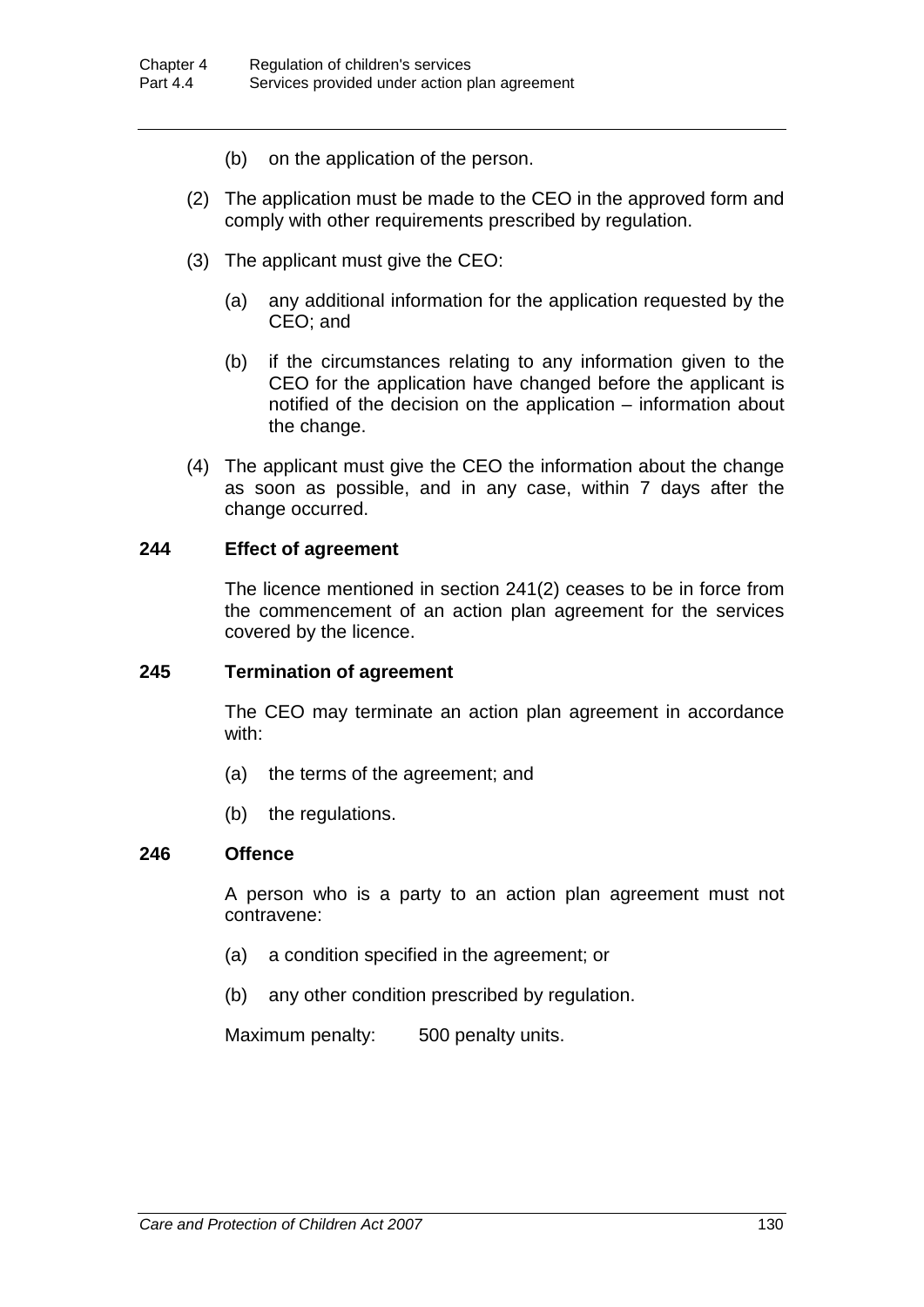# **Part 4.5 Services provided under registration**

## **247 Application for registration**

- (1) A person intending to provide services requiring registration may apply to the following (the *decision maker*) for the registration of the person:
	- (a) for home-based services provided for a home-based services scheme – the coordinator of the services;
	- (b) otherwise the CEO.
- (2) The application must be made in the approved form.
- (3) The applicant must give the decision maker any additional information for the application requested by the decision maker.
- (4) The decision maker must register the applicant if the decision maker is satisfied the applicant is entitled to be registered under the regulations.
- (5) The regulations may provide for the following:
	- (a) the conditions for the registration, including conditions that may be specified by the decision maker;
	- (b) actions that may be taken by the decision maker for the registration and for monitoring the services provided under the registration;
	- (c) the obligations of a coordinator of home-based services when acting as a decision maker;
	- (d) any other matters in connection with the registration.

#### **248 Conditions of registration**

A person registered under this Part must comply with a condition for the registration.

Maximum penalty: 500 penalty units.

#### **249 Term of registration**

- (1) A registration under this Part has effect for:
	- (a) if the services are to be provided as a single event the duration of the event or another period determined by the CEO; or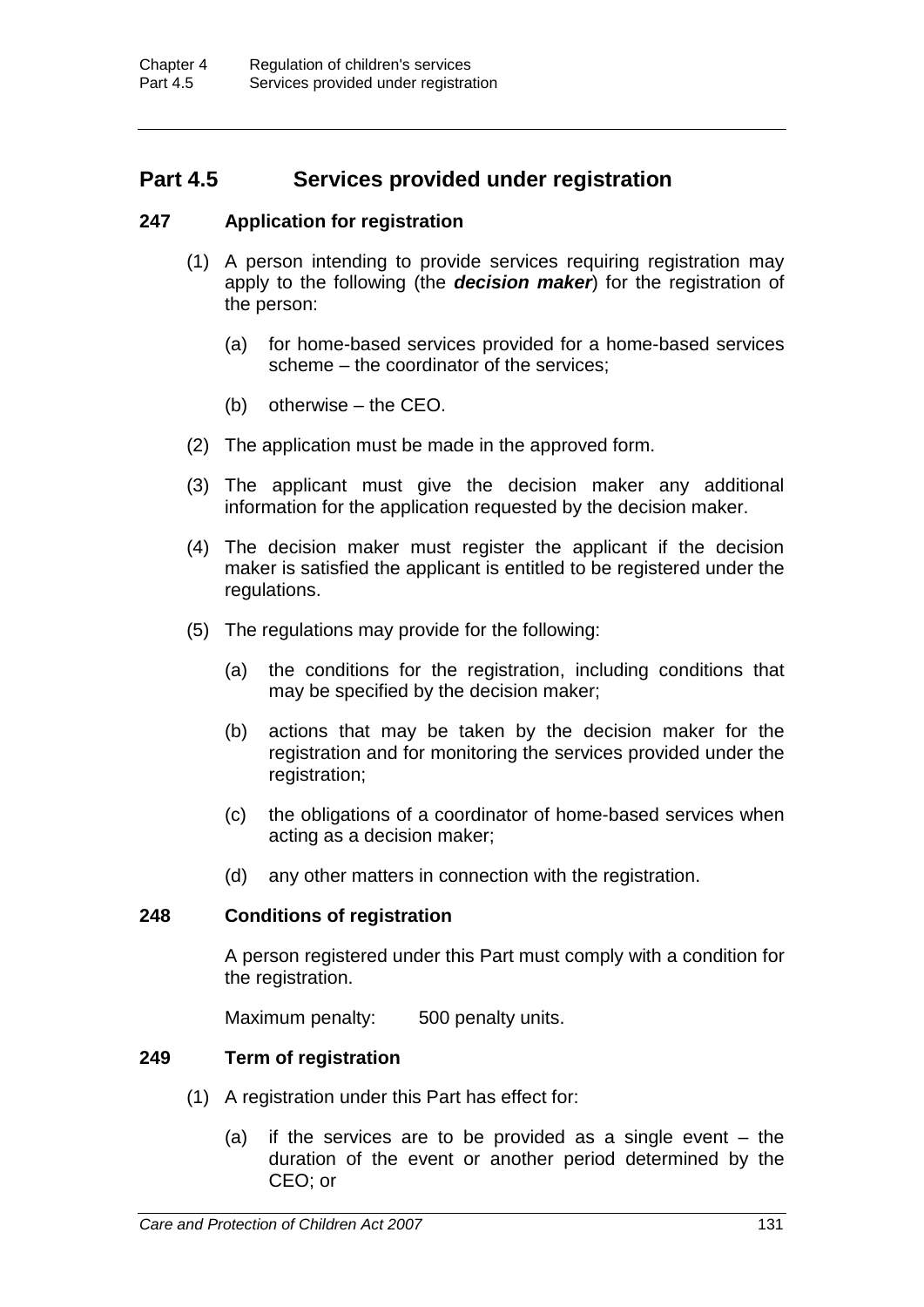- (b) otherwise 12 months from the date of the registration or a later date specified for the registration.
- (2) The registration may be renewed if the registered person applies for the renewal within:
	- (a) if subsection  $(1)(a)$  applies a period determined by the CEO; or
	- (b) if subsection  $(1)(b)$  applies  $-30$  days before the registration expires.
- (3) Section 247(1) to (4) applies to the application for the renewal in the same way as it applies to the application for the registration.
- (4) Subsections (1) and (2) apply to the renewed registration as if a reference to the registration in the subsections were a reference to the renewal.
- (5) A registration may be renewed more than once.
- (6) The regulations may make provision about the renewal of a registration.

## **250 When registration ceases to be in force**

- (1) A registration ceases to be in force if:
	- (a) it expires; or
	- (b) it is revoked in accordance with the regulations.
- (2) A registration is not in force while it is suspended in accordance with the regulations.
- (3) The regulations may make any provision about the revocation or suspension of a registration.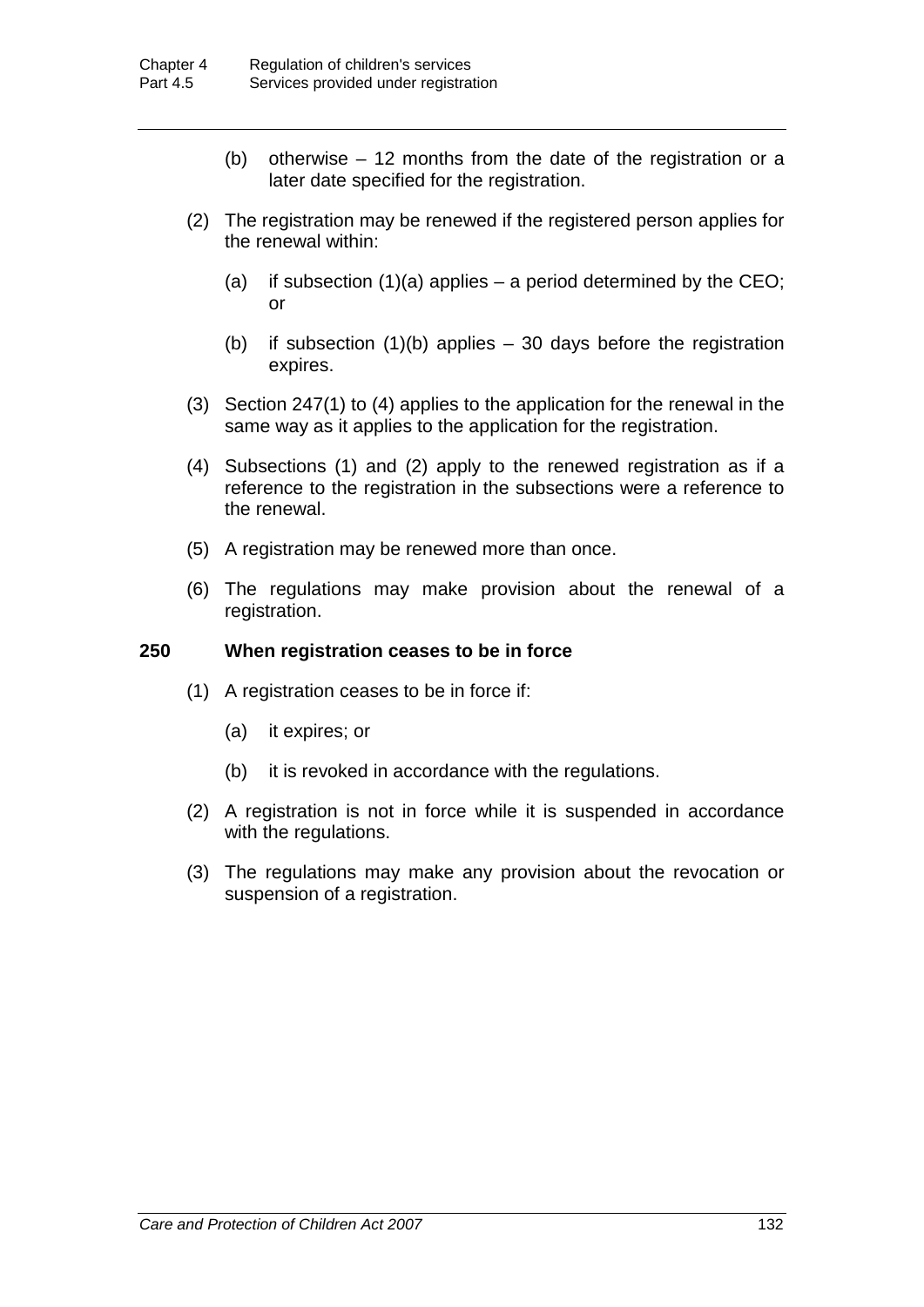# **Part 4.6 Compliance**

## **251 Inspections**

- (1) An authorised officer may exercise powers under this section for monitoring one or both of the following:
	- (a) compliance with this Chapter;
	- (b) the wellbeing of children for whom children's services are provided.
- (2) For subsection (1), an authorised officer may, at any reasonable time:
	- (a) enter a place where the officer reasonably believes children's services are provided; and
	- (b) inspect the place and facilities at the place; and
	- (c) require any person at the place to give the officer specified information or produce specified records; and
	- (d) operate any electronic equipment at the place to retrieve the records; and
	- (e) make extracts or copies of the records.
- (3) A person must comply with a requirement given to the person by the officer for subsection (2).

Maximum penalty: 100 penalty units or imprisonment for 12 months.

- (4) It is a defence to a prosecution for an offence against subsection (3) if the defendant has a reasonable excuse.
- (5) If the officer enters a place without producing the officer's identity card when requested to do so:
	- (a) the officer may not stay at the place; and
	- (b) a person is not required to comply with a requirement given to the person for subsection (2).

## **252 Authorised officer may require provision of information**

(1) An authorised officer may, by written notice, require an operator of children's services to give the officer specified information relating to the services.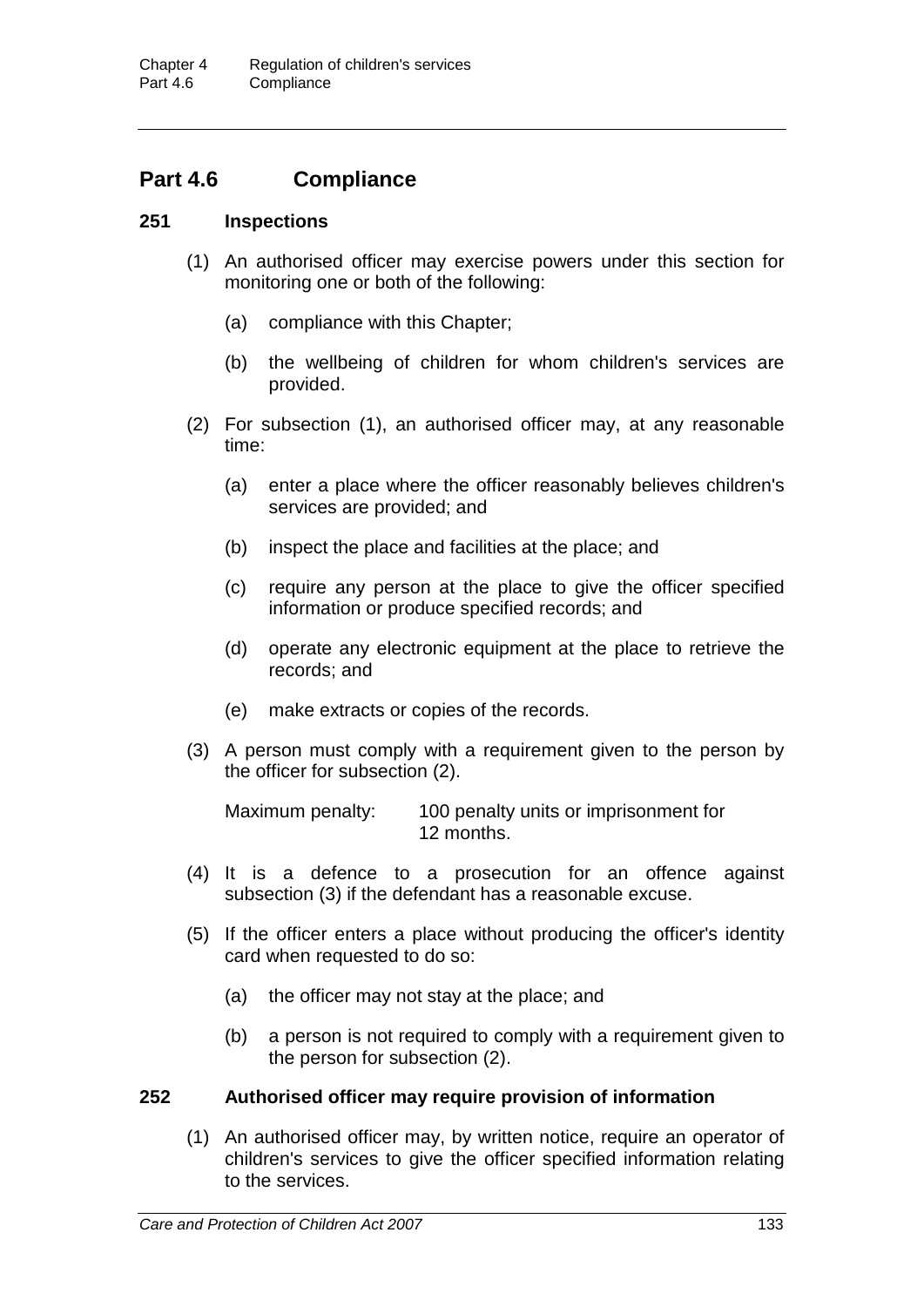(2) The operator must comply with the requirement within 14 days after receiving the notice.

Maximum penalty: 200 penalty units or imprisonment for 2 years.

(3) It is a defence to a prosecution for an offence against subsection (2) if the defendant has a reasonable excuse.

## **253 Arrangements for this Part**

- (1) The CEO may enter into an arrangement with a person or body (whether incorporated or not) for any of the following purposes:
	- (a) the exercise of a power or the performance of a function under this Chapter;
	- (b) a review of the operation of this Chapter.
- (2) The regulations may make provision for the arrangement.
- (3) Without limiting subsection (1), the arrangement may relate to the preparation of a report about a person making an application under this Chapter.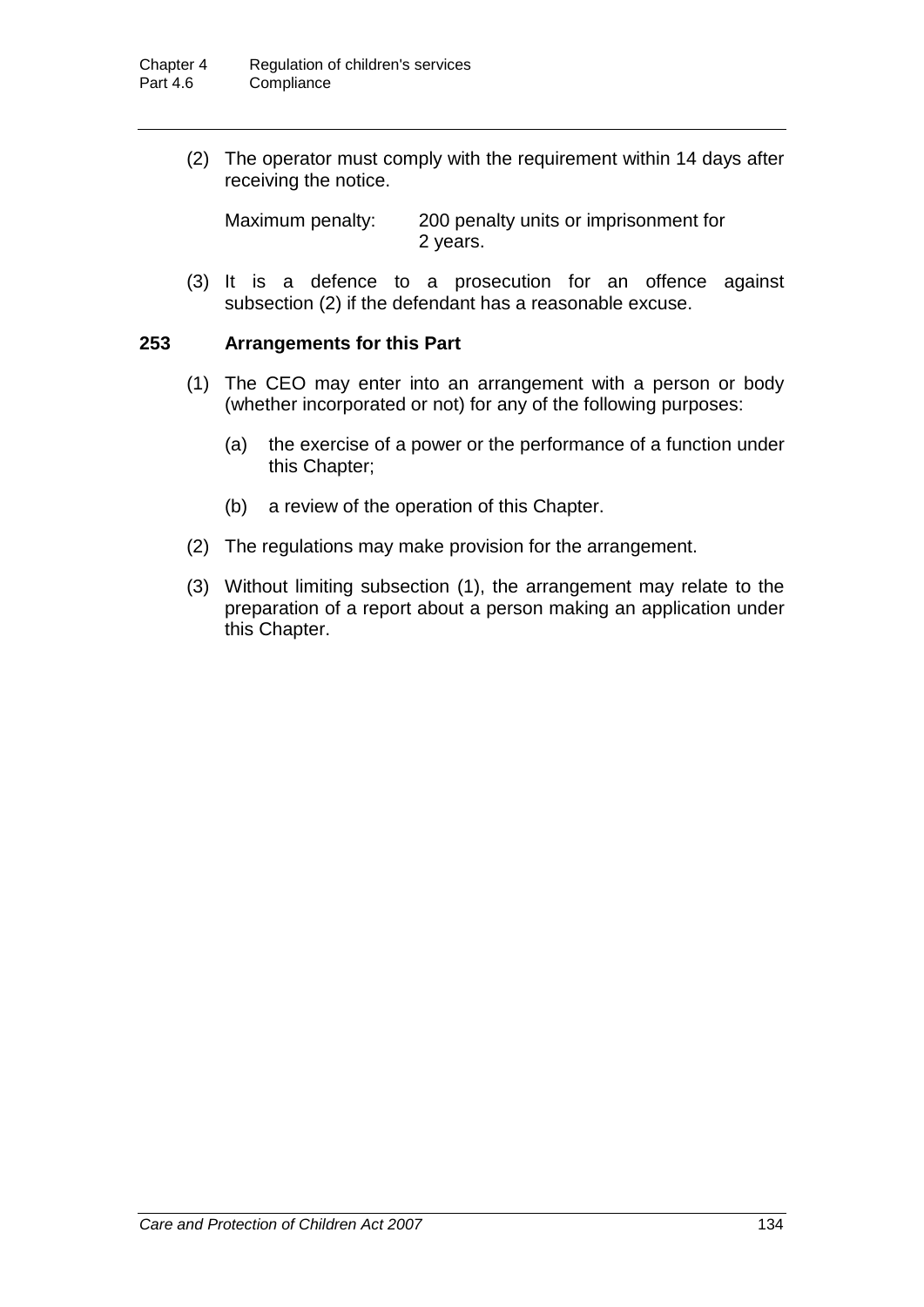# **Part 4.7 Review**

## **254 Application for review**

- (1) Each of the following is a reviewable decision:
	- (a) a decision to refuse to grant a licence;
	- (b) a decision to refuse to appoint a person as a caretaker;
	- (c) a decision to refuse to renew a licence;
	- (d) a decision to vary a condition of a licence;
	- (e) a decision to suspend a licence;
	- (f) a decision to revoke a licence;
	- (g) a decision to refuse an application to enter into an action plan agreement;
	- (h) a decision to terminate an action plan agreement;
	- (i) a decision to refuse to register a person;
	- (j) a decision to refuse to renew a registration;
	- (k) a decision to vary a condition of a registration;
	- (l) a decision to suspend a registration;
	- (m) a decision to revoke a registration.
- (2) However, a decision made by a panel is not a reviewable decision.
- (3) The following person may apply for a review of a reviewable decision:
	- (a) for a decision mentioned in subsection  $(1)(a)$ ,  $(b)$ ,  $(c)$ ,  $(q)$ ,  $(i)$ and  $(i)$  – the applicant relating to the decision;
	- (b) for a decision mentioned in subsection  $(1)(d)$ ,  $(e)$  or  $(f)$  the licence holder;
	- (c) for a decision mentioned in subsection  $(1)(h)$  the operator providing services under the agreement;
	- (d) for a decision mentioned in subsection  $(1)(k)$ , (l) or  $(m)$  the registered person.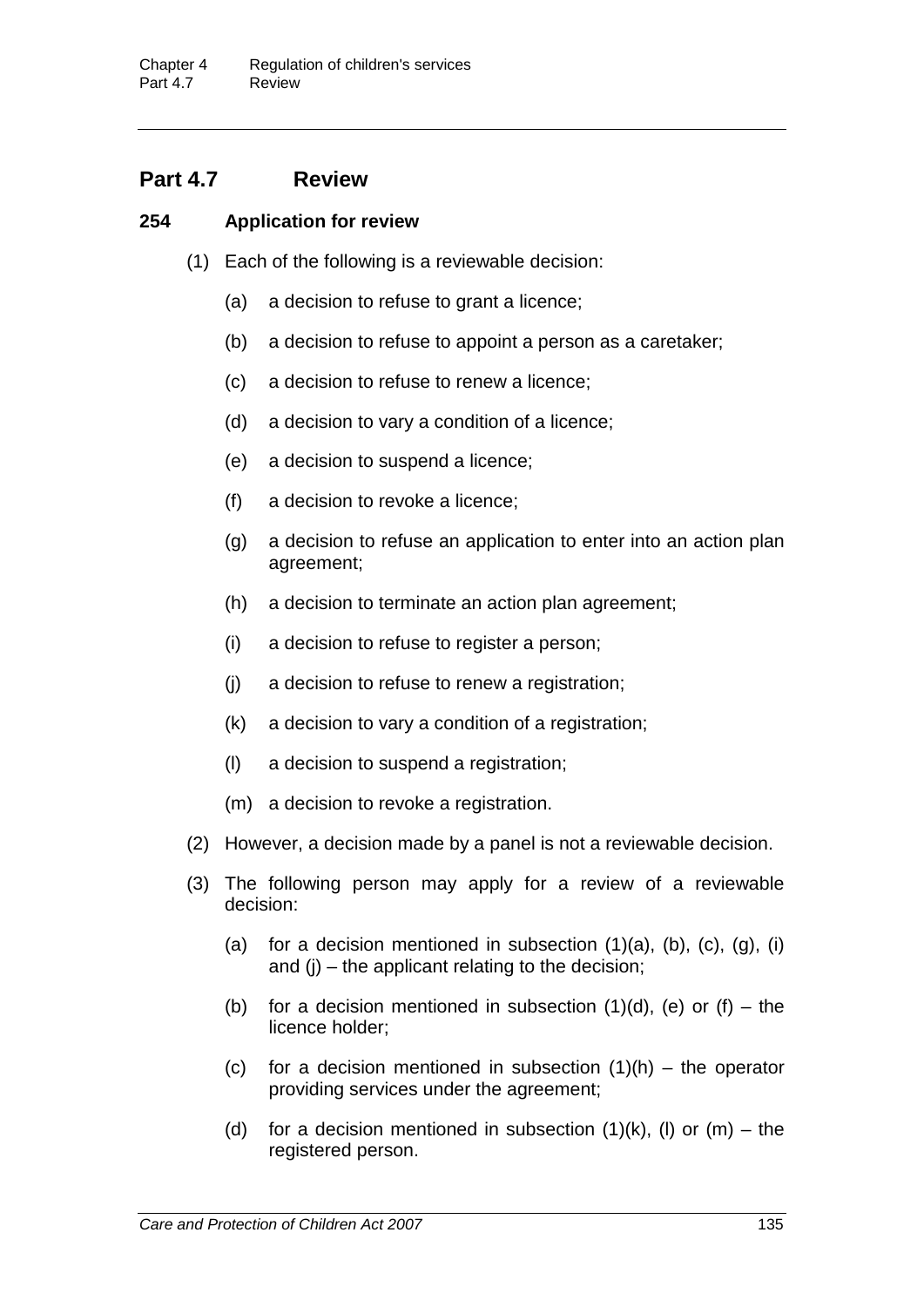- (4) As soon as practicable after making a reviewable decision, the decision maker must:
	- (a) give notice of the decision to the person who may apply for a review of the decision; and
	- (b) state in the notice:
		- (i) the reasons for the decision; and
		- (ii) that the person is entitled to apply for a review of the decision and the time within which the application may be made.
- (5) In this section:

## *decision maker* means:

- (a) for a decision made by the  $CEO -$  the  $CEO$ ; or
- (b) for a decision made by a delegate of the CEO the delegate; or
- (c) for a decision made by a licence holder the licence holder.

#### **255 Review panel**

- (1) The CEO must establish review panels for reviewable decisions.
- (2) A panel must consist of 3 members appointed by the CEO.
- (3) The CEO must appoint members of the panel on the following basis:
	- (a) one member must be a person employed or engaged by the Department;
	- (b) another member must be a person employed or engaged by another Agency;
	- (c) the third member must have qualifications or experience relating to:
		- (i) children's services; or
		- (ii) matters concerning the wellbeing of children.

## **256 Review by panel**

(1) A person who may apply for a review of a reviewable decision may do so by making an application to the CEO in the approved form.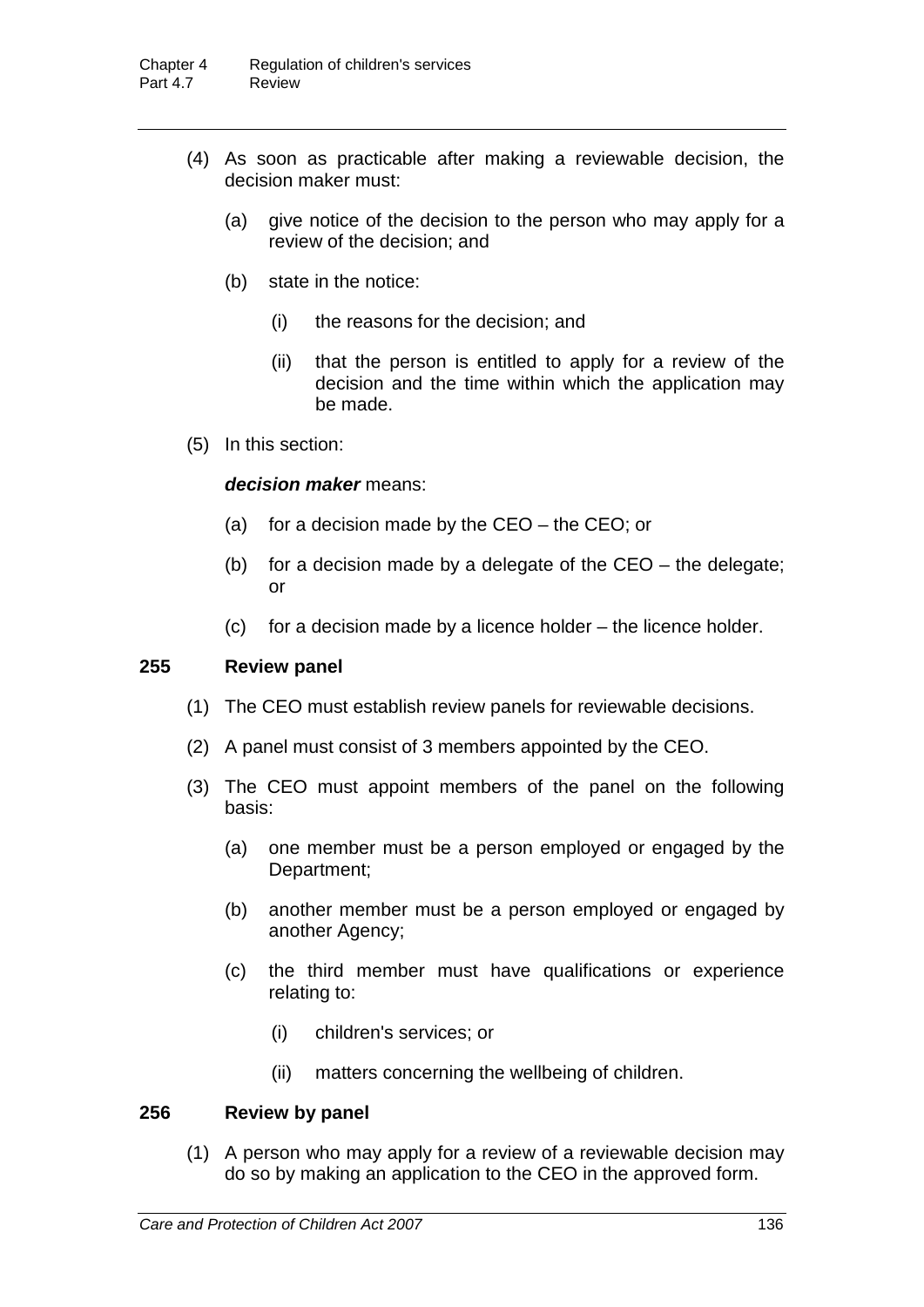- (2) The application must be given to the CEO within 28 working days after the person is given notice of the decision.
- (3) The CEO must assign a panel to decide the application.
- (4) The application does not affect the operation or implementation of the reviewable decision.
- (5) However, the panel may make another decision staying or otherwise affecting the operation or implementation of so much of the reviewable decision as it considers appropriate to effectively decide the application.
- (6) A decision under subsection (4):
	- (a) is subject to the conditions specified by the panel; and
	- (b) has effect:
		- (i) for the period specified by the panel; and
		- (ii) otherwise until the application is decided.
- (7) The review:
	- (a) must be conducted by the panel as a new hearing; and
	- (b) is not limited by the matters before the decision maker of the reviewable decision.
- (8) The panel may:
	- (a) affirm the decision; or
	- (b) vary the decision; or
	- (c) set aside the decision; or
	- (d) set aside the decision and replace it by the panel's decision.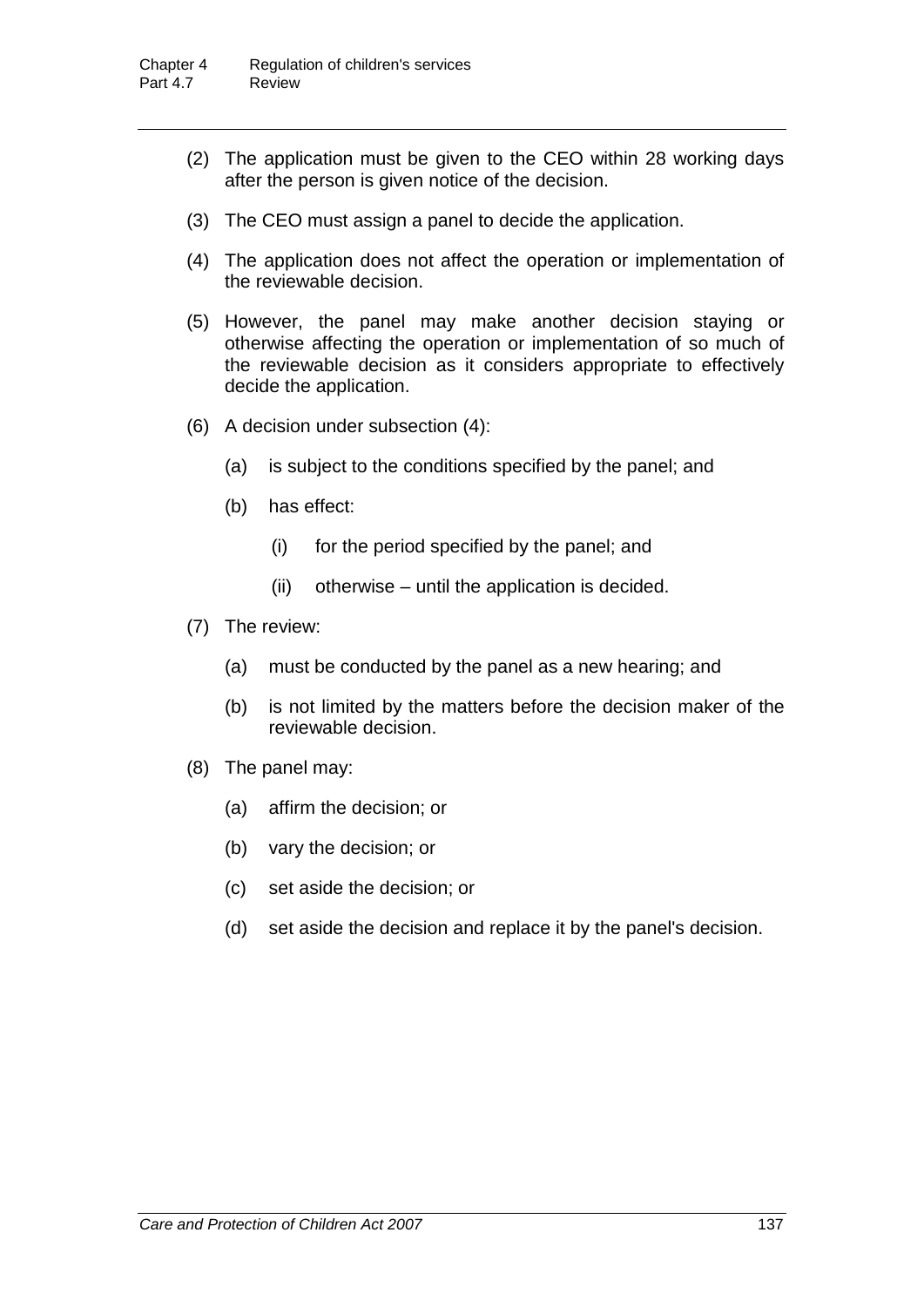## **Part 4.8 Administrative matters**

## **257 Regulations**

- (1) The regulations may make provision, consistent with this Chapter, about the operation of this Chapter.
- (2) Without limiting subsection (1), the regulations may make provision about the following:
	- (a) the qualifications of an operator of children's services;
	- (b) the standard of the services (including, for example, any hygienic and safety standards) required of the operator;
	- (c) the maximum number of children (or children within a specified group) for whom the services may be provided by the operator;
	- (d) the number of people who must be engaged for the provision of the services;
	- (e) the establishment of a mechanism to deal with complaints arising from the provision of the services;
	- (f) the nomination of people who may be appointed as members of a panel;
	- (g) the operation of a panel and its procedures;
	- (h) the review of the operation of this Chapter and the regulations made for this Chapter.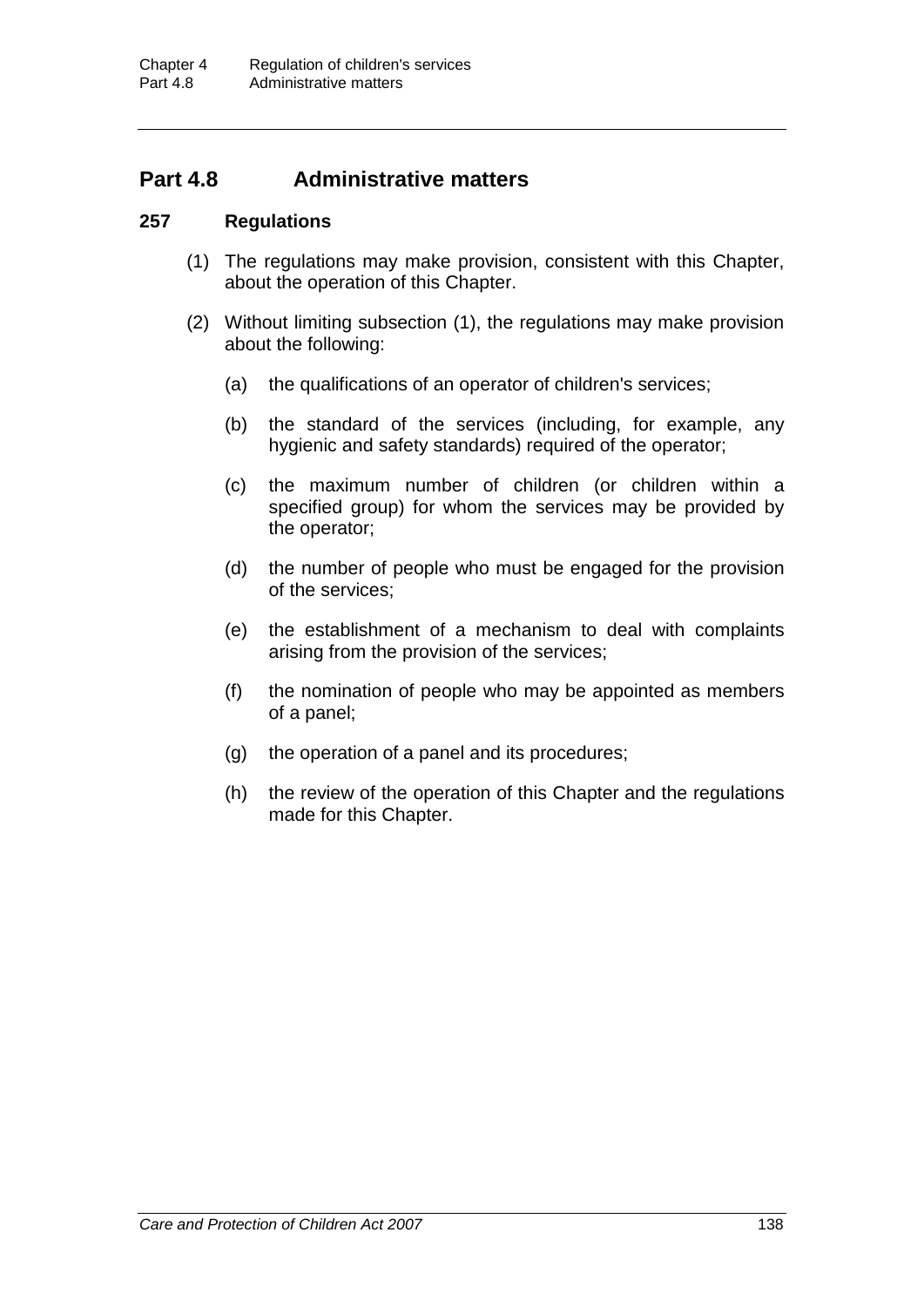# **Chapter 5 Administration**

# **Part 5.1 Children's Commissioner**

## **Division 1 Preliminary matters**

## **258 Object of Part**

The object of this Part is to ensure:

- (a) the wellbeing of protected children; and
- (b) the monitoring of the implementation of any government decision arising from the Inquiry into the Protection of Aboriginal Children from Sexual Abuse.

## **259 Commissioner**

- (1) There is to be a Children's Commissioner.
- (2) The Administrator may, by *Gazette* notice, appoint a person to be the Children's Commissioner.
- (3) The Administrator may do so only on the recommendation of the Minister.
- (4) The recommendation must be made on the basis the person:
	- (a) has qualifications or experience relating to the Commissioner's functions; and
	- (b) is committed to the objects and underlying principles of this Act.

#### **260 Commissioner's functions**

- (1) The functions of the Commissioner are:
	- (a) to investigate complaints about services required to be provided to protected children by service providers; and
	- (b) to monitor the ways in which service providers respond to reports made by the Commissioner; and
	- (c) to monitor the administration of this Act in so far as it relates to protected children; and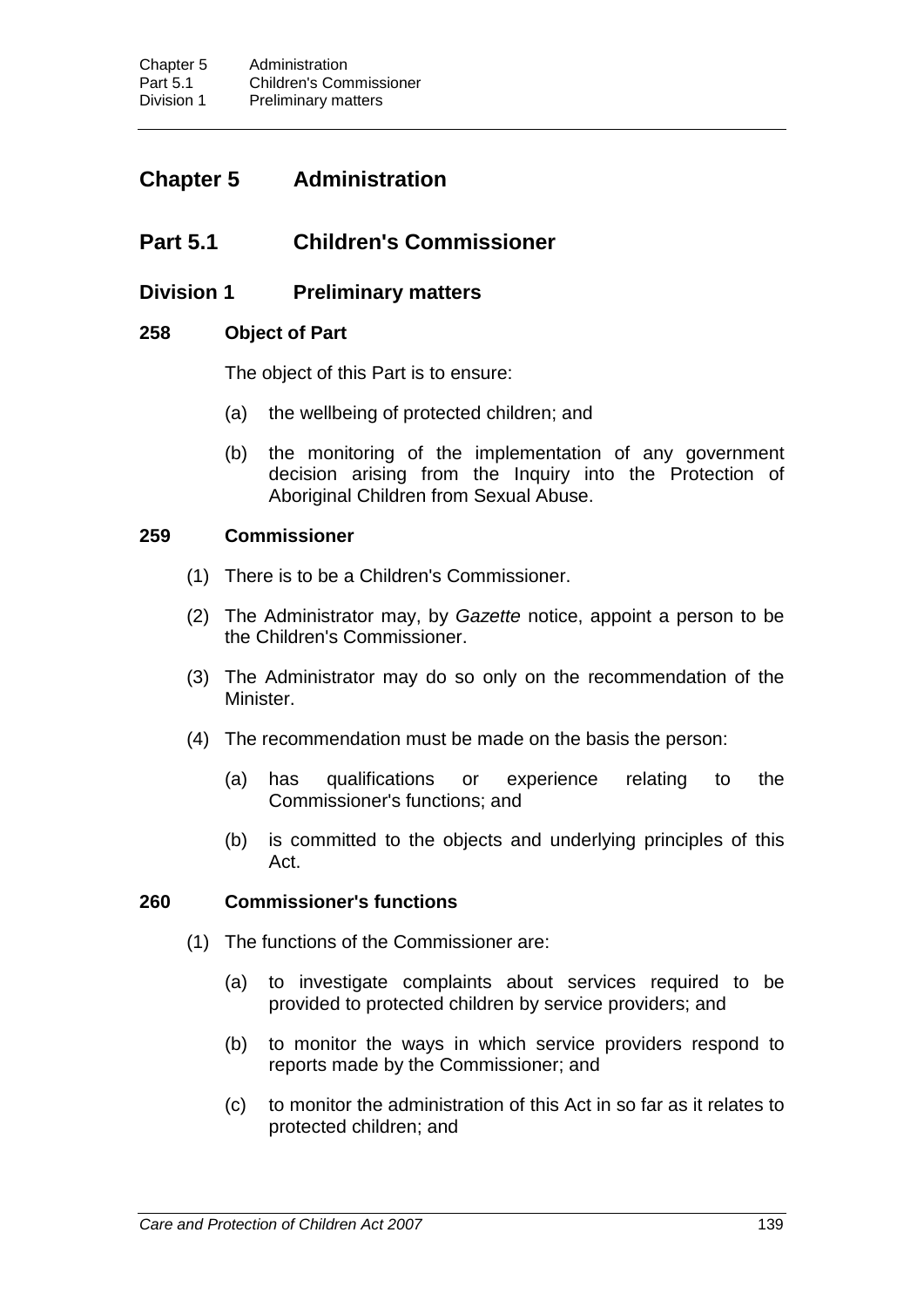- (d) to monitor the implementation of any government decision arising from the Inquiry into the Protection of Aboriginal Children from Sexual Abuse; and
- (e) to report to the Minister on a matter mentioned in paragraphs (a) to (d) as requested by the Minister.
- (2) For this Part:
	- (a) a protected child is a child who is the subject of the exercise of a power or the performance of a function under Chapter 2; and
	- (b) a service provider for the child is:
		- (i) a public authority, or anyone acting for a public authority, who has taken or is taking an action under this Act in relation to the child as a protected child; or
		- (ii) an operator of child-related services or children's services who provides, or is required to provide, the services under this Act in relation to the child as a protected child.
- (3) However, the following are not service providers for the child:
	- (a) a court;
	- (b) a public authority, person or body prescribed by regulation.

#### *Examples*

- *1 A child for whom a protection order is in force is a protected child.*
- *2 An authorised officer conducting an investigation about a child under section 35 is a service provider for the child.*

## **261 Commissioner's powers**

The Commissioner may do all things necessary or convenient to be done for the performance of the Commissioner's functions.

#### **262 Commissioner's independence**

Except as otherwise provided by another law of the Territory, the Commissioner is not subject to the direction of anyone in relation to:

- (a) the way in which the functions of the Commissioner are performed; or
- (b) the order of priority the Commissioner gives to investigations.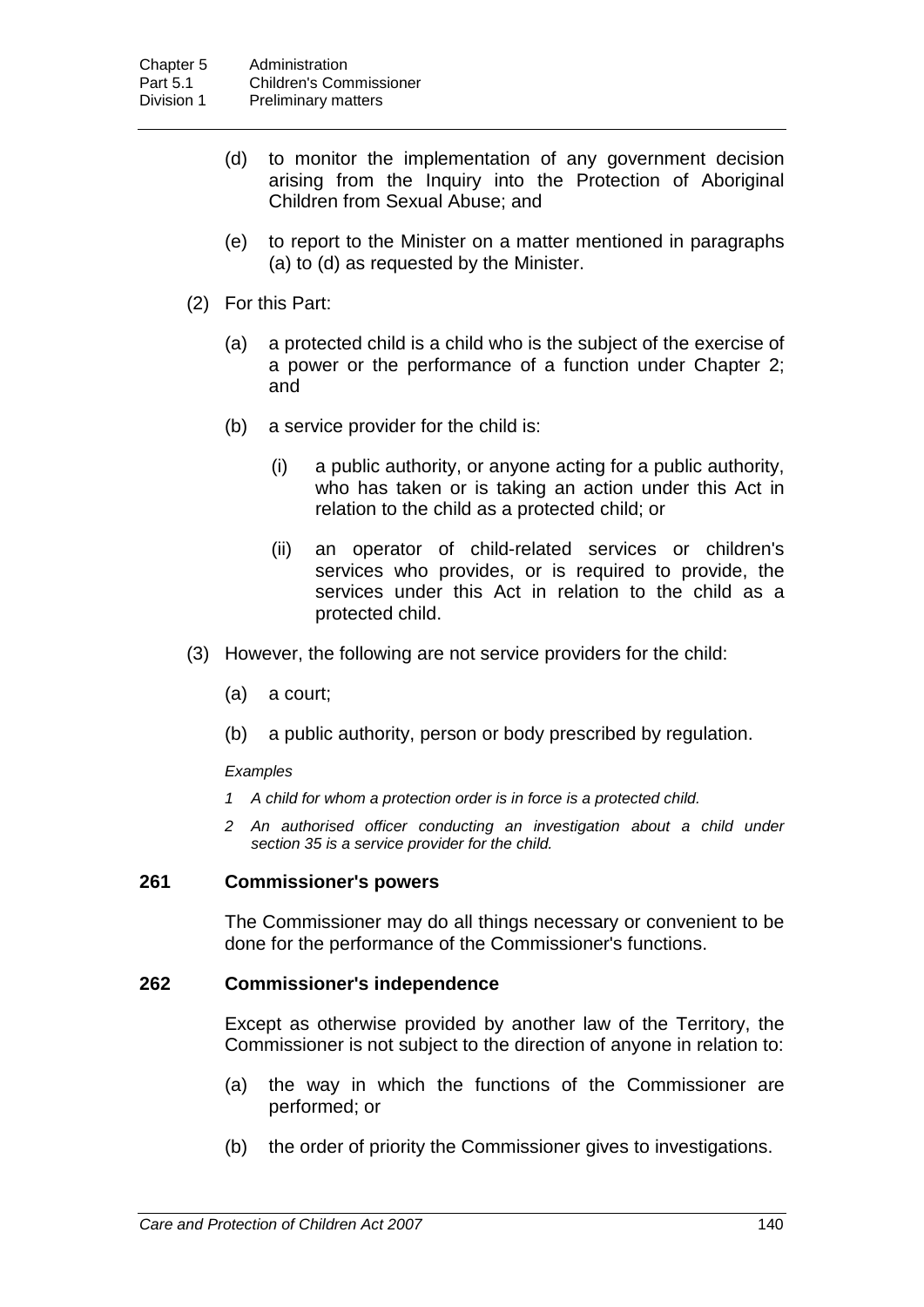# **Division 2 Complaints**

## **Subdivision 1 Procedures for making complaints**

## **263 Making complaint**

- (1) Any of the following persons may make a complaint:
	- (a) someone who is or has been a protected child;
	- (b) an adult acting on behalf of a protected child.
- (2) The complaint:
	- (a) must be made to the Commissioner; and
	- (b) may be made orally or in writing.
- (3) If the complaint is made orally, the Commissioner may arrange for it to be reduced into writing.

## **264 Grounds for complaint**

- (1) The complaint must be made on one or more of the following grounds:
	- (a) a service provider (a *responsible service provider*) failed to provide services (*required services*) for the child, as a protected child, that the provider was reasonably expected to provide;
	- (b) the required services provided by the provider for the child failed to meet the standard that was reasonably expected of the provider.
- (2) Without limiting subsection (1), the required services include any services relating to the care or wellbeing of the child.

#### *Example*

*A complaint may be made in relation to a child who is housed in sub-standard accommodation while being in the CEO's care.*

(3) In this Part, a reference to the matter to which the complaint relates is a reference to each failure forming the grounds for the complaint.

## **265 When complaint must be made**

Except with the permission of the Commissioner, the complaint must be made within one year after the matter to which the complaint relates has arisen.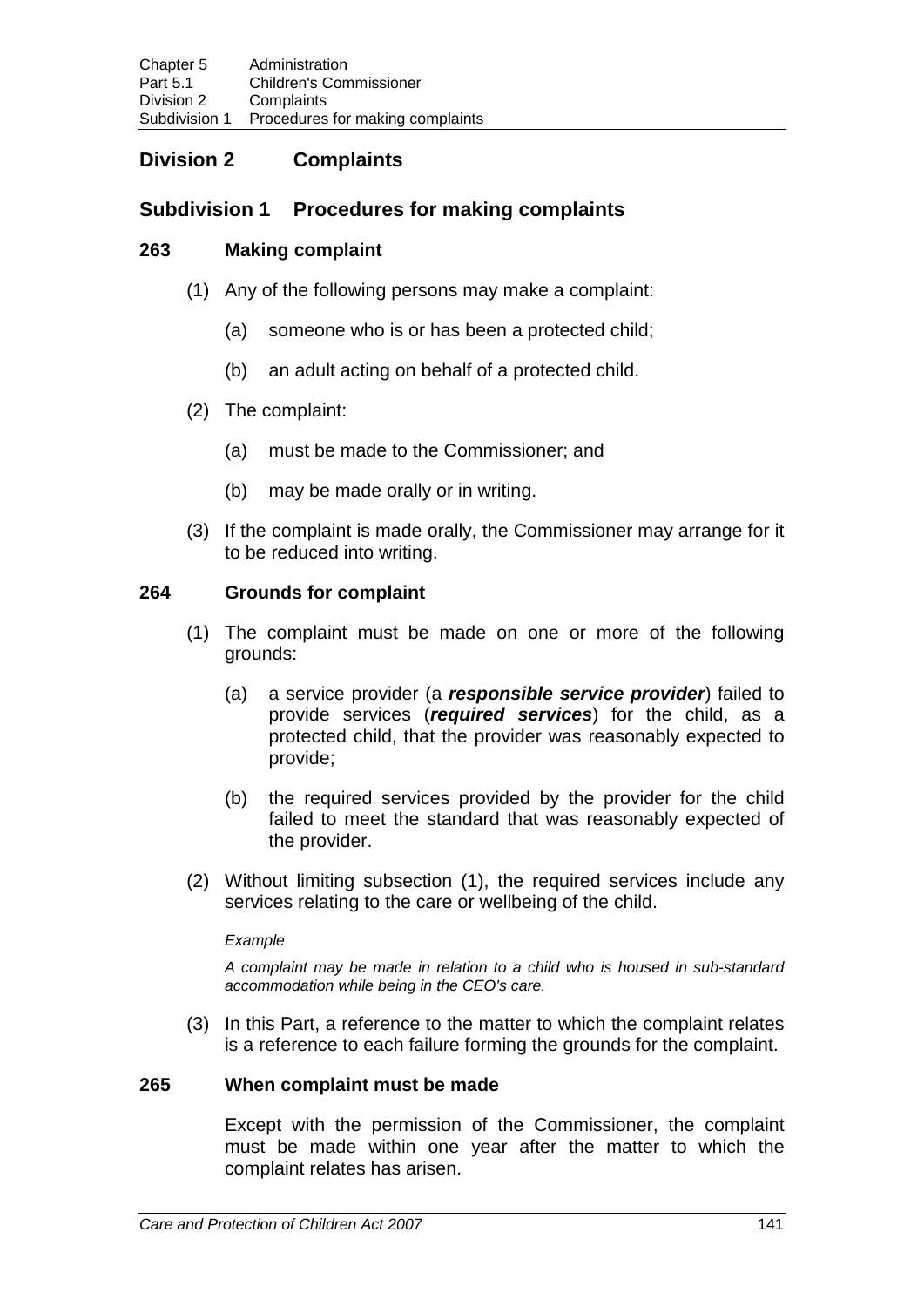# **Subdivision 2 Dealing with complaints**

## **266 Initial assessment of complaint**

- (1) On receiving the complaint, the Commissioner must decide which of the following actions should be taken:
	- (a) to investigate and resolve the complaint;
	- (b) one or both of the following:
		- (i) not to deal with the complaint;
		- (ii) refer the complaint to someone else for investigation and resolution.
- (2) The Commissioner may decide not to deal with the complaint only if the Commissioner is satisfied:
	- (a) the complaint lacks substance; or
	- (b) the complaint relates to an act or omission of a police officer; or
	- (c) the complaint should be referred to someone who has an established mechanism to deal with similar complaints; or
	- (d) the matter to which the complaint relates has already been satisfactorily dealt with by the Commissioner or someone else; or
	- (e) the complainant has failed, without reasonable excuse, to comply with a requirement of the Commissioner (for example, giving specified information to the Commissioner); or
	- (f) the complainant does not have a sufficient interest in the matter to which the complaint relates; or
	- (g) the complainant has withdrawn the complaint; or
	- (h) any dealing or further dealing with the complaint is inappropriate, having regard to:
		- (i) a proceeding before a court or tribunal relating to the matter to which the complaint relates; or
		- (ii) the objects and underlying principles of this Act and the resources available to deal with the complaint.
- (3) If subsection (2)(b) applies, the Commissioner must refer the complaint to the Ombudsman for investigation and resolution.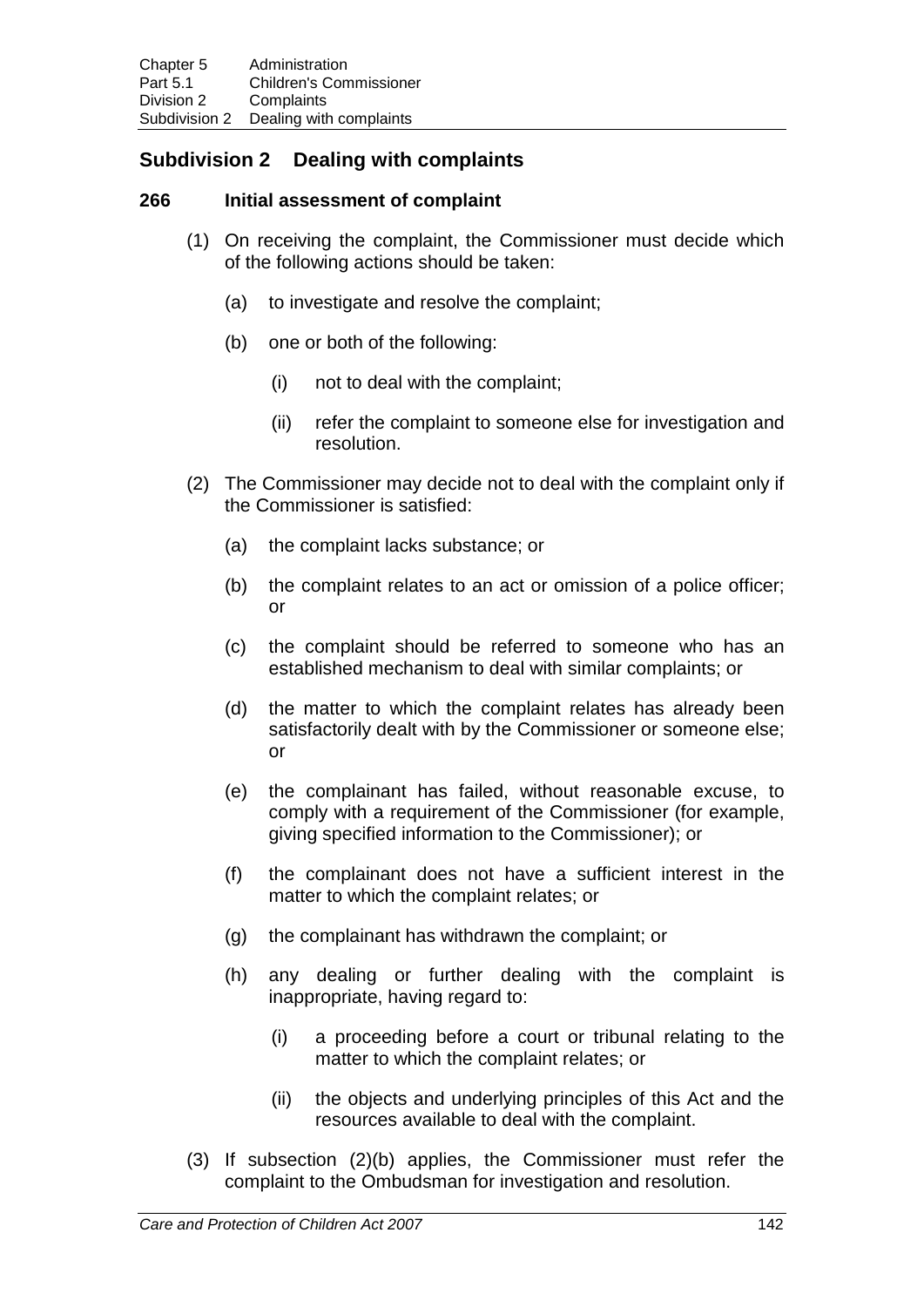- (4) The Commissioner must make the decision under subsection (1) within:
	- (a) 28 days after receiving the complaint; or
	- (b) if the Commissioner needs other information for the decision within 28 days after obtaining the information.
- (5) This section does not prevent the Commissioner from taking actions under subsection (1)(b) after deciding to investigate and resolve the complaint.

## **267 Notification of initial assessment**

- (1) As soon as practicable after making a decision under section 266, the Commissioner must notify the complainant of the decision and the reasons for the decision.
- (2) In addition, if the Commissioner decides not to deal with the complaint, the Commissioner:
	- (a) must notify each of the following of the decision:
		- (i) each responsible service provider relating to the complaint; and
		- (ii) the Chief Executive Officer of each responsible Agency; and
	- (b) may notify each responsible Minister of the decision if the Commissioner considers it appropriate to do so; and
	- (c) if the Commissioner decides not to deal with the complaint after starting to investigate the complaint – must give a report about the investigation to each person notified under paragraph (a) or (b).
- (3) In this section:

*responsible Minister*, for the complaint, means the Minister who has administrative responsibilities for:

- (a) an Agency (a *responsible Agency*) directly or indirectly responsible for providing, or funding or administering the funding of, any required services relating to the complaint; or
- (b) a responsible service provider relating to the complaint.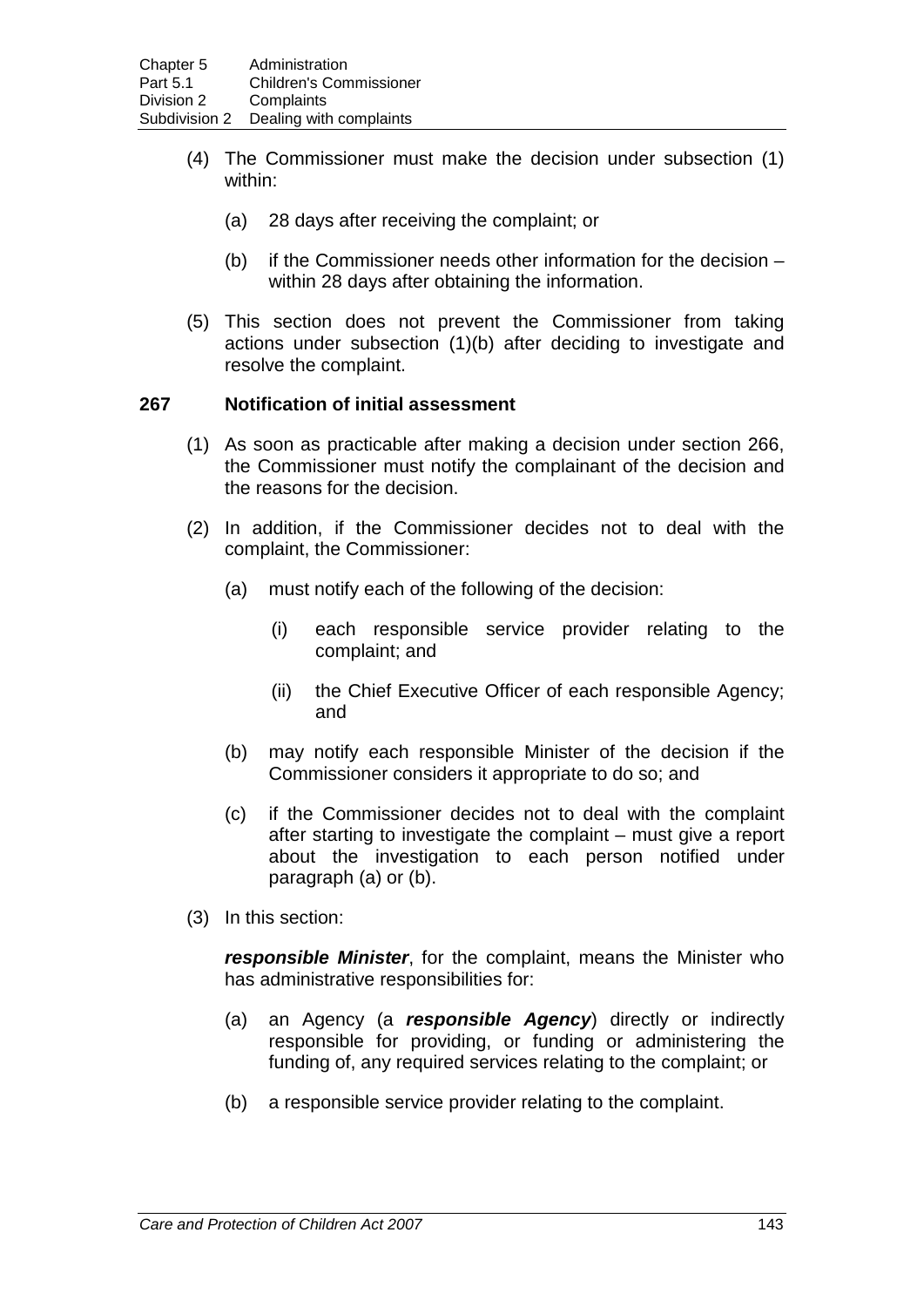## **268 Complaint referred to another person or body**

- (1) This section applies if the Commissioner refers the complaint to someone (the *referred authority*) for investigation and resolution.
- (2) The referred authority must, as soon as practicable, notify the Commissioner:
	- (a) whether the referred authority accepts the referral; and
	- (b) if the referred authority accepts the referral the result of the investigation and resolution.

#### **269 Notice to responsible service provider before investigation**

- (1) This section applies if the Commissioner decides to investigate and resolve the complaint.
- (2) The Commissioner must, before investigating the complaint, notify each responsible service provider, and the Chief Executive Officer of each responsible Agency, of the following:
	- (a) details of the complaint;
	- (b) the Commissioner's decision to investigate and resolve the complaint;
	- (c) that the Agency and service provider may each make a written submission about the complaint within a reasonable time specified in the notice.

## **270 Access to child**

- (1) For investigating the complaint, the Commissioner may request a person to allow the Commissioner to have contact with a child who is, or whom the Commissioner reasonably believes to be:
	- (a) the protected child; or
	- (b) a witness in relation to the complaint.
- (2) The notice must specify a reasonable time and place for the contact.
- (3) The person must comply with the notice.

Maximum penalty: 100 penalty units or imprisonment for 12 months.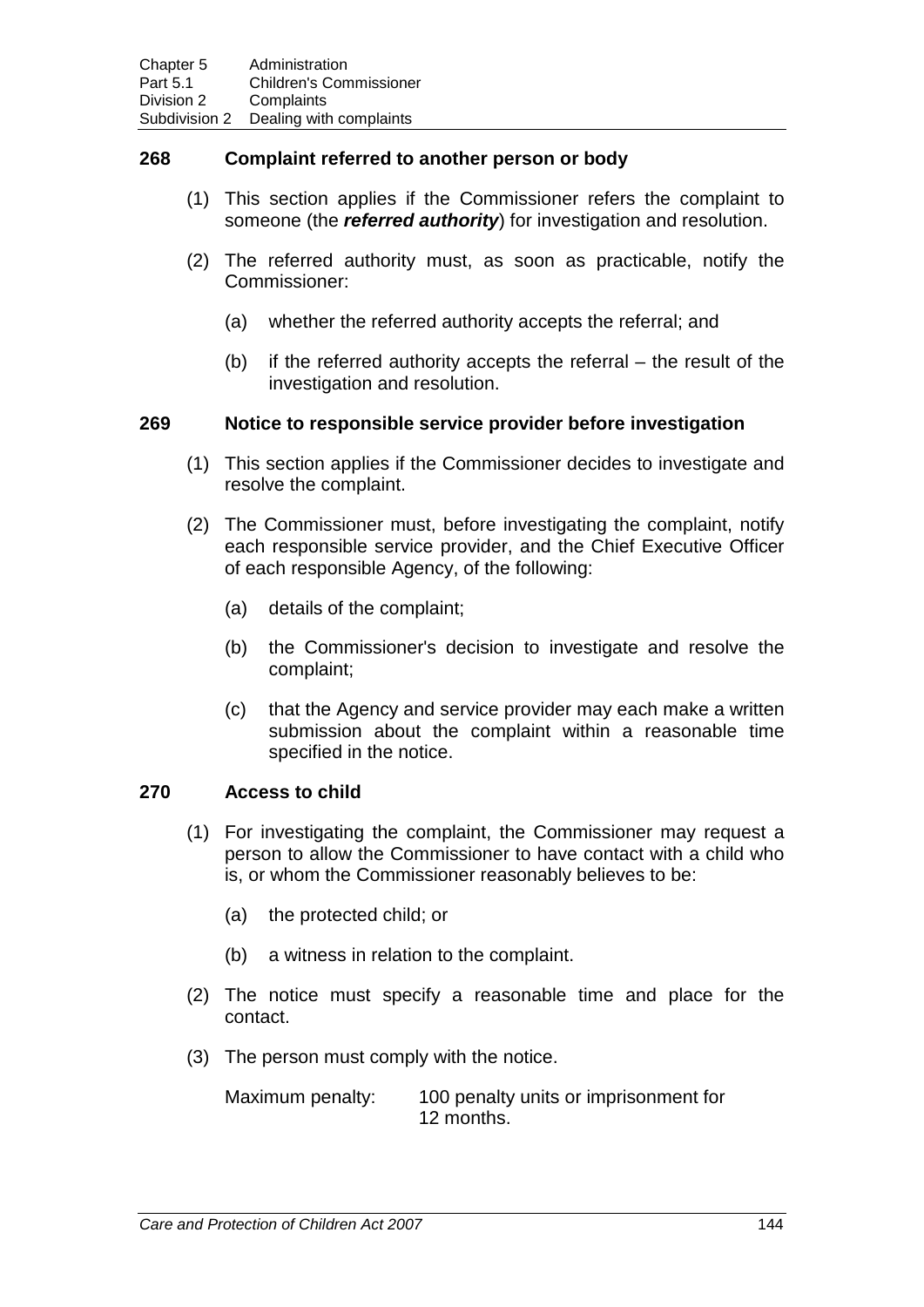- (4) It is a defence to a prosecution for an offence against subsection (3) if:
	- (a) the defendant has a reasonable excuse; or
	- (b) the child has indicated that he or she does not wish to have the contact.

## **271 Access to information**

- (1) For investigating the complaint, the Commissioner may request a person:
	- (a) to give the Commissioner specified information by a reasonable time specified in the notice; or
	- (b) to attend before the Commissioner at a reasonable time and place specified in the notice:
		- (i) to give information and answer questions about a specified matter; or
		- (ii) to produce a specified thing; or
	- (c) to communicate with the Commissioner in any other way about a specified matter at a reasonable time specified in the notice.
- (2) If a person gives the Commissioner a thing under the notice, the Commissioner:
	- (a) may inspect it and make a copy of it; and
	- (b) must return it to the person as soon as practicable.
- (3) For subsection (1), the Commissioner may require a person:
	- (a) to make an oath; or
	- (b) to verify a written statement of the person by oath.
- (4) The person must comply with the requirement.

Maximum penalty: 20 penalty units.

- (5) It is a defence to a prosecution for an offence against subsection (4) if the defendant has a reasonable excuse.
- (6) The Commissioner may administer an oath or make other arrangements for administering an oath for subsection (3).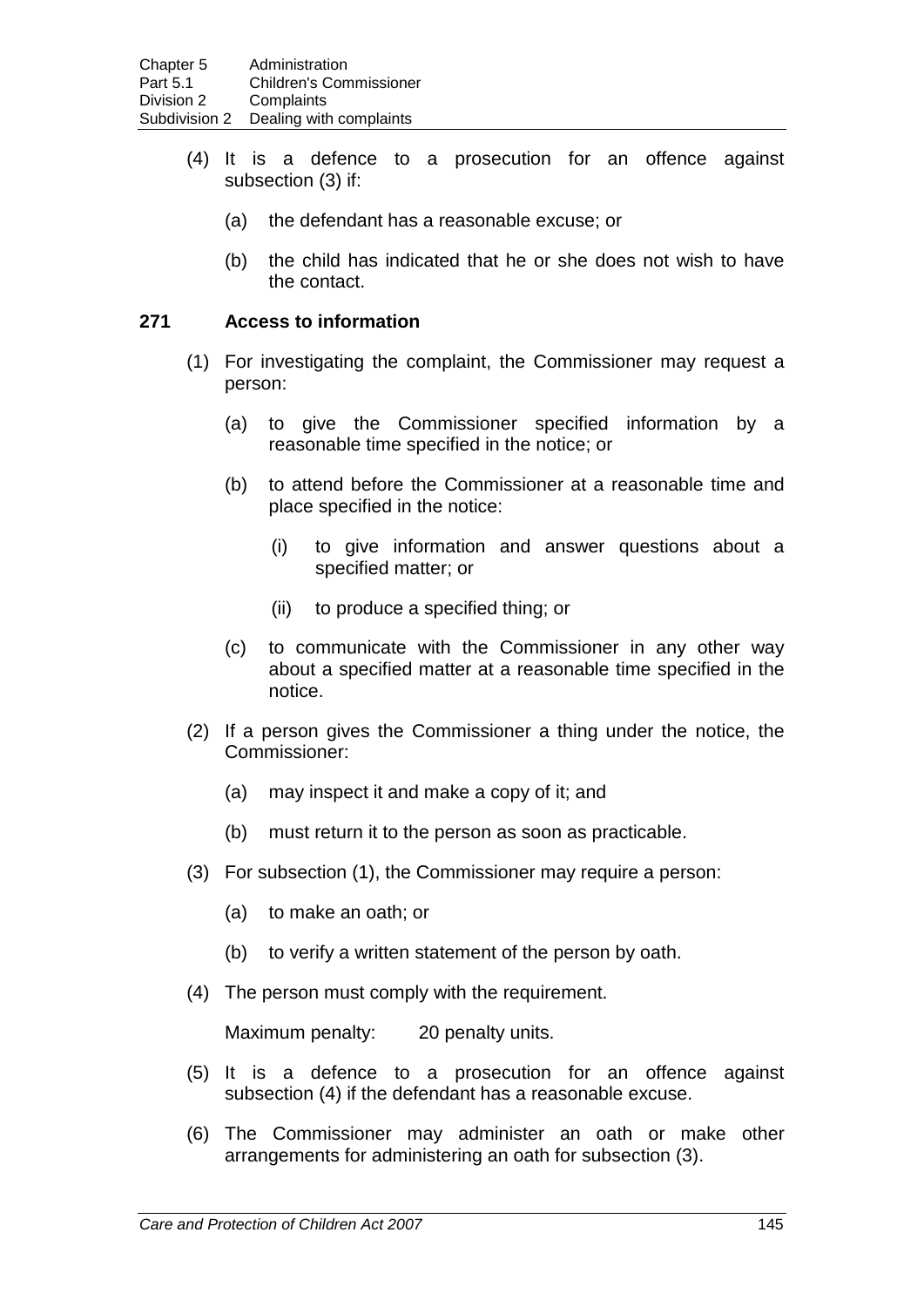## **272 Notification at end of investigation**

- (1) The Commissioner must notify the complainant of:
	- (a) the result of the investigation; and
	- (b) any action taken or proposed to be taken for resolving the complaint.
- (2) The Commissioner:
	- (a) must give a report of the investigation to each of the following:
		- (i) each responsible service provider;
		- (ii) the Chief Executive Officer of each responsible Agency; and
	- (b) may give the report to a responsible Minister if the Commissioner considers it appropriate to do so.
- (3) The report may recommend the service provider or Agency to take specified actions within a specified time.
- (4) If the service provider or Agency fails to do so, the Commissioner may give another report about the failure to a responsible Minister.

## **Subdivision 3 Offences about complaints**

#### **273 Failure to comply with notice**

(1) A person who is given a notice under section 271 must comply with a requirement in the notice.

Maximum penalty: 100 penalty units or imprisonment for 12 months.

- (2) It is a defence to a prosecution for the offence against subsection (1) if:
	- (a) the defendant has a reasonable excuse; or
	- (b) the requirement is covered by a certificate under subsection (3) or (4); or
	- (c) a Judge has decided the defendant would be able to refuse to comply with the requirement on the ground of a privilege had the requirement been made in a criminal proceeding; or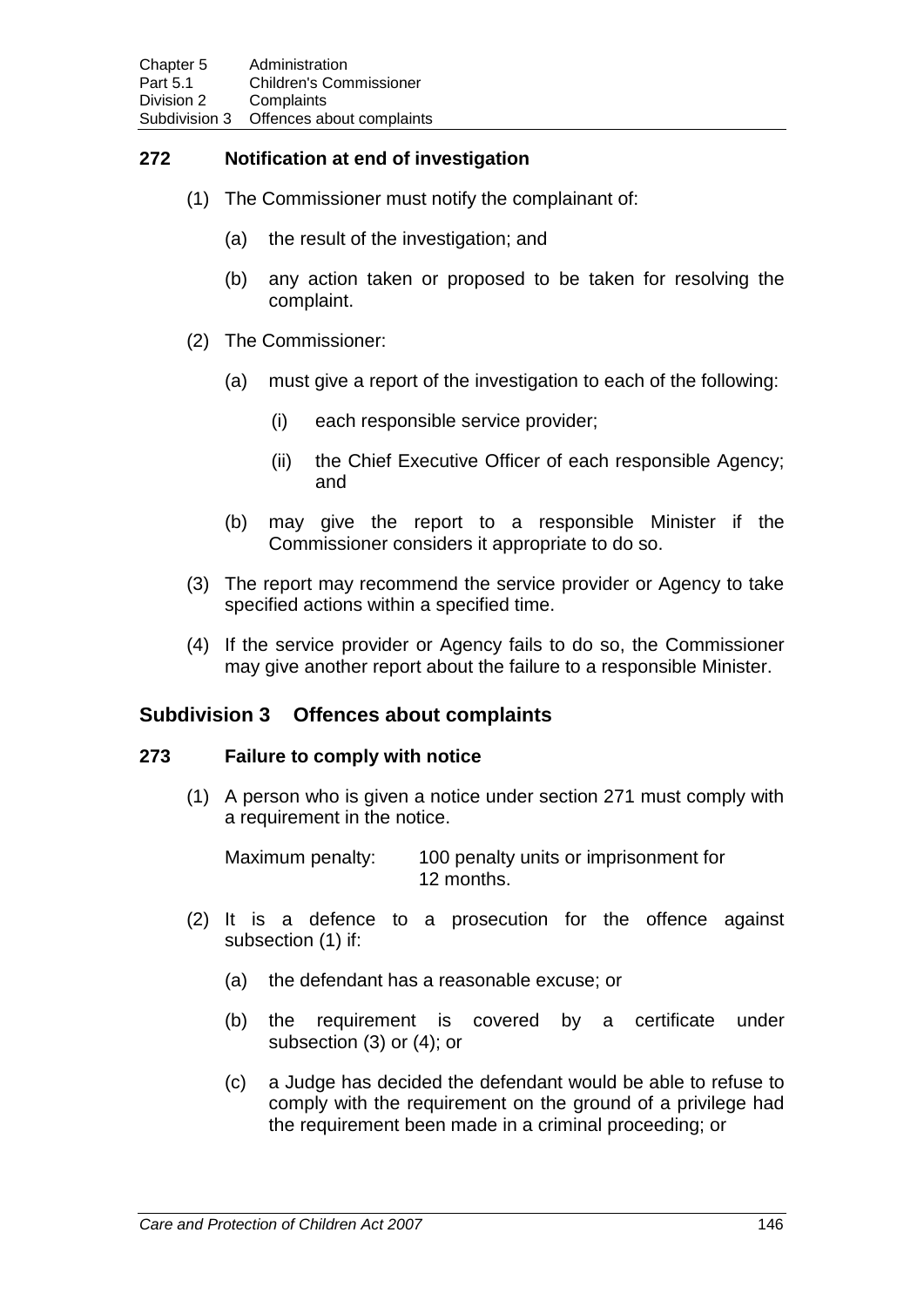- (d) a Judge has decided any benefits arising from complying with the requirement will be outweighed by the damage to the defendant's financial interests or privacy as a result of the compliance.
- (3) The Commissioner of Police may certify in writing that compliance with the requirement would:
	- (a) prejudice the investigation of any unlawful conduct; or
	- (b) disclose a confidential source of information in relation to the administration of law; or
	- (c) prejudice the effectiveness of a method or procedure in relation to the administration of law; or
	- (d) facilitate a person's escape from lawful custody; or
	- (e) endanger the safety of a person.
- (4) The Administrator may certify in writing that compliance with the requirement would be contrary to the public interest.
- (5) Without limiting subsection (4), the Administrator may do so if the Administrator is satisfied the compliance would involve:
	- (a) a disclosure of communications between the Administrator and the Executive Council or a member of the Executive Council; or
	- (b) a disclosure of communications between one or more of the following:
		- (i) a Minister of the Territory;
		- (ii) a Minister of the Commonwealth;
		- (iii) a Minister of a State or another Territory; or
	- (c) a disclosure of a deliberation or decision of:
		- (i) the Executive Council or a committee of the Executive Council; or
		- (ii) a committee of the Legislative Assembly formed to advise the Administrator or a Minister; or
		- (iii) the Cabinet of the Territory or of the Commonwealth, a State or another Territory.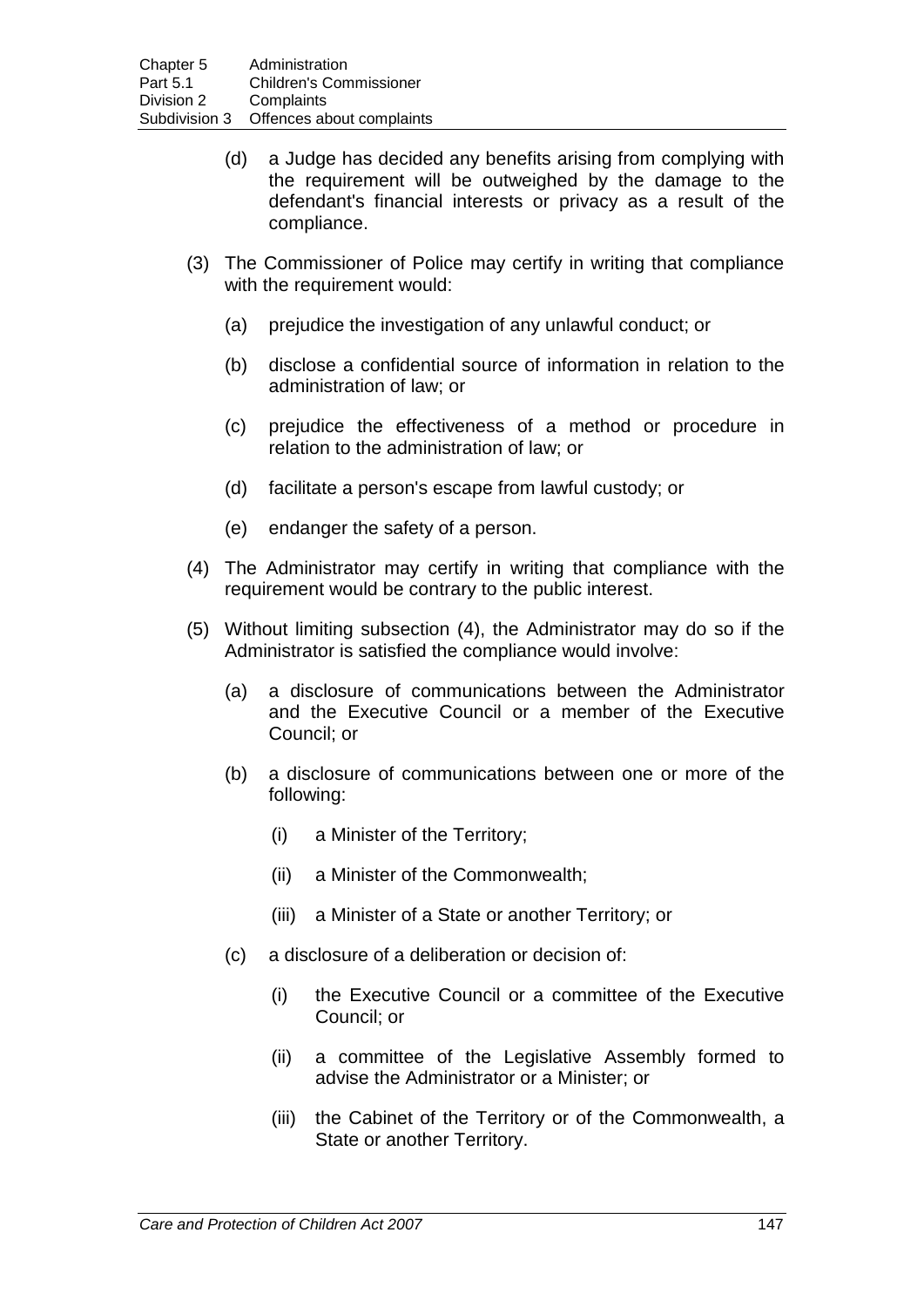- (6) A person who is given the notice may apply to a Judge for a decision about the application of subsection (2)(c) or (d) to the person.
- (7) The person bears the legal burden of proof for the application.
- (8) Subject to the decision of the Judge, the application must be made in accordance with the *Supreme Court Rules*.
- (9) The Judge may make any orders necessary for the practical operation of this Division including, for example, amending the notice.

## **274 Misleading document**

(1) A person must not, for the purposes of this Part, give the Commissioner any document that contains information the person knows to be misleading in a material particular.

Maximum penalty: 100 penalty units or imprisonment for 12 months.

- (2) However, subsection (1) does not apply if the person, when giving the document:
	- (a) draws the misleading aspect of the document to the Commissioner's attention; and
	- (b) to the extent the person can reasonably do so gives the Commissioner the information necessary to correct the document.

#### **275 Preventing or obstructing complaint**

A person must not:

- (a) prevent someone from making a complaint; or
- (b) obstruct someone in making a complaint.

| Maximum penalty: | 100 penalty units or imprisonment for |
|------------------|---------------------------------------|
|                  | 12 months.                            |

#### **276 False complaint**

A person must not, in making a complaint, make a representation that the persons knows to be false.

Maximum penalty: 100 penalty units or imprisonment for 12 months.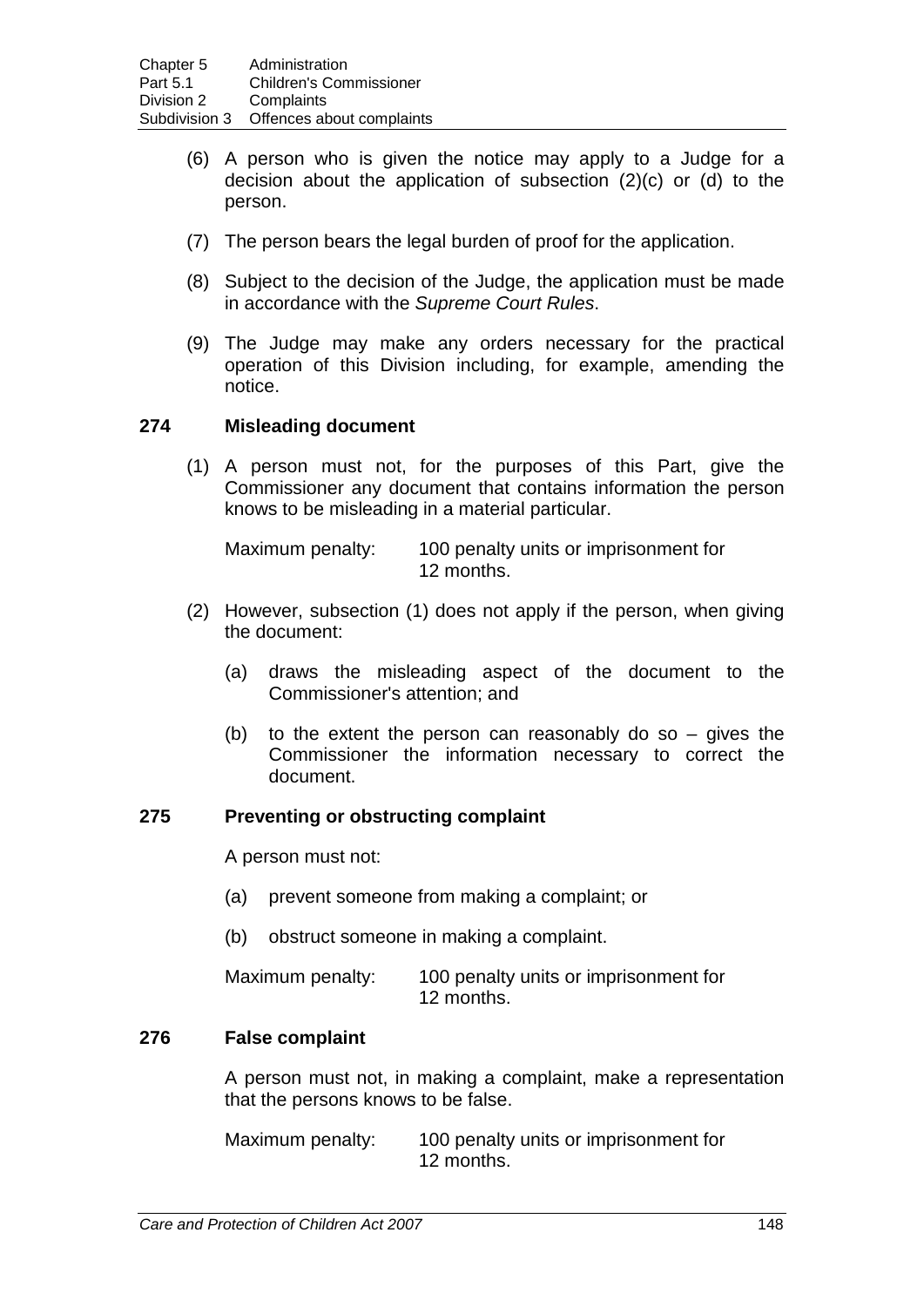## **277 Obstructing or improperly influencing investigation**

A person must not obstruct or improperly influence the conduct of an investigation.

Maximum penalty: 200 penalty units or imprisonment for 2 years.

## **Division 3 Commissioner's reports**

#### **278 Annual report and other reports**

- (1) The Commissioner must:
	- (a) by 31 October following the end of each financial year, prepare and give the Minister a report on the operation of this Part during that year; and
	- (b) as required by the Minister, prepare and give the Minister a report mentioned in section 260(1)(e).
- (2) If the Commissioner considers it appropriate to do so, the Commissioner may also prepare and give the Minister a report about a matter relating to the performance of a function of the Commissioner.
- (3) Without limiting subsection (1) or (2), a report mentioned in the subsection may contain particulars about anyone's failure to comply with this Act.
- (4) The Minister must table each report mentioned in subsection (1) or (2) in the Legislative Assembly within 6 sitting days after receiving it.
- (5) The Commissioner may, for a report (the *first report*) mentioned in subsection (1) or (2), prepare and give the Minister a second report, on a confidential basis, about a matter to which the first report relates.
- (6) However, the Commissioner may do so only if the Commissioner considers aspects of the matter should not be publicly disclosed, having regard to:
	- (a) the underlying principles of this Act; and
	- (b) any action being taken by the Commissioner or anyone else.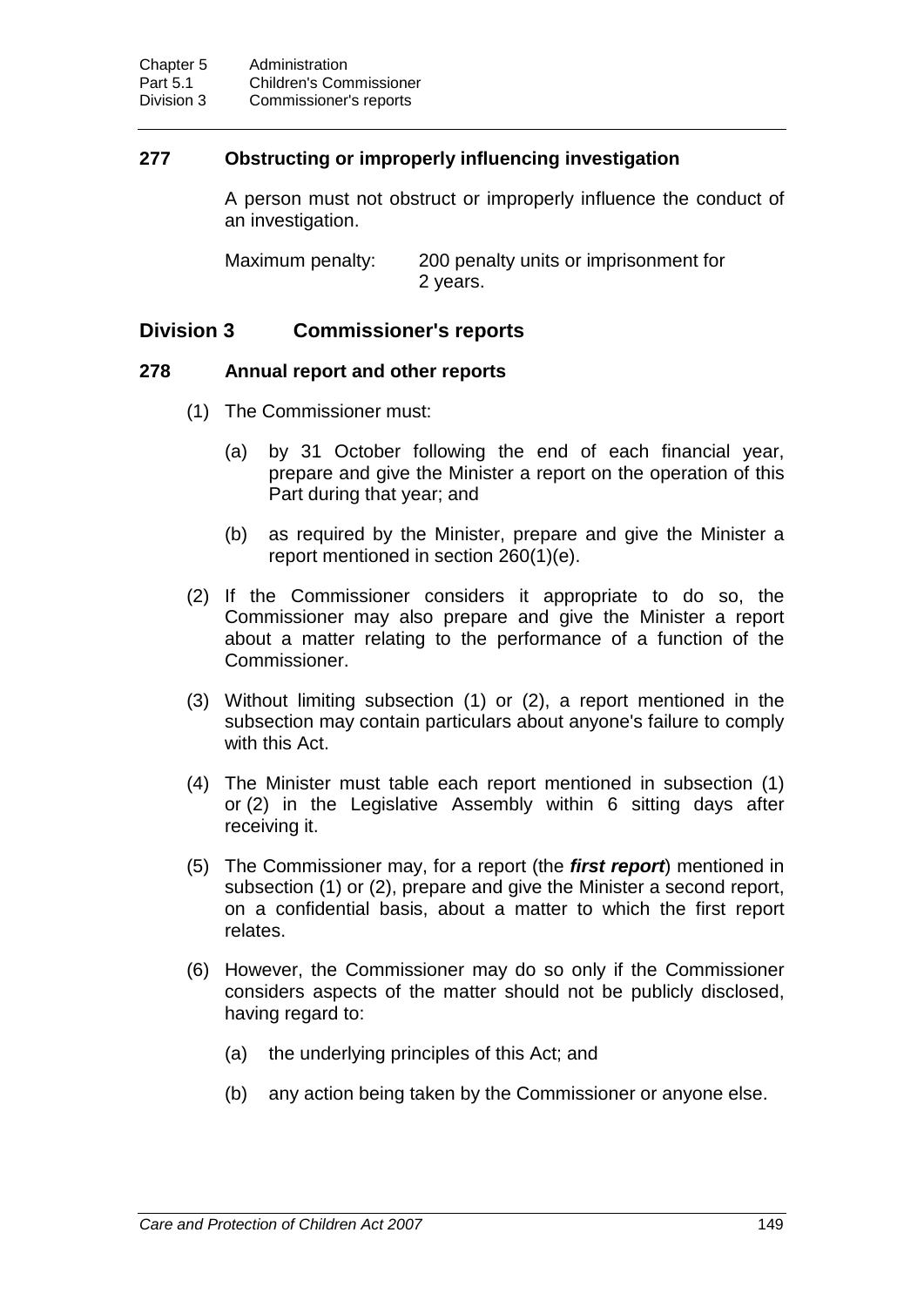## **279 Report authorised by Speaker**

- (1) The Speaker may, at the Commissioner's request, authorise the Commissioner to publish, in the public interest or in the interests of a person:
	- (a) a report relating to the performance of a function of the Commissioner; or
	- (b) a report relating to a particular complaint.
- (2) Subsection (1) applies regardless of whether the matters dealt with in the report have been the subject of another report tabled in the Legislative Assembly.

## **Division 4 Disclosure of confidential information**

## **280 Disclosure of information to Commissioner generally**

- (1) An officer of a public authority may disclose information to the Commissioner for an investigation despite any restriction on the disclosure under a law of the Territory.
- (2) For subsection (1), an officer of a public authority includes any of the following:
	- (a) the authority's principal officer;
	- (b) a member of the authority;
	- (c) a member of the staff of the authority;
	- (d) a person employed or engaged by the authority.
- (3) This section has effect subject to section 273(2) to (9).

## **281 Direction by Commissioner not to disclose information**

- (1) This section applies if a person is given a document by the Commissioner in relation to an investigation.
- (2) The Commissioner may direct the person not to disclose any information in the document except as specified in the direction.
- (3) The person must comply with the direction.

Maximum penalty: 100 penalty units or imprisonment for 2 years.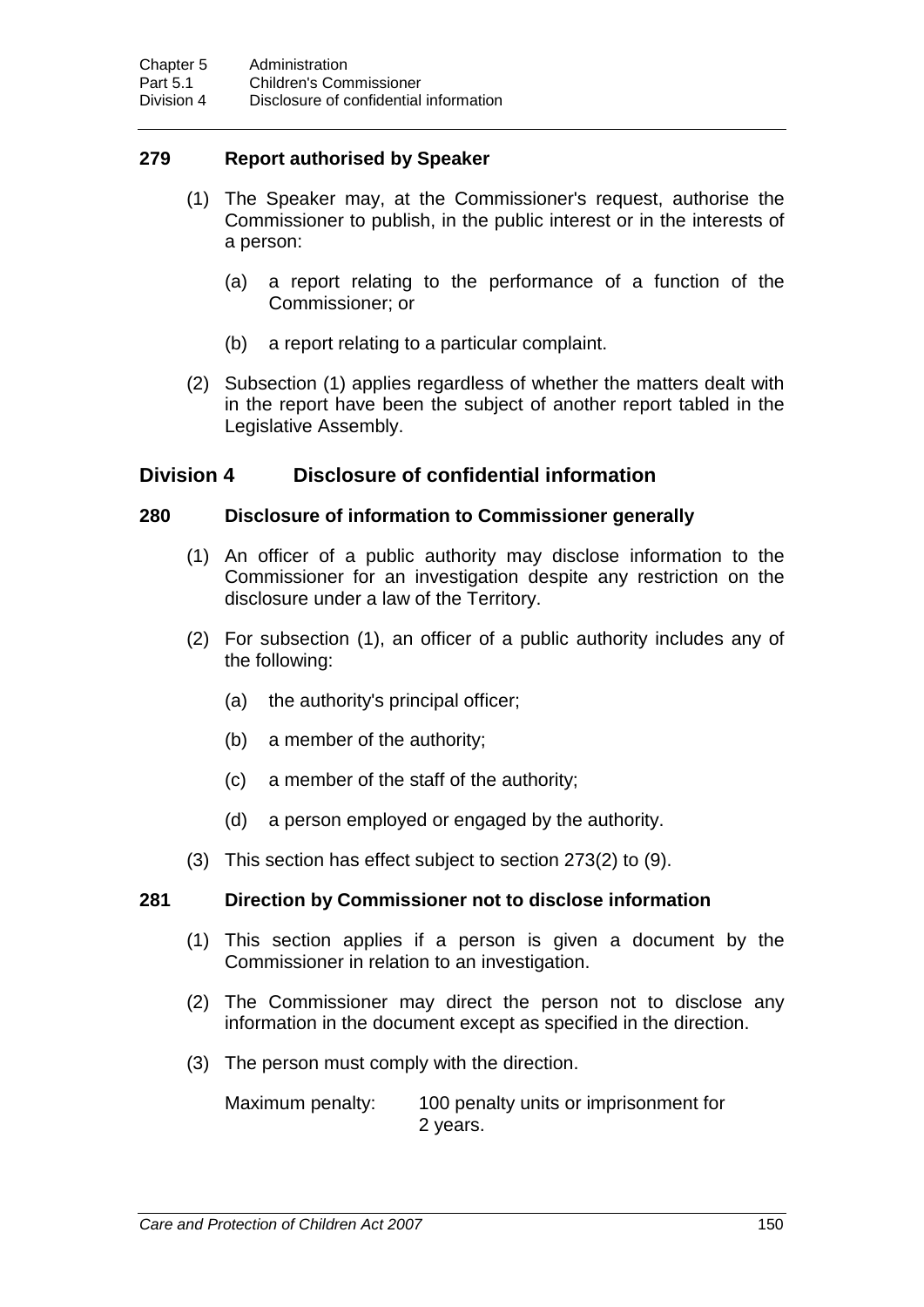(4) It is a defence to a prosecution for an offence against subsection (3) if the defendant has a reasonable excuse.

## **282 Confidentiality**

- (1) A person who has acquired information in exercising a power or performing a function under this Part is guilty of an offence if the person:
	- (a) discloses the information to someone; or
	- (b) does something that results in disclosing the information to someone and is reckless as to whether doing the thing would result in the disclosure; or
	- (c) uses the information.

Maximum penalty: 200 penalty units or imprisonment for 2 years.

- (2) Subsection (1) does not apply to:
	- (a) anything done by a person in exercising a power or performing a function under this Part; or
	- (b) anything done by a person for investigating a complaint about the care or protection of children under a law of the Territory, or a law of the Commonwealth, a State or another Territory; or
	- (c) a disclosure of the information to a court or tribunal.
- (3) A person must not be required in a proceeding to give evidence or produce a thing for a matter that came to the person's knowledge in exercising a power or performing a function under this Part.
- (4) A proceeding mentioned in subsection (3):
	- (a) includes:
		- (i) a proceeding of a court or tribunal; or
		- (ii) any other proceeding conducted by someone having the power to take evidence on oath; but
	- (b) does not include a proceeding for an offence alleged to have been committed by a person in exercising a power or performing a function under this Part.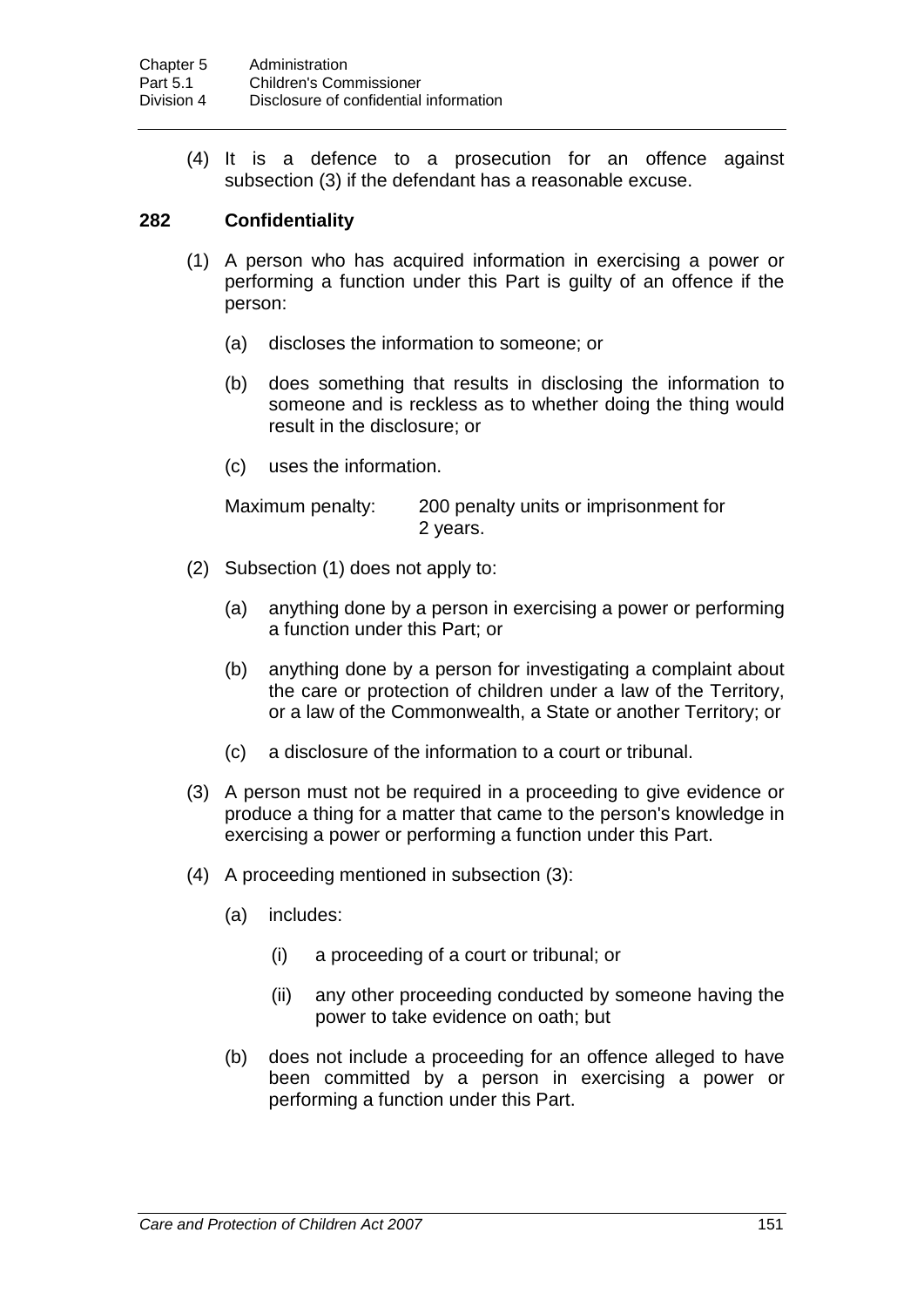## **Division 5 Immunity**

## **283 Immunity – complainant and informants**

- (1) A person acting in good faith in making a complaint or giving information for an investigation is not civilly liable for making the complaint or giving the information.
- (2) A civil proceeding may be brought against a person for making a complaint or giving information for an investigation only with the leave of the Supreme Court.
- (3) The Supreme Court may grant the leave only if it is satisfied there is substantial ground for contending the person has not acted in good faith.

## **284 Immunity – Commissioner and staff**

- (1) A person is not civilly or criminally liable for an act done or omitted to be done by the person in good faith:
	- (a) in the exercise or purported exercise of a power under this Part; or
	- (b) in the performance or purported performance of a function under this Part.
- (2) Subsection (1) does not affect any liability the Territory would, apart from that subsection, have for the act or omission.

## **Division 6 Administrative matters**

#### **285 Term of appointment**

The Commissioner holds office for the period (not exceeding 5 years) specified in the appointment and is eligible for re-appointment.

## **286 Conditions of appointment**

The Commissioner holds office on the conditions (including remuneration, expenses and allowances) determined by the Administrator.

## **287 Leave**

The Minister may grant the Commissioner leave of absence on the conditions determined by the Minister.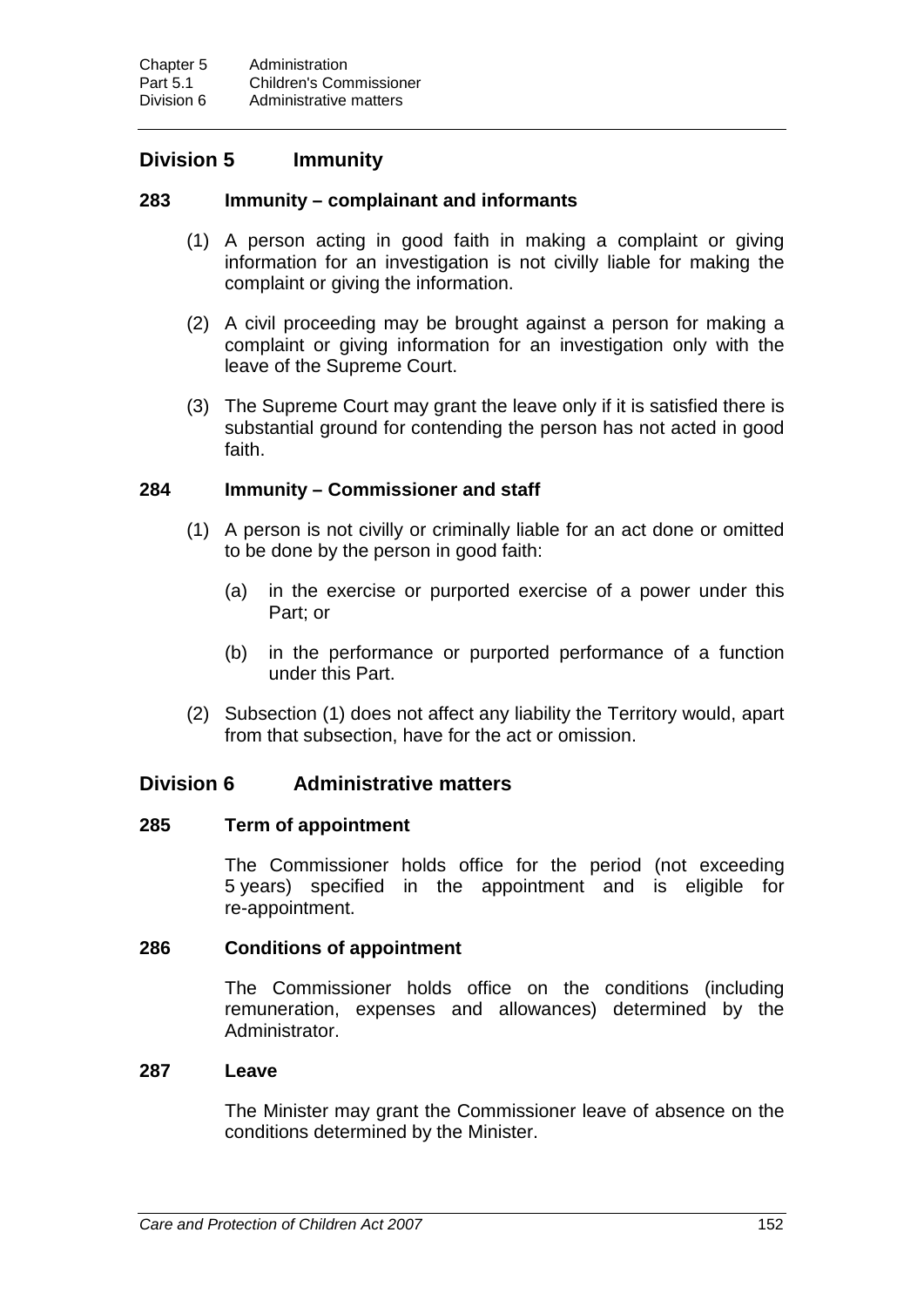## **288 Resignation**

The Commissioner may resign the office of Commissioner by writing given to the Administrator.

#### **289 Suspension and termination of appointment**

- (1) The Administrator may, in writing, suspend the Commissioner from duty on the ground of misbehaviour or physical or mental incapacity.
- (2) The Minister must, within 3 sitting days after the suspension, present a statement of the reasons for the suspension to the Legislative Assembly.
- (3) The Administrator must terminate the Commissioner's appointment if, within 7 sitting days after presenting the statement, a resolution is passed by a two-thirds majority of the Legislative Assembly requesting the termination.
- (4) The Commissioner must resume duties if:
	- (a) the Minister does not present the statement under subsection (2); or
	- (b) the Legislative Assembly does not pass the resolution under subsection (3).
- (5) The Commissioner is entitled to be paid remuneration and allowances during the suspension.
- (6) The Administrator must terminate the Commissioner's appointment if the Commissioner:
	- (a) becomes bankrupt; or
	- (b) applies to take the benefit of a law for the relief of bankrupt or insolvent debtors; or
	- (c) compounds with creditors or makes an assignment of the Commissioner's remuneration for their benefit.

## **290 Acting Commissioner**

- (1) The Minister may appoint a person to act in the office of the Commissioner:
	- (a) during a vacancy in the office (whether or not an appointment has previously been made to the office); or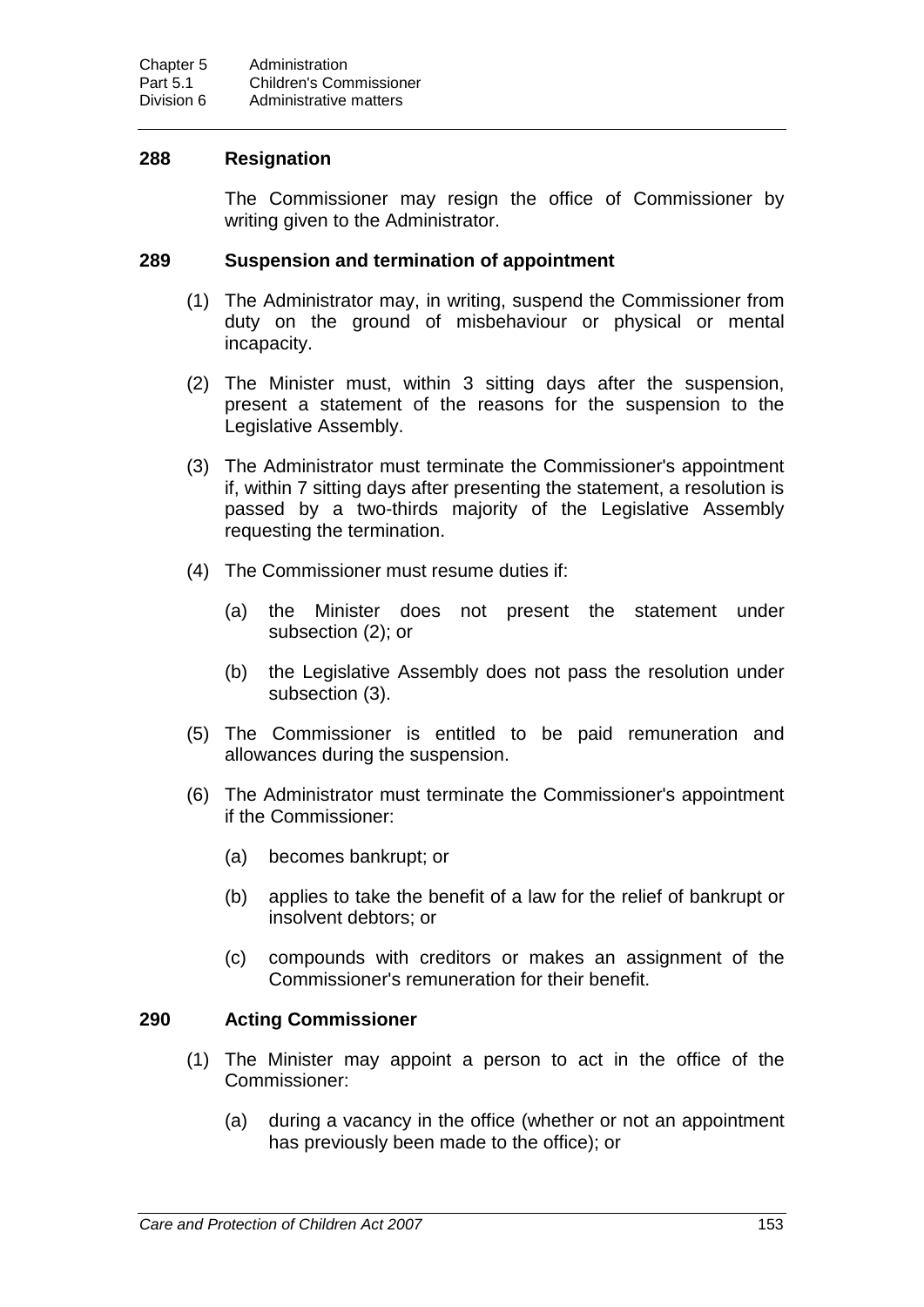- (b) during a period or all periods when the Commissioner is unable to perform the functions of the office.
- (2) A person appointed under subsection (1)(a) must not act continuously for more than 3 months in the office of the Commissioner.
- (3) The Minister may determine conditions of the appointment (including remuneration, expenses and allowances).

## **291 Oath of office**

- (1) A person appointed to be the Commissioner must, before taking office as Commissioner, make an oath that he or she:
	- (a) will faithfully and impartially perform the functions of the office; and
	- (b) will not, except for the purposes of this Act, disclose any information obtained by him or her in performing those functions.
- (2) The Speaker or a Judge must administer the oath.

#### **292 Delegation**

- (1) The Commissioner may, in writing, delegate to a person any of the Commissioner's powers or functions under this Act.
- (2) The Commissioner may do so only if the Commissioner is satisfied the person has the appropriate qualifications or experience.

#### **293 Staff of Commissioner**

- (1) The staff of the Commissioner consists of:
	- (a) public sector employees employed by the Commissioner; and
	- (b) persons employed in an Agency made available by the Chief Executive Officer of the Agency under an arrangement with the Commissioner.
- (2) A member of the Commissioner's staff is subject only to the direction of:
	- (a) the Commissioner; or
	- (b) another member of the Commissioner's staff.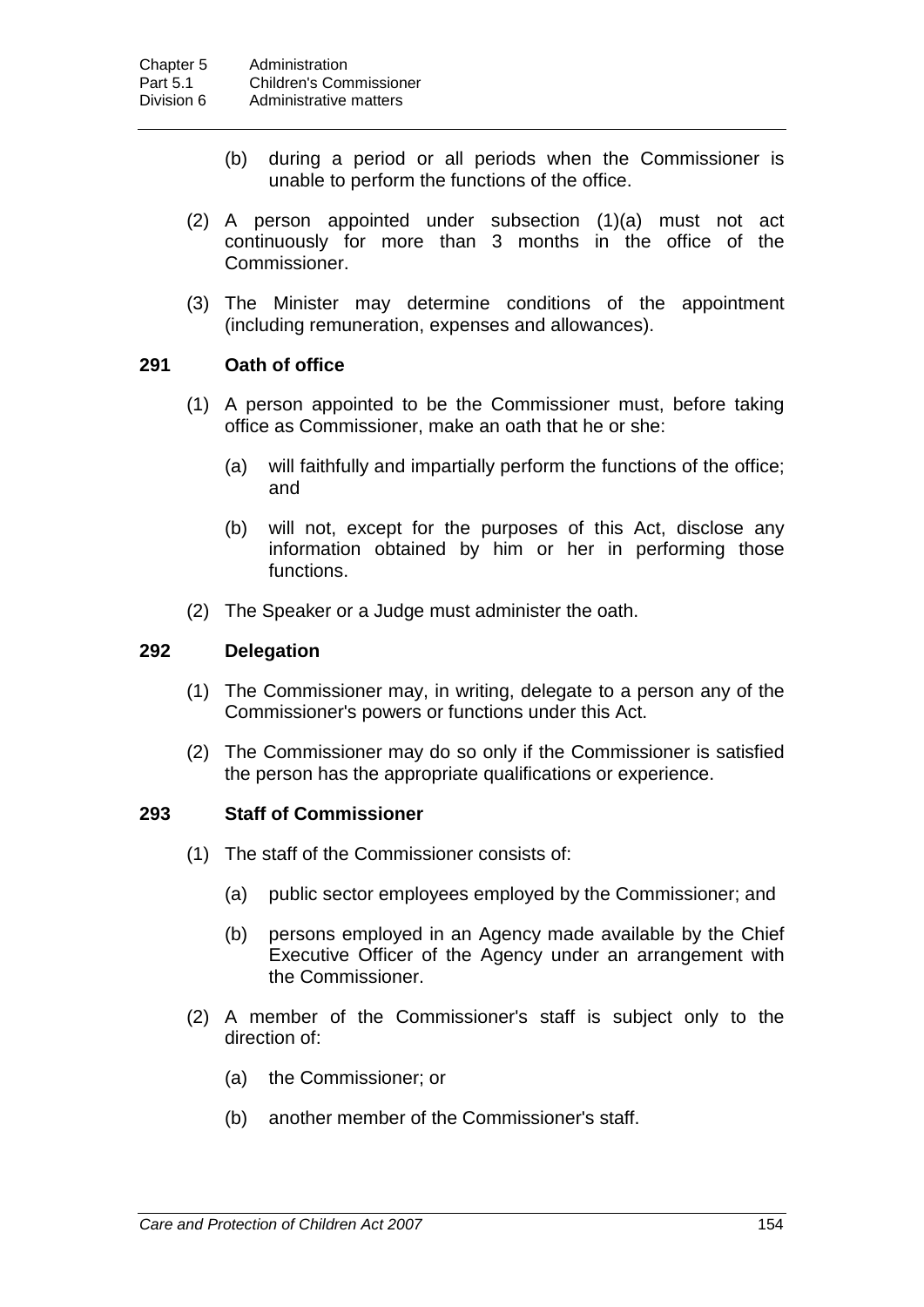# **Part 5.2 Review teams**

## **294 Object of Part**

The object of this Part is to ensure:

- (a) the operation of Chapter 2 is consistent with the objects and underlying principles of this Act; and
- (b) services provided for Chapter 2 are of a high standard.

## **295 Establishment**

- (1) The CEO may establish review teams by *Gazette* notice.
- (2) A team:
	- (a) consists of members appointed by the CEO; and
	- (b) must have at least 3 members.
- (3) A team member must represent at least one of the following:
	- (a) the Police Force;
	- (b) an Agency having responsibility relating to health, education, housing, family or children;
	- (c) an organisation promoting any of the following:
		- (i) the wellbeing of children;
		- (ii) the interests of people with disabilities;
		- (iii) the interests of Aboriginal people;
		- (iv) multiculturalism.

## **296 Functions of team**

A team has one or more of the following functions as specified in the *Gazette* notice:

- (a) to conduct a review and make recommendations about any of the following (a *Chapter 2 matter*):
	- (i) the operation of specified provisions of Chapter 2 (whether generally or in relation to a specified locality);
	- (ii) the provision of specified services in connection with that operation;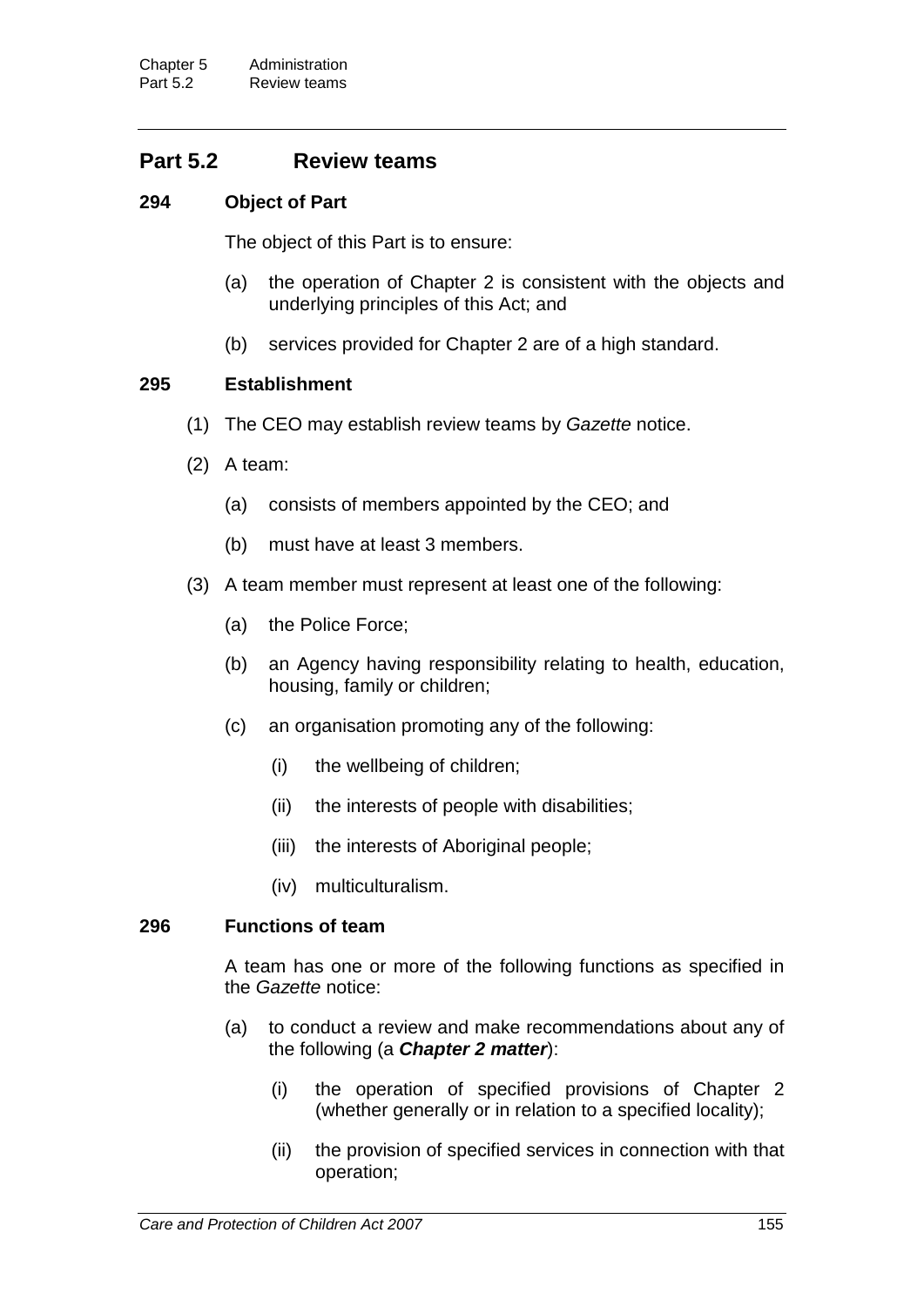- (b) to conduct a review of the implementation of the recommendations;
- (c) to perform any other specified function in relation to a Chapter 2 matter.

## **297 Reports of team**

- (1) A team must, as soon as practicable after each of its meetings:
	- (a) give the CEO a report of its current operation; and
	- (b) give the Commissioner a copy of the report.
- (2) The CEO must, as soon as practicable after the end of a financial year:
	- (a) give the Minister an annual report about the operation of all the teams during that year; and
	- (b) give the Commissioner a copy of the report.

## **298 Regulations**

The regulations may make provision, consistent with this Part, about the following:

- (a) the nomination of candidates for the appointment of team members;
- (b) the making of operational guidelines for a team;
- (c) functions of a team;
- (d) meetings of a team;
- (e) any other matters relating to a team.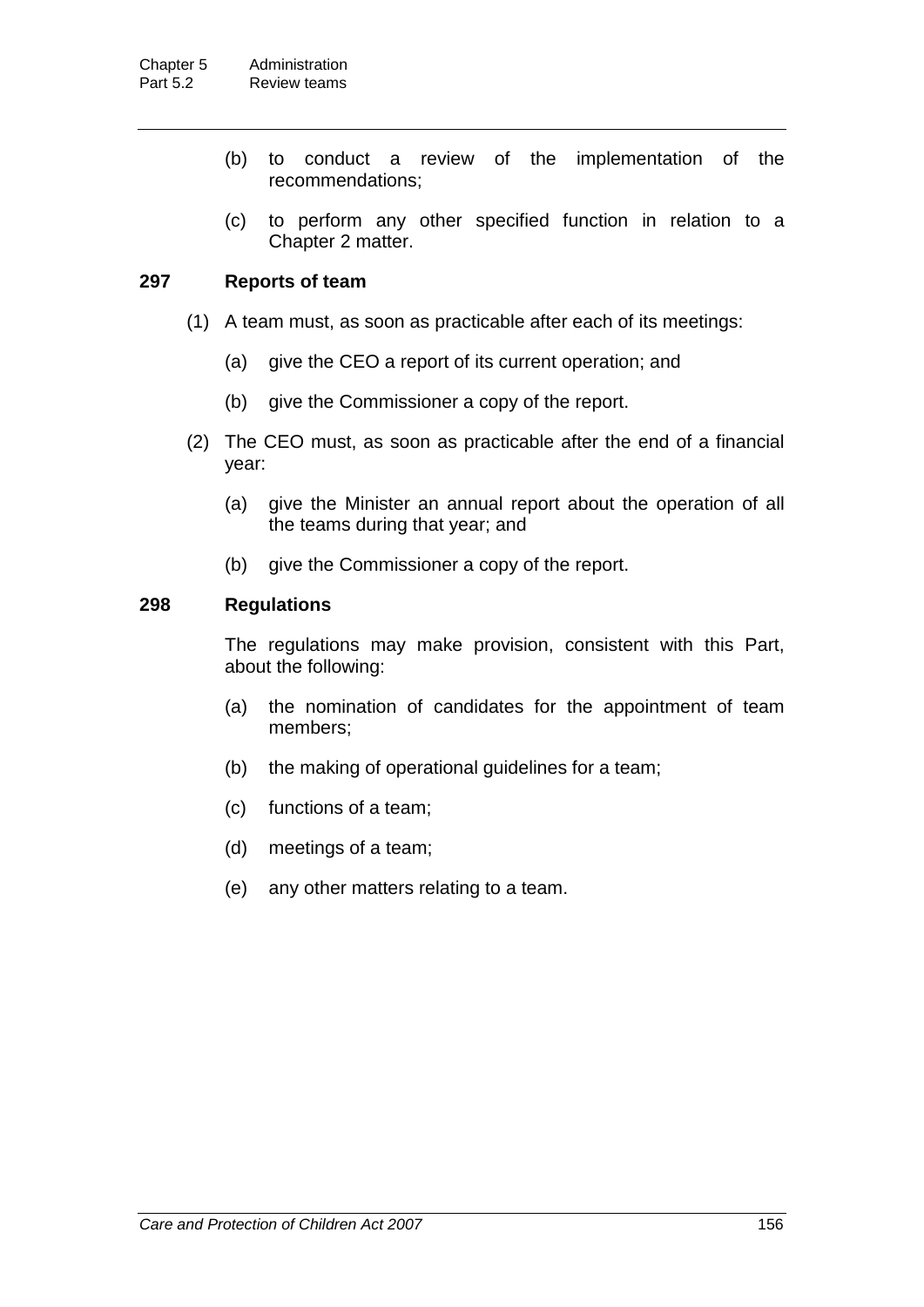# **Part 5.3 General offences**

## **299 Obstruction**

A person must not obstruct a person:

- (a) in exercising or attempting to exercise a power under this Act; or
- (b) in performing or attempting to perform a function under this Act.

Maximum penalty: 200 penalty units or imprisonment for 2 years.

## **300 Impersonating officer**

A person must not falsely represent, by words or conduct, that the person or someone else is an authorised officer.

Maximum penalty: 200 penalty units or imprisonment for 2 years.

## **301 Disclosure of child's identity**

- (1) A person must not publish any material that may identify someone who is a child:
	- (a) in the CEO's care; or
	- (b) for whom:
		- (i) an application for a temporary protection order, assessment order or protection order has been made; or
		- (ii) such an order is in force; or
	- (c) involved (whether as a victim or not) in a sexual offence or alleged to have been so involved in a sexual offence.

Maximum penalty: 200 penalty units or imprisonment for 2 years.

(2) Subsection (1) does not apply if the publication is permitted or authorised under this Act or any other law in force in the Territory.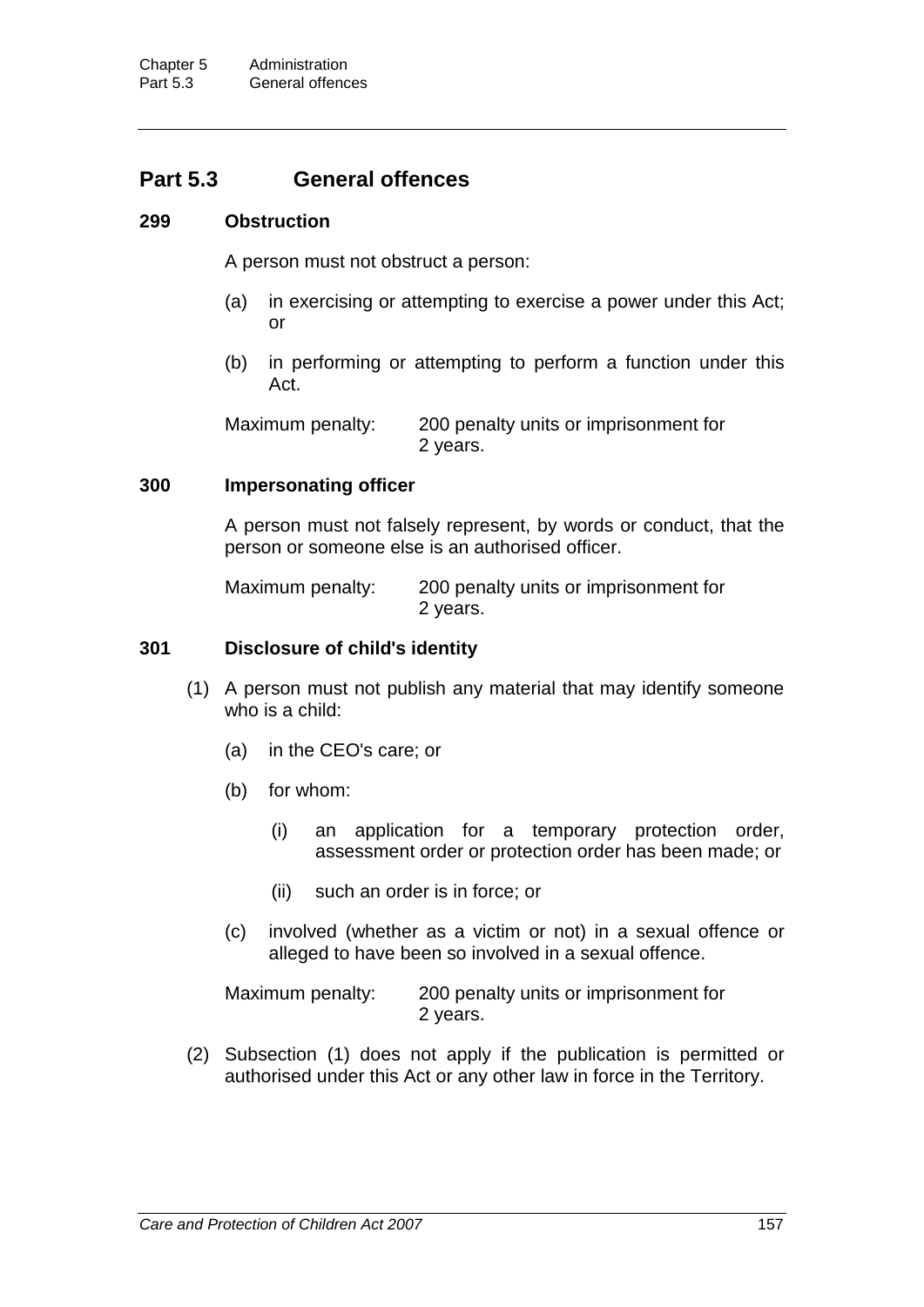# **Part 5.4 Other administrative matters**

## **302 Approved forms**

- (1) The CEO:
	- (a) must approve forms for a provision in this Act if the provision requires a document to be made in the approved form; and
	- (b) may approve forms for any other document required for this Act.
- (2) If a form is approved for a document under subsection (1)(b), the document must be made in the approved form.
- (3) An approved form for a document must be consistent with any other requirements specified for the document in this Act.

## **303 Delegation**

The CEO may, in writing, delegate any of the CEO's powers and functions to a person who is:

- (a) an authorised officer; or
- (b) a public sector employee.

## **304 Authorised officers**

- (1) An authorised officer is:
	- (a) a person appointed by the CEO as an authorised officer; or
	- (b) a police officer.
- (2) An authorised officer appointed under subsection (1)(a) has the powers and functions of an authorised officer under this Act as specified in the appointment.
- (3) A police officer has the powers and functions of an authorised officer under sections 35(3), 37, 38, 52, 56 to 64 and 108.

*Note*

*A police officer may exercise certain powers under this Act as a police officer and not as an authorised officer, see, for example, sections 33 and 36.*

## **305 Identity cards**

- (1) This section applies to a person who:
	- (a) is an authorised officer; but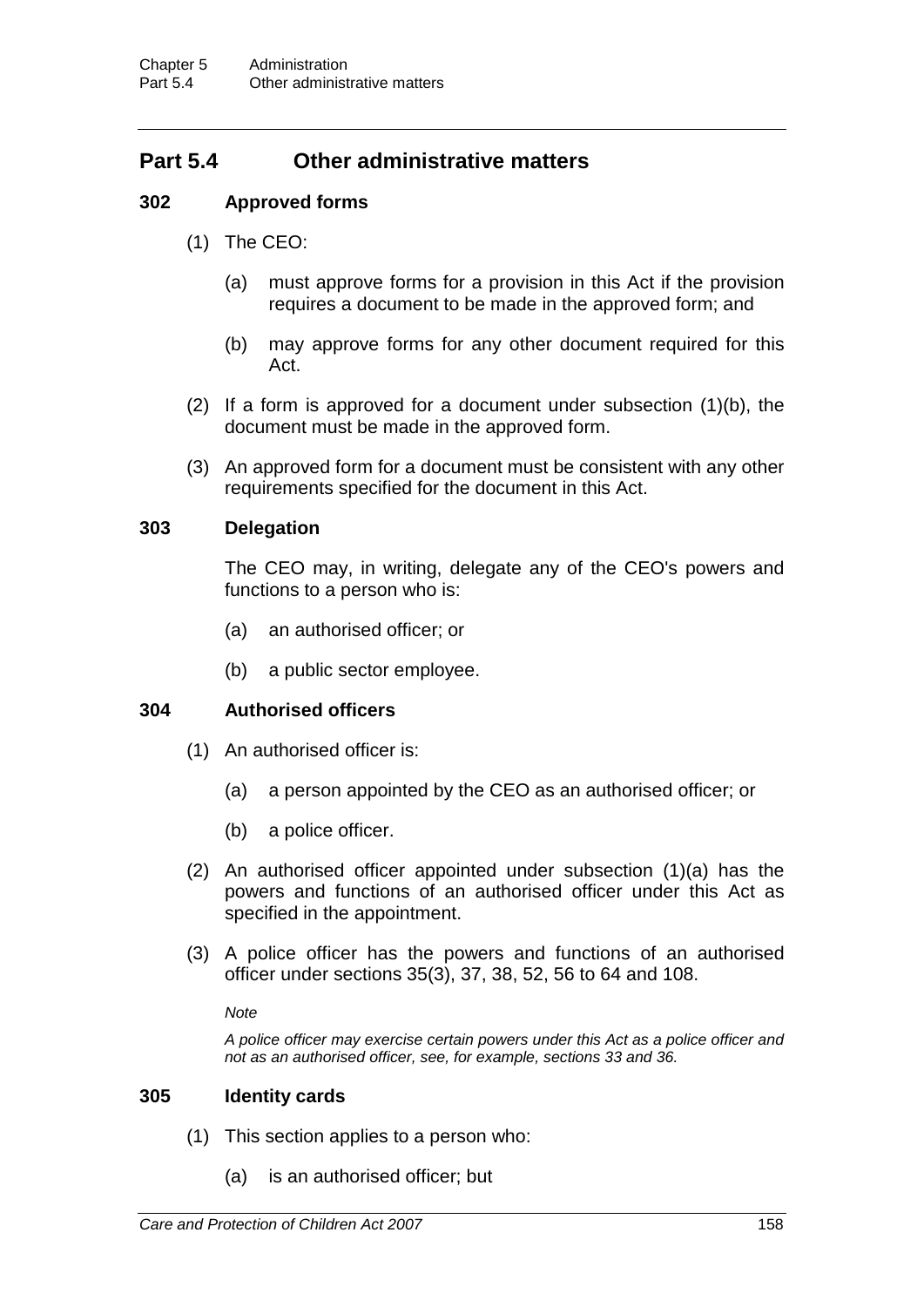- (b) is not a police officer.
- (2) The CEO must issue an identity card to the officer.
- (3) The card must:
	- (a) specify the officer's name and office; and
	- (b) specify the officer's powers and functions; and
	- (c) contain:
		- (i) the signature of the officer; and
		- (ii) a recent photograph of the officer; and
		- (iii) the verification of the signature and photograph by the CEO.
- (4) The card ceases to be in force when the person ceases to be an authorised officer.
- (5) The person must return the card to the CEO within one month after the cessation.

Maximum penalty: 20 penalty units.

## **306 Misleading documents**

(1) A person must not, for the purposes of this Act, give someone (the *recipient*) a document that contains information the person knows to be misleading in a material particular.

Maximum penalty: 400 penalty units or imprisonment for 2 years.

- (2) However, subsection (1) does not apply if the person, when giving the document:
	- (a) draws the misleading aspect of the document to the recipient's attention; and
	- (b) to the extent the person can reasonably do so  $-$  gives the recipient the information necessary to correct the document.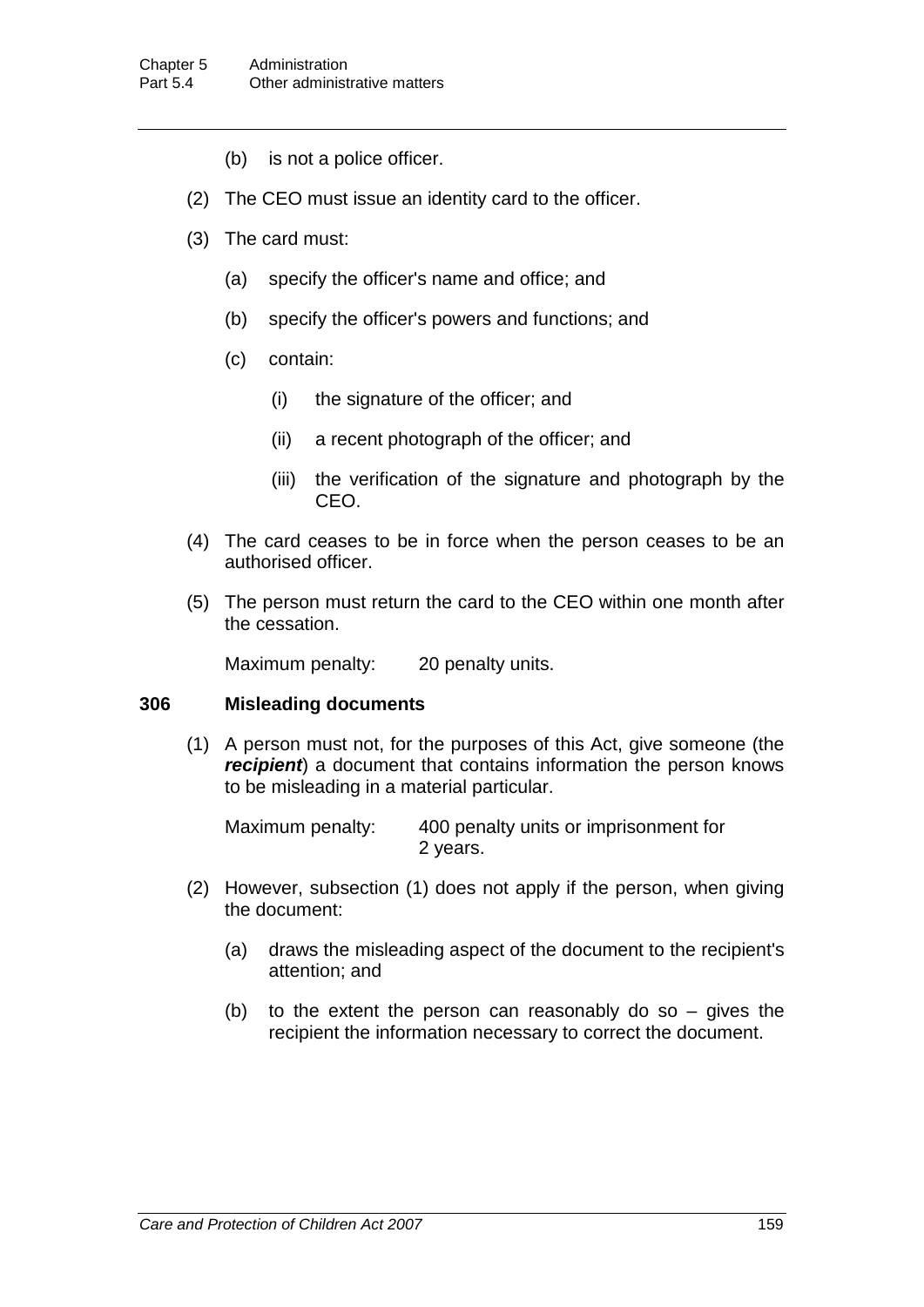## **307 Misleading information**

A person must not, for the purposes of this Act, give someone any information that the person knows to be misleading in a material particular.

Maximum penalty: 400 penalty units or imprisonment for 2 years.

## **308 Confidential information**

- (1) A person is guilty of an offence if the person:
	- (a) discloses to someone any information acquired by the person in exercising a power or performing a function as an authorised officer; or
	- (b) does something that results in disclosing the information to someone and is reckless as to whether doing the thing would result in the disclosure; or
	- (c) uses the information; or
	- (d) publishes all or Part of a document obtained by the person in exercising a power or performing a function as an authorised officer; or
	- (e) produces to a court or tribunal a thing obtained by the person in exercising a power or performing a function as an authorised officer.

| Maximum penalty: | 200 penalty units or imprisonment for |
|------------------|---------------------------------------|
|                  | 2 years.                              |

- (2) Subsection (1) does not apply to:
	- (a) anything done by a person in exercising a power or performing a function under this Act; or
	- (b) anything done by a person for administering this Act; or
	- (c) any disclosure or production to:
		- (i) someone who is the subject of the information, document or thing (the *relevant party*); or
		- (ii) someone with the consent of the relevant party (whether or not the consent has been given expressly); or
		- (iii) someone approved by the CEO on the basis the disclosure or production is made in the public interest; or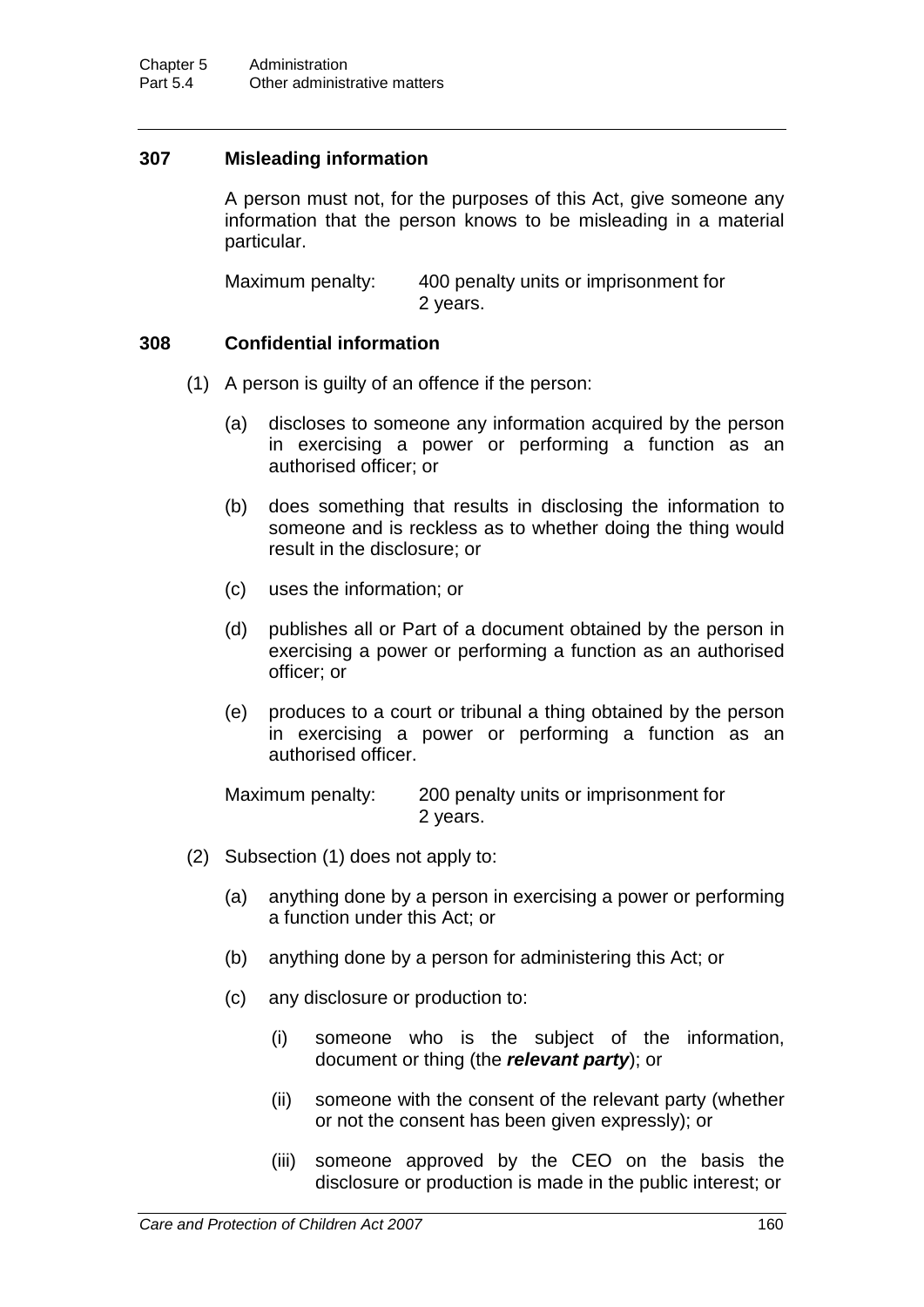- (iv) someone approved by the CEO for research purposes on the basis the confidentiality regarding the information, document or thing, or the identity of the relevant party, will be preserved; or
- (d) anything done in accordance with the regulations.

## **309 Protection from liability**

- (1) A person is not civilly or criminally liable for an act done or omitted to be done by the person in good faith:
	- (a) in the exercise or purported exercise of a power as an authorised officer under this Act; or
	- (b) in the performance or purported performance of a function as an authorised officer under this Act.
- (2) Subsection (1) does not affect any liability the Territory would, apart from that subsection, have for the act or omission.

## **310 Regulations**

- (1) The Administrator may make regulations under this Act.
- (2) The regulations may:
	- (a) prescribe fees payable under this Act; and
	- (b) apply, adopt or incorporate (with or without changes) a matter contained in another instrument as in force or existing at a particular time or from time to time; and
	- (c) prescribe a fine not exceeding 200 penalty units for an offence against the regulations; and
	- (d) provide for the enforcement of a code of practice, including by providing that a contravention of the code is an offence against the regulations; and
	- (e) provide for an offence against the regulations to be an offence of strict liability.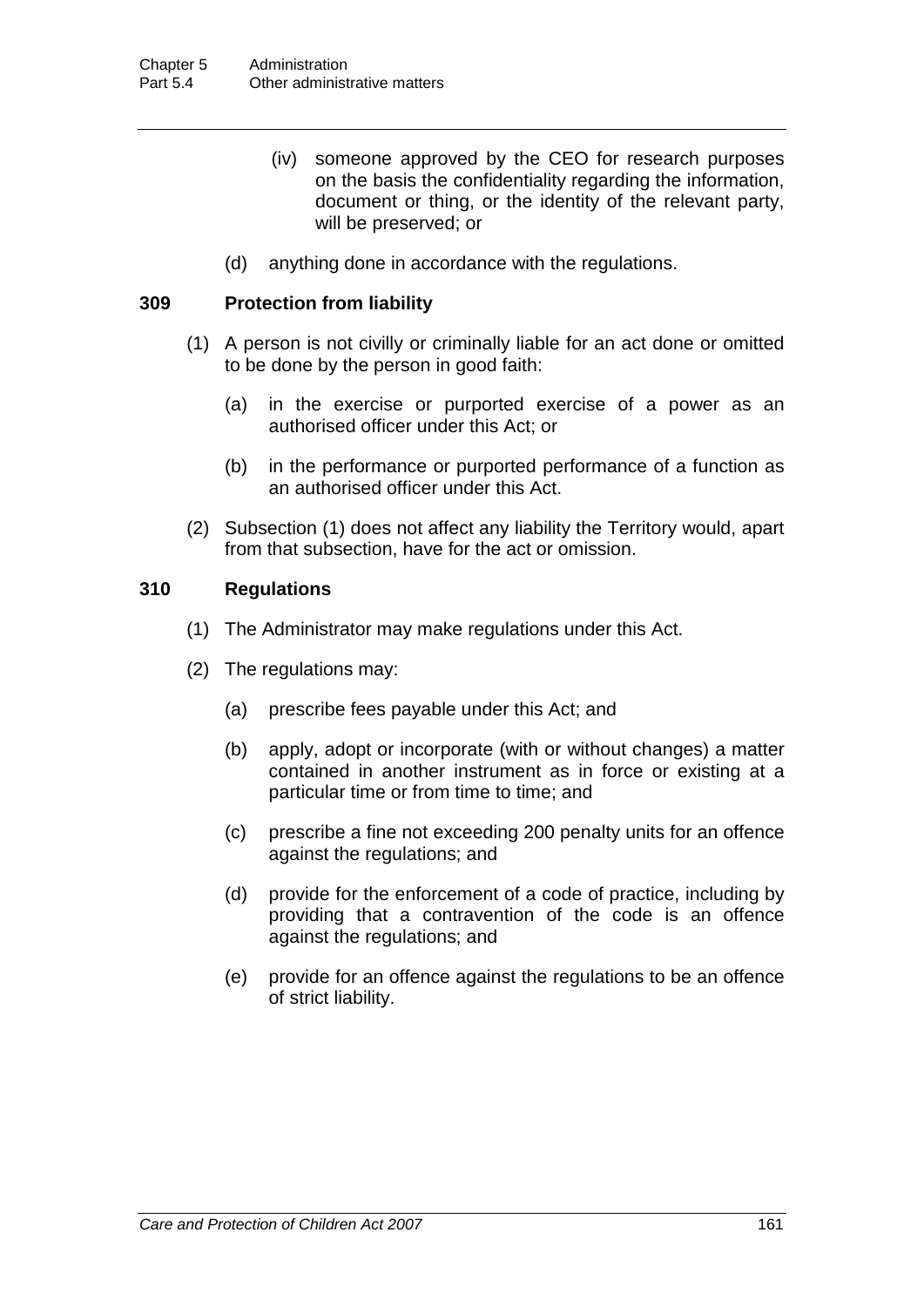# **Part 5.5 Repeals and transitional matters for Care and Protection of Children Act 2007**

## **Division 1 Repeals**

## **311 Repeals**

The Acts specified in the Schedule are repealed.

## **Division 2 Transitional matters for Chapter 2**

## **312 Definitions**

In this Division:

*commencement* means the commencement of section 311.

*Family Matters Court* means the Family Matters Court established by section 24 of the Welfare Act.

*Welfare Act* means the *Community Welfare Act* as in force from time to time before the commencement.

#### **313 Arrangements for assistance**

An arrangement in force under section 8 of the Welfare Act immediately before the commencement has effect for the remainder of its term as if:

- (a) it had been made by the CEO under section 44(1) of this Act; and
- (b) it had complied with section 44(2) of this Act.

## **314 Investigations**

- (1) An investigation under section 13 of the Welfare Act started before the commencement may continue as if it were an investigation under section 36 of this Act.
- (2) An investigation under section 16 of the Welfare Act started before the commencement may continue as if it were an investigation under section 35 of this Act.

## **315 Temporary custody**

An agreement in force under section 62 of the Welfare Act immediately before the commencement has effect for the remainder of its term as if it were a temporary placement arrangement under section 46 of this Act.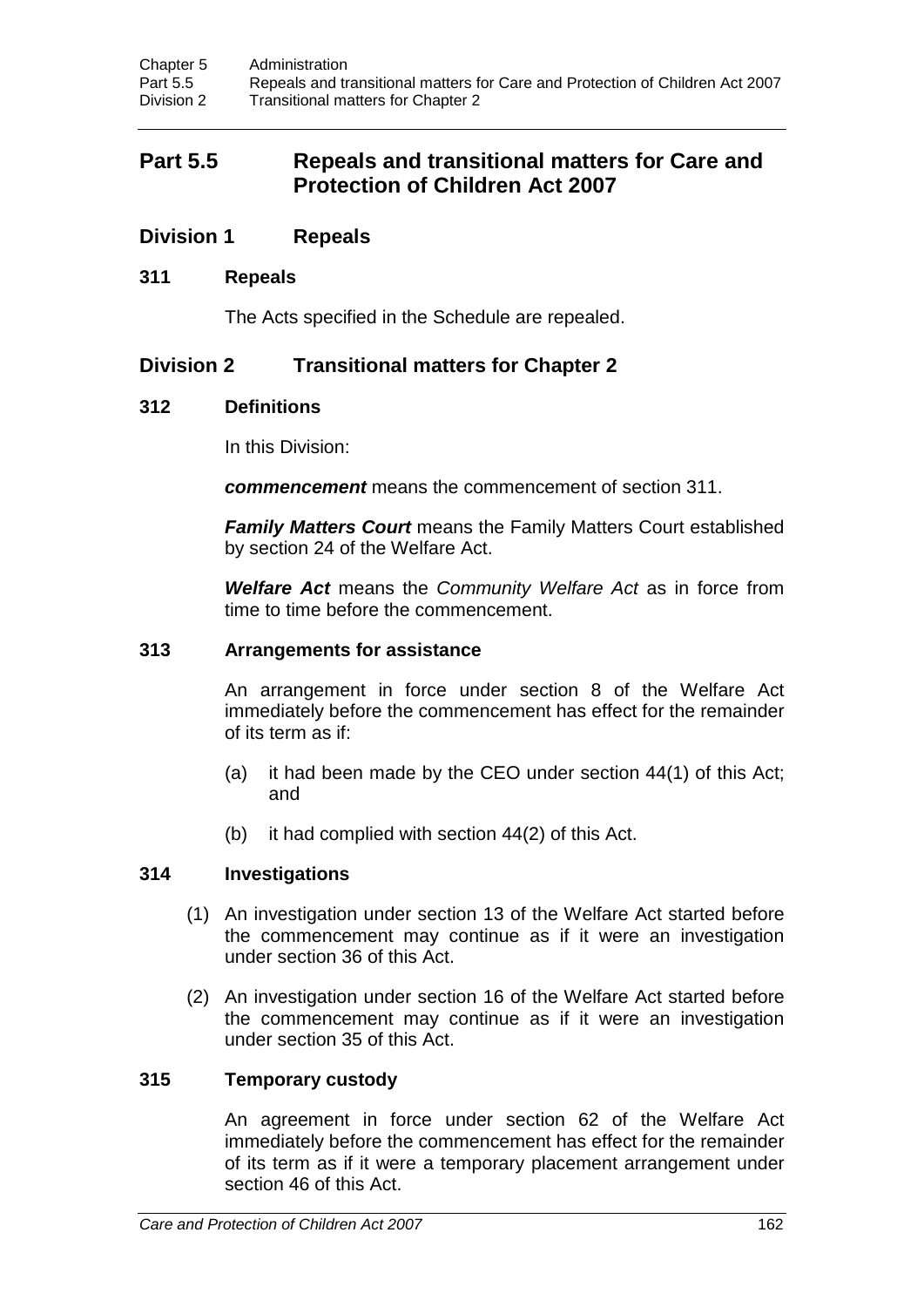## **316 Foster parent**

A person who was a registered foster parent under section 63 of the Welfare Act immediately before the commencement is taken to have been approved, for the remainder of the term of the registration, as a carer under section 78(1)(a)(iii) of this Act.

## **317 Foster care**

An agreement in force under section 64 of the Welfare Act immediately before the commencement has effect for the remainder of its term as if it were a placement arrangement under section 78 of this Act.

## **318 Child in custody or detention**

- (1) This section applies to a child if:
	- (a) a person:
		- (i) had taken the child into custody under section 11 of the Welfare Act; or
		- (ii) had detained the child in a hospital under section 15 of the Welfare Act; and
	- (b) the child was so in custody or detained immediately before the commencement.
- (2) The person must notify the CEO about the custody or detention as soon as possible after the commencement.
- (3) On and after the commencement, the child is taken to have been taken into provisional protection under section 51 of this Act.
- (4) For subsection (3):
	- (a) the provisional protection is taken to be for a period of 72 hours starting from the start of the custody or detention; and
	- (b) anything done for the child for the custody or detention is taken to have been done for the provisional protection.

#### *Example*

*If the child has been detained for 24 hours immediately before the commencement, the CEO must, subject to any other provisions of this Act, return the child to a parent of the child within 48 hours after the commencement.*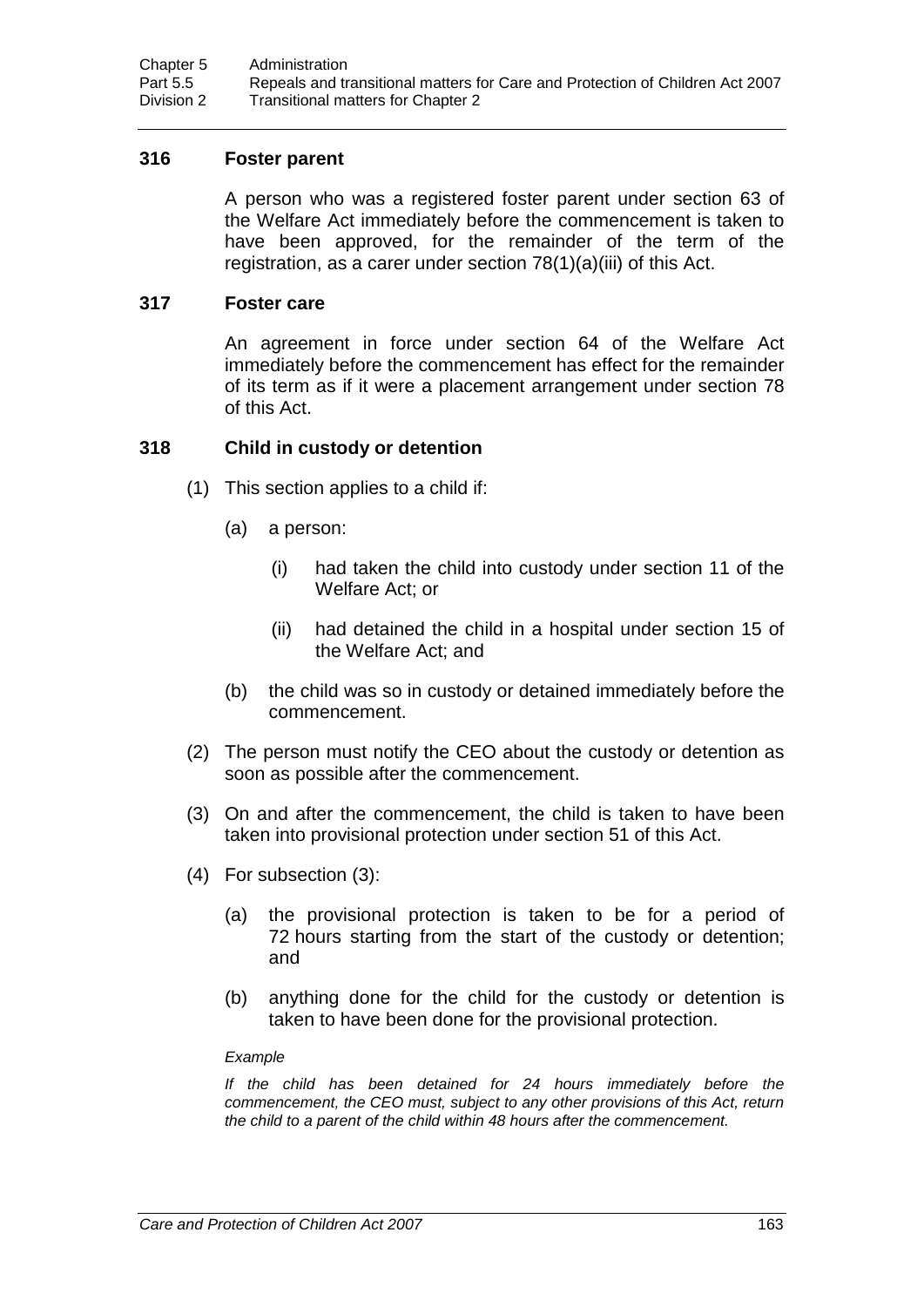- (5) Compliance with subsection (2) is taken to be compliance with:
	- (a) section 52(4) of this Act; and
	- (b) section 11(5) of the Welfare Act.

## **319 Transfer of proceedings and records**

- (1) The following must be transferred to the family matters jurisdiction of the Local Court after the commencement:
	- (a) proceedings and records of the Family Matters Court;
	- (b) proceedings and records of applications under section 11A of the Welfare Act.
- (2) The Local Court must deal with the proceedings and records as if:
	- (a) the Welfare Act had not been repealed; and
	- (b) for proceedings and records of the Family Matters Court:
		- (i) the Local Court were the Family Matters Court; and
		- (ii) an adjournment granted by the Family Matters Court and any related interim order were granted or made by the Local Court in exercising the family matters jurisdiction.
- (3) An appeal to the Supreme Court under the Welfare Act that has not been decided before the commencement must be dealt with by the Supreme Court as if the Welfare Act had not been repealed.
- (4) However, the application of the Welfare Act under subsections (2) and (3) is subject to the following changes:
	- (a) if the Minister administering the Welfare Act would otherwise have been given custody of a child because of the application – the CEO must be given daily care and control of the child instead;
	- (b) if the Minister administering the Welfare Act would otherwise have been given guardianship of a child because of the application – the CEO must be given parental responsibility for the child instead;
	- (c) if an authorised person would otherwise have powers or functions under the Welfare Act because of the application – an authorised officer has the powers or functions instead.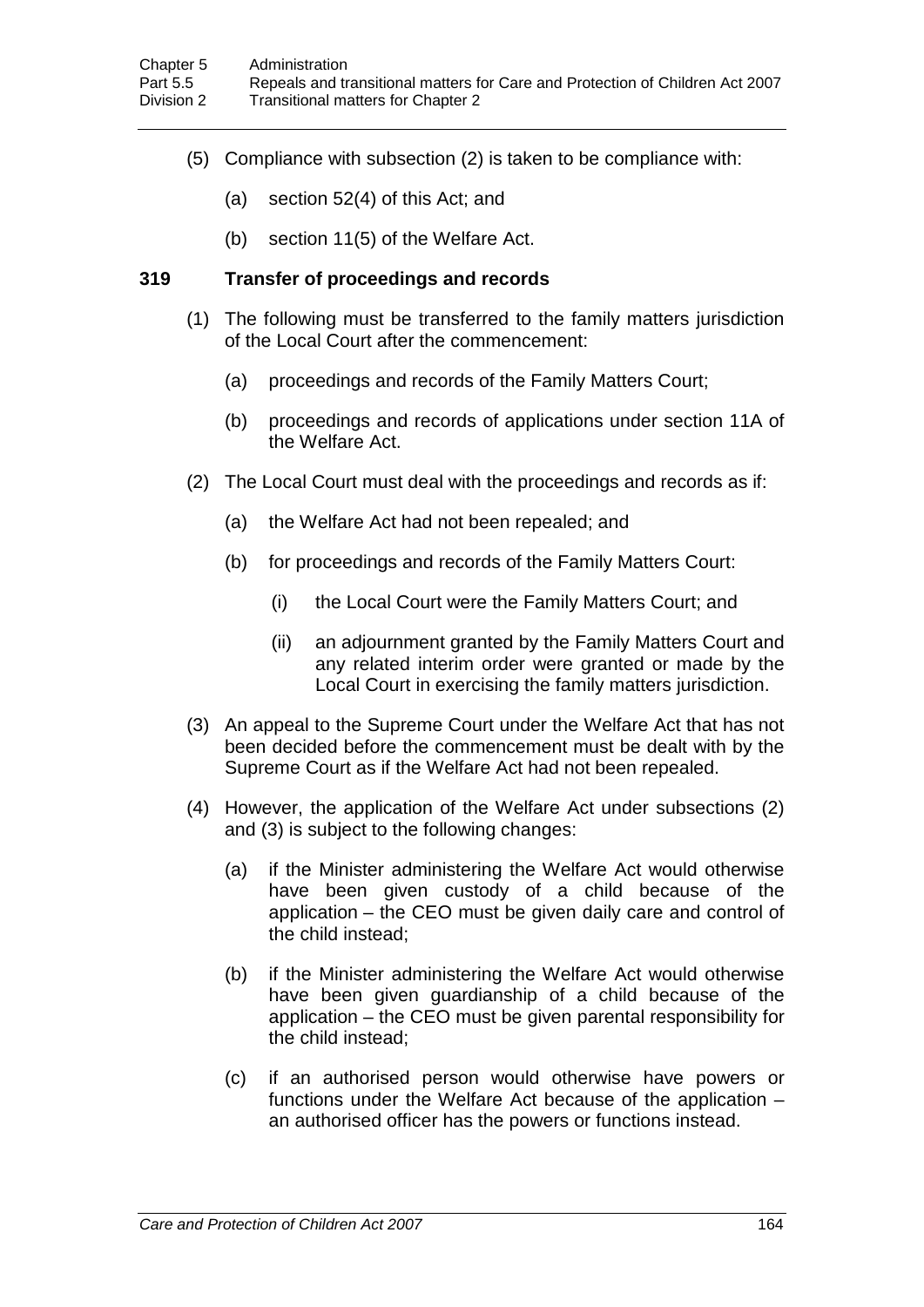## **320 Orders and directions**

An order or direction in force immediately before the commencement has effect as specified in the following table:

| An order or direction made under<br>this provision of the Welfare Act: | has effect as if it were:                                                          |
|------------------------------------------------------------------------|------------------------------------------------------------------------------------|
| section 11A                                                            | a temporary protection order                                                       |
| section $43(5)(a)$                                                     | a protection order specifying a<br>supervision direction                           |
| section $43(5)(b)$                                                     | a protection order specifying a daily<br>care and control direction                |
| section $43(5)(c)$                                                     | a protection order specifying a<br>short-term parental responsibility<br>direction |
| section $43(5)(d)$                                                     | a protection order specifying a<br>long-term parental responsibility<br>direction  |
| section 62G                                                            | a decision of the Court under<br>section 159 of this Act                           |
| section 62L                                                            | an order of the Court under<br>section 164 of this Act                             |
| section 62Q                                                            | an order of the Court under<br>section 169 of this Act                             |
| section 62R                                                            | an interim order of the Court under<br>section 170 of this Act                     |

## **321 Ministerial decisions**

A decision in force under section 62C of the Welfare Act immediately before the commencement has effect as if it were a decision under section 155 of this Act.

## **322 Interstate orders**

- (1) This section applies to a decision or order that:
	- (a) was an interstate order covered by section 62W(1)(a), (b) and (c) of the Welfare Act immediately before the commencement; and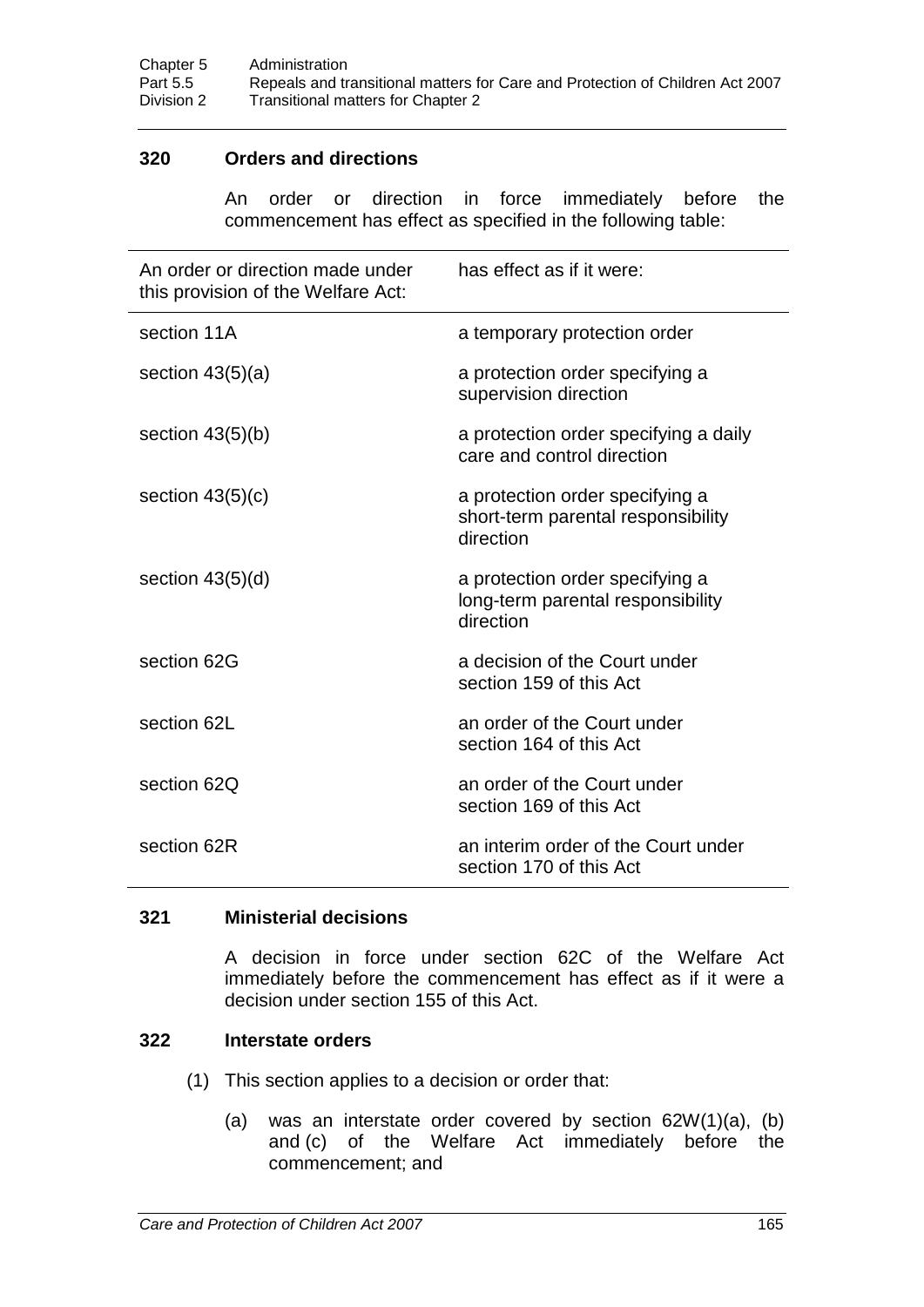- (b) had not been filed or registered under that section immediately before the commencement.
- (2) If the interstate order relates to the transfer of a child protection order:
	- (a) a copy of the interstate order and child protection order must be filed as if they were covered by section 171(1) of this Act; and
	- (b) the transfer must be registered under section 173 of this Act.
- (3) If the interstate order relates to the transfer of a child protection proceeding:
	- (a) a copy of the interstate order and each related interim order must be filed under section 172(1) of this Act; and
	- (b) the transfer must be registered under section 173 of this Act.
- (4) A registration for the transfer of a child protection order or proceeding in force under section 62W of the Welfare Act immediately before the commencement has effect as if the transfer had been registered under section 173 of this Act.

## **Division 3 Transitional matters for Part 3.2**

#### **323 Consent for child's employment**

- (1) A consent for the employment of a child in force under section 92 or 93 of the Welfare Act immediately before the commencement continues until the employment ceases.
- (2) While the consent is in force:
	- (a) the Welfare Act has effect for the consent as if:
		- (i) that Act had not been repealed; and
		- (ii) a reference to the Minister in that Act had included a reference to the CEO; and
	- (b) Part 3.2 of this Act does not apply to the employment.
- (3) In this section:

*commencement* means the commencement of section 311.

*Welfare Act* means the *Community Welfare Act* as in force immediately before the commencement.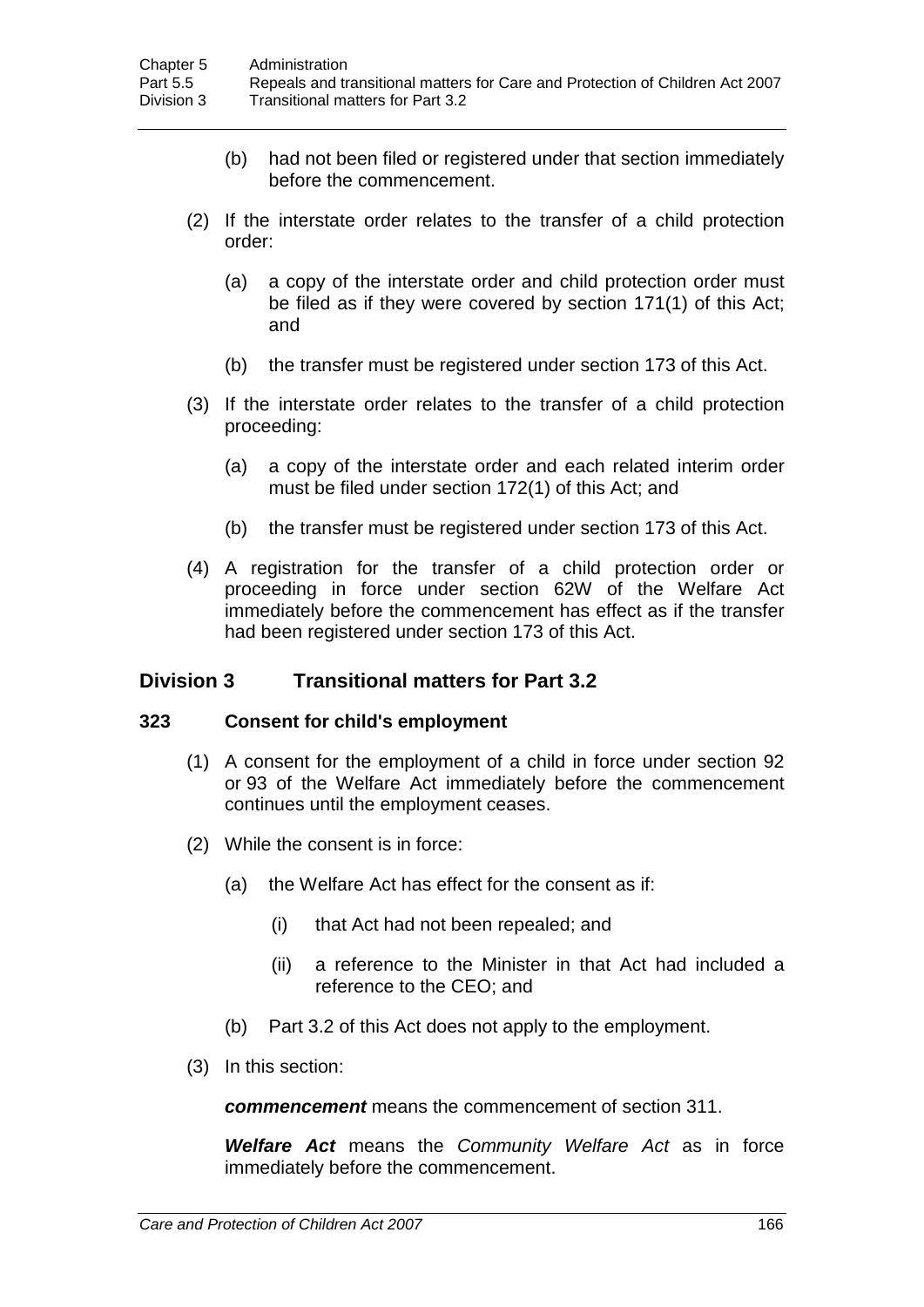# **Division 4 Transitional matters for Chapter 4**

### **324 Definitions**

In this Division:

*Chapter 4 commencement* means the commencement of Chapter 4.

*first commencement* means the commencement of section 311.

### *old licence* means:

- (a) a licence in force under section 83 of the Welfare Act immediately before the first commencement; or
- (b) a licence granted under section 327 of this Act.

*transitional period* means the period of 6 months immediately after the first commencement.

*Welfare Act* means the *Community Welfare Act* as in force immediately before the first commencement.

### **325 Saving of old licences**

- (1) An old licence continues to be in force for the remainder of its term after the first commencement unless it is revoked.
- (2) The Welfare Act continues to have effect for the old licence as if that Act had not been repealed.

### **326 Renewal of old licences**

- (1) Except as provided by subsections (2) and (3), an old licence must not be renewed.
- (2) An old licence that would otherwise have expired during the transitional period may be renewed under the Welfare Act as if that Act had not been repealed.
- (3) The Welfare Act continues to have effect for the licence as if that Act had not been repealed.
- (4) However, the licence must not have any effect after the Chapter 4 commencement.

### **327 Granting of licences during transitional period**

(1) A licence may be granted during the transitional period under section 83 of the Welfare Act as if that Act had not been repealed.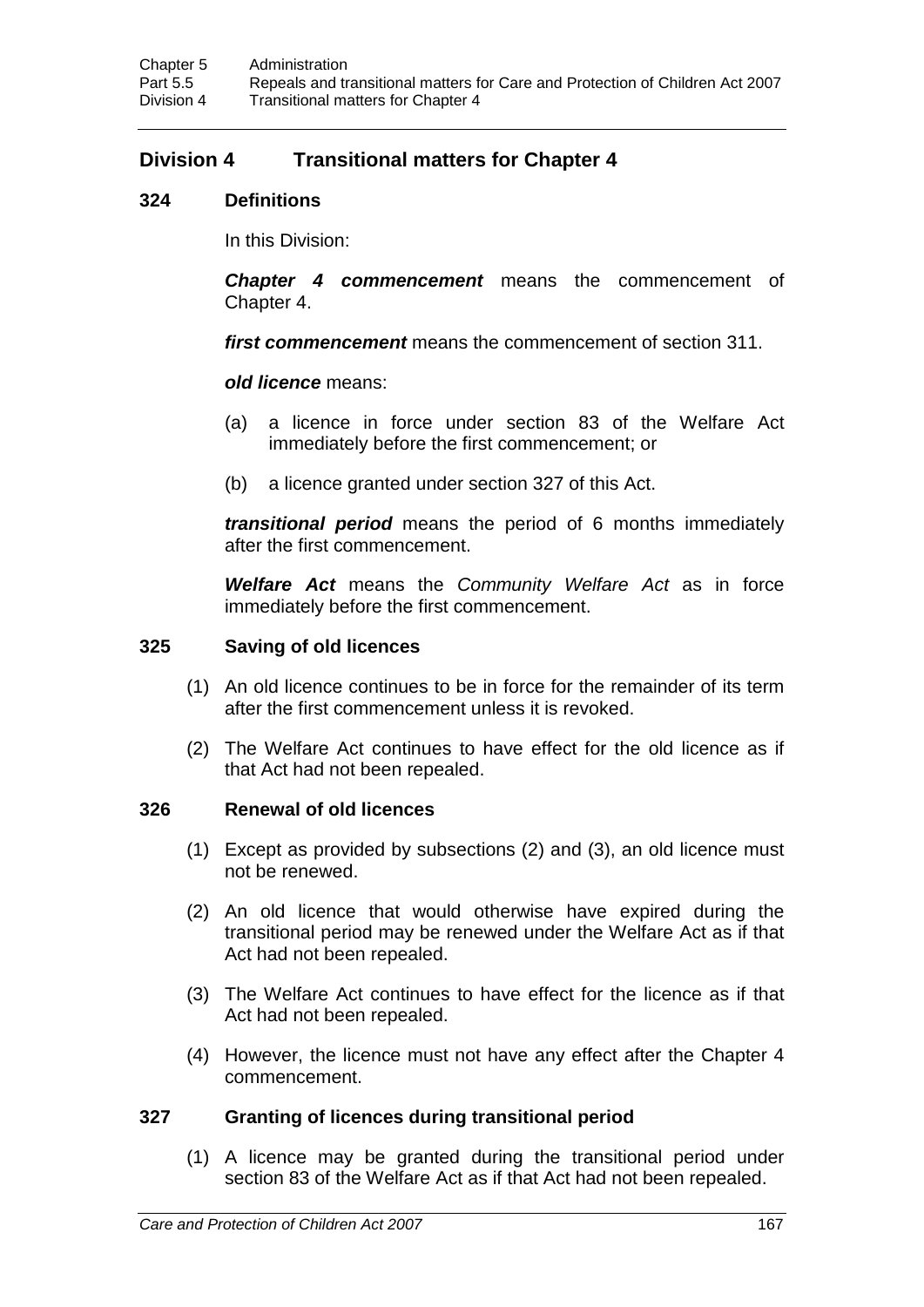(2) However, the licence must not have any effect after the Chapter 4 commencement.

### **328 Authorised persons**

- (1) A person who was an authorised person for the Welfare Act immediately before the first commencement continues to be an authorised person for a licence in force under section 325, 326 or 327.
- (2) In addition, an authorised officer is taken to be an authorised person for the licence.

# **Division 5 Other transitional matters**

### **329 Definitions**

In this Division:

*commencement* means the commencement of section 311.

*Welfare Act* means the *Community Welfare Act* as in force from time to time before the commencement.

#### **330 Agreement with parent**

An agreement in force under section 59 of the Welfare Act immediately before the commencement has effect for the remainder of its term as if that Act had not been repealed.

### **331 References relating to** *Community Welfare Act*

- (1) This section applies to a provision in any order or direction of a court or any other instrument:
	- (a) made under or for the Welfare Act; and
	- (b) was in force immediately before the commencement.
- (2) Except as otherwise provided in this Part, the provision has effect for the remainder of its term as if, in the provision:
	- (a) a reference to the Minister had included a reference to the CEO; and
	- (b) a reference to the Family Matters Court had included a reference to the Local Court exercising the family matters jurisdiction; and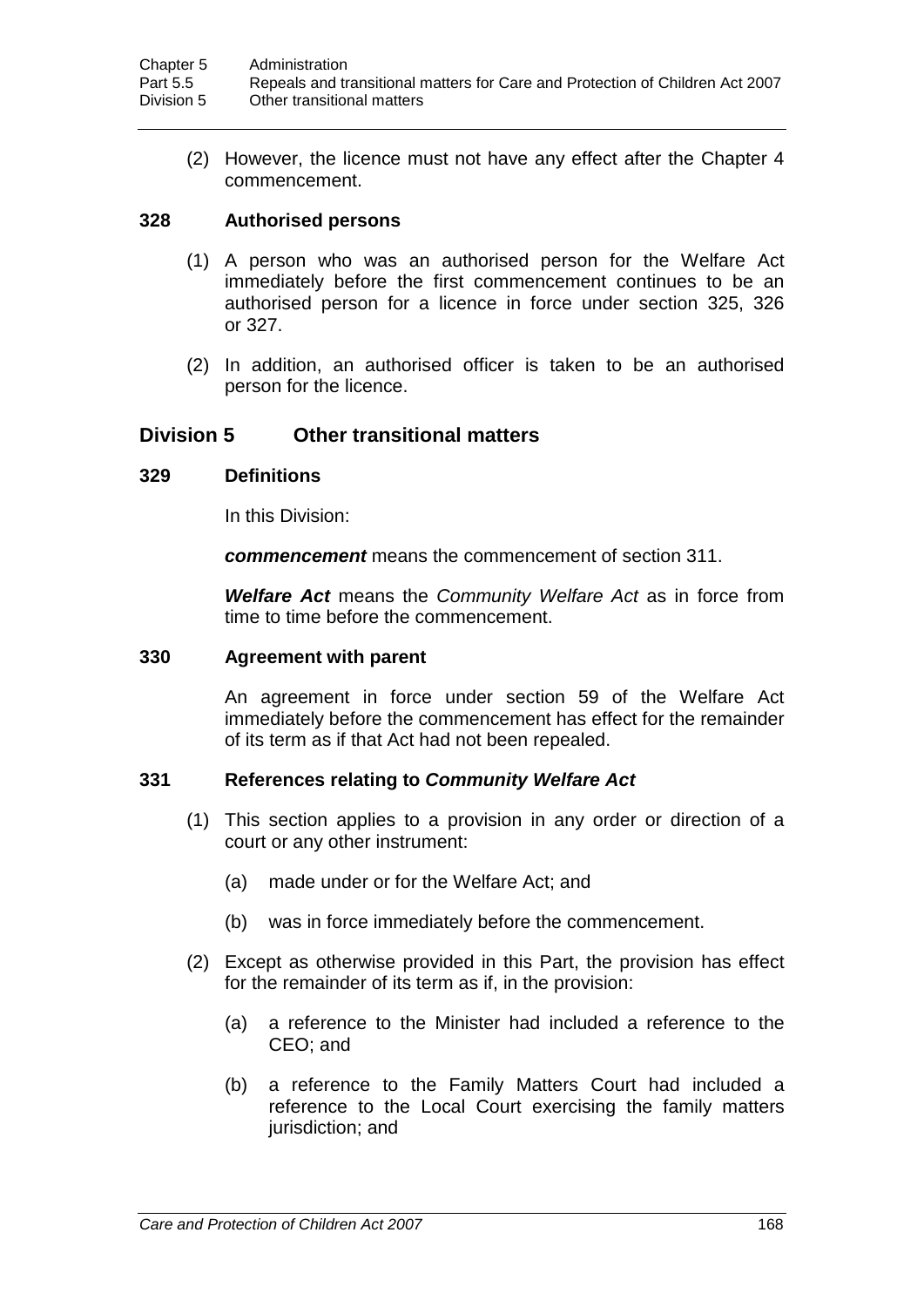- (c) a reference to an authorised person had included a reference to an authorised officer; and
- (d) a reference to a child in need of care had included a reference to a child in need of protection; and
- (e) a reference to a child who is in the care or under the responsibility of the Minister administering the Welfare Act had included a reference to a child who is in the CEO's care.

### **332 Section 12 of** *Interpretation Act*

This Part does not limit the effect of section 12 of the *Interpretation Act* in relation to any matters arising from the repeal of the Welfare Act.

### **333 Transitional regulations**

- (1) The regulations may make provision about a matter for which:
	- (a) it is necessary to make provision to allow or facilitate the doing of anything to achieve the transition from the operation of the Welfare Act to this Act; and
	- (b) this Act does not make provision or sufficient provision.
- (2) A regulation under subsection (1) must not have effect before:
	- (a) if the regulation relates to provisions of this Act that commence at different times – the commencement of any of the provisions that first commences; or
	- (b) otherwise the commencement of the provisions of this Act to which the regulation relates.
- (3) To the extent to which the regulation has retrospective operation, it must not operate to the disadvantage of a person (other than the Territory or a Territory authority) by decreasing the person's rights or imposing liabilities on the person.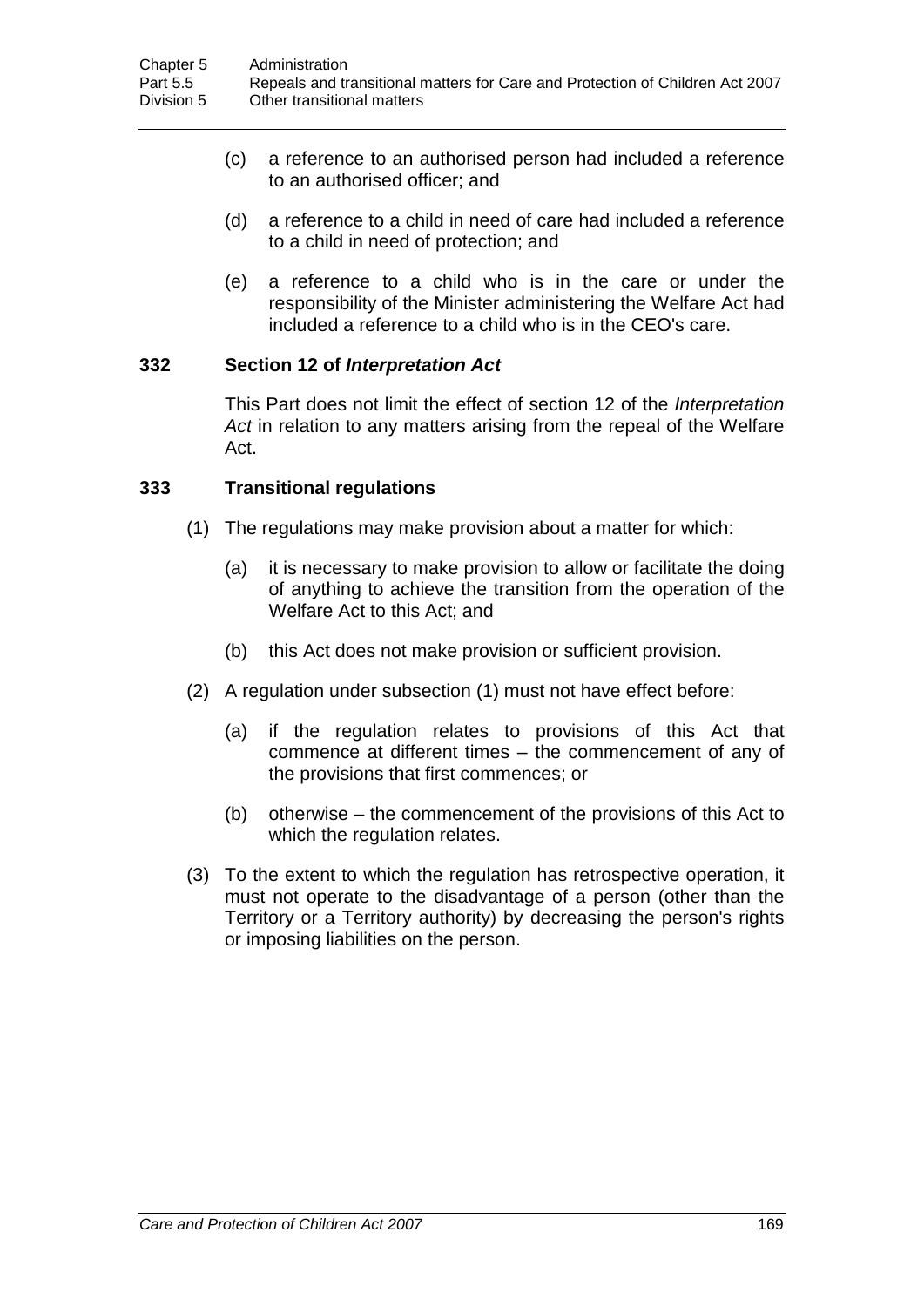# **Part 5.6 Consequential amendments**

# **Division 1 Amendment of Youth Justice Act**

### **334 Act amended**

This Division amends the *Youth Justice Act*.

### **335 Repeal and substitution of section 51**

Section 51

*repeal, substitute*

### **51 Youth in need of protection**

- (1) This section applies if the Court believes:
	- (a) a youth who is charged with an offence is or may be a child in need of protection; or
	- (b) there is a risk to the wellbeing of the youth.
- (2) The Court may require the CEO:
	- (a) to investigate the circumstances of the youth; and
	- (b) to take appropriate action to promote the wellbeing of the youth.
- (3) If the Court requires the CEO to investigate the circumstances of the youth, the CEO must, as soon as practicable, give the Court a report on:
	- (a) those circumstances (including, for example, whether or not the youth is a child in need of protection); and
	- (b) any action that has been taken in relation to the youth regarding those circumstances.
- (4) The Court may:
	- (a) adjourn the matter for the preparation of the report; and
	- (b) remand the youth under section 65.
- (5) In this section:

**CEO**, see section 13 of the *Care and Protection of Children Act*.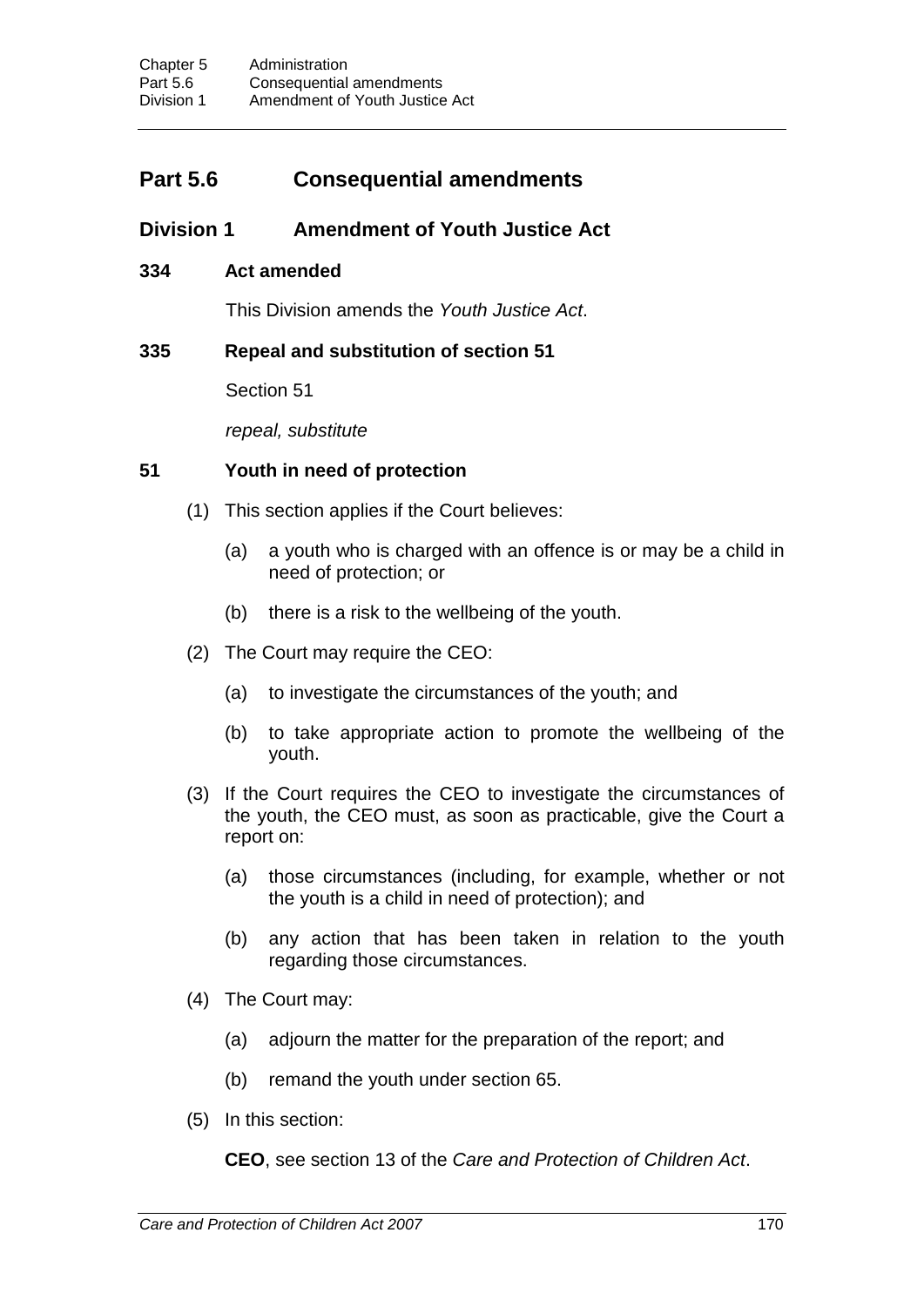*child in need of protection* means a child who is in need of protection as defined in section 20 of the *Care and Protection of Children Act*.

*wellbeing of a youth*, means the wellbeing of a child as defined in section 13 of the *Care and Protection of Children Act*.

### **336 Amendment of** *Bail Act*

- (1) This section amends the *Bail Act.*
- (2) Section 24(1)(c)(iv)

*omit*

*Community Welfare Act*

*substitute*

*Care and Protection of Children Act*

### **Division 2 Amendment of other Acts**

### **337 Amendment of** *Coroners Act*

- (1) This section amends the *Coroners Act.*
- (2) Section 12(1), definition person held in care, paragraph (a)

#### *omit, substitute*

(a) a child who is in the CEO's care as defined in the *Care and Protection of Children Act*; or

### **338 Amendment of** *Evidence Act*

- (1) This section amends the *Evidence Act*.
- (2) Section 49, definition *Territory Court*, paragraph (d)

*omit*

- **339 Amendment of** *Information Act*
- (1) This section amends the *Information Act*.
- (2) Schedule 1

*omit*

**Community Welfare Act** Section 97A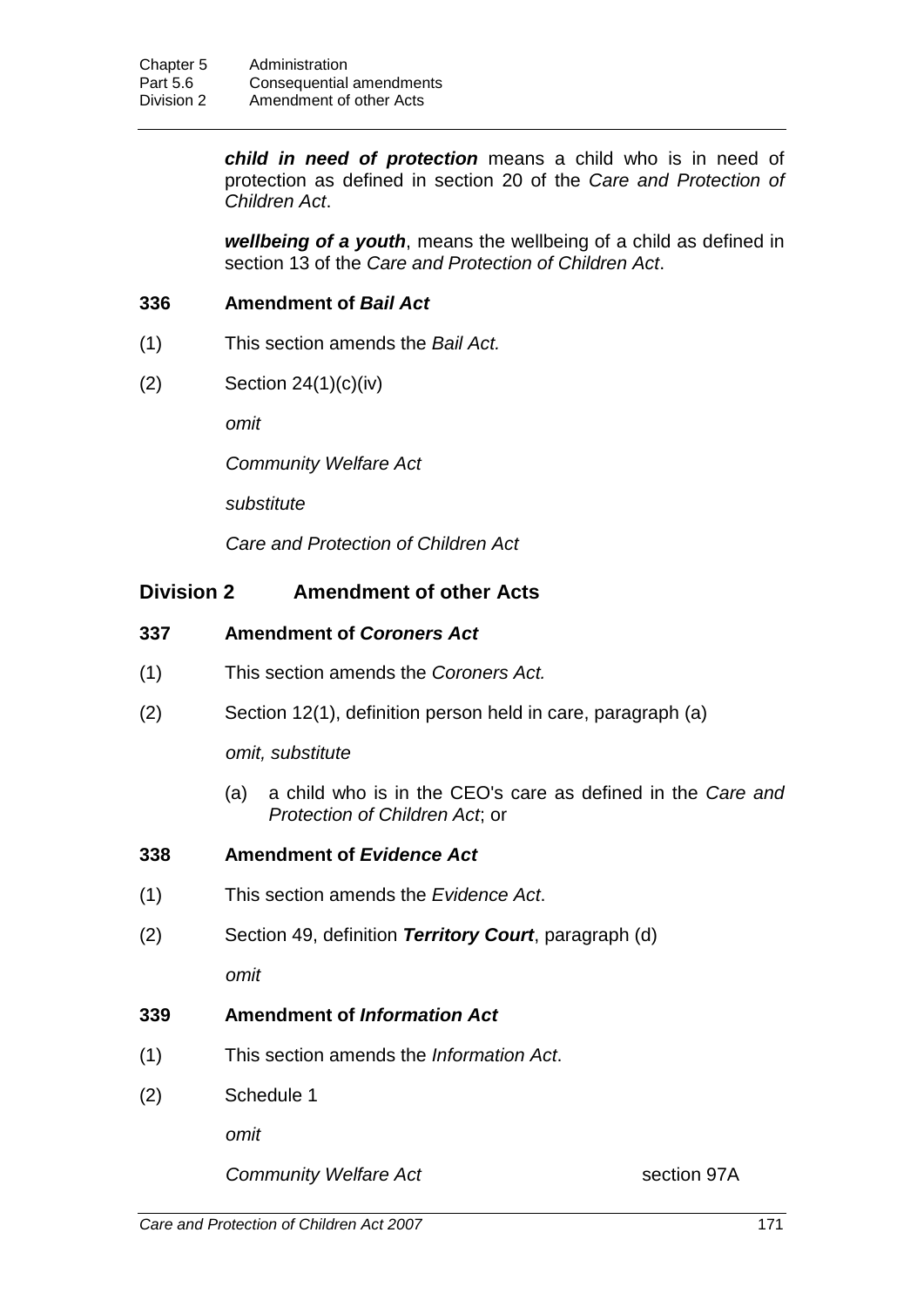#### *substitute*

**Care and Protection of Children Act** section 301

### **340 Amendment of** *Mental Health and Related Services Act*

- (1) This section amends the *Mental Health and Related Services Act*.
- (2) Section 26(2)(b)

*omit*

authorised person

*substitute*

authorised officer

(3) Section 26(3)

*omit, substitute*

(3) In this section:

*authorised officer*, see section 304(1) of the *Care and Protection of Children Act*.

### **341 Amendment of** *Adoption of Children Regulations*

- (1) This section amends the *Adoption of Children Regulations*.
- (2) Schedule, Form 2, paragraph (b) (second occurrence)

*omit, substitute*

(b) a temporary placement arrangement under section 46 of the *Care and Protection of Children Act*;

### **342 Amendment of** *Court Security Regulations*

- (1) This section amends the *Court Security Regulations*.
- $(2)$  Regulation  $2(1)(d)$

*omit*

### **343 Amendment of** *Work Health Regulations*

(1) This section amends the *Work Health Regulations*.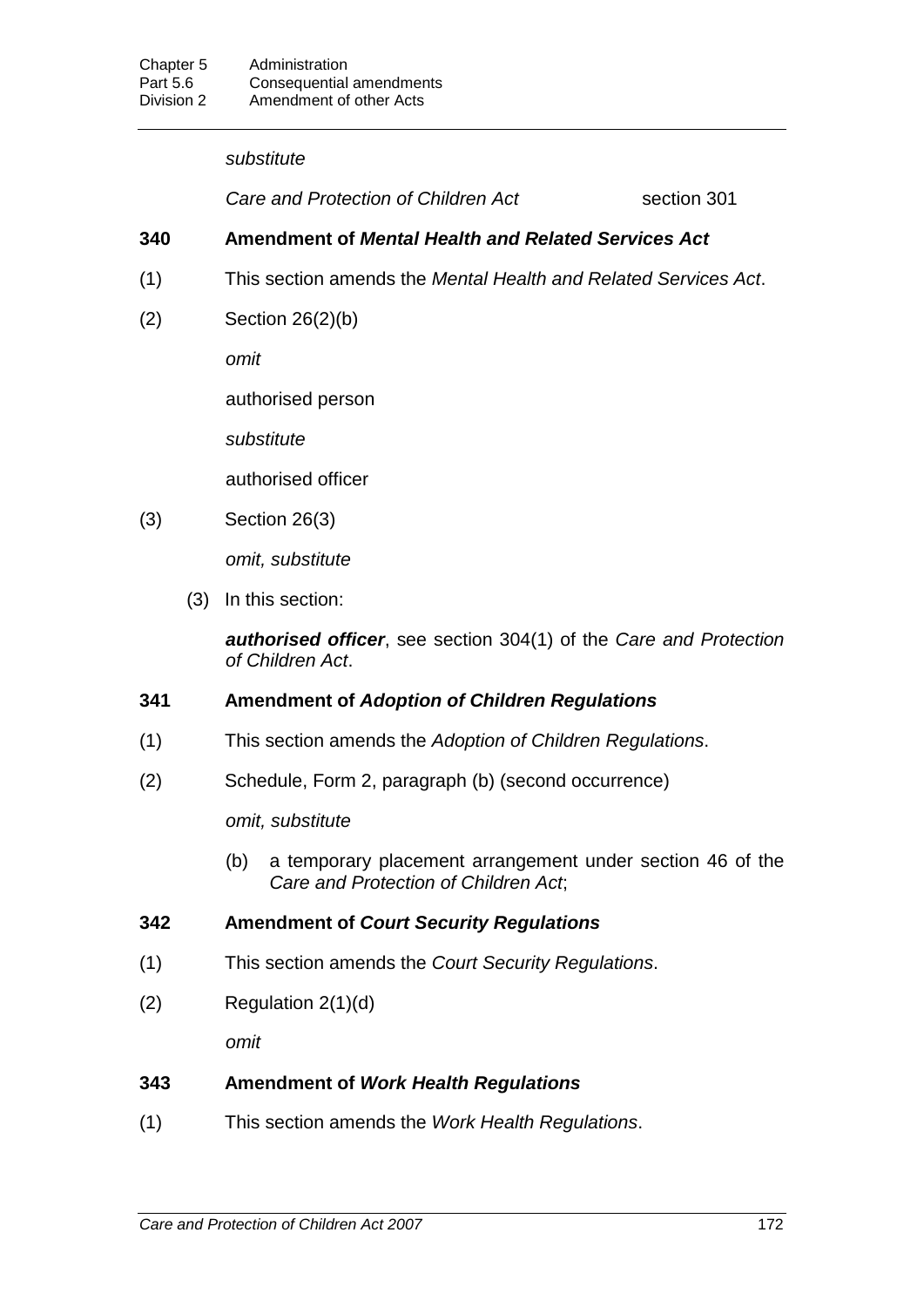(2) Regulation 3A(2)(a) and (b), at the end

*insert*

and

 $(3)$  Regulation  $3A(2)(c)$ 

*omit, substitute*

(c) a person who is a carer as defined in the *Care and Protection of Children Act*; and

### **344 Amendment of** *Supreme Court Rules*

- (1) This section amends the *Supreme Court Rules*.
- (2) Rule 83.01, definition *Acts*

*omit*

*Community Welfare Act*

*substitute*

*Care and Protection of Children Act*

# **Division 3 Expiry of Part**

### **345 Expiry**

This Part expires on the day after this Act commences.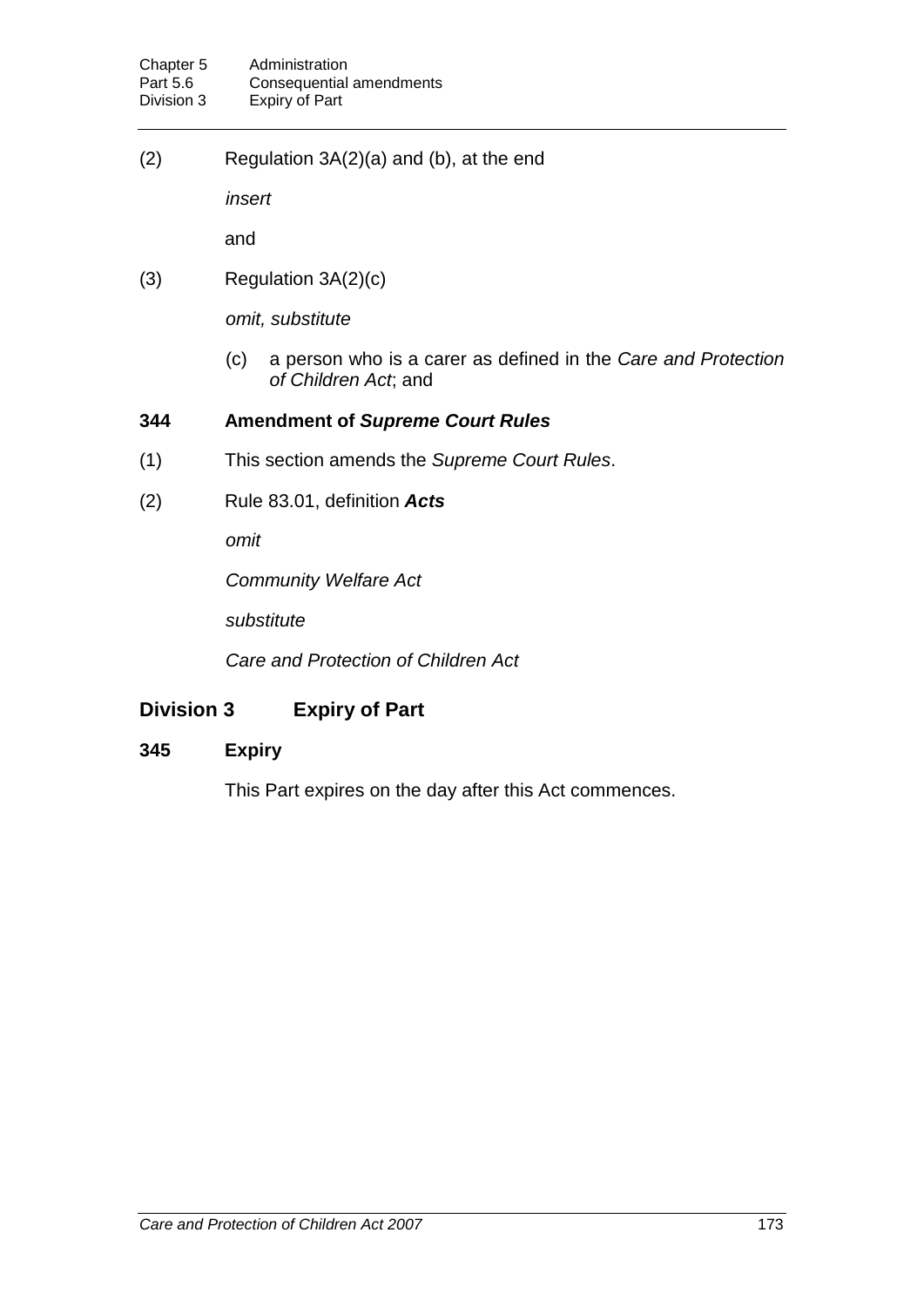# **Schedule Repealed Acts**

### section 311

| <b>Community Welfare Act 1983</b>           | Act No. 76 of 1983 |
|---------------------------------------------|--------------------|
| <b>Community Welfare Amendment Act 1989</b> | Act No. 70 of 1989 |
| <b>Community Welfare Amendment Act 1995</b> | Act No. 54 of 1995 |
| <b>Community Welfare Amendment Act 1999</b> | Act No. 6 of 1999  |
| <b>Community Welfare Amendment Act 2002</b> | Act No. 61 of 2002 |
|                                             |                    |